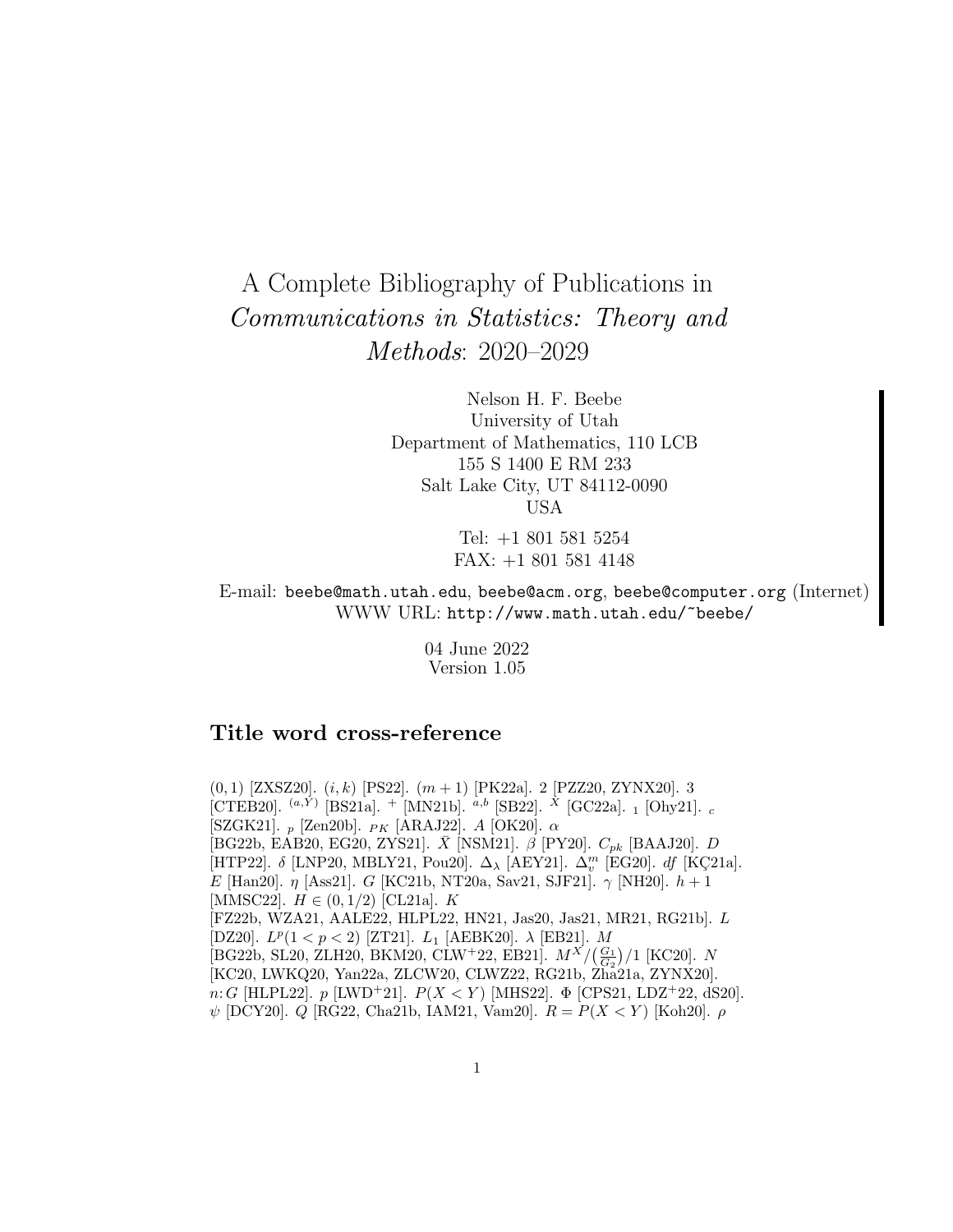[TZ21].  $S_n$  [KA20].  $S_{pk}$  [NN21]. T [ÇA20, Cel22, Gau21a, OV21]. T<sup>2</sup> [HS20].  $\tilde{\rho}$  [ZSY21]. W [YSF22, MMSC22]. X [MHS22]. Y [MHS22]. Z [YSF22].

**-arm** [PK22a]. **-Bayesian** [Han20]. **-boundedness** [EB21]. **-Cauchy** [Vam20]. **-component** [CLWZ22]. **-conditional** [AEBK20]. **-convergence** [EB21]. **-dimensional** [CTEB20]. **-distribution** [Gau21a, IAM21]. **-Distributions** [Vam20]. **-divergence** [NH20]. **-efficient** [OK20]. **-END** [CLW<sup>+</sup>22]. **-estimation** [SL20]. **-estimator** [BG22b, ZLH20]. **-expectation** [SJF21]. **-function** [RG22]. **-generalized** [BKM20]. **-group** [WZA21]. **-means** [FZ22b]. **-mixing** [BG22b, DCY20, LDZ<sup>+</sup>22, TZ21, ZSY21, dS20]. **-model** [PY20]. **-multinomial** [Cha21b, Cha21b]. **-of-** [MMSC22]. **-optimal** [HTP22]. **-out-of-** [RG21b, ZYNX20, HLPL22]. **-policy** [KC20, LWKQ20, Yan22a, ZLCW20]. **-posterior** [Han20]. **-rules** [YSF22]. **-shock** [LNP20, Pou20]. **-stable** [ZYS21]. **-statistical** [KC21a, AEY21, EG20]. **-th** [EB21, Jas20, Jas21, PS22]. **-type** [HS20]. **-weak** [Ass21].

**/1** [BS21a, SB22]. **/G/1/N** [GC22a].

**1** [BS21a, CVDY21, GC22a, MR21, SB22]. **10.1080/03610926.2019.1703135** [KS22]. **11th** [DNP21].

**2-** [MMSC22].

**A.s** [LH22]. **absolute** [WWWH20]. **Abundance** [LZLL20]. **AC** [Ohy21]. **accelerated** [BSN22, HKL21, LGX<sup>+</sup>22, Nak21, WT20]. **Accelerating** [AU<sub>20</sub>]. acceptance [BAJ<sub>20</sub>]. accident [Gar<sub>21</sub>]. accommodation [ZLLS21]. **accomplishments** [GC21]. **accumulation** [LGLL21]. **accuracy** [JC22, RIA20]. **active** [YW22]. **activities** [Gos22]. **Adaptive** [KOTAG21, NS22b, OO20, AAM22, BL20, sK20c, Li21b, PKK22, QH21, YY21, YT20]. **adapts** [DR21]. **added** [WRZL21]. **additive** [AFFM21, CFS20, DL22, FSS22, HKL21, KIA<sup>+</sup>21, LMH21, LX22b, Sha22, VCOB22, ZL20, ZP22]. **additive-multiplicative** [DL22]. **address** [LZ21]. **Addressing** [YHA20]. **Adjusted** [TZYY22, LS22, Zhu22, ZHA20b]. **adjustment** [CG21, LWK20, Wu21]. **Admissibility** [LY22, CPS21, SBZ21]. **adults** [KL22]. **advanced** [KSM<sup>+</sup>21]. **AEP** [WYJD21]. **after** [Gar21]. **against** [GM20a, IM21, RSA20, ZZ21]. **age** [IM21, SAK21, ZGQN20]. **age-based** [ZGQN20]. **age-replacement** [SAK21]. **aggregate** [JC20, LGL20, WQZL21]. **aggregates** [AD21]. **aggregation** [CH20b]. **agreement** [Ohy20]. **AIC** [OMYF21, SZGK21]. **aid** [Bai21]. **air** [SRSB20]. **algorithm** [FZ22b, Hu20b, HFJ21, KOTAG21, MNAM20, MKG<sup>+</sup>21, PCdP<sup>+</sup>20, PAC20, SK20a, YG20, ZLB20]. **allocation** [CLWZ22, GKvZB21, GA22, MNAM20, WDLW20]. **allocations** [MGK22]. **Almost**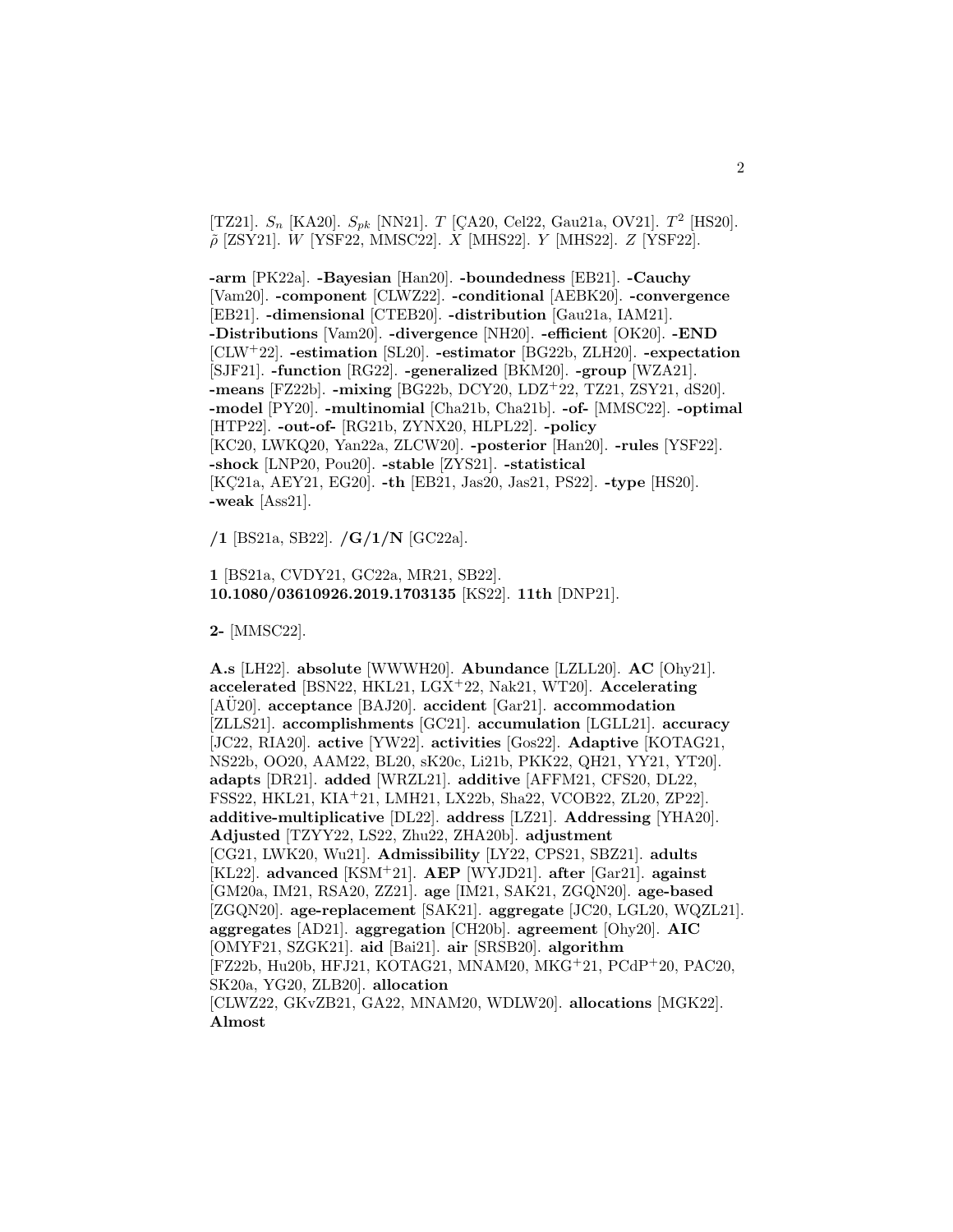[Ass21, Aug21, DT21b, XWH21, dS20, PP22, TTL20, Wu22a, ZLH20]. **alternate** [sK20b]. **Alternative** [Oga20a, Alt21, DG21a, SPSS20, SPS21, SW21, ZZ21]. **alternatives** [GM20a]. **ambiguity** [LZL20]. **American** [HCCM21, LYLY21]. **among** [HN21]. **analog** [CBJ20, SC20]. **Analysis** [BC21, BAJ20, GPD21, KG21, LX21, dHGS21, AYP21, AGHK20, BHL21, Bai21, BAY20a, CSZ20, CMP21, Che20a, CLF21, DG21b, FS22, HSWZ21, HKNW20, HCX20, HX22, HLPL22, KH20a, KR21, KP21, sK20d, LWK20, LHS20, LXWY21, MNA22, NCM22, NS21b, QQS<sup>+</sup>22, RSG21, RFVR20, SB22,  $SYRV20$ ,  $SL20$ ,  $SK20a$ ,  $SY21$ ,  $SJT21$ ,  $TW20$ ,  $\text{Unv21b}$ ,  $\text{Unv21c}$ ,  $\text{Unv21d}$ ,  $VE21$ , WZTW20, WT20, WXY21, dXG20, Yan22a, YZT21, ZSCH22, ZXLT21]. **Analytical** [BS21a, Zen20a]. **Analyzing** [Wic20]. **Anderson** [TB22]. **anisotropic** [BL20]. **announcements** [MDZN20]. **annuities** [AU20]. **anomalous** [Gos22]. **ANOVA** [Cel22, WD20]. **answers** [SHC20]. **aperiodic** [ZOD20]. **Application** [CMMD20, ARGD21, BPZ22, BAY20a, BA21, CLW<sup>+</sup>22, EEAA22, GCCJO<sup>+</sup>21, HW22, Hua20, Jan20, KTMKS20, KK22, KAJ<sup>+</sup>22, KP21, Lee21, LW22a, MAAZ22, NMT22, PA21, Qar22, SLV+20, SRSB20, TTL20, Unv21a, WYJD21, zWZ20, YLC<sup>+</sup>22, ZXSZ20, ZZZ20, ZZZ22, ZHA20b]. **Applications** [HCLW22, KK21, AMH22, AP20, BMK21, BD22, CH20a, Che21, CRKC21, DCY20, FZ22b, KIA<sup>+</sup>21, KH20c, LS20a, Li21a, LW21a, MS21, MAK20, MRD20, Nag20, OTL21, RKAA21, RBCG20, RBS20, SRA20, SK20e, Tah20, The22, WSSY20, WC20b, XY21, YCY22, ZAL21, dS20]. **applied** [EM21, Nou22, ROSL21]. **approach** [And20, ARK22, BP20, CZ20a, Dün21b, GX21, GCCJO+21, GdNM20, HKL21, KP21, sK20b, sK20c, LZ21, Moh22b, MRD20, Mur22, NNS20, NuAMA22, OB21, Pra21, SS22c, SS20a, SS22d, SSZC22, SWYF20, SZL21, ¨ TLRB21, XS21, YHA20, Yu22, ZL21, ZZZ20, vdMGSM21]. **approaches** [GZ20, KH20a, RKS22, RBSNB20]. **Approximate** [LCWZ21, ZGQN20, JWW22, LJL<sup>+</sup>21]. **Approximating** [PF20]. **Approximation** [WSSY20, BS20b, HTP22, KU22, NMT22, YNC22]. **approximations** [CBJ20, CMMD20, EAS20]. **arbitrarily** [qDSzW21]. **arbitrary** [Kon22]. **ARCH** [Gon21b, LYC20, ZYZ20]. **ARCH-M** [ZYZ20]. **Archimedean** [BBAA21]. **area** [Jan20, SRSB20, Wu20, vRvR20]. **areas** [MN21a]. **Arising** [Del21, CZ21]. **arm** [GWM21, PK22a, ZWCP22]. **arrays** [CCW<sup>+</sup>20, CQT21, qDSzW21, FWWH21, LW20, LF20, LM22, PZZ20, SAP20, Tsa22, WYP21]. **arrival** [BC21, CY20, GPD21, KG21, LWKQ20]. **arrivals** [AD21, KG21]. **ARTICLE** [Ano21b]. **artificial** [GA20]. **ascent** [Lee22b]. **aspects** [KH20c, NSG21]. **assessing** [RKS22]. **Assessment** [EM22, Ker20, PK22a, Pra21]. **asset** [GKvZB21, PC22, SLS21, WDLW20]. **asset-liability** [PC22, SLS21]. **assignable** [NSM21]. **associated** [GD21, HMZ20, HW22, Ko20, LM20, WW20, ZLH20, ZSYM21]. **association** [Unv21d]. ¨ **assumption** [KAJ<sup>+</sup>22]. **assumptions** [DY21, Qu22]. **Assurance** [HW20b]. **Asymmetric**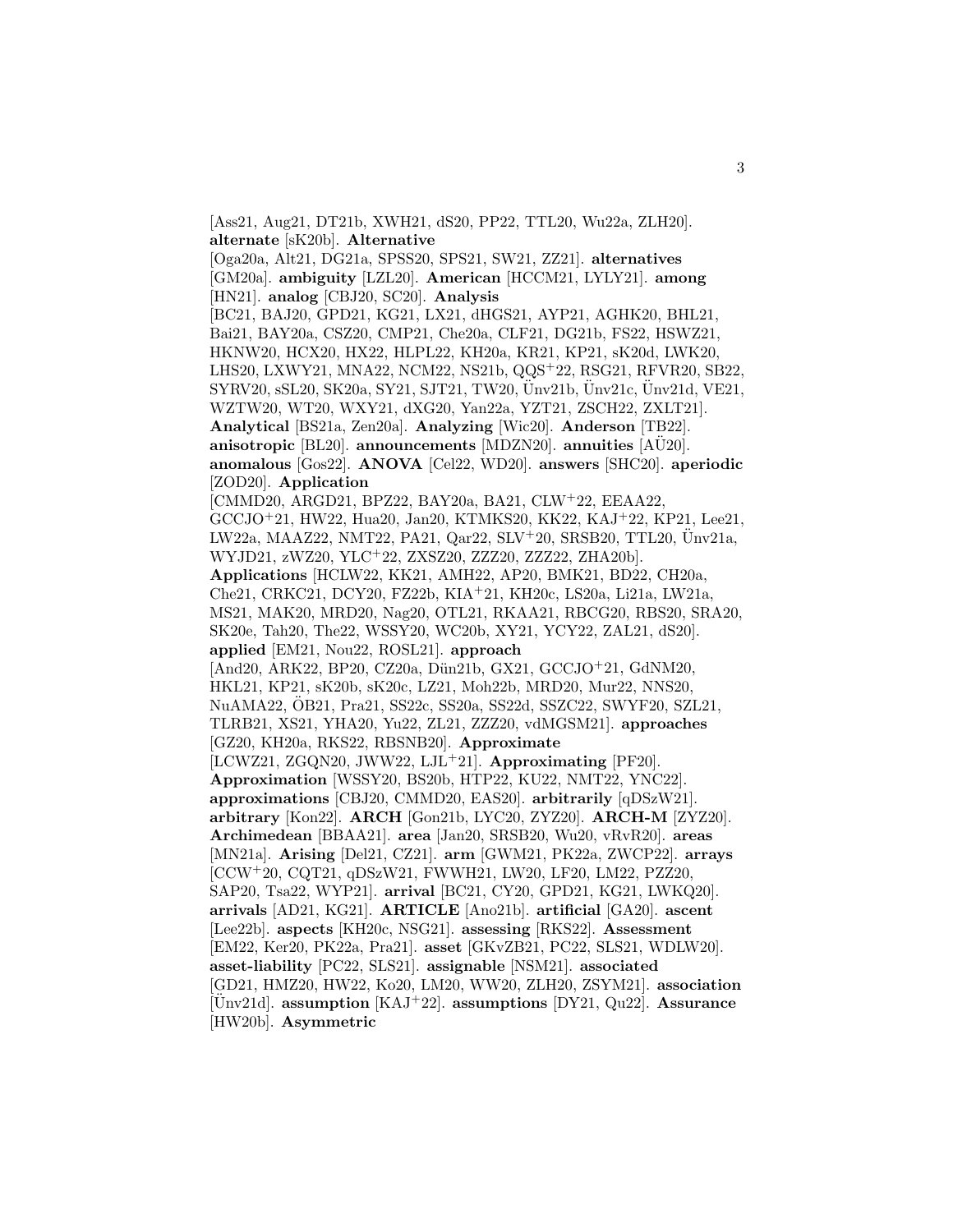[MvSK20, JKP20, KR21, Sem20, SCPAV21, WYP21]. **asymmetrical** [PZZ20]. **Asymptoic** [Yo22]. **Asymptotic** [BS20a, CW20a, CY20, DP22, HMZ20, HS20, Jas20, Jas21, JLG21, JPJB22, iK22, Lee22a, LZG20b, LLWA22, ND21, Oga20b, WWWH20, WGX21, dXG20, AB22, Aug21, DG21b, Fre20b, HB20, KK21, Lou20, LQWW21, MAH22, Oga20c, YSF22]. ´ **asymptotically** [WW20, ZLH20]. **Asymptotics** [Mat21, PY20, WM21, WWL22, AO22, Lin21]. **atmospheric** [Gar21]. **attacks** [FL20a]. **Attainments** [iK21a]. **attribute** [LS22, NS21c, ZLZ20b]. **attributed** [SS20a]. **augmented** [FL20b, LOL21]. **autocorrelated** [MB21a, SMMC21]. **autocovariance** [Cav20]. **autoregression** [PWM20]. **autoregressions** [Wic20]. **autoregressive** [FW22, GW21, LP20, LY21, LZ20b, LW21b, MBA20, PWM20, XWCT21, YK20, ZCT<sup>+</sup>20, dCBV21]. **Auxiliary** [HA22, uAK22, AAHS21, CLF21, GA22, Haq20, HDZL21, Pri20, SPSS20, WKS21]. **availability** [ZOD20]. **Average** [WS22, GW21, HCL21, Kit21, LQ21, MM20, NuAMA22, Qu22, Xia20, YN21a]. **averages** [uA21]. **averaging** [HCZ20].

**backed** [GQW21]. **backward** [ZT21]. **balanced**

[CPS21, DAS<sup>+</sup>20, Gon21a, HAA<sup>+</sup>20, HGAJ21, KG20, Kha20, LY22, SS21a]. **Banach** [JSB22]. **Banach-valued** [JSB22]. **band** [HJ22, JCY22]. **Bandwidth** [BS20b, AGB21, Ory20]. **barrier** [MB20, Zha21a]. **barriers** [ME21]. **based** [AS22, AFO21, AYS21, AD21, BAAJ20, BEAA21, BFPM22, BD22, BS21b, Bul20, CZ20a, CMP21, CH20b, CF22, CMM20, DR21, DZ20, EA21, EN20, FSS22, FL20b, GX21, GM20b, GZ21, Han20, HA22, HCCM21, HTP22, HHW21, HL22, HX22, HS20, JAJ21, JC22, JRM21, KWC21, KTDW20, KTMKS20, KH21, Koh20, KGS20, LL20, LGLL21, LYLY21, LGX<sup>+</sup>22, LSY22, LDZ<sup>+</sup>22, MGK22, Mao20, MPM20, ML21, MBA20, MHS22, NN21, uAK22, OHS21, PK20a, PCdP<sup>+</sup>20, QSCH22, QQS<sup>+</sup>22, RR20, RG21a, RG22, Ros22, SLV<sup>+</sup>20, SANHS21, SCPAV21, SS22d, SY21, SL20, SZW21, Tri21, UC21, VCOB22, VE21, Ver20, WWZ20, WT20, WJS22, WCT22, Wu20, Wu22a, XZZ22, XL22, XZL20, YCS20, YHA20, ZCT<sup>+</sup>20, ZHQ21, ZGQN20, ZYZ20, ZL22, ZOD20, ZLZ20b]. **basis** [ZG21]. **basket** [Unv21d]. ¨ **batch** [BC21, GPD21, KG21]. **Bayes** [Bic22, CVDY21, CYW21, DLC22, JWW22, MN21b, SA21, ZXSZ20]. **Bayesian** [SM20, AFO21, AFG20, AYP21, AAR22, AD21, And20, AWN21, BM21, CSZ20, CZ20a, Che20a, DE22, DG21a, FS22, GLB22, GZ21, GdNM20, HK20, Han20, Han21a, HZ21, HK21, KGG21, KAC22, Koh20, iK21a, iK22, LH21, MN21a, MRDD22, Mur22, NH20, NS21b, NMT22, NuAMA22, OV21, Pra21, RSY21, SZW21, XTXW20, Yu22, Zha22, ZXLT21, vdMGSM21]. **Bayesian-Frequentists** [vdMGSM21]. **bearing** [Pra21]. **behavior** [DG21b, Jas20, Lee22a, Lou20, MBLY21, WGX21]. **behaviors** [XM21, ZYJ20]. **behaviour** [Lin20]. **Behrens** [CBJ20]. **belief** [KK22]. **Bell** [CLMA20]. **Benchmark** [Ker20]. **Benford** [KK20]. **Bennett** [Wu22c]. **bent** [LH21]. **Bernoulli** [BN21, BC21, HCL22]. **Bernstein**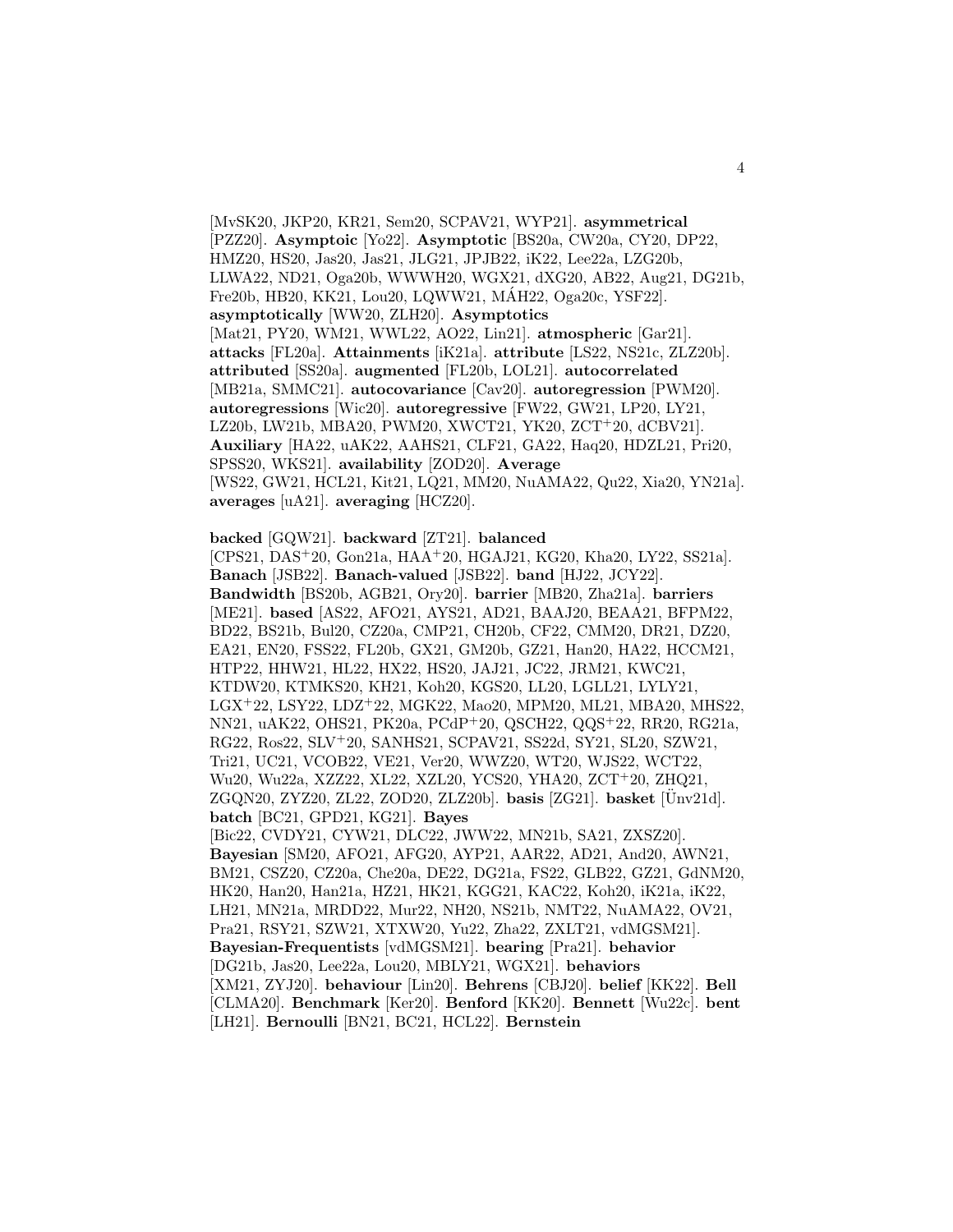[BN21, DBBK21, SA21]. **Berry** [CL21a]. **Bessel** [MP21b]. **best** [IK21b, MRDD22]. **Beta** [FMM<sup>+</sup>22, Alt21, EN20, Jan20, ZXSZ20]. **beta-binomial** [ZXSZ20]. **between** [JC22, NS21a, Ohy20, WRZL21, dSO22]. **bi** [KR21, SLF<sup>+</sup>22, WZL<sup>+</sup>22]. **bi-degree** [WZL<sup>+</sup>22]. **bi-infinite** [SLF<sup>+</sup>22]. **bi-modal** [KR21]. **bias** [OMYF21, Ros22]. **bias-corrected** [OMYF21]. **biased** [AW20, KCG21, OIF21, SLX22, SZ20b, WS20]. **bibliometric** [NCM22]. **bifurcating** [SYT21, ZSYM21]. **big** [SY21]. **bilinear** [BM20b, MB21b]. **bimodal** [Bay20b]. **binary** [KS21, Ohy20, Ohy21, Ozk21, SYT21, WZA21, Wu22b, ZSYM21]. ¨ **Binomial** [CLZ21, RG22, BA21, Han21a, HCCM21, KWY20, MMLBP20, OTL21, RN20, SK20e, TIIB22, Xia20, YSS22, ZXSZ20, IAM21]. **binomial-Lindley** [TIIB22]. **biomarkers** [AT22, sK20d]. **biosimilarity** [PK22a]. **Birnbaum** [SLV<sup>+</sup>20]. **Birnbaum-Saunders** [SLV<sup>+</sup>20]. **birth** [AFG20]. **Bisymmetry** [Yam20]. **Bitcoin** [Unv21c]. ¨ **Bivariate** [ARGD21, Bay20b, SRA20, Bou21a, CDSG20, DBBK21, HP20, KLK21, KAJ<sup>+</sup>22, KH21, NSN20, PA21, SS22a, SLV<sup>+</sup>20, She22, SK20a, SK20e, WGX21, vdHvDZ22]. **block** [BG22a, KG20, Kha20, PPM21]. **block-sum** [Kha20]. **blocked** [WLZ20]. **blocks** [Nie20]. **Blockwise** [SZGK21]. **Blum** [Gai22]. **BLUPs** [GB21]. **BMAP** [BS21a]. **BMAP/G** [BS21a]. **bond** [DLHZ21, SZL21]. **boosting** [UC21]. **boosting-based** [UC21]. **bootstrap** [HZ21, RKK<sup>+</sup>21, RIA20, SS21a]. **bootstrapping** [IW22]. **both** [CH21a, SS21b]. **bound** [CL21a, CQT21, KT21]. **bounded** [DSY21, TEHEG22]. **boundedness** [AEY21, EB21]. **Bounds** [Fre20a, GZZ21, iK21a, iK22, LLS20, WM22, WC20c, ZLB20]. **Box** [JZWT20]. **branching** [LH22, RK21]. **breakdown** [KC20]. **breakdowns** [LXWY21]. **breaks** [XP21]. **breast** [AWN21]. **Bregman** [DE22]. **bridge** [HKL21]. **Brownian** [HCLW22, LYLY21, YZ20]. **BSDE** [MGK22, SZL21]. **BSDE-based** [MGK22]. **BSDEs** [HWWY20, ME21]. **building** [WCT22]. **Burr** [AAM22, BmAB22, Koh20]. **by-claim** [CW20a].

**C** [ARAJ22]. **calculation** [WZA20]. **calculations** [ZGQN20]. **calibrated** [SSS22]. **Calibration**

[PKT21, SBB21, GP20, MRD20, MRDD22, OMYF21, SSNP20]. **cancer** [AWN21]. **canonical** [LLX21]. **capability** [RKS22]. **capital** [GK20b, MGK22]. **capture** [LZLL20, PSLLN20]. **capture-recapture** [LZLL20, PSLLN20]. **Carlo** [JC22, KOTAG21, SM20]. **carryover** [Gon21a]. **case** [AMM20, ATAAM20, CLF21, Fre20b, GZ21, KH20a, MMLBP20, NS21a, NNS20, Sha22, Wu22b]. **case-cohort** [Sha22]. **case-control** [Wu22b]. **catastrophes** [KG21]. **categorical** [LZLL20, Oga20b]. **Cauchy** [CRKC21, NNS20, Vam20]. **Causality** [Unv21c, Unv21b]. **causes** [NSM21]. **Cayley** [ZYY20a]. **CDO** [YNC22]. **ceiling** [CM20]. **censored** [AFO21, BSN22, Bou21a, CLF21, CH21b, DV22, FL21, Han20, KM21, Koh20, KG22, Lem22, Leu21, LZ20a, LZG20b, LHS20, LC22b, MBLY21, ML21, ND21, PKK20, RG21a, SVR21, SD20, sS20b, SLX22, SZ20b, Tri21, TPS20,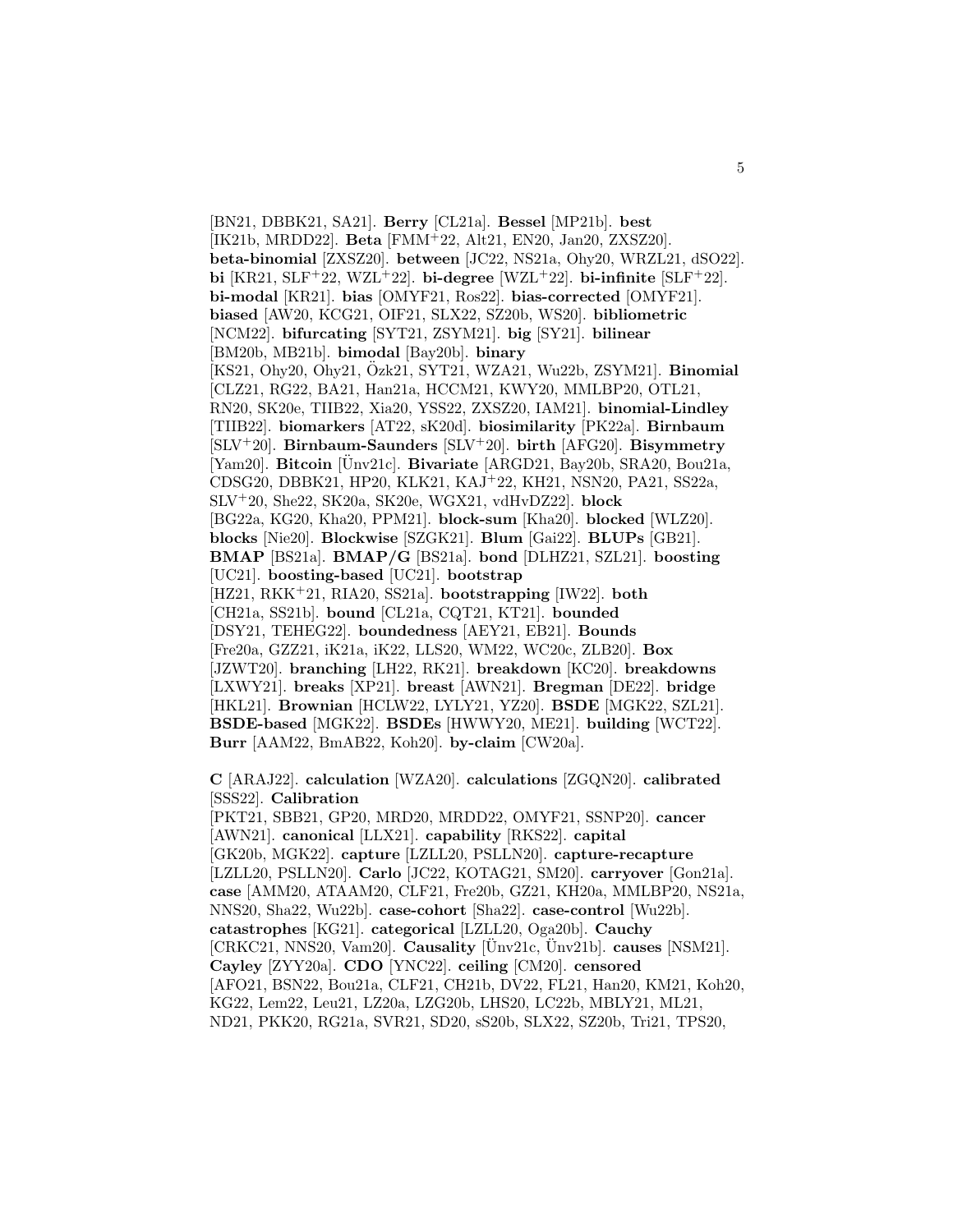WZTW20, Wan22, WS20, XO21, ZG21]. **censoring** [AV20, AGHK20, AAM22, CG21, CGL21, DBBK21, MK20, MHS22, PR21, WJXF21, XLY<sup>+</sup>20, YD22]. **censorship** [LKS22]. **central** [Aug21, CDP20, DT21b, FM20, OC22, OTL21, Onw21, XWH21]. **centralized** [ABT20]. **ceramics** [GCCJO<sup>+</sup>21]. **certain** [ZYS21]. **chain** [LGLL21, MBLY21, eZN22]. **chains** [DSY21, GC22b, SYT21, SLF<sup>+</sup>22, dZySgYW21, ZSYM21, ZYY20a]. **change** [ARK22, CBLS21, GX21, GD21, IW22, IM21, MM20, NS21a, PCZ21, SS22d, Ver20, WWZ20, WZA21, Yan22b, YK20]. **change-point** [CBLS21, GX21, IW22, WWZ20, Yan22b]. **changepoint** [SSM21]. **changes** [CW20b, ZW20]. **changing** [LC22a]. **character** [LHSK20]. **characteristic** [Gau21a]. **characteristics** [EM21, HCH20]. **characterization** [ZL22]. **characterizations** [AMH22, LZH20, NSN20]. **Chart** [NSM21, ARA<sup>+</sup>20, ARAJ22, BKK22, BS21b, CKKY22, Haq20, KGG21, uAK22, NuAMA22, Sha21, ZLZ20b, vdHvDZ22]. **charts** [HA22, HCL21, uATH21, QSCH22, SMMCM20, Tri21]. **Chebyshev** [Oga20d, Oga20e, Oga21]. **checker** [CMMD20]. **checker-type** [CMMD20]. **checking** [DY21, IKT22]. **checkpointing** [ZOD20]. **Chen** [KTDW20]. **Chi** [Del21, HZ21]. **Chi-square** [Del21]. **chi-squared** [HZ21]. **China** [Unv21c]. **Choice** [MMLBP20, MNAM20, RFVR20]. **CIR** [WC20c]. **circular** [CK21, HAA<sup>+</sup>20, HGAJ21, KR21, KP21, SYG21]. **claim** [AMH22, AD21, CW20a, KWC21, LYC20, NZZ20]. **claim-number** [LYC20]. **claims** [CW20a, CX22, Lin21, LGL20, WQZL21, ZLZ20a]. **class** [AMH22, AAO21, BMT20, CFS20, CW20b, HSG21, KH20c, LCWZ21, MM20, SGN22, SGM22, SZ20a, Xia20, ZK21, ZYZ20, dZySgYW21, ZSYM21]. **classes** [AAO21, BK22]. **Classical** [CVDY21, CCG22, Koh20, MSM20, RSY21]. **classification** [LLX21]. **classifier** [Ish20]. **classroom** [And20]. **Clayton** [FL20b]. **clinical** [sK20c, QLZZ20, ZWCP22]. **Clipped** [Fli20]. **cluster** [FS22, KRS20, QH21, SS21b, WZA20, YT20, YHA20]. **cluster-based** [YHA20]. **clustered** [JC20, QH21, Wu20, Wu21, Wu22b, Yua21]. **clustering** [FS22, OB21]. ¨ **CMC** [JPJB22]. **Coefficient** [PF20, YPXZ21, CKKY22, DLT21, GP20, HC22, HCZ20, JZKH22, LSY22, LW21b, Mao20, ME21, Naj22, Ohy20, Ohy21, TZYY22, WZD21, WL22, WWZ22, XZZ22, XL22, ZCT<sup>+</sup>20, ZYZ20, ZGC22, ZCZJ20]. **coefficients** [HN20, LW22b, MB21b, WC20a, Yos21, ZT21]. **Coffin** [WT20]. **coherent** [FAN21, Kel22, KS21, YW22]. **cohort** [Nak21, Sha22]. **cold** [RG21b]. **collapsed** [SG22b, SG22a]. **collect** [YSS22]. **collisions** [LAAA<sup>+</sup>22]. **column** [Kim21]. **COM** [LZH20]. **combination** [AT22, Hom21]. **Combining** [SHC20, ATAAM20, YCW21]. **Comments** [vdHvDZ22]. **Common** [XP21, CPS21, Dur22, KJKC20, Mur22, NT20b, ZC21]. **Communications** [KS22]. **commutative** [LXZ20]. **compact** [AGR21]. **company** [WRZW21]. **compare** [HM21]. **Comparing** [DJW<sup>+</sup>20, BS22, GC22c, JKD20, WZA21, Wu22c]. **Comparison**

6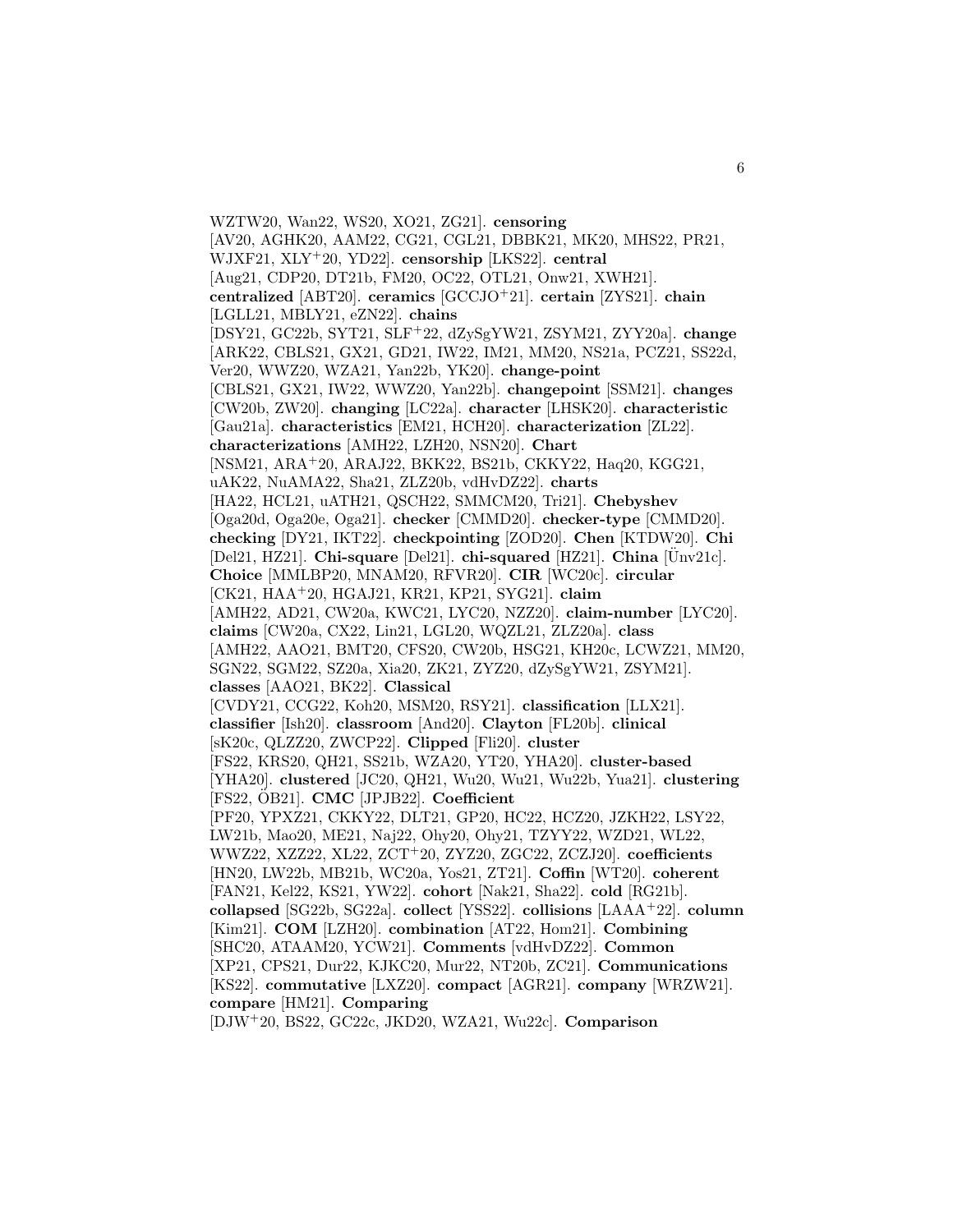[Bia20, JAJ21, Wu22b, ACMC21, CCG22, HS20, Ima20, KAC22, iK22, MÁH22, RKS22, ROSL21]. **Comparisons** [BD21, BmAB22, BFPM22, DDL20, Kel22, NT22, WZ21]. **compartmental** [BMK21]. **compensate** [SK20f]. **competing** [AV20, AGHK20, BSN22, DV22, HL22, SK20a, VE21]. **complaints** [AMAA<sup>+</sup>22, SY21]. **Complete** [CCW<sup>+</sup>20, CW22, CLW<sup>+</sup>22, FWWH21, LW20, LF20, LW21a, LM22, LW22b, MWW22, Qu22, XY21, ZHQ21, Han20, JKD20, Ko20, MLZ21]. **complex** [CMP21, KL22, SB20, Zal22]. **Component** [YW22, CLWZ22, Dur22, FAN21, HKL21, Sul22, YZZ21, YLL21]. **components** [BD21, BmAB22, Kel22, LX21, Özk21, RG21b, YW22, YXZ21, Zal22, vdMGSM21]. **Composite** [JC20, FM20, OC22, Onw21, WJXF21, WJS22, WTT20]. **Compound** [RKAA21, CH20b, Che22, GML20, LS20a, LLWL21, LGL20]. **compounded** [SK20a]. **Computational** [Yan22a, BS21a, BP20, HM21, JC22]. **computationally** [SB22]. **concave** [PAC20]. **concomitant** [AS22]. **concomitants** [Moh22a]. **condition** [BG22b, CH21a, dHGS21]. **Conditional** [LCW21, RB21, ATAAM20, AEBK20, DCY20, GK20a, HMZ20, HFJ21, Kit21, LKS22, Leu21, LZG20b, LMS20, MBA20, XO21, YWL20]. **conditionally** [CX22]. **conditionals** [SRA20]. **conditioned** [SNS20]. **conditions** [YD22]. **conducted** [Unv21b]. **conference** [DNP21]. **Confidence** [AT22, Bic20, Bic22, SO22, CXT<sup>+</sup>22, HJ22, JCY22, LL20, LK22b, RKS22, sS20b, YP20, YCY22, Zha22]. **Confidence-credible** [SO22]. **conformity** [KK20]. **confounding** [BHL21, LLZ20, WLZ20, ZYY20b]. **confusion** [Zen20a]. **connection** [KC21a, LK22a]. **Conover** [KOTAG21]. **consecutive** [ZYNX20]. **consecutive-** [ZYNX20]. **considering** [WIN20, ZY20]. **consistency** [BG22b, KH20d, LDZ<sup>+</sup>22, OIF21, SZGK21, ZLH20, ZHQ21]. **Consistent** [FW22, HZ21, SJF21, XZR<sup>+</sup>20, YCW21]. **consistently** [LCF20]. **constant** [AFO21, BG22a, CW20a, Kha20, WM21, Zha21a, ZLCW20]. **constant-stress** [AFO21]. **Constrained** [NSM21, SJT21, TW20]. **constraint** [JWW22, LY22, MN21b, OO20, TY21, WX20]. **constraints** [GK20b, LZ21, ZDW22]. **construct** [KL22]. **constructed** [OK20]. **constructing** [SD20]. **Construction** [BG22a, DAS<sup>+</sup>20, Gzy21, KG20, KS21, LLSZ22, WYP21, And20, CQT21, HAA<sup>+</sup>20, Kha20, SS22b, Tsa22]. **Consumption** [ZS20a, GK20b]. **Consumption-leisure-investment** [ZS20a]. **contaminated** [Sha21, Zey20]. **context** [Ish20]. **contingency** [Gzy21]. **contingent** [ZLZ20a]. **Continuous** [Hon20, BZ21, BM21, BD22, Che21, DG21b, DH22, EM21, KE20, LP20, LZLL20, MN21a, Mat21, MB21b, NSN20, RSG21, SSG21, SZW21, YG20, dZySgYW21]. **continuous-state** [dZySgYW21]. **continuous-time** [LP20, LZLL20, MB21b]. **contoured** [BPZ22, Shu21]. **contours** [YLC<sup>+</sup>22]. **contraction** [DG21b]. **contracts** [WDLW20]. **Control** [NSM21, AWB21, ARAJ22, BKK22, BS21b, HCL21, KGG21, LZL20,

7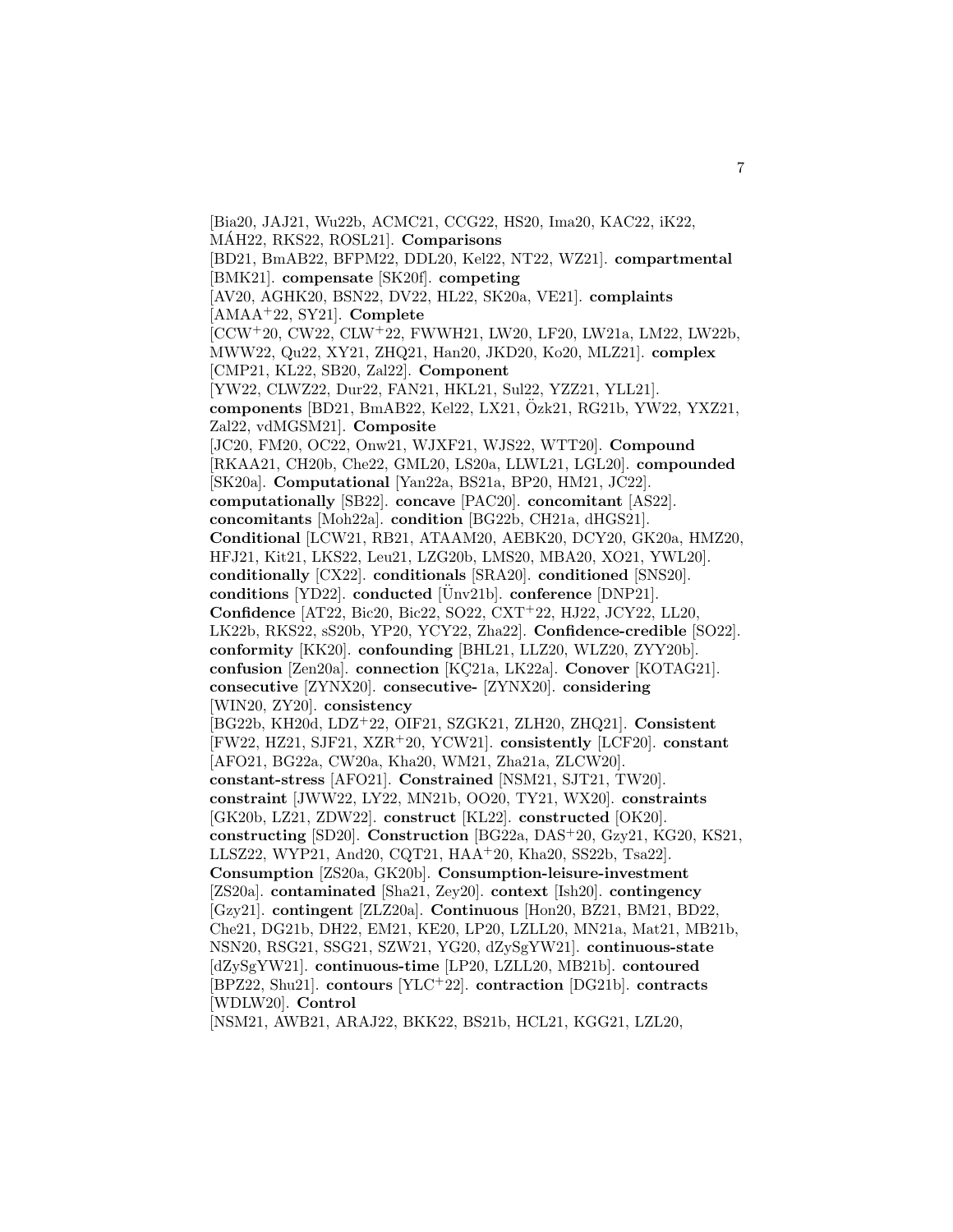MDB<sup>+</sup>21, NNS20, uATH21, uAK22, NuAMA22, OK20, Pen22, Sha21, Tri21, Wu22b, Yan22a, ZAL21, Zha21b, ZLZ20b, Zhu22, vdHvDZ22]. **Convergence** [HN20, HS21, Ass21, BM20a, CCW<sup>+</sup>20, CW22, CLW<sup>+</sup>22, EAB20, EB21, EG20, FWWH21, KC21a, KAJ+22, Ko20, LW20, LH22, LF20, LMS20, LW21a, LM22, LDZ<sup>+</sup>22, LW22b, MWW22, PCdP<sup>+</sup>20, Qu22, RN20, Sav21, SZ20a, TTL20, WW20, XY21, YY21, ZSY21, dS20]. **converging** [KH20b]. **convolution** [PD22]. **Conway** [HK21, RTB20]. **cooperative** [ZZZ22]. **Coordinate** [OFO<sup>+</sup>21, Lee22b]. **coordinates** [HKNW20]. **coordinatewise** [Ko20]. **Copula** [LCNB21, BBAA21, Bou21a, EEAA22, FL20b, GM20b, KGS20, RSG21, VE21, WJS22]. **copula-based** [FL20b, GM20b, VE21]. **Copulas** [CMMD20, KWC21, SS22a, She22]. **corrected** [NNS20, OMYF21]. **Correction** [Ano20a, Ano20b, Ano21a, D¨un21b]. **corrections** [vdHvDZ22]. **Correlated** [HP20, Han21b, Gau21b, HM21, LCNB21, NSM21, PS21, RSG21, SPSS20, XZR<sup>+</sup>20]. **Correlation** [LP20, AWL<sup>+</sup>22, CG20, HC22, JZKH22, LTW21, LZG20a, LCW21, Mao20, Naj22]. **correlations** [CYW21]. **correlogram** [BZ21, IKM21]. **corresponding** [AT22]. **cosine** [KK22]. **cost** [BP20, BAJ20, ZZZ20]. **cost-effective** [BP20, BAJ20]. **count** [BA21, CM20, CW20b, DKA20, PK22b, RSG21, SSG21, SS21b, TIIB22, WZA20, dCBV21]. **counterexamples** [Hon20]. **counting** [LS20a]. **counts** [HK21, Wan22]. **coupled** [Lee21]. **Covariance** [Lem22, Bul20, CZ20a, CL21b, GB21, HN21, IKT22, IKM21, KA20, LMS20, TK20, Wic20, YKH20, ZB20, ZCCT22, ZC22]. **Covariate** [CG21, Zhu22, HHW21, LZLL20, Yua21]. **Covariate-adjusted** [Zhu22]. **covariates** [BHL21, CLF21, JLG21, LHS20, LX22b, TZYY22, WZD21, ZZZ20]. **Cox** [JZWT20, SYRV20, SE21, ZZZ20]. **Cox-proportional** [SYRV20]. **credibility**  $[ZC21]$ . **credible**  $[And20, SO22]$ . **credit**  $[\text{Unv21a}, \text{Zen20a}]$ . **crisis** [Unv21b]. ¨ **criteria** [D¨un21b, KH20d]. **criterion** [Che20b, CP21, Dün21a, HCZ20, dRJO21]. **critical** [CZ21]. **cross** [BZ21, KTMKS20, Lee22a, Oga20c, ST21, XS21]. **cross-correlogram** [BZ21]. **cross-data** [Oga20c]. **cross-validation** [XS21]. **crosses** [SAP20]. **crossing** [BHL21, SLS21]. **crossover** [Gon21a]. **CSS** [SYG21]. **cumulants** [Oga20b]. **Cumulative** [Nou22, GK20a, MP21b, Moh22a, Par21, sS20b, Tah20, ZHA20b]. **cured** [LHS20]. **current** [FSS22, LWK20, SPSS20]. **current-status** [LWK20].

**curve** [HBOR21, LL20, SZ20b, Wu20]. **curves** [Nie20, ROSL21]. **customer** [AMAA<sup>+</sup>22, BAY20a]. **customers** [LXWY21]. **CUSUM** [BS21b, Ver20]. **cut** [AT22]. **cut-point** [AT22]. **cyber** [FL20a]. **cycle** [MNAM20, ZS20a]. **cyclic** [OK20]. **cycling** [WT20].

#### **D** [CVDY21]. **Dagum** [FCCD20]. **Data**

[HJ22, SY21, AMM20, AFO21, AMH22, AAKL21, AO22, ARK22, AWN21, BHL21, BG22b, BS22, BM21, Bou21a, BS20b, Bul20, CSZ20, CBLS21, CWJC20, CMP21, CLF21, CH21b, CS22, DV22, DL22, EM21, FZ22a, FL21, FSS22, FZ22b, FS22, Gai22, GL20, GZ21, GdNM20, HMZ20, HP20,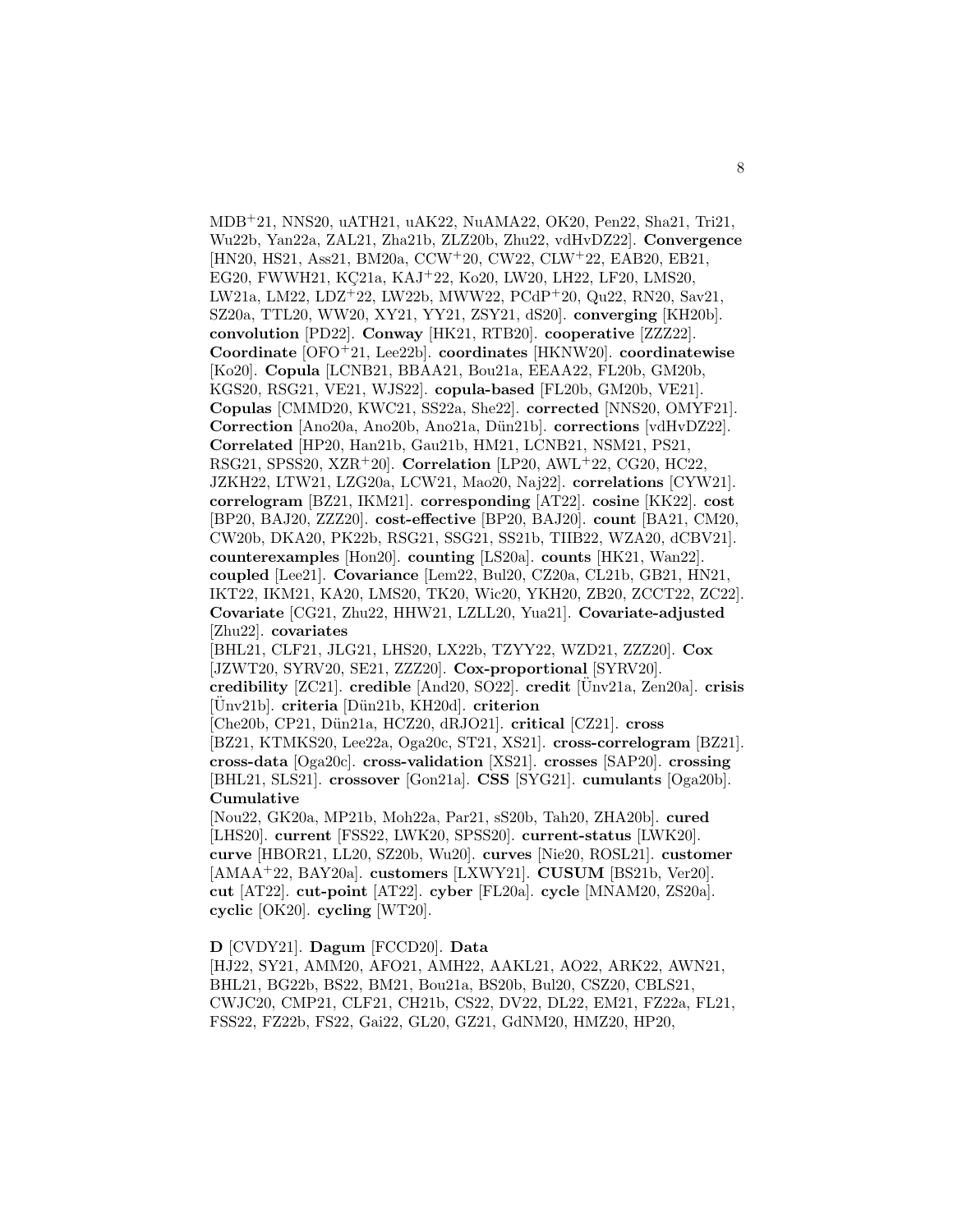HKNW20, HL22, HX22, HS20, HN21, IHDR20, JC20, KH20a, KM21, Ker20, KAJ<sup>+</sup>22, KL22, sK20d, KCG21, LKS22, Leu21, Li21b, LLQ22, LZG20b, LCNB21, LHS20, LC22b, LCW21, MN21a, MPM20, MAAZ22, NSM21, Naj21, Naj22, NMT22, Nie20, Oga20b, Oga20c, Ozk21, RFVR20, RK20, ¨ SVR21, sS20b, sSL20, SLX22, Shu21, SZ20b, SS21b, TIIB22, Tri21, WZTW20, WWZ22, WJS22, WG20, WZ21, WS20, Wu20, Wu21, Wu22b, XP21, XZZ22, XL22, XLY<sup>+</sup>20, XO21, YG20, YSS22, YKH20, YCY22, YWL20, Zey20]. **data** [ZL21, ZZZ20, ZZZ22, ZSCL22]. **data-driven** [WZ21]. **DC** [GKvZB21, MZR20, ZDW22]. **DDRCINAR** [LWD<sup>+</sup>21]. **DEA** [ÜFR21]. **decision** [KTMKS20]. **decision-making** [KTMKS20]. **deconvolution** [BL20]. decreasing [KM21]. default [GQW21, Unv21a]. defaultable [DLHZ21]. **defense** [NLL22]. **defined** [BS20b]. **definition** [KTMKS20]. **degeneracy** [Lee22a]. **degradation** [HCLW22, LGX<sup>+</sup>22, Pra21, ZXLT21]. **degree** [DSY21, LQWW21, LLWA22, NSN20, PY20, WZL<sup>+</sup>22]. **Degrees** [Del21]. **delayed** [DH22, KC20, LP20, Lin21, PAAA20, ZYY20a]. **Dempster** [KTMKS20]. **dense** [YN21b]. **densities** [HM21, PAC20, TPV20]. **density** [Ass21, AGB21, BS20b, DT21a, EN20, LKS22, Lee22a, LZG20b, LZ20b, LDZ<sup>+</sup>22, TPV20, WG20, WC20c, XO21, YWL20, ZCCT22]. **department** [DG21b]. **departure** [NGC22]. **dependence** [Ass21, CH20b, Hon20, JPJB22, RM21, WQZL21, XP21, ZLW21, ZZZ22]. **dependency** [Zal22]. **dependent** [AO22, BSN22, BBAA21, BmAB22, CCW<sup>+</sup>20, CW22, CY20, CG21, CMMD20, qDSzW21, FWWH21, KOTAG21, LKS22, Lef22, LZG20b, LGL20, Lou20, LW21a, LM22, LW22b, MWW22, MHS22, NZZ20, SVR21, SZ20a, TTL20, WC20b, WM21, WGX21, XO21, YW22, YNC22, ZW22]. **depth** [KH21, YLC<sup>+</sup>22]. **derivative** [LL20]. **derivatives** [BD22, KCG21]. **derived** [Gzy22]. **descriptive** [KOTAG21]. **Design** [ARA<sup>+</sup>20, FM20, HTP22, KGG21, KRS20, LGX<sup>+</sup>22, NSM21, PK22a, Pop20, QSCH22, RB21, SZW21, Zey20]. **Designing** [NN21]. **designs** [AYS21, BG22a, CK21, CKKY22, DAS<sup>+</sup>20, FHHW20, Gon21a, GC21, GWM21, HSV<sup>+</sup>22, HA20, HAA<sup>+</sup>20, HGAJ21, KG20, Kha20, Kim21, LLZ20, LLSZ22, LOL21, LGZ22, uATH21, OC22, Onw21, OK20, PM21, PPM21, PKK22, QLZZ20, SMS21, SS22b, SAP20, ST21, SB20, SS21a, SG22b, SG22a, WLZ20, ZYY20b]. **destructive** [ZY20]. **detect** [CTEB20, D¨un21b]. **Detecting** [RM21, ZL22, vdMGSM21]. **detection** [ARK22, FL20a, HHW21, KSM<sup>+</sup>21, LHJ21, NS21a, PK20a, SS22d, SSM21, Ver20, WWZ20, ZLLS21]. **determinant** [Bul20]. **determination** [CMM20, sK20b, PK22a]. **determine** [LJL<sup>+</sup>21, Zha22]. **deterministic** [CP21]. **Developed** [KK22]. **developments** [HSV<sup>+</sup>22]. **deviation** [qDSzW21, DH22, WWWH20, dZySgYW21, ZSYM21]. **deviations** [BMP20, CZ21, IKM21, LGL20, LD22, LCF20, WC20b]. **device** [LS22, LCNB21]. **devices** [YSS22]. **DEWMA** [HA22]. **diagnosis** [KK22, SY21]. **Diagnostic** [AUQ22, KR21, ACMC21, CMCA20, Wu22b]. **Diagnostics** [MO20, DE22, DKA20, GZ21]. **diagrams** [Bai21]. **diallel**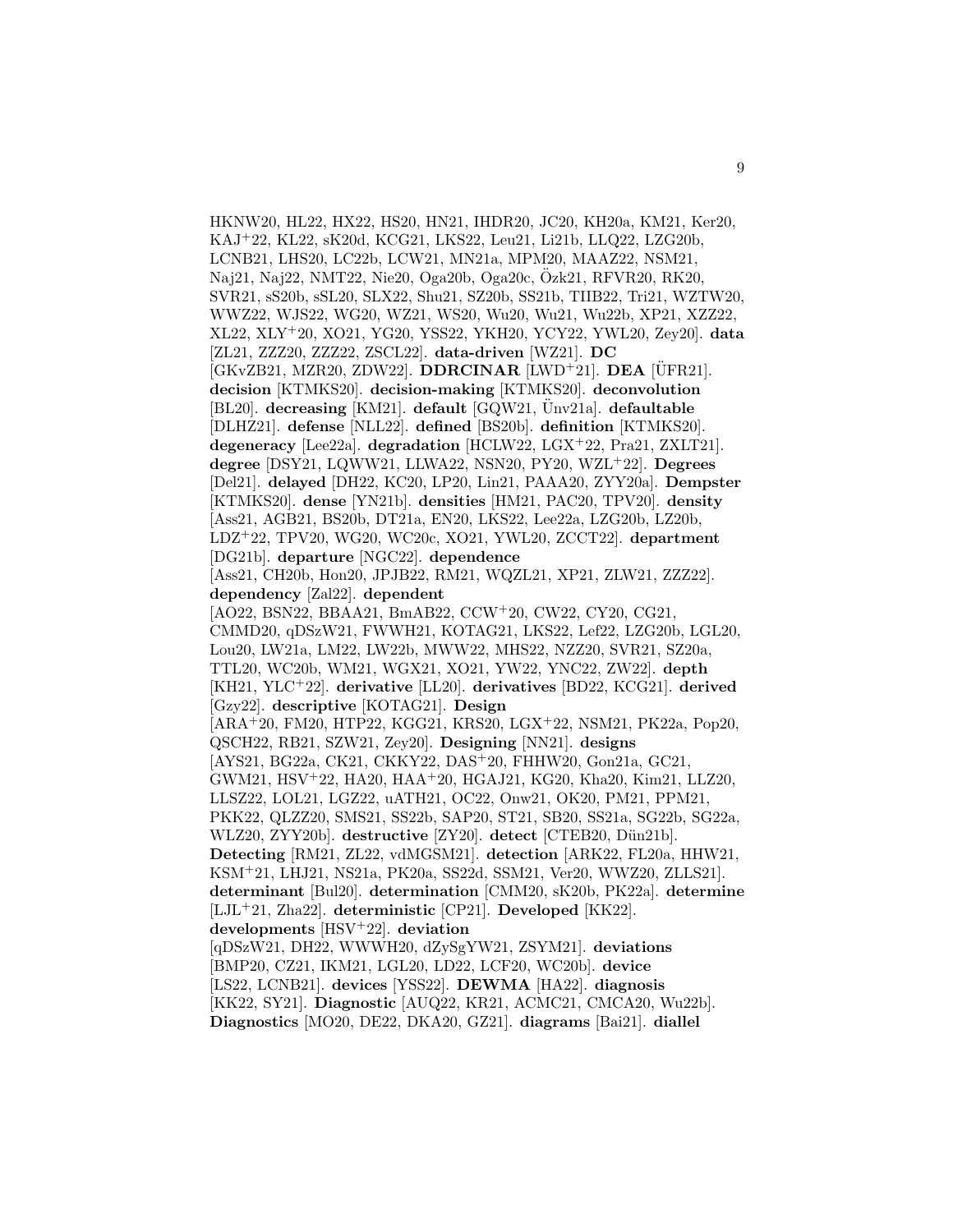[ST21]. **difference**

[BMT20, EA21, JCY22, MMZ20, PK20a, SGN22, SLX22, Wu22a, ZHQ21]. **difference-based** [PK20a, Wu22a]. **difference-type** [BMT20]. **different** [AYS21, AAR22, HAA<sup>+</sup>20, Kel22, uATH21, QLZZ20]. **differential** [BMK21, BM20b, MKG<sup>+</sup>21, WX20, ZT21]. **differentially** [PY20, WZL<sup>+</sup>22]. **diffusion** [CLZZ21, GKS21, HSWZ21, Lef22, WM21, YCW21, Yan20]. **Dimension** [GZZ21, CG20, Ish20, SWYF20]. **Dimension-free** [GZZ21]. **dimensional** [BMP20, Bul20, CTEB20, CY20, GL20, HN21, IHDR20, Li21b, LX22b, LC22b, LCW21, Mao20, Naj21, Naj22, OMYF21, WC20a, XZZ22, YSF22, YY21, YZ20, YXZ21, ZC22]. **direct** [SHC20]. **directed** [LCWZ21, WWL22, WZL<sup>+</sup>22]. **directional** [TDLL20]. **Dirichlet** [Hom21, HZ21, MVLMA20]. **discontinuities** [ZMLH21]. **discontinuous** [XWY21]. **discovery** [Kan20, Zhu22]. **Discrete** [PD22, CBLS21, CLMA20, Jas21, JPJB22, JMM22, KU22, LYC20, MBLY21, SAK21, Vam20, Wei21, XZL20, YG20]. **discrete-time** [JPJB22, LYC20]. **discretized** [AO22]. **Discriminant** [HKNW20]. **dispersion** [Gar21]. **dissimilar** [WXY21]. **distance** [AWB21, Bul20, CG20, Kim20, LCW21, PS21, dSO22]. **distances** [PZZ20]. **distorted** [SS22a]. **distortion** [dXG20]. **distributed** [AD21, CGL21, Gai22, GWM21, KJKC20, MMZ20, ZSCL22]. **Distribution** [Del21, MMRMG20, TLRB21, AFO21, Ahm21, AYS21, ATAAM20, ARGD21, AIGB20, AAM22, BA21, CSZ20, CLMA20, CBM21, CRKC21, DV22, DBBK21, DY21, EAS20, FAN21, FMM<sup>+</sup>22, GCCJO<sup>+</sup>21, Gau21b, Gau21a, GKV21, GM21, HK20, Han20, Han21a, HS22, HW22, HJM20, INKS21, IAM21, IW22, JS21, JLG21, JMM22, JRM21, JKP20, KLK21, KAAH21, KTDW20, KIA<sup>+</sup>21, KAJ<sup>+</sup>22, Koh20, KSY20, KH20c, LHSK20, LL20, LSP22, LNP20, LLS20, MPM20, MP21b, NS21c, NS22a, NNS20, OTL21, OV21, Ory20, PKK20, RKS22, RKAA21, RSA20, RG21a, RBCG20, RYJ20, RBSNB20, RTB20, SAH21, SS22c, SCPAV21, SK20a, SNS20, SC20, Sul21, Sul22, TIIB22, TEHEG22, The22, TPS20, TK20, VCOB22, WLL<sup>+</sup>20, Wic20, XJ21, XTXW20, YS20, YSS22, YZT21, ZG21, ZCZ20b]. **Distribution-free** [MMRMG20]. **distributional** [LXW20]. **Distributions** [Kon22, PF20, Vam20, AMH22, AAO21, AAR21, AP20, BPZ22, BM20a, BG21, Bay20b, Bic22, ÇA20, Cha21b, CDSG20, DR21, DZ20, DLC22, EK22, EBX20, GZ21, GC22c, Hom21, Jas21, KK20, KG22, KL20, LQWW21, MvSK20, NT22, NSN20, RBS20, SRA20, SLV<sup>+</sup>20, SD20, SCPAV21, Sil21, SK20e, UFR21, WZTW20, Xia20, XM21, Yo22, ZCZJ20]. disturbances [PWM20]. **divergence** [CMP21, DE22, Gzy22, NH20, Oga20b]. **divergences** [Bou21a]. **diverging** [LW21b]. **dividend** [TY21, YCS20, Zha21a]. **dividends** [MB20]. **divisibility** [She22]. **DNA** [AYP21]. **Does** [MDB<sup>+</sup>21, MC20]. **DOI** [KS22]. **dollar** [Unv21b]. ¨ **dollar/TL** [Unv21b]. ¨ **domain** [YZ21]. **double** [BAAJ20, BAJ20, FMM<sup>+</sup>22, uATH21, RIA20, WX20, ZCZJ20]. **double-parameter** [ZCZJ20]. **double-Pareto-like** [FMM<sup>+</sup>22]. **doubly** [CH21b, PKK20, ZT21]. **down** [YCY22]. **driven**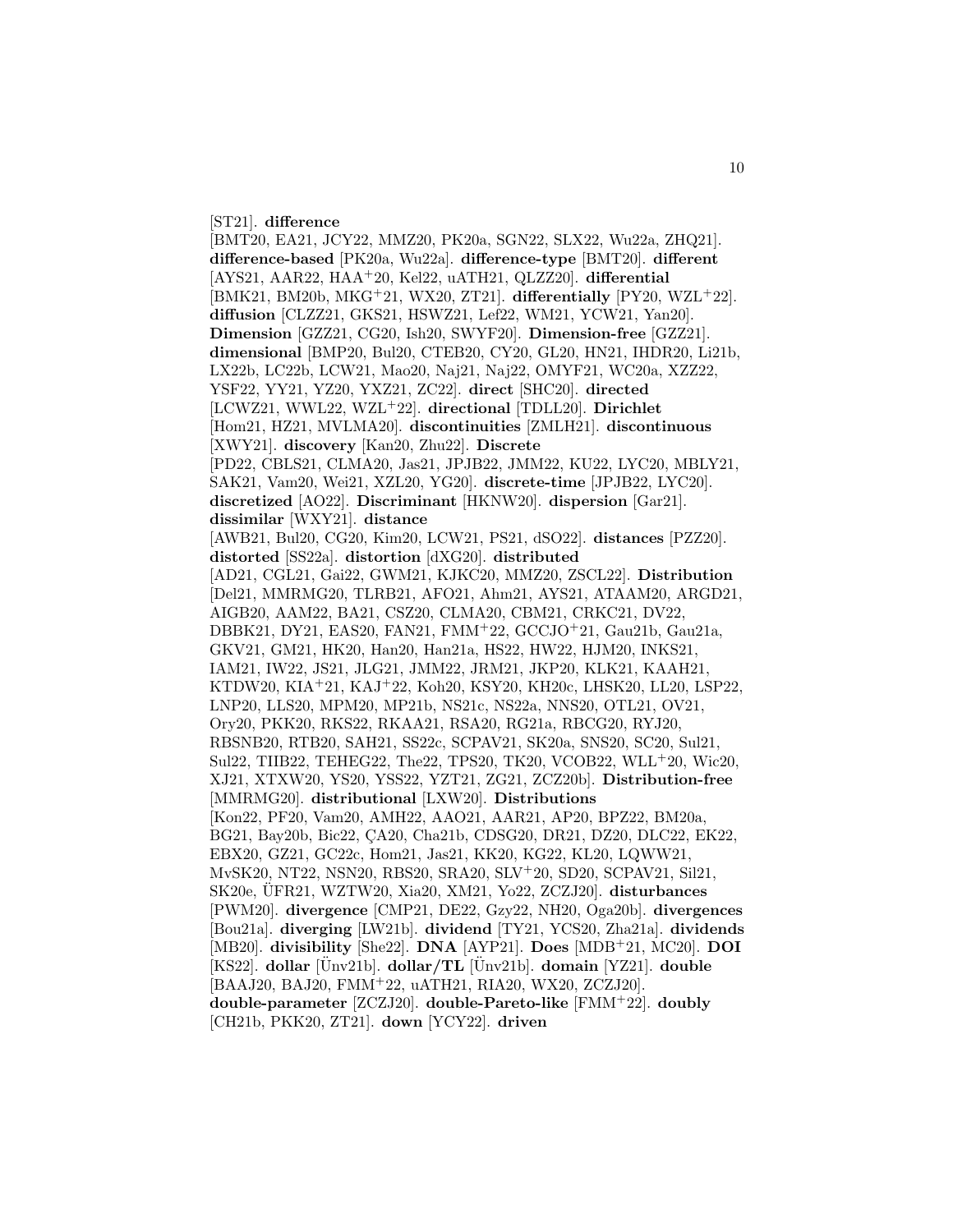[CW20b, Sha21, WSG21, Wei21, WZ21, Yu20, ZYS21, ZLZ20a]. **drug** [SZW21]. **DSGE** [Cav20]. **dual** [CLZZ21, YZ21, ZCT<sup>+</sup>20]. **dual-domain** [YZ21]. **duality** [CZ20b]. **due** [Nak21, NGC22]. **dynamic** [MGK22, Moh22a, SR21, YZ21].

**earlier** [vdHvDZ22]. **echelon** [Oga20d]. **Economic** [CKKY22, FZ22b, JZWT20, Unv21b]. economic-statistical [CKKY22]. **EDCC** [QQS<sup>+</sup>22]. **edges** [HCX20]. **Effect** [Shu21, GG20, Han21a, WC20c, YHA20, Yua21, Zha22]. **effective** [BAY20a, BP20, BAJ20, MRD20]. **effects** [CM20, DAS<sup>+</sup>20, Dur22, Gon21a, MO20, SMS21, Sha21, SL20, TPV20, Unv21b, WD20, WSZ22, XLY ¨ <sup>+</sup>20, YWL20, ZC21, ZXLT21]. **Efficiency** [SS21a, Wu22a, Fre20a, Yo22]. **Efficient** [CH21b, DLC22, uATH21, PPM21, ZAL21, ZSCL22, AW20, Gon21b, HX22, HFJ21, HGAJ21, Li21b, NS21c, OK20, SB22, SYRV20]. **eigenvalue** [Ish20]. **EIV** [ASW21]. **elastic** [YY21]. **element** [Pra21]. **Elementary** [Bia22, WC20b, BM20a, Bia20]. **elements** [JSB22]. **elitist** [PCdP<sup>+</sup>20]. **ellipsoidal** [LY22]. **ellipsoids** [Zen20b]. **Elliptical** [EA21, ALS21, EM22, EK22]. **elliptically** [BPZ22, Shu21]. **Empirical** [CL21b, Che22, GX21, HSWZ21, IK21b, LQ21, LLQ22, Qin21, sS20b, SRSB20, WL22, ZYZ20, Bic22, DLC22, HL22, HX22, IW22, LD22, TZYY22, Ver20, XL22, ZCT<sup>+</sup>20]. **END** [CLW<sup>+</sup>22, HN20, LZ20a, Qu22, XY21]. **endogenous** [TZYY22]. **endpoints** [QLZZ20, SZW21]. **enhanced** [LLX21]. **enhancement** [CG20, HC22]. **entries** [LMS20]. **entropic** [ZCZ20a]. **entropies** [Kit21]. **entropy** [BKM20, Gzy21, HCL22, KTMKS20, KS20, Moh22a, NSG21, Nou22, OIF21, Par21, Tah20]. **environment** [DSY21, Dur22, LH22, TY21]. **environments** [SLF<sup>+</sup>22]. **EPMCs** [YSF22]. **epsilon** [HJM20]. **equal** [YXZ21]. **equality** [YKH20, ZCZJ20, ZC22]. **equation** [Mur22]. **equations** [LX22a, ZT21]. **equidispersion** [dCBV21]. **Equilibrium** [LXWY21, XWY21, ZLCW20]. **equipped** [RG21b]. **equivalence** [Oga20c]. **Equivalent** [SYT21, HW20b]. **equivariant** [AAKL21]. **ERGM** [SS22d]. **ergodic** [AAKL21, BD22]. **ergodicity** [HFJ21]. **Erlang** [Zha21a]. **erosion** [Pou21]. **Error** [WC20c, AALE22, Ano21b, CWJC20, Cel22, DLT21, DR21, EA21, EM22, GG20, GDK22, GZ20, IK21b, KS22, KSS21, LTW21, LZ20b, OO20, Ory20, WLL<sup>+</sup>20, YS20, YRB20, YA22, YZT21]. **Errors** [NGC22, FHHW20, Kim20, KR21, LAAA<sup>+</sup>22, LMH21, LLQ22, MB21a, PS21, RKS22, SMMC21, ZLH20, ZHQ21, ZGC22]. **errors-in-variables** [ZGC22]. **Ess´een** [CL21a]. **essential** [ZLW21]. **estimate** [AMM20, DCY20, HMZ20, ZCCT22, Zha22, ZZZ20]. **estimates** [Bic20, DLC22, JPJB22, MC20]. **Estimating** [KE20, SSW20, YXZ21, BN21, CBM21, HA20, KTDW20, NS21c, NS22a, SSS20, SYG21]. **Estimation** [AS22, AYS21, BZ20, DZ20, FZ22a, FSS22, HSG21, HDZL21, HW20a, Hua20, IAM21, JMM22, Kim21, LMH21, Nak21, RYJ20, SVR21, TK20, WWZ22,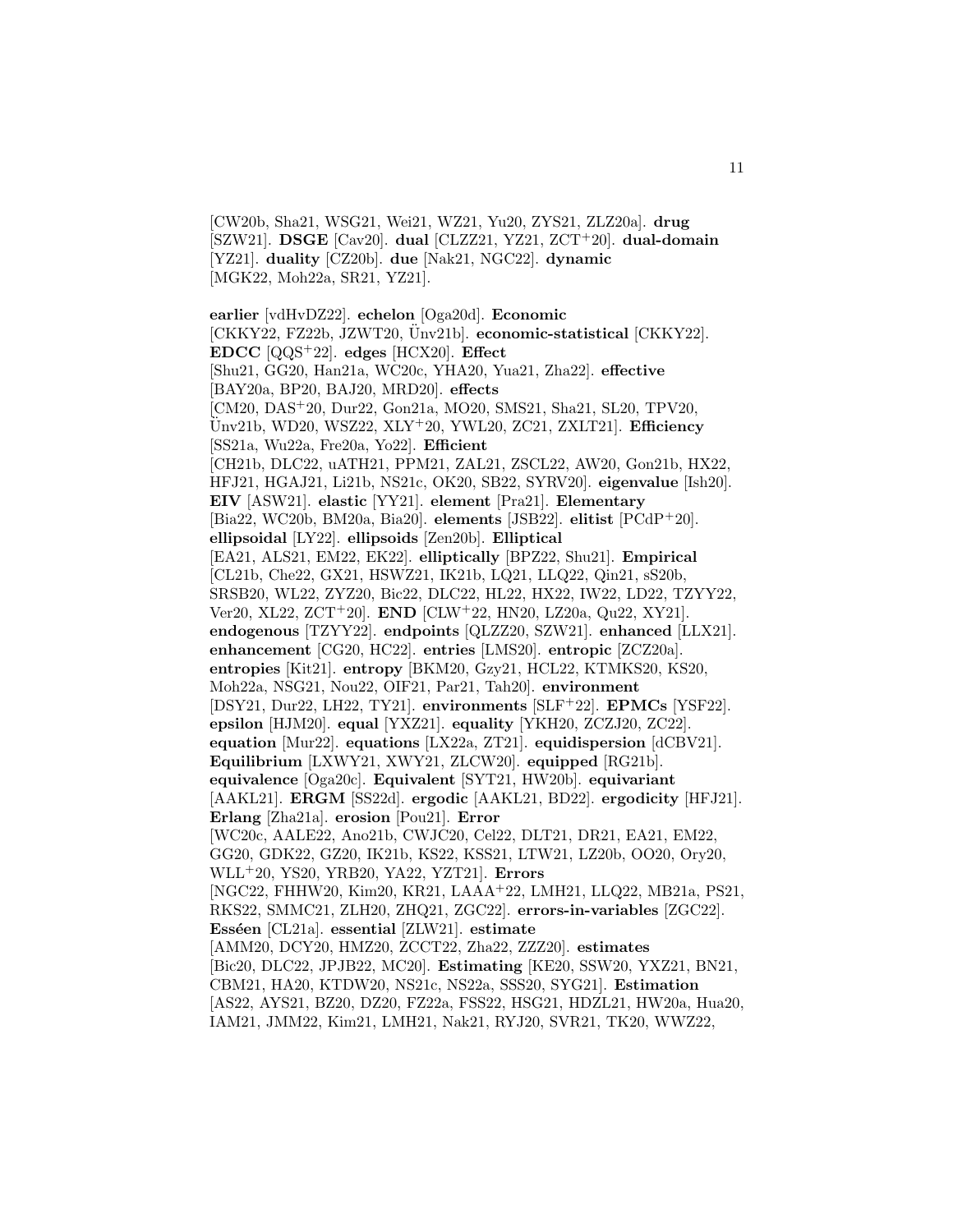WLT21, YPXZ21, YS20, YRB20, ZCZ20a, ZP22, ZMLH21, AV20, AGP21, AAHS21, AEBK20, AAR22, AD21, AW20, AT22, BR20, BS20b, CZ20a, CVDY21, CS20, CL21a, CMMD20, DT21a, DBBK21, Ema20, EN20, FW22, GX21, GP20, Gon21b, GZ21, GZ20, Han20, Han21a, HBOR21, INKS21, Jan20, JJ20, JRM21, Jun20, Kim20, Koc21, Koh20, KGS20, KHK20, KSY20, KJKC20, LHSK20, LS22, Leu21, LZG20b, LZLL20, LWD<sup>+</sup>21, LSY22, LMS20, LM20, LCWZ21, Mat21, MVLMA20, MRD20, MHS22, NT20b, OIF21, OV21, Özk21, PM21, PKK20, PSLLN20, PS21, Pop20, PKT21, QH21, RK21, RG22, SS22c, SANHS21, SLX22, SPSS20, SK20f, SA21, SBB21, SV21, SRSB20, SZ20b, SL20]. **estimation** [TDLL20, TPS20, TPV20, WWWH20, WY20, WZA21, Wei21, WG20, XZL20, XO21, YN21a, YT20, YA22, YHA20, YZ21, ZYS21, ZYZ20, ZCZ20b, Zhu22, vRvR20]. **estimatiors** [Ass21]. **estimator** [BL20, BG22b, BM20b, DR21, IW22, IKM21, JWW22, JLG21, JZKH22, KAJ<sup>+</sup>22, Lee22a, LZ20a, Li20, LDZ<sup>+</sup>22, Oga20b, OHS21, OO20, QH21, Ros22, SSS22, SAH21, WSG21, WKS21, Wu20, Wu22a, ZLH20, ZHQ21, ZC21]. **estimators** [AAHS21, AAKL21, BMT20, BK22, BMP20, BZ21, BD22, Bul20, CCG22, CA20, CPS21, DKA20, EA21, GG21, Koç21, KHSS20, KCG21, KSS21, LKS22, Lem22, LZ20b, MN21b, MNA22, uA21, Oga20c, Ory20, PTM21, PAAA20, Pri20, PKT21, SGN22, SGM22, SANHS21, SSNP20, SYG21, SBZ21, UK21, Wan22, WSZ22, ZB20, ZK21]. **etc** [Bic20]. **Evaluation** [AFG20, PTM21]. **event** [DL22]. **events** [CG21, Yua21, dSO22]. **evidential** [Bic22]. **Evolutionary** [MB21b, MKG<sup>+</sup>21]. **EWMA** [ARA<sup>+</sup>20, Haq20, HA22, QSCH22]. **Exact** [GWM21, Ory20, MAK20]. **example** [AAO21, Bar22]. **excess** [CMM20, TIIB22, YCW21]. **excessive** [PK22b]. **Exchange** [QQS<sup>+</sup>22, CL21c, GLB22, XWY21]. **exciting** [SZL21]. **exhibiting** [MM20, Vid22]. **existence** [BG22a]. **exotic** [ZAL21]. **expansion** [SSW20, ZOD20]. **expansions** [LXW20]. **expect** [BCKS22]. **expectation** [Hu20a, IKT22, Oga20a, Oga21, SJF21, SW21]. **expectations** [CW22, FWWH21, JKD20, LW20, LF20, LM22, ZW22]. **Expected** [Pen22, CTEB20, Che21, LM20, NS21d, QSCH22, WGX21]. **expecting** [BCKS22]. **experiments** [GWM21, PM21, PPM21]. **experts** [PK22b]. **explosive** [KH20b]. **Exponential**  $[JS21, KAJ+22, AFO21, Alt21, AIGB20, BS20a, CA20, CBB+21, DV22,$ DZ20, GKV21, GM21, Han20, JRM21, KSS21, Lem22, LK22a, ML21, MBA20, Nak21, NGC22, Nie20, PR21, PKK20, QSCH22, RSA20, SANHS21, SC20, TPS20, ÜK21, WKS21, XM21, ZK21, ZCZJ20]. exponential-Poisson [JRM21]. **exponential-type** [KSS21]. **exponentiality** [GM20a, IM21, ZHA20b]. **exponentially** [CGL21, KJKC20, uA21, NuAMA22]. **Exponentiated** [BBH20, ARGD21, BD21]. **exposure** [Ker20, Nak21]. **expression** [YCY22]. **Extended** [KWY20, MB21a, SB22, BS21b, HCLW22, KAAH21, LW20, MWW22, RB21, ZW22]. **Extending** [FL20b]. **extension** [EEAA22]. **extensions** [MSM20, Tah20]. **Extreme** [Yos21, ZCZ20b, CCG22, DT21b, TDLL20]. **extremes** [BBAA21, GdNM20].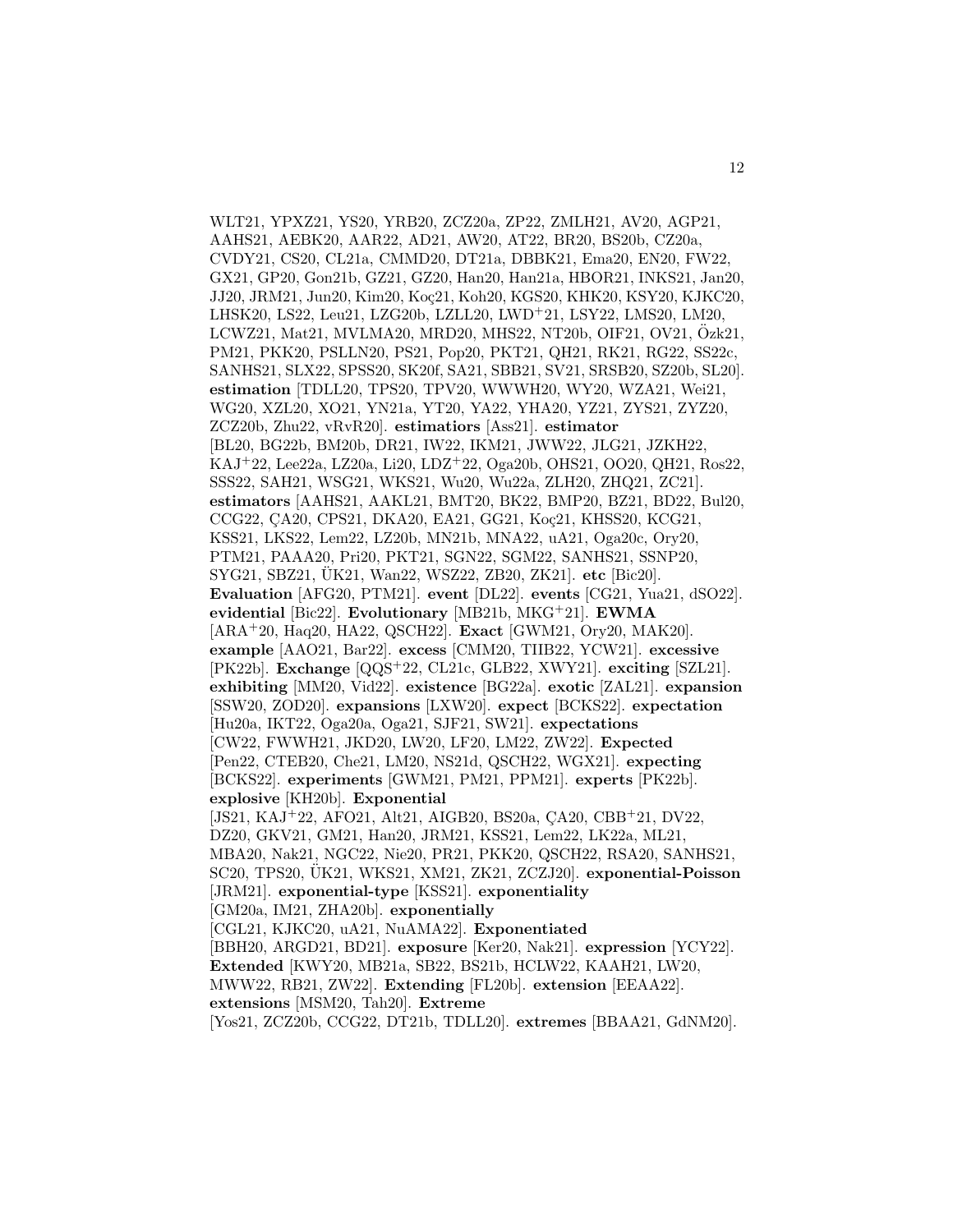**extremum** [Ros22]. **Extropy** [QE21, SR21].

**factor** [CYW21, FHHW20, LJL<sup>+</sup>21, WC20c, Yu22]. **factorial** [PPM21, WD20]. **factorization** [AK21]. **factors** [Che20b, LGZ22, LJL<sup>+</sup>21, PPM21, dRJO21]. **facts** [TW20]. **Failure** [HCX20, CS22, HLPL22, HKL21, IM21, KM21, LCNB21, LHS20, MM20, Nak21, SK20a, SAK21]. **failures** [Yan22a]. **fallback** [WZ21]. **false** [Kan20, Zhu22]. **families** [NT22, SCPAV21]. **family** [CBB<sup>+</sup>21, CBM21, HW22, KM21, KSS21, MS21, SANHS21, SD20, SYG21, UK21, WZTW20]. ¨ **feature** [HLPL22, LX22b, LC22b]. **FFT** [LLWL21]. **FGM** [CDSG20, EEAA22]. **Fiducial** [LK22b]. **fields** [PP22, WS22, ZSYM21]. **filtration** [SJF21]. **filtration-consistent** [SJF21]. **finance** [AP20].  $f$ **inancial** [BPZ22, MBA20, NS21a,  $\overline{U}$ nv21b].  $f$ **inding** [Ima20].  $f$ **inite** [CS20, CX22, Fre20b, Jaf22, JPJB22, KE20, LX22a, LK22b, NT22, NS22b, SGM22, SSNP20, SYG21, SPS21, SSZC22, WM21, YW20, ZK21]. **finite-time** [CX22, JPJB22, SSZC22, WM21]. **First** [Lef22, BM20b, CDP20, CC22, GL21, Gon21a, ZCT<sup>+</sup>20]. **first-order** [BM20b, ZCT<sup>+</sup>20]. **First-passage** [Lef22]. **Firth** [LWK20]. **Fisher** [CBJ20, LSP22]. **fit** [ABT20, HZ21, Le 21, Par21, RG21a, Wu22c, YG20]. **fitted** [Nie20]. **fitting** [GCCJO<sup>+</sup>21, PAC20]. **five** [SE21]. **five-parameter** [SE21]. **fixed** [Dur22, XLY<sup>+</sup>20]. **flats** [Tsa22]. **Flexible** [DT21a, SCPAV21, DL22, KIA<sup>+</sup>21, RBS20]. **floor** [CM20]. **fluid** [LXWY21]. **follow** [Nak21]. **follow-up** [Nak21]. **following** [LWKQ20]. **follows** [Guo21, OV21]. **force** [CW20a]. **forecast** [zWZ20]. **forecasting** [LGLL21, MBA20, TPF20]. **foreign** [XWY21]. **forest** [LLX21]. **forests** [Loe22]. **form** [Ahm21, DR21, GQW21]. **formula** [LaM20, RN20, SW21, Vam20]. **formulae** [MP21b]. **formulas** [GB21, Oga20a, TW20]. **formulating** [RBS20]. **four** [CK21, TIIB22]. **four-parameter** [TIIB22]. **Fourier** [TPV20]. **Fourier-oscillating** [TPV20]. **Fractional** [RBSNB20, CL21a, LGLL21, WSG21, YZ20]. **fractionally** [VSVVLRV22]. **frailty** [CBLS21, DDL20, HP20, Han21b]. **framework** [SS22d, SJF21, Wan21a, dXG20, Yan20, ZCZ20b]. **free** [Cha21a, GZZ21, HCX20, LC22b, MMRMG20]. **free-replacement** [Cha21a]. **Freedom** [Del21]. **frequency** [Lee20, Lee22a, MAAZ22]. **frequentist** [CL21c, SM20]. **Frequentists** [vdMGSM21]. **function** [BN21, BG22b, BA21, BD22, CPS21, CBM21, EAS20, FL20b, FMM<sup>+</sup>22, Gau21a, HMZ20, Han21a, IKT22, IKM21, KK22, KAJ<sup>+</sup>22, KHK20, MMLBP20, MP21b, Ory20, PKK20, RG22, RG21b, sS20b, SLS21, SSW20, UK21, WS20, XO21, YS20, ZXSZ20]. ¨ **Functional** [ASW21, YPXZ21, AMM20, AEBK20, AAKL21, AALE22, AO22, BL20, CDP20, DE22, FZ22b, FS22, HKNW20, Leu21, LY21, LTW21, LSY22, NMT22, Sma21, YLL21, ZYZ20]. **functionals** [AO22, YZ20]. **functions** [AGP21, AAR22, BHL21, BZ20, BZ21, DKA20, Gzy22, Jaf22, JCY22, MS21, MB21b, PAAA20, PKK22, ZCCT22]. **fundamental** [TW20]. **Further** [Nag20, OTL21, PK20b, Zha20a, HSV<sup>+</sup>22, LXZ20, SW21]. **fused**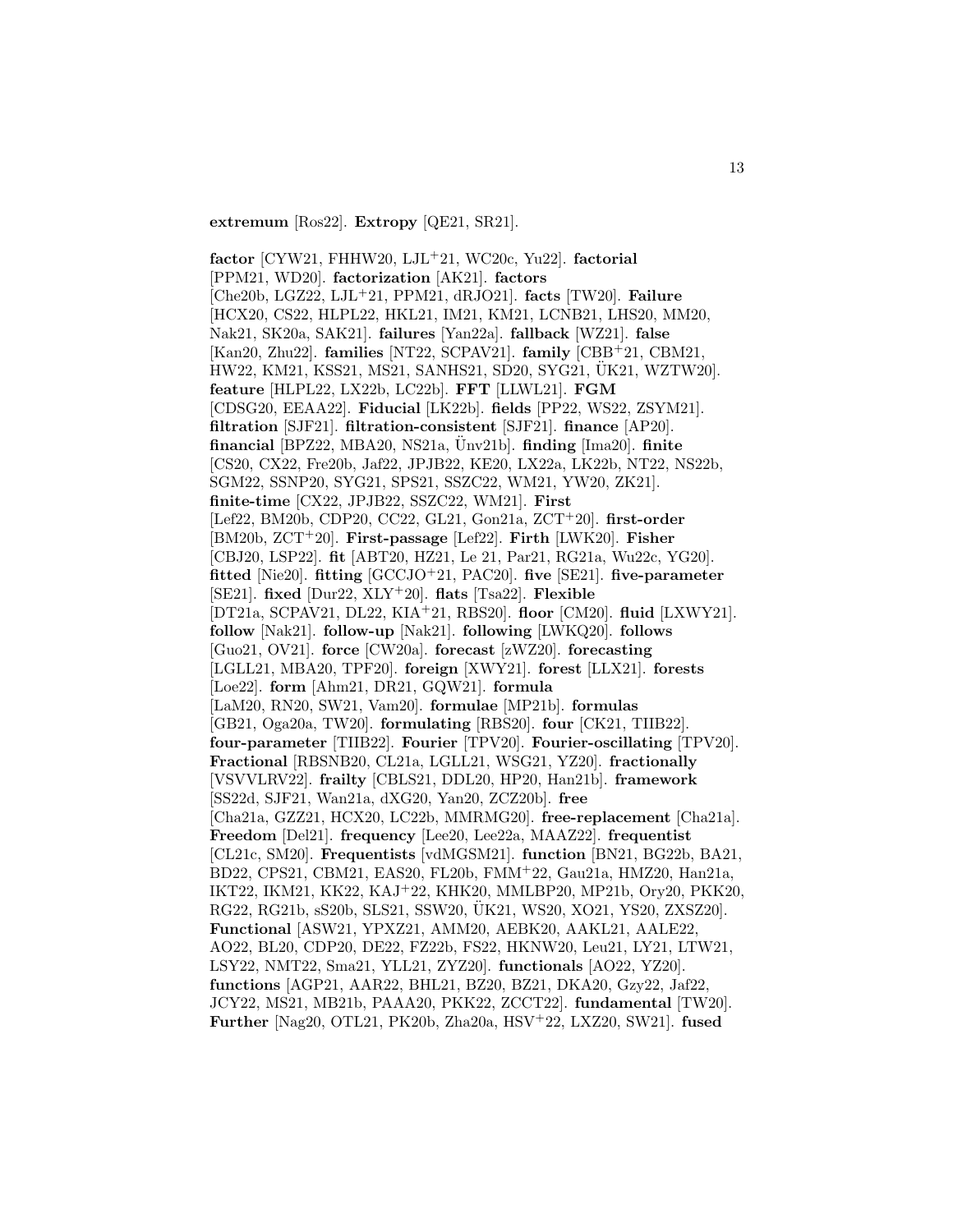[OFO<sup>+</sup>21, ZSCL22]. **future** [AFO21, SJT21]. **FWER** [Zha21b].

**G** [GC22a, MR21, Yan22a, BS21a, ZYNX20]. **Galton** [CZ21]. **game** [WX20]. **Gamma** [WLL<sup>+</sup>20, GL21, LLWL21, WM22, XTXW20]. **gap** [CFS20, sSL20]. **GARCH** [GML20, QQS<sup>+</sup>22]. **gauge** [RKS22]. **Gauss** [BA21, LY22, WSZ22]. **Gaussian** [AUQ22, AD21, EBX20, GZZ21, HP20, NAAQ22, RSG21, WSSY20, WJS22, Yu20, Zhu22]. **GBM** [Bia22]. **gene** [YCY22]. **General** [Sma21, WTT20, CPS21, GB21, KH20c, Lee21, LY22, OA21, Par21, SGM22, SJF21, SJT21, TW20, WZTW20, WLZ20, WYJD21, ZG21, ZYY20b]. **Generalization** [AK21, Far21, HJM20, RTB20, XJ21]. **generalizations** [MvSK20]. **Generalized** [Che21, QH21, RBCG20, Sha22, TPF20, WKS21, Zha21b, dSO22, ALS21, AYS21, AAO21, AIGB20, BEAA21, BKM20, CA20, CDSG20, DLHZ21, DY21, GK20a, GKV21, GA22, HDZL21, JMQ20, KWY20, KAAH21, KGG21, KS20, LLSZ22, LD22, MMRMG20, MMSC22, MMLBP20, MPM20, Moh22a, Moh22b, MBA20, MDB<sup>+</sup>21, uAK22, OHS21, OFO<sup>+</sup>21, OK20, Pri20, RKS22, RSY21, Sav21, Sem20, SLF<sup>+</sup>22, SYG21, Tah20, The22, VCOB22, WLL<sup>+</sup>20, Wu22a, ZCZ20b, EK22]. **Generally** [HCL21]. **generated** [TZ21, Zen20b, ZCCT22]. **generating** [LW22a]. **generators** [HGAJ21]. **genetic** [JZWT20, PCdP<sup>+</sup>20]. **Geo** [GC22a]. **geographical** [AFG20]. **geographically** [PWM20]. **Geometric** [HFJ21, BD21, HCLW22, KG21, LHSK20, LLS20, Vog22, XTXW20, YP20]. **geometry** [LSP22]. **geostatistical** [RFVR20]. **Gerber** [SSW20]. **GI** [SB22]. **GI/M** [SB22]. **Gibbs** [KU22, Lee22b]. **GINI** [ARAJ22]. **give** [MC20]. **glass** [GCCJO<sup>+</sup>21]. **GMM** [Qin21]. **Gompertz** [KAAH21]. **Goodness** [ABT20, Le 21, RG21a, HZ21, Par21, Wu22c]. **Goodness-of-fit**  $[ABT20, Le 21, RG21a, Hz21, Wu22c]$ . **Google**  $[\text{Unv21b}]$ . **government** [WRZW21]. **gradient** [KHK20]. **graduation** [Yam20]. **graph** [LLWA22, Wan21b]. **graphical** [Zhu22]. **graphs** [LD22]. **gray** [LGLL21, zWZ20]. **grey** [LW22a]. **group** [CF22, GWM21, HW20a, HKL21, PM21, WZA21, ZLW21]. **grouped** [Wan22]. **groups** [HW20a, JKD20]. **growth** [UC21]. **Grubbs** [SC20]. **guarantee** [KJKC20, WDLW20]. **Gwet** [Ohy21].

**Hadamard** [LLSZ22, OA21]. **half** [ARGD21, GM21, XJ21]. **half-logistic** [XJ21]. **Hamming** [PZZ20]. **harmful** [Moh22b]. **Hasse** [Bai21]. **Hastings** [HFJ21]. **Hawkes** [LC20]. **hazard** [BHL21, BBAA21, CLWZ22, FAN21, HMZ20, LZ20a, LX22b, NSG21, sS20b]. **hazards** [FSS22, SYRV20, Sha22]. **health** [SY21]. **heavy** [Lin20, Lin21, MPM20, PR21]. **heavy-tailed** [Lin20, Lin21, MPM20]. **height** [DT21b, Gar21]. **Henderson** [Yam20]. **Hepatitis** [PA21]. **Hermite** [OA21]. **Heston** [Guo21, MZR20]. **heterogeneity** [LQWW21]. **heterogeneous** [BD21, FCCD20, sK20c, MR21, PSLLN20, YW22, ZWCP22]. **heteroscedastic** [WSZ22]. **heteroscedasticity** [MBA20]. **Heteroskedastic** [Cel22]. **hidden** [Hua20, UE21]. **Hierarchical**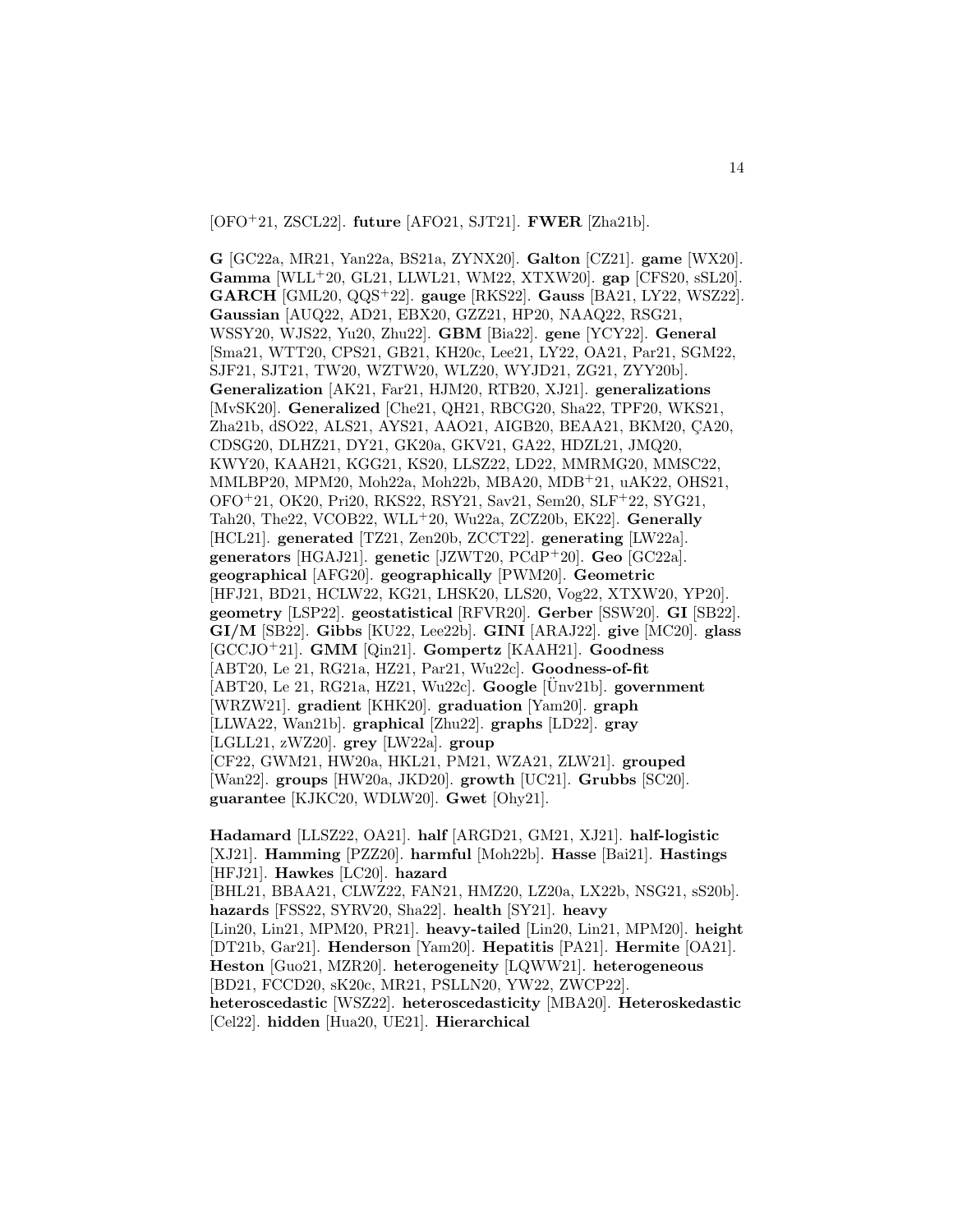[MN21a, PK22b, NMT22, UE21, WG20]. **High** [YSF22, AMM20, Bul20, CG20, DT21b, GL20, HN21, IHDR20, Ish20, Li21b, LC22b, LCW21, Mao20, Naj21, Naj22, OMYF21, WC20a, WYP21, XZZ22, YY21, YXZ21, ZC22]. **high-dimension** [CG20, Ish20]. **High-dimensional** [YSF22, HN21, Li21b, Mao20, Naj21, Naj22, OMYF21, YXZ21, ZC22]. **Higher** [SSS22, MC20, NSN20]. **higher-degree** [NSN20]. **Hilbert** [TLRB21, Ko20, TTL20, WW20]. **HNBUE** [GM20a]. **Hoeffding** [Gai22]. **Holt** [LW22a]. **Holt-Winters** [LW22a]. **Homogeneity** [RR20]. **homogeneous** [FS22, KH20a, SG22a, WS22, dZySgYW21]. **homology** [AA20]. **homophily** [LQWW21]. **horizon** [MLZ21, SSZC22]. **hurdle** [MPM20]. **Hurst** [CL21a]. **Hybrid** [JC22, MKG<sup>+</sup>21, NuAMA22, AFO21, ARK22, Koh20, Mur22]. **hydrology** [KAJ<sup>+</sup>22]. **HYGARCH** [BR20]. **hypercube** [Onw21]. **hypergeometric** [BA21, KL20, RTB20, SS22c, YSS22]. **hypergraph** [YN21b]. **hypertension** [KL22]. **hypotheses** [CMP21, Zha21b]. **hypothesis** [Ano21b, CYW21, IKT22, KS22, LZ21, PD22, Sma21, SZW21, Yan22b].

**identical** [HCH20]. **identically** [Gai22, MMZ20]. **Identifiability**  $[YD22, PSLLN20]$ . **Identification**  $[Ozk21, GL20, PCZ21]$ . **II** [AFO21, ASW21, AGHK20, AAM22, CLF21, DV22, KG22, MNA22, MK20, MHS22, QLZZ20, RG21a, SMS21, SD20, YHA20, ZG21]. **II/III/IIIb** [QLZZ20]. **III** [QLZZ20, LaM20, The22]. **IIIb** [QLZZ20]. **imaging** [NMT22]. **Iman** [KOTAG21]. **imbalanced** [ZSCL22]. **immigration** [CZ21, LH22]. **impact** [HHW21]. **Impacts**  $[\text{Unv21c}]$ . **imperfect** [CC22, FL20a]. **implement** [FL20b]. **implementation** [SHC20]. **importance** [CF22, Loe22]. **Improved** [BMT20, CWJC20, CBB<sup>+</sup>21, CS22, LGLL21, MAAZ22, NT20b, PKK20, SV21, ÜK21, YSS22, AW20, CXT<sup>+</sup>22, LLS20, MMSC22, MVLMA20, SGN22, SGM22, SPSS20, SPS21, zWZ20, ZLB20]. **Improvement** [KT21]. **Improvements** [Oga21]. **improving** [AAHS21, Koç21]. **impulse** [BZ20]. **imputation** [HHW21, SK20f, SPS21]. **inaccuracy** [GK20a, SVR21]. **Inactivity** [MGC22, PK20b]. **INAR** [CH20b, PA21, RBSNB20]. **incapability** [GG20]. **incidence** [UFR21]. **including** [BA21]. **Income** [BP22, SSW20]. **incomplete** [BG22b, CS22, KG20, Kha20, PPM21]. **inconsistent** [ZS20a]. **Incorporating** [IW22]. **increasing** [GC22b, Nie20]. **Independence** [CG20, Gai22, LCW21, Mao20, Naj21, NGC22]. **independent** [AV20, ATAAM20, CX22, FCCD20, HM21, LW20, WSSY20, ZL20]. **index** [AT22, CCG22, GG20, HMZ20, HSG21, MB21a, NN21, WWZ22, ZG21]. **indexed** [DSY21, SYT21, ZYY20a, ZSYM21]. **indexes** [Unv21c]. ¨ **indicators** [WJXF21]. **indices** [Bia20, Bia22, RKS22]. **indirect** [SHC20]. **individual** [NZZ20]. **induced** [CBLS21, ZZZ22]. **industry** [BAY20a]. **inefficiency** [UFR21]. ¨ **inequalities** [CH20a, DCY20, Oga20d, Oga20e, Oga21, OA21]. **inequality** [FSS22, JWW22]. **inertia** [GB21]. **Inference** [LL20, ACMC21, BSN22, CRKC21, CMCA20, FAN21, FL20b, HCCM21, HX22,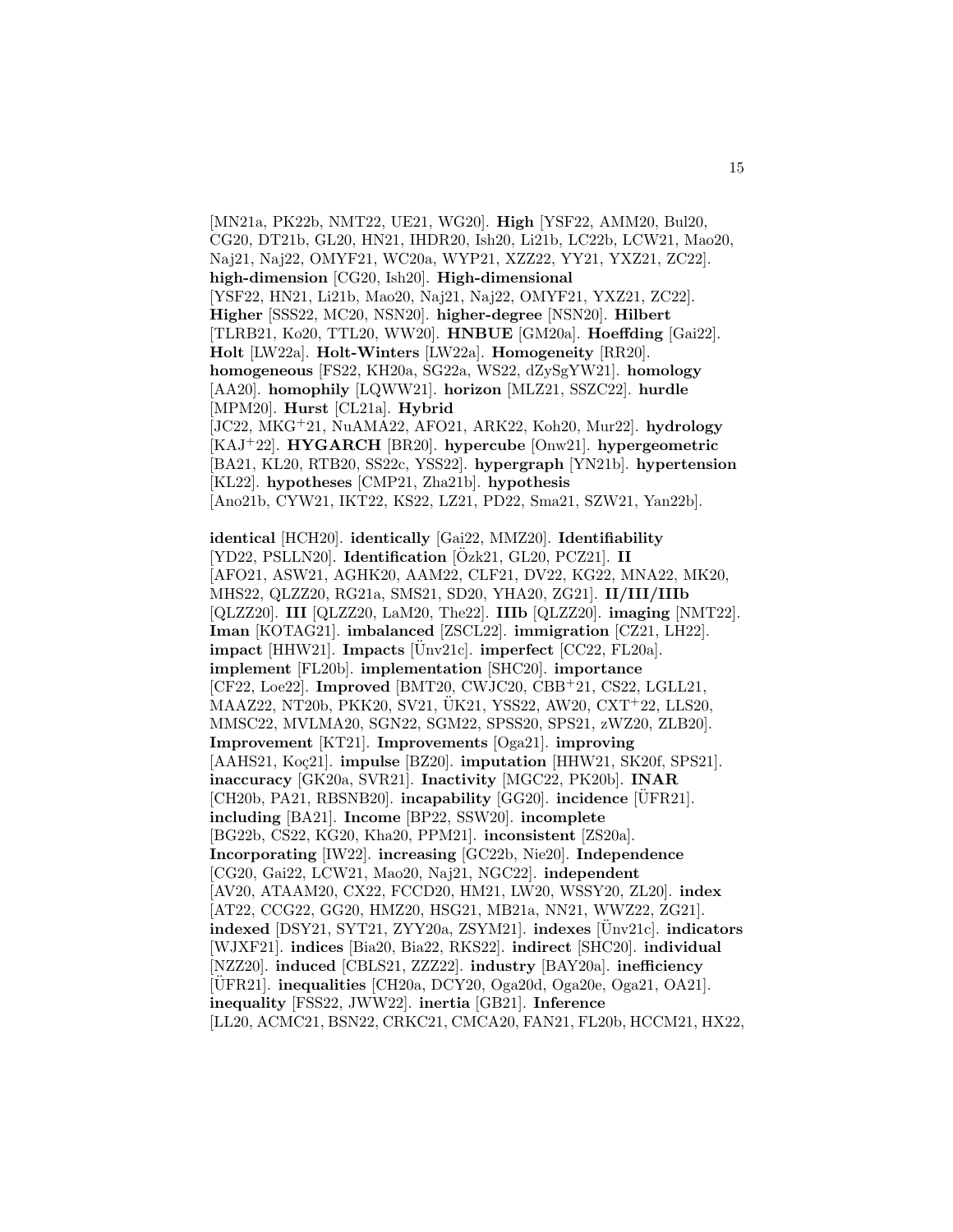KK21, Lee22b, MAH22, ML21, NH20, NMT22, Ohy20, Ohy21, PR21, RSY21, ´ SLV<sup>+</sup>20, WWWH20, WS20, XTXW20, XL22, Yos21, Yu20, ZG21, ZP22]. **inferences** [CH21b, Ker20, MÁH22, TZYY22, WZD21, WM22]. **inferiority** [ZWCP22]. **infinite** [CL21b, Che22, DSY21, MLZ21, She22, SLF<sup>+</sup>22]. **inflated** [GdNM20, ND21, SSG21, XTXW20, vdHvDZ22]. **inflation** [GKvZB21]. **influence** [DE22, EM22, GZ21, RG22, SL20]. **influenced** [KG21]. **influences** [sK20d]. **Influential** [Gos22,  $\ddot{O}zk21$ ]. **information** [AAHS21, Che20b, Dün21a, Dün21b, GKvZB21, Haq20, HA22, HDZL21, KE20, iK21a, iK22, KGS20, LLZ20, uAK22, Pen22, PC22, Pri20, QE21, SPS21, WYJD21, ZHA20b]. **informative** [HSV<sup>+</sup>22, KAC22]. **inhomogeneous** [GL21]. **INLA** [RFVR20]. **inner** [Zen20b]. **inner-product** [Zen20b]. **innovation** [RBSNB20]. **innovational** [CLZ21]. **inspection** [Lee20, ZY20, ZLZ20b]. **insurance** [AMH22, AU<sub>20</sub>, GK<sub>20</sub>b, Lee<sub>21</sub>, WQZL<sub>21</sub>, WRZW<sub>21</sub>, Yan<sub>20</sub>]. **insurer** [CP21, DLHZ21, Pen22]. **insurers** [CH21a, LZL20, LS20b, WRZL21, YCW21]. **Integer** [Sil21, GML20, YK20, ZCT<sup>+</sup>20, dCBV21]. **integer-valued** [GML20, YK20, dCBV21]. **integral** [JAJ21, LW20, LM22, OA21, YZ20]. **Integrated** [NMT22, Ory20, VSVVLRV22]. **integration** [YZ21]. **intensity** [XWY21, Yan22b]. **inter** [CY20]. **inter-arrival** [CY20]. **interactions** [NS21a, WD20, WCT22]. **interest** [CW20a, Guo21, SZL21, WM21, ZLZ20a]. **interim** [sK20c]. **intermittent** [JC20]. **international** [DNP21]. **interpretation** [Wan21a]. **Interval** [Zey20, AT22, CXT<sup>+</sup>22, CLF21, CKKY22, KKKM21, KS20, LHS20, RKS22, RBS20, RK20, SS22c, zWZ20]. **interval-censored** [CLF21, LHS20]. **interval-valued** [RK20]. **intervals** [And20, BEAA21, Bic20, DG21a, HA22, KL20, LK22b, sS20b, SO22, YP20, Zha22]. **intervened** [JS21]. **Introduction** [DG21b]. **invariance** [CCR21]. **invariant** [RSA20, Sav21]. **inverse** [AYS21, AUQ22, CSZ20, CZ20a, HP20, LP20, LLZ20, NAAQ22, PH21, AD21]. **Inverse-Gaussian** [AD21]. **Inverted** [Del21]. **Investigating** [KSS21]. **investment** [CZ20b, CP21, GK20b, GKS21, LZL20, LS20b, MZR20, MLZ21, Pen22, WRZL21, WRZW21, YCW21, Yan20, ZS20a, ZDW22]. **investment-consumption** [GK20b]. **involving** [LS20a, YS20]. **IRF** [BZ21]. **irregular** [Pop20]. **issue** [DNP21]. **Item** [CM20]. **iterated** [LZ20b]. **Jackknife** [WY20, HCZ20]. **Jacobians** [Li21a]. **Japan** [Ünv21c]. **Jeffreys** 

[LSP22]. **Joint** [DY21, LXW20, RK21, SSG21, Ker20, MK20, uAK22, PP22, RSG21, SS21b, WLT21, XY20]. **joint-exposure** [Ker20]. **Jointly** [KG22]. **Jump** [YZ21, GKS21, HSWZ21, XWY21, YCW21, Yan20, ZMLH21]. **jump-diffusion** [GKS21, HSWZ21, YCW21, Yan20]. **Jump-robust** [YZ21]. **jumps** [Lef22, ME21, SZL21, Zha21a]. **juxtaposition** [WYP21].

**Kaplan** [LZ20a]. **Kendall** [LZG20a]. **Kernel** [KHK20, MHS22, TLRB21, WG20, Ass21, AGB21, BL20, BD22, DR21,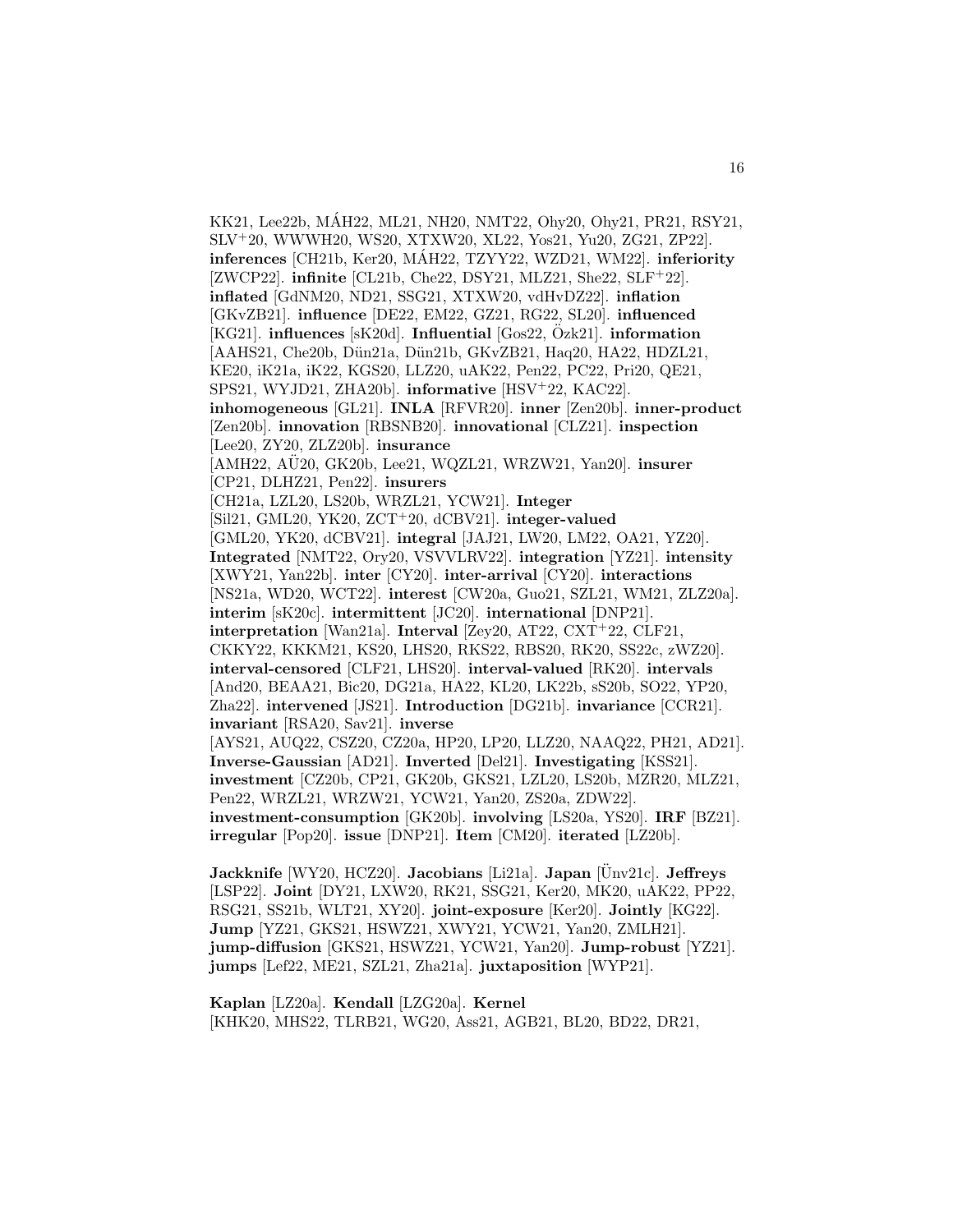DKA20, EN20, HBOR21, KAJ<sup>+</sup>22, LKS22, LM20, Ory20, WS22, Zen20b]. **Kernel-based** [MHS22, DR21]. **Kiefer** [Gai22]. **Kim** [KS22]. **kind** [WX20]. **kinds** [HS21]. **known** [BM20a]. **Kolmogorov** [Fre20b]. **Korean** [KL22]. **Kuk** [LS22, SHC20]. **Kullback** [ZHA20b]. **Kumaraswamy** [KC21b, SS22a]. **Kumaraswamy-** [KC21b]. **Kumaraswamy-distorted** [SS22a]. **kurtosis** [MAAZ22].

**l** [Zen20b]. **lacunary** [EAB20]. **Laguerre** [SSW20]. **lambda** [MPM20]. **Laplace** [DMP21, NMT22, Sem20]. **Large** [BS22, BMP20, IKM21, LGL20, LD22, Bou21b, CCR21, DSY21, HN20, Hu20a, HS21, JSB22, LF20, LJL<sup>+</sup>21, MSM20, MAK20, WC20b, Zen20b, ZW22, ZL20, ZYY20a]. **Large-sample** [BS22]. **largest** [FCCD20, GZZ21, KC21b]. **Laspeyres** [MB21a]. **lasso** [AZL22, NLL22, OFO<sup>+</sup>21]. **last** [CC22, MC20]. **latent** [XTXW20]. **Latin** [SMS21, SS22b]. **Law** [LZ20b, CCR21, CS22, DSY21, HN20, HS21, LF20, MSM20, Mat21, ZL20, ZYY20a, KK20]. **laws** [Bou21b, Hu20a, JSB22, MAK20, Vid22, ZW22]. **learning** [SY21, ZSCL22]. **Least** [Pop20, WSG21, YN21a, LLX21, Nie20, WWWH20, WY20]. **Least-squares** [YN21a, Nie20]. **Lebesgue** [WS22]. **left** [sS20b]. **left-truncated** [sS20b]. **Leibler** [ZHA20b]. **leisure** [ZS20a]. **Lemma** [ALS21]. **length** [OIF21, QSCH22, SLX22, SZ20b, WS20]. **length-biased** [OIF21, SLX22, SZ20b, WS20]. **Leone** [AAO21]. **Leptokurtic** [BPZ22]. **Lerch** [Xia20]. **level** [CQT21, DG21b, LLZ20, LOL21, WLZ20, YZZ21, YW22, ZCT<sup>+</sup>20, ZC21]. levels<sup>[FHHW20]</sup>. Lévy [WSSY20, Xia20, CZ20b, Le 21, WSG21, Wei21, ZLZ20a]. **liability** [PC22, SLS21]. **Libby** [Ahm21]. **Life** [LNP20, AU20, BSN22, GK20b, JKD20, KIA<sup>+</sup>21, LC22a, Lee21, PK20b, WS20, Yan20, Yu22, ZS20a]. **life-cycle** [ZS20a]. **Lifetime** [MBLY21, BAY20a, CSZ20, CBLS21, FAN21, SD20, ZG21]. **lifetimes** [CLWZ22, CGL21, FAN21]. **like** [FMM<sup>+</sup>22]. **Likelihood** [ML21, Bic20, ÇA20, CWJC20, CL21b, Che22, GX21, HL22, HX22, HS20, JC20, JLG21, KGG21, Lem22, LQ21, LLQ22, LWD<sup>+</sup>21, Mat21, uAK22, PSLLN20, Qin21, SS20a, sS20b, TZYY22, Ver20, WL22, Wu22b, XL22, ZCT<sup>+</sup>20, ZYZ20]. **Likelihood-based** [ML21, Ver20]. **Likert** [BS22, Mur22]. **Likert-type** [BS22]. **Limit** [EBX20, MMZ20, TZ21, XM21, YZ20, CDP20, DT21b, HHW21, PP22, SLF<sup>+</sup>22, WYJD21, XWH21, Zha20a]. **Lindley** [AV20, AYS21, KG22, TIIB22]. **line** [KK21, LH21, Ver20]. **Linear** [ASW21, INKS21, JWW22, MP21a, AMM20, AGP21, AEBK20, Bai21, CPS21, CMP21, CW22, CH21b, DV22, DY21, Ema20, EA21, EM22, FWWH21, FSS22, GX21, GKV21, GB21, HDZL21, Hom21, HN20, HC22, HCZ20, Hu20a, IK21b, JZWT20, Kim20, KP21, KHSS20, Lee20, Leu21, LW20, LC20, Li20, LMH21, LY21, LTW21, LSY22, LM22, LW22b, MMLBP20, MNA22, MRD20, MRDD22, Nie20, OO20, PS21, QAO20, RKK<sup>+</sup>21, Sma21, SSM21, SJT21, SG22a, SBZ21, TZ21, TZYY22, TW20, TPV20, VCOB22, WC20a, WZD21, WCT22, Wu22a, YRB20, YA22, YHA20, YD22, Yua21, ZW22, ZW20, ZLH20, ZP22].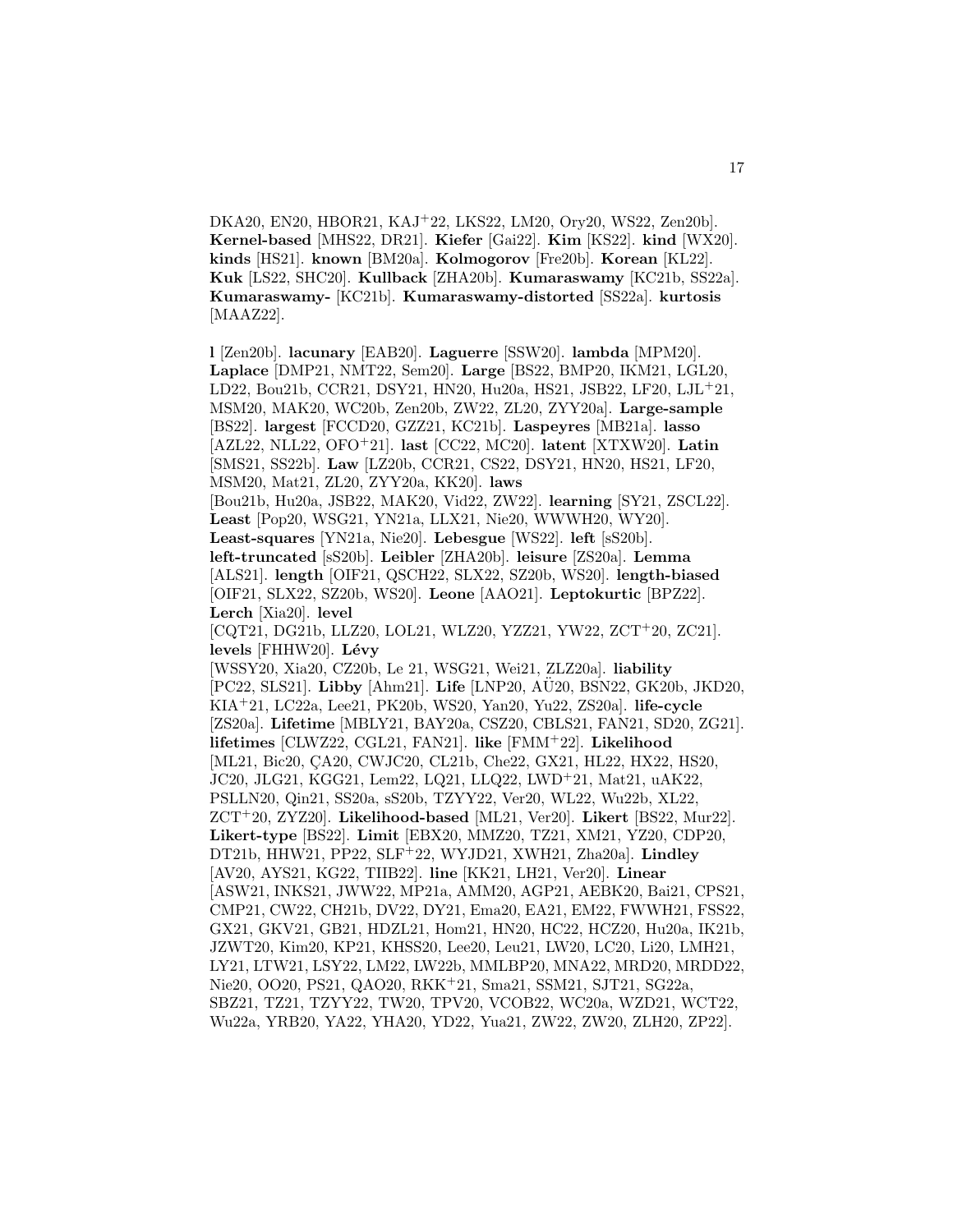**linear-circular** [KP21]. **link** [MMLBP20]. **Lipschitz** [ME21]. **liquidity** [GLB22]. **Liu** [EA21, Li20, NAAQ22, QAO20]. **live** [AFG20]. **live-birth** [AFG20]. **lives** [Lee21]. **load** [LGLL21, ZYJ20]. **load-sharing** [ZYJ20]. **Local** [AMM20, AB22, HB20, Leu21, SL20, AEBK20, EM22, HCL22, Wal22, XWH21]. **Localized** [Qar22]. **locally** [YNC22, ZT21]. **located** [CTEB20]. **locating** [CQT21]. **location** [AGB21, DMP21, DT21b, KH21, KSY20, MMRMG20, NZZ20]. **location-scale** [AGB21]. **Log** [BCKS22, HJM20, Alt21, PAC20, VCOB22]. **log-concave** [PAC20]. **Log-epsilon-skew** [HJM20]. **log-logistic** [VCOB22]. **log-normal** [HJM20, VCOB22]. **log-weighted** [Alt21]. **logarithm** [LZ20b]. **logistic** [ARGD21, AW20, AZL22, CMP21, GM21, HTP22, HHW21, Ozk21, ¨ RSY21, The22, VCOB22, XJ21]. **logistic-truncated** [GM21]. **logit** [HS22]. **logit-normal** [HS22]. **Lomax** [LK22a, KLK21]. **Lomax-exponential** [LK22a]. **long** [AO22, AB22, CBLS21, HB20, RM21]. **long-memory** [HB20]. **long-range** [AO22, RM21]. **long-term** [CBLS21]. **longitudinal** [AWN21, GL20, HX22, sK20d, RSG21, SSG21, WJS22, XL22, YG20, YWL20, ZGC22]. **loss** [AAR22, CPS21, GZ21, Han21a, Jaf22, LY22, NSN20, WQZL21, WGX21, YCW21, ZXSZ20]. **lost** [CTEB20]. **Lotka** [Wei21]. **low** [Ish20]. **low-sample-size** [Ish20]. **Lower** [CQT21, LLZ20, BS20a, WLZ20, ZYY20b].

**Lower-order** [LLZ20, ZYY20b]. **M** [CVDY21, MR21, SB22, Yan22a, ZYZ20]. **M.L.E.** [Yo22]. **M/G/1** [MR21]. **M/G/1/K** [Yan22a]. **machine** [SY21]. **magnetic** [NMT22]. **Mahalanobis** [Bul20]. **Maintenance** [CF22, CC22]. **making** [KTMKS20]. **management** [Gar21, PC22, SLS21]. **manifold** [Sal21]. **manifold-valued** [Sal21]. **Mann** [Che20a]. **manpower** [DG21b, UE21]. **Manson** [WT20]. **mapping** [LHJ21]. **margin** [PK22a]. **marginal** [DY21, HDZL21, LX22b]. **marginals** [Bay20b]. **margins** [FL20b]. **Market** [Ünv21d, Hua20, Ünv21c]. **Markov** [BR20, Cav20, CDP20, DSY21, FW22, GM20b, GC22b, Hua20, KG21, LGLL21, LY22, MBLY21, Oga20d, Oga20e, Oga21, SYT21, SLF<sup>+</sup>22, UE21, eZN22, dZySgYW21, ZYY20a, ZSYM21]. **Markov-switching** [FW22]. **Markovian** [KG21, LWKQ20, MB20, TY21, ZOD20]. **Marshall** [She22]. **Martingale** [CZ20b, MMZ20, ZHQ21]. **masked** [CSZ20]. **massive** [ZZZ22]. **Mathematical** [RIA20, DNP21]. **matrices** [AWL<sup>+</sup>22, GC22b, GB21, Li21a, LLSZ22, PH21, Wic20, YKH20, ZB20, Zen20b, ZCCT22, ZC22]. **matrix** [AK21, CL21b, Far21, GZZ21, HW22, HN21, Lem22, Li21a, LMS20, TK20, Wic20, Yam20, Zen20a]. **matrix-variate** [Wic20]. **maxima** [LXW20, Lin20, Lou20, PP22]. **maximal** [Bou21b, LW21a]. **maximization** [Pen22]. **Maximum** [LWD<sup>+</sup>21, Bic20, CA20, Gzy21, HA22, Ima20, JLG21, Lem22, Mat21, NS21d, PSLLN20, QE21]. **Maxwell** [HK21, KAC22, RB21, RTB20]. **McKay** [MP21b]. **McMillan** [DSY21].

**McNemar** [Wu21]. **Mean**

[Fab21, PC22, AAHS21, And20, BKK22, CPS21, CP21, CMM20, DLHZ21, DJW<sup>+</sup>20, DL22, GP20, GD21, Gau21b, Gzy21, Haq20, HA22, HS20, HN21,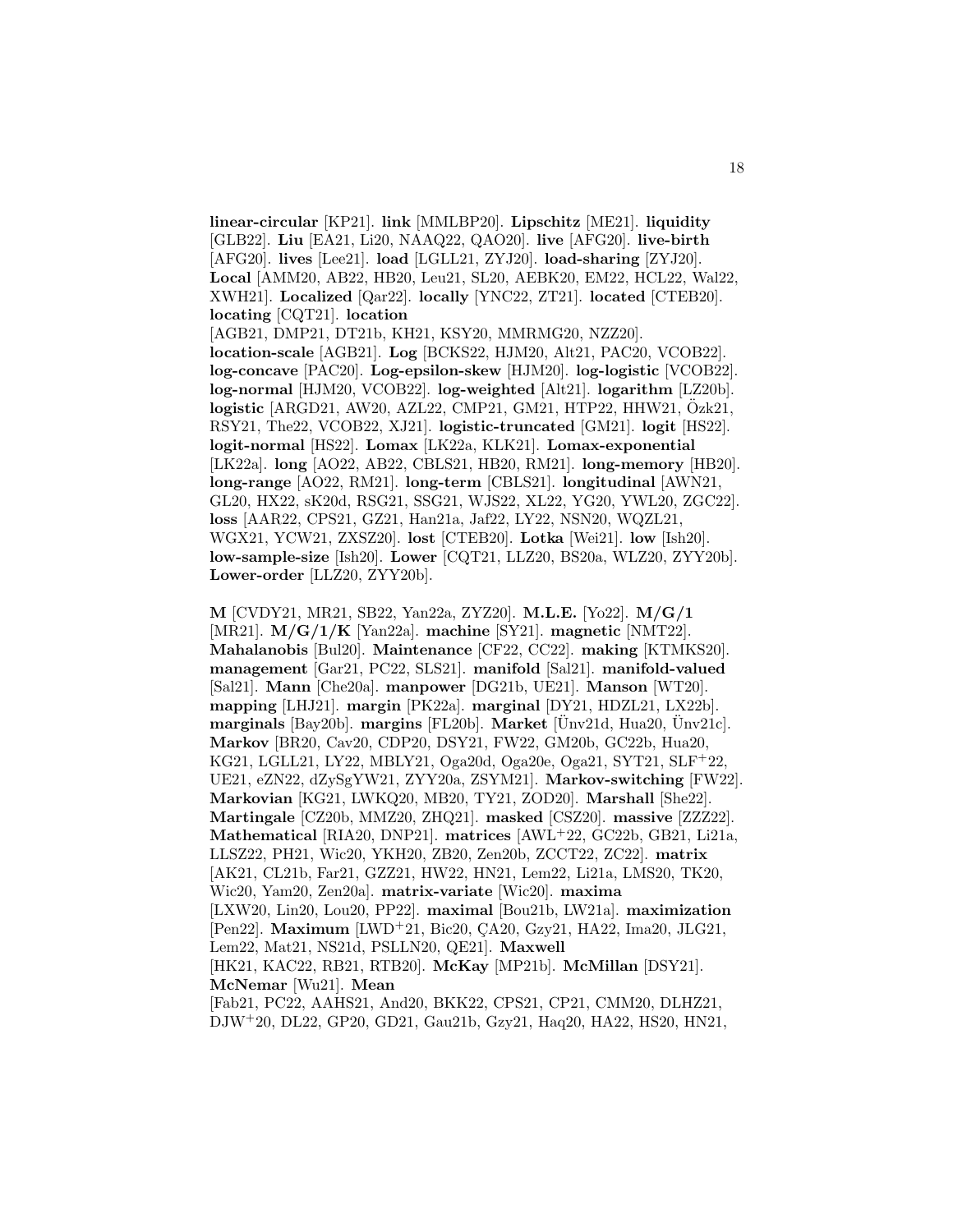INKS21, IM21, KM21, KGG21, Koc21, MN21b, MDB+21, NT20b, uATH21, uA21, Ory20, PAAA20, Pri20, PKT21, QH21, RK21, Ros22, RK20, SSS20, SLV<sup>+</sup>20, SGM22, SANHS21, SMMC21, Shu21, SPSS20, SSNP20, SK20f, SYG21, SV21, SPS21, SAK21, UK21, Vog22, WKS21, WC20c, WS20, WLT21, ¨ XZR<sup>+</sup>20, YCW21, YXZ21, Yua21, ZK21, ZLZ20b]. **mean-based** [SLV<sup>+</sup>20]. **mean-reversion** [WC20c]. **Mean-variance** [PC22, CP21, DLHZ21, XZR<sup>+</sup>20, YCW21]. **means** [Ano21b, FZ22b, Ima20, KS22, LC20, XP21, ZL21]. **measure** [CH21a, CF22, GK20a, KK22, KU22, OC22, SVR21, dXG20]. **measurement** [CWJC20, EA21, EM22, GG20, GDK22, GZ20, KSS21, LMH21, RKS22, SMMC21, The22, YS20, YRB20, YA22]. **measurements** [CK21, DAS<sup>+</sup>20, HAA<sup>+</sup>20, HGAJ21, MO20, WZA21]. **measures** [BFPM22, CMP21, LD22, MGK22, MAAZ22, RG22, ZL21]. **Measuring** [KK20]. **mechanism** [AAR21, sK20d]. **Median** [ZL21, BMT20, BS21b, Fab21, QSCH22, SGN22, SANHS21]. **Median-of-means** [ZL21]. **medical** [KK22, SY21, ZZZ20]. **Meier** [LZ20a]. **Memory** [uA21, AB22, HB20, MLZ21]. **mesh** [RFVR20]. **Meta** [KP21, ZLLS21]. **meta-regression** [ZLLS21]. **method** [AFG20, BMK21, BMP20, BS20b, FL20b, GLB22, Gau21b, GA20, HM21, HJ22, HHW21, HX22, JC22, KOTAG21, Koç21, Lee20, LC20, LYLY21, LC22b, NMT22, RIA20, SYRV20, Sha22, SD20, SC20, SS21b, Unv21c, WY20, WCT22, zWZ20, YZ21, ZAL21]. **method-of-quantiles** [BMP20]. **Methods** [DNP21, CZ20b, DY21, MAH22, SK20f, SPS21, SRSB20, WTT20, ZB20, KS22]. ´ **metric** [KC21a]. **metrics** [Gzy22]. **Metropolis** [HFJ21]. **microarray** [Kan20]. **Min** [She22]. **Min-infinite** [She22]. **minima** [LXW20, NS21d, PP22]. **minimal** [Gon21a]. **Minimax** [BL20, HA20, YLL21, Ema20, MN21b]. **Minimizing** [CTEB20, TB22, HHW21]. **Minimum** [Kim20, SLS21, Bul20, CYW21, KJKC20, Oga20b, PS21, QE21, WLZ20, WDLW20, Zha22, ZYY20b]. **MISE** [KCG21]. **Mises** [SA21]. **misestimation** [Sha21]. **mismeasured** [LHS20]. **mispricing** [MZR20, WRZW21]. **missing** [FM20, HS20, JLG21, sK20d, LZLL20, Shu21, SPS21, WZD21, WJXF21, WL22, YKH20]. **missingness** [YG20]. **misspecification** [Oga20b]. **misspecified** [MP21a]. **mix** [XY20]. **mixed** [BAAJ20, CQT21, GB21, HBOR21, Li20, MMLBP20, MO20, RSG21, SL20, TPV20, WD20, WS22, XS21, Yan20, YG20, YRB20, YA22, eZN22]. **mixed-effects** [TPV20]. **mixed-level** [CQT21]. **Mixing** [GM20b, BG22b, DCY20, HB20, Kim20, KCG21, LDZ<sup>+</sup>22, TZ21, ZSY21, dS20]. **Mixture** [BG21, JJ20, KE20, PM21, PK22b, PAC20, Qar22, Shu21, SK20e, WLL<sup>+</sup>20, WLT21, YW20, ZP22]. **mixture-of-experts** [PK22b]. **Mixtures** [PH21, AYP21, BP22, GZ21, NT22]. **MLE** [Hu20b]. **MMR** [DNP21]. **modal** [AP20, KR21, XZZ22]. **mode** [Fab21]. **Model** [HCZ20, RKK<sup>+</sup>21, AV20, AFO21, Alt21, AUQ22, AW20, BR20, BL20, Bia22, BM20b, CBLS21, CWJC20, CW20a, CZ20b, CLZZ21, CY20, CX22, DMP21, DG21b, DKA20, DY21, DP22, DL22, Dün21a, Dur22, EBX20, EM21, FAN21,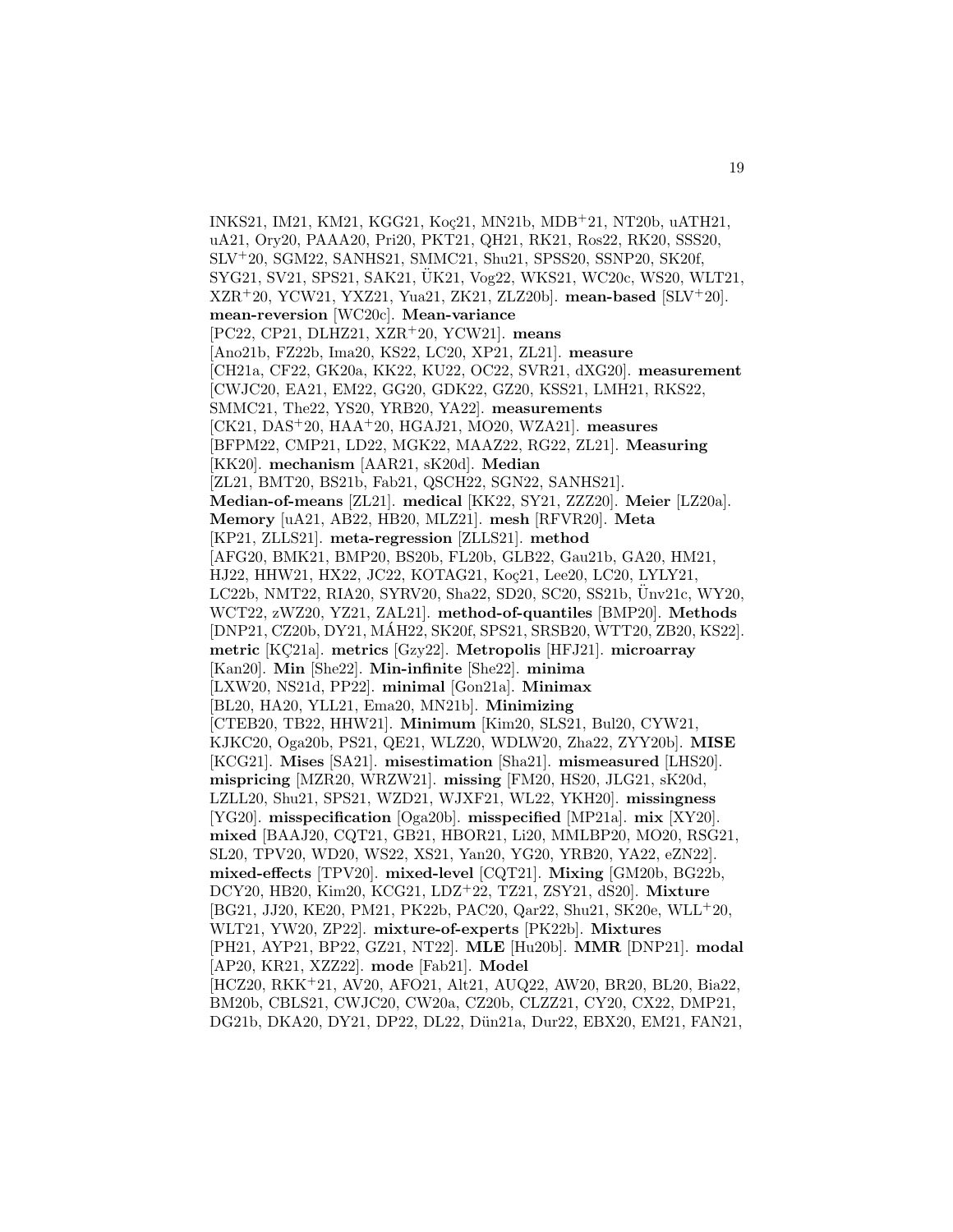FL20a, FZ22a, FSS22, GPD21, GW21, Gon21b, GKS21, Guo21, GQW21, GA22, HK20, HDZL21, HCCM21, HBOR21, HTP22, HCLW22, Hua20, HKL21, HA20, HCH20, IHDR20, Ish20, IKM21, Jaf22, Jan20, JZWT20, JPJB22, JMQ20, KTDW20, KAC22, KR21, KP21, KG21, KH20d, Lee21, LYC20, Li20, LH21, LY21, Lin21, LGL20, LXWY21, LGLL21, LWD<sup>+</sup>21, LY22, LW22a, LX22b, LC22b, LNP20, LMM20, Lou20, LQWW21, MZR20, MBLY21, MB21a, MPM20, MP21a, MB20, MR21, MBA20, NT20a, Nak21, NZZ20, NS21c, NS22a, NMT22, Oga20b, OO20, OV21, PY20, PS22, PSLLN20, PS21, Pou20, Pou21, PAC20]. **model** [QAO20, RSY21, RG22, Ros22, SYRV20, SHC20, Sha22, SE21, Shu21, SY21, Sma21, SZGK21, SSW20, SAK21, SL20, SJT21, SG22b, SG22a, TY21, TW20, TB22, TLRB21, TPV20, UE21, UC21, Ver20, WZTW20, WT20, WM21, WZD21, WWL22, WWZ22, WSZ22, Wei21, WC20c, Wu22a, XZZ22, XTXW20, XL22, XWY21, XS21, YN21a, YW20, Yu20, YD22, Yua21, ZXSZ20, ZLH20, ZHQ21, Zha21a, ZS20a, ZZZ20, ZXLT21, Zhu22, dCBV21, vdMGSM21, NSM21]. **model-free** [LC22b]. **Modeling** [AA20, BHL21, Gar21, AWN21, BP22, BA21, CBLS21, D¨un21b, Gos22, GZ21, Mur22, Pra21, SSG21, SS21b, TIIB22]. **Modelling** [WQZL21, Lee21]. **Models** [ASW21, DNP21, SRA20, YPXZ21, AGP21, AFFM21, Bai21, BBH20, BMK21, Bou21a, CPS21, CBB<sup>+</sup>21, Cav20, CFS20, CLW<sup>+</sup>22, CH21b, CW20b, DDL20, DLT21, Ema20, EA21, EM22, FL21, FL20b, FW22, GL20, GX21, GDK22, GZ20, GB21, HSWZ21, HSG21, HP20, Han21b, HCZ20, HK21, IK21b, KWC21, KC21b, Lem22, LQ21, LMH21, LTW21, LLQ22, LCNB21, LZ20b, LYLY21, LSY22, LGZ22, LJL<sup>+</sup>21, LW21b, LLWA22, MMLBP20, MN21a, ML21, MO20, NS21b, PCZ21, PK22b, PWM20, Qar22, Qin21, RSG21, SM22, SK20a, SRSB20, SZL21, SBZ21, TZYY22, VE21, WC20a, Wan21b, WJS22, WCT22, WLT21, XLY<sup>+</sup>20, XWCT21, YY21, YRB20, YA22, YW20, YWL20, ZLLS21, ZP22, ZCCT22, ZYZ20, ZGC22, ZOD20, ZMLH21, vRvR20]. **Moderate** [CZ21, LCF20]. **modes** [HLPL22, LCNB21]. **Modification** [BMK21, AAO21]. **Modified** [AIGB20, Wan22, ZB20, BBAA21, BS21b, CRKC21, Dün21a, RKS22, RBCG20]. **modulus** [KC21a]. **molecularly** [sK20c]. **moment** [BPZ22, CCW<sup>+</sup>20, CLW<sup>+</sup>22, Che22, FWWH21, GL21, Ko20, LW21a, LW22b, MWW22, Qu22, Sha22, Wal22, XY21]. **moment-parameterized** [BPZ22]. **Moments** [HS22, DMP21, GM20b, GM21, dSO22]. **monitor** [SMMC21]. **Monitoring** [AMAA<sup>+</sup>22, KHSS20, PA21, BKK22, KGG21, MMRMG20, MMSC22, MNA22, NS21a, uATH21, uAK22, SS20a, SMMCM20, YHA20, ZLZ20b]. **monotone** [HS20, Nie20, YKH20, ZT21]. **monotonically** [GC22b]. **monotonicity** [HW22]. **Monte** [SM20, JC22, KOTAG21]. **month** [MC20]. **mortality** [GKvZB21, WDLW20, ZLZ20a]. **mortgage** [GQW21]. **mortgage-backed** [GQW21]. **Mosaic** [SEGMA21]. **most** [RSA20]. **motion** [HCLW22, Sem20, YZ20]. **motions** [ZYS21]. **moving** [GW21, HCL21, LQ21, uA21, NuAMA22, Qu22, YN21a]. **moving-average** [GW21, Qu22]. **MRA** [QQS<sup>+</sup>22]. **MRA-EDCC** [QQS<sup>+</sup>22]. **MsS** [HBOR21].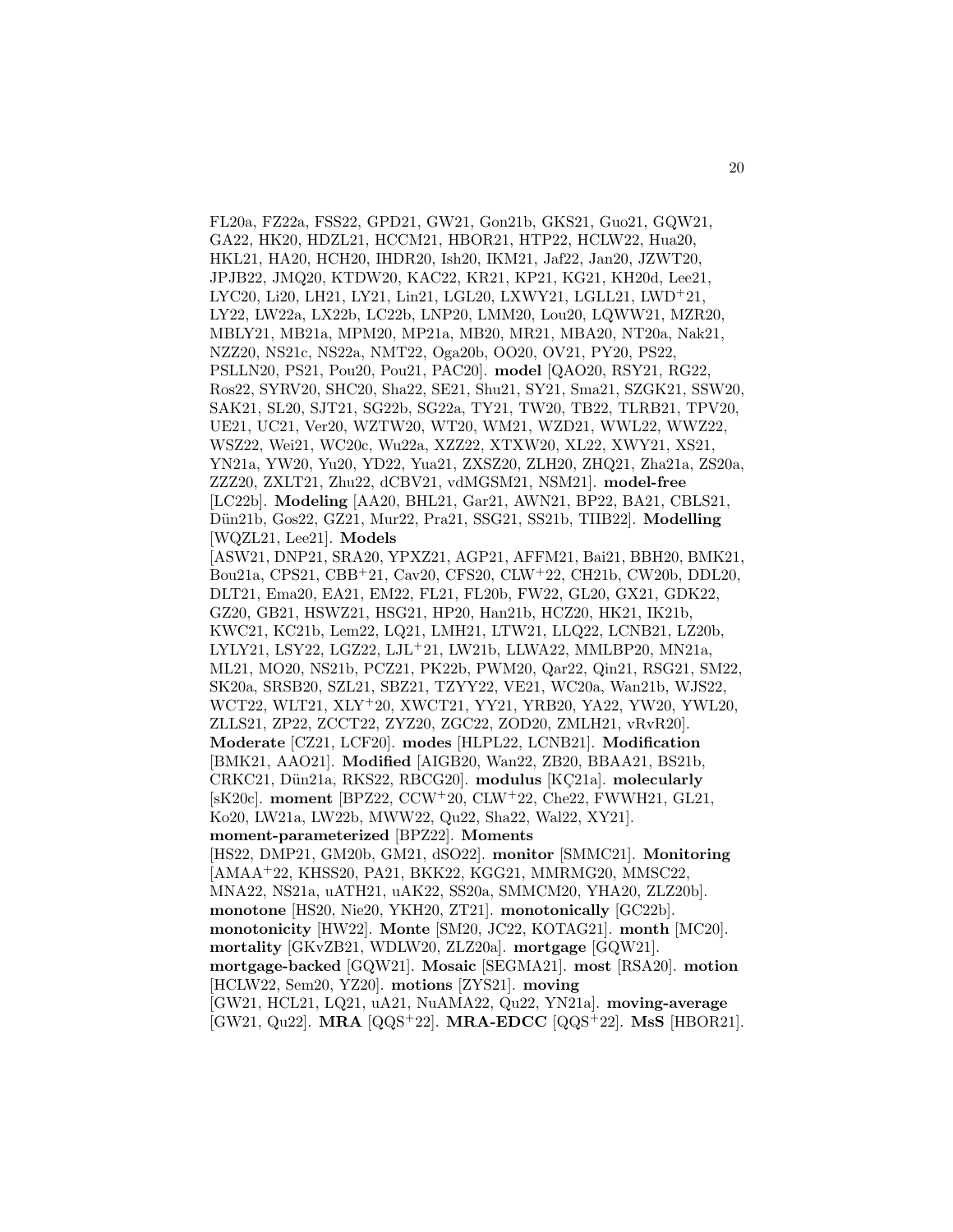**MsS-K** [HBOR21]. **Multi** [AP20, CGL21, LGX<sup>+</sup>22, DR21, DG21b, sK20b, KS21, LOL21, LGZ22, LJL<sup>+</sup>21, Pou20, WC20c, XZR<sup>+</sup>20, ZZ21]. **multi-factor** [WC20c]. **multi-factors** [LGZ22]. **multi-level** [DG21b, LOL21]. **Multi-modal** [AP20]. **Multi-objective** [LGX<sup>+</sup>22]. **multi-period** [XZR<sup>+</sup>20]. **multi-regional** [sK20b]. **multi-response** [LGZ22]. **Multi-sample** [CGL21]. **multi-samples** [ZZ21]. **multi-state** [KS21, Pou20]. **multi-step** [DR21, LJL<sup>+</sup>21]. **Multicollinearity** [GDK22, GZ20, Moh22b]. **multicomponent** [CF22, KTDW20, RSY21]. **multidimensional** [FS22, OA21]. **multinomial** [AZL22, Cha21b, UE21, Yo22, Cha21b]. **multinormality** [ZL22]. **Multiple** [AFFM21, Ima20, Yan22b, BS21b, DKA20, HSG21, HHW21, HC22, Lee20, LWKQ20, NSM21, Naj22, Oga20e, OHS21, Ohy21, WWZ20, Wic20, WZ21, YHA20, ZAL21, Zha21b]. **multiplicative** [DL22]. **multiplicity** [LZ21]. **multisets** [Kon22]. **multistable** [Le 21]. **multistate** [JC20, ZLB20]. **Multivariate** [ZSCH22, Bay20b, CWJC20, CPS21, CBJ20, DT21a, Gos22, GZ21, GC22c, HKNW20, Hu20b, IK21b, JAJ21, JKP20, KRS20, KHSS20, KSY20, MVLMA20, Naj21, OMYF21, Oga20e, OV21, RYJ20, Sem20, SJT21, TDLL20, TK20, Vam20, VSVVLRV22, dXG20, YHA20]. **mutation** [PCdP<sup>+</sup>20]. **mutual** [KE20, KGS20, Mao20].

**N** [GC22a]. **nearest** [AALE22, LDZ<sup>+</sup>22]. **nearly** [CZ21]. **needed** [SYRV20]. **Negative** [RG22, BA21, Cha21b, LM22, Nie20, OTL21, RTB20, SK20e, TIIB22, Xia20, YSS22]. **negative-binomial** [Xia20]. **negatively** [CCW<sup>+</sup>20, CW22, FWWH21, Ko20, LM20, MWW22, SPSS20, TTL20, WW20, ZW22, ZLH20]. **neighbor** [LDZ<sup>+</sup>22, SMS21]. **neighbors** [AALE22]. **nested** [IK21b, NMT22]. **nested-error** [IK21b]. **net** [YY21]. **network** [HCX20, LQWW21, NS21a, SS22d, ZZZ22]. **network-induced** [ZZZ22]. **networks** [BM21, GA20, Gos22, HCX20, JC22, LCWZ21, NS21a, PY20, SS20a, WWL22, WZL<sup>+</sup>22, ZLB20]. **neural** [GA20, JC22]. **NHPP** [AD21]. **no** [CM20]. **nodes** [Gos22, HCX20, NS21a]. **noise** [IKM21, OV21, TPV20, ZCT<sup>+</sup>20]. **noises** [HB20, HCL22, WSG21, WSZ22, Wei21]. **noisy** [LLWA22]. **nomogram** [KL22]. **Non** [AGR21, BKK22, KGS20, LX22b, PCZ21, XO21, AGP21, AAKL21, BP20, CLW<sup>+</sup>22, GA20, GM20b, HCH20, Ima20, JJ20, KM21, Nie20, OTL21, PP22, SAH21, SK20f, SBB21, TZYY22, ÜK21, Wal22, WZD21, WKS21, YS20, Yua21, Zey20, ZL20, dZySgYW21, ZL22, ZOD20, ZWCP22]. **non-additive** [ZL20]. **non-central** [OTL21]. **non-homogeneous** [dZySgYW21]. **non-increasing** [Nie20]. **non-linear** [Nie20]. **non-local** [Wal22]. **Non-marginal** [LX22b]. **non-Markovian** [ZOD20]. **non-maximum** [Ima20]. **non-multinormality** [ZL22]. **non-negative** [Nie20]. **non-normal** [SAH21]. **Non-parametric** [KGS20, CLW<sup>+</sup>22, KM21]. **non-response** [SK20f, UK21]. ¨ **non-sensitive** [WKS21]. **non-stationary** [GA20, GM20b, PP22]. **nonadditive** [CCR21]. **noncentral** [BG21].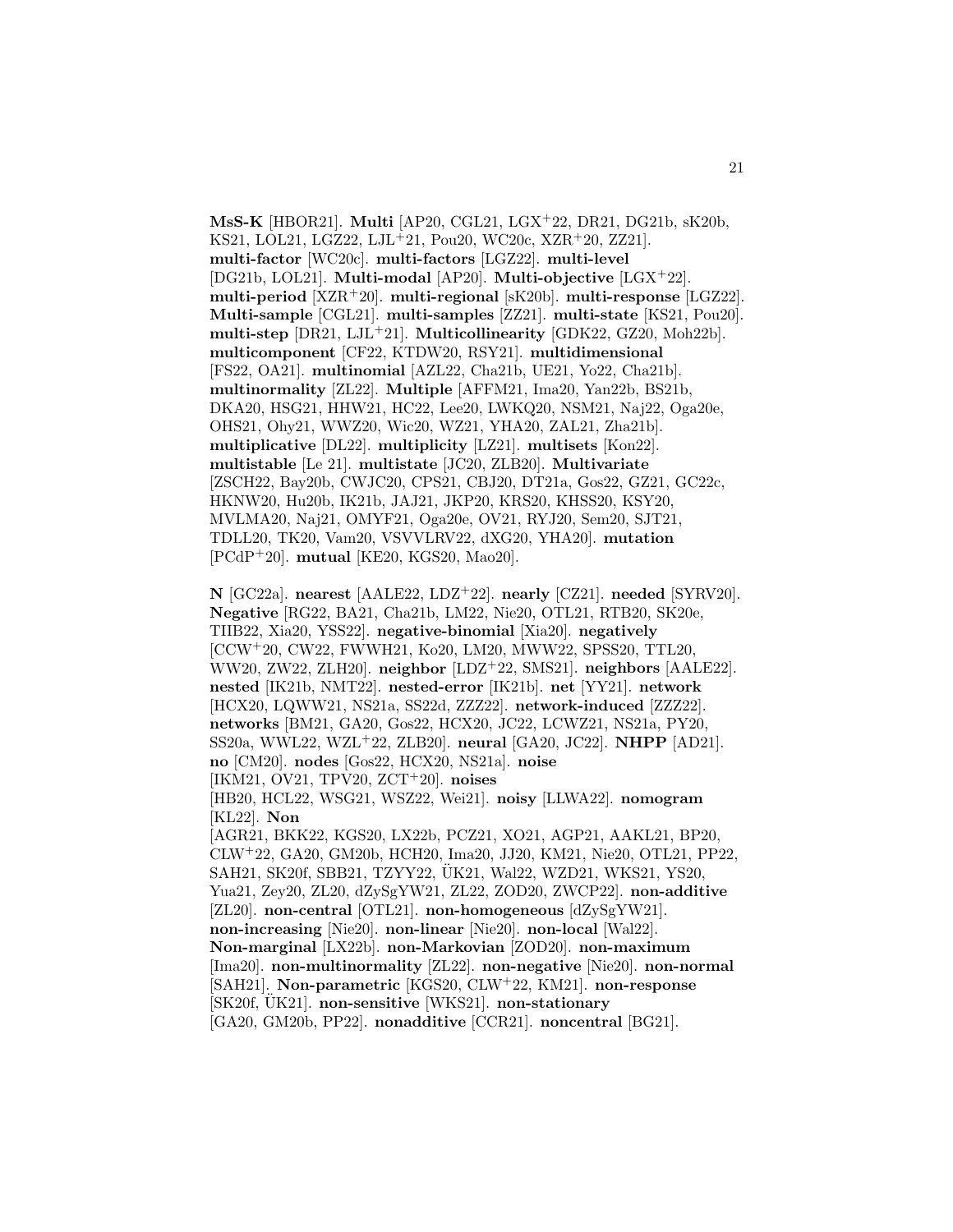**nonhomogeneous** [CX22]. **nonignorable** [YG20]. **nonlinear** [CBB<sup>+</sup>21, CDP20, FL21, IKM21, LZ20b, MO20, SJF21, SL20, XL22]. **nonnegative** [DH22]. **nonnormality** [Shu21]. **Nonparametric** [ACMC21, CMCA20, DBBK21, EN20, FZ22b, HCCM21, LM20, sSL20, SLX22, SZ20b, TPV20, WS20, ZZ21, ZCCT22, BEAA21, BS20b, BS21b, Haq20, Hua20, HKL21, LL20, LMS20, NS22b, OIF21, SSM21, Wu20, YZT21, ZHQ21]. **nonstandard** [LGL20]. **nonstationary** [ZYS21]. **Normal** [Sul22, ATAAM20, Ano21b, CRKC21, DMP21, EAS20, Gau21b, GZ21, HS22, HJM20, Ima20, JAJ21, KGG21, KS22, KSY20, LXW20, LMM20, MN21b, NT20b, Naj21, Naj22, RKAA21, SAH21, SCPAV21, Sul21, TK20, VCOB22, Wic20, YKH20, Zey20, ZL22]. **normality** [AB22, AT22, HB20, HMZ20, LZG20b, Par21, SEGMA21]. **normalized** [DE22, DJW<sup>+</sup>20, Zha20a]. **note** [DG21a, Far21, Ko20, LHJ21, LQWW21, MGK22, OIF21, PSLLN20, PKK22, RSA20, SS22b, Sem20, SWYF20, SBZ21, Wan21b, XY20, Yam20]. **notions** [Hon20]. **novel** [GA20, KIA<sup>+</sup>21, SS21b, ZZZ20]. **Novick** [Ahm21]. **NSD** [CH20a, KAJ<sup>+</sup>22]. **nuclear** [Gar21]. **number** [BEAA21, Che20b, FW22, LYC20, LJL<sup>+</sup>21, LW21b, YXZ21, dHGS21, dRJO21]. **numbers** [Bou21b, CCR21, DSY21, HN20, Hu20a, HS21, JSB22, LF20, MSM20, MAK20, NNS20, ZW22, ZL20, ZYY20a]. **Numerical** [GLB22, LC20].

**objective** [KLK21, LGX<sup>+</sup>22]. **observation** [CW20b, FM20, JC20]. **observation-driven** [CW20b]. **observations**

[AFO21, LZ20a, SMMC21, SJT21, WL22, Wei21, XZL20]. **obstacle** [HWWY20]. **obstacles** [WX20]. **obtain** [HGAJ21]. **obtained** [MvSK20]. **Occam** [Bic20]. **occasion** [SPSS20, SK20f]. **occasional** [ZCT<sup>+</sup>20]. **occasions** [BP20]. **occupancy** [KH20a]. **Odd** [Del21, VCOB22]. **of**}**-** [MMSC22]. **offspring** [RK21]. **Olkin** [She22]. **OLS** [Ros22]. **on-line** [Ver20]. **One** [LK22b, MMSC22, MAH22, BMP20, LCNB21, Nie20, QSCH22, RKS22, ´ XTXW20, YZ20, ZY20, vdMGSM21]. **One-** [LK22b]. **one-dimensional** [BMP20]. **one-parameter** [Nie20]. **one-shot** [LCNB21, ZY20]. **One-sided** [MMSC22, QSCH22, RKS22]. **One-tailed** [MÁH22]. **one-way** [vdMGSM21]. **Operating** [EM21, Cha21a]. **operator** [KWY20, LW22a, Nag20]. **optical** [LHJ21]. **Optimal**

[AGB21, Cha21a, CK21, CP21, CH21a, CLWZ22, CMM20, Gon21a, GK20b, GKvZB21, GKS21, Jun20, LZL20, MZR20, MLZ21, Onw21, QSCH22, ST21, SG22b, SG22a, WIN20, WRZL21, WSZ22, WDLW20, Wu20, YP20, Yan20, ZDW22, BK22, CZ20b, DLHZ21, DESSM21, FZ22a, HTP22, KRS20, KS21, LHJ21, LLSZ22, LGZ22, LS20b, NSM21, Naj22, PKK22, SB20, WRZW21]. **Optimization**

[ZYNX20, LGLL21, LGX<sup>+</sup>22, MKG<sup>+</sup>21, OFO<sup>+</sup>21, TY21, XZR<sup>+</sup>20, Yan22a]. **optimized** [XWH21]. **Optimum** [CC22, GA22, PM21]. **Option** [Guo21, YCS20, GLB22, HSWZ21, HCCM21, LLWL21, RN20, ZAL21]. **optional** [NS21b]. **options** [LYLY21, XWY21]. **Oracally** [Gon21b]. **order**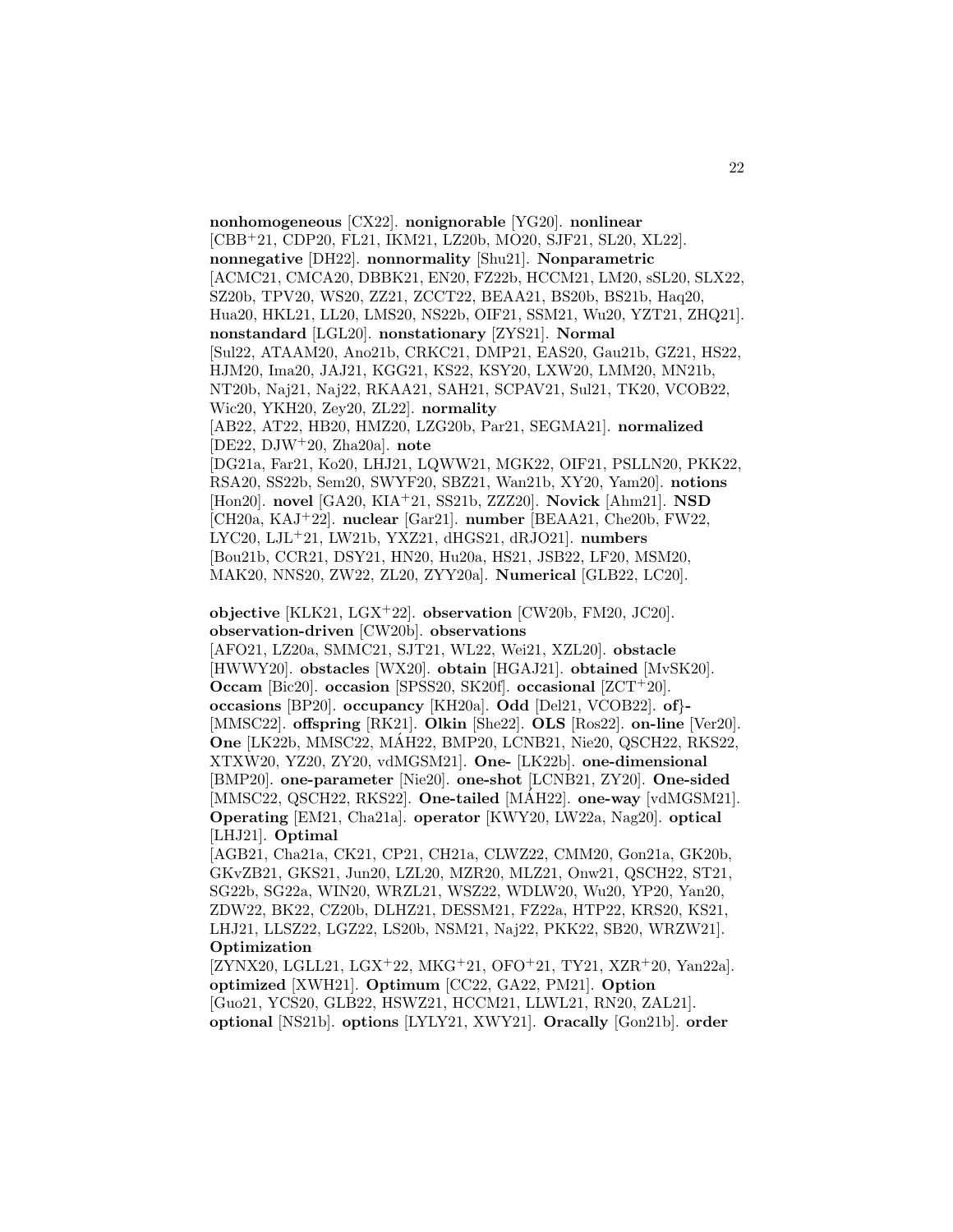[Aug21, BEAA21, BKM20, BM20b, CBJ20, DT21b, EAB20, EB21, EG20, FCCD20, GL21, GM21, Hu20b, KC21b, LLZ20, Lin20, Lin21, LGLL21, MGC22, Moh22a, RK21, RIA20, SSS22, WLZ20, XM21, ZCT<sup>+</sup>20, ZYY20b]. **ordered** [JMQ20, NT20b]. **Ordering** [FCCD20, KC21b, NZZ20, JAJ21, PS22, Vid22, ZZ21]. **Orderings** [BBAA21, BBH20]. **orders** [NT20a, ROSL21]. **ordinal** [GZ20]. **ordinates** [RM21]. **Ornstein** [CL21a, SB20, WSG21, XZL20]. **orthant** [LGL20, LW21a, LW22b]. **orthant-dependent** [LW21a]. **Orthogonal** [SAP20, PZZ20, Pop20, Tsa22, WYP21]. **Orthogonality** [XL22, OC22]. **Orthogonality-based** [XL22]. **oscillating** [TPV20]. **outcome** [GWM21]. **outcomes** [Ohy20, Ohy21, WZA20]. **Outlier** [ZLLS21, PK20a, Sha21]. **outlier-driven** [Sha21]. **outliers** [CLZ21, Dün21b, KSM<sup>+</sup>21, MDB<sup>+</sup>21, PS21, vdMGSM21]. **outlying** [Ozk21]. **output** [BZ20, BZ21]. **overdispersed** [HK21]. **overdispersion** [CH20b, dCBV21]. **overlap** [DG21a, ZCZJ20]. **overlooked** [LK22a].

**p** [Fli20]. **paired** [KAC22, uATH21, RKK<sup>+</sup>21]. **pairwise** [AWB21]. **panel** [ARK22, LLQ22, WWZ22, XP21, XLY<sup>+</sup>20]. **paper** [KS22]. **paradigm** [KAC22]. **paradox** [CL21c]. **parallel** [AGHK20, BBH20, BD21, BmAB22, CSZ20, LX21, LXWY21, PK22a, Tsa22, ZYJ20]. **parallel-flats** [Tsa22]. **Parameter** [AV20, GZ20, JRM21, Wei21, XZL20, YK20, ZYS21, AB22, AAR22, CPS21, CLMA20, CL21a, CS22, CW20b, GCCJO<sup>+</sup>21, Han20, JWW22, Jun20, MKG<sup>+</sup>21, NS22a, Nie20, PM21, PKK20, SD20, Sha21, SE21, TIIB22, WY20, YP20, YHA20, ZXSZ20, ZCZJ20]. **parameter-specific** [Jun20]. **parameterization** [Mat21]. **parameterized** [BPZ22, Wan21b]. **parameters** [BMP20, CA20, DLC22, IAM21, Jaf22, KSY20, LW21b, NAAQ22, QAO20, SS22c, YRB20]. **Parametric** [VE21, AAKL21, BKK22, CLW<sup>+</sup>22, HK20, Jaf22, JJ20, KM21, KGS20, VCOB22, XO21]. **parametrization** [SM22]. **Parametrizations** [DESSM21]. **Pareto**  $[DLC22, FMM<sup>+</sup>22, LSP22, ZG21, ZCZ20b]$ . **parity**  $[\text{Unv21b}]$ . **Part** [ASW21, SMS21]. **partial** [AWL<sup>+</sup>22, CCW<sup>+</sup>20, CYW21, EA21, GKvZB21, LLX21, LY21, NS21c, Oga21, SAP20, ST21, VCOB22, WW20, XWH21]. **partially** [HCZ20, KG20, Kha20, LMH21, LTW21, LSY22, TZYY22, WC20a, WZD21, Wu22a, XZZ22, XL22, ZP22]. **participating** [WDLW20]. **partitions** [Sil21]. **partly** [Gai22]. **passage** [CDP20, Lef22]. **past** [NSG21, SVR21]. **patient** [SY21]. **patients** [AWN21]. **pattern** [Shu21]. **pattern-mixture** [Shu21]. **patterns** [SPSS20]. **PBIB** [BG22a]. **PCA** [Dur22, SS20a]. **PDEs** [HWWY20]. **peaks** [ZCZ20b]. **peaks-over-threshold** [ZCZ20b]. **Pearson** [Mao20]. **Penalized** [JJ20, SE21, GG21, KE20, XS21]. **pension** [MZR20, ZDW22]. **Perfect** [eZN22]. **Performance** [QAO20, RKS22, KSS21, Sha21, WIN20, ZG21]. **period** [XZR<sup>+</sup>20]. **periodic** [BM20b, YK20]. **periodically** [AB22, HM21]. **periodogram** [RM21]. **periods** [CK21, HAA<sup>+</sup>20]. **permutation** [CZ20a]. **permutation-based** [CZ20a]. **persistent** [AA20]. **Perspective**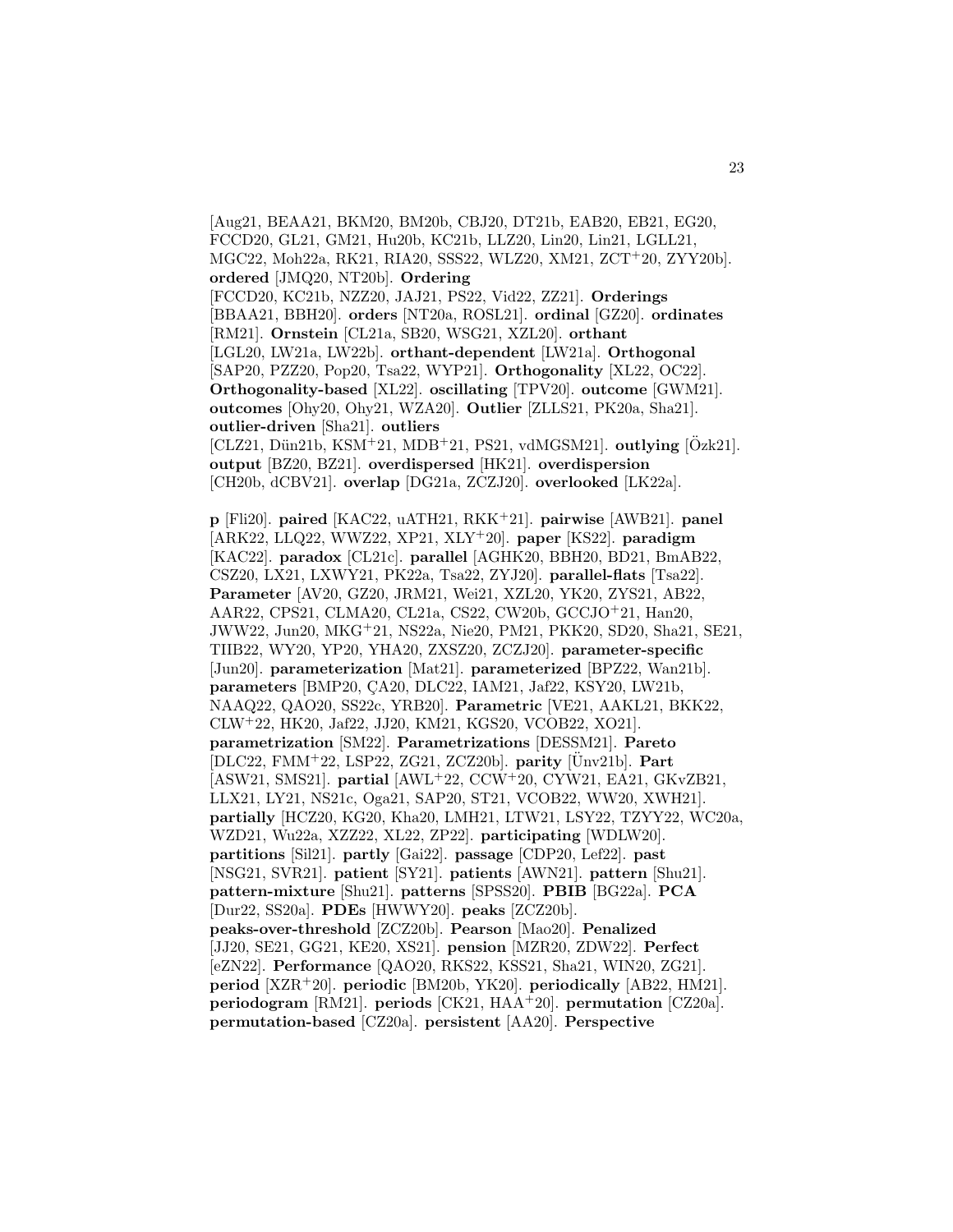[ASW21, HC22, ZCZ20a]. **perspectives** [CH21a]. **perturbation** [WC20c]. **perturbed** [CLZZ21, WM21]. **Phase**

[MNA22, CLZZ21, JMM22, QLZZ20, YHA20, ZK21, ZOD20]. **phase-type** [CLZZ21]. **phases** [QLZZ20]. **phenomenon** [WRZW21]. **phi**

[CMP21, Oga20b]. **phi-divergence** [CMP21, Oga20b]. **physical** [WIN20].

**piece** [SCPAV21, Sul21]. **piecewise** [GX21, Nak21]. **piecewise-exponential** [Nak21]. **plan** [BAAJ20, BAJ20, GKvZB21, MZR20, ZY20, ZDW22].

**planning** [DG21b, ZZZ22]. **plans** [KS21, NN21, WIN20]. **plasticizing**

[Sul22]. **pleiotropy** [JZWT20]. **Pliable** [AZL22]. **plot**

[CMM20, GC22c, ZL22]. **Plug** [PAAA20, Jun20]. **Plug-in** [PAAA20, Jun20]. **point**

[AMM20, ARK22, AT22, CBLS21, GL21, GX21, IW22, WWZ20, Yan22b]. **pointspread** [WSZ22]. **Poisson**

[And20, CH20b, Che22, CX22, GML20, GWM21, HK20, HK21, JS21, JRM21, Koç21, LYC20, LZH20, LS20a, NS21c, NS22a, ND21, RKAA21, RTB20, Wan22, Yan22b, YNC22, dSO22, vdHvDZ22]. **policies** [CC22, MDZN20]. **policy** [BC21, Cha21a, GPD21, KC20, LWKQ20, Yan22a, ZLCW20]. **P´olya** [XTXW20]. **polynomial** [Pop20]. **polynomials** [BN21, DBBK21]. **poolability** [GW21]. **population** [AS22, BMT20, CS20, CZ21, DDL20, GP20, Jaf22, Kim21, KG21, uA21, QH21, SGN22, SGM22, SPSS20, SSNP20, SK20f, SBB21, SYG21, SPS21, UK21, YS20, ZK21, ZCZ20a. **populations** [FCCD20, HN21, LK22b, NT20b]. **portfolio** [WGX21, XZR<sup>+</sup>20]. **positive** [Han21b, HW20a, SNS20]. **positively** [MN21a, SPSS20]. **possible** [Oga20b].

**post** [YY21]. **post-selection** [YY21]. **Posterior**

[DMP21, KLK21, Bic22, Han20, Han21a, UFR21]. **potential** 

[DG21b, MDB<sup>+</sup>21]. **poverty** [Jan20]. **power**

 $[CA20, CG20, CBM21, CS22, DJW<sup>+</sup>20, HS20, Sul21, XJ21, Zha22].$ 

**power-law** [CS22]. **powerful** [RSA20]. **precedence**

[MMRMG20, MMSC22, MGC22]. **precise** [HTP22, SS22c, WC20b]. **predict** [GA20]. **Predicting** [BAY20a]. **Prediction**

[AAM22, FM20, Gzy22, Jaf22, KL20, AFO21, BEAA21, DESSM21, MP21a, Onw21, Qar22, SB20, SJT21, YLL21]. **predictive**

[ACMC21, CMCA20, HK20, HCCM21, Oga20c, SV21, Wu22c]. **predictor** [MRDD22]. **predictors** [IK21b]. **Preface** [GKA21, ZS20b]. **preference**

[ZS20a]. **preinvex** [OA21]. **premium** [DLHZ21, LZL20]. **premiums**  $[A\ddot{U}20, KWC21]$ . **presence** 

[CG21, KSS21, Lee22a, PS21, SPSS20, SBB21, SPS21, UK21, WKS21, YS20]. **present** [LGL20]. **Preservation** [NT20a]. **preserve** [BBH20]. **Preventive** [MDZN20, Cha21a, CC22]. **price** [Bia20, Bia22, MB21a, YCW21]. **prices**

[HSWZ21]. **Pricing** [GQW21, GLB22, Guo21, HCCM21, LLWL21, RN20,

SZL21, XWY21, YCS20, ZAL21]. **prime** [EN20]. **principal**

[Dur22, Ozk21, YLL21]. ¨ **principle** [CCR21, DLHZ21]. **prior**

[DMP21, HZ21, LSP22, Wal22, Yo22]. **priority** [WXY21]. **priors**

[KLK21, KAC22]. **private** [PY20, WZL<sup>+</sup>22]. **Probabilistic**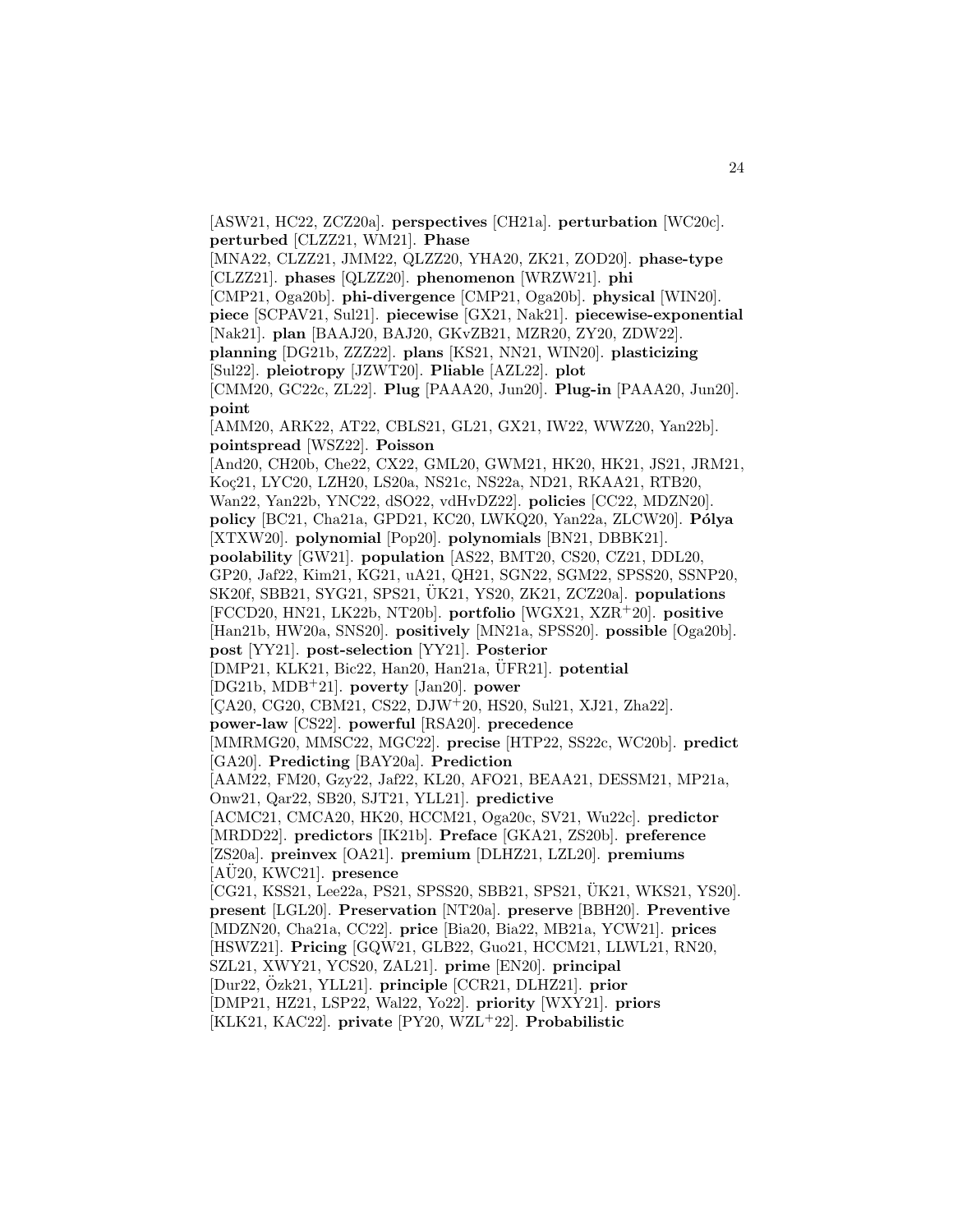[PTM21, LZG20a]. **probabilities**

[CCR21, CLZZ21, CY20, KKKM21, Lin21, ZL20]. **Probability** [CH20a, AD21, CS20, CW20a, CX22, JPJB22, LS22, Lou20, MvSK20, PCdP<sup>+</sup>20, RBS20, SLS21, Sil21, TY21, TB22, WM21]. **probable** [Ano21b, KS22]. **probit** [GZ20, WWL22, JMQ20]. **problem** [CBJ20, CZ20b, GKS21, MNAM20, MLZ21, TY21, WRZL21, WX20]. **problems** [HWWY20, Lef22, LK22b, MKG<sup>+</sup>21, ZYNX20]. **Procedure** [YPXZ21, CBJ20, EM21, sK20c, Lee20, LJL<sup>+</sup>21, RBS20, SPSS20, SSM21, WZ21, YY21, YW20]. **procedures** [Ima20, YCY22, Zha21b]. **proceeding** [GC22b]. **process** [AGR21, BKK22, BAJ20, CH20b, CZ21, CS22, GL21, GG20, GM20b, HB20, Haq20, HA22, IKT22, IW22, KGG21, KTMKS20, LYC20, LS20a, LLWL21, LWKQ20, LGX<sup>+</sup>22, NNS20, uATH21, OV21, PA21, RK21, SMMC21, TEHEG22, WSSY20, Xia20, YCS20, YCW21, YK20, ZCT<sup>+</sup>20, ZLZ20b, dSO22]. **processes** [ABT20, AP20, Aug21, BM20b, BD22, BS21b, CDP20, CLZ21, CL21a, Che22, GML20, HN20, JC20, KWY20, KH20b, Le 21, Lef22, LP20, LC20, LH22, LW22b, MB21b, OA21, PAAA20, Qu22, RBSNB20, SMMCM20, SB20, TZ21, VSVVLRV22, WWWH20, WSSY20, WSG21, XZL20, Yan22b, Yu20, ZYS21, ZLZ20a]. **product** [Gau21b, XWH21, Zen20b]. **production** [NNS20]. **products** [Cha21a, MDZN20, ZG21]. **profile** [Ker20, MNA22]. **profiles** [KHSS20, YHA20]. **progressive** [AGHK20, AAM22, CGL21, DG21a, Koh20, MK20, MHS22, ZG21]. **Progressively** [DV22, BSN22, RG21a, Tri21, TPS20]. **projected** [Che20b]. **Projection** [AWB21, Naj22, YLC<sup>+</sup>22]. **projections** [HW22]. **proof** [Gau21a, RIA20]. **propensity** [CG21, Wan21a]. **proper** [Bar22]. **Properties**  $[AMH22, ARGD21, Jan20, SLV<sup>+</sup>20, Aug21, CA20, CRKC21, FCCD20,$ GM20b, HCL22, Jas21, KAAH21, KC21b, LP20, LZH20, LZG20a, LNP20, NT20a, NSN20, OTL21, Onw21, SYT21, SZ20a, SZGK21, Wan21a, WW20, Zen20a, ZYY20b]. **property** [AGB21, MR21, Wal22]. **proportion** [AS22, CXT<sup>+</sup>22, JJ20]. **proportional** [BBAA21, CLWZ22, FAN21, GA22, SYRV20]. **proportions**

[HW20a, Jan20, Kim21, LK22b]. **proposed** [AAR21]. **propriety** [KLK21]. **PROS** [BKK22]. **proteomics** [MMLBP20]. **proving** [BM20a]. **pseudo** [Hu20b, JLG21]. **pTQAI** [CW20a].

**Q** [ZL22]. **quadrant** [SNS20]. **Quadratic** [HWWY20, Ros22]. **quality** [BKK22, SRSB20]. **quantal** [Ker20]. **Quantile** [DLT21, TPS20, XLY<sup>+</sup>20, ZZZ22, CS20, FL21, GL20, HSG21, Leu21, LH21, MvSK20, MS21, PTM21, SLX22, Unv21a, WJXF21, WL22, WJS22, WTT20, Yos21, ZMLH21]. ¨ **quantiles** [AEBK20, BMP20, CMMD20, DMP21, NT20b, TDLL20]. **quantitative** [Ker20, PKT21]. **Quantum** [HCL22]. **quasi** [HMZ20]. **quasi-associated** [HMZ20]. **question** [NS21b, NS22a]. **questions** [SHC20]. **queue** [BS21a, BC21, GPD21, GC22a, KC20, LAAA<sup>+</sup>22, Yan22a, ZLCW20]. **queueing** [CVDY21, MR21, SB22]. **queues** [SA21]. **quota** [YCW21].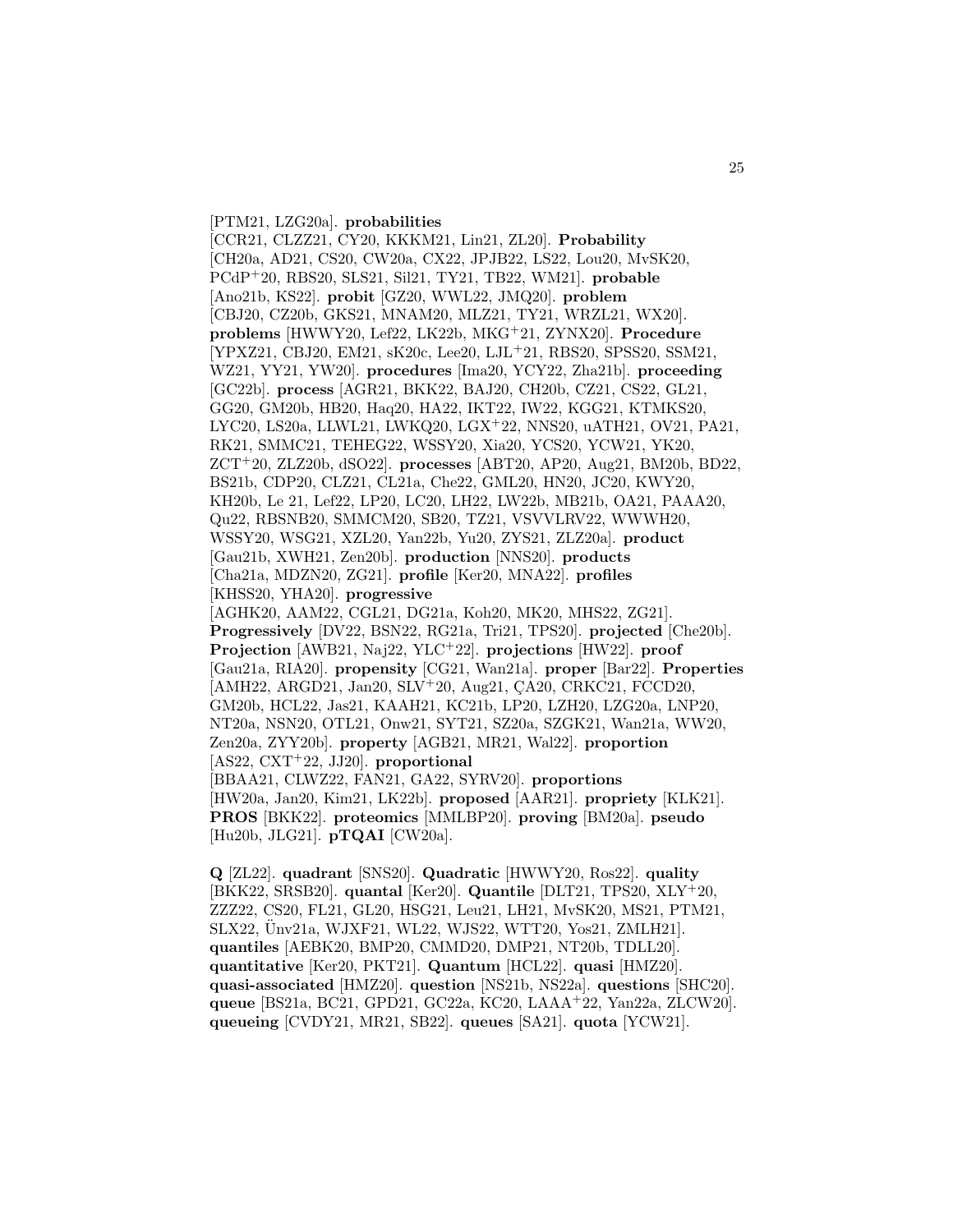**quota-share** [YCW21]. **quotient** [SNS20].

**R** [LGZ22, RFVR20]. **R-INLA** [RFVR20]. **R-optimal** [LGZ22]. **radio** [Lee20]. **raise** [dHGS21]. **Random** [Del21, ALS21, BEAA21, BMK21, Bou21b, CH20a, CCW<sup>+</sup>20, Che21, CW22, CL21b, CLW<sup>+</sup>22, CMMD20, DSY21, DH22, EBX20, FWWH21, GD21, Gau21b, GPD21, HN20, HS21, IKM21, JSB22, JAJ21, JLG21, KH20b, Ko20, KKKM21, KC21b, LKS22, LC22a, LW20, LZH20, LLX21, Li21a, LH22, LF20, LD22, Loe22, LCF20, LW21a, LM22, LDZ<sup>+</sup>22, LW22b, LLWA22, MAK20, MWW22, MHS22, Oga20a, PP22, PK20b, PS22, Sal21, SGM22, SANHS21, SLF<sup>+</sup>22, SNS20, SSNP20, SBB21, SZ20a, SBZ21, TTL20, TPV20, WC20b, WW20, Wan21b, WJXF21, WS22, XY20, XLY<sup>+</sup>20, YWL20, ZB20, Zen20b, ZW22, ZCT<sup>+</sup>20, ZL20, ZLW21, ZGQN20, dZySgYW21, ZSYM21, ZSY21, ZXLT21, dS20]. **random-effects** [YWL20]. **randomization** [LS22, WZA20, YSS22]. **randomized** [EM21, HCH20, NS21b, NS21c, NS22a, SHC20, SS21b, Yan22a]. **randomly** [CTEB20, FL21, Lin20, LW21a, XY21]. **range** [AO22, RM21, TEHEG22, XP21]. **Rank** [GB21, LSY22, WWZ20, CDSG20, FMM<sup>+</sup>22, Tri21, vRvR20]. **Rank-based** [LSY22, WWZ20]. **rank-sum** [Tri21]. **ranked** [AS22, BK22, DZ20, Fre20a, JRM21, uATH21, QE21, RR20, SV21]. **ranked-set** [Fre20a]. **Rao** [LSP22]. **rare** [NS21c, NS22a]. **Rate** [RN20, BG22b, Guo21, Kan20, LH22, LDZ<sup>+</sup>22, MM20, NSG21, PCdP<sup>+</sup>20, QQS<sup>+</sup>22, SZL21, WM21, YLL21, ZLZ20a, Zhu22]. **raters** [Ohy20, Ohy21]. **Rates** [LMS20, YY21, CLWZ22, HN20, HS21, Jan20, KAJ<sup>+</sup>22, WZA21]. Ratio [Koç21, BM20a, CWJC20, CL21b, Che22, HL22, HS20, Jas20, KGG21, uAK22, OHS21, SAH21, SS20a, sS20b]. **Ratio-type** [Koc21, OHS21]. **ratios** [DJW<sup>+</sup>20, MAK20, RM21, Wu22b, XM21]. **Rayleigh** [RSA20, RG21a]. **razors** [Bic20]. **rcll**} [ME21]. **real** [KIA<sup>+</sup>21, MKG<sup>+</sup>21, Oga20a, dZySgYW21]. **real-life** [KIA<sup>+</sup>21]. **real-parameter** [MKG<sup>+</sup>21]. **real-valued** [Oga20a]. **recapture** [LZLL20, PSLLN20]. **record** [EBX20, PS22]. **records** [Jas20, Jas21]. **Recurrence** [GM21]. **recurrent** [CFS20, CG21, DL22, sSL20, Yua21]. **recursive** [Ass21, BS20b, LKS22, WX20]. **reduced** [GQW21, vRvR20]. **reduced-form** [GQW21]. **Reducing** [SYRV20]. **reduction** [CDSG20, SSZC22, SWYF20]. **redundancies** [CLWZ22, YZZ21, YW22]. **redundancy** [MNAM20]. **reference** [SAH21, Tri21]. **Refined** [Fre20b, KOTAG21]. **Reflected** [ME21, HWWY20]. **regime** [GQW21, HSWZ21, YCS20]. **regime-switching** [GQW21, HSWZ21]. **regimes** [FZ22a, FW22]. **regional** [sK20b]. **registration** [FS22]. **registrations** [AFG20]. **Regression** [CLF21, IHDR20, LHS20, ZC21, AYP21, AAHS21, AAKL21, AALE22, Alt21, AUQ22, AW20, AZL22, Ass21, BN21, BG22b, BA21, CMP21, CLW<sup>+</sup>22, DLT21, DT21a, DR21, DKA20, Dün21b, FL21, GL20, HSG21, HJ22, HBOR21, HHW21, HC22, HK21, HKL21, HA20, IK21b, IKM21, Jan20, JWW22, JCY22,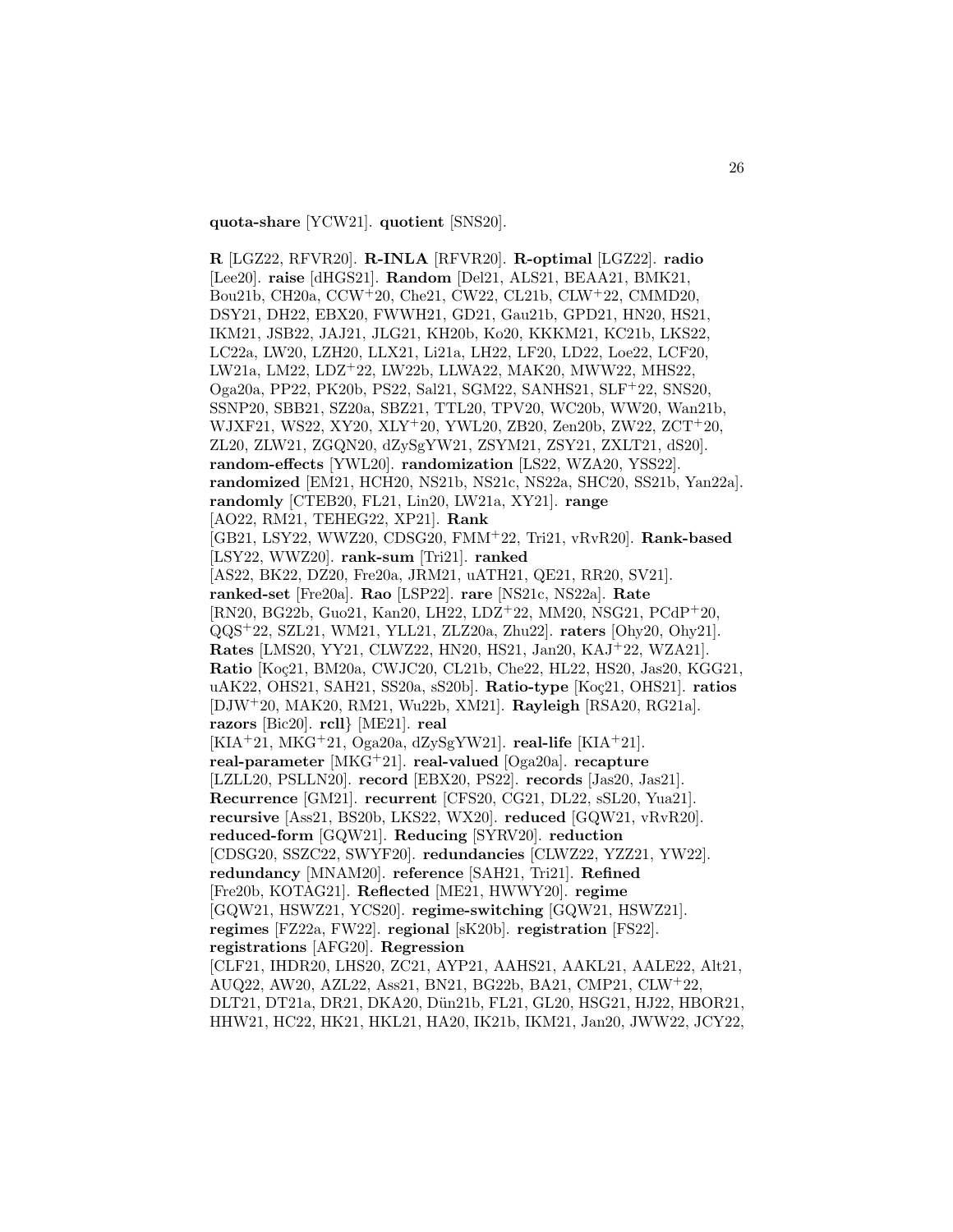Jun20, Kim20, KK21, KR21, KP21, Koc21, KCG21, KHK20, Lee20, Lem22, Li20, LH21, LTW21, LSY22, LGZ22, LX22a, LMM20, ML21, Moh22b, NS22b, NAAQ22, ND21, OHS21, OO20, Ozk21, PS21, Pop20, QAO20, RKK+21, RG22, Ros22, SE21, SSM21, TLRB21, Unv21a, VE21, Wan21a, WC20a, WJXF21, ¨ WL22, WJS22, WTT20, XZZ22, XTXW20, XLY<sup>+</sup>20, YLL21, Yos21, YW20, YD22, ZB20, ZLH20, ZHQ21, ZLLS21, ZZZ22, ZMLH21, dHGS21, vRvR20]. **regressions** [JJ20, MVLMA20, VCOB22, VSVVLRV22, ZW20]. **regressor** [AALE22]. **regressors** [AEBK20, Leu21]. **regular** [WLZ20, dXG20]. **regularized** [Bul20]. **regulatory** [SLS21]. **reinsurance** [CZ20b, CP21, CH21a, GKS21, YCW21]. **reinsurers** [CH21a]. **rejuvenation** [ZOD20]. **related** [HCL22, HWWY20, WM22, YZ20]. **relations** [GM21]. **relative** [AALE22, MAH22]. ´ **relative-error** [AALE22]. **release** [Gar21]. **Reliability** [DNP21, HLPL22, RG21b, WZTW20, WXY21, AYS21, CBM21, DZ20, EEAA22, JMM22, KTDW20, KS21, KJKC20, MNAM20, Pra21, RSY21, RYJ20, UC21, XJ21, ZLB20]. **reliability-redundancy** [MNAM20]. **reliant** [Che20b]. **remark** [SW21]. **remarks** [TW20]. **renewal** [CY20, Lin21, LGL20, Lou20, PAAA20, WC20b]. **renewing** [Cha21a]. **R´enyi** [BKM20]. **repair** [KC20]. **repairable** [HLPL22, LX21, LWKQ20, WXY21]. **repeated** [CK21, DAS<sup>+</sup>20, HAA<sup>+</sup>20, HGAJ21, KC20, MO20, WZA21, ZL21]. **repeaters** [Lee20]. **repetitive** [AMAA<sup>+</sup>22, HCL21]. **replacement** [Cha21a, IM21, MDZN20, SAK21, ZGQN20]. **replicated** [CWJC20]. **report** [KS22]. **reporting** [MC20]. **Representation** [SJF21, Cav20, MGK22]. **representations** [BG21]. **reproducing** [WS22, TLRB21]. **resampling** [WY20]. **research** [Zha20a, ZZZ22]. **reserving** [GZ21]. **residual** [DAS<sup>+</sup>20, GK20a, Moh22a, Nou22, PK20b, Sha21, Tah20, WS20]. **residuals** [GX21]. **resolution** [CL21c]. **resonance** [NMT22]. **respect** [LY22, dZySgYW21]. **Response** [HHW21, BP20, BZ20, EM21, FHHW20, HSV<sup>+</sup>22, HCH20, LGZ22, MMLBP20, NS21b, NS21c, NS22a, OMYF21,  $SSS20, SHC20, SK20f, SBB21, Sma21, UK21, YS20$ . **Response-based** [HHW21]. **responses** [RSG21, SSG21]. **restart** [Vid22]. **Restricted** [Ema20, GG21, Hu20b, Wu22a]. **restriction** [HK20]. **restrictions** [FSS22, Hu20b, YRB20, YA22]. **results** [BS20a, BD22, LX22a, NT22, Nag20, NZZ20, NS21d, ND21, PK20b, SB22, Tsa22, YSF22, vdHvDZ22]. **retesting** [HW20a]. **RETRACTED** [Ano21b]. **Retraction** [Ano21c]. **retrial** [HLPL22, LAAA<sup>+</sup>22, ZLCW20]. **returns** [BPZ22, QQS<sup>+</sup>22, XZR<sup>+</sup>20]. **reversed** [BBAA21, FAN21, NSG21]. **reversion** [WC20c]. **review** [HSV<sup>+</sup>22, KP21, Lee22b, NCM22]. **revisit** [WD20, Wu22c]. **revisited** [GC22a]. **reward** [CDP20]. **ridge** [AAR22, EA21, Moh22b, OO20, Wu22a, YA22]. **Riemannian** [Gzy22]. **right** [DBBK21, LC22b, PR21, SVR21, sS20b, SLX22, SZ20b, Wan22, WS20, XO21, YD22]. **right-censored** [sS20b, SLX22, SZ20b, Wan22, WS20, XO21]. **right-censoring** [PR21]. **Risk** [CH20b, KWC21, AV20, AMM20, BFPM22, CW20a, CH21a, CY20, CX22, DCY20, DLC22, GQW21, Han20, Han21a, JPJB22, Ker20, LYC20, Lin21, LGL20, Lou20, MGK22, MAH22, MB20, ´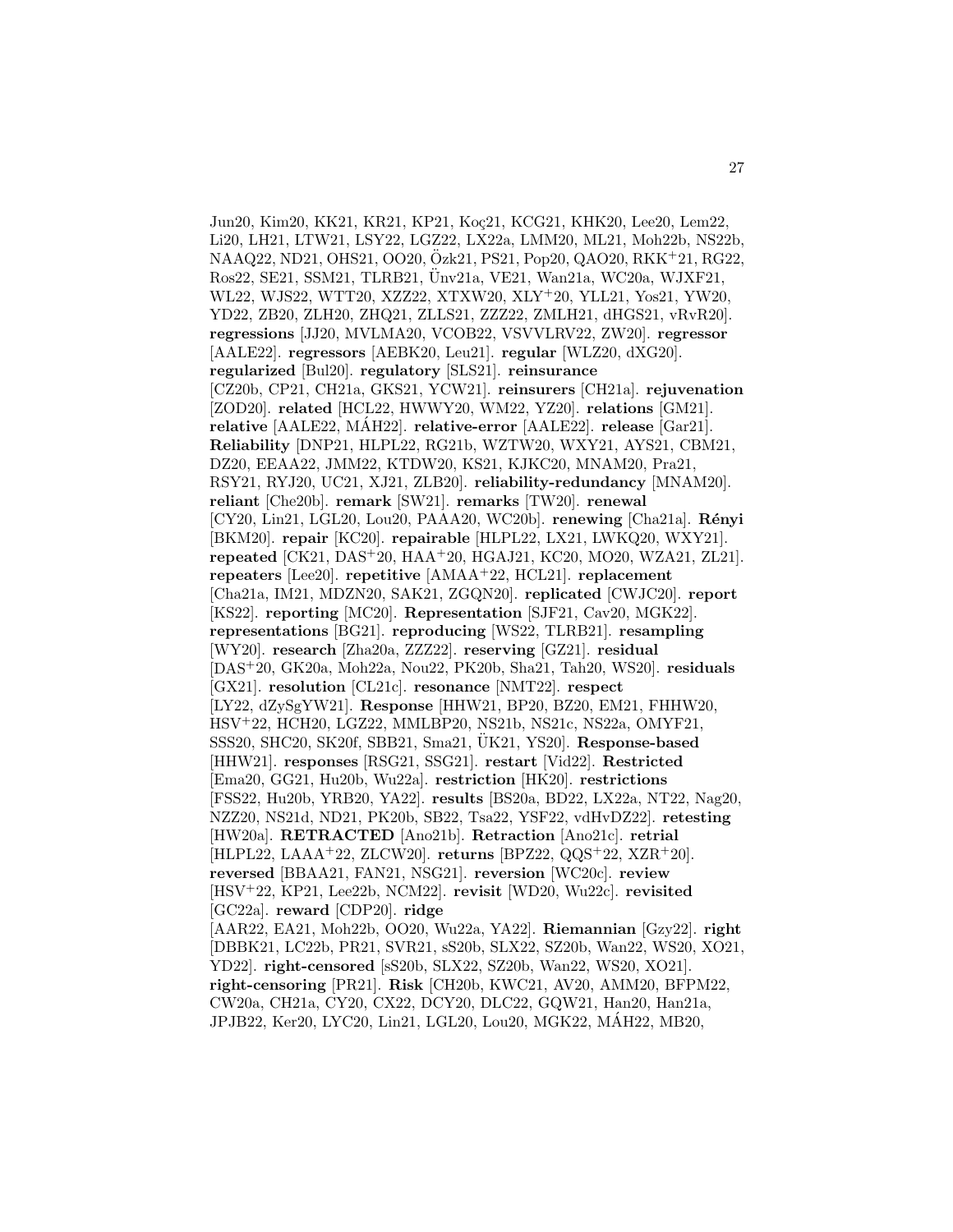Nak21, NZZ20, Pen22, QQS+22, SK20a, SSW20, TPF20, The22, Unv21c, WM21, WDLW20, dXG20, ZSCH22, Zha21a, ZCZ20b]. **risks** [AGHK20, BSN22, DV22, GKvZB21, HL22, VE21]. **ROBEM** [OB21]. **Robust** [AAHS21, AAKL21, CSZ20, DLHZ21, NH20, PK20a, PS21, Sha21, WRZW21, ZC22, HX22, KHSS20, LC22b, MNA22, OB21, SAH21, SRSB20, ¨ Wu21, YZ21, ZB20, Zey20]. **Robust-regression-type** [AAHS21]. **robustness** [CA20, FHHW20, KH20d]. **ROC** [ROSL21, SZ20b, Wu20]. **rolling** [Pra21]. **root** [DP22]. **Rosenblatt** [AGR21, Gai22]. **rotation** [SPSS20]. **row** [LW20, LOL21, LM22]. **row-wise** [LW20]. **rowwise** [CCW<sup>+</sup>20, FWWH21]. **Ruin** [CLZZ21, AD21, CW20a, CY20, CX22, JPJB22, Lin21, TB22, WM21]. **rule** [Bar22, MMRMG20, ZXSZ20]. **rules** [MMSC22, SMMCM20, SMMC21, Unv21d, YSF22]. **run** [NNS20, Pou21, QSCH22]. **runs** [KU22, MMRMG20, MMSC22, SMMCM20, SMMC21]. **runs-rule** [MMRMG20]. **runs-rules** [MMSC22, SMMCM20, SMMC21].

**S** [ZL22]. **Sample** [WZA20, WZA21, AWM21, Ano21b, BEAA21, BS22, CMP21, Che22, CKKY22, CGL21, HL22, Ish20, sK20b, KS22, Li21b, LX22a, LK22b, PR21, PKK22, RG21a, SYRV20, SD20, YLC<sup>+</sup>22, ZG21, ZCCT22]. **sampler** [Lee22b]. **samples** [DJW<sup>+</sup>20, Han20, JCY22, JRM21, Koh20, LXW20, LDZ<sup>+</sup>22, QE21, RR20, Ros22, ZZ21]. **Sampling** [PF20, AS22, AYS21, AMAA<sup>+</sup>22, BMT20, BAAJ20, BK22, BAJ20, CS20, CKKY22, DZ20, Fre20a, GP20, HA22, HCL21, KOTAG21, KRS20, KL22, LS22, LHJ21, NN21, uATH21, OIF21, Pri20, PKT21, QE21, QH21, RKS22, SSS22, SYRV20, SGN22, SGM22, SANHS21, SMMCM20, SSNP20, SK20f, SBB21, SYG21, SV21, WS22, YT20, ZB20, ZK21, ZY20]. **saturated** [PZZ20]. **Saunders** [SLV<sup>+</sup>20]. **scale** [AGB21, BS22, CS22, GZ21, GC22c, HCX20, NZZ20, PKK20]. **scale-free** [HCX20]. **scale-scale** [GC22c]. **scaled** [uA21]. **scales** [AEY21, Mur22]. **scaling** [Mur22]. **scenario** [ZSCH22]. **Scheffé** [SG22b]. **scheme** [AAM22, MK20, SANHS21]. **schemes** [MMRMG20, MMSC22, SMMC21]. **score**  $[$ CXT<sup>+</sup>22,  $CBB+21$ , Fab21, Wan21a]. **scores**  $[$ CG21, UFR21]. **scoring**[Bar22, Zen20a]. **scrambled** [SSS20]. **screening** [LX22b, LC22b, LCW21, SZW21, Yu22]. **Seamless** [QLZZ20]. **search** [CTEB20]. **searches** [Unv21b]. **Searls** [SV21]. **Second** [CBJ20, Lin20, Lin21, Che22, GL21, Gon21a, RK21]. **Second-order** [CBJ20]. **sectoral** [QQS<sup>+</sup>22]. **securities** [GQW21]. **seemingly** [LX22a]. **segmented** [KK21]. **selecting** [OMYF21]. **selection** [AGB21, D¨un21a, EM21, HSG21, HKL21, sK20c, KH20d, LMH21, LW21b, Ory20, RKK<sup>+</sup>21, SZGK21, WLT21, XZZ22, XWCT21, XS21, YY21, YW20, YWL20, ZGC22]. **selector** [BS20b]. **self** [Che20b, DJW<sup>+</sup>20, SZL21, Yu20, Zha20a]. **self-exciting** [SZL21]. **self-normalized** [DJW<sup>+</sup>20, Zha20a]. **self-reliant** [Che20b]. **self-similar** [Yu20]. **Semi** [LKS22, LY21, CDP20, HL22]. **semi-competing** [HL22].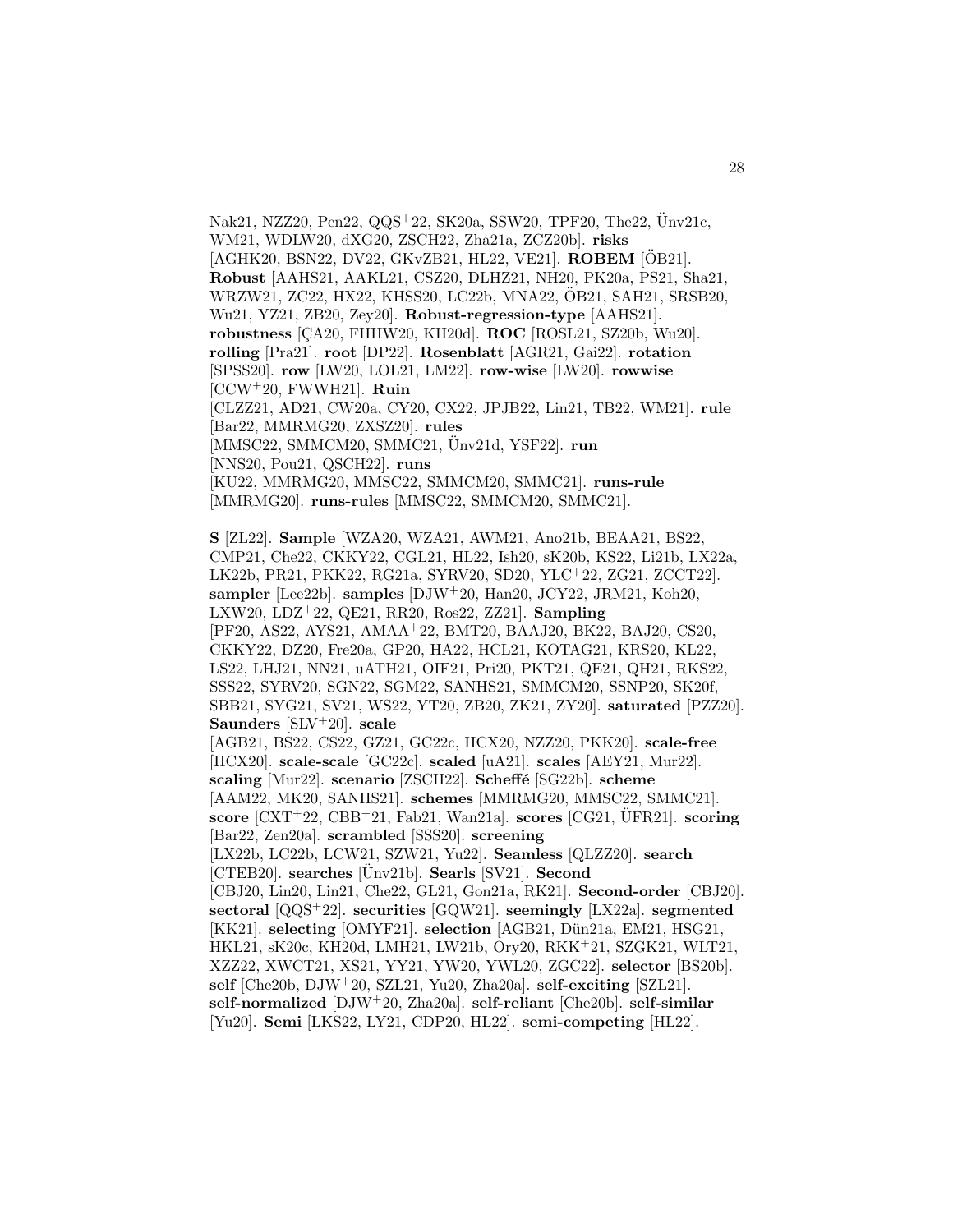**Semi-functional** [LY21]. **semi-Markov** [CDP20]. **Semi-recursive** [LKS22]. **semimodules** [LXZ20]. **Semiparametric** [BM21, DKA20, Yua21, Bou21a, Ema20, FZ22a, JLG21, LW21b, SWYF20, VE21, YWL20]. **semipartial** [HC22]. **semirings** [LXZ20]. **semivarying** [WJS22]. **sensitive** [AAHS21, HCH20, LHSK20, LS22, NS21c, NS22a, PKT21, SMMCM20, WKS21, YSS22]. **sensitivity** [HLPL22, ROSL21, SSS20]. **sequence** [qDSzW21, EBX20, LLWA22, PY20, RBSNB20, TZ21, WZL<sup>+</sup>22, dZySgYW21]. **sequences** [DCY20, LM20, XY21, ZSY21]. **sequential** [CC22, GWM21, HW20b, MR21, NS21d]. **serially** [XZR<sup>+</sup>20]. **series** [AGHK20, BBH20, BD21, BmAB22, CLWZ22, CBM21, CW20b, GZZ21, GA20, Gos22, HM21, MBA20, NGC22, Sha21, SSW20, YZZ21, dCBV21]. **server** [BC21, GPD21, KC20, LAAA<sup>+</sup>22, SA21]. **service** [KC20, MR21, WRZL21]. **services** [BC21]. **set** [AS22, BK22, DZ20, Fre20a, JRM21, Lee22b, uATH21, QE21, RR20, SSG21, SV21]. **set-inflated** [SSG21]. **set-theoretical** [Lee22b]. **setting** [DG21b]. **setup** [KC20, ZLCW20]. **several** [CCG22]. **severities** [NZZ20]. **SGPII** [RYJ20]. **SH50ETF** [HSWZ21]. **Shafer** [KTMKS20]. **Shannon** [DSY21, OIF21]. **shape** [AWL<sup>+</sup>22, PKK22]. **share** [YCW21]. **sharing** [ZYJ20]. **sharpened** [Bic20]. **sharpening** [HJ22]. **shift** [MMSC22, ZCT<sup>+</sup>20]. **shifted** [dCBV21]. **shifts** [ZLZ20b]. **Shiu** [SSW20]. **Shock** [NSM21, Lee21, LNP20, MBLY21, Pou20, Pou21, SK20a]. **shock-erosion** [Pou21]. **shocks** [CC22, KC21b]. **short** [NNS20, XP21]. **short-range** [XP21]. **shortfall** [LM20, WGX21, ZSCH22]. **shot** [LCNB21, ZY20]. **showing** [dCBV21]. **Shrinkage** [KSY20, INKS21, Jun20, NAAQ22]. **Side** [SMMCM20]. **Side-sensitive** [SMMCM20]. **sided** [MMSC22, QSCH22, RKS22, Zha21a]. **sign** [ARA<sup>+</sup>20, Zha22]. **signatures** [NCM22]. **Signed** [GML20]. **significance** [Bic20]. **similar** [Yu20]. **similarity** [KK22, YLC<sup>+</sup>22]. **Simple** [Li21b, CXT<sup>+</sup>22, Gau21a, KHSS20, SGM22, SANHS21, SS21b, WZ21, ZZ21]. **Simplex** [Del21]. **simplicial** [KH21]. **simulation** [JC22, KOTAG21, WCT22, eZN22]. **simulation-based** [WCT22]. **simulations** [JPJB22, KAAH21, SS21a]. **Simultaneous** [AWN21, HN21, JCY22, ZWCP22]. **single** [BC21, CXT<sup>+</sup>22, GPD21, HMZ20, LAAA<sup>+</sup>22, SA21, WWZ22]. **single-index** [WWZ22]. **singular** [GZZ21, Li21a]. **size** [CKKY22, Ish20, sK20b, PKK22, SYRV20, WZA20, WZA21, ZCZ20a]. **sizes** [HAA<sup>+</sup>20, KWC21, MMSC22, PPM21, WZA20]. **skew** [ALS21, Cel22, CRKC21, HJM20, JAJ21, KSY20, LXW20, SCPAV21, TK20, XZL20, EK22]. **skew-** [Cel22]. **skew-elliptical** [ALS21, EK22]. **skew-normal** [JAJ21, KSY20, LXW20, TK20]. **skew-normal-Cauchy** [CRKC21]. **skewed** [MN21a, The22]. **skewing** [AAR21]. **skewness** [AWM21, MAAZ22]. **skipping** [SMMCM20]. **slash** [RBCG20]. **slashed** [AIGB20]. **sliced** [Tsa22]. **slopes** [HA20]. **Slow** [KH20b]. **Slow-explosive** [KH20b]. **Small** [PR21, vRvR20, Ano21b, Jan20, KS22, MN21a, Ros22, WSG21, Wei21, ZLZ20b].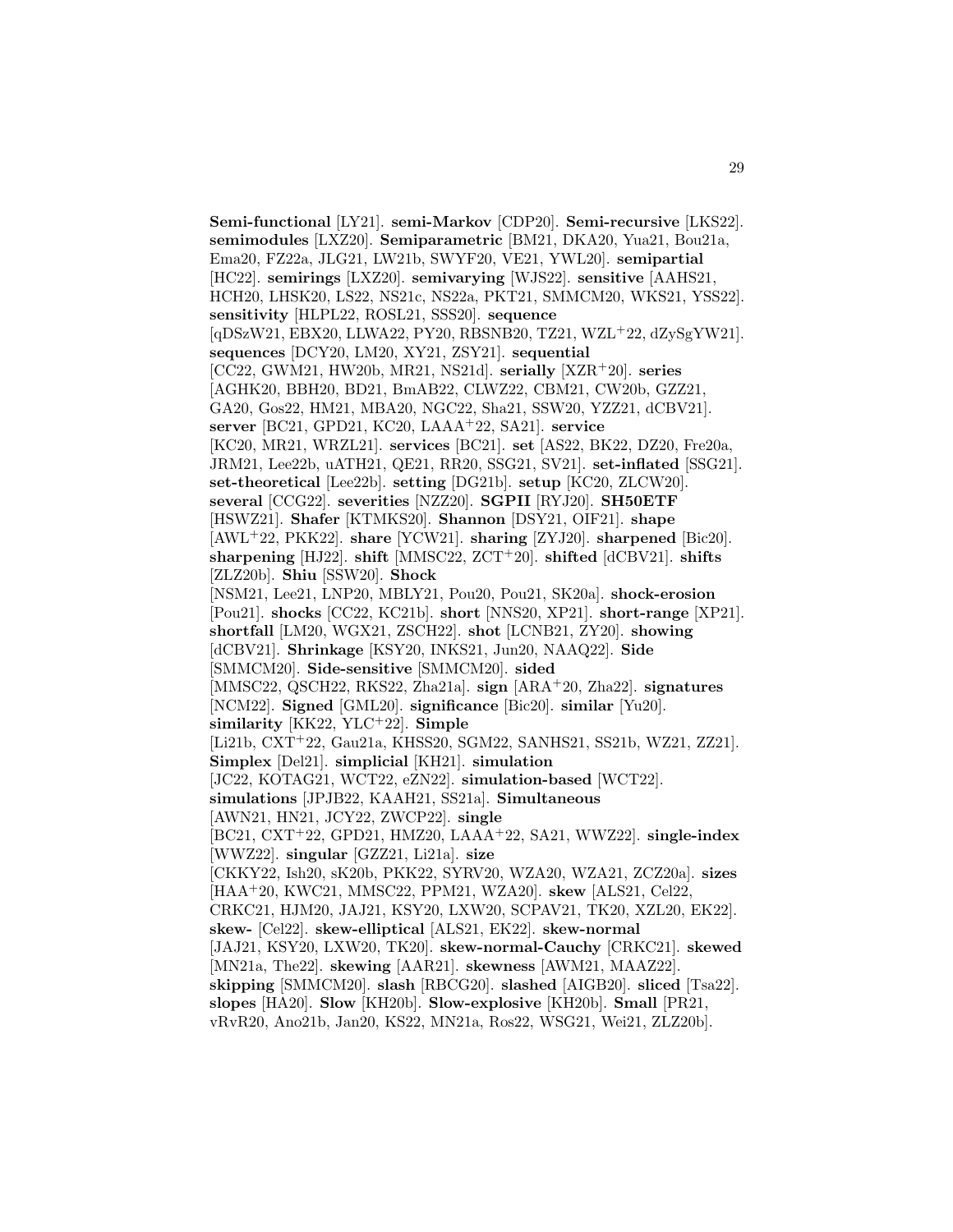**Smirnov** [Fre20b]. **smooth** [BR20, FMM<sup>+</sup>22]. **smoothed** [SLX22]. **smoother** [Yam20]. **smoothing** [AALE22, HBOR21]. **social** [Gos22, SS20a, SS22d]. **software** [UC21]. **Solution** [MR21, MB21b, Sha21, WC20c]. **solutions** [ZT21]. **solving** [MNAM20]. **Some** [BD22, qDSzW21, HAA<sup>+</sup>20, HGAJ21, LZH20, LX22a, LLS20, MSM20, NSG21, NS21d, OA21, SLF<sup>+</sup>22, SSNP20, SK20f, SPS21, TW20, Tsa22, ZYY20b, DCY20, Jaf22, iK22, KH20c, NT22, NSN20, Onw21, QAO20, XWH21]. **sources** [WYJD21]. **space** [GW21, WS22, eZN22, TLRB21]. **space-time** [GW21]. **spaces** [BZ21, KC21a, Ko20, TTL20, WW20]. **spacings** [BS20a, Jas21]. **Sparre** [TB22]. **sparse** [YY21, YN21b]. **Sparsely** [GG21]. **Sparsity** [GL20]. **Spatial** [AMM20, AEBK20, BS20b, DLT21, EM22, LY21, LLQ22, LW21b, NMT22, PWM20, Qin21, XWCT21]. **SPC** [NNS20]. **Special** [DNP21, SBZ21]. **specific** [Jun20]. **Spectral** [Cav20, HM21, Lee22a, ZCCT22]. **Spectrum** [Zen20b]. **speedy** [RIA20]. **spherically** [OO20]. **spiked** [Ish20]. **splicing** [MvSK20]. **spline** [HBOR21, SE21]. **Split** [AWM21]. **Spurious** [VSVVLRV22]. **square** [Del21, KG20, SMS21, SS22b]. **squared** [HZ21, Ory20]. **squares** [LaM20, LLX21, Nie20, Pop20, WY20, WSG21, YN21a]. **Stability** [BR20]. **stable** [AP20, Han21b, LP20, LMM20, Mat21, ZYS21]. **Stage** [LC22a, CBJ20, Kan20, KH20a, LGLL21, NS22a, PKK22, SSS22, SSNP20, SZW21]. **standard** [EAS20]. **Standby** [YZZ21, LWKQ20, RG21b, WXY21]. **starting** [Yan22a]. **state** [KS21, Lef22, Pou20, eZN22, dZySgYW21]. **state-dependent** [Lef22]. **Statement** [Ano21c]. **statewide** [ZZZ22]. **stationary** [Aug21, BD22, EBX20, GA20, GM20b, IW22, PCZ21, PP22]. **statistic** [ARA<sup>+</sup>20, Che20a, Gai22, uAK22, PD22, Wu22c, ZL22]. **Statistical** [AEY21, BSN22, FAN21, NS21a, NNS20, Ohy20, Ohy21, WT20, WZD21, Yu20, ZG21, AK21, CKKY22, EAB20, EG20, Far21, GLB22, KAAH21, KC21a, Sav21, SS22d, TW20, DNP21]. **Statistics** [KS22, Aug21, BEAA21, BKM20, DJW<sup>+</sup>20, DT21b, FCCD20, GM21, IHDR20, KC21b, Moh22a, XM21, ZSCH22]. **status** [FSS22, LWK20]. **steady** [eZN22]. **steady-state** [eZN22]. **Stein** [ALS21, Gau21b]. **step** [AV20, BSN22, DR21, HS20, LJL<sup>+</sup>21, YCY22]. **step-down** [YCY22]. **step-stress** [BSN22]. **steps** [MR21]. **stepwise** [GC22b]. **Stochastic** [BmAB22, HW22, AGP21, BBH20, BFPM22, BM20b, BS20b, qDSzW21, DP22, FL20a, Hom21, IKT22, JAJ21, Kel22, Li20, LGL20, MB21a, ME21, MB21b, MGC22, NT20a, NT22, OA21, SM22, SSW20, Vid22, Wei21, WX20, XWY21, YG20, YRB20, YA22, ZYJ20, ZZ21, ZLZ20a, ZT21]. **stock** [BPZ22, GLB22, Hua20, Unv21c]. ¨ **stop** [NSN20]. **stop-loss** [NSN20]. **strategies** [DLHZ21, MNAM20, SMMCM20, WRZW21, XZR<sup>+</sup>20, Yan20, ZS20a, ZLCW20]. **strategy** [CF22, LHJ21, MZR20, YCW21, YSS22]. **stratification** [GA22]. **stratified** [GP20, HCH20, LHSK20, LS22, SSNP20, SBB21, ZB20]. **strawberry** [MKG<sup>+</sup>21]. **stream** [BS21b]. **strength** [JMM22, KTDW20, KJKC20, PZZ20,

30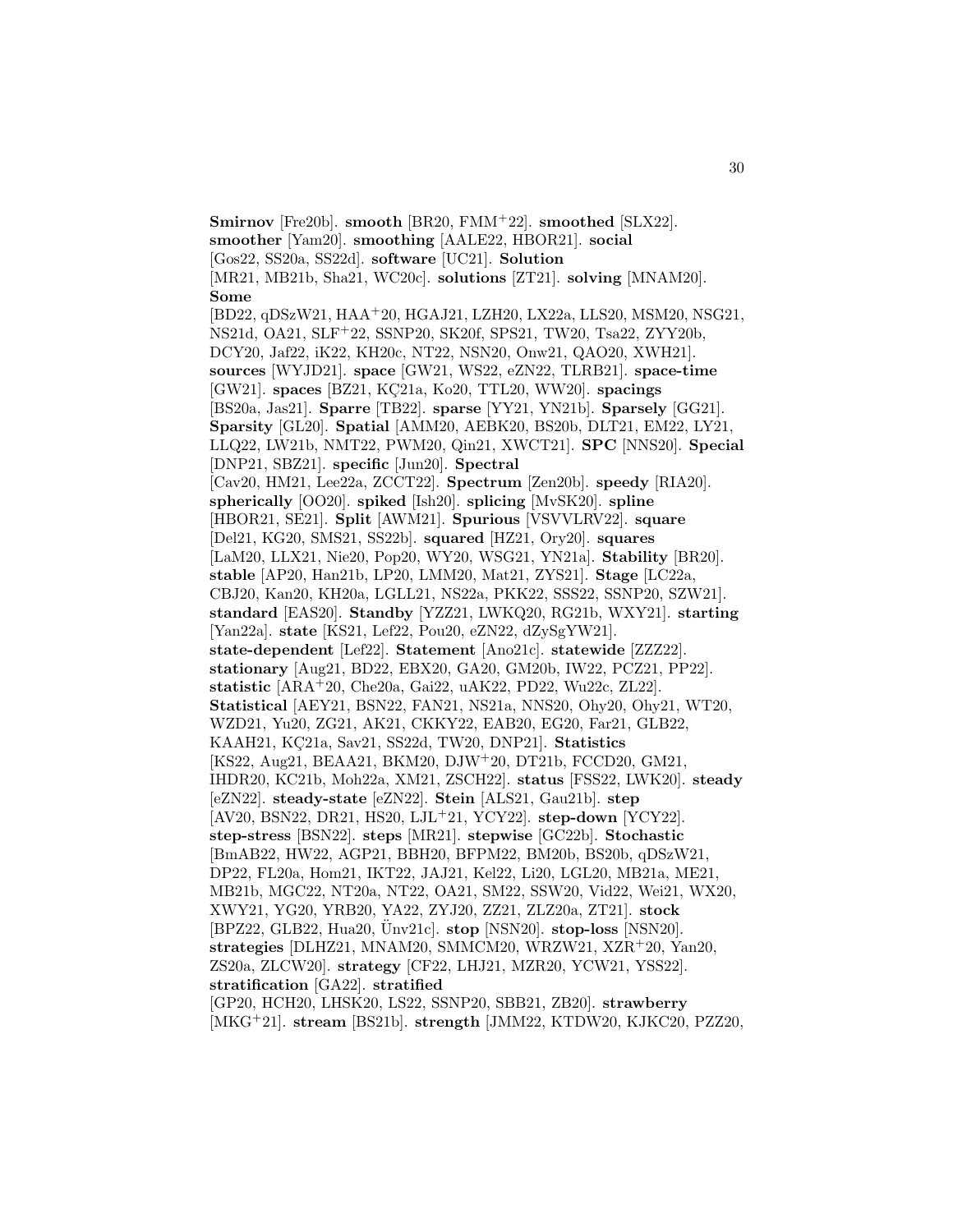RSY21, RYJ20, WZTW20, WYP21, XJ21]. **strengths** [Wan21b]. **Stress** [KJKC20, AV20, AFO21, BSN22, JMM22, KTDW20, RSY21, RYJ20, WZTW20, XJ21]. **Stress-strength** [KJKC20, JMM22, KTDW20, RSY21, RYJ20, WZTW20, XJ21]. **Strong** [BG22b, DH22, JSB22, WW20, ZW22, ZYY20a, ZSY21, CCR21, DSY21, qDSzW21, HB20, Hu20a, Kim20, KCG21, LF20, MAK20, OIF21, SLF<sup>+</sup>22, SZ20a, WYJD21, ZL20, dZySgYW21, ZSYM21]. **strongly** [DAS<sup>+</sup>20, Ish20, KS21]. **structural** [LHJ21, Mur22, PCZ21, ZW20]. **structure** [Cav20, CF22, GL21, SBZ21, WGX21, WC20c]. **structures** [GC22b, JPJB22]. **Stuart** [RB21]. **Student** [Gau21a, OV21]. **Student-** [OV21]. **studies** [BS21a, Kan20, LZLL20, WZA21, ZWCP22]. **Study** [Bou21a, Han21a, LXZ20, MMLBP20, NS21a, Nak21, NNS20, OHS21, PWM20, SRSB20, XJ21]. **stutter** [AYP21]. **Sub** [LS20b, CZ21, CW22, FWWH21, Hu20a, LW20, LM22, ZW22]. **sub-critical** [CZ21]. **sub-linear** [CW22, FWWH21, Hu20a, LW20, LM22, ZW22]. **Sub-optimal** [LS20b]. **subexponential** [CX22]. **subgraphs** [YN21b]. **Subgroup** [YZT21, HDZL21, LHS20]. **subgroups** [FS22]. **subject** [CC22, KC20, sK20c, LZLL20]. **sublinear** [LF20]. **subordinator** [LP20]. **subpopulations** [DDL20]. **subset** [EM21]. **subspace** [WS22]. **successions** [Kon22]. **successive** [PKT21, SK20f, SBB21]. **Sudoku** [KG20]. **sufficiency** [MP21a]. **Sum** [WX20, BG22a, Kha20, LLS20, Tri21, WM22]. **sums** [Bou21b, CH20a, CCW<sup>+</sup>20, CMMD20, DH22, FWWH21, LaM20, Lin20, LCF20, LW21a, MWW22, NS21d, SZ20a, TTL20, WW20, XWH21, XY21, ZW22, Zha20a, ZYY20a, dS20]. **Sungsu** [KS22]. **superadditive** [CCW<sup>+</sup>20, TTL20]. **supercompensation** [WIN20]. **supercritical** [LH22]. **superiority** [ZWCP22]. **superpopulation** [GA22]. **supersaturated** [LLSZ22]. **support** [Bic22, Fre20b, LZG20a, NS22b]. **Suppression** [HC22]. **sure** [Ass21, Aug21, DT21b, LCW21, PP22, TTL20, XWH21, dS20]. **surface** [FHHW20, HSV<sup>+</sup>22]. **surplus** [LS20a]. **surrogate** [IHDR20]. **survey** [BMT20, CMP21, Kim21, MPM20, Pri20, SGN22, Yo22]. **surveys** [uA21]. **Survival** [CBLS21, SK20a, AWN21, BAY20a, FZ22a, HP20, sK20d, LZ20a, LWK20, LCW21, PR21, SR21, SS21b, TY21]. **survivors** [CBLS21]. **swap** [Unv21a]. **switch** [BR20]. **switching** [Cav20, FW22, GQW21, HSWZ21, SZW21, YCS20]. **Symmetric** [PF20, AAR21, AGR21, MvSK20, OO20, PAC20, SCPAV21, YZT21]. **Symmetry** [Sal21]. **synergism** [PM21]. **synthetic** [SMMCM20, SMMC21, ZLZ20b]. **System** [NCM22, AYS21, CSZ20, CVDY21, CF22, CLWZ22, CC22, DZ20, FAN21, HLPL22, KJKC20, LX21, LWKQ20, LX22a, NGC22, Pou20, RG21b, SB22, WXY21, YZZ21, YW22, ZZZ22, ZYNX20]. **systematic** [SYG21]. **systems** [AGHK20, BBH20, BD21, BmAB22, BZ20, BZ21, Kel22, KS21, UE21, YW22, Zal22, ZYJ20, ZY20].

**table** [MAAZ22]. **tables** [Gzy21]. **tackling** [GZ20]. **Tail**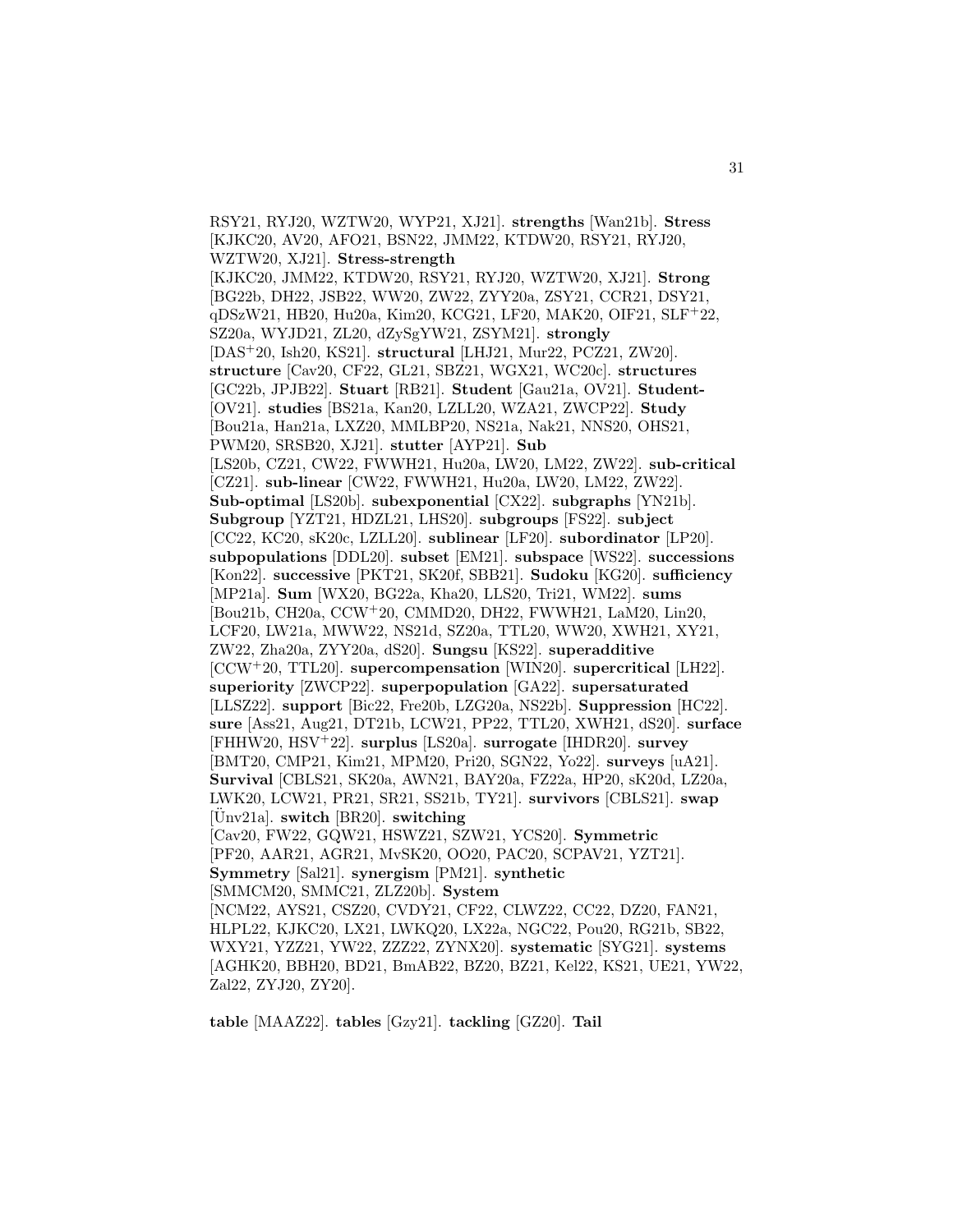[EK22, KKKM21, WM22, BFPM22, Lin20, Lou20, LLS20, dXG20, ZCZ20b]. **tailed** [Lin20, Lin21, MPM20, MAH22]. ´ **tails** [LCF20]. **TAR** [OV21]. **target** [CTEB20]. **Tauberian** [MR21]. **technique**  $[AW20, BM20a, CTEB20, CG20, CM20, SV21, UN21a]$ .  $$ [AUQ22]. **telecommunication** [BAY20a]. **temperature** [WT20]. **tempered** [AP20, LMM20]. **temporal** [ZZZ20]. **term** [CBLS21, WC20c]. **terminal** [Yua21]. **terms** [Cel22, HCL22, sS20b]. **Test** [CW20b, JKD20, WC20a, YN21b, Ano21b, BSN22, BS21b, CG20, CYW21, CS22, CMCA20, DJW<sup>+</sup>20, Gai22, GM20a, HZ21, HL22, HW20b, HS20, IKT22, KH21, KS22, KS21, Le 21, LGX<sup>+</sup>22, Moh22b, Naj22, uAK22, RR20, RSA20, RG21a, SEGMA21, SS20a, SD20, WT20, Wu21, YK20, ZZ21, ZHA20b]. **Testing** [CMP21, GD21, GW21, IM21, JZWT20, LTW21, Naj21, RK20, YKH20, ZW20, ZCZJ20, Gon21b, HW20a, Hua20, HN21, LC22a, LZ21, LCNB21, Nou22, PD22, SM20, Sma21, Yan22b, Zha21b]. **tests** [ATAAM20, ACMC21, ABT20, BS22, CWJC20, CBB<sup>+</sup>21, Fre20b, KM21, KSM<sup>+</sup>21, Li21b, Mao20, RB21, Sal21, Shu21, SZW21, Wu22b, Yu22, ZWCP22, ZC22]. **th** [EB21, Jas20, Jas21, PS22]. **their** [Lin20, MAK20, Tah20]. **theorem** [CDP20, CW22, DT21b, DSY21, PP22, SA21, WS22, XWH21]. **theorems** [qDSzW21, DH22, MMZ20, SLF<sup>+</sup>22, TZ21, WC20b, WYJD21, YZ20, Zha20a, dZySgYW21, ZSYM21]. **Theoretical** [HSV<sup>+</sup>22, Lee22b]. **Theory** [KS22, WTT20, DP22, JLG21, KTMKS20, KK22]. **thinning** [KWY20]. **third** [RIA20]. **thoughts** [HSV<sup>+</sup>22]. **Three** [WLZ20, CBJ20, GCCJO<sup>+</sup>21, Hon20, ZWCP22]. **three-arm** [ZWCP22]. **Three-level** [WLZ20]. **three-parameter** [GCCJO<sup>+</sup>21]. **three-stage** [CBJ20]. **threshold** [CMM20, Fli20, SLS21, ZCZ20b]. **thresholds** [CMCA20]. **Time** [XZR<sup>+</sup>20, YCW21, AEY21, AB22, BM20b, BD22, CTEB20, CDP20, CX22, CW20b, DG21b, GW21, GA20, Gos22, HM21, HKL21, IM21, JC22, JPJB22, KC20, KM21, KJKC20, LP20, LYC20, LZ20a, LZLL20, LHS20, Lou20, MB21b, MLZ21, MBA20, Nak21, uA21, PK20b, Sha21, sSL20, SK20a, SSZC22, SAK21, WM21, Yua21, ZW20, ZS20a, ZOD20, ZLCW20, dCBV21]. **time-based** [ZOD20]. **Time-consistent** [XZR<sup>+</sup>20, YCW21]. **time-dependent** [Lou20]. **time-inconsistent** [ZS20a]. **time-varying** [BM20b, MB21b, ZW20]. **times** [CFS20, CY20, LC22a, PR21, ZGQN20]. **TL** [Unv21b]. ¨ **Tobit** [FL20b]. **topic** [Gos22]. **Topp** [AAO21]. **total** [CZ21, WY20]. **Touchard** [CLMA20]. **traces** [PH21]. **tradeoff** [JC22]. **training** [WIN20]. **transfer** [MB21b]. **transformation** [BMK21, CFS20, CH21b, DL22, Li21a, Mur22, NT20a]. **transformations** [BCKS22]. **transformed** [XJ21]. **transforms** [NSN20]. **transition** [BR20, GC22b, WC20c]. **transitivity** [LZG20a]. **transmission** [LAAA<sup>+</sup>22]. **transmuted** [GKV21, NT20a, SRA20]. **transmuted-** [NT20a]. **treatment** [CK21, FZ22a, OK20]. **treatment-control** [OK20]. **tree** [DSY21, HCCM21, SYT21, WCT22, ZYY20a, ZSYM21]. **trees** [KE20]. **trend** [Gon21b, IM21, MM20]. **trial** [sK20b, QLZZ20]. **triallel**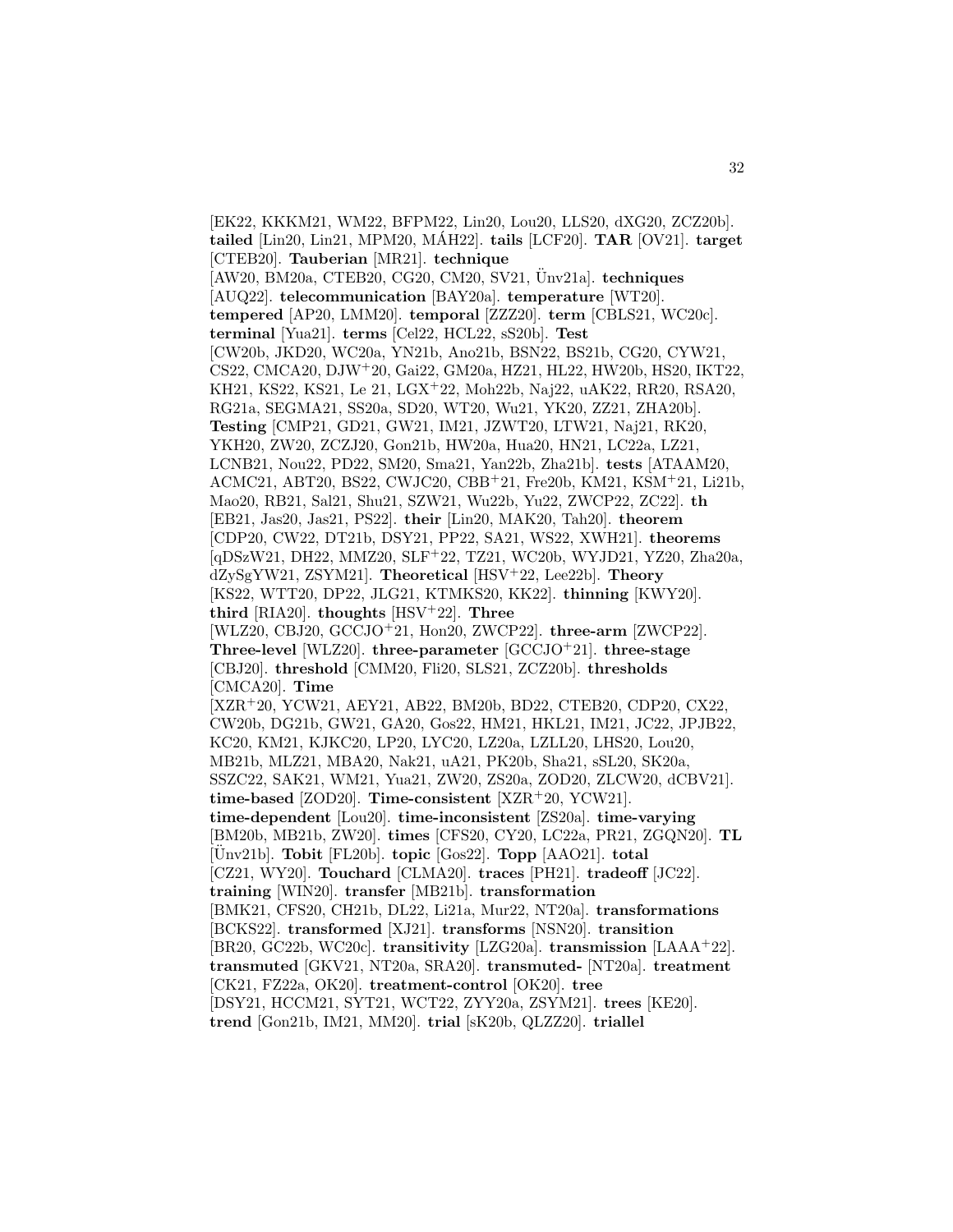[SAP20, ST21]. **trials** [HCH20, sK20c, SZW21, WZA20]. **trigonometric** [HA20]. **trivariate** [FL20b]. **Truncated** [The22, GM21, HW20b, LZG20b, RKAA21, RM21, sS20b, WZTW20]. **Tsallis** [Moh22a]. **Turkey**  $[\text{Unv21c}]$ . **Two** [BEAA21, CDSG20, HL22, Kan20, KH20a, ROSL21, Sul21, ACMC21, BC21, BP20, BZ20, BZ21, CLMA20, CK21, CLWZ22, CY20, Che22, DG21a, DJW<sup>+</sup>20, GWM21, HLPL22, HAA<sup>+</sup>20, HS20, JKD20, JCY22, Kel22, LLZ20, LX21, Li21b, LXWY21, LGLL21, LK22b, ME21, NT20b, NS22a, Ohy20, PPM21, PKK22, RG21b, SSS22, SCPAV21, SPSS20, SSNP20, SK20f, SZW21, WSSY20, WD20, WRZL21, WXY21, Wic20, Wu22b, Wu22c, YKH20, YXZ21, ZK21, Zha21a, ZC21, ZCZJ20, ZDW22, ZC22]. **two-arm** [GWM21]. **two-dimensional** [CY20]. **two-dissimilar-unit** [WXY21]. **two-level** [LLZ20, ZC21]. **two-occasion** [SPSS20, SK20f]. **two-output** [BZ20, BZ21]. **two-parameter** [CLMA20]. **two-phase** [ZK21]. **Two-piece** [Sul21, SCPAV21]. **Two-sample** [BEAA21, HL22, Che22, Li21b, LK22b]. **two-sided** [Zha21a]. **Two-stage** [Kan20, KH20a, LGLL21, NS22a, PKK22, SSS22, SSNP20, SZW21]. **two-step** [HS20]. **two-way** [WD20]. **type** [AV20, AAHS21, AAM22, BMT20, BmAB22, BS22, BM20b, CLZZ21, CMMD20, EA21, HS20, JMM22, Kim21, Koç21, Koh20, KG22, KS21, KSS21, Mur22, MHS22, uA21, OHS21, OA21, RG21a, RTB20, SS22b, SGN22, The22, Tri21, Tsa22, WKS21, Yu20, ZG21, AFO21, AGHK20, AAM22, BSN22, CGL21, DV22, Han20, LaM20, MK20, SD20]. **Type-I** [BSN22, CGL21]. **type-II** [AAM22, KG22, RG21a, AFO21, AGHK20, DV22, MK20, SD20]. **Type-XII** [AAM22]. **types** [BC21, Kel22, LXWY21].

**Uhlenbeck** [CL21a, SB20, WSG21, XZL20]. **ultra** [GL20, LC22b, LCW21, YY21]. **ultra-high** [GL20, LC22b, LCW21, YY21]. **ultrahigh** [LX22b]. **ultrahigh-dimensional** [LX22b]. **unbalanced** [Fre20a]. **Unbiased** [JZKH22, Loe22, IK21b, Wu22a]. **uncertain** [MN21b, YN21a]. **Uncertainty** [Gar21]. **unconditional** [RB21]. **underdispersed** [HK21, TIIB22]. **underdispersion** [dCBV21]. **undirected** [LLWA22, Wan21b]. **unequal** [CS20, LS22, PPM21, QE21]. **unified** [Bic22]. **Uniform** [LOL21, Lou20, BG22b, BA21, YN21b]. **uniform-negative** [BA21]. **uniformity** [Nou22]. **uniformly** [DSY21]. **unimodal** [YZT21]. **unique** [WSSY20]. **Uniqueness** [Nie20]. **unit** [DP22, RBS20, WXY21]. **univariate** [MvSK20]. **universal** [Vid22]. **unknown** [BL20, DR21, Fli20, INKS21, MMRMG20, MMSC22]. **unrelated** [LX22a, NS21b, NS22a]. **unreliable** [BC21, LAAA<sup>+</sup>22]. **unrestricted** [ZZ21]. **unstable** [CZ21]. **update** [MDZN20]. **updating** [CF22]. **upper** [LGL20, SLS21]. **USA** [Ünv21c]. **Use** [GP20, SSS20, sK20c, WXY21]. **Ushakov** [KT21]. **using** [AS22, AFG20, AMAA<sup>+</sup>22, AAHS21, AGHK20, Ano21b, ARA<sup>+</sup>20, ARAJ22, BN21, CTEB20, CG20, DE22, DBBK21, Gos22, HBOR21, HZ21, HCL21, HCH20, Jaf22, JMM22, KOTAG21, KE20, KAC22,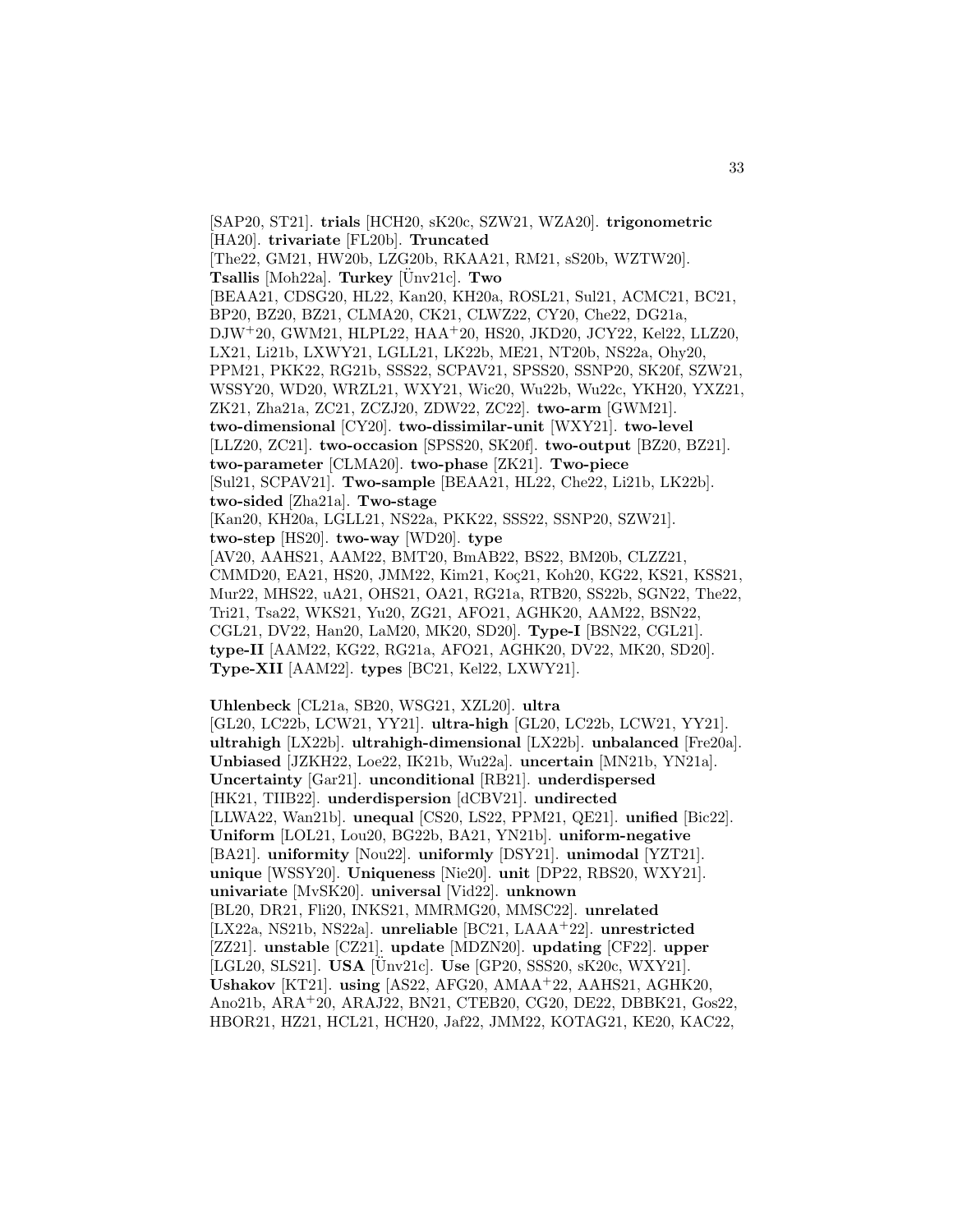KR21, KL22, Koc21, KHSS20, KS22, Lee20, LHSK20, LS22, LHJ21, MMSC22, MR21, MBA20, MNA22, Nak21, NS21c, uATH21, uA21, uAK22,  $NuAMA22, Oga21, Pri20, RKK<sup>+</sup>21, RFVR20, SYRV20, SV21, UK21, UN21a,$ XJ21, XTXW20, YZ21, YSS22, Yo22, ZB20, vRvR20]. **utility** [Pen22].

**vacation** [BC21, GPD21, LX21]. **vacations** [LWKQ20, MR21]. **Vajda** [CH21a]. **validation** [XS21]. **Valuation** [ZLZ20a]. **value** [BFPM22, CCG22, Che21, DCY20, LGL20, PAAA20, TPF20, Unv21c, WRZL21, Yos21]. ¨ **value-added** [WRZL21]. **value-at-risk** [DCY20]. **valued** [GML20, JSB22, Oga20a, RK20, Sal21, YK20, ZCT<sup>+</sup>20, dZySgYW21, dCBV21]. **values** [Bic20, DT21b, GZZ21, PS22, Wu22c]. **valuing** [LYLY21]. **VAR** [Unv21c, CH21a, ZDW22]. **Variable** [LW21b, XZZ22, XWCT21, YWL20, ZGC22, CKKY22, GA22, HSG21, HA22, LMH21, Loe22, SSS20, WKS21, WLT21, Yan22b]. **Variables** [Del21, AAHS21, BBAA21, Bou21b, CH20a, CCW<sup>+</sup>20, Che21, CW22, CLW<sup>+</sup>22, CMMD20, DH22, FWWH21, GD21, Gau21b, GWM21, HS21, KOTAG21, LW20, LZH20, LF20, LCF20, LLS20, LW21a, LM22, MAK20, MWW22, MHS22, NN21, OMYF21, PK22b, PS22, Sal21, SNS20, SPSS20, SZ20a, WC20b, WM22, XTXW20, ZW22, ZL20, dZySgYW21, ZGC22, dS20]. **Variance** [SSZC22, YT20, Bai21, CP21, DLHZ21, DJW<sup>+</sup>20, EK22, FM20, HA22, INKS21, LLWL21, MMLBP20, Onw21, PAAA20, PC22, RK21, Ros22, SBB21, WLT21, XZR<sup>+</sup>20, YCW21, ZW20, ZWCP22, vdMGSM21]. **variances** [NT20b]. **variant** [LHJ21, YG20]. **variate** [Wic20, ZAL21]. **Variation** [PF20, AFG20, CKKY22, GP20, dXG20]. **Variational** [ZXLT21, Lee22b]. **various** [Mur22]. **VARMA** [ZCCT22]. **Varying** [YPXZ21, AB22, BM20b, DLT21, HCZ20, LSY22, LCF20, LW21b, MB21b, TZYY22, WZA20, WZD21, WL22, WWZ22, XZZ22, XL22, Yos21, ZW20, ZGC22]. **varying-coefficient** [HCZ20, LW21b, WL22, WWZ22, XL22]. **Vasicek** [Guo21, Yu20]. **Vasicek-type** [Yu20]. **vecd** [Nag20]. **vector** [HS20, HN21, Shu21, Wic20]. **vectors** [ALS21, CL21b, JAJ21, Ko20, Oga20a, TTL20, WW20, XY20, YXZ21, ZLW21]. **version** [Moh22a, PP22]. **versus** [YZZ21, YW22]. **vertices** [Wan21b]. **via** [Bou21a, CG21, DJW<sup>+</sup>20, LLSZ22, NH20, PF20, SK20a, XS21, YHA20, ZCZJ20]. **view** [JC22]. **viewpoint** [HC22]. **visual** [Bai21]. **Visualization** [Pri20]. **Volatility** [MBA20, AGP21, SM22, SSZC22, YZ21]. **Volterra** [Wei21].

**W** [ZL22]. **walk** [KH20b, KKKM21]. **Walker** [BM20b]. **WAPND** [JSB22]. **warm** [LWKQ20, WXY21]. **warranty** [Cha21a]. **Water** [MNAM20]. **Watson** [CZ21]. **wavelet** [BL20, GA20, KCG21, MBA20, QQS<sup>+</sup>22, WSZ22]. **wavelet-based** [QQS<sup>+</sup>22]. **way** [WD20, vdMGSM21]. **Weak** [Bou21b, Hu20a, ZLH20, Ass21, EAB20, Jas20, WC20c]. **weakly** [HAA<sup>+</sup>20, HGAJ21]. **weather** [MAAZ22]. **Weaver** [SC20]. **week** [MC20]. **Weibull** [BP22, CSZ20, GCCJO<sup>+</sup>21, JKP20, KIA<sup>+</sup>21, LWK20, NSM21].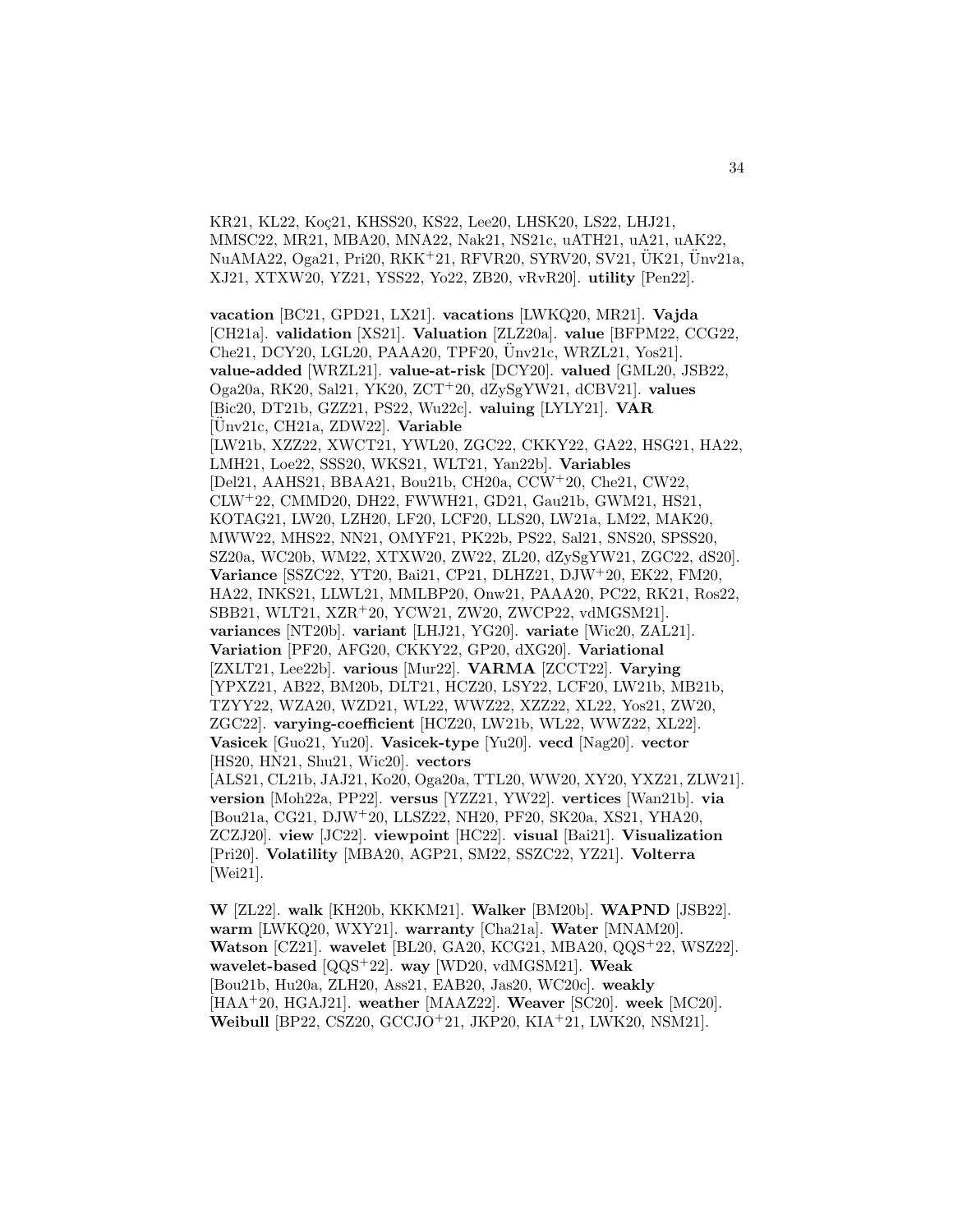**weighing** [GC21]. **weight** [Sav21, XWH21]. **Weighted** [Par21, Tah20, WJXF21, WZL<sup>+</sup>22, YCY22, AFO21, Alt21, Bou21b, FWWH21, FL21, HCL21, Lin20, LY22, LCF20, LW21a, MWW22, uA21, NuAMA22, PWM20, SZ20a, WY20, XY21, YA22, ZW22, dS20]. **weights** [DESSM21]. **Welch** [Cel22]. **where** [Guo21]. **white** [WSZ22]. **Whitney** [Che20a]. **Whittaker** [Yam20]. **widely** [LGL20, LW21a, LM22, LW22b, WC20b]. **Wiener** [LGX<sup>+</sup>22, TEHEG22, ZXLT21]. **Wilcoxon** [Tri21]. **Wilcoxon-type** [Tri21]. **Winters** [LW22a]. **wise** [LW20, LM22]. **Wishart** [ABT20, PH21]. **WUOD** [LCF20].

**XII** [AAM22, BmAB22, Koh20].

**Yates** [LLZ20]. **Yates-order** [LLZ20]. **yield** [BAJ20, NN21]. **York** [ZZZ22]. **Youden** [AT22]. **you're** [BCKS22]. **Yule** [BM20b, KH20c].

**Zero** [WX20, Gau21b, GdNM20, Lee22a, Naj22, ND21, RKAA21, XTXW20, vdHvDZ22]. **zero-and-one-inflated** [XTXW20]. **zero-inflated** [GdNM20, ND21, vdHvDZ22]. **Zero-Sum** [WX20]. **zero-truncated** [RKAA21]. **zeros** [PK22b, TIIB22]. **Zhang** [ZXSZ20].

# **References**

#### **Agami:2020:MPH**

[AA20] Sarit Agami and Robert J. Adler. Modeling of persistent homology. *Communications in Statistics: Theory and Meth*ods, 49(20):4871–4888, 2020. CODEN CSTMDC. ISSN 0361-0926 (print), 1532-415X (electronic). URL http:/ /www.tandfonline.com/doi/full/10.1080/03610926.2019. 1615091.

#### **Ali:2021:RRT**

[AAHS21] Nasir Ali, Ishfaq Ahmad, Muhammad Hanif, and Usman Shahzad. Robust-regression-type estimators for improving mean estimation of sensitive variables by using auxiliary information. Communications in Statistics: Theory and Methods, 50(4):979– 992, 2021. CODEN CSTMDC. ISSN 0361-0926 (print), 1532- 415X (electronic). URL http://www.tandfonline.com/doi/ full/10.1080/03610926.2019.1645857.

**Almanjahie:2021:REN**

[AAKL21] Ibrahim M. Almanjahie, Mohammed Kadi Attouch, Zoulikha Kaid, and Hayat Louhab. Robust equivariant non parametric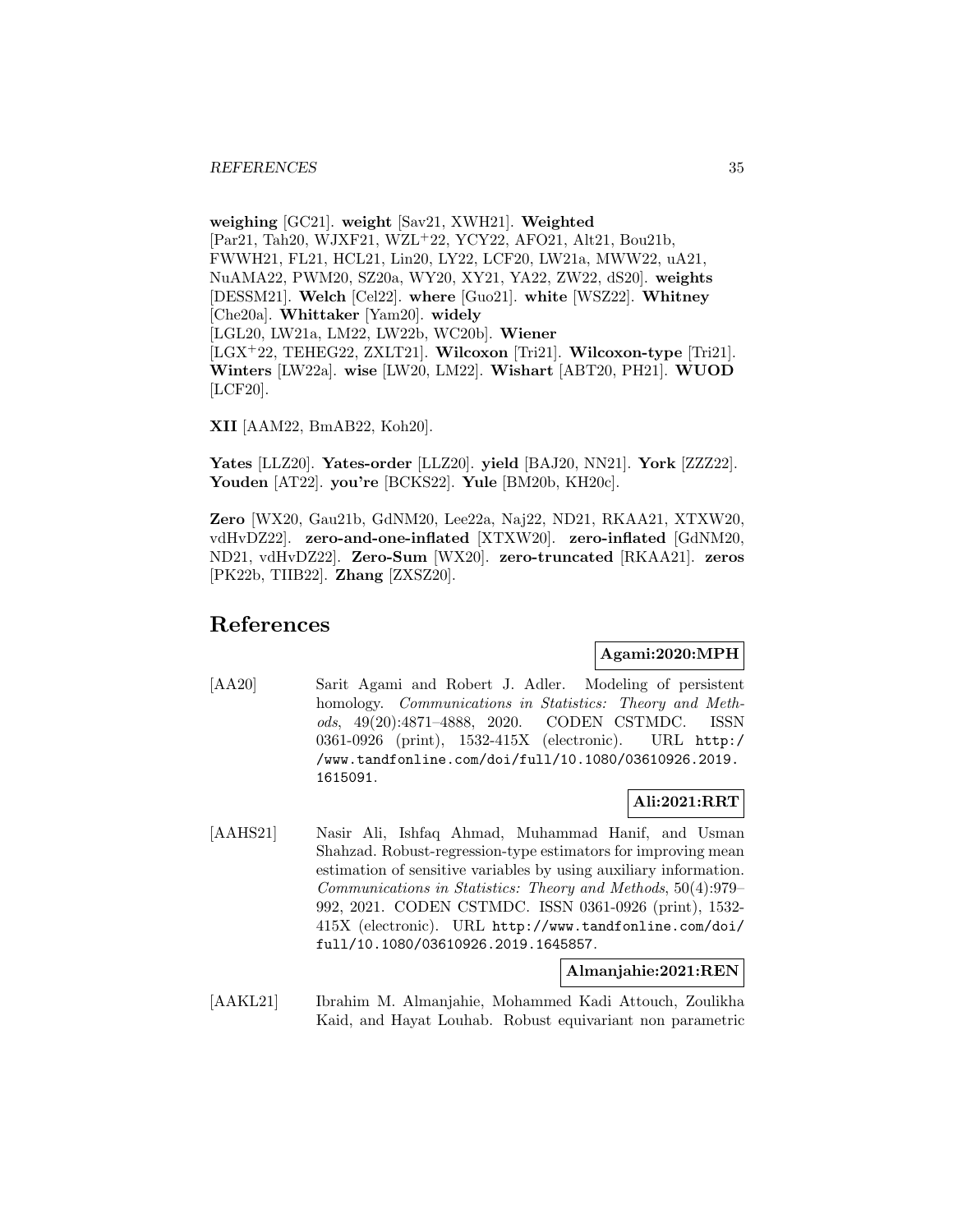regression estimators for functional ergodic data. Communications in Statistics: Theory and Methods, 50(15):3505–3521, 2021. CODEN CSTMDC. ISSN 0361-0926 (print), 1532-415X (electronic). URL http://www.tandfonline.com/doi/full/ 10.1080/03610926.2019.1705980.

#### **Almanjahie:2022:NNS**

[AALE22] Ibrahim M. Almanjahie, Khlood A. Aissiri, Ali Laksaci, and Zouaoui Chikr Elmezouar. The k nearest neighbors smoothing of the relative-error regression with functional regressor. Communications in Statistics: Theory and Methods, 51(12):4196–4209, 2022. CODEN CSTMDC. ISSN 0361-0926 (print), 1532-415X (electronic). URL http://www.tandfonline.com/doi/full/ 10.1080/03610926.2020.1811870.

## **Ateya:2022:PUA**

[AAM22] Saieed F. Ateya, M. M. Amein, and Heba S. Mohammed. Prediction under an adaptive progressive type-II censoring scheme for Burr Type-XII distribution. Communications in Statistics: Theory and Methods, 51(12):4029–4041, 2022. CO-DEN CSTMDC. ISSN 0361-0926 (print), 1532-415X (electronic). URL http://www.tandfonline.com/doi/full/10. 1080/03610926.2020.1808685.

### **Ali:2021:MGC**

[AAO21] Zeeshan Ali, Azeem Ali, and Gamze Ozel. A modification in generalized classes of distributions: a new Topp– Leone class as an example. Communications in Statistics: Theory and Methods, 50(19):4548–4570, 2021. CO-DEN CSTMDC. ISSN 0361-0926 (print), 1532-415X (electronic). URL http://www.tandfonline.com/doi/full/10. 1080/03610926.2020.1719419.

#### **Alodat:2021:PMS**

[AAR21] Moh'd T. Alodat and Mohammad Al-Rawwash. A proposed mechanism for skewing symmetric distributions. *Communi*cations in Statistics: Theory and Methods, 50(11):2674–2695, 2021. CODEN CSTMDC. ISSN 0361-0926 (print), 1532-415X (electronic). URL http://www.tandfonline.com/doi/full/ 10.1080/03610926.2019.1676441.

#### **Amin:2022:BER**

[AAR22] Muhammad Amin, Muhammad Nauman Akram, and Qasim Ramzan. Bayesian estimation of ridge parameter under dif-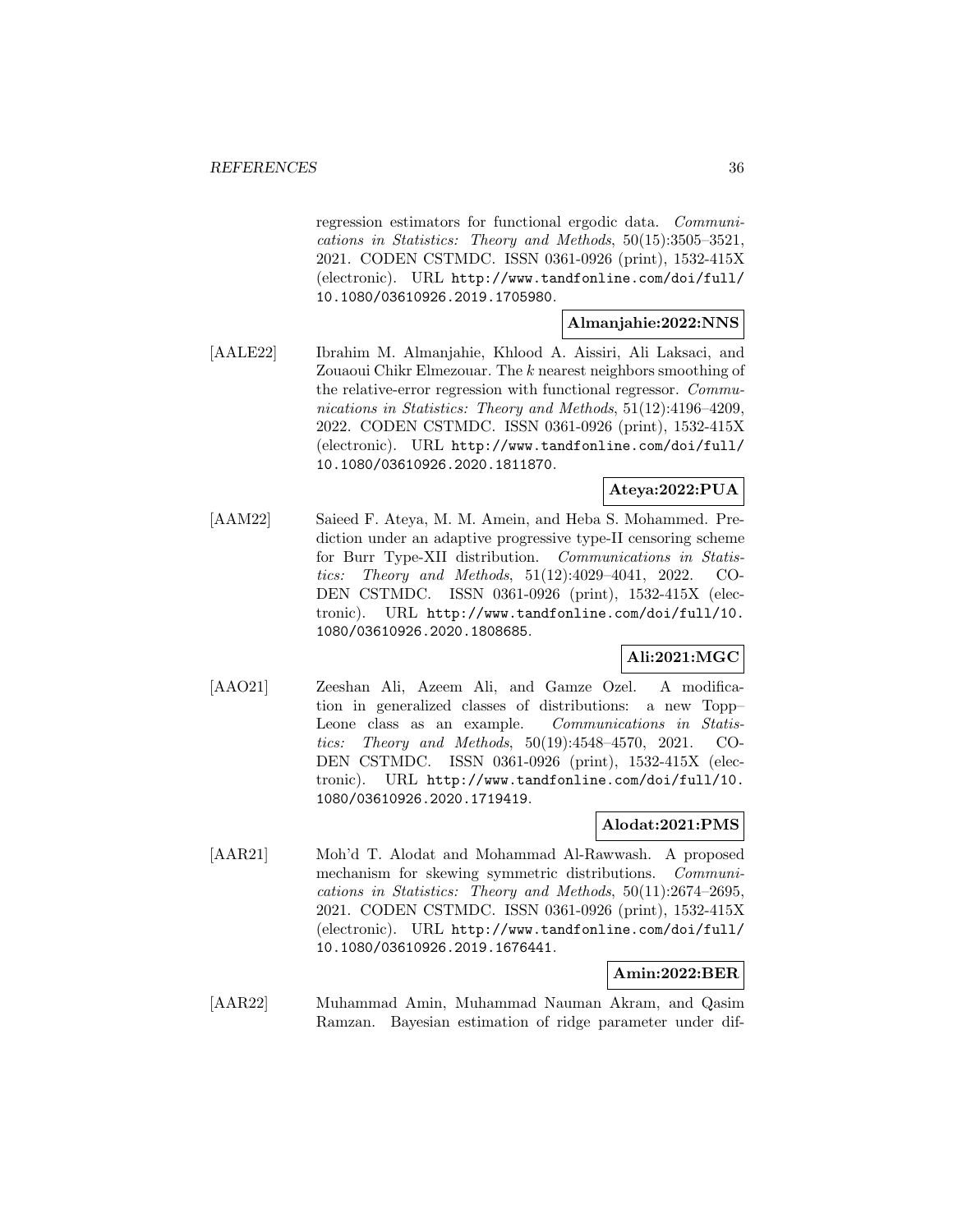ferent loss functions. Communications in Statistics: Theory and Methods, 51(12):4055–4071, 2022. CODEN CSTMDC. ISSN 0361-0926 (print), 1532-415X (electronic). URL http:/ /www.tandfonline.com/doi/full/10.1080/03610926.2020. 1809675.

## **Amimour:2022:LAN**

[AB22] Amine Amimour and Karima Belaide. Local asymptotic normality for a periodically time varying long memory parameter. Communications in Statistics: Theory and Methods, 51(9): 2936–2952, 2022. CODEN CSTMDC. ISSN 0361-0926 (print), 1532-415X (electronic). URL http://www.tandfonline.com/ doi/full/10.1080/03610926.2020.1784435.

# **Alfelt:2020:GFT**

[ABT20] Gustav Alfelt, Taras Bodnar, and Joanna Tyrcha. Goodness-offit tests for centralized Wishart processes. Communications in Statistics: Theory and Methods, 49(20):5060–5090, 2020. CO-DEN CSTMDC. ISSN 0361-0926 (print), 1532-415X (electronic). URL http://www.tandfonline.com/doi/full/10. 1080/03610926.2019.1612917.

# **Alabdulhadi:2021:NPI**

[ACMC21] Manal H. Alabdulhadi, Tahani Coolen-Maturi, and Frank P. A. Coolen. Nonparametric predictive inference for comparison of two diagnostic tests. Communications in Statistics: Theory and Methods, 50(19):4470–4486, 2021. CO-DEN CSTMDC. ISSN 0361-0926 (print), 1532-415X (electronic). URL http://www.tandfonline.com/doi/full/10. 1080/03610926.2020.1719157.

#### **Aminzadeh:2021:BER**

[AD21] M. S. Aminzadeh and Min Deng. Bayesian estimation of ruin probability based on NHPP claim arrivals and Inverse-Gaussian distributed claim aggregates. Communications in Statistics: Theory and Methods, 50(17):4096–4118, 2021. CO-DEN CSTMDC. ISSN 0361-0926 (print), 1532-415X (electronic). URL http://www.tandfonline.com/doi/full/10. 1080/03610926.2019.1710763.

#### **Almanjahie:2020:SLL**

[AEBK20] Ibrahim M. Almanjahie, Zouaoui Chikr Elmezouar, Bachir Ahmed Bachir, and Zoulikha Kaid. Spatial local linear estimation of the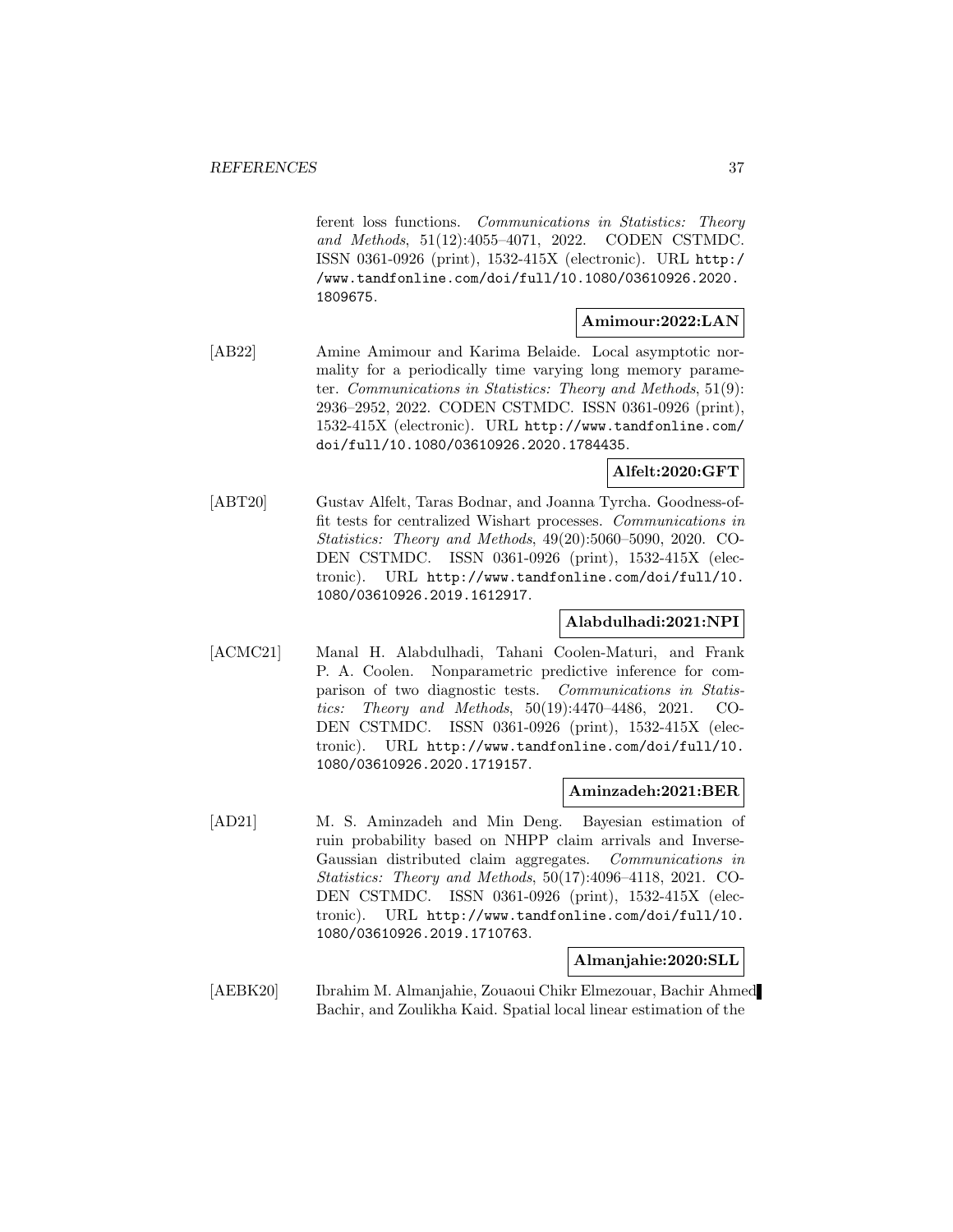$L_1$  -conditional quantiles for functional regressors. Communications in Statistics: Theory and Methods, 49(23):5666–5685, 2020. CODEN CSTMDC. ISSN 0361-0926 (print), 1532-415X (electronic). URL http://www.tandfonline.com/doi/full/ 10.1080/03610926.2019.1620781.

# **Altin:2021:SBT**

[AEY21] Yavuz Altin, Büsra Nur Er, and Emrah Yilmaz.  $\Delta_{\lambda}$ statistical boundedness on time scales. Communications in Statistics: Theory and Methods, 50(3):738–746, 2021. CO-DEN CSTMDC. ISSN 0361-0926 (print), 1532-415X (electronic). URL http://www.tandfonline.com/doi/full/10. 1080/03610926.2019.1640880.

## **Antunes:2021:MAM**

[AFFM21] Patrícia Antunes, Sandra S. Ferreira, Dário Ferreira, and João T. Mexia. Multiple additive models. Communications in Statistics: Theory and Methods, 50(19):4649–4655, 2021. CODEN CSTMDC. ISSN 0361-0926 (print), 1532-415X (electronic). URL http://www.tandfonline.com/doi/full/10. 1080/03610926.2020.1723636.

# **Akomolafe:2020:EGV**

[AFG20] Abayomi Ayodele Akomolafe, Funmilayo Adenike Fadiji, and Ezra Gayawan. Evaluation of geographical variation in livebirth registrations using Bayesian method. Communications in Statistics: Theory and Methods, 49(24):5883–5896, 2020. CO-DEN CSTMDC. ISSN 0361-0926 (print), 1532-415X (electronic). URL http://www.tandfonline.com/doi/full/10. 1080/03610926.2019.1625921.

#### **Ahmad:2021:BPF**

[AFO21] Abd El-Baset A. Ahmad, Mohamad A. Fawzy, and Hosam Ouda. Bayesian prediction of future observations from weighted exponential distribution constant-stress model based on Type-II hybrid censored data. Communications in Statistics: Theory and Methods, 50(12):2732–2746, 2021. CODEN CSTMDC. ISSN 0361-0926 (print), 1532-415X (electronic). URL http:/ /www.tandfonline.com/doi/full/10.1080/03610926.2019. 1667394.

# **Aydin:2021:OBS**

[AGB21] Celal Aydin, Necla Gündüz, and Jale Balibeyoglu. Optimal bandwidth selection for a kernel density with a location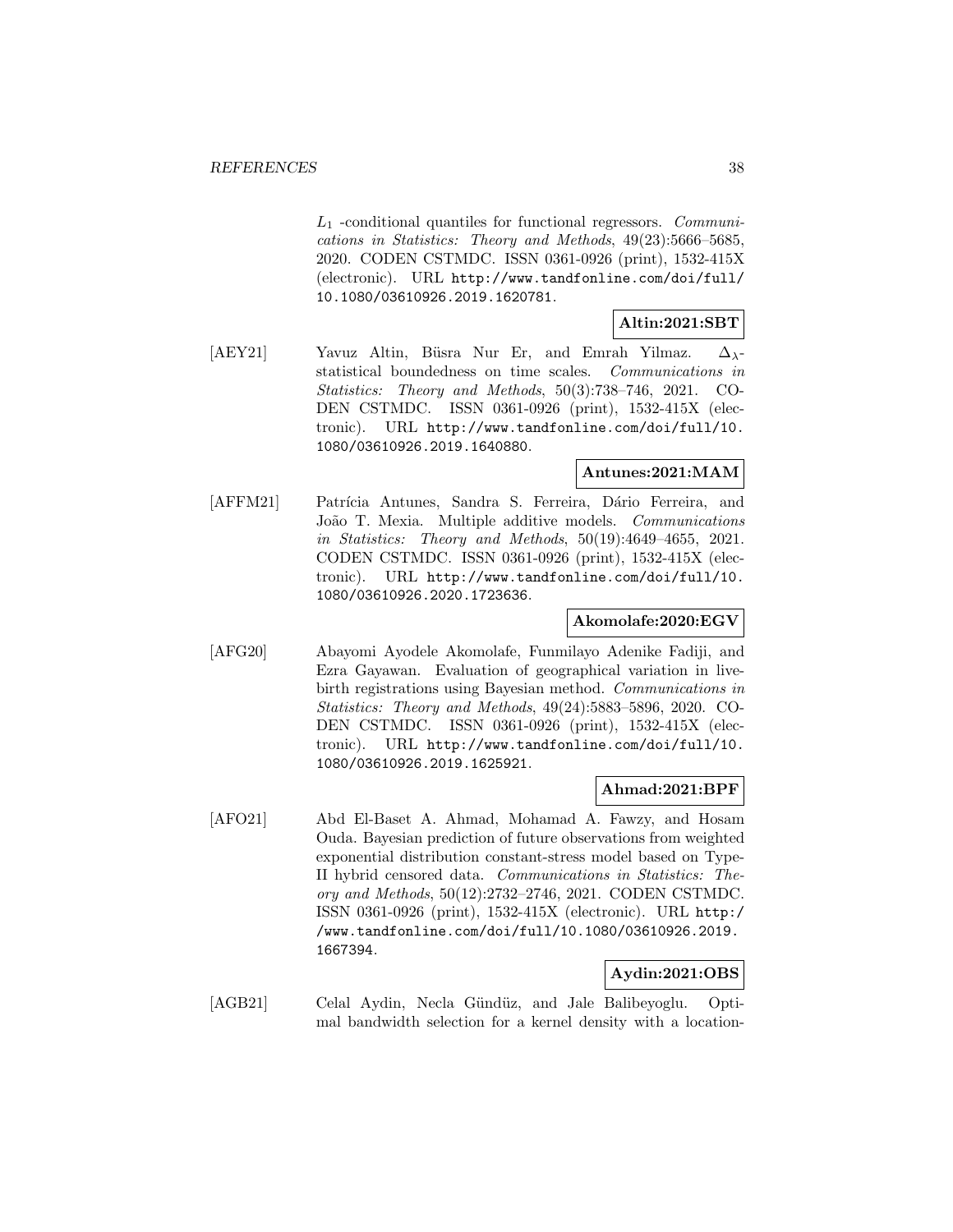scale property. Communications in Statistics: Theory and Methods, 50(7):1671–1684, 2021. CODEN CSTMDC. ISSN 0361-0926 (print), 1532-415X (electronic). URL http:/ /www.tandfonline.com/doi/full/10.1080/03610926.2020. 1804586.

# **Amiri:2020:CRA**

[AGHK20] Leila Amiri, Mojtaba Ganjali, Reza Hashemi, and Mojtaba Khazaei. The competing risks analysis for parallel and series systems using Type-II progressive censoring. Communications in Statistics: Theory and Methods, 49(22):5598–5612, 2020. CODEN CSTMDC. ISSN 0361-0926 (print), 1532-415X (electronic). URL http://www.tandfonline.com/doi/full/ 10.1080/03610926.2019.1620779.

# **Albano:2021:ENL**

[AGP21] Giuseppina Albano, Francesco Giordano, and Cira Perna. On the estimation of non linear functions in stochastic volatility models. Communications in Statistics: Theory and Methods, 50 (2):387–399, 2021. CODEN CSTMDC. ISSN 0361-0926 (print), 1532-415X (electronic). URL http://www.tandfonline.com/ doi/full/10.1080/03610926.2019.1635700.

# **Araya:2021:NSR**

[AGR21] Héctor Araya, Johanna Garzón, and Tania Roa. Non symmetric Rosenblatt process over a compact. Communications in Statistics: Theory and Methods, 50(23):5517–5529, 2021. CODEN CSTMDC. ISSN 0361-0926 (print), 1532-415X (electronic). URL http://www.tandfonline.com/doi/full/10. 1080/03610926.2020.1734830.

#### **Ahmed:2021:NFL**

[Ahm21] Mohamed Ali Ahmed. The new form Libby–Novick distribution. Communications in Statistics: Theory and Methods, 50(3):540– 559, 2021. CODEN CSTMDC. ISSN 0361-0926 (print), 1532- 415X (electronic). URL http://www.tandfonline.com/doi/ full/10.1080/03610926.2019.1639744.

## **Astorga:2020:MSG**

[AIGB20] Juan M. Astorga, Yuri A. Iriarte, Héctor W. Gómez, and Heleno Bolfarine. Modified slashed generalized exponential distribution. Communications in Statistics: Theory and Methods, 49(19): 4603–4617, 2020. CODEN CSTMDC. ISSN 0361-0926 (print),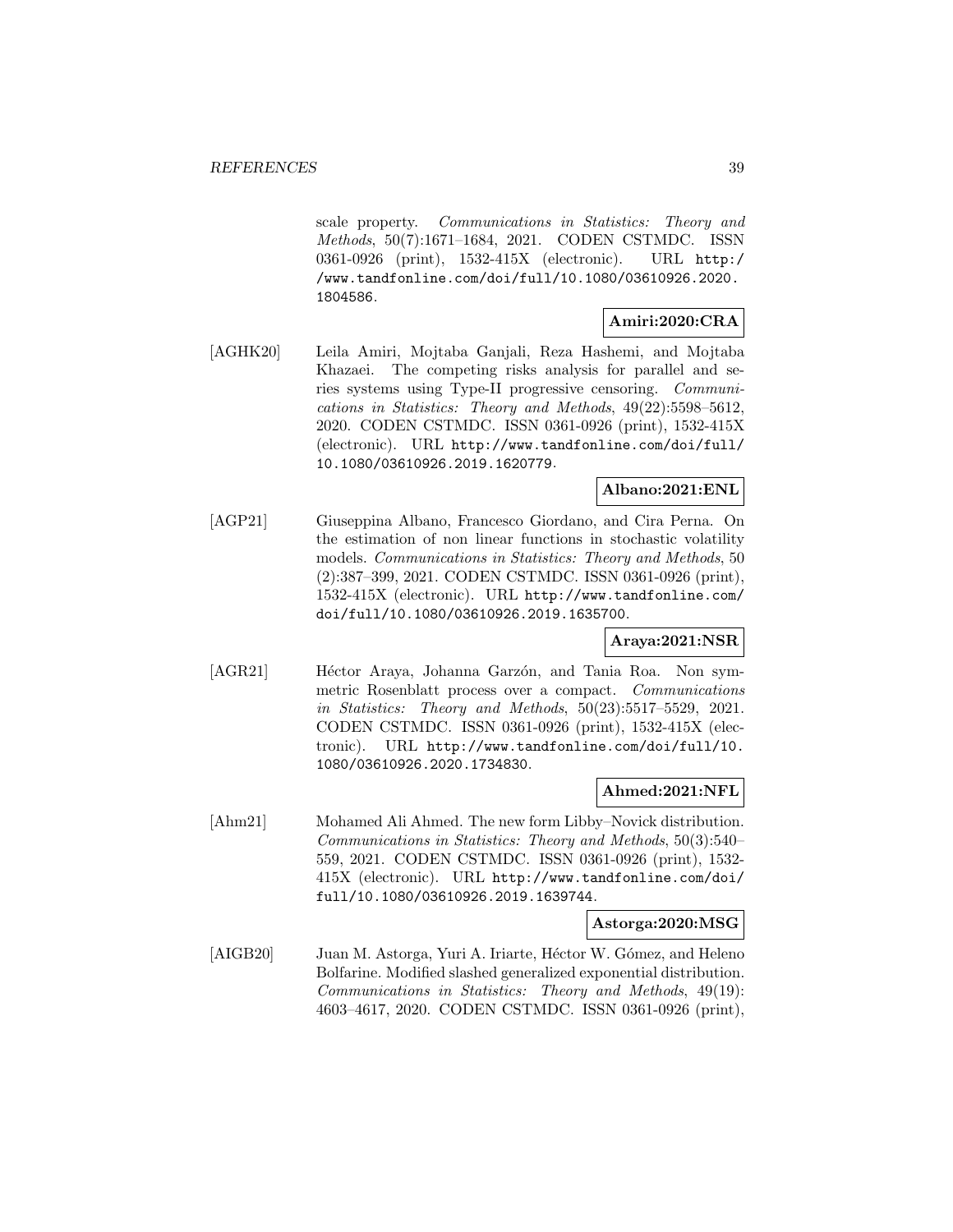1532-415X (electronic). URL http://www.tandfonline.com/ doi/full/10.1080/03610926.2019.1604959.

## **Akkus:2021:GSM**

[AK21] Ilker Akkus and Gonca Kizilaslan. Generalization of a statistical matrix and its factorization. Communications in Statistics: Theory and Methods, 50(4):963–978, 2021. CO-DEN CSTMDC. ISSN 0361-0926 (print), 1532-415X (electronic). URL http://www.tandfonline.com/doi/full/10. 1080/03610926.2019.1645854.

# **Adcock:2021:SLG**

[ALS21] Chris Adcock, Zinoviy Landsman, and Tomer Shushi. Stein's Lemma for generalized skew-elliptical random vectors. Communications in Statistics: Theory and Methods, 50(13):3014–3029, 2021. CODEN CSTMDC. ISSN 0361-0926 (print), 1532-415X (electronic). URL http://www.tandfonline.com/doi/full/ 10.1080/03610926.2019.1678642.

# **Altun:2021:LWE**

[Alt21] Emrah Altun. The log-weighted exponential regression model: alternative to the beta regression model. Communications in Statistics: Theory and Methods, 50(10):2306–2321, 2021. CO-DEN CSTMDC. ISSN 0361-0926 (print), 1532-415X (electronic). URL http://www.tandfonline.com/doi/full/10. 1080/03610926.2019.1664586.

#### **Al-Marshadi:2022:MCC**

[AMAA<sup>+</sup>22] Ali Hussein Al-Marshadi, Muhammad Aslam, Abdullah Hamoud Alharbey, Nasrullah Khan, and Liaquat Ahmad. Monitoring customer complaints using the repetitive sampling. Communications in Statistics: Theory and Methods, 51(2):313-327, 2022. CODEN CSTMDC. ISSN 0361-0926 (print), 1532-415X (electronic). URL http://www.tandfonline.com/doi/full/ 10.1080/03610926.2020.1748199.

#### **Ahmad:2022:CCD**

[AMH22] Zubair Ahmad, Eisa Mahmoudi, and Gholamhossien Hamedani. A class of claim distributions: Properties, characterizations and applications to insurance claim data. Communications in Statistics: Theory and Methods, 51(7):2183–2208, 2022. CO-DEN CSTMDC. ISSN 0361-0926 (print), 1532-415X (electronic). URL http://www.tandfonline.com/doi/full/10. 1080/03610926.2020.1772306.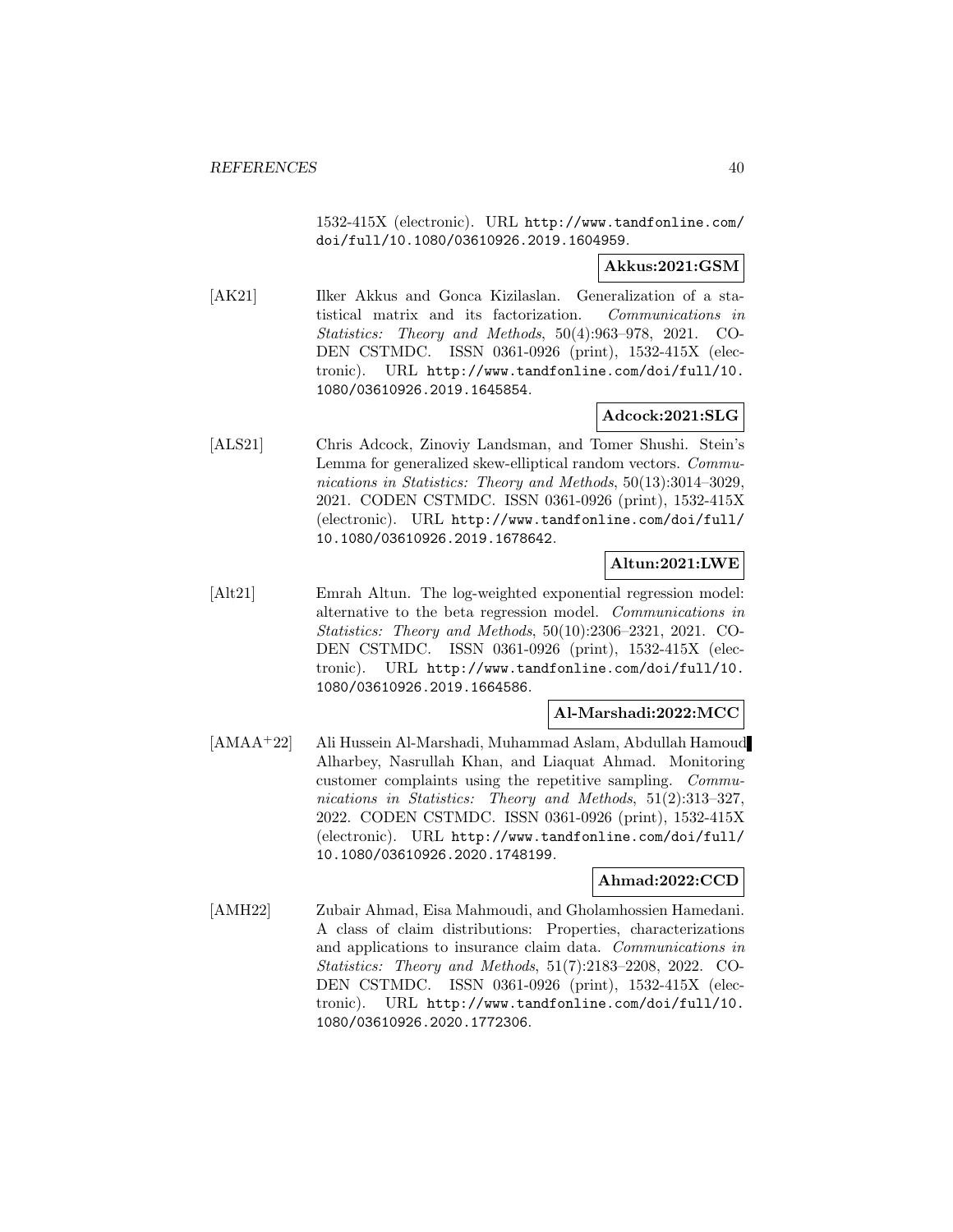#### **Abeidallah:2020:LLE**

[AMM20] M. Abeidallah, B. Mechab, and T. Merouan. Local linear estimate of the point at high risk: Spatial functional data case. Communications in Statistics: Theory and Methods, 49(11): 2561–2584, 2020. CODEN CSTMDC. ISSN 0361-0926 (print), 1532-415X (electronic). URL http://www.tandfonline.com/ doi/full/10.1080/03610926.2019.1580735.

#### **Andersson:2020:CAC**

[And20] Per Gösta Andersson. A classroom approach to the construction of Bayesian credible intervals of a Poisson mean. Communications in Statistics: Theory and Methods, 49(22):5493-5503, 2020. CODEN CSTMDC. ISSN 0361-0926 (print), 1532-415X (electronic). URL http://www.tandfonline.com/doi/full/ 10.1080/03610926.2019.1619768.

## **Anonymous:2020:Ca**

[Ano20a] Anonymous. Correction. Communications in Statistics: Theory and Methods, 49(7):1792, 2020. CODEN CSTMDC. ISSN 0361-0926 (print), 1532-415X (electronic). URL http:/ /www.tandfonline.com/doi/full/10.1080/03610926.2020. 1723326.

### **Anonymous:2020:Cb**

[Ano20b] Anonymous. Correction. Communications in Statistics: Theory and Methods, 49(20):5114, 2020. CODEN CSTMDC. ISSN 0361-0926 (print), 1532-415X (electronic). URL http:/ /www.tandfonline.com/doi/full/10.1080/03610926.2019. 1708402.

#### **Anonymous:2021:C**

[Ano21a] Anonymous. Correction. Communications in Statistics: Theory and Methods, 50(14):3489, 2021. CODEN CSTMDC. ISSN 0361-0926 (print), 1532-415X (electronic). URL http:/ /www.tandfonline.com/doi/full/10.1080/03610926.2019. 1705348.

# **Anonymous:2021:RAP**

[Ano21b] Anonymous. RETRACTED ARTICLE: The probable error in the hypothesis test of normal means using a small sample. Communications in Statistics: Theory and Methods, 50 (1):??, 2021. CODEN CSTMDC. ISSN 0361-0926 (print), 1532- 415X (electronic). URL http://www.tandfonline.com/doi/ abs/10.1080/03610926.2019.1703135.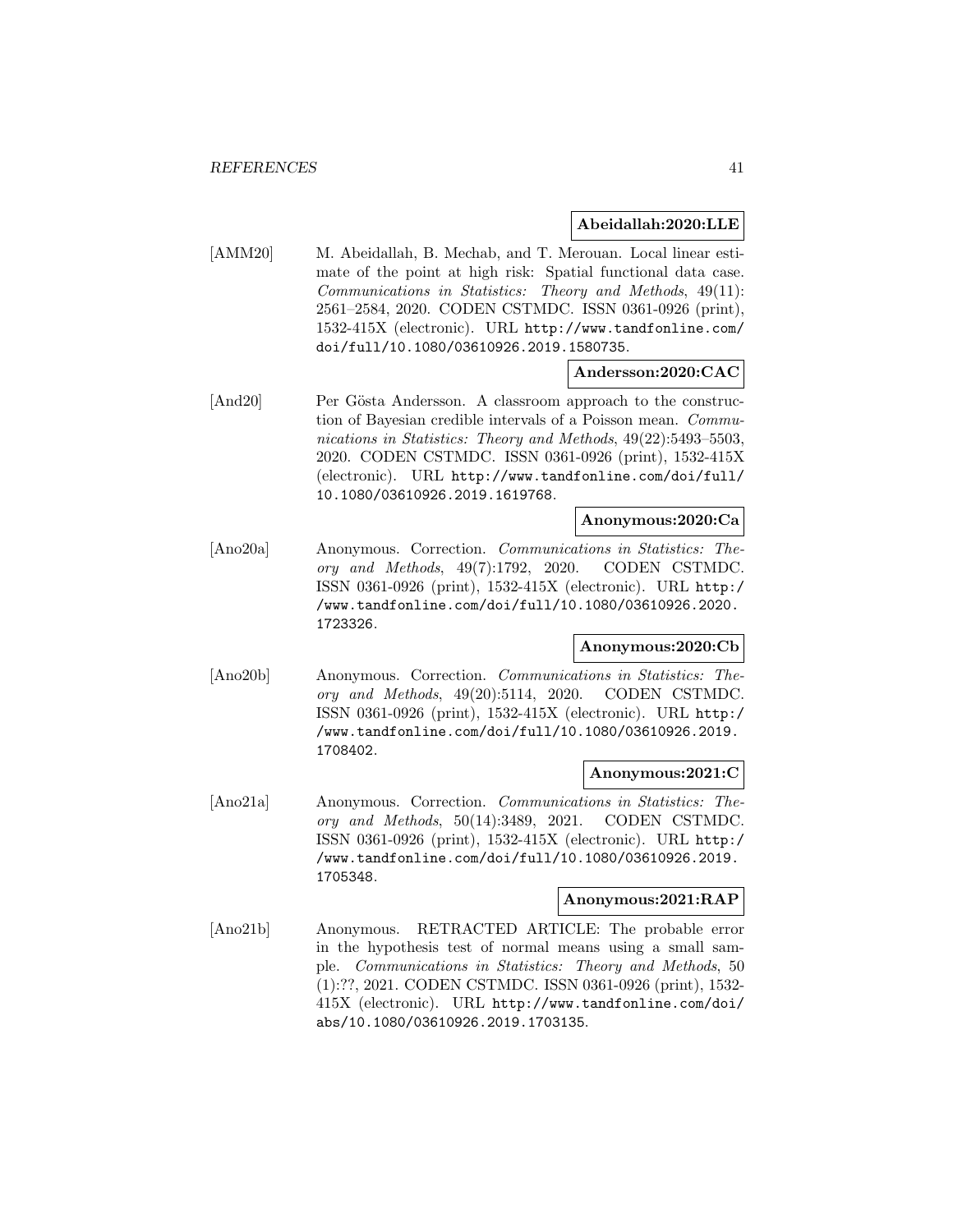#### **Anonymous:2021:SR**

[Ano21c] Anonymous. Statement of retraction. Communications in Statistics: Theory and Methods, 50(1):249, 2021. CO-DEN CSTMDC. ISSN 0361-0926 (print), 1532-415X (electronic). URL http://www.tandfonline.com/doi/full/10. 1080/03610926.2020.1854014.

# **Alodat:2022:ADF**

[AO22] Tareq Alodat and Andriy Olenko. On asymptotics of discretized functionals of long-range dependent functional data. Communications in Statistics: Theory and Methods, 51(2):448-473, 2022. CODEN CSTMDC. ISSN 0361-0926 (print), 1532-415X (electronic). URL http://www.tandfonline.com/doi/full/ 10.1080/03610926.2020.1750653.

## **Arefi:2020:MMT**

[AP20] Ahmad Arefi and Reza Pourtaheri. Multi-modal tempered stable distributions and processes with applications to finance. Communications in Statistics: Theory and Methods, 49(17): 4133–4149, 2020. CODEN CSTMDC. ISSN 0361-0926 (print), 1532-415X (electronic). URL http://www.tandfonline.com/ doi/full/10.1080/03610926.2019.1594304.

#### **Aslam:2020:DSC**

[ARA<sup>+</sup>20] Muhammad Aslam, Muhammad Ali Raza, Muhammad Azam, Liaquat Ahmad, and Chi-Hyuck Jun. Design of a sign chart using a new EWMA statistic. Communications in Statistics: Theory and Methods, 49(6):1299–1310, 2020. CO-DEN CSTMDC. ISSN 0361-0926 (print), 1532-415X (electronic). URL http://www.tandfonline.com/doi/full/10. 1080/03610926.2018.1563163.

# **Aslam:2022:NCC**

[ARAJ22] Muhammad Aslam, G. Srinivasa Rao, Liaquat Ahmad, and Chi-Hyuck Jun. A new control chart using GINI  $C_{PK}$ . Communications in Statistics: Theory and Methods, 51(1):197-211, 2022. CODEN CSTMDC. ISSN 0361-0926 (print), 1532-415X (electronic). URL http://www.tandfonline.com/doi/full/ 10.1080/03610926.2020.1746971.

### **Alotaibi:2021:BEH**

[ARGD21] Refah Mohammed Alotaibi, Hoda Ragab Rezk, Indranil Ghosh, and Sanku Dey. Bivariate exponentiated half logistic dis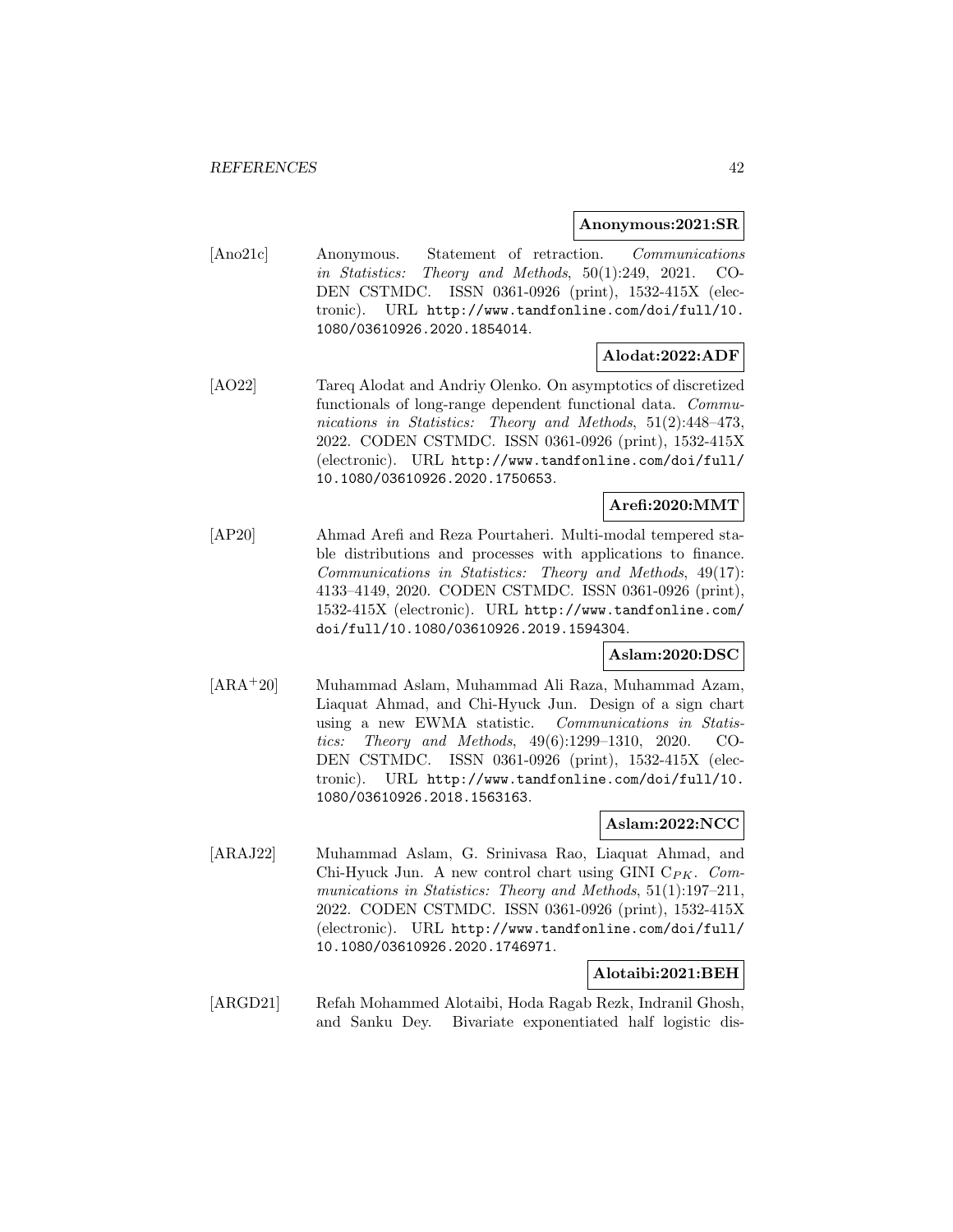tribution: Properties and application. Communications in Statistics: Theory and Methods, 50(24):6099–6121, 2021. CO-DEN CSTMDC. ISSN 0361-0926 (print), 1532-415X (electronic). URL http://www.tandfonline.com/doi/full/10. 1080/03610926.2020.1739310.

# **Atashgar:2022:NHA**

[ARK22] Karim Atashgar, Naser Rafiee, and Mahdi Karbasian. A new hybrid approach to panel data change point detection. *Commu*nications in Statistics: Theory and Methods, 51(5):1318–1329, 2022. CODEN CSTMDC. ISSN 0361-0926 (print), 1532-415X (electronic). URL http://www.tandfonline.com/doi/full/ 10.1080/03610926.2020.1760298.

# **Abbasi:2022:EPP**

[AS22] Azhar Mehmood Abbasi and Muhammad Yousaf Shad. Estimation of population proportion using concomitant based ranked set sampling. Communications in Statistics: Theory and Methods, 51(9):2689–2709, 2022. CODEN CSTMDC. ISSN 0361-0926 (print), 1532-415X (electronic). URL http:/ /www.tandfonline.com/doi/full/10.1080/03610926.2021. 1916529.

# **Assia:2021:ASC**

[Ass21] Mezhoud Kenza Assia. Almost sure convergence of recursive kernel estimatiors of the density and the regression under  $\eta$ -weak dependence. *Communications in Statis*tics: Theory and Methods, 50(17):3913–3927, 2021. CO-DEN CSTMDC. ISSN 0361-0926 (print), 1532-415X (electronic). URL http://www.tandfonline.com/doi/full/10. 1080/03610926.2019.1710751.

#### **Al-Sharadqah:2021:NPF**

[ASW21] Ali Al-Sharadqah and Nicholas Woolsey. A new perspective in functional EIV linear models: Part II. Communications in Statistics: Theory and Methods, 50(4):856–873, 2021. CO-DEN CSTMDC. ISSN 0361-0926 (print), 1532-415X (electronic). URL http://www.tandfonline.com/doi/full/10. 1080/03610926.2019.1642493.

#### **Attwood:2022:CIE**

[AT22] Kristopher Attwood and Lili Tian. Confidence interval estimation of the Youden index and corresponding cut-point for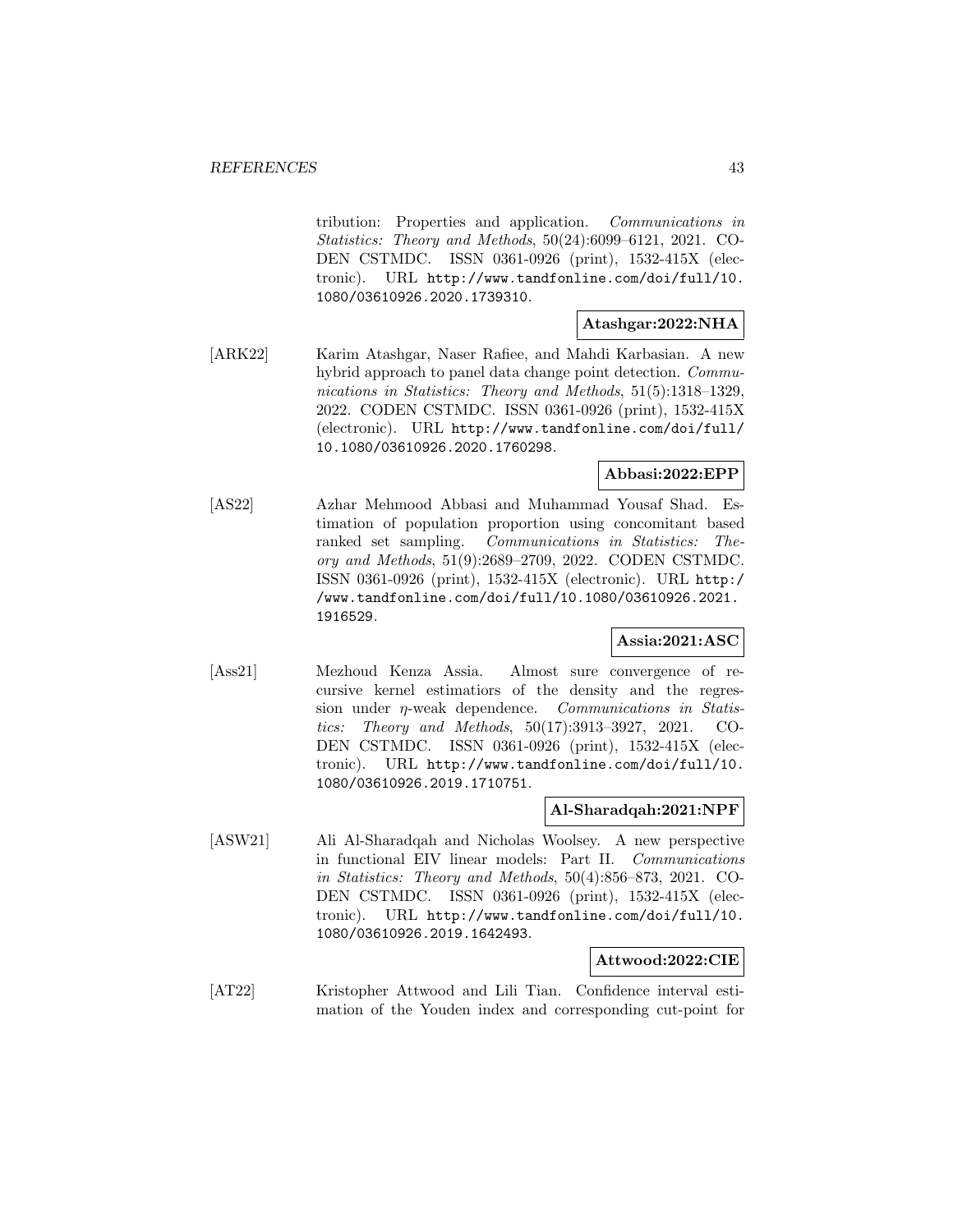a combination of biomarkers under normality. Communications in Statistics: Theory and Methods, 51(2):501–518, 2022. CODEN CSTMDC. ISSN 0361-0926 (print), 1532-415X (electronic). URL http://www.tandfonline.com/doi/full/10. 1080/03610926.2020.1751852.

# **Al-Talib:2020:CIT**

[ATAAM20] Mohammad Al-Talib, Mohammad Al Kadiri, and Abedel-Qader Al-Masri. On combining independent tests in case of conditional normal distribution. Communications in Statistics: Theory and Methods, 49(23):5627–5638, 2020. CO-DEN CSTMDC. ISSN 0361-0926 (print), 1532-415X (electronic). URL http://www.tandfonline.com/doi/full/10. 1080/03610926.2019.1621343.

# **Alpman:2020:APA**

 $[A\ddot{U}20]$  Burcu Alpman and Deniz Unal. Accelerating the premiums for annuities, life annuities and life insurance. Communications in Statistics: Theory and Methods, 49(7):1665–1694, 2020. CODEN CSTMDC. ISSN 0361-0926 (print), 1532-415X (electronic). URL http://www.tandfonline.com/doi/full/10. 1080/03610926.2018.1564329.

#### **Augustynowicz:2021:ASA**

[Aug21] Aneta Augustynowicz. Almost sure asymptotic properties of central order statistics from stationary processes. Communications in Statistics: Theory and Methods, 50(24):6273–6285, 2021. CODEN CSTMDC. ISSN 0361-0926 (print), 1532-415X (electronic). URL http://www.tandfonline.com/doi/full/ 10.1080/03610926.2020.1741629.

#### **Amin:2022:DTI**

[AUQ22] Muhammad Amin, Muhammad Aman Ullah, and Muhammad Qasim. Diagnostic techniques for the inverse Gaussian regression model. Communications in Statistics: Theory and Methods, 51(8):2552–2564, 2022. CODEN CSTMDC. ISSN 0361-0926 (print), 1532-415X (electronic). URL http:/ /www.tandfonline.com/doi/full/10.1080/03610926.2020. 1777308.

#### **A:2020:PEL**

[AV20] Sharon Varghese A. and V. S. Vaidyanathan. Parameter estimation of Lindley step stress model with independent com-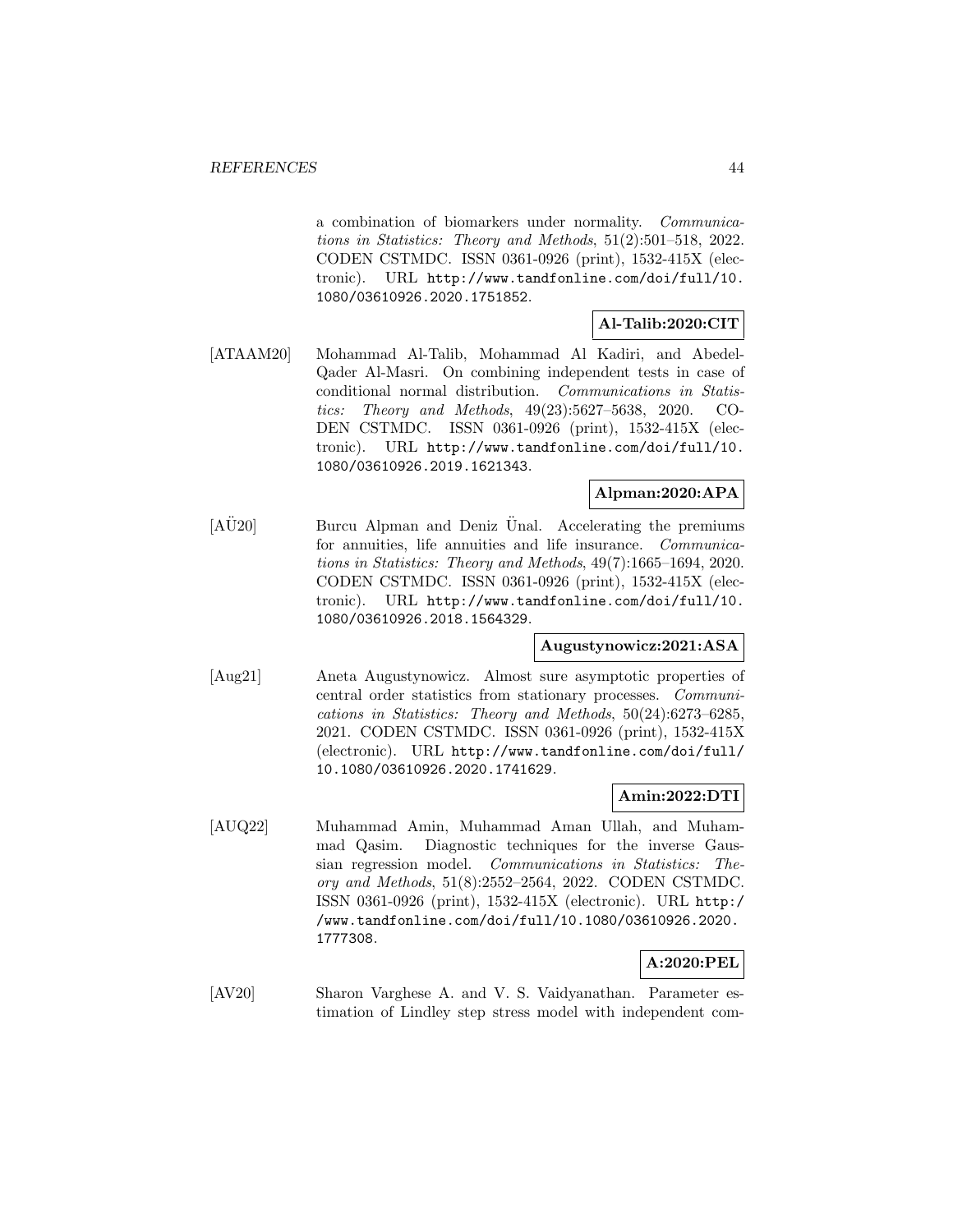peting risk under type 1 censoring. Communications in Statistics: Theory and Methods, 49(12):3026–3043, 2020. CO-DEN CSTMDC. ISSN 0361-0926 (print), 1532-415X (electronic). URL http://www.tandfonline.com/doi/full/10. 1080/03610926.2019.1584317.

# **Asar:2020:IEB**

[AW20] Yasin Asar and Jibo Wu. An improved and efficient biased estimation technique in logistic regression model. Communications in Statistics: Theory and Methods, 49(9):2237–2252, 2020. CODEN CSTMDC. ISSN 0361-0926 (print), 1532-415X (electronic). URL http://www.tandfonline.com/doi/full/ 10.1080/03610926.2019.1568494.

# **Alawieh:2021:PUP**

[AWB21] Hiba Alawieh, Nicolas Wicker, and Christophe Biernacki. Projection under pairwise distance control. Communications in Statistics: Theory and Methods, 50(24):5692–5720, 2021. CO-DEN CSTMDC. ISSN 0361-0926 (print), 1532-415X (electronic). URL http://www.tandfonline.com/doi/full/10. 1080/03610926.2020.1741626.

# **Artner:2022:SPC**

[AWL<sup>+</sup>22] Richard Artner, Paul P. Wellingerhof, Ginette Lafit, Tim Loossens, Wolf Vanpaemel, and Francis Tuerlinckx. The shape of partial correlation matrices. Communications in Statistics: Theory and Methods, 51(12):4133–4150, 2022. CO-DEN CSTMDC. ISSN 0361-0926 (print), 1532-415X (electronic). URL http://www.tandfonline.com/doi/full/10. 1080/03610926.2020.1811338.

# **Adil:2021:SSS**

[AWM21] Iftikhar Hussain Adil, Abdul Wahid, and Edmund H. Mantell. Split sample skewness. Communications in Statistics: Theory and Methods, 50(22):5171–5188, 2021. CO-DEN CSTMDC. ISSN 0361-0926 (print), 1532-415X (electronic). URL http://www.tandfonline.com/doi/full/10. 1080/03610926.2020.1804588.

# **Azarbar:2021:SBM**

[AWN21] Ali Azarbar, Yu Wang, and Saralees Nadarajah. Simultaneous Bayesian modeling of longitudinal and survival data in breast cancer patients. Communications in Statistics: Theory and Methods, 50(2):400–414, 2021. CODEN CSTMDC.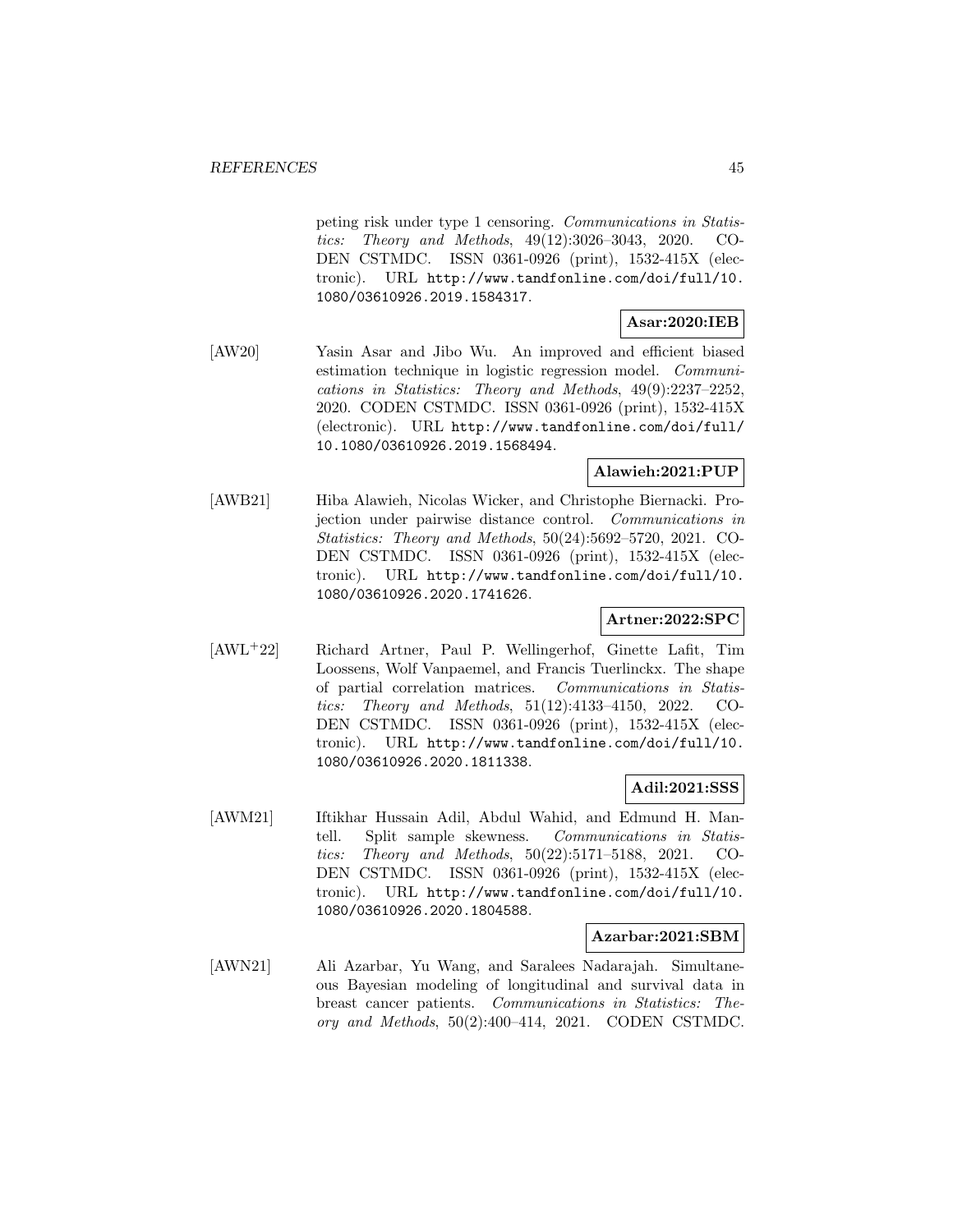ISSN 0361-0926 (print), 1532-415X (electronic). URL http:/ /www.tandfonline.com/doi/full/10.1080/03610926.2019. 1635701.

# **Alaeddini:2021:BRA**

[AYP21] Reza Alaeddini, Mo Yang, and Borek Puza. Bayesian regression analysis of stutter in DNA mixtures. Communications in Statistics: Theory and Methods, 50(17):4066–4080, 2021. CO-DEN CSTMDC. ISSN 0361-0926 (print), 1532-415X (electronic). URL http://www.tandfonline.com/doi/full/10. 1080/03610926.2019.1710760.

# **Akgul:2021:ESR**

[AYS21] Fatma Gul Akgul, Keming Yu, and Birdal Senoglu. Estimation of the system reliability for generalized inverse Lindley distribution based on different sampling designs. *Communi*cations in Statistics: Theory and Methods, 50(7):1532–1546, 2021. CODEN CSTMDC. ISSN 0361-0926 (print), 1532-415X (electronic). URL http://www.tandfonline.com/doi/full/ 10.1080/03610926.2019.1705977.

#### **Asenso:2022:PLM**

[AZL22] Theophilus Quachie Asenso, Hai Zhang, and Yong Liang. Pliable lasso for the multinomial logistic regression. Communications in Statistics: Theory and Methods, 51(11):3596–3611, 2022. CODEN CSTMDC. ISSN 0361-0926 (print), 1532-415X (electronic). URL http://www.tandfonline.com/doi/full/ 10.1080/03610926.2020.1800041.

# **Bhati:2021:UNB**

[BA21] Deepesh Bhati and Ishfaq S. Ahmed. On uniform-negative binomial distribution including Gauss hypergeometric function and its application in count regression modeling. Communications in Statistics: Theory and Methods, 50(13):3106–3122, 2021. CODEN CSTMDC. ISSN 0361-0926 (print), 1532-415X (electronic). URL http://www.tandfonline.com/doi/full/ 10.1080/03610926.2019.1682163.

#### **Balamurali:2020:MDS**

[BAAJ20] Saminathan Balamurali, Muhammad Aslam, Liaquat Ahmad, and Chi-Hyuck Jun. A mixed double sampling plan based on  $C_{pk}$ . Communications in Statistics: Theory and Methods, 49(8): 1840–1857, 2020. CODEN CSTMDC. ISSN 0361-0926 (print),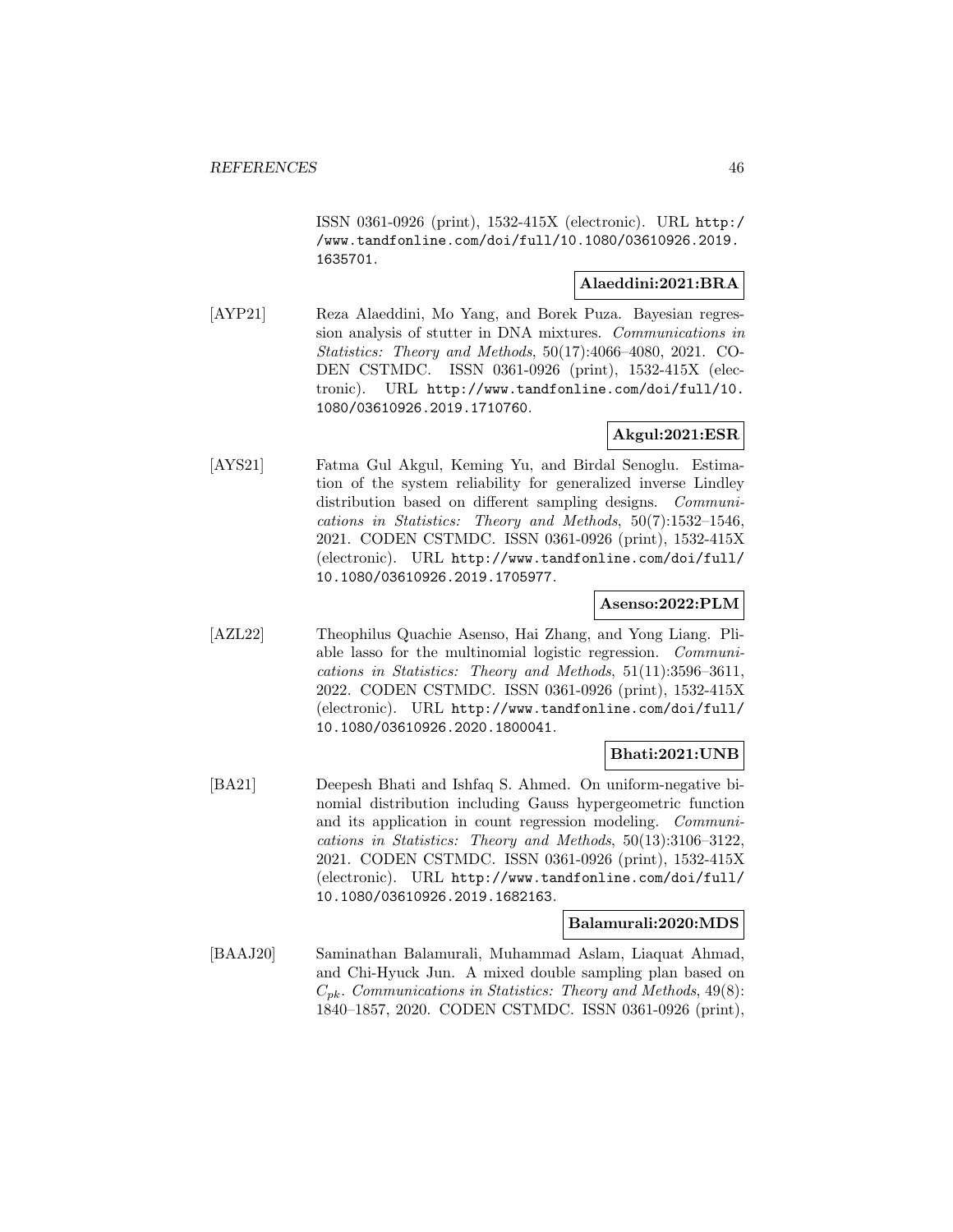1532-415X (electronic). URL http://www.tandfonline.com/ doi/full/10.1080/03610926.2019.1565836.

# **Bailey:2021:HDV**

[Bai21] R. A. Bailey. Hasse diagrams as a visual aid for linear models and analysis of variance. Communications in Statistics: Theory and Methods, 50(21):5034–5067, 2021. CO-DEN CSTMDC. ISSN 0361-0926 (print), 1532-415X (electronic). URL http://www.tandfonline.com/doi/full/10. 1080/03610926.2019.1676443.

# **Butt:2020:APY**

[BAJ20] Kalsoom Afzal Butt, Muhammad Aslam, and Chi-Hyuck Jun. Analysis of process yield in a cost-effective double acceptance sampling plan. Communications in Statistics: Theory and Methods, 49(24):5975–5987, 2020. CO-DEN CSTMDC. ISSN 0361-0926 (print), 1532-415X (electronic). URL http://www.tandfonline.com/doi/full/10. 1080/03610926.2019.1625922.

## **Barczy:2022:NEP**

[Bar22] M´aty´as Barczy. A new example for a proper scoring rule. Communications in Statistics: Theory and Methods, 51(11):3705– 3712, 2022. CODEN CSTMDC. ISSN 0361-0926 (print), 1532- 415X (electronic). URL http://www.tandfonline.com/doi/ full/10.1080/03610926.2020.1801737.

#### **Bansal:2020:PEC**

[BAY20a] Gunjan Bansal, Adarsh Anand, and V. S. S. Yadavalli. Predicting effective customer lifetime: an application of survival analysis for telecommunication industry. Communications in Statistics: Theory and Methods, 49(10):2305–2320, 2020. CO-DEN CSTMDC. ISSN 0361-0926 (print), 1532-415X (electronic). URL http://www.tandfonline.com/doi/full/10. 1080/03610926.2019.1570264.

#### **Bayramoglu:2020:BMD**

[Bay20b] Ismihan Bayramoglu. Bivariate and multivariate distributions with bimodal marginals. Communications in Statistics: Theory and Methods, 49(2):361–384, 2020. CODEN CSTMDC. ISSN 0361-0926 (print), 1532-415X (electronic). URL http:/ /www.tandfonline.com/doi/full/10.1080/03610926.2018. 1543766.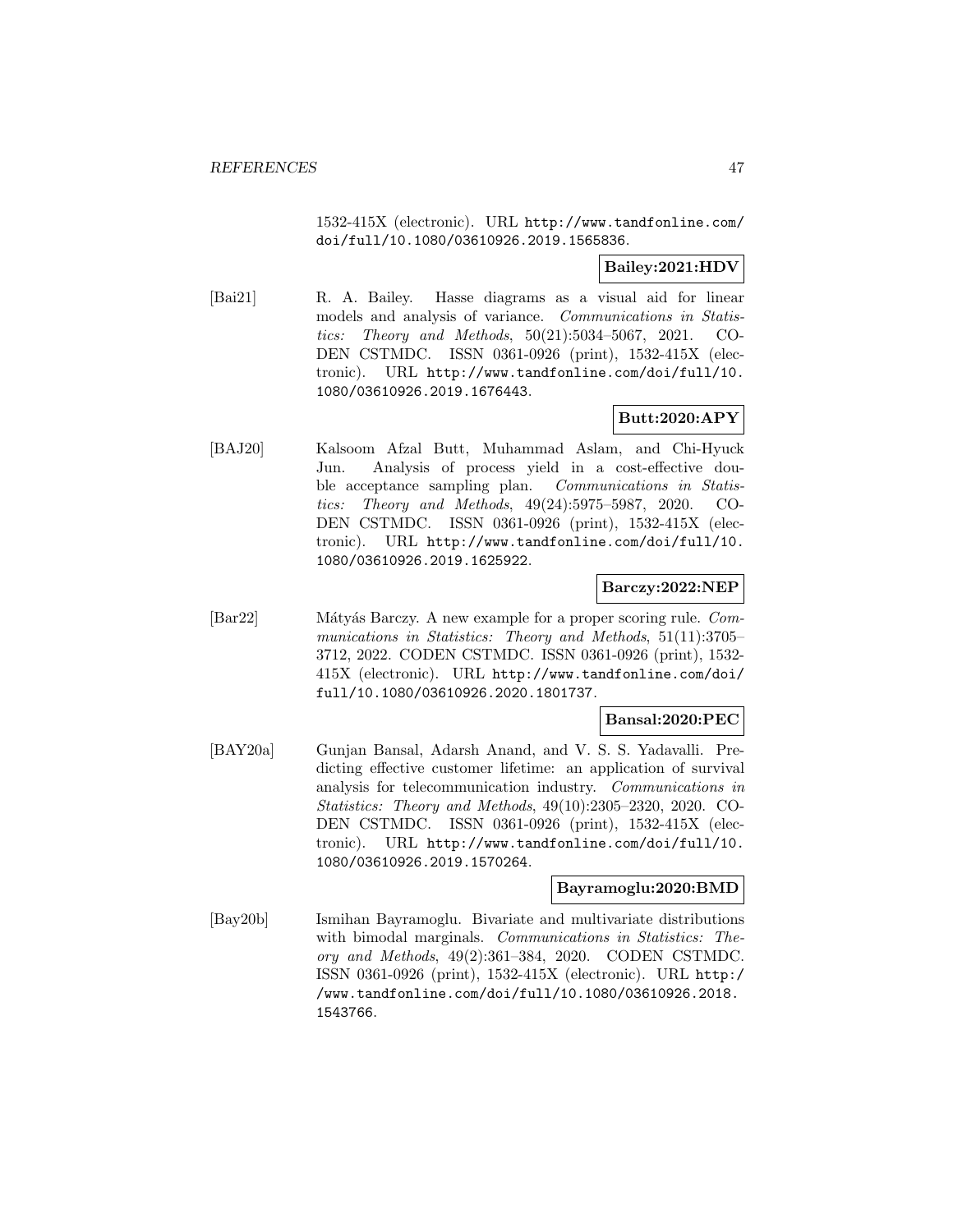#### **Barmalzan:2021:OED**

[BBAA21] Ghobad Barmalzan, Narayanaswamy Balakrishnan, Seyed Masih Ayat, and Abbas Akrami. Orderings of extremes dependent modified proportional hazard and modified proportional reversed hazard variables under Archimedean copula. Communications in Statistics: Theory and Methods, 50(22):5358–5379, 2021. CODEN CSTMDC. ISSN 0361-0926 (print), 1532-415X (electronic). URL http://www.tandfonline.com/doi/full/ 10.1080/03610926.2020.1728331.

# **Balakrishnan:2020:EMP**

[BBH20] Narayanaswamy Balakrishnan, Ghobad Barmalzan, and Abedin Haidari. Exponentiated models preserve stochastic orderings of parallel and series systems. Communications in Statistics: Theory and Methods, 49(7):1592–1602, 2020. CO-DEN CSTMDC. ISSN 0361-0926 (print), 1532-415X (electronic). URL http://www.tandfonline.com/doi/full/10. 1080/03610926.2018.1532007.

## **Begum:2021:AUS**

[BC21] Anjana Begum and Gautam Choudhury. Analysis of an unreliable single server batch arrival queue with two types of services under Bernoulli vacation policy. Communications in Statistics: Theory and Methods, 50(9):2136–2160, 2021. CO-DEN CSTMDC. ISSN 0361-0926 (print), 1532-415X (electronic). URL http://www.tandfonline.com/doi/full/10. 1080/03610926.2019.1659972.

#### **Bridges:2022:LTW**

[BCKS22] William C. Bridges, Neil J. Calkin, Catherine M. Kenyon, and Matthew J. Saltzman. Log transformations: What not to expect when you're expecting. Communications in Statistics: Theory and Methods, 51(5):1514–1521, 2022. CO-DEN CSTMDC. ISSN 0361-0926 (print), 1532-415X (electronic). URL http://www.tandfonline.com/doi/full/10. 1080/03610926.2020.1771368.

#### **Barmalzan:2021:CSP**

[BD21] Ghobad Barmalzan and Somayeh Shahraki Dehsukhteh. Comparisons of series and parallel systems with heterogeneous exponentiated geometric components. Communications in Statistics: Theory and Methods, 50(18):4352–4366, 2021. CO-DEN CSTMDC. ISSN 0361-0926 (print), 1532-415X (elec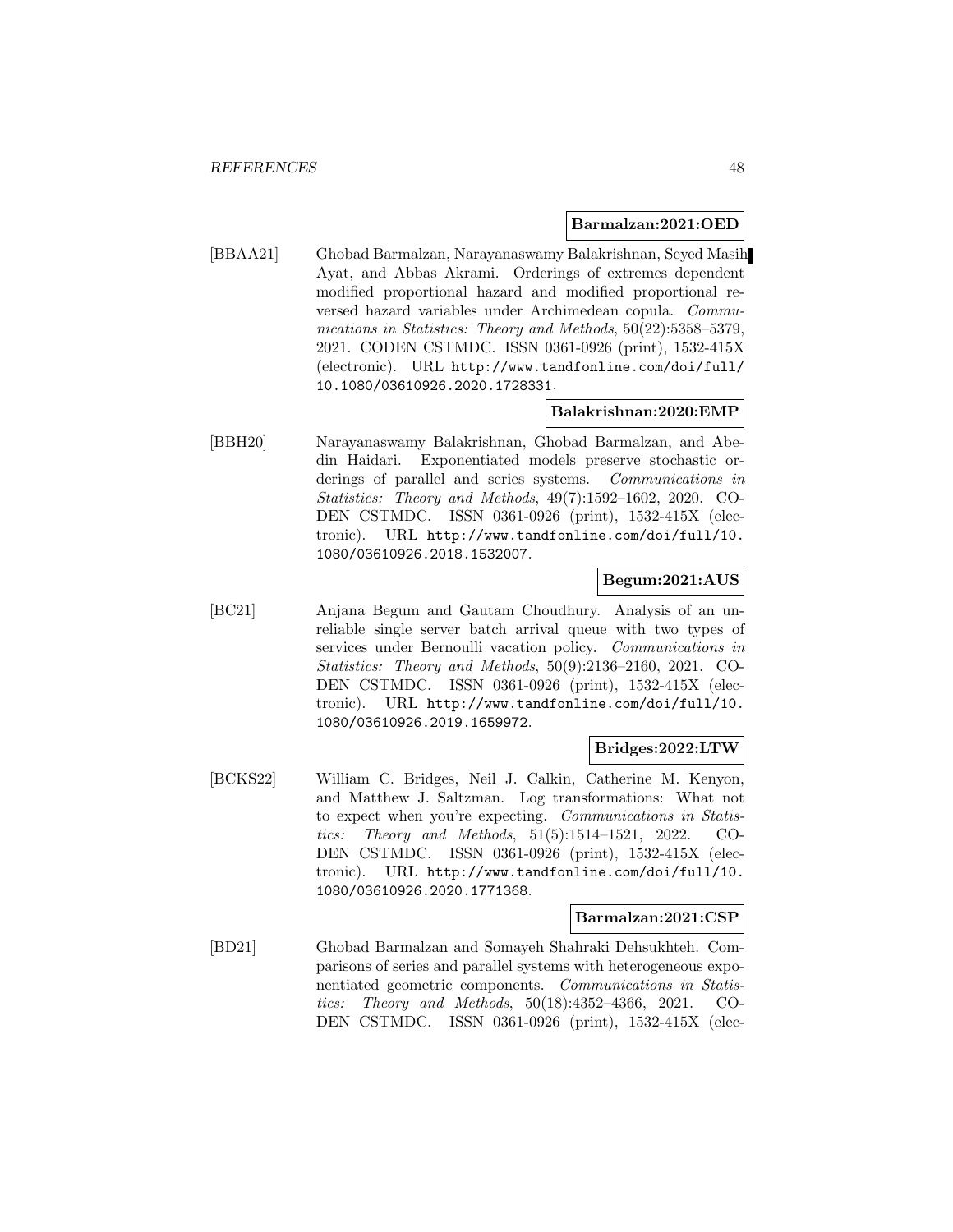tronic). URL http://www.tandfonline.com/doi/full/10. 1080/03610926.2020.1716251.

#### **Bouzebda:2022:SRA**

[BD22] Salim Bouzebda and Sultana Didi. Some results about kernel estimators for function derivatives based on stationary and ergodic continuous time processes with applications. Communications in Statistics: Theory and Methods, 51(12):3886–3933, 2022. CODEN CSTMDC. ISSN 0361-0926 (print), 1532-415X (electronic). URL http://www.tandfonline.com/doi/full/ 10.1080/03610926.2020.1805466.

# **Barakat:2021:TSN**

[BEAA21] H. M. Barakat, Magdy E. El-Adll, and Amany E. Aly. Twosample nonparametric prediction intervals based on random number of generalized order statistics. Communications in Statistics: Theory and Methods, 50(19):4571–4586, 2021. CO-DEN CSTMDC. ISSN 0361-0926 (print), 1532-415X (electronic). URL http://www.tandfonline.com/doi/full/10. 1080/03610926.2020.1719421.

#### **Belzunce:2022:NSC**

[BFPM22] Félix Belzunce, Alba M. Franco-Pereira, and Julio Mulero. New stochastic comparisons based on tail value at risk measures. Communications in Statistics: Theory and Methods, 51(3):767– 788, 2022. CODEN CSTMDC. ISSN 0361-0926 (print), 1532- 415X (electronic). URL http://www.tandfonline.com/doi/ full/10.1080/03610926.2020.1754857.

### **Baringhaus:2021:MRN**

[BG21] Ludwig Baringhaus and Rudolf Grübel. Mixture representations of noncentral distributions. Communications in Statistics: Theory and Methods, 50(24):5997–6013, 2021. CO-DEN CSTMDC. ISSN 0361-0926 (print), 1532-415X (electronic). URL http://www.tandfonline.com/doi/full/10. 1080/03610926.2020.1738487.

### **Bansal:2022:CEC**

[BG22a] Namisha Bansal and Davinder Kumar Garg. Construction and existence of constant block sum PBIB designs. Communications in Statistics: Theory and Methods, 51(7):2231-2241, 2022. CODEN CSTMDC. ISSN 0361-0926 (print), 1532-415X (electronic). URL http://www.tandfonline.com/doi/full/ 10.1080/03610926.2020.1772308.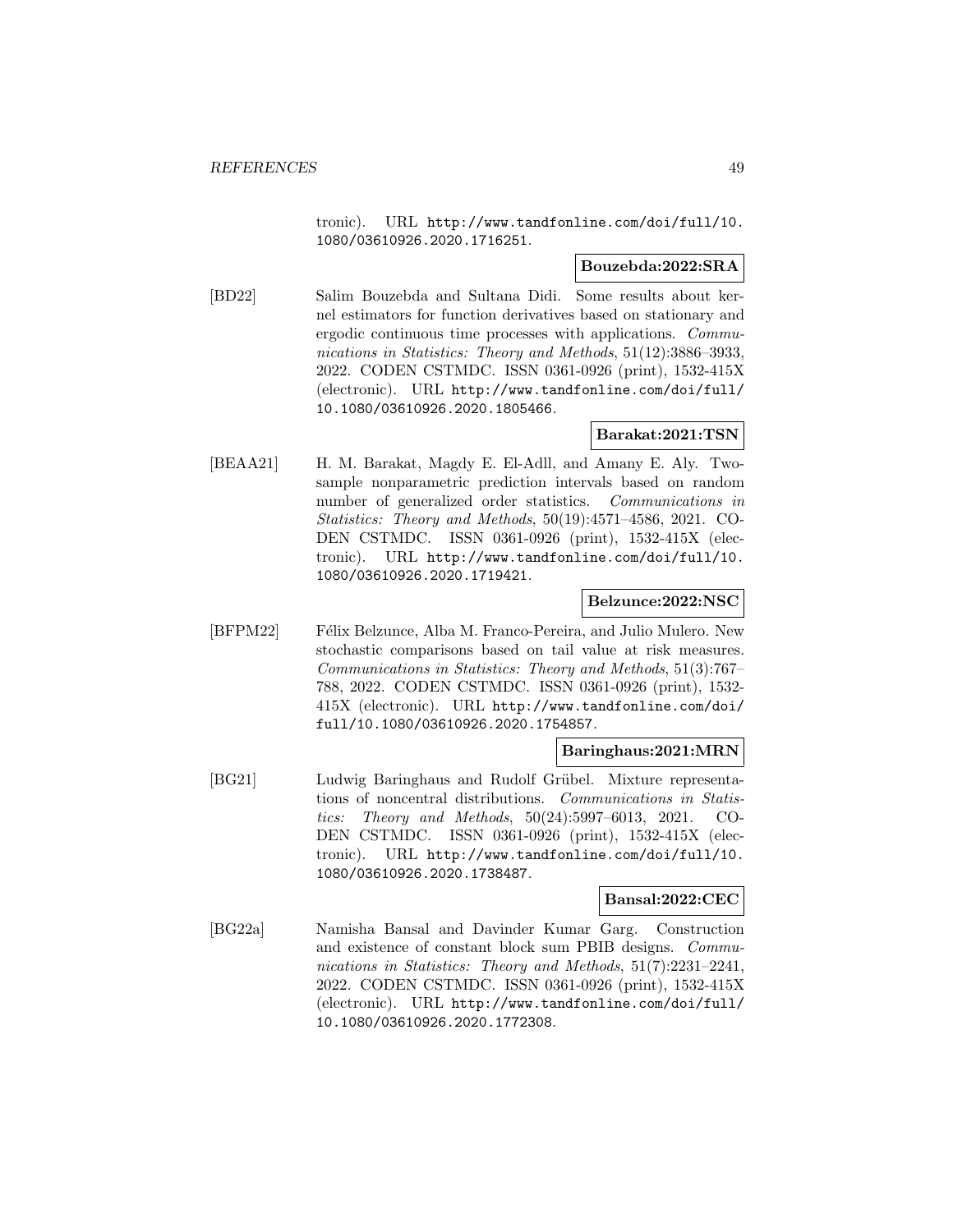#### **Benseradj:2022:SUC**

[BG22b] Hassiba Benseradj and Zohra Guessoum. Strong uniform consistency rate of an M-estimator of regression function for incomplete data under  $\alpha$ -mixing condition. Communications in Statistics: Theory and Methods, 51(7):2082–2115, 2022. CO-DEN CSTMDC. ISSN 0361-0926 (print), 1532-415X (electronic). URL http://www.tandfonline.com/doi/full/10. 1080/03610926.2020.1764037.

#### **Bagdonavicius:2021:MAD**

[BHL21] Vilijandas Bagdonavicius, Mohamed Ali Hafdi, and Ruta Levuliene. Modeling and analysis of data with confounding covariates and crossing of the hazard functions. Communications in Statistics: Theory and Methods, 50(22):5262–5284, 2021. CODEN CSTMDC. ISSN 0361-0926 (print), 1532-415X (electronic). URL http://www.tandfonline.com/doi/full/ 10.1080/03610926.2020.1728330.

# **Bialek:2020:CEP**

[Bia20] Jacek Białek. Comparison of elementary price indices. Communications in Statistics: Theory and Methods, 49(19):4787–4803, 2020. CODEN CSTMDC. ISSN 0361-0926 (print), 1532-415X (electronic). URL http://www.tandfonline.com/doi/full/ 10.1080/03610926.2019.1609035.

### **Bialek:2022:EPI**

[Bia22] Jacek Białek. Elementary price indices under the GBM price model. Communications in Statistics: Theory and Methods, 51(5):1232–1251, 2022. CODEN CSTMDC. ISSN 0361-0926 (print), 1532-415X (electronic). URL http:/ /www.tandfonline.com/doi/full/10.1080/03610926.2021. 1938127.

### **Bickel:2020:CIS**

[Bic20] David R. Bickel. Confidence intervals, significance values, maximum likelihood estimates, etc. sharpened into Occam's razors. Communications in Statistics: Theory and Methods, 49(11): 2703–2712, 2020. CODEN CSTMDC. ISSN 0361-0926 (print), 1532-415X (electronic). URL http://www.tandfonline.com/ doi/full/10.1080/03610926.2019.1580739.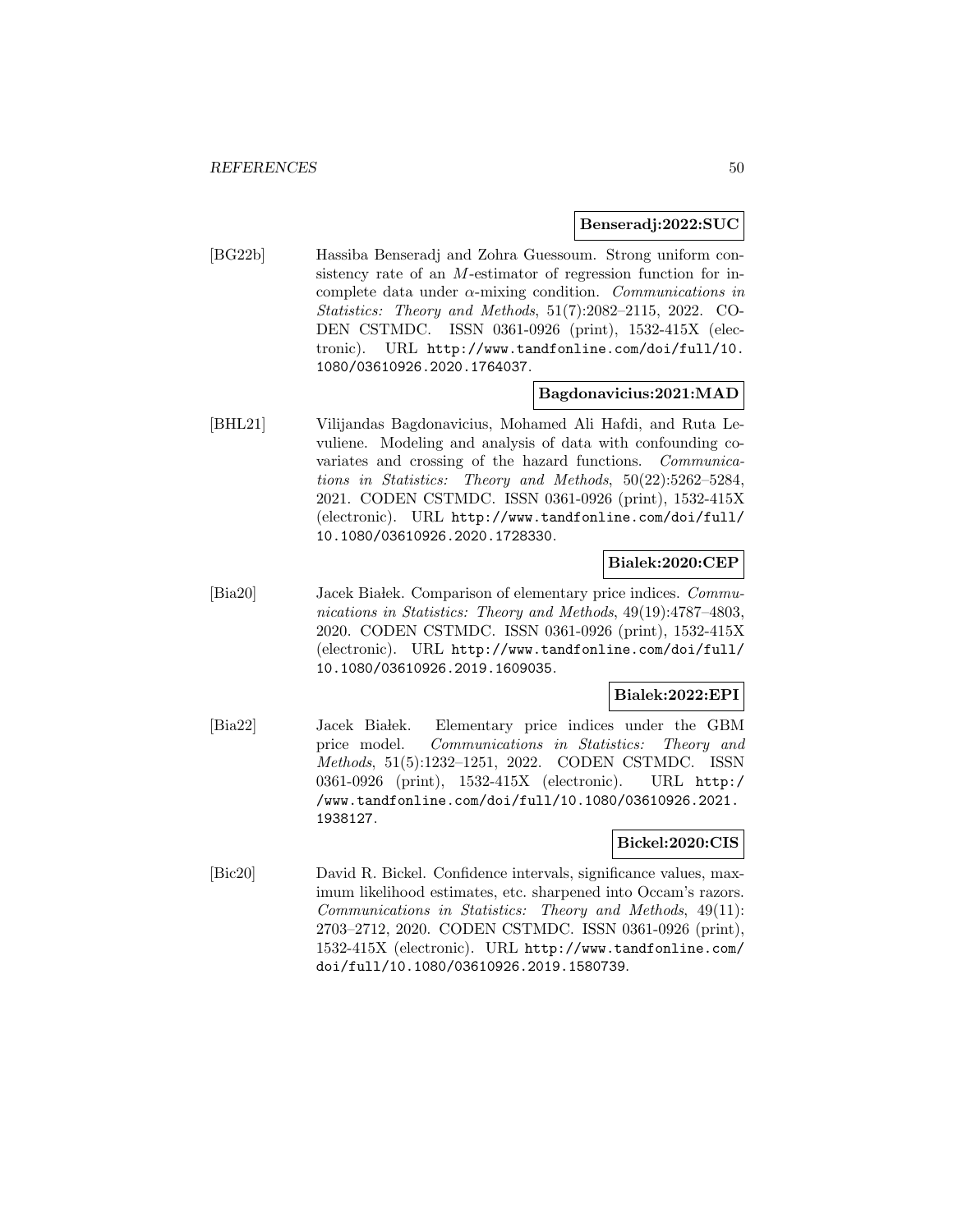#### **Bickel:2022:CDE**

[Bic22] David R. Bickel. Confidence distributions and empirical Bayes posterior distributions unified as distributions of evidential support. Communications in Statistics: Theory and Methods, 51(10):3142–3163, 2022. CODEN CSTMDC. ISSN 0361-0926 (print), 1532-415X (electronic). URL http:/ /www.tandfonline.com/doi/full/10.1080/03610926.2020. 1790004.

### **Bhushan:2022:OCE**

[BK22] Shashi Bhushan and Anoop Kumar. On optimal classes of estimators under ranked set sampling. Communications in Statistics: Theory and Methods, 51(8):2610–2639, 2022. CO-DEN CSTMDC. ISSN 0361-0926 (print), 1532-415X (electronic). URL http://www.tandfonline.com/doi/full/10. 1080/03610926.2020.1777431.

## **Boroomandi:2022:NPP**

[BKK22] Fahimeh Boroomandi and Mahmood Kharrati-Kopaei. Non parametric PROS quality control chart for monitoring the process mean. Communications in Statistics: Theory and Methods, 51(6):1706–1723, 2022. CODEN CSTMDC. ISSN 0361-0926 (print), 1532-415X (electronic). URL http:/ /www.tandfonline.com/doi/full/10.1080/03610926.2020. 1767139.

#### **Bedbur:2020:REG**

[BKM20] Stefan Bedbur, Udo Kamps, and Miriam Marner. Rényi entropy of m-generalized order statistics. Communications in Statistics: Theory and Methods, 49(14):3397–3406, 2020. CO-DEN CSTMDC. ISSN 0361-0926 (print), 1532-415X (electronic). URL http://www.tandfonline.com/doi/full/10. 1080/03610926.2019.1588321.

#### **Benhaddou:2020:MAW**

[BL20] Rida Benhaddou and Qing Liu. Minimax adaptive wavelet estimator for the anisotropic functional deconvolution model with unknown kernel. *Communications in Statistics: The*ory and Methods, 49(21):5312–5331, 2020. CODEN CSTMDC. ISSN 0361-0926 (print), 1532-415X (electronic). URL http:/ /www.tandfonline.com/doi/full/10.1080/03610926.2019. 1617880.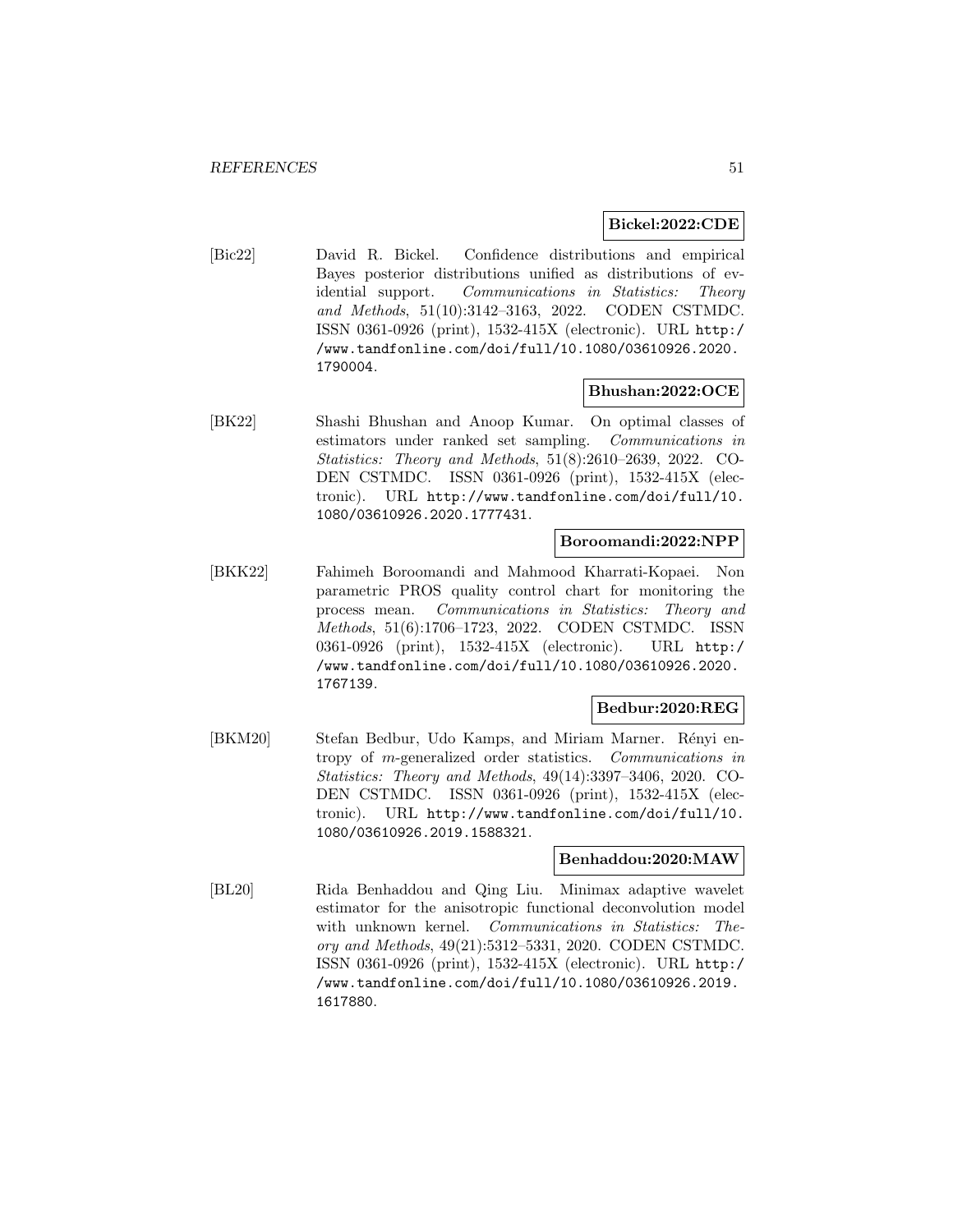### **Bagui:2020:ERT**

[BM20a] Subhash C. Bagui and K. L. Mehra. On an elementary ratio technique for proving convergence of known distributions. Communications in Statistics: Theory and Methods, 49(22):5535– 5552, 2020. CODEN CSTMDC. ISSN 0361-0926 (print), 1532- 415X (electronic). URL http://www.tandfonline.com/doi/ full/10.1080/03610926.2019.1619771.

## **Bibi:2020:YWT**

[BM20b] Abdelouahab Bibi and Fateh Merahi. Yule–Walker type estimator of first-order time-varying periodic bilinear differential model for stochastic processes. Communications in Statistics: Theory and Methods, 49(16):4046–4072, 2020. CO-DEN CSTMDC. ISSN 0361-0926 (print), 1532-415X (electronic). URL http://www.tandfonline.com/doi/full/10. 1080/03610926.2019.1594300.

#### **Boukabour:2021:SBN**

[BM21] Seloua Boukabour and Afif Masmoudi. Semiparametric Bayesian networks for continuous data. Communications in Statistics: Theory and Methods, 50(24):5974–5996, 2021. CO-DEN CSTMDC. ISSN 0361-0926 (print), 1532-415X (electronic). URL http://www.tandfonline.com/doi/full/10. 1080/03610926.2020.1738486.

## **Barmalzan:2022:SCS**

[BmAB22] Ghobad Barmalzan, Seyed masih Ayat, and Narayanaswamy Balakrishnan. Stochastic comparisons of series and parallel systems with dependent Burr type XII components. *Commu*nications in Statistics: Theory and Methods, 51(7):2209–2230, 2022. CODEN CSTMDC. ISSN 0361-0926 (print), 1532-415X (electronic). URL http://www.tandfonline.com/doi/full/ 10.1080/03610926.2020.1772307.

#### **Bekiryazici:2021:MRD**

[BMK21] Zafer Bekiryazici, Mehmet Merdan, and Tulay Kesemen. Modification of the random differential transformation method and its applications to compartmental models. Communications in Statistics: Theory and Methods, 50(18):4271–4292, 2021. CO-DEN CSTMDC. ISSN 0361-0926 (print), 1532-415X (electronic). URL http://www.tandfonline.com/doi/full/10. 1080/03610926.2020.1713372.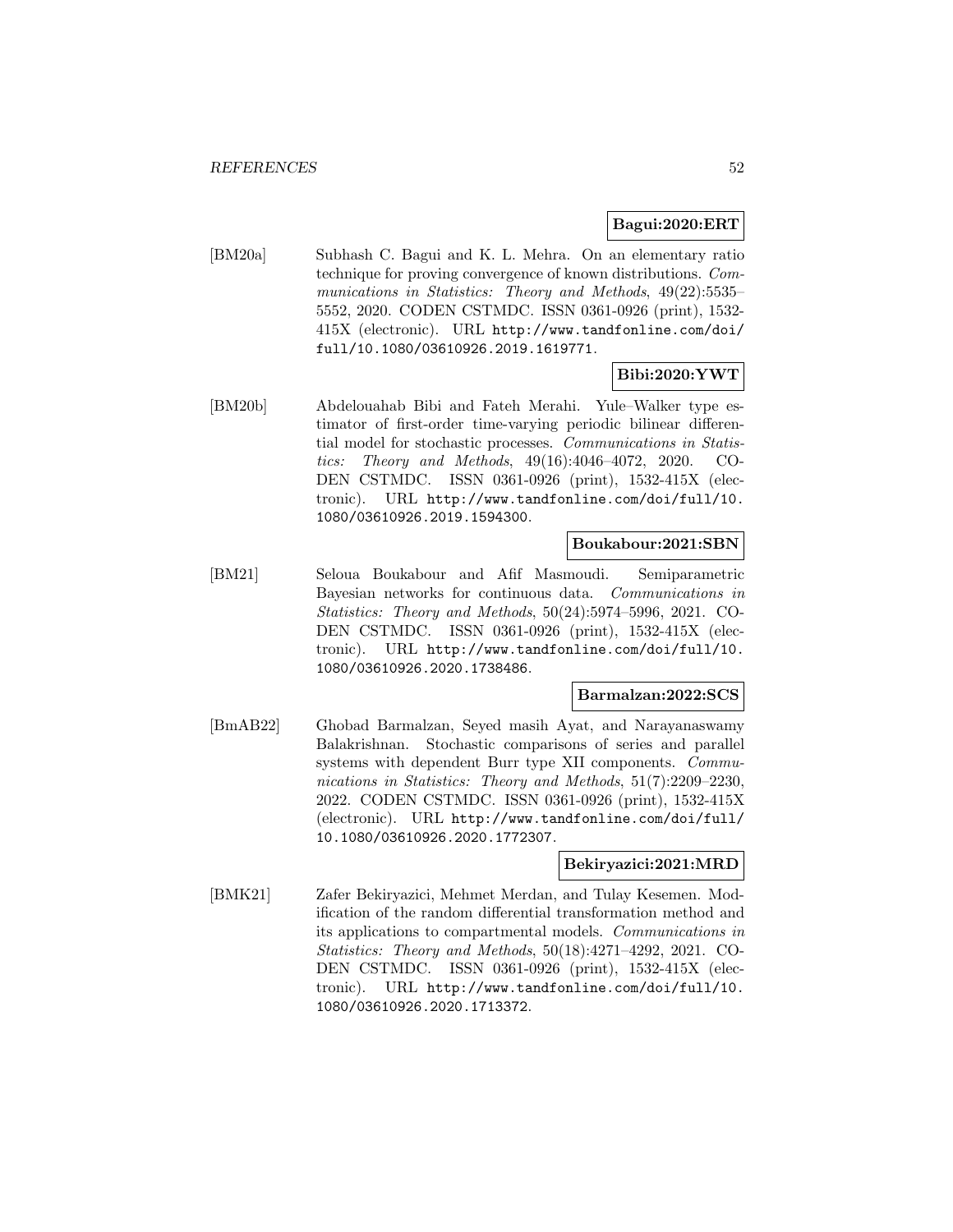#### **Bignozzi:2020:LDM**

[BMP20] Valeria Bignozzi, Claudio Macci, and Lea Petrella. Large deviations for method-of-quantiles estimators of one-dimensional parameters. Communications in Statistics: Theory and Methods, 49(5):1132–1157, 2020. CODEN CSTMDC. ISSN 0361-0926 (print), 1532-415X (electronic). URL http:/ /www.tandfonline.com/doi/full/10.1080/03610926.2018. 1554134.

### **Baig:2020:ICD**

[BMT20] Afifa Baig, Saadia Masood, and Tanveer Ahmed Tarray. Improved class of difference-type estimators for population median in survey sampling. Communications in Statistics: Theory and Methods, 49(23):5778–5793, 2020. CO-DEN CSTMDC. ISSN 0361-0926 (print), 1532-415X (electronic). URL http://www.tandfonline.com/doi/full/10. 1080/03610926.2019.1622017.

#### **Babilua:2021:EBR**

[BN21] P. K. Babilua and E. A. Nadaraya. On estimating the Bernoulli regression function using Bernstein polynomials. Communications in Statistics: Theory and Methods, 50(17):3928–3941, 2021. CODEN CSTMDC. ISSN 0361-0926 (print), 1532-415X (electronic). URL http://www.tandfonline.com/doi/full/ 10.1080/03610926.2019.1709872.

#### **Boukeloua:2021:SSC**

[Bou21a] Mohamed Boukeloua. Study of semiparametric copula models via divergences with bivariate censored data. Communications in Statistics: Theory and Methods, 50(23):5429–5452, 2021. CODEN CSTMDC. ISSN 0361-0926 (print), 1532-415X (electronic). URL http://www.tandfonline.com/doi/full/ 10.1080/03610926.2020.1734834.

#### **Boukhari:2021:WLL**

[Bou21b] Fakhreddine Boukhari. Weak laws of large numbers for maximal weighted sums of random variables. Communications in Statistics: Theory and Methods, 50(1):105–115, 2021. CO-DEN CSTMDC. ISSN 0361-0926 (print), 1532-415X (electronic). URL http://www.tandfonline.com/doi/full/10. 1080/03610926.2019.1630437.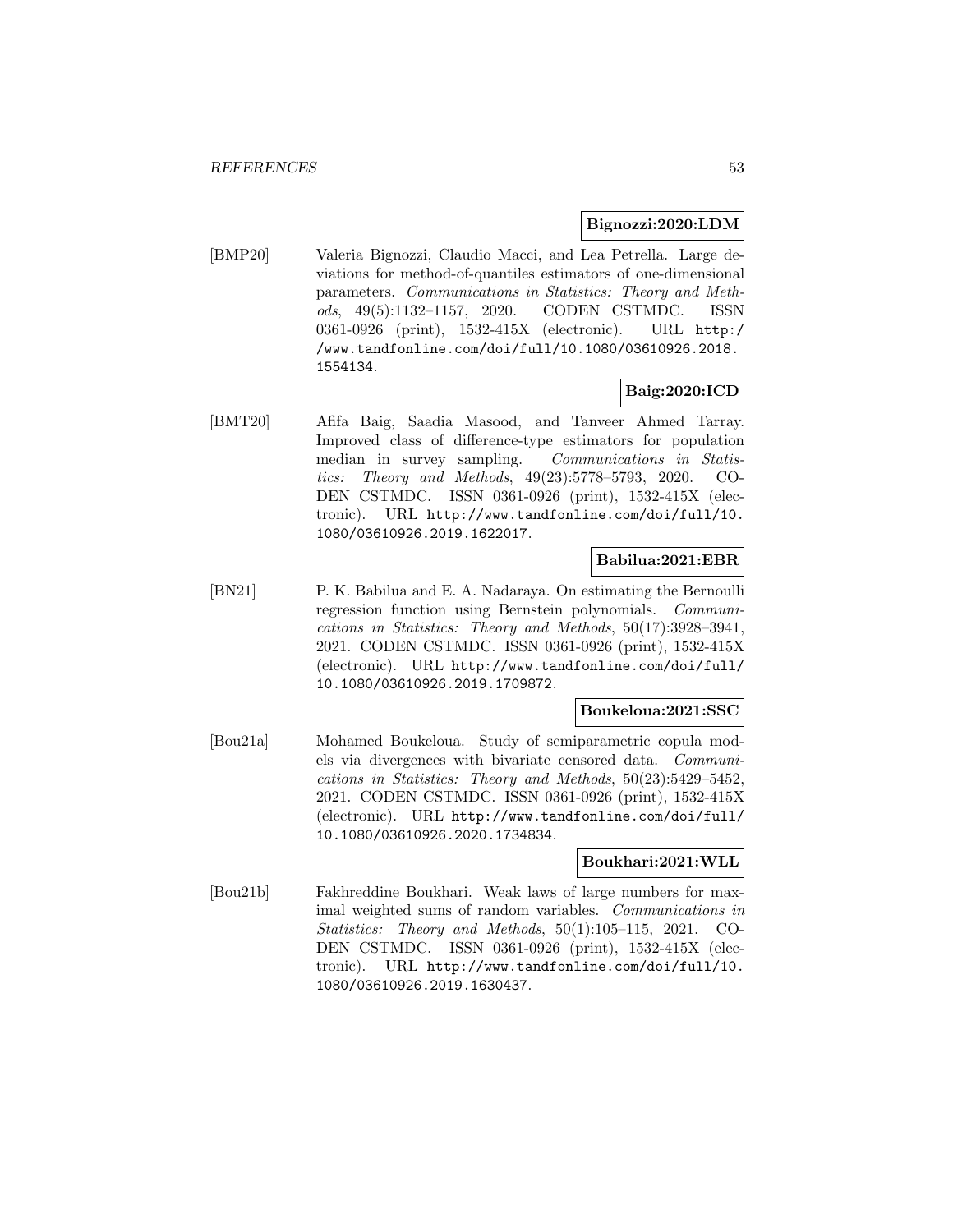#### **Bhushan:2020:CEC**

[BP20] Shashi Bhushan and Shailja Pandey. A cost-effective computational approach with non response on two occasions. Communications in Statistics: Theory and Methods, 49(20):4951–4973, 2020. CODEN CSTMDC. ISSN 0361-0926 (print), 1532-415X (electronic). URL http://www.tandfonline.com/doi/full/ 10.1080/03610926.2019.1609518.

#### **Bakar:2022:IMW**

[BP22] Shaiful Anuar Abu Bakar and Dharini Pathmanathan. Income modeling with the Weibull mixtures. Communications in Statistics: Theory and Methods, 51(11):3612–3628, 2022. CODEN CSTMDC. ISSN 0361-0926 (print), 1532-415X (electronic). URL http://www.tandfonline.com/doi/full/10. 1080/03610926.2020.1800737.

#### **Bagnato:2022:LMP**

[BPZ22] Luca Bagnato, Antonio Punzo, and Maria Grazia Zoia. Leptokurtic moment-parameterized elliptically contoured distributions with application to financial stock returns. Communications in Statistics: Theory and Methods, 51(2):486–500, 2022. CODEN CSTMDC. ISSN 0361-0926 (print), 1532-415X (electronic). URL http://www.tandfonline.com/doi/full/10. 1080/03610926.2020.1751202.

## **Basatini:2020:MSS**

[BR20] Ferdous Mohammadi Basatini and Saeid Rezakhah. Markov switch smooth transition HYGARCH model: Stability and estimation. Communications in Statistics: Theory and Methods, 49(10):2384–2409, 2020. CODEN CSTMDC. ISSN 0361-0926 (print), 1532-415X (electronic). URL http:/ /www.tandfonline.com/doi/full/10.1080/03610926.2019. 1576884.

#### **Berred:2020:ARL**

[BS20a] Alexandre Berred and Alexei Stepanov. Asymptotic results for lower exponential spacings. Communications in Statistics: Theory and Methods, 49(7):1730–1741, 2020. CO-DEN CSTMDC. ISSN 0361-0926 (print), 1532-415X (electronic). URL http://www.tandfonline.com/doi/full/10. 1080/03610926.2019.1565781.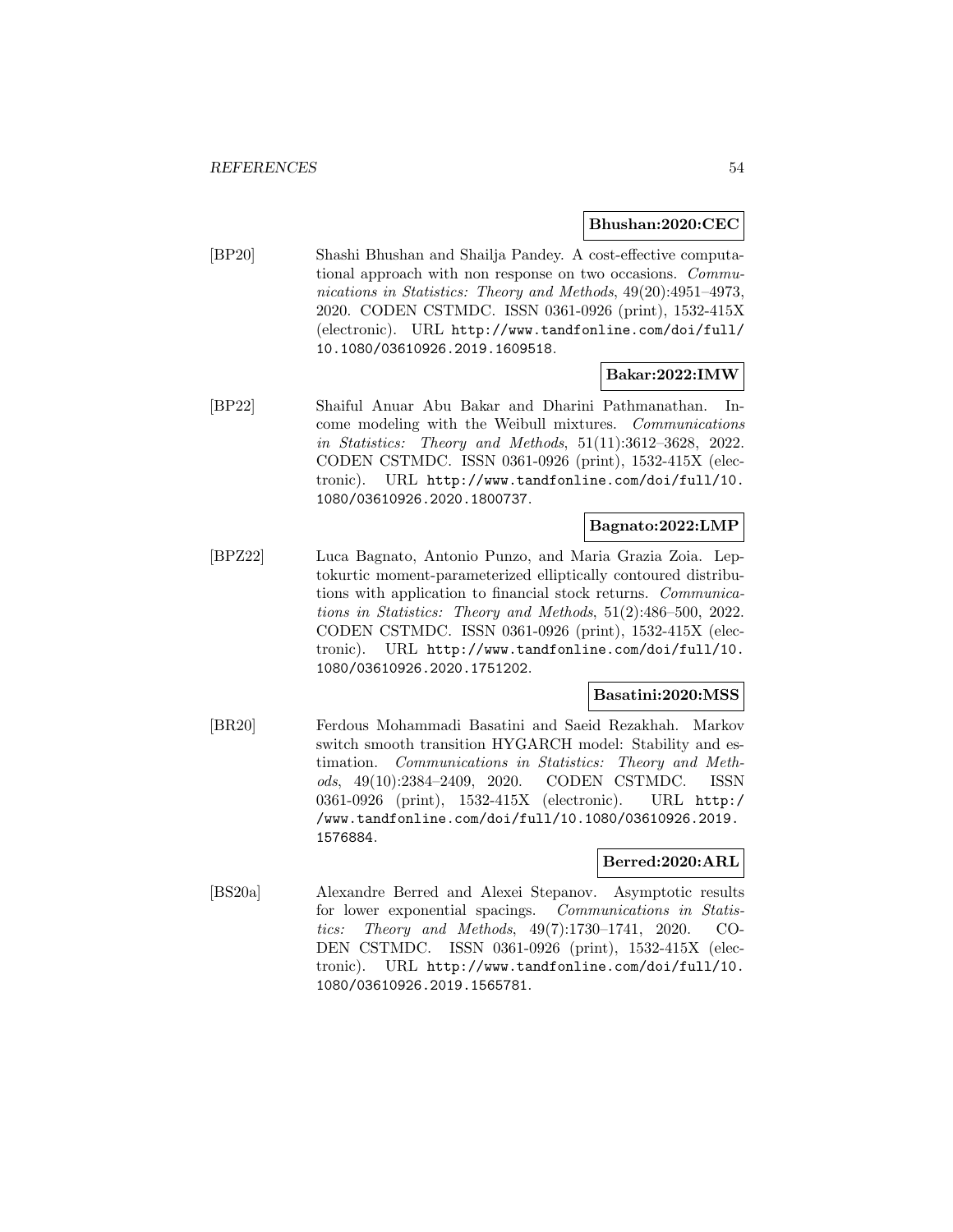#### **Bouzebda:2020:BSN**

[BS20b] Salim Bouzebda and Yousri Slaoui. Bandwidth selector for nonparametric recursive density estimation for spatial data defined by stochastic approximation method. Communications in Statistics: Theory and Methods, 49(12):2942–2963, 2020. CO-DEN CSTMDC. ISSN 0361-0926 (print), 1532-415X (electronic). URL http://www.tandfonline.com/doi/full/10. 1080/03610926.2019.1584313.

## **Bank:2021:ACS**

[BS21a] B. Bank and S. K. Samanta. Analytical and computational studies of the BMAP/ $G^{(a,Y)}$  /1 queue. Communications in Statistics: Theory and Methods, 50(15):3586–3614, 2021. CO-DEN CSTMDC. ISSN 0361-0926 (print), 1532-415X (electronic). URL http://www.tandfonline.com/doi/full/10. 1080/03610926.2019.1708941.

# **Brown:2021:NCC**

[BS21b] Austin R. Brown and Jay R. Schaffer. A nonparametric CUSUM control chart for multiple stream processes based on a modified extended median test. Communications in Statistics: Theory and Methods, 50(24):6067–6080, 2021. CO-DEN CSTMDC. ISSN 0361-0926 (print), 1532-415X (electronic). URL http://www.tandfonline.com/doi/full/10. 1080/03610926.2020.1738492.

#### **Bhattacharya:2022:LST**

[BS22] Tuhinshubhra Bhattacharya and Arindam Sengupta. Largesample tests for comparing Likert-type scale data. Communications in Statistics: Theory and Methods, 51(5):1179–1196, 2022. CODEN CSTMDC. ISSN 0361-0926 (print), 1532-415X (electronic). URL http://www.tandfonline.com/doi/full/ 10.1080/03610926.2021.1872634.

## **Bai:2022:SIT**

[BSN22] Xuchao Bai, Yimin Shi, and Hon Keung Tony Ng. Statistical inference of Type-I progressively censored step-stress accelerated life test with dependent competing risks. Communications in Statistics: Theory and Methods, 51(10):3077–3103, 2022. CODEN CSTMDC. ISSN 0361-0926 (print), 1532-415X (electronic). URL http://www.tandfonline.com/doi/full/ 10.1080/03610926.2020.1788081.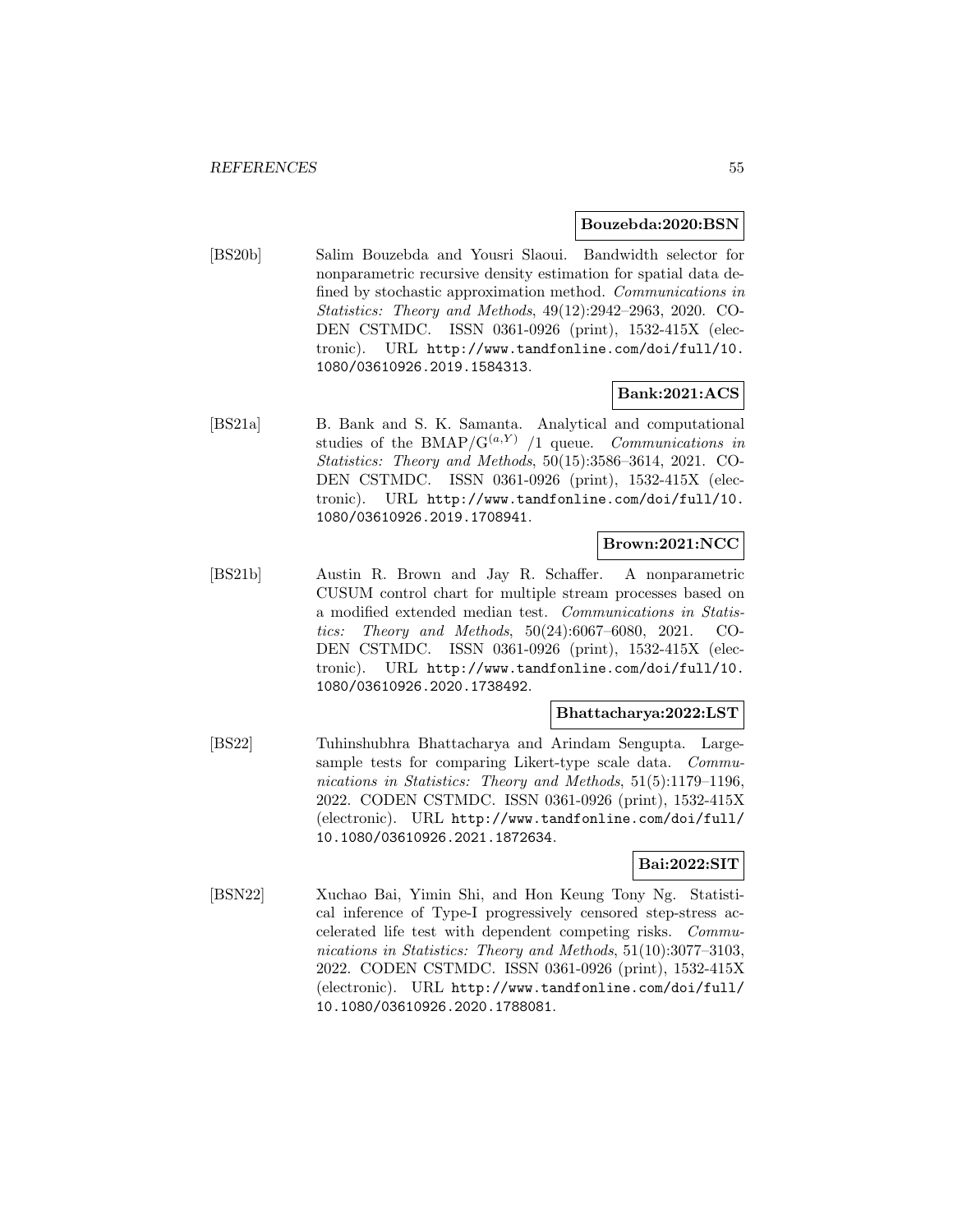#### **Bulut:2020:MDB**

[Bul20] Hasan Bulut. Mahalanobis distance based on minimum regularized covariance determinant estimators for high dimensional data. Communications in Statistics: Theory and Methods, 49(24):5897–5907, 2020. CODEN CSTMDC. ISSN 0361-0926 (print), 1532-415X (electronic). URL http:/ /www.tandfonline.com/doi/full/10.1080/03610926.2020. 1719420.

### **Blazhievska:2020:EIR**

[BZ20] Irina Blazhievska and Vladimir Zaiats. Estimation of impulse response functions in two-output systems. Communications in Statistics: Theory and Methods, 49(2):257–280, 2020. CO-DEN CSTMDC. ISSN 0361-0926 (print), 1532-415X (electronic). URL http://www.tandfonline.com/doi/full/10. 1080/03610926.2018.1536210.

## **Blazhievska:2021:CCI**

[BZ21] Irina Blazhievska and Vladimir Zaiats. On cross-correlogram IRF's estimators of two-output systems in spaces of continuous functions. Communications in Statistics: Theory and Methods, 50(24):6024–6048, 2021. CODEN CSTMDC. ISSN 0361-0926 (print), 1532-415X (electronic). URL http:/ /www.tandfonline.com/doi/full/10.1080/03610926.2020. 1738490.

#### **Cankaya:2020:RPM**

[CA20] Mehmet Niyazi Çankaya and Olcay Arslan. On the robustness properties for maximum likelihood estimators of parameters in exponential power and generalized T distributions. Communications in Statistics: Theory and Methods, 49(3):607–630, 2020. CODEN CSTMDC. ISSN 0361-0926 (print), 1532-415X (electronic). URL http://www.tandfonline.com/doi/full/ 10.1080/03610926.2018.1549243.

#### **Cavicchioli:2020:SRA**

[Cav20] Maddalena Cavicchioli. Spectral representation and autocovariance structure of Markov switching DSGE models. Communications in Statistics: Theory and Methods, 49(7):1635–1652, 2020. CODEN CSTMDC. ISSN 0361-0926 (print), 1532-415X (electronic). URL http://www.tandfonline.com/doi/full/ 10.1080/03610926.2018.1563184.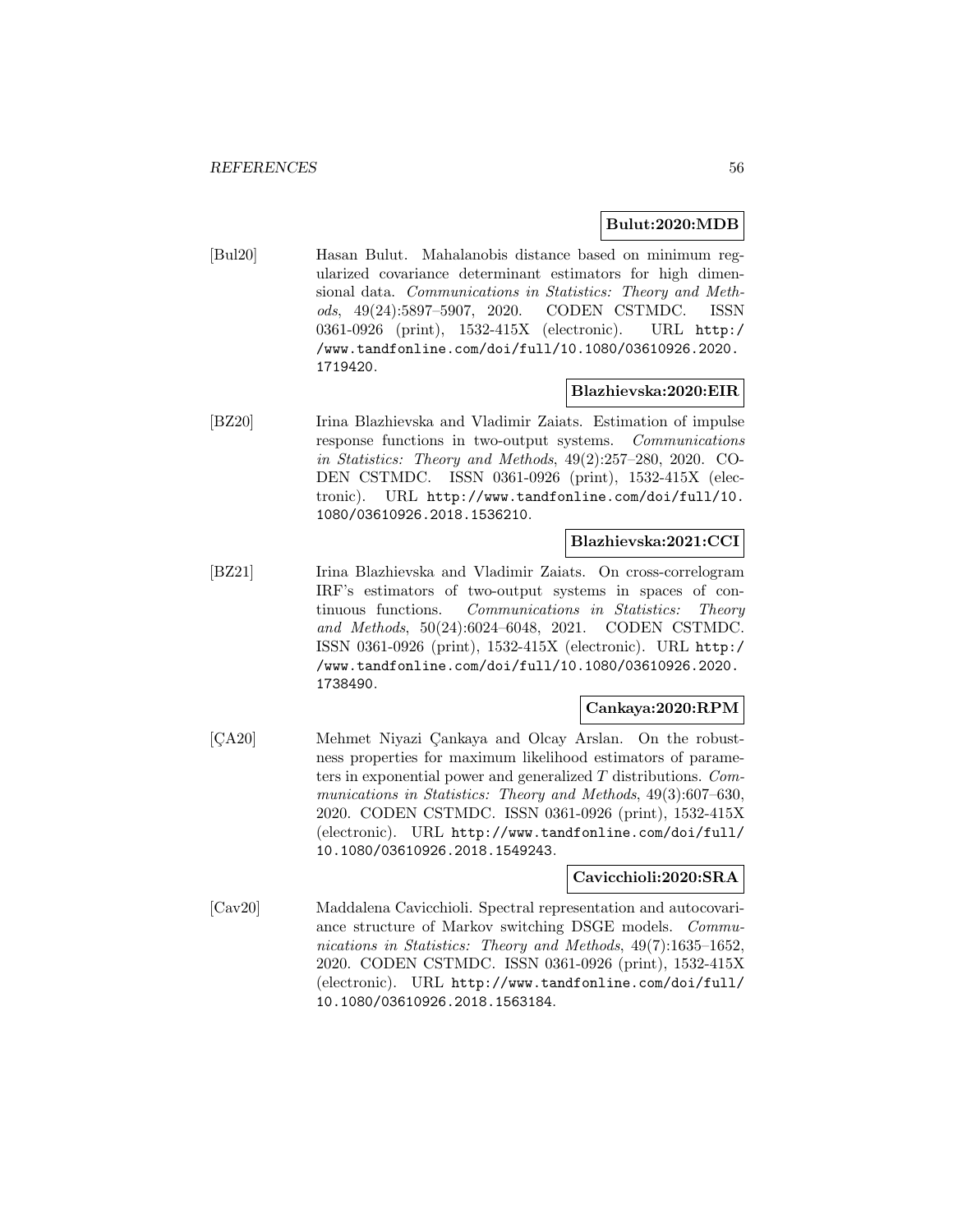#### **Cavalcanti:2021:IST**

[CBB<sup>+</sup>21] Alexsandro B. Cavalcanti, Denise A. Botter, Lúcia P. Barroso, Manoel Santos-Neto, and Gauss M. Cordeiro. Improved score tests for exponential family nonlinear models. Communications in Statistics: Theory and Methods, 50(15):3731–3745, 2021. CODEN CSTMDC. ISSN 0361-0926 (print), 1532-415X (electronic). URL http://www.tandfonline.com/doi/full/ 10.1080/03610926.2019.1710202.

#### **Chaturvedi:2020:SOA**

[CBJ20] Ajit Chaturvedi, Sudeep R. Bapat, and Neeraj Joshi. Secondorder approximations for a multivariate analog of Behrens– Fisher problem through three-stage procedure. Communications in Statistics: Theory and Methods, 49(14):3466–3480, 2020. CODEN CSTMDC. ISSN 0361-0926 (print), 1532-415X (electronic). URL http://www.tandfonline.com/doi/full/ 10.1080/03610926.2019.1589517.

# **Cancho:2021:SMI**

[CBLS21] Vicente G. Cancho, Gladys Barriga, Jeremias Leão, and Helton Saulo. Survival model induced by discrete frailty for modeling of lifetime data with long-term survivors and change-point. Communications in Statistics: Theory and Methods, 50(5):1161– 1172, 2021. CODEN CSTMDC. ISSN 0361-0926 (print), 1532- 415X (electronic). URL http://www.tandfonline.com/doi/ full/10.1080/03610926.2019.1648826.

# **Choudhury:2021:ERF**

[CBM21] Mriganka Mouli Choudhury, Rahul Bhattacharya, and Sudhansu S. Maiti. On estimating reliability function for the family of power series distribution. Communications in Statistics: Theory and Methods, 50(12):2801–2830, 2021. CO-DEN CSTMDC. ISSN 0361-0926 (print), 1532-415X (electronic). URL http://www.tandfonline.com/doi/full/10. 1080/03610926.2019.1676446.

#### **Chen:2022:OSP**

[CC22] Yen-Luan Chen and Chin-Chih Chang. Optimum sequential preventive maintenance first or last policies with imperfect maintenance for a system subject to shocks. Communications in Statistics: Theory and Methods, 51(1):162-178, 2022. CODEN CSTMDC. ISSN 0361-0926 (print), 1532-415X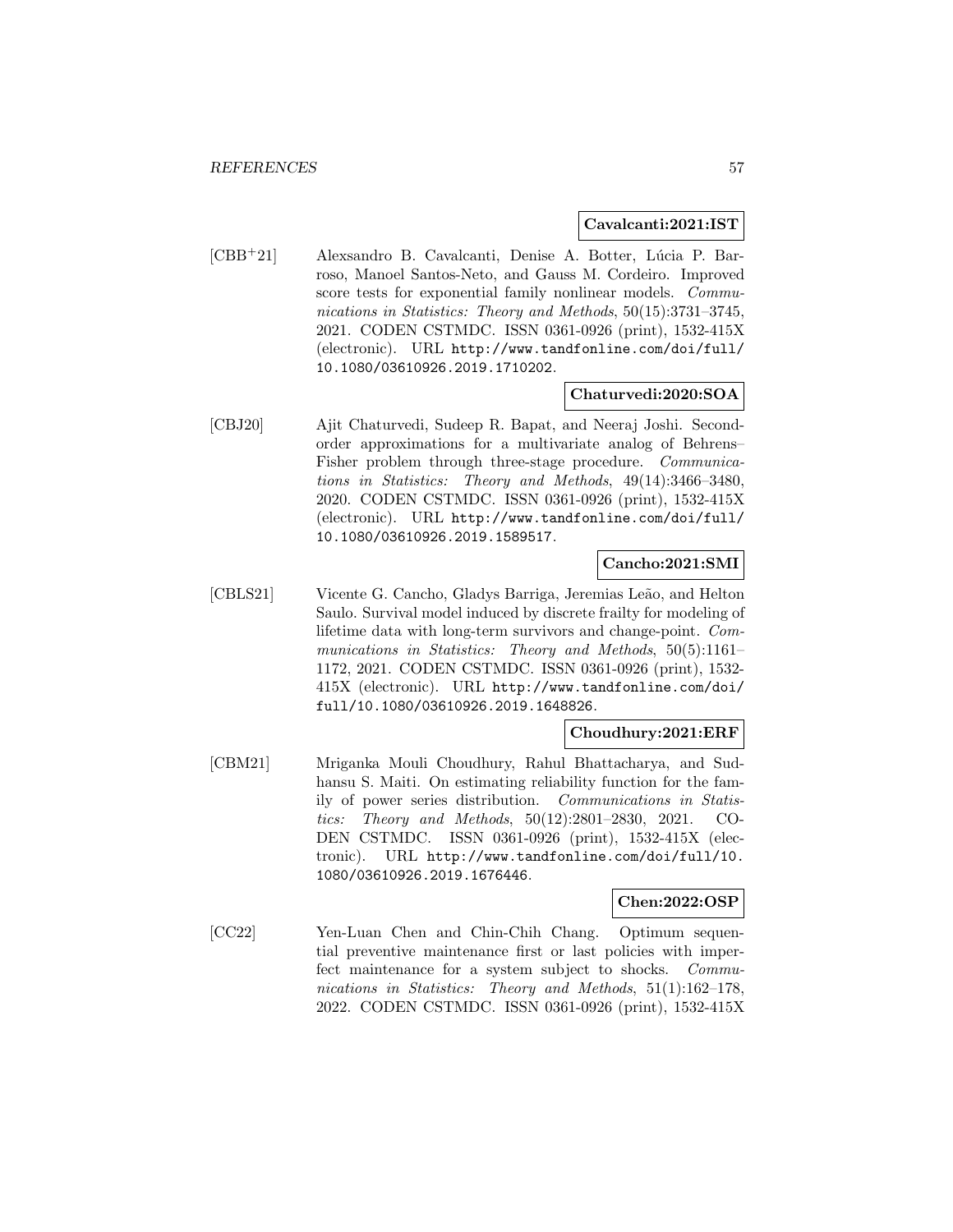(electronic). URL http://www.tandfonline.com/doi/full/ 10.1080/03610926.2020.1746807.

# **Cabral:2022:CSC**

[CCG22] Ivanilda Cabral, Frederico Caeiro, and M. Ivette Gomes. On the comparison of several classical estimators of the extreme value index. Communications in Statistics: Theory and Methods, 51 (1):179–196, 2022. CODEN CSTMDC. ISSN 0361-0926 (print), 1532-415X (electronic). URL http://www.tandfonline.com/ doi/full/10.1080/03610926.2020.1746970.

## **Chen:2021:IPS**

[CCR21] Xiaoyan Chen, Zengjing Chen, and Liying Ren. An invariance principle of strong law of large numbers under nonadditive probabilities. Communications in Statistics: Theory and Methods, 50(10):2398–2418, 2021. CODEN CSTMDC. ISSN 0361-0926 (print), 1532-415X (electronic). URL http:/ /www.tandfonline.com/doi/full/10.1080/03610926.2019. 1669805.

#### **Chen:2020:CMC**

[CCW<sup>+</sup>20] Meiqian Chen, Kan Chen, Zijian Wang, Zhengliang Lu, and Xuejun Wang. Complete moment convergence for partial sums of arrays of rowwise negatively superadditive dependent random variables. Communications in Statistics: Theory and Methods, 49(5):1158–1173, 2020. CODEN CSTMDC. ISSN 0361-0926 (print), 1532-415X (electronic). URL http:/ /www.tandfonline.com/doi/full/10.1080/03610926.2018. 1554136.

#### **Chatrabgoun:2020:FCL**

[CDP20] Omid Chatrabgoun, Alireza Daneshkhah, and Gholamali Parham. On the functional central limit theorem for first passage time of nonlinear semi-Markov reward processes. Communications in Statistics: Theory and Methods, 49(19):4737–4750, 2020. CODEN CSTMDC. ISSN 0361-0926 (print), 1532-415X (electronic). URL http://www.tandfonline.com/doi/full/ 10.1080/03610926.2019.1606917.

#### **Cuadras:2020:TGB**

[CDSG20] Carles M. Cuadras, Walter Diaz, and Sonia Salvo-Garrido. Two generalized bivariate FGM distributions and rank reduction. Communications in Statistics: Theory and Methods, 49(23): 5639–5665, 2020. CODEN CSTMDC. ISSN 0361-0926 (print),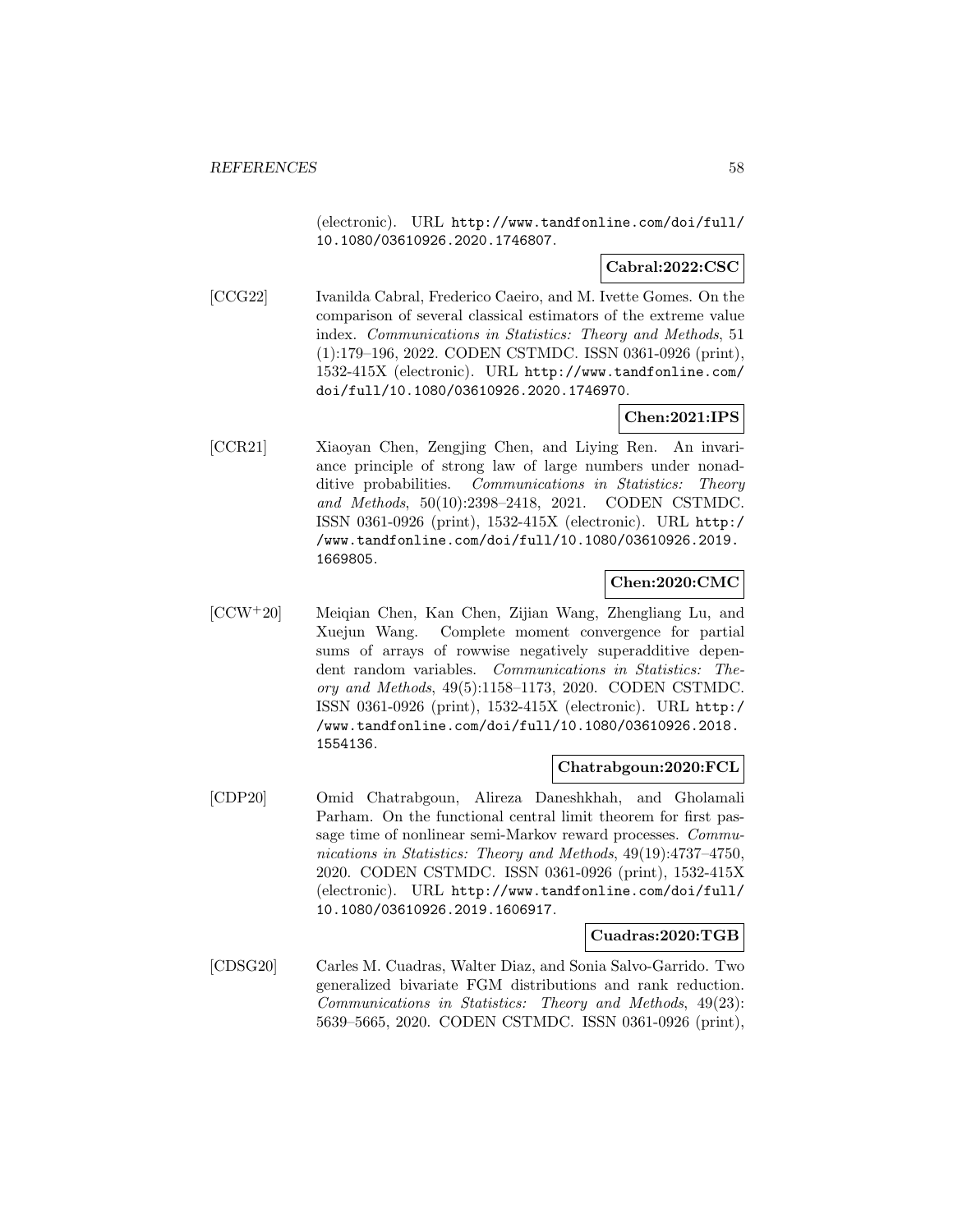1532-415X (electronic). URL http://www.tandfonline.com/ doi/full/10.1080/03610926.2019.1620780.

## **Celik:2022:WAH**

[Cel22] N. Celik. Welch's ANOVA: Heteroskedastic skew-t error terms. Communications in Statistics: Theory and Methods, 51(9): 3065–3076, 2022. CODEN CSTMDC. ISSN 0361-0926 (print), 1532-415X (electronic). URL http://www.tandfonline.com/ doi/full/10.1080/03610926.2020.1788084.

## **Chen:2022:MSM**

[CF22] Yijie Chen and Hailin Feng. Maintenance strategy of multicomponent system based on structure updating and group importance measure. Communications in Statistics: Theory and Methods, 51(9):2919–2935, 2022. CODEN CSTMDC. ISSN 0361-0926 (print), 1532-415X (electronic). URL http:/ /www.tandfonline.com/doi/full/10.1080/03610926.2020. 1784434.

# **Chen:2020:CAT**

[CFS20] Ling Chen, Yanqin Feng, and Jianguo Sun. A class of additive transformation models for recurrent gap times. Communications in Statistics: Theory and Methods, 49(16):4030–4045, 2020. CODEN CSTMDC. ISSN 0361-0926 (print), 1532-415X (electronic). URL http://www.tandfonline.com/doi/full/ 10.1080/03610926.2019.1594299.

#### **Chen:2020:ITH**

[CG20] Yongshuai Chen and Wenwen Guo. Independence test in high-dimension using distance correlation and power enhancement technique. Communications in Statistics: Theory and Methods, 49(17):4216–4233, 2020. CODEN CSTMDC. ISSN 0361-0926 (print), 1532-415X (electronic). URL http:/ /www.tandfonline.com/doi/full/10.1080/03610926.2019. 1595656.

# **Cho:2021:CAP**

[CG21] Youngjoo Cho and Debashis Ghosh. Covariate adjustment via propensity scores for recurrent events in the presence of dependent censoring. Communications in Statistics: Theory and Methods, 50(1):216–236, 2021. CODEN CSTMDC. ISSN 0361-0926 (print), 1532-415X (electronic). URL http:/ /www.tandfonline.com/doi/full/10.1080/03610926.2019. 1634208.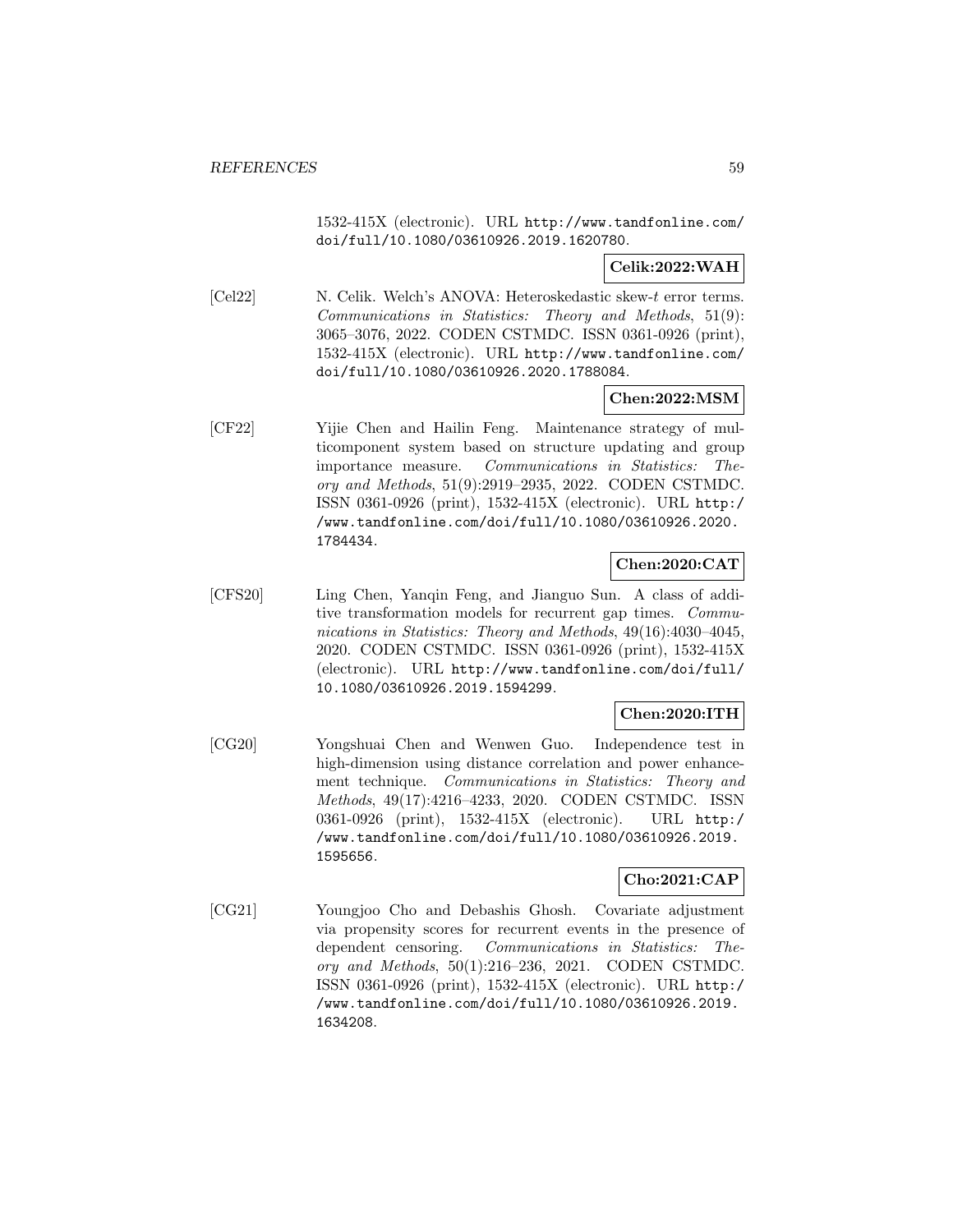#### **Cramer:2021:MSP**

[CGL21] Erhard Cramer, Julian Górny, and Benjamin Laumen. Multisample progressive Type-I censoring of exponentially distributed lifetimes. Communications in Statistics: Theory and Methods, 50(22):5285–5313, 2021. CODEN CSTMDC. ISSN 0361-0926 (print), 1532-415X (electronic). URL http:/ /www.tandfonline.com/doi/full/10.1080/03610926.2020. 1728328.

#### **Cai:2020:PIS**

[CH20a] Ting Cai and Hong Chang Hu. Probability inequalities for sums of NSD random variables and applications. Communications in Statistics: Theory and Methods, 49(2):281–306, 2020. CODEN CSTMDC. ISSN 0361-0926 (print), 1532-415X (electronic). URL http://www.tandfonline.com/doi/full/ 10.1080/03610926.2018.1536211.

## **Chen:2020:RAD**

[CH20b] Mi Chen and Xiang Hu. Risk aggregation with dependence and overdispersion based on the compound Poisson INAR(1) process. Communications in Statistics: Theory and Methods, 49(16):3985–4001, 2020. CODEN CSTMDC. ISSN 0361-0926 (print), 1532-415X (electronic). URL http:/ /www.tandfonline.com/doi/full/10.1080/03610926.2019. 1594297.

### **Chen:2021:ORP**

[CH21a] Yanhong Chen and Yijun Hu. Optimal reinsurance from the perspectives of both insurers and reinsurers under the VaR risk measure and Vajda condition. Communications in Statistics: Theory and Methods, 50(15):3677–3694, 2021. CO-DEN CSTMDC. ISSN 0361-0926 (print), 1532-415X (electronic). URL http://www.tandfonline.com/doi/full/10. 1080/03610926.2019.1710197.

### **Choi:2021:EIL**

[CH21b] Sangbum Choi and Xuelin Huang. Efficient inferences for linear transformation models with doubly censored data. Communications in Statistics: Theory and Methods, 50(9):2188–2200, 2021. CODEN CSTMDC. ISSN 0361-0926 (print), 1532-415X (electronic). URL http://www.tandfonline.com/doi/full/ 10.1080/03610926.2019.1662046.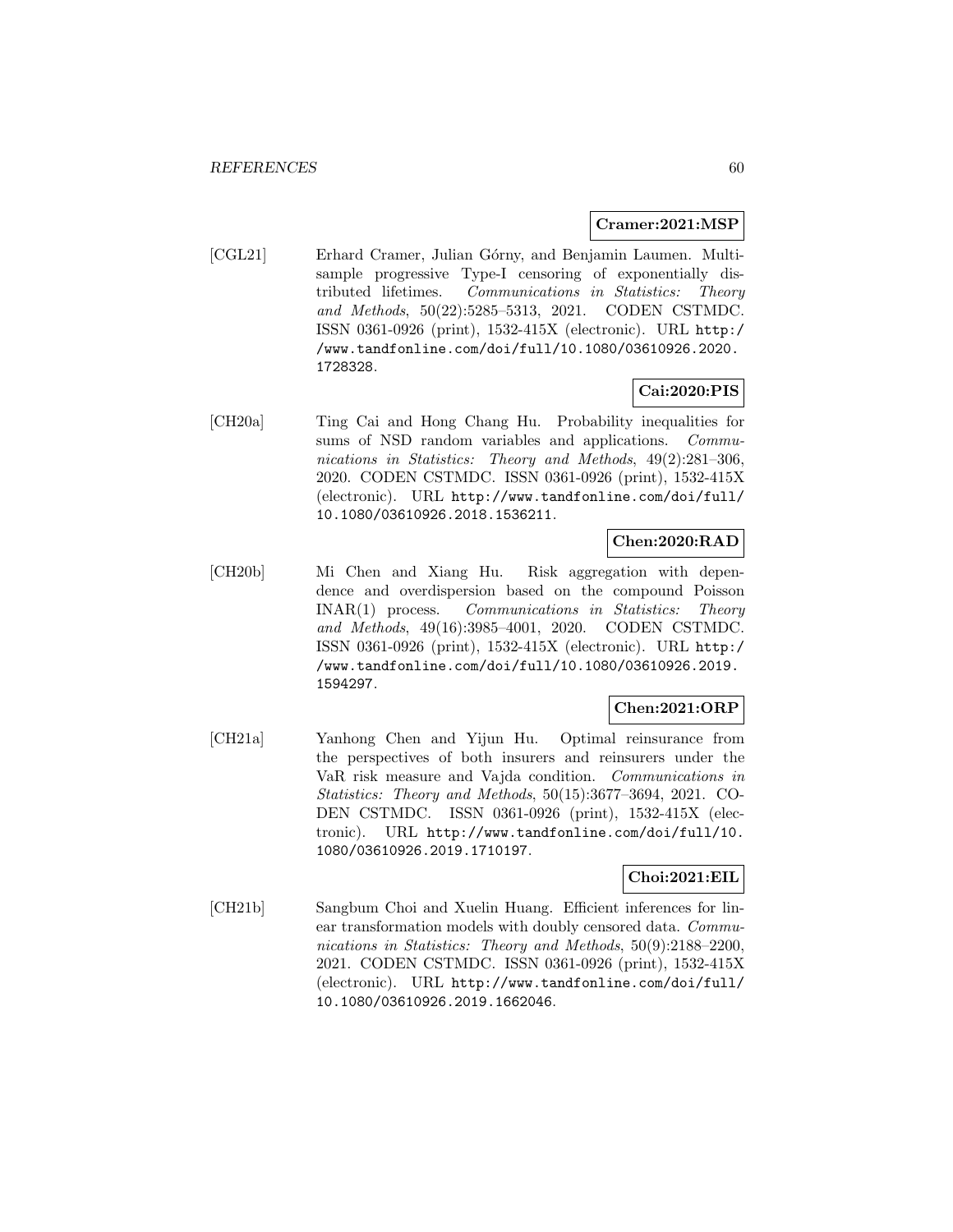#### **Chang:2021:OPR**

[Cha21a] Chin-Chih Chang. Optimal preventive replacement policy for operating products with renewing free-replacement warranty. Communications in Statistics: Theory and Methods, 50(18): 4255–4270, 2021. CODEN CSTMDC. ISSN 0361-0926 (print), 1532-415X (electronic). URL http://www.tandfonline.com/ doi/full/10.1080/03610926.2020.1713371.

#### **Charalambides:2021:MNM**

[Cha21b] Charalambos A. Charalambides. q-Multinomial and negative q-multinomial distributions. Communications in Statistics: Theory and Methods, 50(24):5873–5898, 2021. CO-DEN CSTMDC. ISSN 0361-0926 (print), 1532-415X (electronic). URL http://www.tandfonline.com/doi/full/10. 1080/03610926.2020.1737711.

#### **Chechile:2020:BAM**

[Che20a] Richard A. Chechile. A Bayesian analysis for the Mann– Whitney statistic. Communications in Statistics: Theory and Methods, 49(3):670–696, 2020. CODEN CSTMDC. ISSN 0361-0926 (print), 1532-415X (electronic). URL http:/ /www.tandfonline.com/doi/full/10.1080/03610926.2018. 1549247.

#### **Chen:2020:SRP**

[Che20b] Mingjing Chen. A self-reliant projected information criterion for the number of factors. Communications in Statistics: Theory and Methods, 49(10):2466–2484, 2020. CO-DEN CSTMDC. ISSN 0361-0926 (print), 1532-415X (electronic). URL http://www.tandfonline.com/doi/full/10. 1080/03610926.2019.1576889.

# **Chen:2021:GEV**

[Che21] Su Chen. Generalized expected value of continuous random variables and its applications. Communications in Statistics: Theory and Methods, 50(20):4844–4866, 2021. CO-DEN CSTMDC. ISSN 0361-0926 (print), 1532-415X (electronic). URL http://www.tandfonline.com/doi/full/10. 1080/03610926.2020.1725823.

### **Cheng:2022:ELR**

[Che22] Conghua Cheng. Empirical likelihood ratio for two-sample compound Poisson processes under infinite second moment. Commu-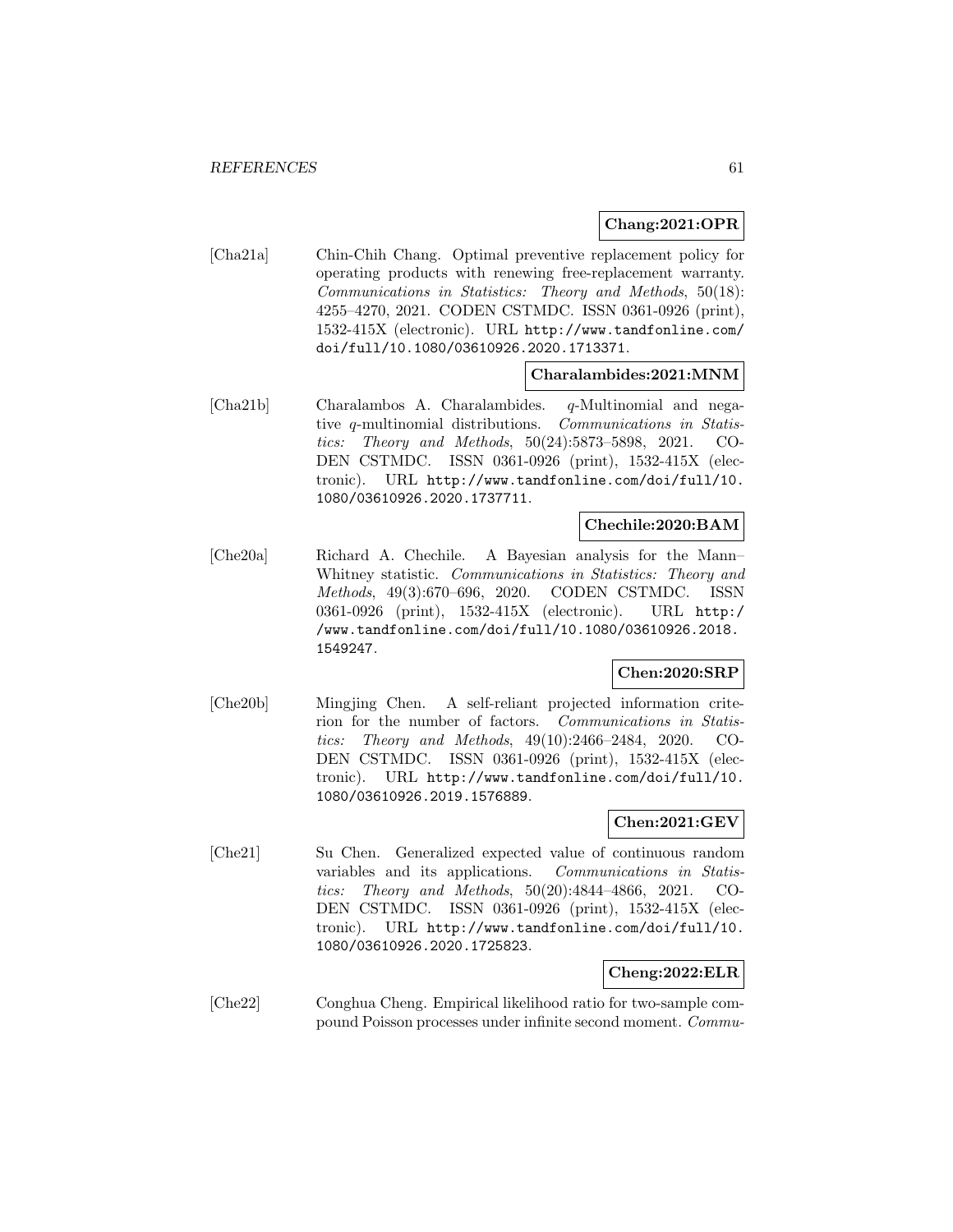nications in Statistics: Theory and Methods, 51(11):3787-3798. 2022. CODEN CSTMDC. ISSN 0361-0926 (print), 1532-415X (electronic). URL http://www.tandfonline.com/doi/full/ 10.1080/03610926.2020.1801741.

#### **Chasiotis:2021:OTT**

[CK21] Vasilis Chasiotis and Stratis Kounias. Optimal two treatment circular repeated measurements designs up to four periods. Communications in Statistics: Theory and Methods, 50(20): 4867–4878, 2021. CODEN CSTMDC. ISSN 0361-0926 (print), 1532-415X (electronic). URL http://www.tandfonline.com/ doi/full/10.1080/03610926.2020.1725824.

#### **Chew:2022:EES**

[CKKY22] YiYing Chew, Michael B. C. Khoo, Khai Wah Khaw, and Wai Chung Yeong. Economic and economic-statistical designs of variable sample size and sampling interval coefficient of variation chart. Communications in Statistics: Theory and Methods, 51(6):1811–1835, 2022. CODEN CSTMDC. ISSN 0361-0926 (print), 1532-415X (electronic). URL http:/ /www.tandfonline.com/doi/full/10.1080/03610926.2020. 1769670.

## **Chen:2021:BEB**

[CL21a] Yong Chen and Ying Li. Berry–Esséen bound for the parameter estimation of fractional Ornstein–Uhlenbeck processes with the Hurst parameter  $H \in (0, 1/2)$ . Communications in Statistics: Theory and Methods, 50(13):2996–3013, 2021. CO-DEN CSTMDC. ISSN 0361-0926 (print), 1532-415X (electronic). URL http://www.tandfonline.com/doi/full/10. 1080/03610926.2019.1678641.

### **Cheng:2021:ELR**

[CL21b] Conghua Cheng and Zhi Liu. Empirical likelihood ratio under infinite covariance matrix of the random vectors. Communications in Statistics: Theory and Methods, 50(18):4300–4307, 2021. CODEN CSTMDC. ISSN 0361-0926 (print), 1532-415X (electronic). URL http://www.tandfonline.com/doi/full/ 10.1080/03610926.2020.1713377.

## **Cho:2021:FRE**

[CL21c] Seonghun Cho and Johan Lim. A frequentist's resolution of the exchange paradox. Communications in Statistics: Theory and Methods, 50(20):4879–4889, 2021. CO-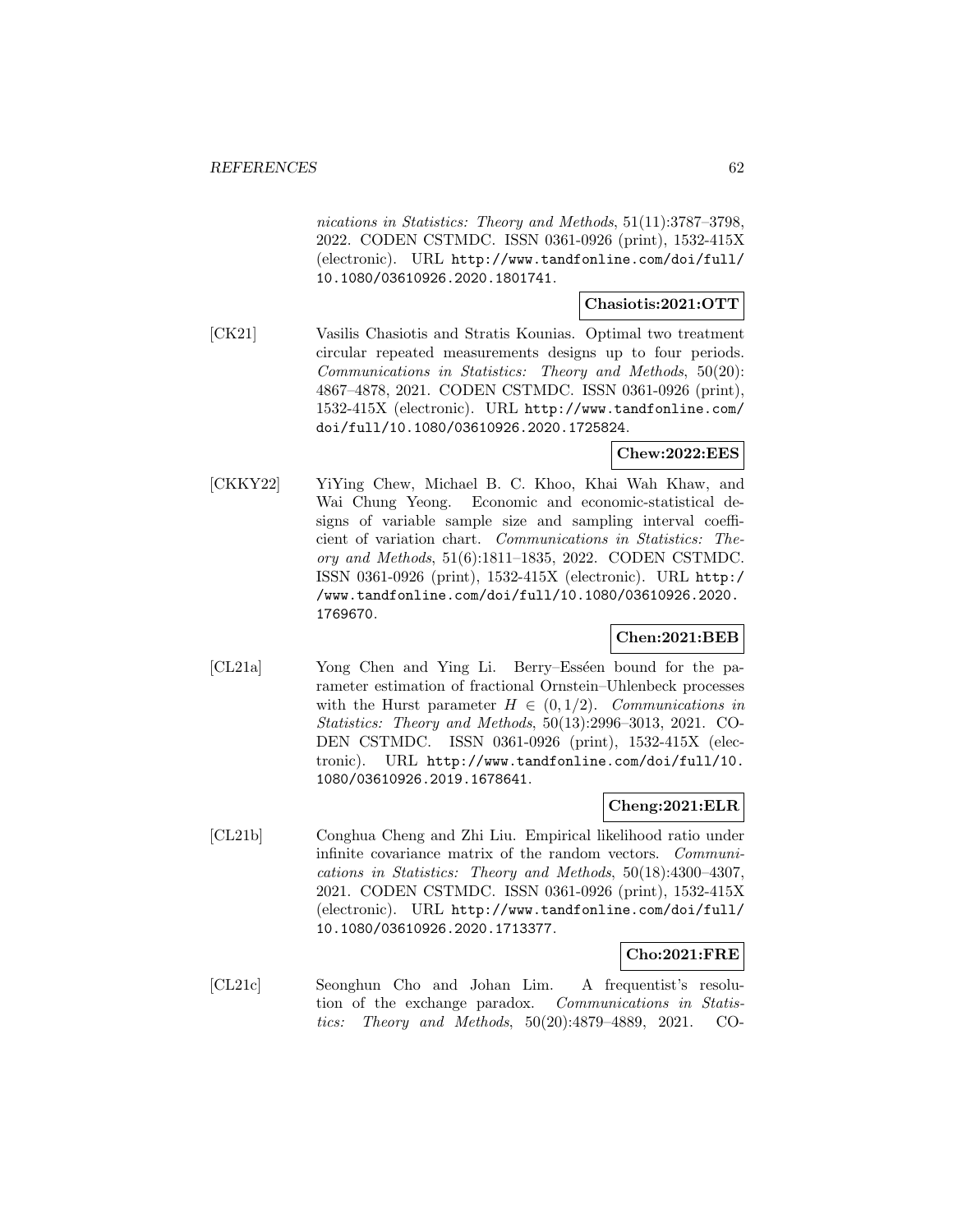DEN CSTMDC. ISSN 0361-0926 (print), 1532-415X (electronic). URL http://www.tandfonline.com/doi/full/10. 1080/03610926.2020.1725826.

## **Chen:2021:RAC**

[CLF21] Yurong Chen, Ji Luo, and Jie Feng. Regression analysis of case II interval-censored data with auxiliary covariates. Communications in Statistics: Theory and Methods, 50(17):4022–4038, 2021. CODEN CSTMDC. ISSN 0361-0926 (print), 1532-415X (electronic). URL http://www.tandfonline.com/doi/full/ 10.1080/03610926.2019.1710755.

### **Castellares:2020:TPB**

[CLMA20] Fredy Castellares, Artur J. Lemonte, and Germán Moreno-Arenas. On the two-parameter Bell–Touchard discrete distribution. Communications in Statistics: Theory and Methods, 49(19):4834–4852, 2020. CODEN CSTMDC. ISSN 0361-0926 (print), 1532-415X (electronic). URL http:/ /www.tandfonline.com/doi/full/10.1080/03610926.2019. 1609515.

## **Cheng:2022:CMC**

[CLW<sup>+</sup>22] Nan Cheng, Xiaoqin Li, Minghui Wang, Xuejun Wang, and Mengmei Xi. Complete moment convergence for m-END random variables with application to non-parametric regression models. Communications in Statistics: Theory and Methods, 51(11):3573–3595, 2022. CODEN CSTMDC. ISSN 0361-0926 (print), 1532-415X (electronic). URL http:/ /www.tandfonline.com/doi/full/10.1080/03610926.2020. 1800040.

#### **Chen:2022:OAT**

[CLWZ22] Jianbin Chen, Xiaoying Lai, Mengmeng Wang, and Peng Zhao. Optimal allocation of two redundancies in a  $n$ -component series system with proportional hazard rates lifetimes. Communications in Statistics: Theory and Methods, 51(9):2748–2764, 2022. CODEN CSTMDC. ISSN 0361-0926 (print), 1532-415X (electronic). URL http://www.tandfonline.com/doi/full/ 10.1080/03610926.2020.1779297.

#### **Chen:2021:BAP**

[CLZ21] Huaping Chen, Qi Li, and Fukang Zhu. Binomial AR(1) processes with innovational outliers. Communications in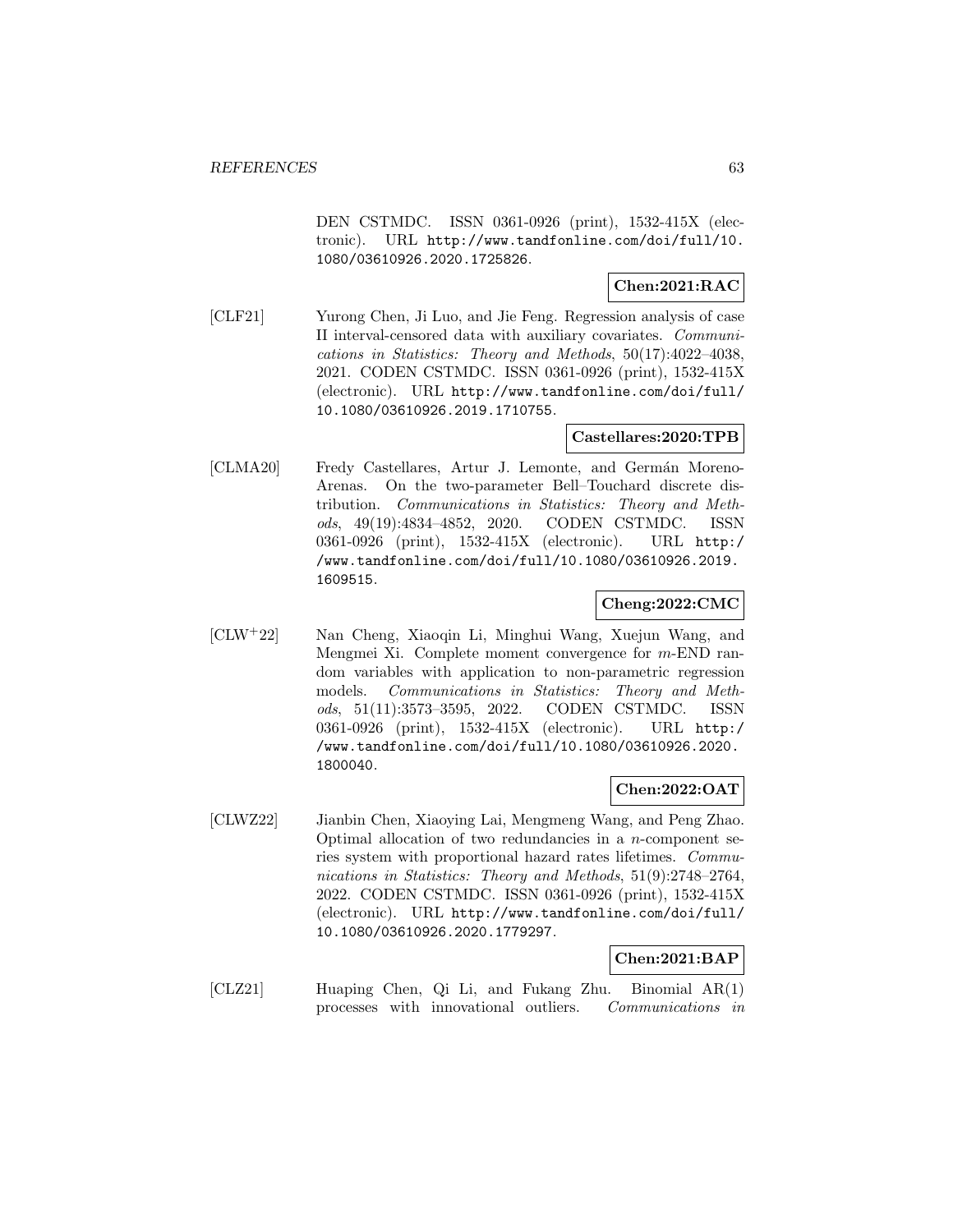Statistics: Theory and Methods, 50(2):446–472, 2021. CO-DEN CSTMDC. ISSN 0361-0926 (print), 1532-415X (electronic). URL http://www.tandfonline.com/doi/full/10. 1080/03610926.2019.1635704.

## **Chen:2021:RPP**

[CLZZ21] Yu Chen, Yujie Liao, Qi Zhang, and Weiping Zhang. Ruin probabilities for the phase-type dual model perturbed by diffusion. Communications in Statistics: Theory and Methods, 50(23): 5634–5651, 2021. CODEN CSTMDC. ISSN 0361-0926 (print), 1532-415X (electronic). URL http://www.tandfonline.com/ doi/full/10.1080/03610926.2020.1737126.

#### **Christofides:2020:ICT**

[CM20] Tasos C. Christofides and Eleni Manoli. Item count technique with no floor and ceiling effects. Communications in Statistics: Theory and Methods, 49(6):1330–1356, 2020. CO-DEN CSTMDC. ISSN 0361-0926 (print), 1532-415X (electronic). URL http://www.tandfonline.com/doi/full/10. 1080/03610926.2018.1563165.

#### **Coolen-Maturi:2020:NPI**

[CMCA20] Tahani Coolen-Maturi, Frank P. A. Coolen, and Manal Alabdulhadi. Nonparametric predictive inference for diagnostic test thresholds. Communications in Statistics: Theory and Methods, 49(3):697–725, 2020. CODEN CSTMDC. ISSN 0361-0926 (print), 1532-415X (electronic). URL http:/ /www.tandfonline.com/doi/full/10.1080/03610926.2018. 1549249.

#### **Chukwudum:2020:OTD**

[CMM20] Queensley C. Chukwudum, Peter Mwita, and Joseph K. Mung'atu. Optimal threshold determination based on the mean excess plot. Communications in Statistics: Theory and Methods, 49(24):5948–5963, 2020. CODEN CSTMDC. ISSN 0361-0926 (print), 1532-415X (electronic). URL http:/ /www.tandfonline.com/doi/full/10.1080/03610926.2019. 1624772.

#### **Cuberos:2020:CCT**

[CMMD20] A. Cuberos, E. Masiello, and V. Maume-Deschamps. Copulas checker-type approximations: Application to quantiles estimation of sums of dependent random variables. Communications in Statistics: Theory and Methods, 49(12):3044–3062,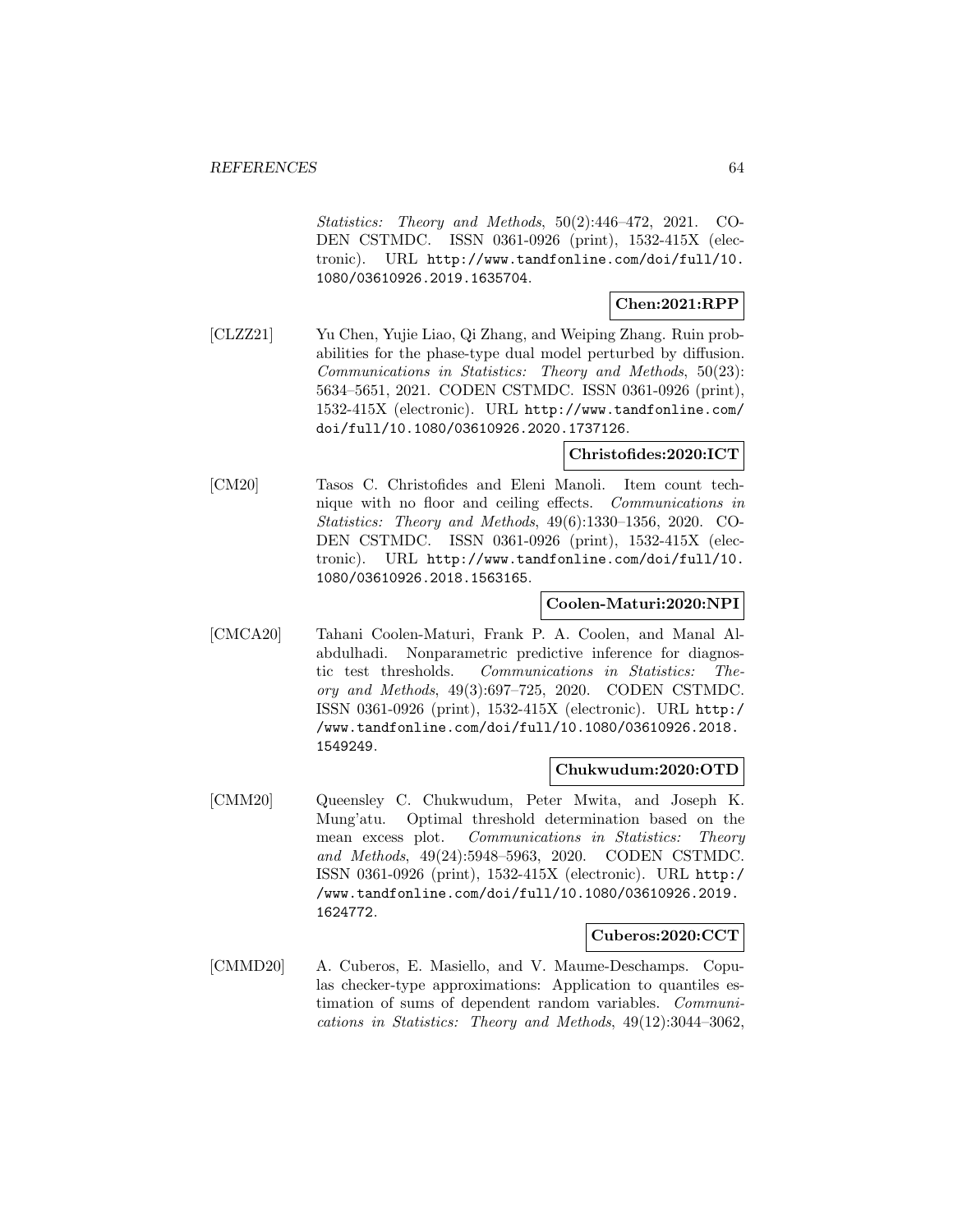2020. CODEN CSTMDC. ISSN 0361-0926 (print), 1532-415X (electronic). URL http://www.tandfonline.com/doi/full/ 10.1080/03610926.2019.1586936.

# **Castilla:2021:TLH**

[CMP21] E. Castilla, N. Martín, and L. Pardo. Testing linear hypotheses in logistic regression analysis with complex sample survey data based on phi-divergence measures. Communications in Statistics: Theory and Methods, 50(22):5228–5247, 2021. CO-DEN CSTMDC. ISSN 0361-0926 (print), 1532-415X (electronic). URL http://www.tandfonline.com/doi/full/10. 1080/03610926.2020.1746342.

# **Chen:2021:ODR**

[CP21] Fenge Chen and Xingchun Peng. Optimal deterministic reinsurance and investment for an insurer under mean-variance criterion. Communications in Statistics: Theory and Methods, 50(13):3123–3136, 2021. CODEN CSTMDC. ISSN 0361-0926 (print), 1532-415X (electronic). URL http:/ /www.tandfonline.com/doi/full/10.1080/03610926.2019. 1682165.

# **Cao:2021:ALE**

[CPS21] Mingxiang Cao, Junyong Park, and Guangjun Shen. Φ admissibility of linear estimators of common mean parameter in general multivariate linear models under a balanced loss function. Communications in Statistics: Theory and Methods, 50(17):4050– 4065, 2021. CODEN CSTMDC. ISSN 0361-0926 (print), 1532- 415X (electronic). URL http://www.tandfonline.com/doi/ full/10.1080/03610926.2019.1710757.

#### **Chen:2021:LBC**

[CQT21] E. Chen, Zong-Feng Qi, and Yu Tang. Lower bound and construction of mixed-level locating arrays. Communications in Statistics: Theory and Methods, 50(19):4606–4616, 2021. CO-DEN CSTMDC. ISSN 0361-0926 (print), 1532-415X (electronic). URL http://www.tandfonline.com/doi/full/10. 1080/03610926.2020.1722841.

### **Contreras-Reyes:2021:MSN**

[CRKC21] Javier E. Contreras-Reyes, Fereshte Kahrari, and Daniel Devia Cortés. On the modified skew-normal-Cauchy distribution: properties, inference and applications. Communications in Statistics: Theory and Methods, 50(15):3615–3631, 2021.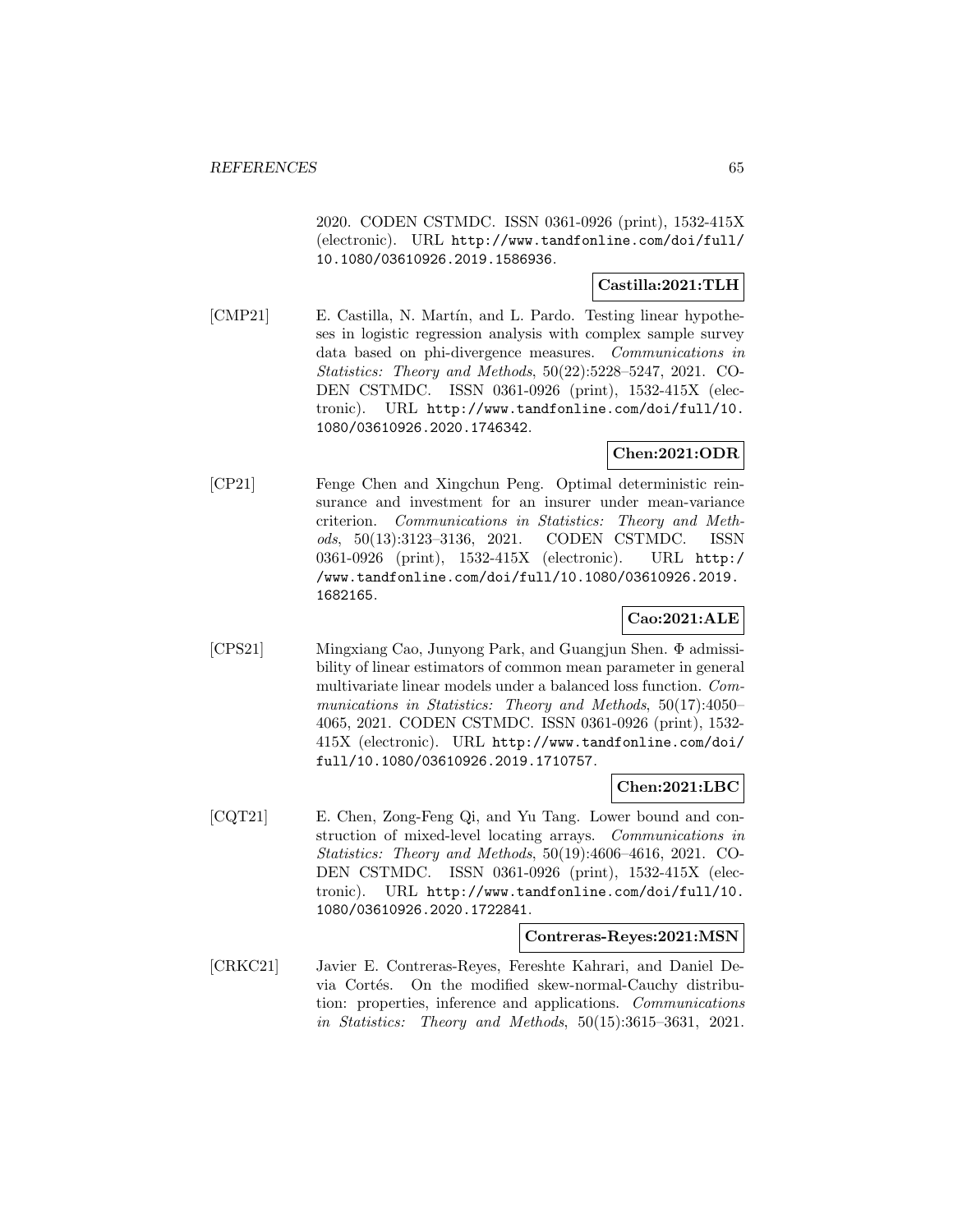CODEN CSTMDC. ISSN 0361-0926 (print), 1532-415X (electronic). URL http://www.tandfonline.com/doi/full/10. 1080/03610926.2019.1708942.

#### **Chaudhuri:2020:FPQ**

[CS20] Arijit Chaudhuri and Purnima Shaw. A finite population quantile estimation by unequal probability sampling. Communications in Statistics: Theory and Methods, 49(22):5419–5426, 2020. CODEN CSTMDC. ISSN 0361-0926 (print), 1532-415X (electronic). URL http://www.tandfonline.com/doi/full/ 10.1080/03610926.2019.1618475.

## **Chumnaul:2022:ITS**

[CS22] J. Chumnaul and M. Sepehrifar. Improved test for the scale parameter of the power-law process with incomplete failure data. Communications in Statistics: Theory and Methods, 51(12): 4221–4234, 2022. CODEN CSTMDC. ISSN 0361-0926 (print), 1532-415X (electronic). URL http://www.tandfonline.com/ doi/full/10.1080/03610926.2020.1813303.

## **Cai:2020:RBA**

[CSZ20] Jing Cai, Yimin Shi, and Yongjin Zhang. Robust Bayesian analysis for parallel system with masked data under inverse Weibull lifetime distribution. Communications in Statistics: Theory and Methods, 49(6):1422–1434, 2020. CO-DEN CSTMDC. ISSN 0361-0926 (print), 1532-415X (electronic). URL http://www.tandfonline.com/doi/full/10. 1080/03610926.2018.1563173.

#### **Caraballo:2020:MET**

[CTEB20] Tomás Caraballo, Abd El-Moneim Anwar Teamah, and Abd Al-Aziz Hosni El-Bagoury. Minimizing the expected time to detect a randomly located lost target using 3-dimensional search technique. Communications in Statistics: Theory and Methods, 49(13):3313–3328, 2020. CODEN CSTMDC. ISSN 0361-0926 (print), 1532-415X (electronic). URL http:/ /www.tandfonline.com/doi/full/10.1080/03610926.2019. 1588323.

#### **Chandrasekhar:2021:CBE**

[CVDY21] P. Chandrasekhar, V. S. Vaidyanathan, T. M. Durairajan, and V. S. S. Yadavalli. Classical and Bayes estimation in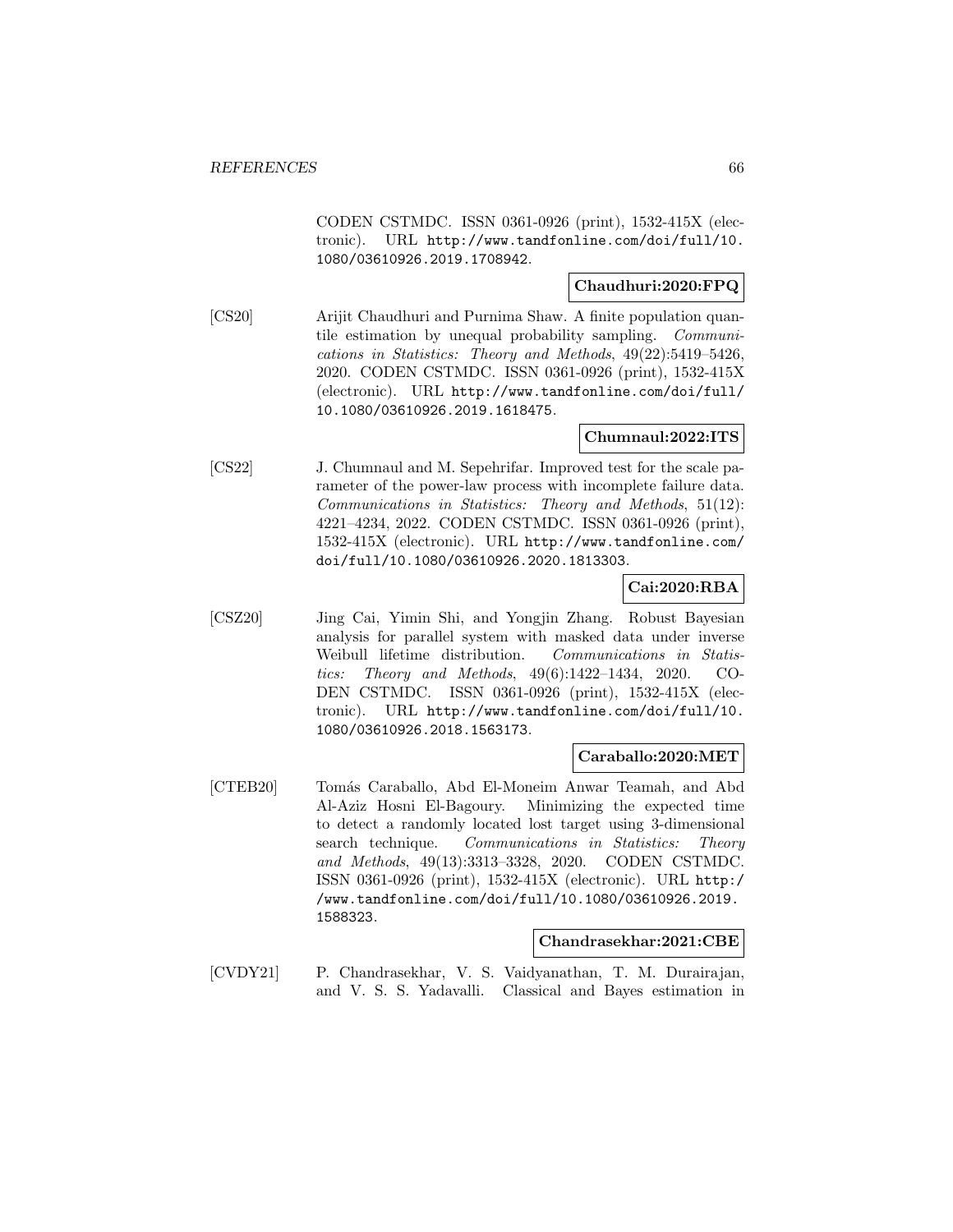the M—D—1 queueing system. Communications in Statistics: Theory and Methods, 50(22):5411–5421, 2021. CO-DEN CSTMDC. ISSN 0361-0926 (print), 1532-415X (electronic). URL http://www.tandfonline.com/doi/full/10. 1080/03610926.2020.1734833.

# **Chen:2020:ARP**

[CW20a] Cen Chen and Shijie Wang. Asymptotic ruin probability for a by-claim risk model with pTQAI claims and constant interest force. Communications in Statistics: Theory and Methods, 49(18):4367–4377, 2020. CODEN CSTMDC. ISSN 0361-0926 (print), 1532-415X (electronic). URL http:/ /www.tandfonline.com/doi/full/10.1080/03610926.2019. 1599022.

# **Cui:2020:TPC**

[CW20b] Yunwei Cui and Rongning Wu. Test of parameter changes in a class of observation-driven models for count time series. Communications in Statistics: Theory and Methods, 49(8):1933– 1959, 2020. CODEN CSTMDC. ISSN 0361-0926 (print), 1532- 415X (electronic). URL http://www.tandfonline.com/doi/ full/10.1080/03610926.2019.1565843.

# **Chen:2022:CCT**

[CW22] Binxia Chen and Qunying Wu. Complete convergence theorem for negatively dependent random variables under sublinear expectations. Communications in Statistics: Theory and Methods, 51(10):3202–3215, 2022. CODEN CSTMDC. ISSN 0361-0926 (print), 1532-415X (electronic). URL http:/ /www.tandfonline.com/doi/full/10.1080/03610926.2020. 1790603.

# **Cao:2020:ILR**

[CWJC20] Chunzheng Cao, Yahui Wang, Shaobo Jin, and Yunjie Chen. Improved likelihood ratio tests in a measurement error model for multivariate replicated data. Communications in Statistics: Theory and Methods, 49(5):1025–1042, 2020. CO-DEN CSTMDC. ISSN 0361-0926 (print), 1532-415X (electronic). URL http://www.tandfonline.com/doi/full/10. 1080/03610926.2018.1554125.

# **Cheng:2022:FTR**

[CX22] Fengyang Cheng and Hui Xu. The finite-time ruin probability of the nonhomogeneous Poisson risk model with condition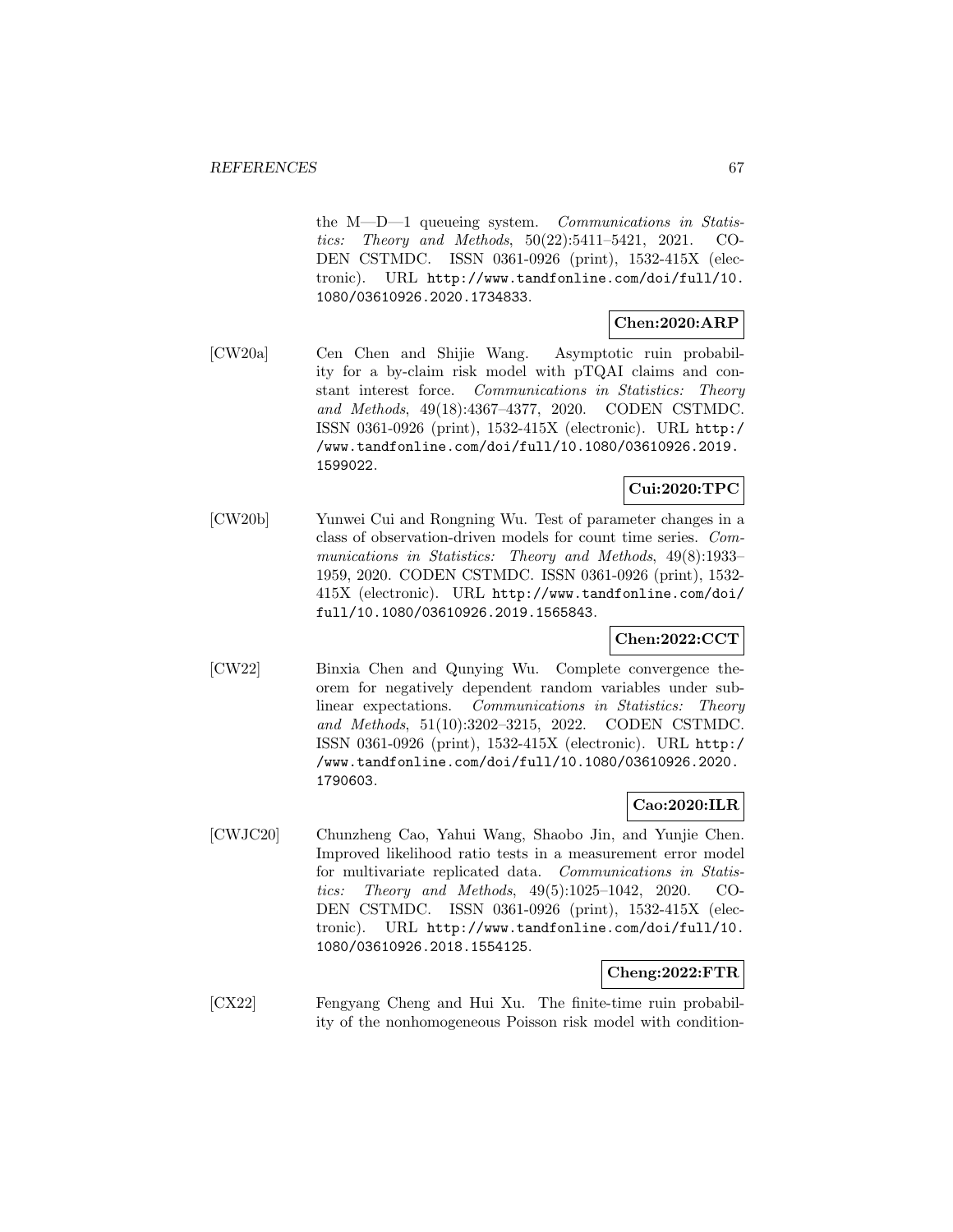ally independent subexponential claims. Communications in Statistics: Theory and Methods, 51(12):4119–4132, 2022. CO-DEN CSTMDC. ISSN 0361-0926 (print), 1532-415X (electronic). URL http://www.tandfonline.com/doi/full/10. 1080/03610926.2020.1811337.

# **Cao:2022:SIS**

[CXT<sup>+</sup>22] Yingshu Cao, Ying Xu, Ming T. Tan, Pingyan Chen, and Chongyang Duan. A simple and improved score confidence interval for a single proportion. Communications in Statistics: Theory and Methods, 51(8):2659–2675, 2022. CO-DEN CSTMDC. ISSN 0361-0926 (print), 1532-415X (electronic). URL http://www.tandfonline.com/doi/full/10. 1080/03610926.2020.1779747.

# **Cheng:2020:ARP**

[CY20] Dongya Cheng and Changjun Yu. Asymptotic ruin probabilities of a two-dimensional renewal risk model with dependent inter-arrival times. Communications in Statistics: Theory and Methods, 49(7):1742–1760, 2020. CODEN CSTMDC. ISSN 0361-0926 (print), 1532-415X (electronic). URL http:/ /www.tandfonline.com/doi/full/10.1080/03610926.2019. 1565782.

# **Chen:2021:MBF**

[CYW21] Fang Chen, Keying Ye, and Min Wang. The minimum Bayes factor hypothesis test for correlations and partial correlations. Communications in Statistics: Theory and Methods, 50(11): 2467–2480, 2021. CODEN CSTMDC. ISSN 0361-0926 (print), 1532-415X (electronic). URL http://www.tandfonline.com/ doi/full/10.1080/03610926.2019.1667397.

# **Cao:2020:PBB**

[CZ20a] Xuan Cao and Shaojun Zhang. A permutation-based Bayesian approach for inverse covariance estimation. Communications in Statistics: Theory and Methods, 49(14):3557–3571, 2020. CO-DEN CSTMDC. ISSN 0361-0926 (print), 1532-415X (electronic). URL http://www.tandfonline.com/doi/full/10. 1080/03610926.2019.1590601.

#### **Chen:2020:MDM**

[CZ20b] Xu Chen and WenYan Zhuo. Martingale and duality methods for optimal investment and reinsurance problem in a Lévy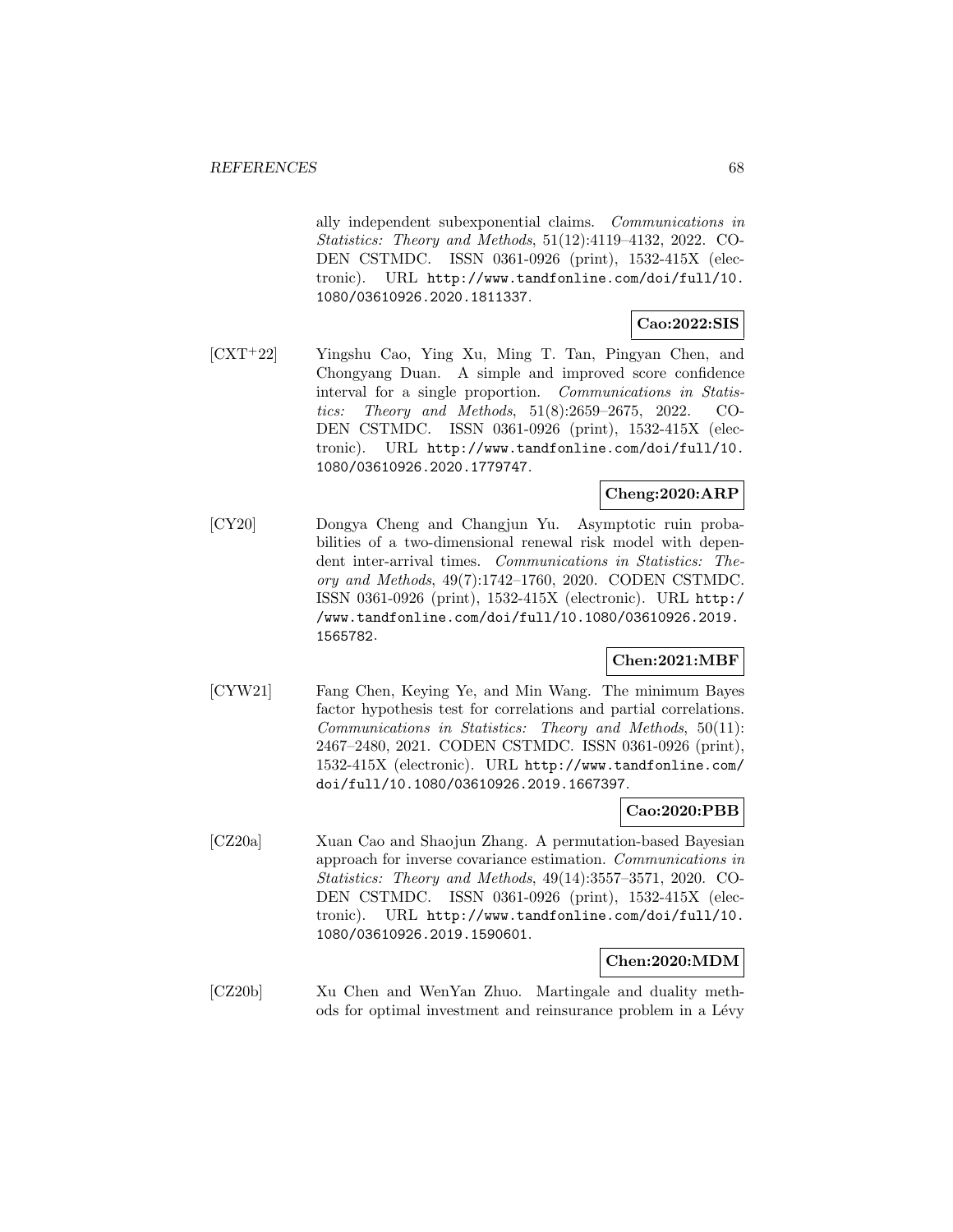model. Communications in Statistics: Theory and Methods, 49(23):5738–5764, 2020. CODEN CSTMDC. ISSN 0361-0926 (print), 1532-415X (electronic). URL http:/ /www.tandfonline.com/doi/full/10.1080/03610926.2019. 1620953.

# **Chen:2021:MDT**

[CZ21] Haotian Chen and Yong Zhang. Moderate deviations for the total population arising from a nearly unstable sub-critical Galton–Watson process with immigration. Communications in Statistics: Theory and Methods, 50(2):432–445, 2021. CO-DEN CSTMDC. ISSN 0361-0926 (print), 1532-415X (electronic). URL http://www.tandfonline.com/doi/full/10. 1080/03610926.2019.1635703.

# **Daniyal:2020:CRM**

[DAS<sup>+</sup>20] Muhammad Daniyal, Rashid Ahmed, Farrukh Shehzad, M. H. Tahir, and Zafar Iqbal. Construction of repeated measurements designs strongly balanced for residual effects. Communications in Statistics: Theory and Methods, 49(17):4288-4297, 2020. CODEN CSTMDC. ISSN 0361-0926 (print), 1532-415X (electronic). URL http://www.tandfonline.com/doi/full/ 10.1080/03610926.2019.1599019.

#### **Dib:2021:NBD**

[DBBK21] K. Dib, T. Bouezmarni, M. Belalia, and A. Kitouni. Nonparametric bivariate distribution estimation using Bernstein polynomials under right censoring. Communications in Statistics: Theory and Methods, 50(23):5574–5584, 2021. CO-DEN CSTMDC. ISSN 0361-0926 (print), 1532-415X (electronic). URL http://www.tandfonline.com/doi/full/10. 1080/03610926.2020.1734832.

### **daCunha:2021:SIV**

[dCBV21] Enai Taveira da Cunha, Marcelo Bourguignon, and Klaus L. P. Vasconcellos. On shifted integer-valued autoregressive model for count time series showing equidispersion, underdispersion or overdispersion. Communications in Statistics: Theory and Methods, 50(20):4822–4843, 2021. CO-DEN CSTMDC. ISSN 0361-0926 (print), 1532-415X (electronic). URL http://www.tandfonline.com/doi/full/10. 1080/03610926.2020.1725822.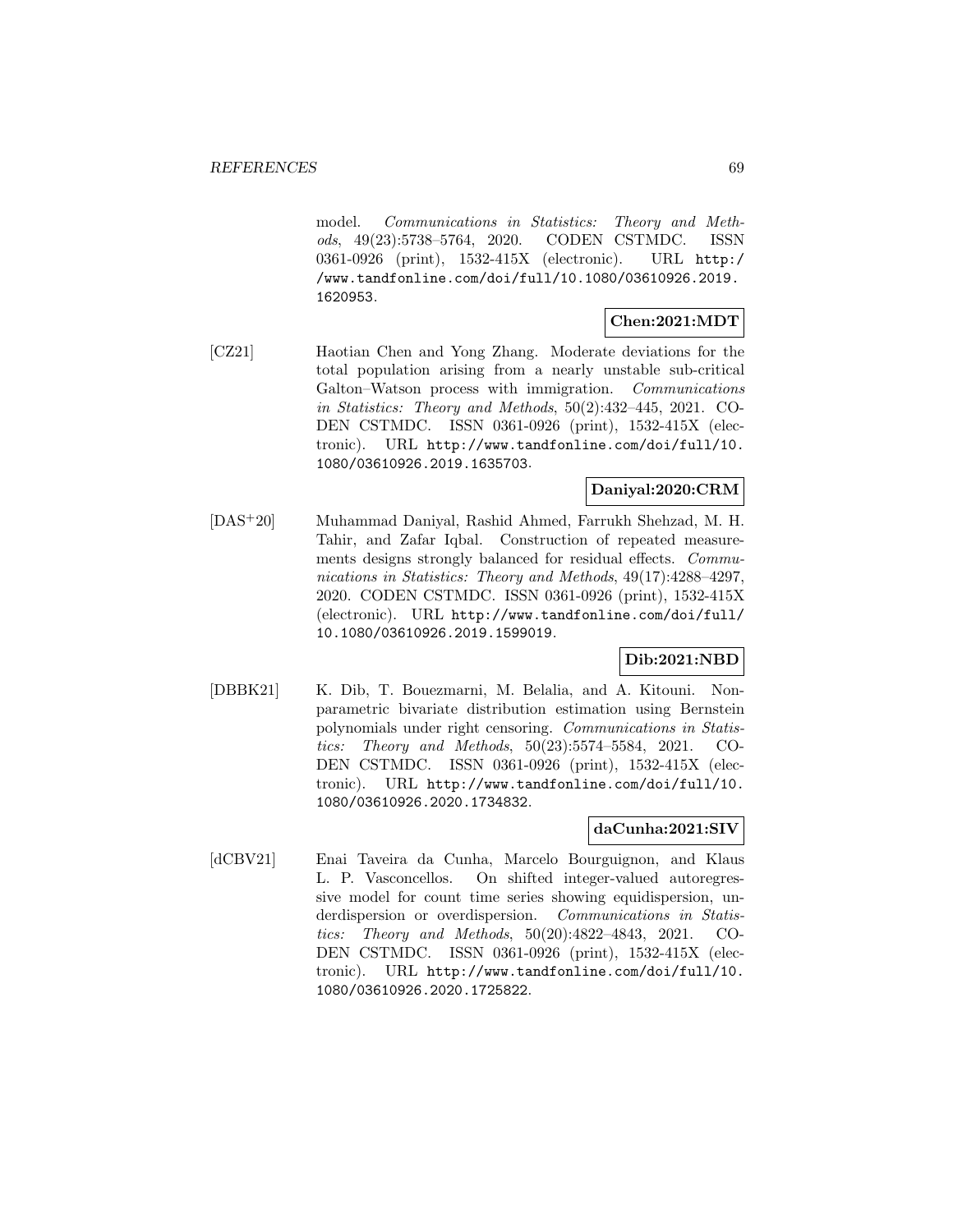## **Ding:2020:SIM**

[DCY20] Liwang Ding, Ping Chen, and Li Yongming. On some inequalities for  $\psi$ -mixing sequences and its applications in conditional value-at-risk estimate. Communications in Statistics: Theory and Methods, 49(22):5455–5467, 2020. CO-DEN CSTMDC. ISSN 0361-0926 (print), 1532-415X (electronic). URL http://www.tandfonline.com/doi/full/10. 1080/03610926.2019.1618872.

## **Da:2020:CPS**

[DDL20] Gaofeng Da, Weiyong Ding, and Xiaohu Li. On comparisons of population and subpopulations in frailty models. Communications in Statistics: Theory and Methods, 49(15):3698–3711, 2020. CODEN CSTMDC. ISSN 0361-0926 (print), 1532-415X (electronic). URL http://www.tandfonline.com/doi/full/ 10.1080/03610926.2019.1708401.

# **Danilevicz:2022:BID**

[DE22] Ian M. Danilevicz and Ricardo S. Ehlers. Bayesian influence diagnostics using normalized functional Bregman divergence. Communications in Statistics: Theory and Methods, 51(6): 1637–1652, 2022. CODEN CSTMDC. ISSN 0361-0926 (print), 1532-415X (electronic). URL http://www.tandfonline.com/ doi/full/10.1080/03610926.2020.1764583.

## **DelCastillo:2021:DSA**

[Del21] Jose Maria Del Castillo. A distribution on the simplex arising from inverted chi-square random variables with odd degrees of freedom. Communications in Statistics: Theory and Methods, 50 (4):890–909, 2021. CODEN CSTMDC. ISSN 0361-0926 (print), 1532-415X (electronic). URL http://www.tandfonline.com/ doi/full/10.1080/03610926.2019.1643481.

#### **Dermoune:2021:PWO**

[DESSM21] Azzouz Dermoune, Khalifa Es-Sebaiy, Mohammed Es. Sebaiy, and Jabrane Moustaaid. Parametrizations, weights, and optimal prediction. Communications in Statistics: Theory and Methods, 50(4):815–836, 2021. CODEN CSTMDC. ISSN 0361-0926 (print), 1532-415X (electronic). URL http:/ /www.tandfonline.com/doi/full/10.1080/03610926.2019. 1642489.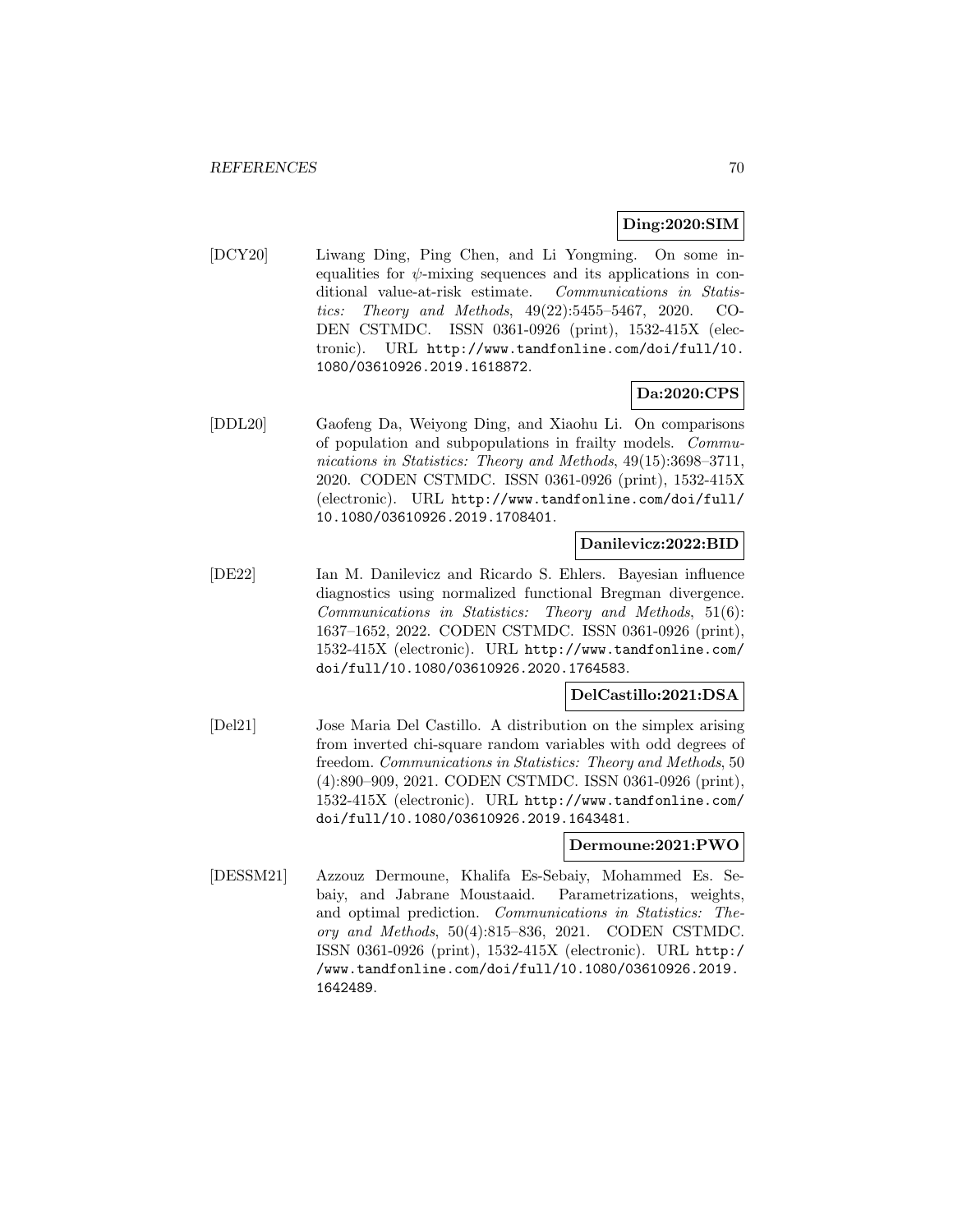#### **DeSantis:2021:NPO**

[DG21a] Fulvio De Santis and Stefania Gubbiotti. A note on the progressive overlap of two alternative Bayesian intervals. Communications in Statistics: Theory and Methods, 50(14):3301-3318, 2021. CODEN CSTMDC. ISSN 0361-0926 (print), 1532-415X (electronic). URL http://www.tandfonline.com/doi/full/ 10.1080/03610926.2019.1692034.

#### **Dimitriou:2021:IAA**

[DG21b] V. A. Dimitriou and A. C. Georgiou. Introduction, analysis and asymptotic behavior of a multi-level manpower planning model in a continuous time setting under potential department contraction. Communications in Statistics: Theory and Methods, 50(5): 1173–1199, 2021. CODEN CSTMDC. ISSN 0361-0926 (print), 1532-415X (electronic). URL http://www.tandfonline.com/ doi/full/10.1080/03610926.2019.1648827.

## **Dong:2022:SDT**

[DH22] Fengkai Dong and Huilin Huang. Strong deviation theorems for delayed sums of the nonnegative continuous random variables. Communications in Statistics: Theory and Methods, 51(5): 1522–1530, 2022. CODEN CSTMDC. ISSN 0361-0926 (print), 1532-415X (electronic). URL http://www.tandfonline.com/ doi/full/10.1080/03610926.2020.1774059.

# **deHierro:2021:ACN**

[dHGS21] A. F. Roldán López de Hierro, C. García, and R. Salmerón. Analysis of the condition number in the raise regression. Communications in Statistics: Theory and Methods, 50(24):6195– 6210, 2021. CODEN CSTMDC. ISSN 0361-0926 (print), 1532- 415X (electronic). URL http://www.tandfonline.com/doi/ full/10.1080/03610926.2020.1740737.

## **Ding:2020:CRM**

[DJW<sup>+</sup>20] Shu Ding, Baisuo Jin, Yuehua Wu, Jing Li, and Baiqi Miao. Comparing ratios of the mean to a power of variance in two samples via self-normalized test statistics. Communications in Statistics: Theory and Methods, 49(11):2787–2799, 2020. CO-DEN CSTMDC. ISSN 0361-0926 (print), 1532-415X (electronic). URL http://www.tandfonline.com/doi/full/10. 1080/03610926.2019.1584305.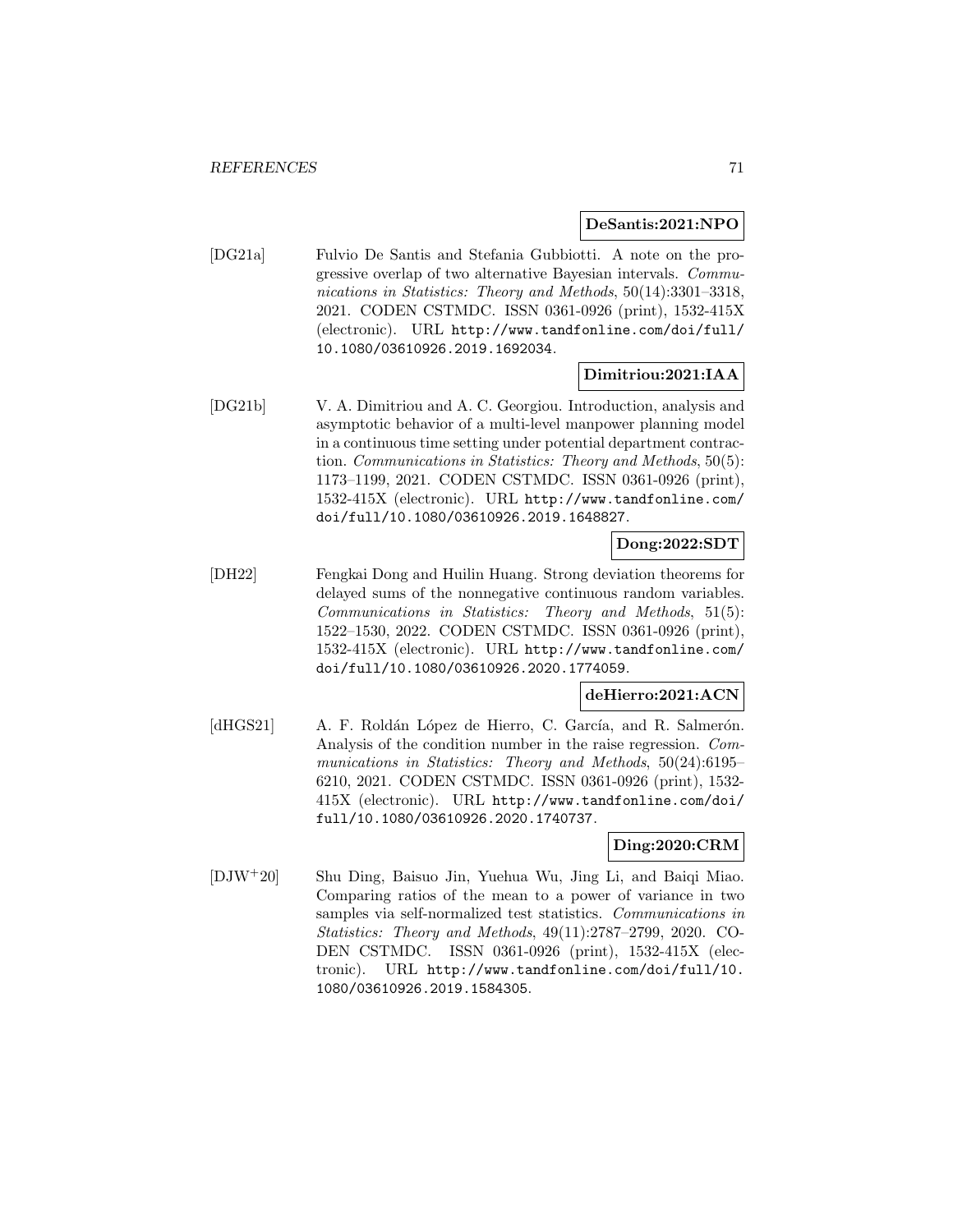#### **Djerroud:2020:SMK**

[DKA20] Lamia Djerroud, Tristan Senga Kiessé, and Smail Adjabi. Semiparametric multiple kernel estimators and model diagnostics for count regression functions. Communications in Statistics: Theory and Methods, 49(9):2131–2157, 2020. CO-DEN CSTMDC. ISSN 0361-0926 (print), 1532-415X (electronic). URL http://www.tandfonline.com/doi/full/10. 1080/03610926.2019.1568488.

# **Du:2022:FAM**

[DL22] Yanbin Du and Yuan Lv. A flexible additive-multiplicative transformation mean model for recurrent event data. Communications in Statistics: Theory and Methods, 51(2):328–339, 2022. CODEN CSTMDC. ISSN 0361-0926 (print), 1532-415X (electronic). URL http://www.tandfonline.com/doi/full/ 10.1080/03610926.2020.1748654.

# **Du:2022:EEB**

[DLC22] Yongmei Du, Zhouping Li, and Xiaosong Chen. Efficient empirical Bayes estimates for risk parameters of Pareto distributions. Communications in Statistics: Theory and Methods, 51(6): 1674–1692, 2022. CODEN CSTMDC. ISSN 0361-0926 (print), 1532-415X (electronic). URL http://www.tandfonline.com/ doi/full/10.1080/03610926.2020.1766501.

# **Deng:2021:ROS**

[DLHZ21] Yingchun Deng, Man Li, Ya Huang, and Jieming Zhou. Robust optimal strategies for an insurer under generalized meanvariance premium principle with defaultable bond. Communications in Statistics: Theory and Methods, 50(21):5126–5159, 2021. CODEN CSTMDC. ISSN 0361-0926 (print), 1532-415X (electronic). URL http://www.tandfonline.com/doi/full/ 10.1080/03610926.2020.1726391.

# **Dai:2021:QRV**

[DLT21] Xiaowen Dai, Erqian Li, and Maozai Tian. Quantile regression for varying coefficient spatial error models. Communications in Statistics: Theory and Methods, 50(10):2382–2397, 2021. CODEN CSTMDC. ISSN 0361-0926 (print), 1532-415X (electronic). URL http://www.tandfonline.com/doi/full/ 10.1080/03610926.2019.1667396.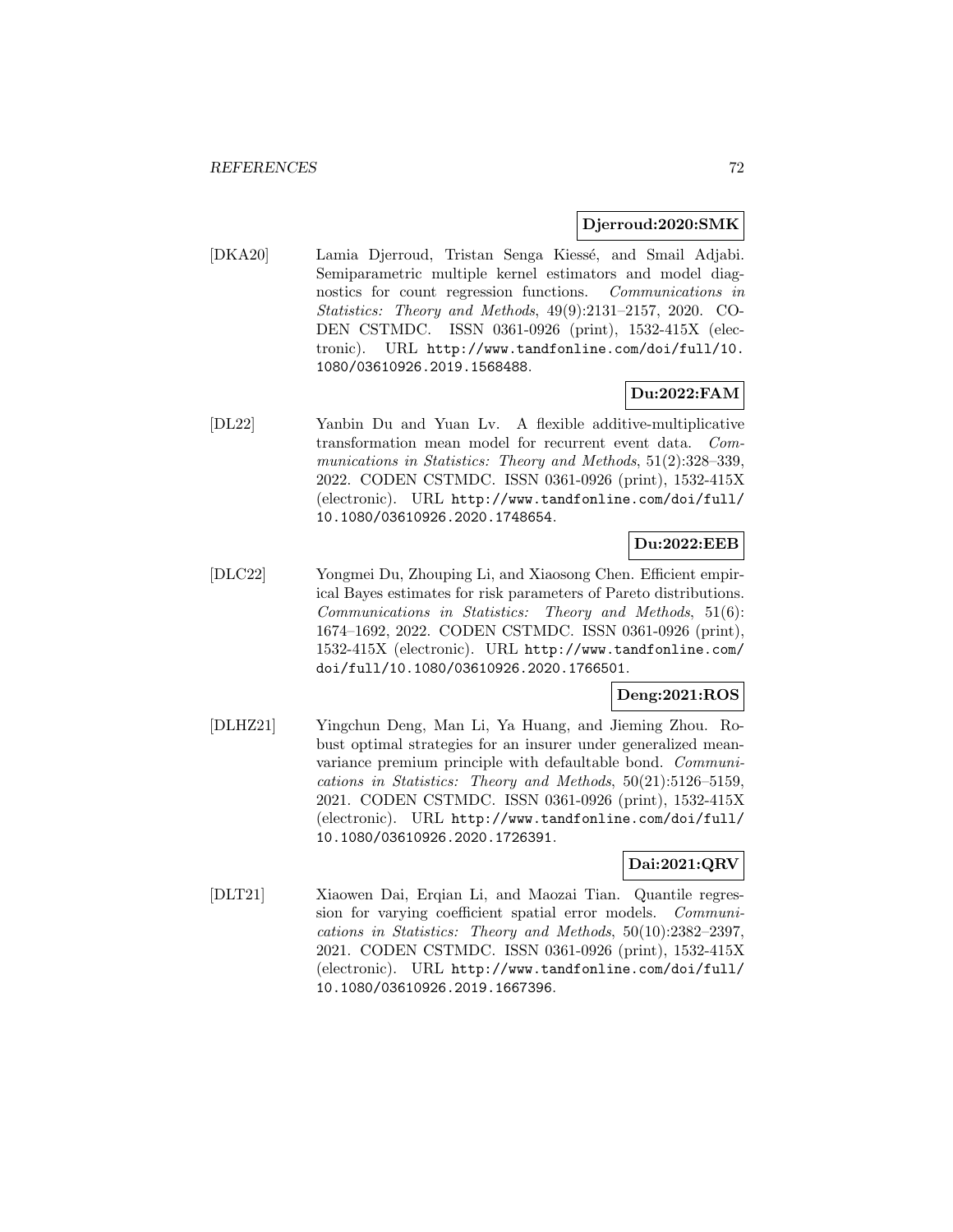### **DeLuca:2021:PMQ**

[DMP21] Giuseppe De Luca, Jan R. Magnus, and Franco Peracchi. Posterior moments and quantiles for the normal location model with Laplace prior. Communications in Statistics: Theory and Methods, 50(17):4039–4049, 2021. CO-DEN CSTMDC. ISSN 0361-0926 (print), 1532-415X (electronic). URL http://www.tandfonline.com/doi/full/10. 1080/03610926.2019.1710756.

## **Dewan:2021:SIS**

[DNP21] Isha Dewan, Hon Keung Tony Ng, and Christian Paroissin. Special issue on Statistical Models and Methods in Reliability for the 11th international conference on mathematical methods in reliability (MMR 2019). Communications in Statistics: Theory and Methods, 50(16):3747–3748, 2021. CO-DEN CSTMDC. ISSN 0361-0926 (print), 1532-415X (electronic). URL http://www.tandfonline.com/doi/full/10. 1080/03610926.2021.1952839.

## **Du:2022:ATS**

[DP22] Lingjie Du and Tianxiao Pang. Asymptotic theory for a stochastic unit root model. Communications in Statistics: Theory and Methods, 51(5):1461–1487, 2022. CO-DEN CSTMDC. ISSN 0361-0926 (print), 1532-415X (electronic). URL http://www.tandfonline.com/doi/full/10. 1080/03610926.2020.1764582.

### **DeGooijer:2021:MSK**

[DR21] Jan G. De Gooijer and Hugo Reichardt. A multi-step kernel-based regression estimator that adapts to error distributions of unknown form. Communications in Statistics: Theory and Methods, 50(24):6211–6230, 2021. CO-DEN CSTMDC. ISSN 0361-0926 (print), 1532-415X (electronic). URL http://www.tandfonline.com/doi/full/10. 1080/03610926.2020.1741625.

### **denReijer:2021:CNF**

[dRJO21] Ard H. J. den Reijer, Jan P. A. M. Jacobs, and Pieter W. Otter. A criterion for the number of factors. Communications in Statistics: Theory and Methods, 50(18):4293–4299, 2021. CODEN CSTMDC. ISSN 0361-0926 (print), 1532-415X (electronic). URL http://www.tandfonline.com/doi/full/ 10.1080/03610926.2020.1713376.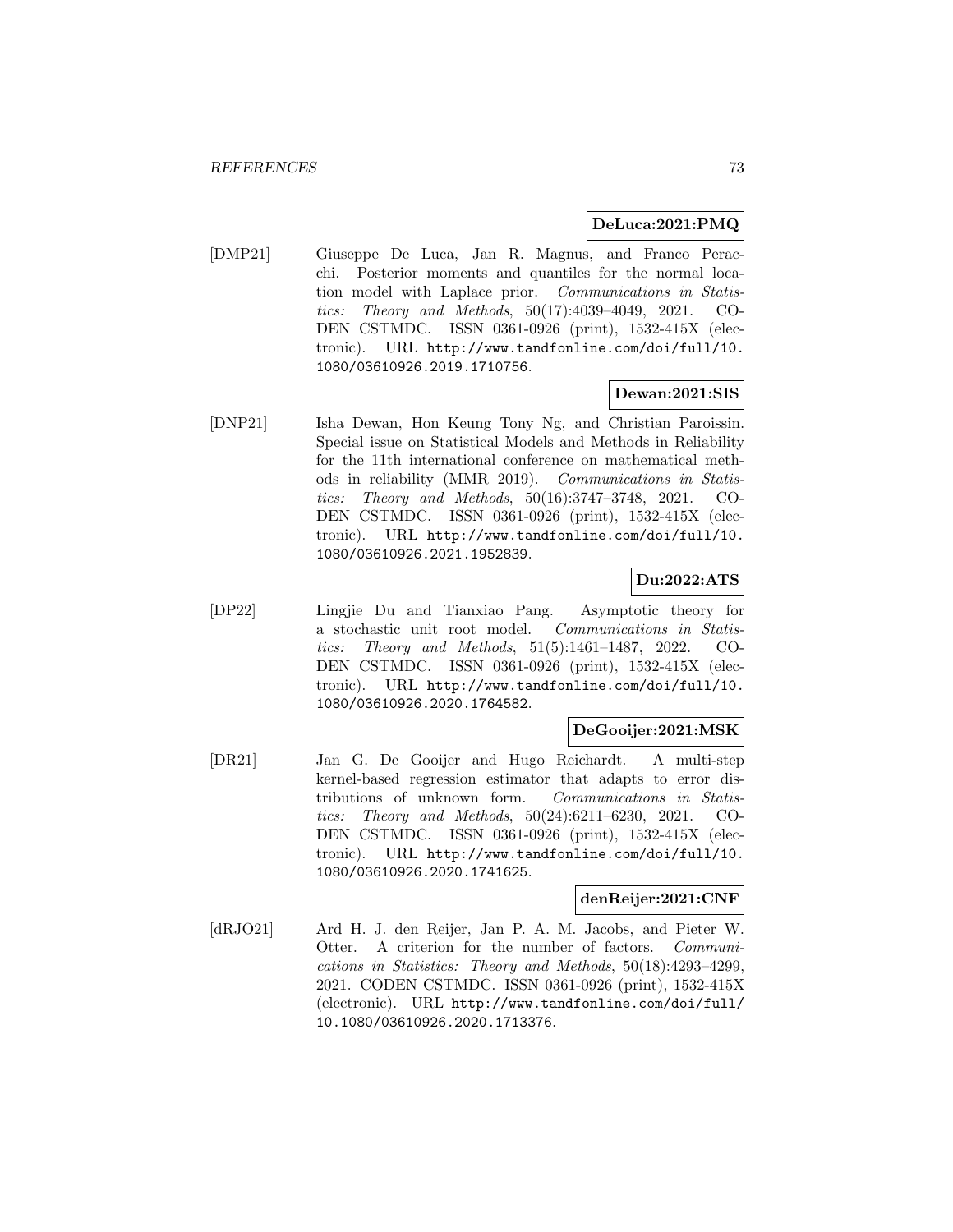#### **daSilva:2020:ASC**

[dS20] João Lita da Silva. Almost sure convergence for weighted sums of  $\phi$ -mixing random variables with applications. *Communi*cations in Statistics: Theory and Methods, 49(16):3882–3894, 2020. CODEN CSTMDC. ISSN 0361-0926 (print), 1532-415X (electronic). URL http://www.tandfonline.com/doi/full/ 10.1080/03610926.2019.1594302.

#### **daSilva:2022:GMD**

[dSO22] Adolfo M. D. da Silva and C. E. G. Otiniano. Generalized moments of the distance between Poisson process events. Communications in Statistics: Theory and Methods, 51(8):2330–2342, 2022. CODEN CSTMDC. ISSN 0361-0926 (print), 1532-415X (electronic). URL http://www.tandfonline.com/doi/full/ 10.1080/03610926.2021.1968901.

## **Ding:2021:SLL**

[DSY21] Chengjun Ding, Zhiyan Shi, and Weiguo Yang. The strong law of large numbers and Shannon–McMillan theorem for Markov chains indexed by an infinite tree with uniformly bounded degree in random environment. Communications in Statistics: Theory and Methods, 50(15):3573–3585, 2021. CO-DEN CSTMDC. ISSN 0361-0926 (print), 1532-415X (electronic). URL http://www.tandfonline.com/doi/full/10. 1080/03610926.2019.1708398.

### **Dao:2021:FMR**

[DT21a] Tung Dao and Minh-Ngoc Tran. Flexible multivariate regression density estimation. Communications in Statistics: Theory and Methods, 50(20):4703–4717, 2021. CODEN CSTMDC. ISSN 0361-0926 (print), 1532-415X (electronic). URL http:/ /www.tandfonline.com/doi/full/10.1080/03610926.2020. 1723633.

### **Ding:2021:ASC**

[DT21b] Luyun Ding and Zhongquan Tan. Almost sure central limit theorem for the location and height of extreme order statistics and high values. Communications in Statistics: Theory and Methods, 50(8):1897–1910, 2021. CO-DEN CSTMDC. ISSN 0361-0926 (print), 1532-415X (electronic). URL http://www.tandfonline.com/doi/full/10. 1080/03610926.2019.1656745.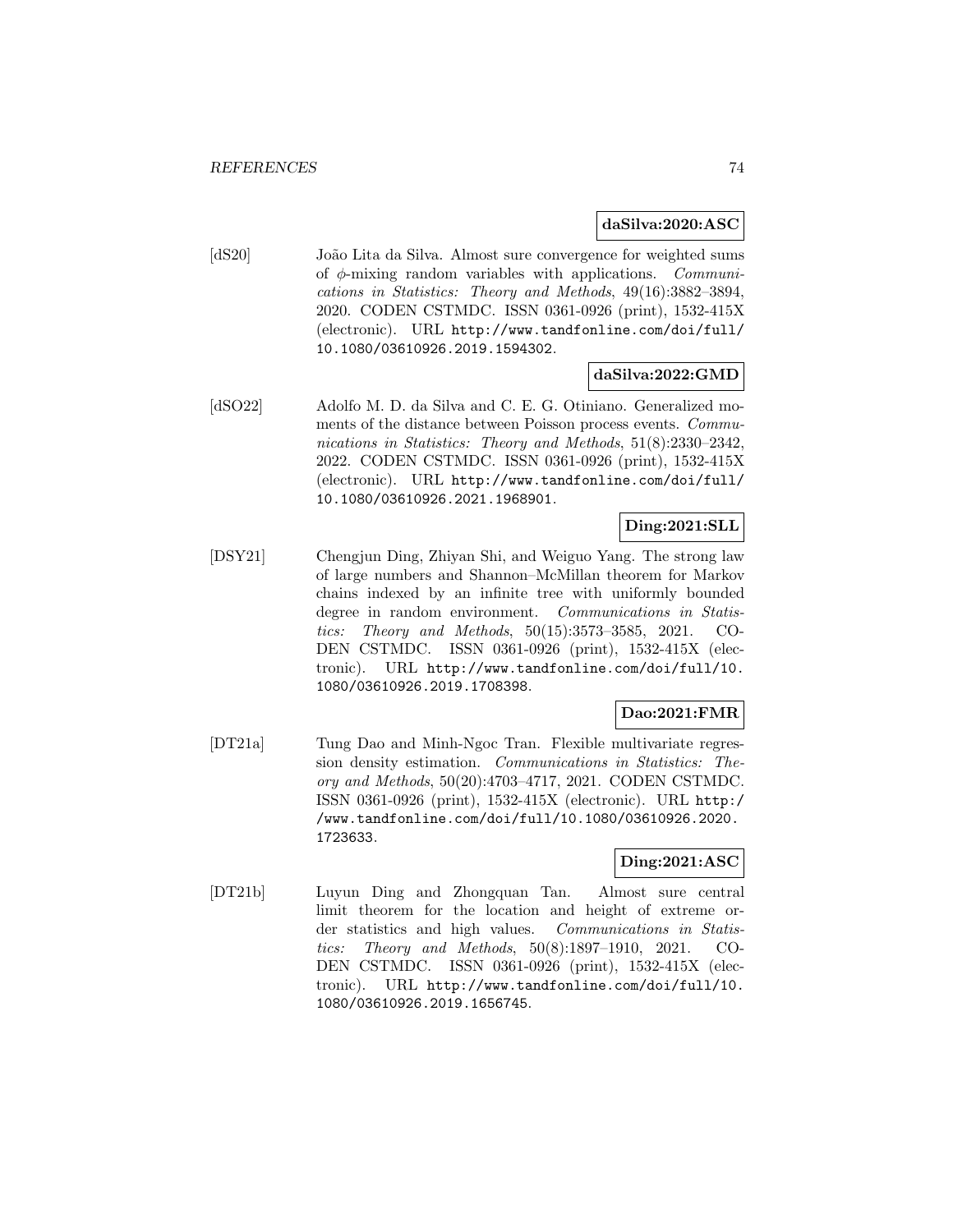### **Dunder:2021:MIC**

[Dün21a] Emre Dünder. A modified information criterion for model selection. Communications in Statistics: Theory and Methods, 50(11):2710–2721, 2021. CODEN CSTMDC. ISSN 0361-0926 (print), 1532-415X (electronic). URL http:/ /www.tandfonline.com/doi/full/10.1080/03610926.2019. 1708395.

## **Dunder:2021:NCA**

[Dün21b] Emre Dünder. A new correction approach for information criteria to detect outliers in regression modeling. Communications in Statistics: Theory and Methods, 50(10):2451–2465, 2021. CODEN CSTMDC. ISSN 0361-0926 (print), 1532-415X (electronic). URL http://www.tandfonline.com/doi/full/ 10.1080/03610926.2020.1792497.

## **Duras:2022:FEP**

[Dur22] Toni Duras. The fixed effects PCA model in a common principal component environment. Communications in Statistics: Theory and Methods, 51(6):1653–1673, 2022. CO-DEN CSTMDC. ISSN 0361-0926 (print), 1532-415X (electronic). URL http://www.tandfonline.com/doi/full/10. 1080/03610926.2020.1765255.

### **Davies:2022:PTI**

[DV22] Katherine F. Davies and William Volterman. Progressively Type-II censored competing risks data from the linear exponential distribution. Communications in Statistics: Theory and Methods, 51(5):1444–1460, 2022. CODEN CSTMDC. ISSN 0361-0926 (print), 1532-415X (electronic). URL http:/ /www.tandfonline.com/doi/full/10.1080/03610926.2020. 1764044.

### **Xing:2020:AAT**

[dXG20] Guo dong Xing and Xiaoli Gan. Asymptotic analysis of tail distortion risk measure under the framework of multivariate regular variation. Communications in Statistics: Theory and Methods, 49(12):2931–2941, 2020. CODEN CSTMDC. ISSN 0361-0926 (print), 1532-415X (electronic). URL http:/ /www.tandfonline.com/doi/full/10.1080/03610926.2019. 1584312.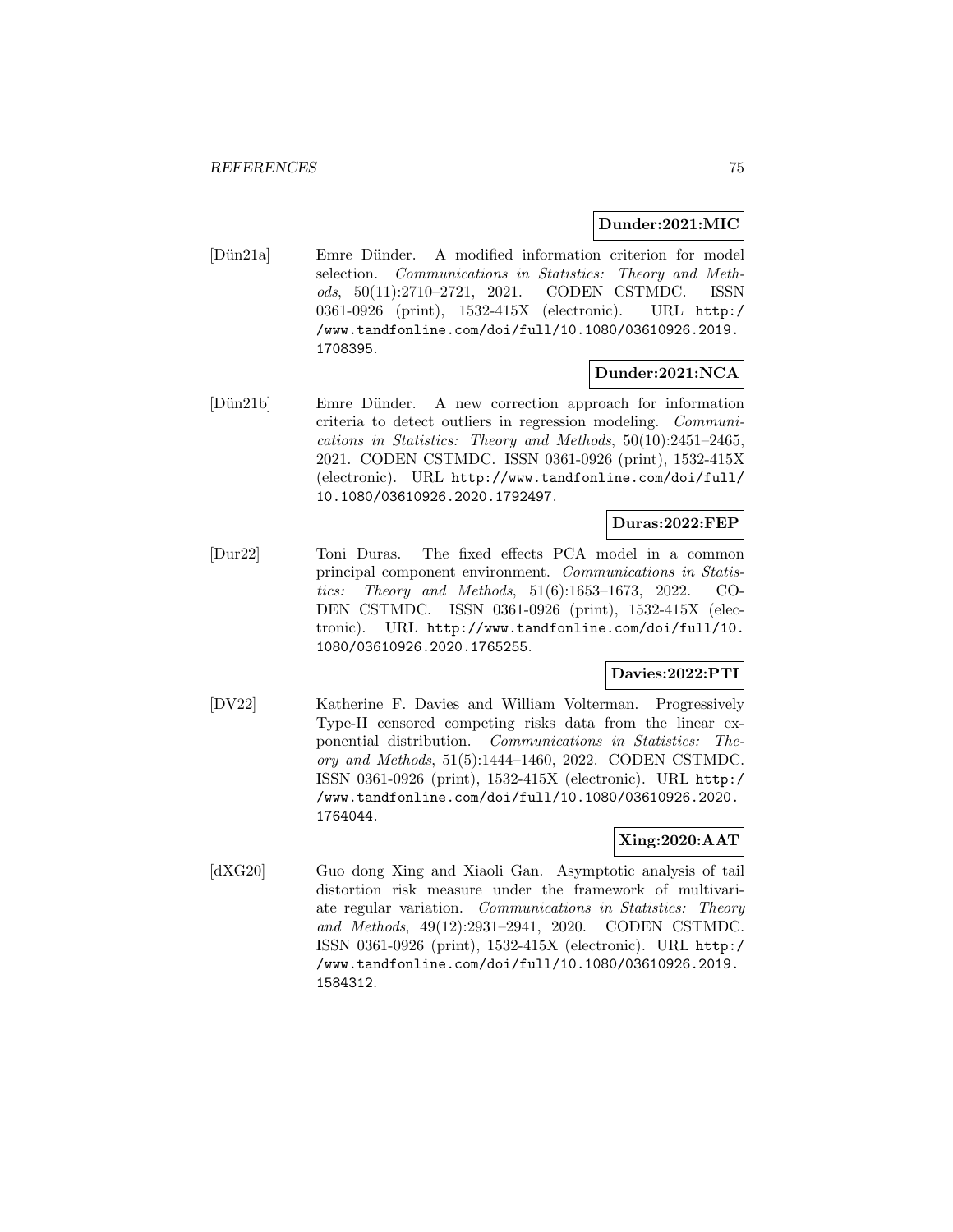## **Dong:2021:JDM**

[DY21] Junyi Dong and Qiqing Yu. Joint distribution and marginal distribution methods for checking assumptions of generalized linear model. Communications in Statistics: Theory and Methods, 50(6):1456–1476, 2021. CODEN CSTMDC. ISSN 0361-0926 (print), 1532-415X (electronic). URL http:/ /www.tandfonline.com/doi/full/10.1080/03610926.2019. 1651860.

### **Dong:2020:ESR**

[DZ20] Xiaofang Dong and Liangyong Zhang. Estimation of system reliability for exponential distributions based on L ranked set sampling. Communications in Statistics: Theory and Methods, 49(15):3650–3662, 2020. CODEN CSTMDC. ISSN 0361-0926 (print), 1532-415X (electronic). URL http:/ /www.tandfonline.com/doi/full/10.1080/03610926.2019. 1691735.

#### **Zhao:2021:CSD**

[dZySgYW21] Meng di Zhao, Zhi yan Shi, Wei guo Yang, and Bei Wang. A class of strong deviation theorems for the sequence of real valued random variables with respect to continuous-state non-homogeneous Markov chains. Communications in Statistics: Theory and Methods, 50(23):5475–5487, 2021. CO-DEN CSTMDC. ISSN 0361-0926 (print), 1532-415X (electronic). URL http://www.tandfonline.com/doi/full/10. 1080/03610926.2020.1734838.

### **Emami:2021:EDB**

[EA21] Hadi Emami and Ali Aghamohammadi. Elliptical difference based ridge and Liu type estimators in partial linear measurement error models. Communications in Statistics: Theory and Methods, 50(21):4913–4933, 2021. CO-DEN CSTMDC. ISSN 0361-0926 (print), 1532-415X (electronic). URL http://www.tandfonline.com/doi/full/10. 1080/03610926.2018.1472793.

#### **Ercan:2020:LWS**

[EAB20] Sinan Ercan, Yavuz Altin, and Çiğdem A. Bektaş. On lacunary weak statistical convergence of order  $\alpha$ . Communications in Statistics: Theory and Methods, 49(7):1653–1664, 2020. CODEN CSTMDC. ISSN 0361-0926 (print), 1532-415X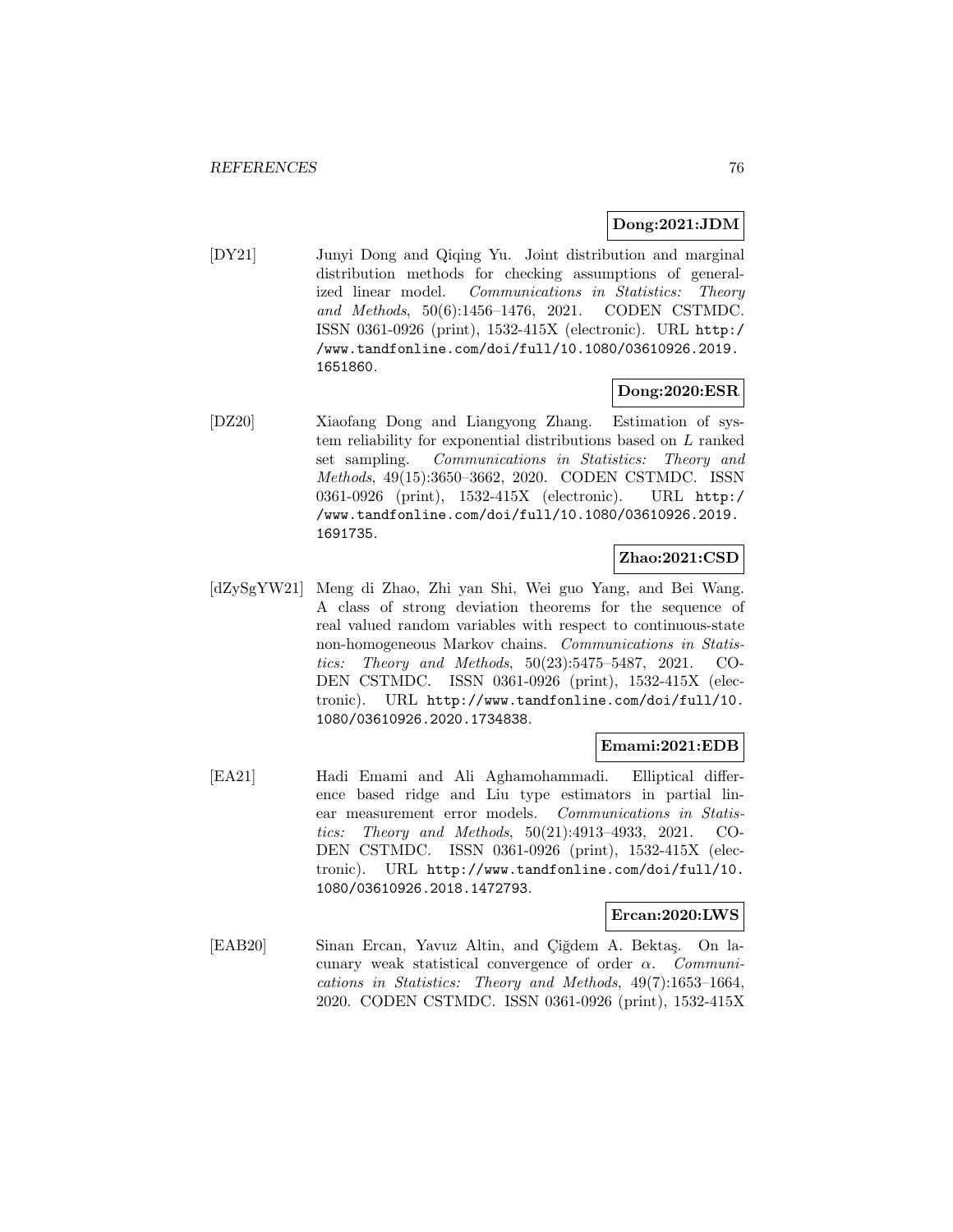(electronic). URL http://www.tandfonline.com/doi/full/ 10.1080/03610926.2018.1563185.

## **Eidous:2020:NAS**

[EAS20] Omar M. Eidous and Rima Abu-Shareefa. New approximations for standard normal distribution function. Communications in Statistics: Theory and Methods, 49(6):1357–1374, 2020. CODEN CSTMDC. ISSN 0361-0926 (print), 1532-415X (electronic). URL http://www.tandfonline.com/doi/full/ 10.1080/03610926.2018.1563166.

## **Ercan:2021:CBO**

[EB21] Sinan Ercan and Cigdem Asma Bektas. On  $\lambda$ -convergence and  $\lambda$ -boundedness of m-th order. Communications in Statistics: Theory and Methods, 50(14):3276–3285, 2021. CO-DEN CSTMDC. ISSN 0361-0926 (print), 1532-415X (electronic). URL http://www.tandfonline.com/doi/full/10. 1080/03610926.2019.1692032.

## **Elgawad:2020:LDR**

[EBX20] M. A. Abd Elgawad, H. M. Barakat, and S. Xiong. Limit distributions of random record model in a stationary Gaussian sequence. Communications in Statistics: Theory and Methods, 49(5):1099–1119, 2020. CODEN CSTMDC. ISSN 0361-0926 (print), 1532-415X (electronic). URL http:/ /www.tandfonline.com/doi/full/10.1080/03610926.2018. 1554131.

## **Ebaid:2022:NEF**

[EEAA22] Rasha Ebaid, Walid Elbadawy, Essam Ahmed, and Abdalla Abdelghaly. A new extension of the FGM copula with an application in reliability. Communications in Statistics: Theory and Methods, 51(9):2953–2961, 2022. CO-DEN CSTMDC. ISSN 0361-0926 (print), 1532-415X (electronic). URL http://www.tandfonline.com/doi/full/10. 1080/03610926.2020.1785501.

## **Et:2020:SCO**

[EG20] Mikail Et and Hatice Gidemen. On  $\Delta_v^m$ -statistical convergence of order α. Communications in Statistics: Theory and Methods, 49(14):3521–3529, 2020. CODEN CSTMDC. ISSN 0361-0926 (print), 1532-415X (electronic). URL http:/ /www.tandfonline.com/doi/full/10.1080/03610926.2019. 1589520.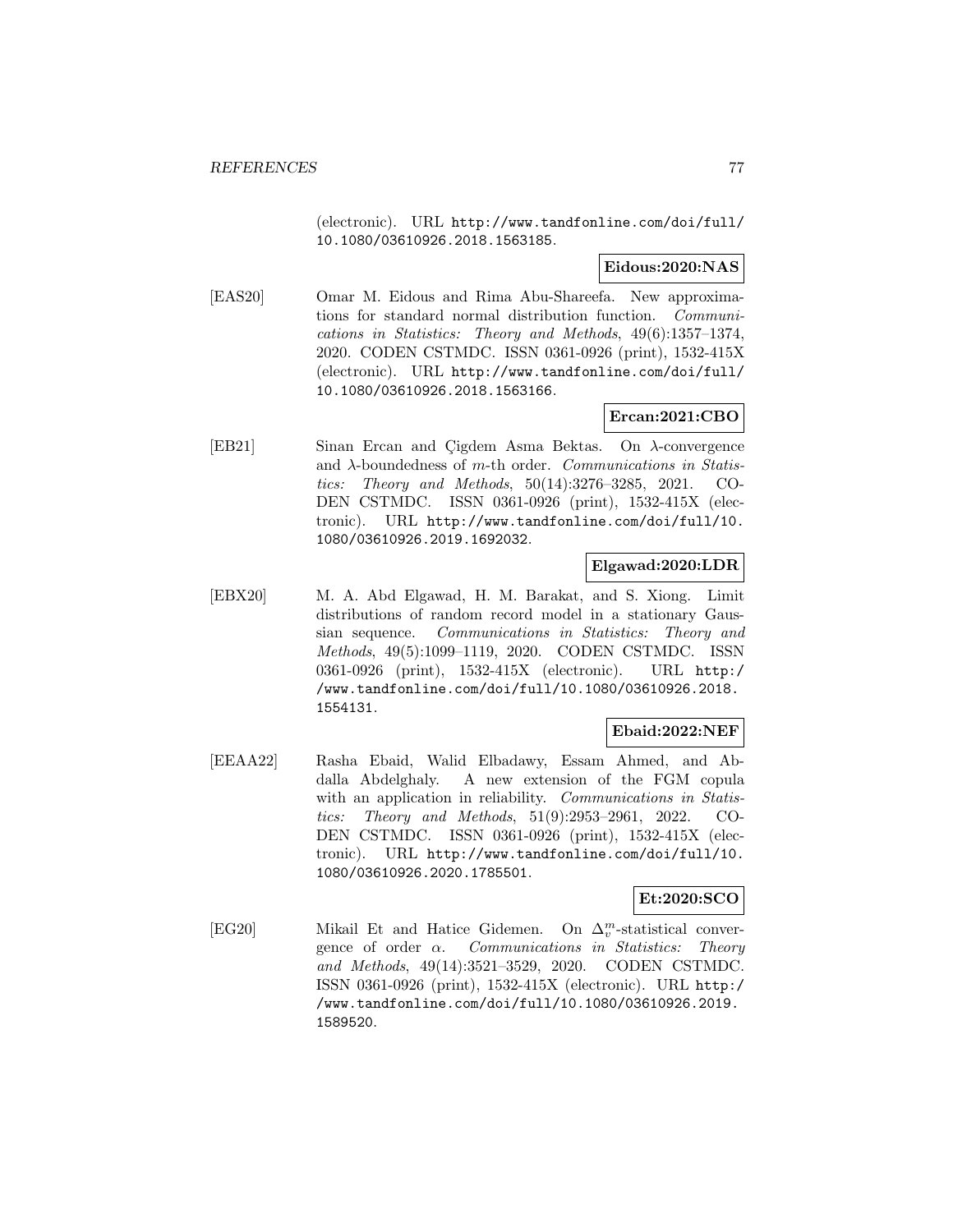## **Eini:2022:TVG**

[EK22] Esmat Jamshidi Eini and Hamid Khaloozadeh. Tail variance for Generalized Skew-Elliptical distributions. Communications in Statistics: Theory and Methods, 51(2):519–536, 2022. CO-DEN CSTMDC. ISSN 0361-0926 (print), 1532-415X (electronic). URL http://www.tandfonline.com/doi/full/10. 1080/03610926.2020.1751853.

### **Elkadry:2021:OCS**

[EM21] Alaa Elkadry and Gary C. McDonald. Operating characteristics of a subset selection procedure applied to a randomized response model for continuous data. Communications in Statistics: Theory and Methods, 50(1):161–179, 2021. CO-DEN CSTMDC. ISSN 0361-0926 (print), 1532-415X (electronic). URL http://www.tandfonline.com/doi/full/10. 1080/03610926.2019.1633352.

## **Emami:2022:ALI**

[EM22] Hadi Emami and Ali M. Mosammam. Assessment of local influence in spatial elliptical linear measurement error models. Communications in Statistics: Theory and Methods, 51(10):3285– 3300, 2022. CODEN CSTMDC. ISSN 0361-0926 (print), 1532- 415X (electronic). URL http://www.tandfonline.com/doi/ full/10.1080/03610926.2020.1793204.

## **Emami:2020:RME**

[Ema20] Hadi Emami. Restricted minimax estimation in semiparametric linear models. Communications in Statistics: Theory and Methods, 49(8):1793–1800, 2020. CODEN CSTMDC. ISSN 0361-0926 (print), 1532-415X (electronic). URL http:/ /www.tandfonline.com/doi/full/10.1080/03610926.2019. 1565783.

#### **Ercelik:2020:NDE**

[EN20] Elif Erçelik and Mustafa Nadar. Nonparametric density estimation based on beta prime kernel. Communications in Statistics: Theory and Methods, 49(2):325–342, 2020. CO-DEN CSTMDC. ISSN 0361-0926 (print), 1532-415X (electronic). URL http://www.tandfonline.com/doi/full/10. 1080/03610926.2018.1538458.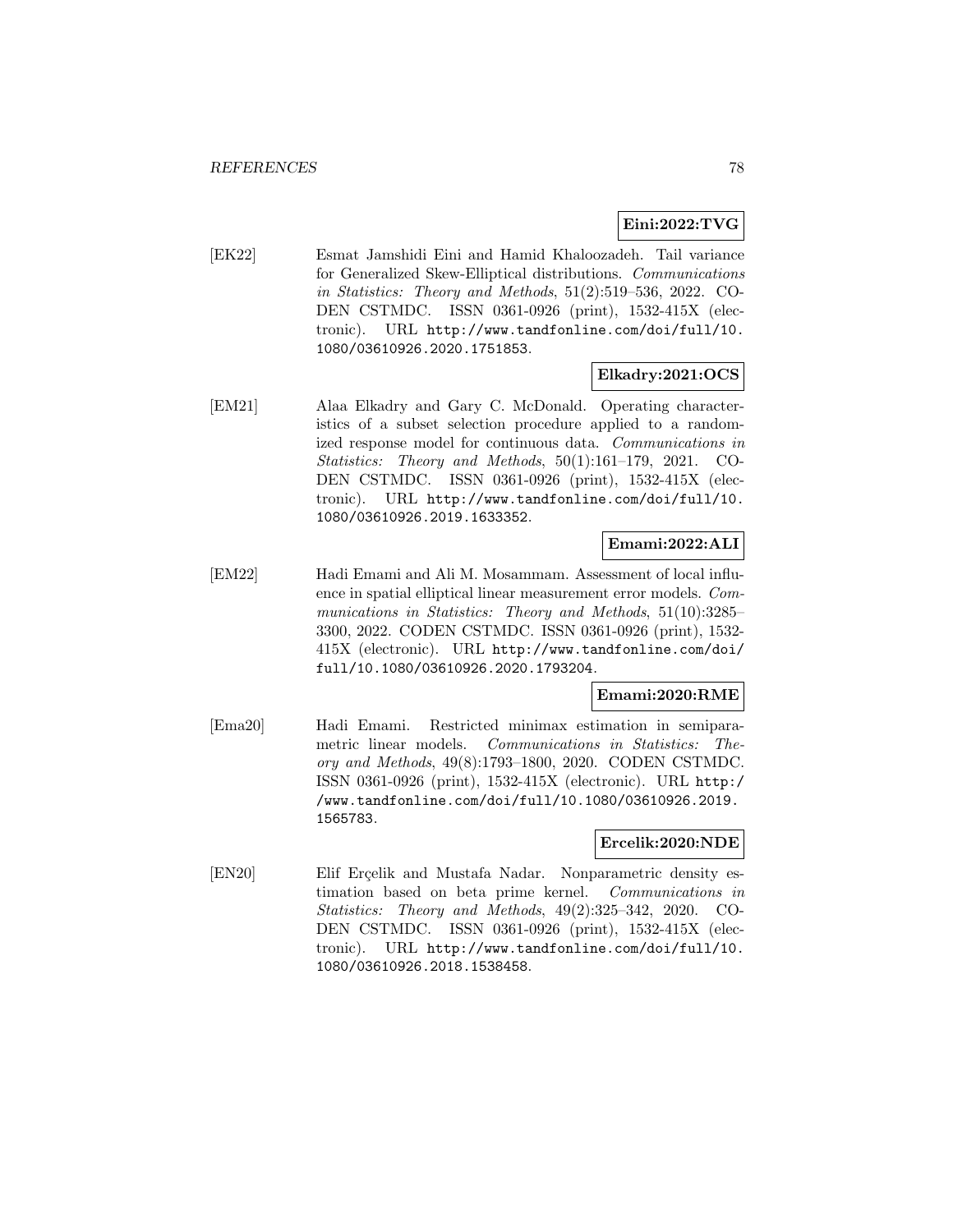#### **Zakrad:2022:PSS**

[eZN22] Az eddine Zakrad and Abdelaziz Nasroallah. Perfect simulation of steady-state Markov chain on mixed state space. Communications in Statistics: Theory and Methods, 51(6):1569–1587, 2022. CODEN CSTMDC. ISSN 0361-0926 (print), 1532-415X (electronic). URL http://www.tandfonline.com/doi/full/ 10.1080/03610926.2021.1924783.

### **Fabian:2021:MMM**

[Fab21] Zdenek Fabián. Mean, mode or median? The score mean. Communications in Statistics: Theory and Methods, 50(10):2360– 2370, 2021. CODEN CSTMDC. ISSN 0361-0926 (print), 1532- 415X (electronic). URL http://www.tandfonline.com/doi/ full/10.1080/03610926.2019.1666142.

### **Fallah:2021:SIC**

[FAN21] Adeleh Fallah, Akbar Asgharzadeh, and Hon Keung Tony Ng. Statistical inference for component lifetime distribution from coherent system lifetimes under a proportional reversed hazard model. Communications in Statistics: Theory and Methods, 50(16):3809–3833, 2021. CODEN CSTMDC. ISSN 0361-0926 (print), 1532-415X (electronic). URL http:/ /www.tandfonline.com/doi/full/10.1080/03610926.2020. 1824275.

## **Farhadian:2021:NGS**

[Far21] Reza Farhadian. A note on a generalization of a statistical matrix. Communications in Statistics: Theory and Methods, 50(12):2938–2946, 2021. CODEN CSTMDC. ISSN 0361-0926 (print), 1532-415X (electronic). URL http:/ /www.tandfonline.com/doi/full/10.1080/03610926.2019. 1678646.

### **Fang:2020:OPL**

[FCCD20] Longxiang Fang, Meifang Cheng, Daoxiang Cao, and Ying Ding. Ordering properties of largest order statistics from independent and heterogeneous Dagum populations. Communications in Statistics: Theory and Methods, 49(7):1768–1779, 2020. CODEN CSTMDC. ISSN 0361-0926 (print), 1532-415X (electronic). URL http://www.tandfonline.com/doi/full/ 10.1080/03610926.2019.1565835.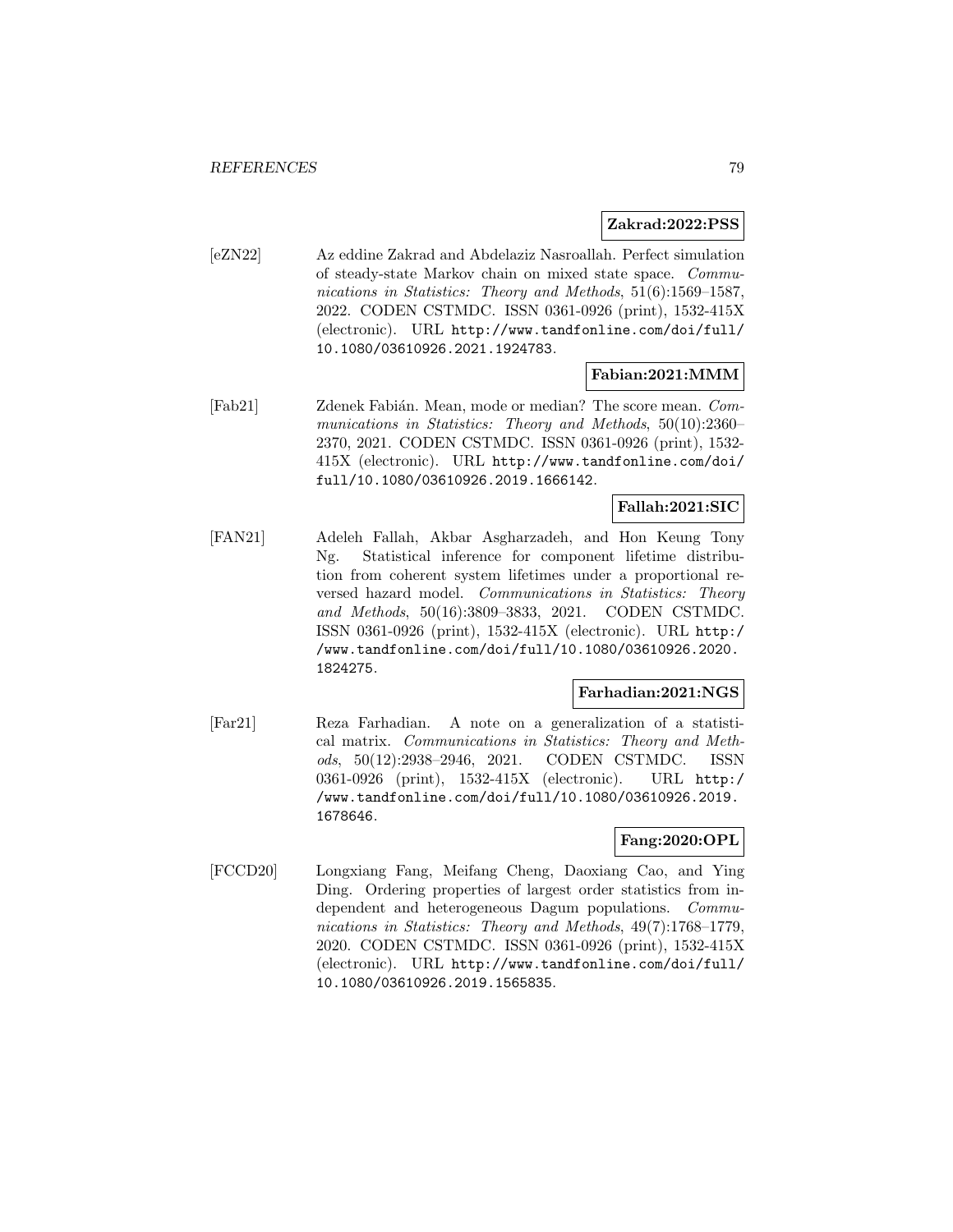#### **Fang:2020:RRS**

[FHHW20] Juntao Fang, Zhen He, Shuguang He, and Guodong Wang. The robustness of response surface designs with errors in factor levels. Communications in Statistics: Theory and Methods, 49(10): 2365–2383, 2020. CODEN CSTMDC. ISSN 0361-0926 (print), 1532-415X (electronic). URL http://www.tandfonline.com/ doi/full/10.1080/03610926.2019.1576883.

## **Fang:2020:SMC**

[FL20a] Rui Fang and Xiaohu Li. A stochastic model of cyber attacks with imperfect detection. Communications in Statistics: Theory and Methods, 49(9):2158–2175, 2020. CO-DEN CSTMDC. ISSN 0361-0926 (print), 1532-415X (electronic). URL http://www.tandfonline.com/doi/full/10. 1080/03610926.2019.1568489.

#### **Ferreira:2020:EIF**

[FL20b] Paulo H. Ferreira and Francisco Louzada. Extending the inference function for augmented margins method to implement trivariate Clayton copula-based SUR Tobit models. Communications in Statistics: Theory and Methods, 49(6):1375–1401, 2020. CODEN CSTMDC. ISSN 0361-0926 (print), 1532-415X (electronic). URL http://www.tandfonline.com/doi/full/ 10.1080/03610926.2018.1563167.

## **Feng:2021:WQR**

[FL21] Hailin Feng and Qianqian Luo. A weighted quantile regression for nonlinear models with randomly censored data. Communications in Statistics: Theory and Methods, 50(18):4167–4179, 2021. CODEN CSTMDC. ISSN 0361-0926 (print), 1532-415X (electronic). URL http://www.tandfonline.com/doi/full/ 10.1080/03610926.2020.1713364.

### **Flimmel:2020:CAP**

[Fli20] Samuel Flimmel. Clipped AR(p) with unknown threshold. Communications in Statistics: Theory and Methods, 49(21):5115– 5122, 2020. CODEN CSTMDC. ISSN 0361-0926 (print), 1532- 415X (electronic). URL http://www.tandfonline.com/doi/ full/10.1080/03610926.2019.1614192.

## **Fujiwara:2020:PVC**

[FM20] Kohei Fujiwara and Shun Matsuura. Prediction variance of a central composite design with missing observation. Communi-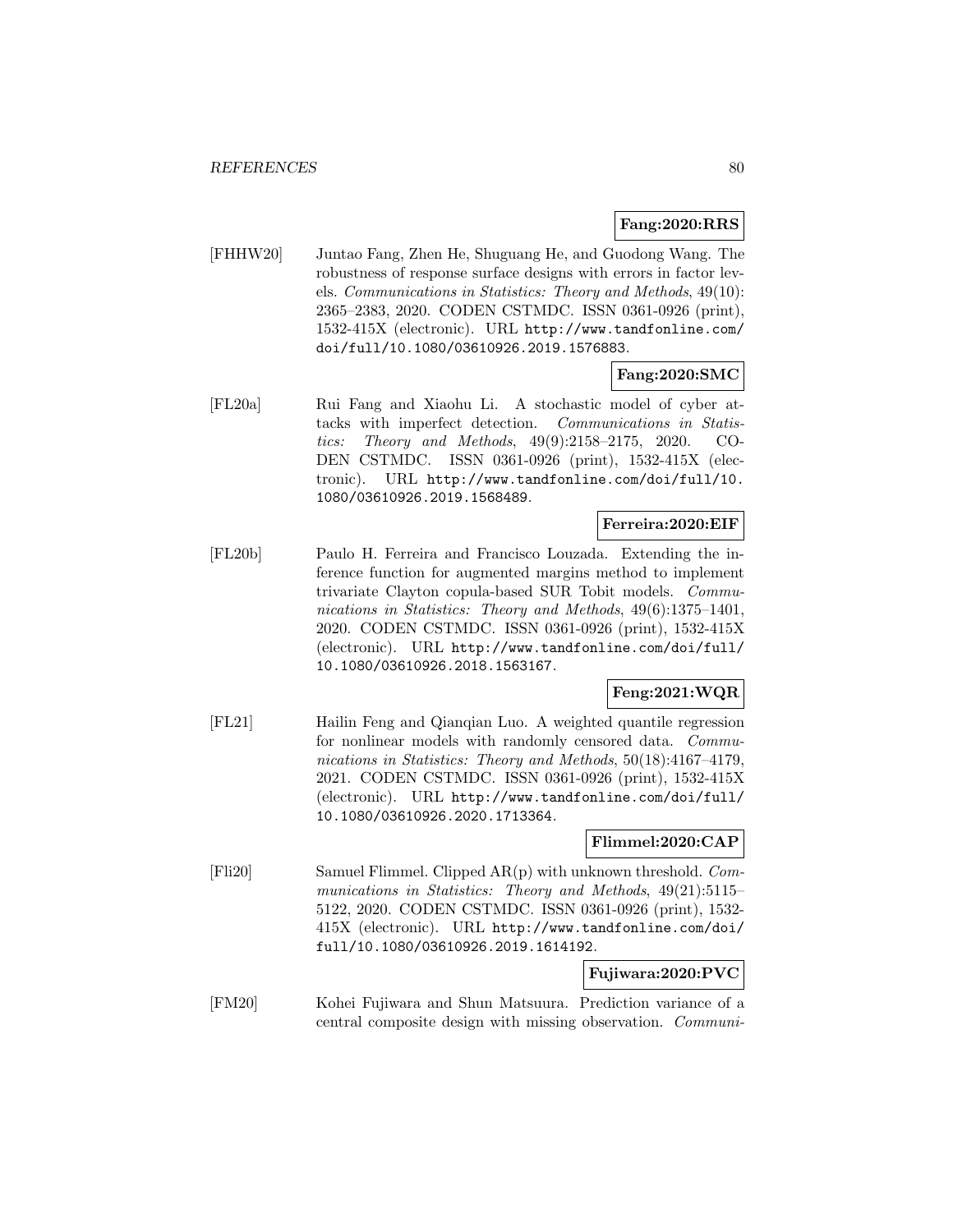cations in Statistics: Theory and Methods, 49(24):6016–6031, 2020. CODEN CSTMDC. ISSN 0361-0926 (print), 1532-415X (electronic). URL http://www.tandfonline.com/doi/full/ 10.1080/03610926.2019.1625925.

#### **Fontanelli:2022:BRF**

[FMM<sup>+</sup>22] Oscar Fontanelli, Pedro Miramontes, Ricardo Mansilla, Germinal Cocho, and Wentian Li. Beta rank function: a smooth double-Pareto-like distribution. Communications in Statistics: Theory and Methods, 51(11):3645–3668, 2022. CO-DEN CSTMDC. ISSN 0361-0926 (print), 1532-415X (electronic). URL http://www.tandfonline.com/doi/full/10. 1080/03610926.2020.1800739.

### **Frey:2020:BEU**

[Fre20a] Jesse Frey. Bounds on the efficiency of unbalanced rankedset sampling. Communications in Statistics: Theory and Methods, 49(1):243–256, 2020. CODEN CSTMDC. ISSN 0361-0926 (print), 1532-415X (electronic). URL http:/ /www.tandfonline.com/doi/full/10.1080/03610926.2018. 1543769.

## **Frey:2020:RAK**

[Fre20b] Jesse Frey. Refined asymptotic Kolmogorov–Smirnov tests for the case of finite support. Communications in Statistics: Theory and Methods, 49(23):5829–5841, 2020. CO-DEN CSTMDC. ISSN 0361-0926 (print), 1532-415X (electronic). URL http://www.tandfonline.com/doi/full/10. 1080/03610926.2019.1622726.

### **Fradi:2022:BCA**

[FS22] Anis Fradi and Chafik Samir. Bayesian cluster analysis for registration and clustering homogeneous subgroups in multidimensional functional data. Communications in Statistics: Theory and Methods, 51(7):2242–2258, 2022. CO-DEN CSTMDC. ISSN 0361-0926 (print), 1532-415X (electronic). URL http://www.tandfonline.com/doi/full/10. 1080/03610926.2020.1772979.

## **Feng:2022:EAH**

[FSS22] Yanqin Feng, Jianguo Sun, and Lingli Sun. Estimation of the additive hazards model with linear inequality restrictions based on current status data. Communications in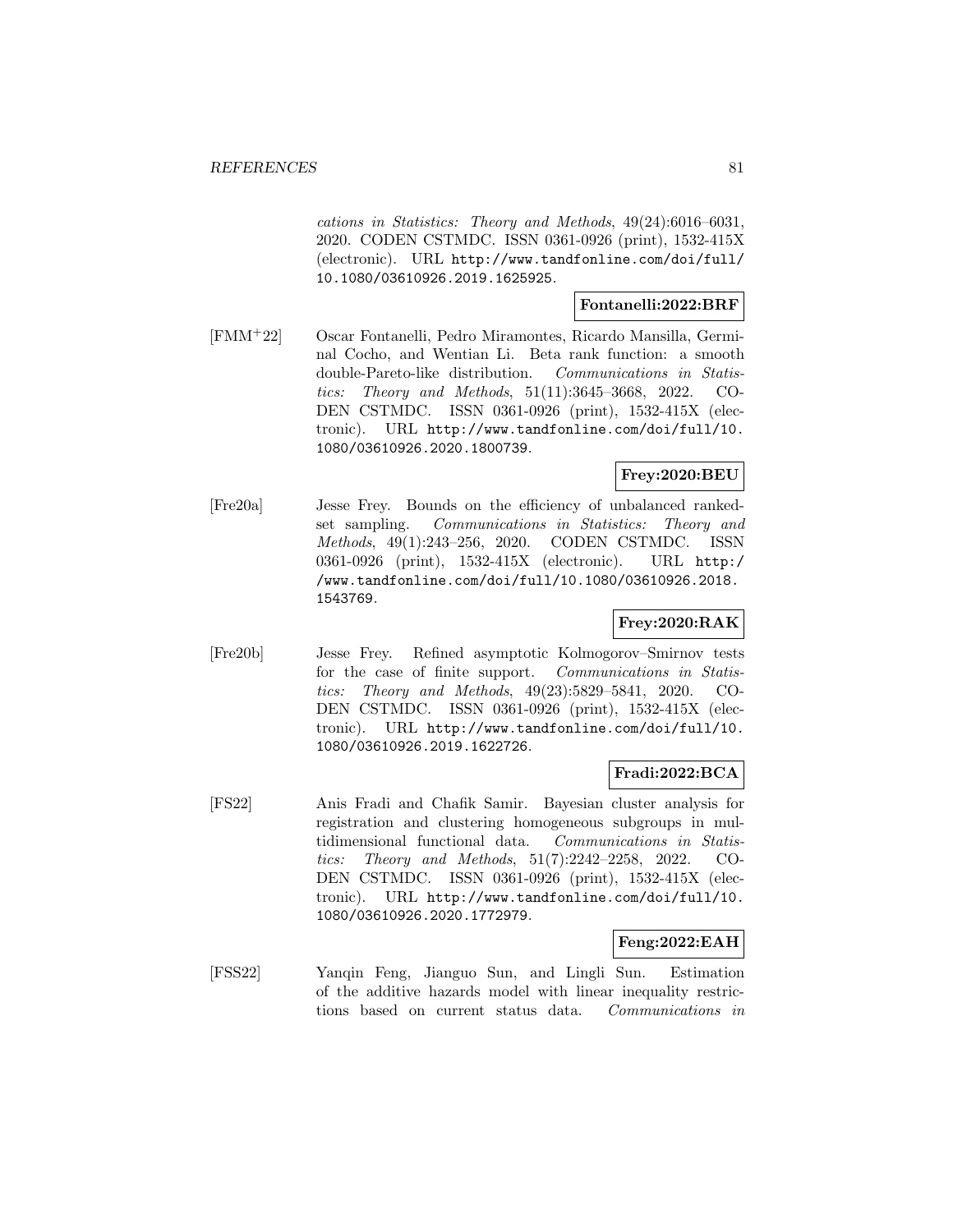Statistics: Theory and Methods, 51(1):68–81, 2022. CO-DEN CSTMDC. ISSN 0361-0926 (print), 1532-415X (electronic). URL http://www.tandfonline.com/doi/full/10. 1080/03610926.2020.1742922.

## **Fu:2022:CEN**

[FW22] Jingxue Fu and Lan Wu. Consistent estimation of the number of regimes in Markov-switching autoregressive models. Communications in Statistics: Theory and Methods, 51(8):2496–2518, 2022. CODEN CSTMDC. ISSN 0361-0926 (print), 1532-415X (electronic). URL http://www.tandfonline.com/doi/full/ 10.1080/03610926.2020.1777304.

### **Feng:2021:CCM**

[FWWH21] Fengxiang Feng, Dingcheng Wang, Qunying Wu, and Haiwu Huang. Complete and complete moment convergence for weighted sums of arrays of rowwise negatively dependent random variables under the sub-linear expectations. Communications in Statistics: Theory and Methods, 50(3):594–608, 2021. CODEN CSTMDC. ISSN 0361-0926 (print), 1532-415X (electronic). URL http://www.tandfonline.com/doi/full/10. 1080/03610926.2019.1639747.

## **Fang:2022:EOT**

[FZ22a] Yuexin Fang and Yong Zhou. Estimation for optimal treatment regimes with survival data under semiparametric model. Communications in Statistics: Theory and Methods, 51(4):883–894, 2022. CODEN CSTMDC. ISSN 0361-0926 (print), 1532-415X (electronic). URL http://www.tandfonline.com/doi/full/ 10.1080/03610926.2020.1808686.

## **Feng:2022:NMA**

[FZ22b] Zhangmei Feng and Jiamin Zhang. Nonparametric K-means algorithm with applications in economic and functional data. Communications in Statistics: Theory and Methods, 51(2):537– 551, 2022. CODEN CSTMDC. ISSN 0361-0926 (print), 1532- 415X (electronic). URL http://www.tandfonline.com/doi/ full/10.1080/03610926.2020.1752383.

#### **Ghanbarzadeh:2020:NWA**

[GA20] Mitra Ghanbarzadeh and Mina Aminghafari. A novel wavelet artificial neural networks method to predict non-stationary time series. Communications in Statistics: Theory and Methods, 49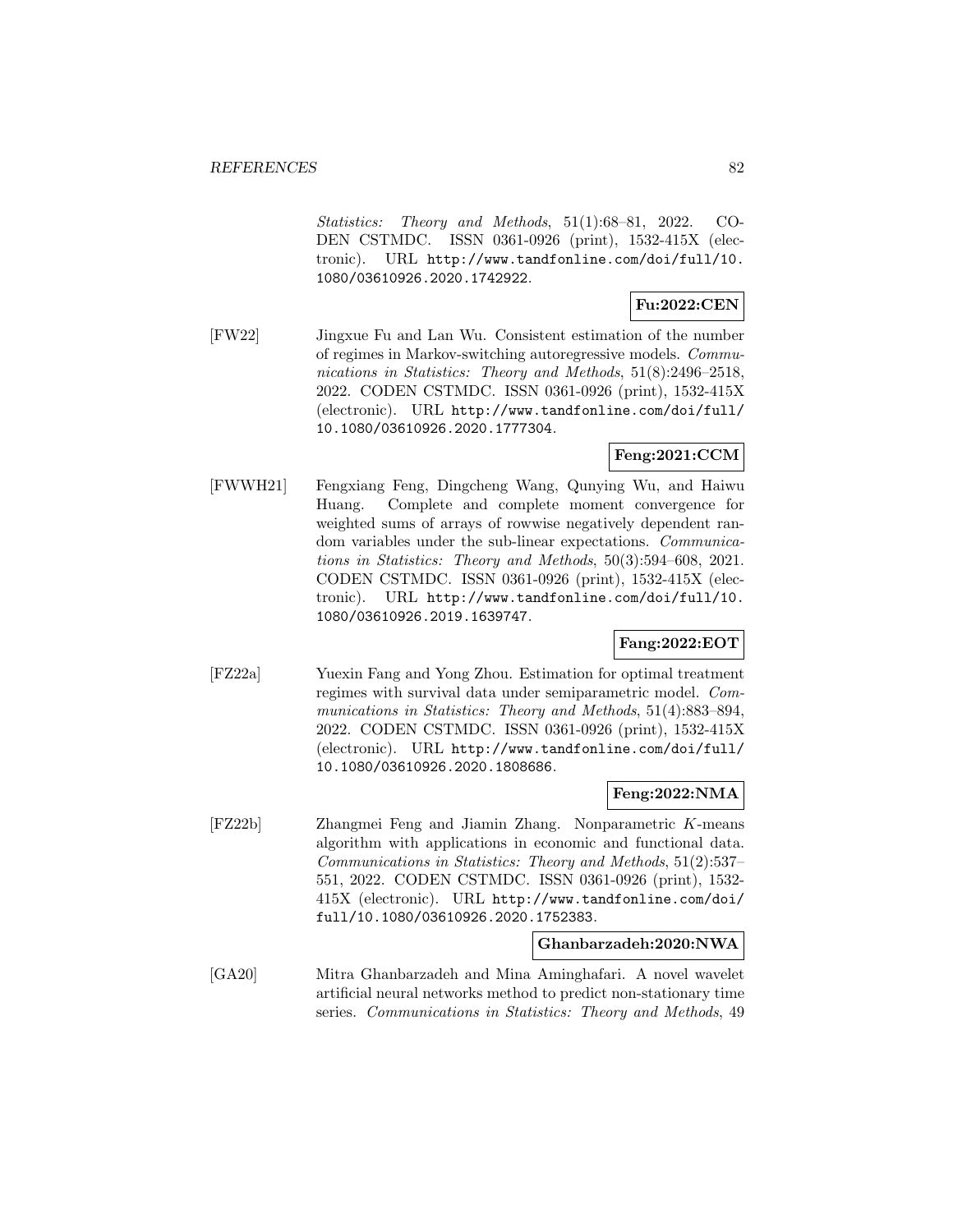(4):864–878, 2020. CODEN CSTMDC. ISSN 0361-0926 (print), 1532-415X (electronic). URL http://www.tandfonline.com/ doi/full/10.1080/03610926.2018.1549259.

**Gupt:2022:OSG**

[GA22] Bhuwaneshwar Kumar Gupt and Md. Irphan Ahamed. Optimum stratification for a generalized auxiliary variable proportional allocation under a superpopulation model. Communications in Statistics: Theory and Methods, 51(10):3269–3284, 2022. CODEN CSTMDC. ISSN 0361-0926 (print), 1532-415X (electronic). URL http://www.tandfonline.com/doi/full/ 10.1080/03610926.2020.1793203.

### **Gaigall:2022:HBK**

[Gai22] Daniel Gaigall. Hoeffding–Blum–Kiefer–Rosenblatt independence test statistic on partly not identically distributed data. Communications in Statistics: Theory and Methods, 51(12): 4006–4028, 2022. CODEN CSTMDC. ISSN 0361-0926 (print), 1532-415X (electronic). URL http://www.tandfonline.com/ doi/full/10.1080/03610926.2020.1805767.

### **Gargoum:2021:MAD**

[Gar21] A. S. Gargoum. Modeling atmospheric dispersion: Uncertainty management of release height after a nuclear accident. Communications in Statistics: Theory and Methods, 50(19):4639-4648, 2021. CODEN CSTMDC. ISSN 0361-0926 (print), 1532-415X (electronic). URL http://www.tandfonline.com/doi/full/ 10.1080/03610926.2020.1722844.

## **Gaunt:2021:SPC**

[Gau21a] Robert E. Gaunt. A simple proof of the characteristic function of Student's t-distribution. Communications in Statistics: Theory and Methods, 50(14):3380–3383, 2021. CO-DEN CSTMDC. ISSN 0361-0926 (print), 1532-415X (electronic). URL http://www.tandfonline.com/doi/full/10. 1080/03610926.2019.1702695.

## **Gaunt:2021:SMD**

[Gau21b] Robert E. Gaunt. Stein's method and the distribution of the product of zero mean correlated normal random variables. Communications in Statistics: Theory and Methods, 50(2):280–285, 2021. CODEN CSTMDC. ISSN 0361-0926 (print), 1532-415X (electronic). URL http://www.tandfonline.com/doi/full/ 10.1080/03610926.2019.1634210.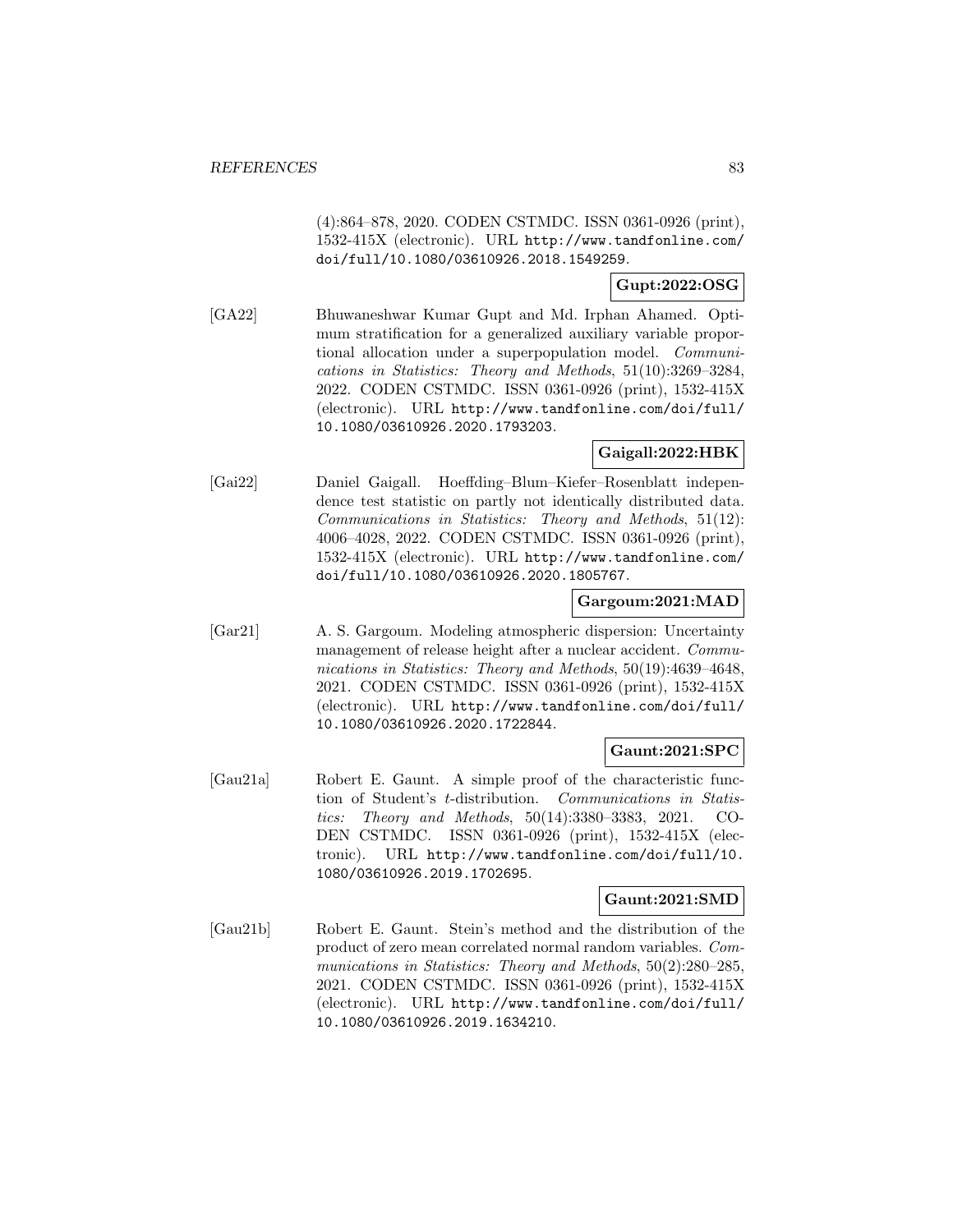#### **Guler:2021:RIF**

[GB21] Nesrin Güler and Melek Eris Büyükkaya. Rank and inertia formulas for covariance matrices of BLUPs in general linear mixed models. Communications in Statistics: Theory and Methods, 50(21):4997–5012, 2021. CODEN CSTMDC. ISSN 0361-0926 (print), 1532-415X (electronic). URL http:/ /www.tandfonline.com/doi/full/10.1080/03610926.2019. 1599950.

### **Graczyk:2021:RAW**

[GC21] Małgorzata Graczyk and Bronisław Ceranka. Recent accomplishments in weighing designs. Communications in Statistics: Theory and Methods, 50(21):5013–5021, 2021. CO-DEN CSTMDC. ISSN 0361-0926 (print), 1532-415X (electronic). URL http://www.tandfonline.com/doi/full/10. 1080/03610926.2019.1639748.

### **Goswami:2022:QGG**

[GC22a] Veena Goswami and M. L. Chaudhry. The queue  $\text{Geo}^X$  $/G/1/N+1$  revisited. Communications in Statistics: Theory and Methods, 51(10):3181–3201, 2022. CODEN CSTMDC. ISSN 0361-0926 (print), 1532-415X (electronic). URL http:/ /www.tandfonline.com/doi/full/10.1080/03610926.2020. 1790602.

## **Guerry:2022:MPS**

[GC22b] Marie-Anne Guerry and Philippe Carette. On monotonically proceeding structures and stepwise increasing transition matrices of Markov chains. Communications in Statistics: Theory and Methods, 51(1):51–67, 2022. CODEN CSTMDC. ISSN 0361-0926 (print), 1532-415X (electronic). URL http:/ /www.tandfonline.com/doi/full/10.1080/03610926.2020. 1742921.

#### **Guha:2022:SSP**

[GC22c] Pritha Guha and Biman Chakraborty. On a scale-scale plot for comparing multivariate distributions. Communications in Statistics: Theory and Methods, 51(5):1270–1289, 2022. CO-DEN CSTMDC. ISSN 0361-0926 (print), 1532-415X (electronic). URL http://www.tandfonline.com/doi/full/10. 1080/03610926.2020.1759639.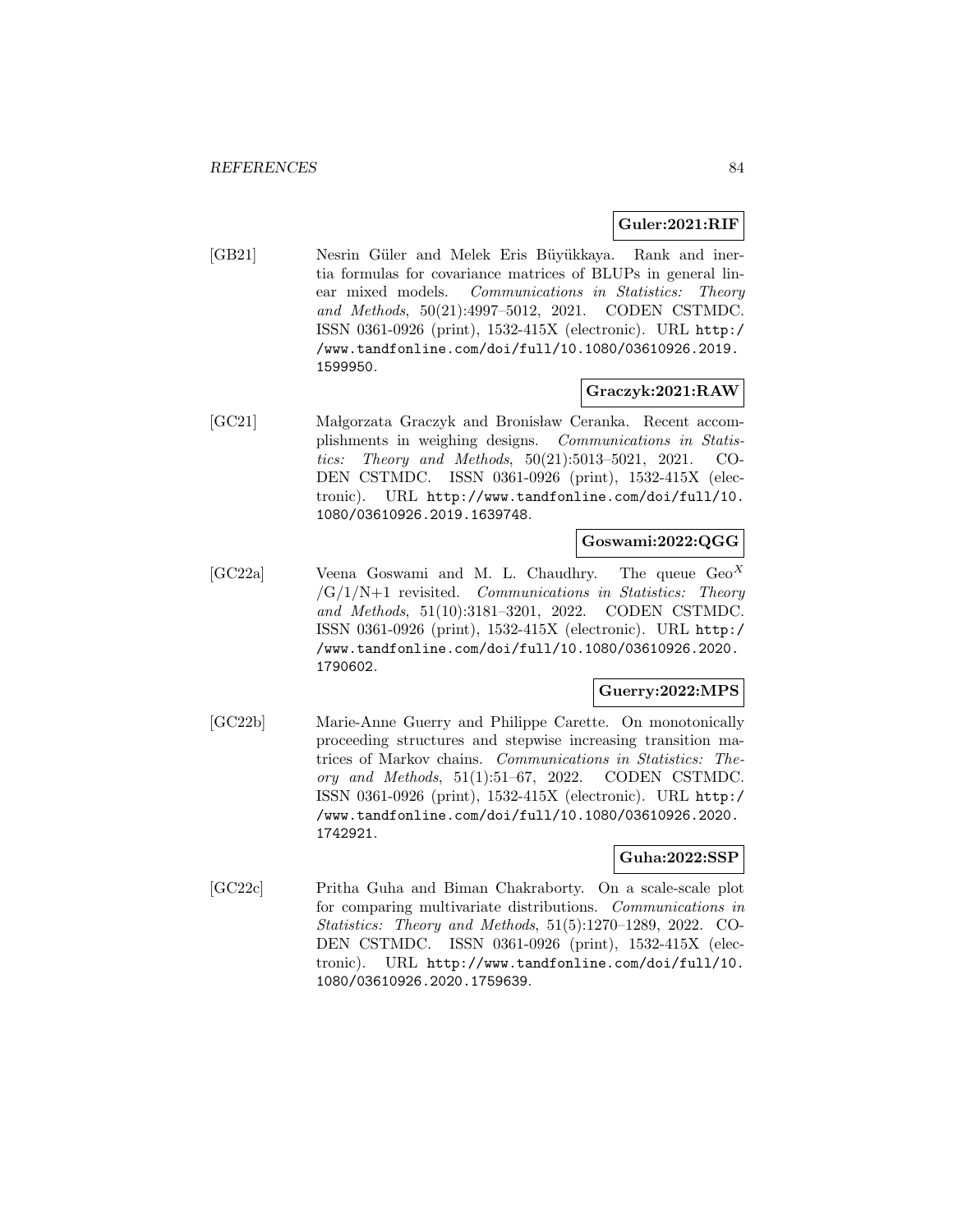### **Garrido:2021:NAF**

[GCCJO<sup>+</sup>21] Arturo Garrido, Raquel Caro-Carretero, Jesús R. Jimenez-Octavio, Alberto Carnicero, and Miguel Such. A new approach to fitting the three-parameter Weibull distribution: an application to glass ceramics. Communications in Statistics: Theory and Methods, 50(14):3403–3420, 2021. CO-DEN CSTMDC. ISSN 0361-0926 (print), 1532-415X (electronic). URL http://www.tandfonline.com/doi/full/10. 1080/03610926.2019.1702698.

# **Garg:2021:TCM**

[GD21] Mansi Garg and Isha Dewan. Testing for change in mean for associated random variables. Communications in Statistics: Theory and Methods, 50(16):3834–3850, 2021. CO-DEN CSTMDC. ISSN 0361-0926 (print), 1532-415X (electronic). URL http://www.tandfonline.com/doi/full/10. 1080/03610926.2021.1873375.

## **Gokmen:2022:MME**

[GDK22] Sahika Gokmen, Rukiye Dagalp, and Serdar Kilickaplan. Multicollinearity in measurement error models. Communications in Statistics: Theory and Methods, 51(2):474–485, 2022. CO-DEN CSTMDC. ISSN 0361-0926 (print), 1532-415X (electronic). URL http://www.tandfonline.com/doi/full/10. 1080/03610926.2020.1750654.

### **Gramosa:2020:BAZ**

[GdNM20] Alexandre Henrique Quadros Gramosa, Fernando Ferraz do Nascimento, and Fidel Ernesto Castro Morales. A Bayesian approach to zero-inflated data in extremes. Communications in Statistics: Theory and Methods, 49(17):4150–4161, 2020. CODEN CSTMDC. ISSN 0361-0926 (print), 1532-415X (electronic). URL http://www.tandfonline.com/doi/full/10. 1080/03610926.2019.1594305.

### **Gildeh:2020:EME**

[GG20] Bahram Sadeghpour Gildeh and Zainab Abbasi Ganji. The effect of measurement error on the process incapability index. Communications in Statistics: Theory and Methods, 49(3):552– 566, 2020. CODEN CSTMDC. ISSN 0361-0926 (print), 1532- 415X (electronic). URL http://www.tandfonline.com/doi/ full/10.1080/03610926.2018.1543777.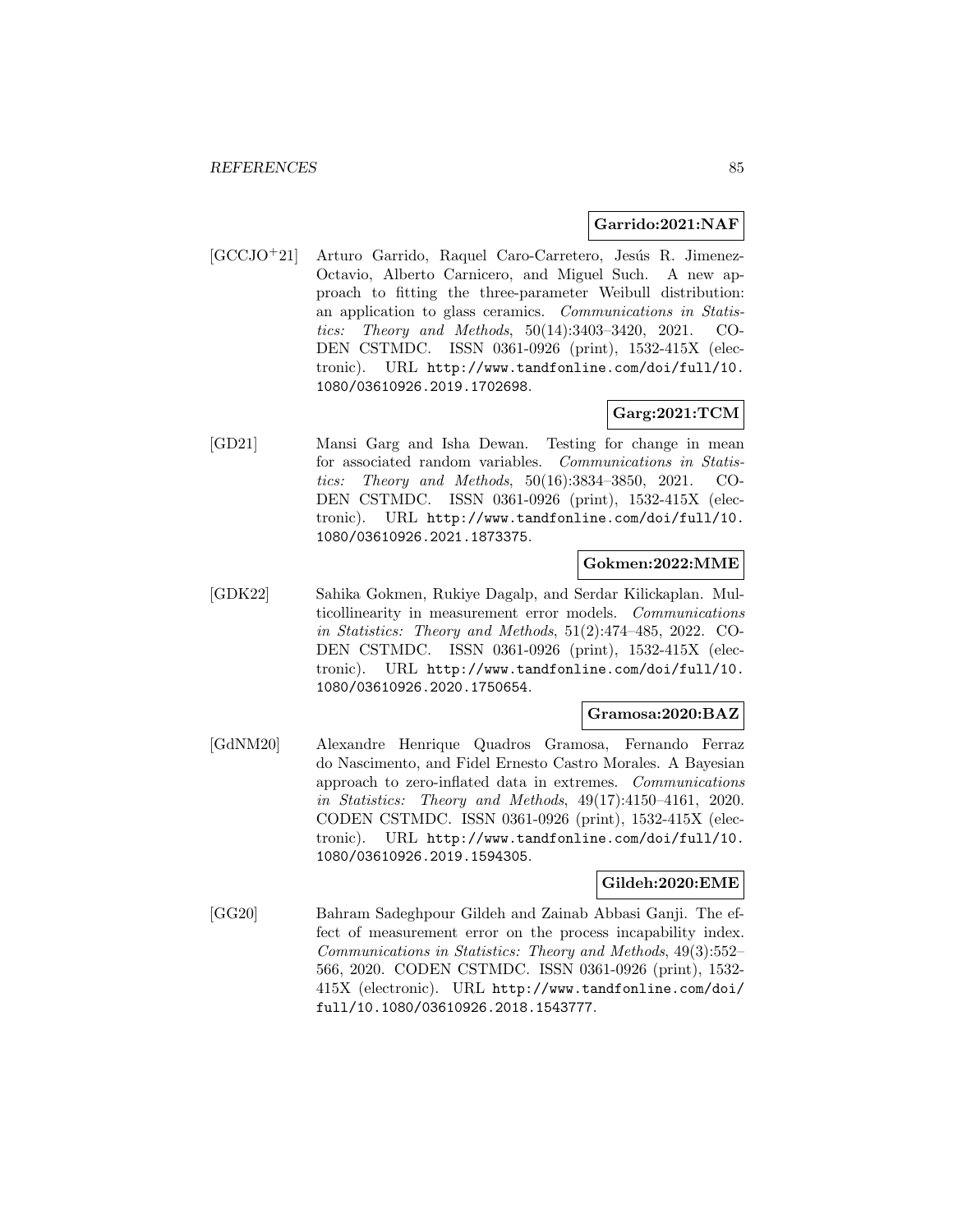### **Guler:2021:SRP**

[GG21] Huseyin Guler and Ebru Ozgur Guler. Sparsely restricted penalized estimators. Communications in Statistics: Theory and Methods, 50(7):1656–1670, 2021. CODEN CSTMDC. ISSN 0361-0926 (print), 1532-415X (electronic). URL http:/ /www.tandfonline.com/doi/full/10.1080/03610926.2019. 1682164.

## **Ghosh:2020:GCC**

[GK20a] Amit Ghosh and Chanchal Kundu. On generalized conditional cumulative residual inaccuracy measure. Communications in Statistics: Theory and Methods, 49(6):1402–1421, 2020. CO-DEN CSTMDC. ISSN 0361-0926 (print), 1532-415X (electronic). URL http://www.tandfonline.com/doi/full/10. 1080/03610926.2018.1563168.

## **Guambe:2020:OIC**

[GK20b] Calisto Guambe and Rodwell Kufakunesu. Optimal investmentconsumption and life insurance with capital constraints. Communications in Statistics: Theory and Methods, 49(3):648–669, 2020. CODEN CSTMDC. ISSN 0361-0926 (print), 1532-415X (electronic). URL http://www.tandfonline.com/doi/full/ 10.1080/03610926.2018.1549246.

## **Goktas:2021:P**

[GKA21] Atila Göktas, Selahattin Kaçiranlar, and Yilmaz Akdi. Preface. Communications in Statistics: Theory and Methods, 50(7):1531, 2021. CODEN CSTMDC. ISSN 0361-0926 (print), 1532-415X (electronic). URL http://www.tandfonline.com/doi/full/ 10.1080/03610926.2021.1890521.

### **Guo:2021:OIR**

[GKS21] Mengmeng Guo, Xiu Kan, and Huisheng Shu. Optimal investment and reinsurance problem with jump-diffusion model. Communications in Statistics: Theory and Methods, 50(5):1082– 1098, 2021. CODEN CSTMDC. ISSN 0361-0926 (print), 1532- 415X (electronic). URL http://www.tandfonline.com/doi/ full/10.1080/03610926.2019.1646764.

### **Ghosh:2021:TGL**

[GKV21] S. Ghosh, K. K. Kataria, and P. Vellaisamy. On transmuted generalized linear exponential distribution. Communications in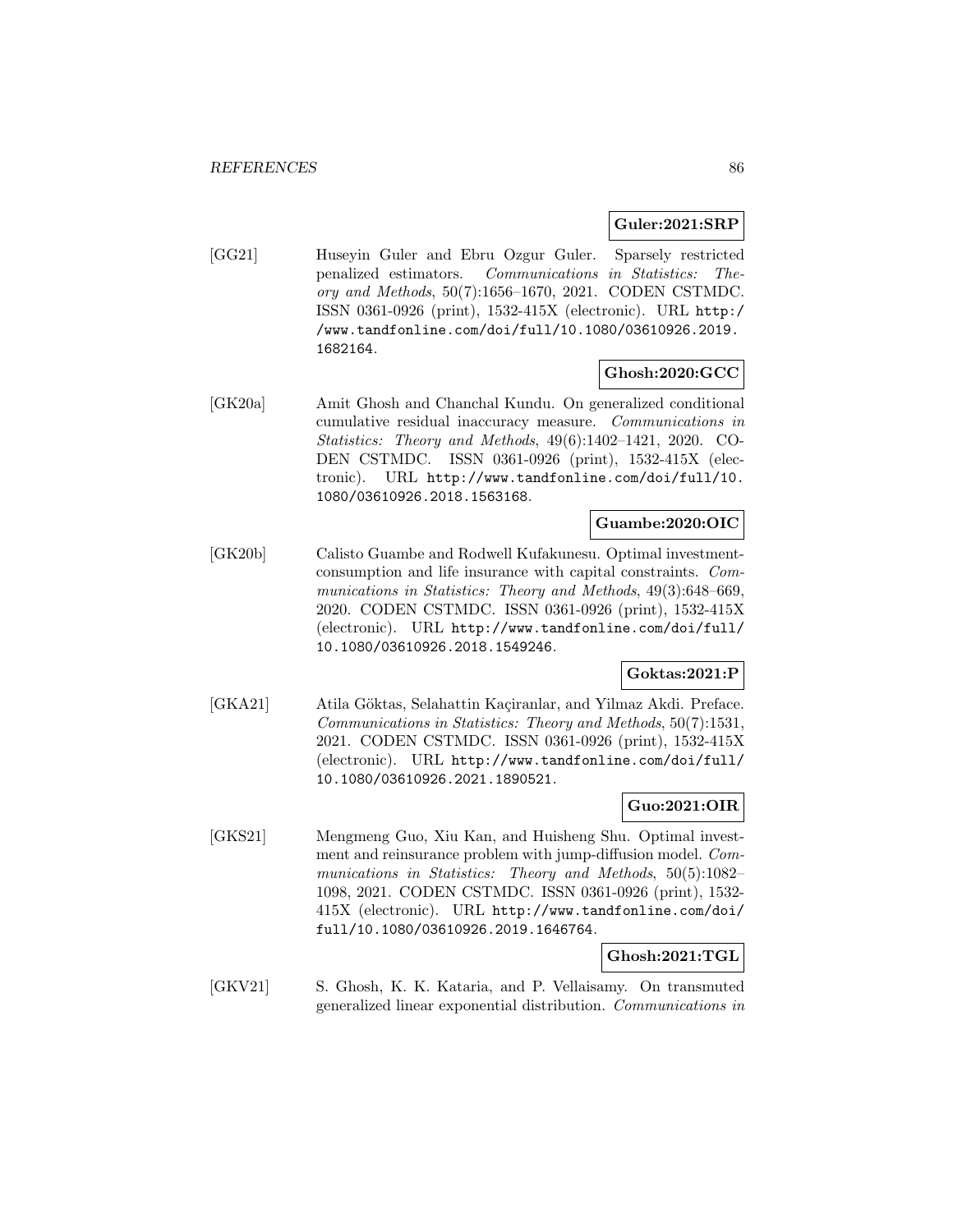Statistics: Theory and Methods, 50(9):1978–2000, 2021. CO-DEN CSTMDC. ISSN 0361-0926 (print), 1532-415X (electronic). URL http://www.tandfonline.com/doi/full/10. 1080/03610926.2019.1655577.

### **Guambe:2021:OAA**

[GKvZB21] Calisto Guambe, Rodwell Kufakunesu, Gusti van Zyl, and Conrad Beyers. Optimal asset allocation for a DC plan with partial information under inflation and mortality risks. Communications in Statistics: Theory and Methods, 50(9):2048–2061, 2021. CODEN CSTMDC. ISSN 0361-0926 (print), 1532-415X (electronic). URL http://www.tandfonline.com/doi/full/ 10.1080/03610926.2019.1657458.

## **Gao:2020:SIU**

[GL20] Xianli Gao and Qiang Liu. Sparsity identification in ultra-high dimensional quantile regression models with longitudinal data. Communications in Statistics: Theory and Methods, 49(19): 4712–4736, 2020. CODEN CSTMDC. ISSN 0361-0926 (print), 1532-415X (electronic). URL http://www.tandfonline.com/ doi/full/10.1080/03610926.2019.1604966.

## **Gaitan:2021:FSO**

[GL21] Rodrigo Saul Gaitan and Keh-Shin Lii. The first and second order moment structure of an inhomogeneous gamma point process. Communications in Statistics: Theory and Methods, 50 (3):582–593, 2021. CODEN CSTMDC. ISSN 0361-0926 (print), 1532-415X (electronic). URL http://www.tandfonline.com/ doi/full/10.1080/03610926.2019.1639746.

## **Gao:2022:NPE**

[GLB22] Rui Gao, Yaqiong Li, and Yanfei Bai. Numerical pricing of exchange option with stock liquidity under Bayesian statistical method. Communications in Statistics: Theory and Methods, 51(10):3312–3333, 2022. CODEN CSTMDC. ISSN 0361-0926 (print), 1532-415X (electronic). URL http:/ /www.tandfonline.com/doi/full/10.1080/03610926.2020. 1793364.

#### **Ghosh:2020:NTE**

[GM20a] Shyamal Ghosh and Murari Mitra. A new test for exponentiality against HNBUE alternatives. Communications in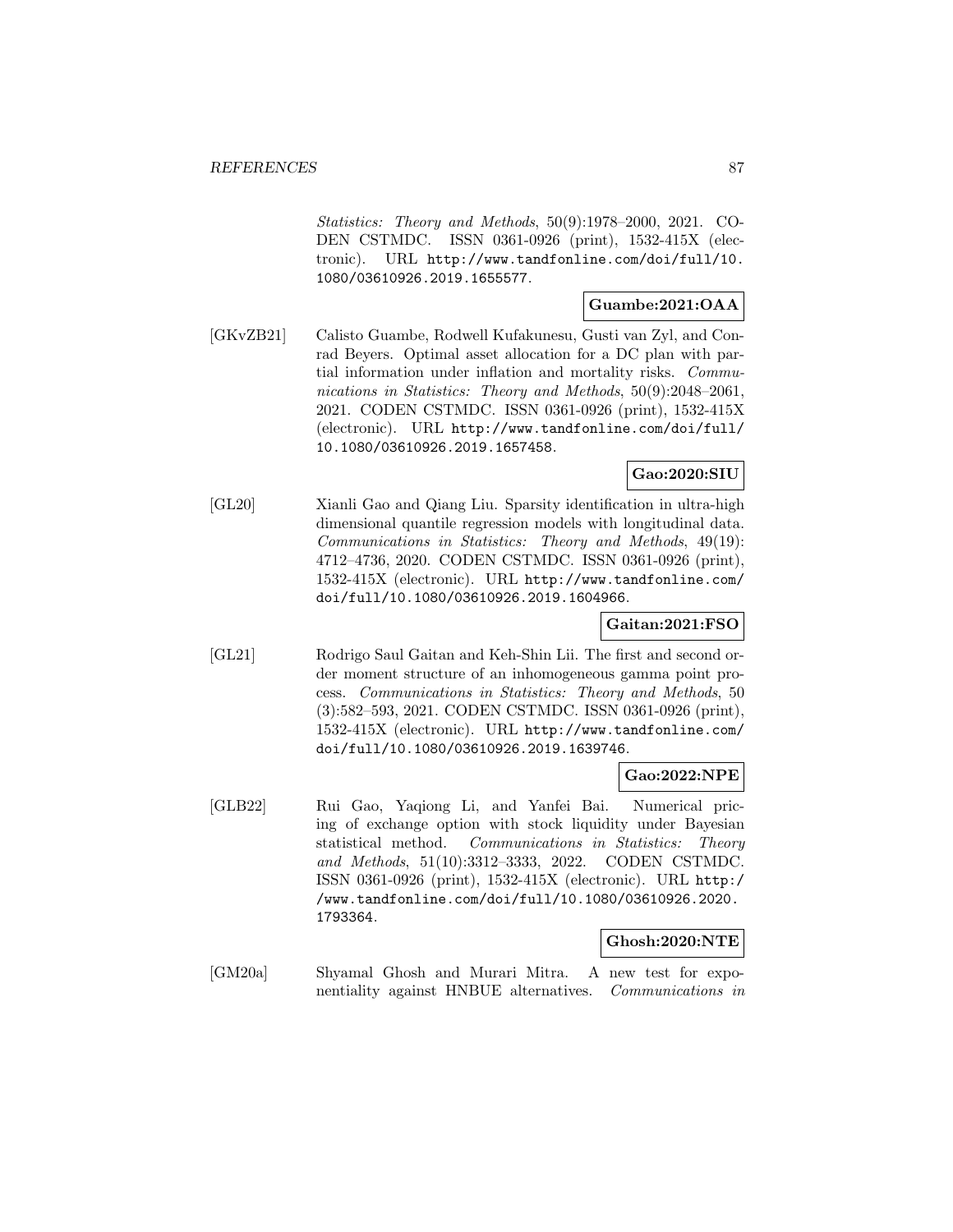Statistics: Theory and Methods, 49(1):27–43, 2020. CO-DEN CSTMDC. ISSN 0361-0926 (print), 1532-415X (electronic). URL http://www.tandfonline.com/doi/full/10. 1080/03610926.2018.1528370.

#### **Gobbi:2020:MMP**

[GM20b] Fabio Gobbi and Sabrina Mulinacci. Mixing and moments properties of a non-stationary copula-based Markov process. Communications in Statistics: Theory and Methods, 49(18):4559– 4570, 2020. CODEN CSTMDC. ISSN 0361-0926 (print), 1532- 415X (electronic). URL http://www.tandfonline.com/doi/ full/10.1080/03610926.2019.1602653.

### **Gul:2021:RRM**

[GM21] Ahtasham Gul and Muhammad Mohsin. Recurrence relations for moments of order statistics from half logistictruncated exponential distribution. Communications in Statistics: Theory and Methods, 50(17):3889–3902, 2021. CO-DEN CSTMDC. ISSN 0361-0926 (print), 1532-415X (electronic). URL http://www.tandfonline.com/doi/full/10. 1080/03610926.2019.1710753.

### **Goncalves:2020:SCP**

[GML20] Esmeralda Gonçalves and Nazaré Mendes-Lopes. Signed compound Poisson integer-valued GARCH processes. Communications in Statistics: Theory and Methods, 49(22):5468–5492, 2020. CODEN CSTMDC. ISSN 0361-0926 (print), 1532-415X (electronic). URL http://www.tandfonline.com/doi/full/ 10.1080/03610926.2019.1619767.

### **Gondaliya:2021:OMB**

[Gon21a] Jigneshkumar Gondaliya. Optimal minimal balanced crossover designs in first and second carryover effects. Communications in Statistics: Theory and Methods, 50(17):4119–4133, 2021. CO-DEN CSTMDC. ISSN 0361-0926 (print), 1532-415X (electronic). URL http://www.tandfonline.com/doi/full/10. 1080/03610926.2020.1713370.

### **Gong:2021:OEE**

[Gon21b] Huan Gong. Oracally efficient estimation and testing for an ARCH model with trend. Communications in Statistics: Theory and Methods, 50(14):3384–3402, 2021. CO-DEN CSTMDC. ISSN 0361-0926 (print), 1532-415X (elec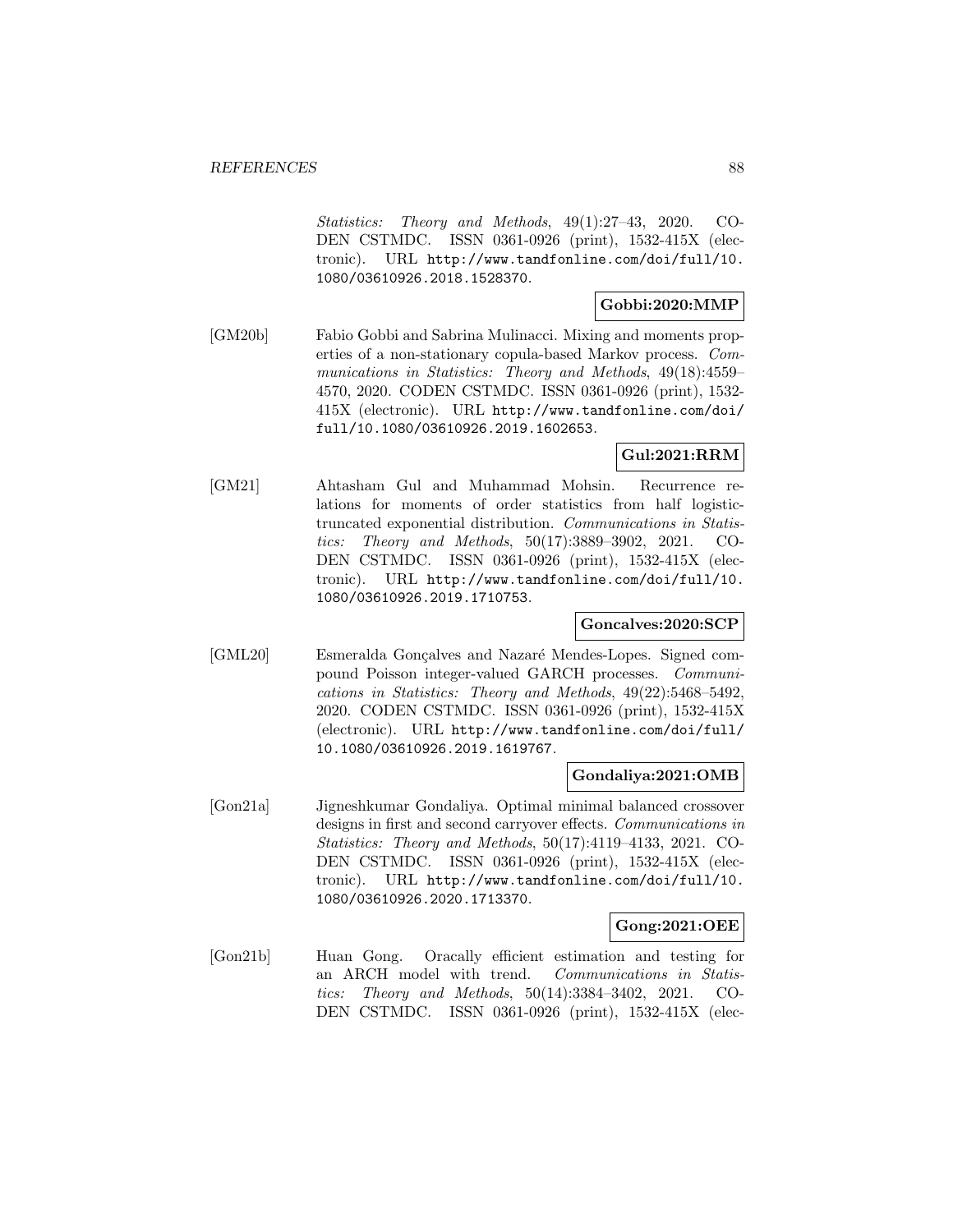tronic). URL http://www.tandfonline.com/doi/full/10. 1080/03610926.2019.1702696.

### **Goswami:2022:INA**

[Gos22] Suchismita Goswami. Influential nodes and anomalous topic activities in social networks using multivariate time series and topic modeling. Communications in Statistics: Theory and Methods, 51(10):3382–3407, 2022. CODEN CSTMDC. ISSN 0361-0926 (print), 1532-415X (electronic). URL http:/ /www.tandfonline.com/doi/full/10.1080/03610926.2020. 1821891.

## **Garg:2020:UCV**

[GP20] Neha Garg and Menakshi Pachori. Use of coefficient of variation in calibration estimation of population mean in stratified sampling. Communications in Statistics: Theory and Methods, 49(23):5842–5852, 2020. CODEN CSTMDC. ISSN 0361-0926 (print), 1532-415X (electronic). URL http:/ /www.tandfonline.com/doi/full/10.1080/03610926.2019. 1622729.

## **Gautam:2021:AMB**

[GPD21] Choudhury Gautam, Kalita Priyanka, and Selvamuthu Dharmaraja. Analysis of a model of batch arrival single server queue with random vacation policy. Communications in Statistics: Theory and Methods, 50(22):5314–5357, 2021. CO-DEN CSTMDC. ISSN 0361-0926 (print), 1532-415X (electronic). URL http://www.tandfonline.com/doi/full/10. 1080/03610926.2020.1728329.

## **Guo:2021:PDR**

[GQW21] Jie Guo, Xiaosong Qian, and Guojing Wang. Pricing default risk in mortgage-backed securities under a regime-switching reduced-form model. Communications in Statistics: Theory and Methods, 50(9):2117–2135, 2021. CODEN CSTMDC. ISSN 0361-0926 (print), 1532-415X (electronic). URL http:/ /www.tandfonline.com/doi/full/10.1080/03610926.2019. 1659971.

### **Guo:2021:OPU**

[Guo21] Zhidong Guo. Option pricing under the Heston model where the interest rate follows the Vasicek model. Communications in Statistics: Theory and Methods, 50(12):2930–2937, 2021.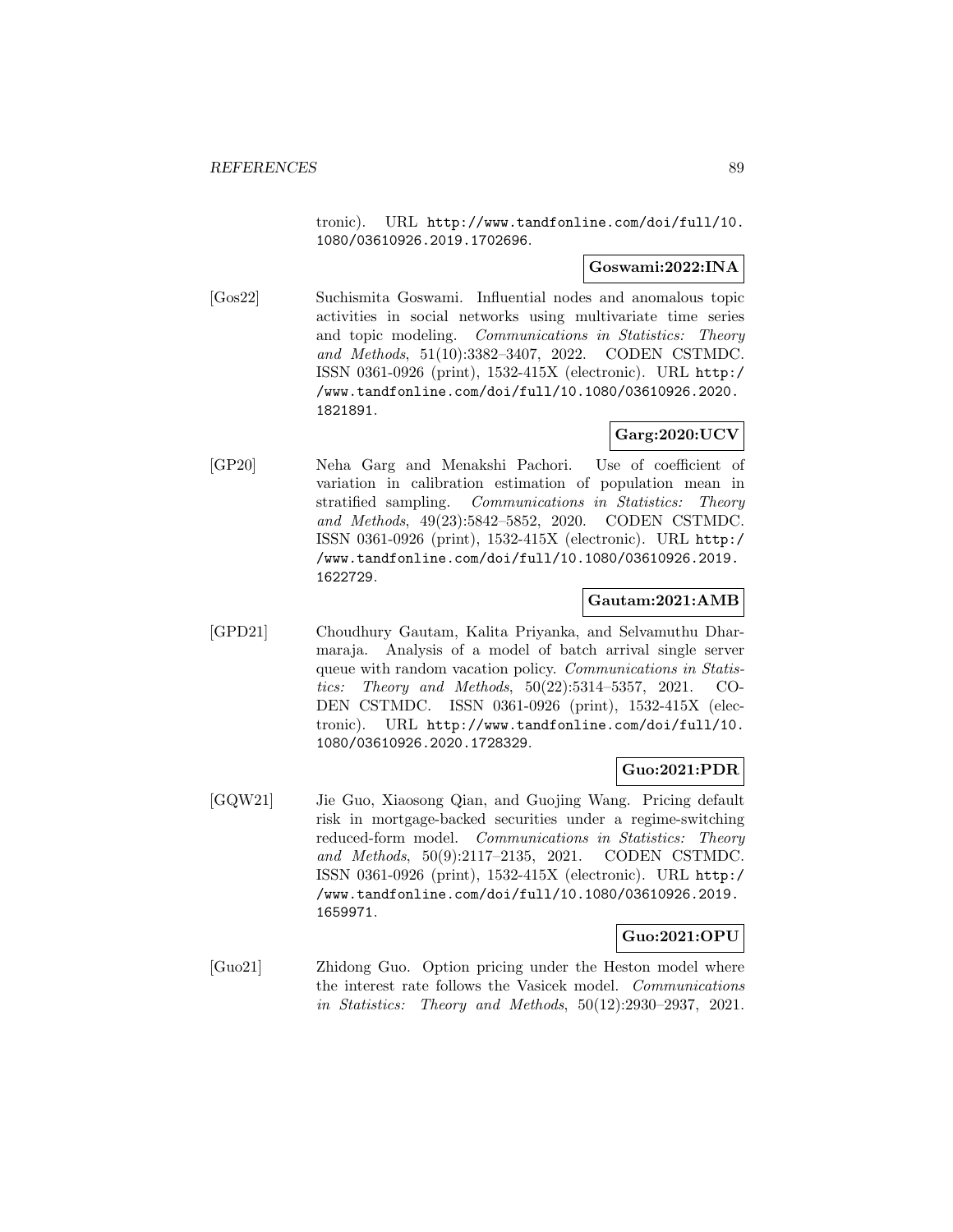CODEN CSTMDC. ISSN 0361-0926 (print), 1532-415X (electronic). URL http://www.tandfonline.com/doi/full/10. 1080/03610926.2019.1678643.

## **Gehman:2021:TPS**

[GW21] Andrew J. Gehman and William W. S. Wei. Testing for poolability of the space-time autoregressive moving-average model. Communications in Statistics: Theory and Methods, 50(20): 4787–4808, 2021. CODEN CSTMDC. ISSN 0361-0926 (print), 1532-415X (electronic). URL http://www.tandfonline.com/ doi/full/10.1080/03610926.2020.1725052.

## **Grayling:2021:EGS**

[GWM21] Michael J. Grayling, James M. S. Wason, and Adrian P. Mander. Exact group sequential designs for two-arm experiments with Poisson distributed outcome variables. Communications in Statistics: Theory and Methods, 50(1):18–34, 2021. CO-DEN CSTMDC. ISSN 0361-0926 (print), 1532-415X (electronic). URL http://www.tandfonline.com/doi/full/10. 1080/03610926.2019.1628273.

## **Gao:2021:ELA**

[GX21] Pengli Gao and Zhiming Xia. Empirical likelihood approach for change-point estimation based on residuals in piecewise linear models. Communications in Statistics: Theory and Methods, 50(10):2371–2381, 2021. CODEN CSTMDC. ISSN 0361-0926 (print), 1532-415X (electronic). URL http:/ /www.tandfonline.com/doi/full/10.1080/03610926.2019. 1667395.

## **Guan:2020:PEA**

[GZ20] Jing Guan and Yunfeng Zhao. Parameter estimation approaches to tackling measurement error and multicollinearity in ordinal probit models. Communications in Statistics: Theory and Methods, 49(16):3835–3859, 2020. CO-DEN CSTMDC. ISSN 0361-0926 (print), 1532-415X (electronic). URL http://www.tandfonline.com/doi/full/10. 1080/03610926.2019.1592193.

### **Goudarzi:2021:BMM**

[GZ21] Monir Goudarzi and Mohammad Zokaei. Bayesian modeling of multivariate loss reserving data based on scale mixtures of multivariate normal distributions: estimation and case influence diagnostics. Communications in Statistics: Theory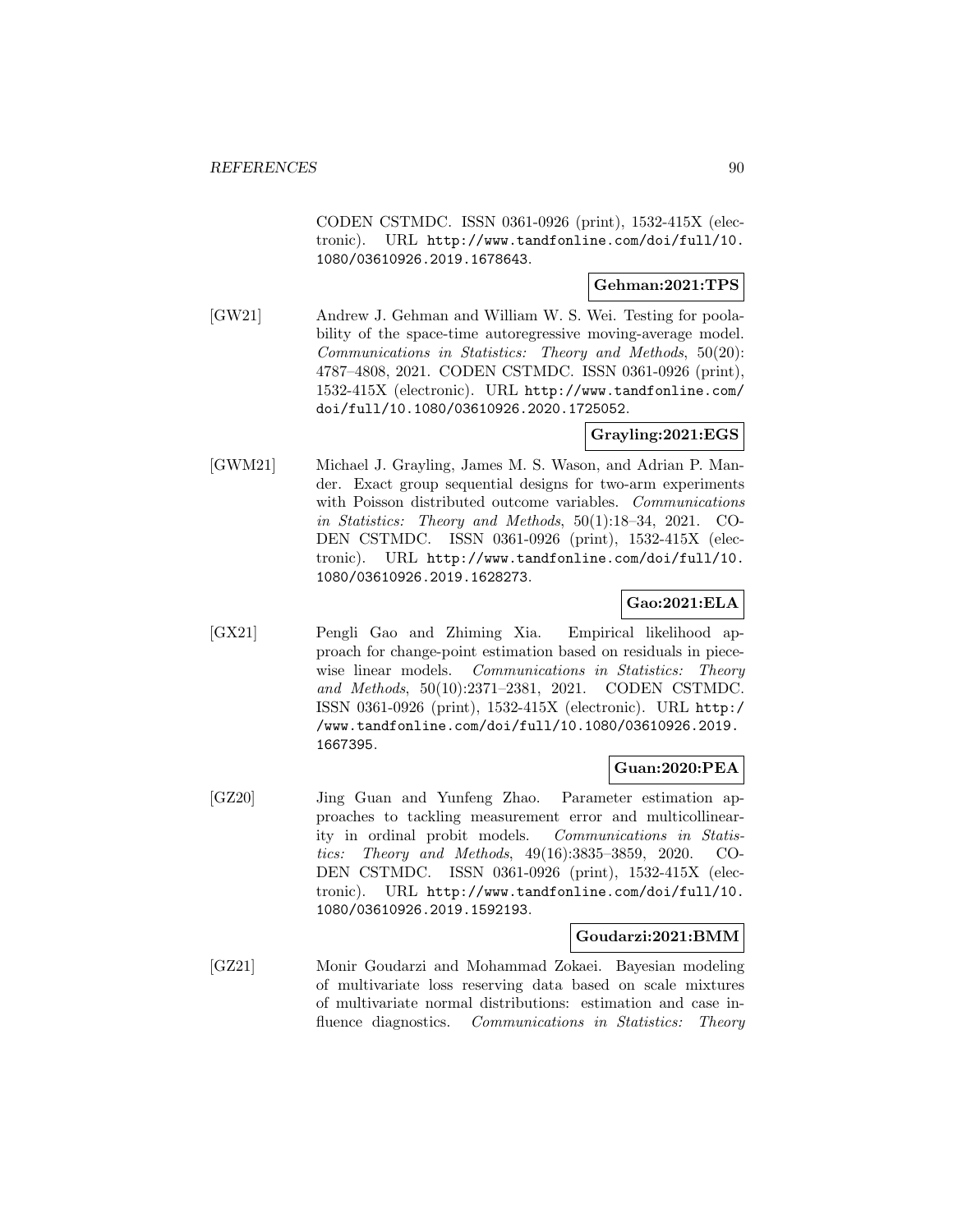and Methods, 50(21):4934–4962, 2021. CODEN CSTMDC. ISSN 0361-0926 (print), 1532-415X (electronic). URL http:/ /www.tandfonline.com/doi/full/10.1080/03610926.2018. 1520883.

## **Gzyl:2021:CCT**

[Gzy21] Henryk Gzyl. Construction of contingency tables by maximum entropy in the mean. Communications in Statistics: Theory and Methods, 50(20):4778–4786, 2021. CO-DEN CSTMDC. ISSN 0361-0926 (print), 1532-415X (electronic). URL http://www.tandfonline.com/doi/full/10. 1080/03610926.2020.1723639.

## **Gzyl:2022:PRM**

[Gzy22] Henryk Gzyl. Prediction in Riemannian metrics derived from divergence functions. Communications in Statistics: Theory and Methods, 51(2):552–568, 2022. CODEN CSTMDC. ISSN 0361-0926 (print), 1532-415X (electronic). URL http:/ /www.tandfonline.com/doi/full/10.1080/03610926.2020. 1752384.

## **Gao:2021:DFB**

[GZZ21] Xianjie Gao, Chao Zhang, and Hongwei Zhang. Dimension-free bounds for largest singular values of matrix Gaussian series. Communications in Statistics: Theory and Methods, 50(10): 2419–2428, 2021. CODEN CSTMDC. ISSN 0361-0926 (print), 1532-415X (electronic). URL http://www.tandfonline.com/ doi/full/10.1080/03610926.2019.1670846.

### **Huda:2020:MDE**

[HA20] S. Huda and Fatemah Alqallaf. Minimax designs for estimating slopes in a trigonometric regression model. Communications in Statistics: Theory and Methods, 49(21):5332–5341, 2020. CODEN CSTMDC. ISSN 0361-0926 (print), 1532-415X (electronic). URL http://www.tandfonline.com/doi/full/ 10.1080/03610926.2019.1617881.

### **Haq:2022:AIB**

[HA22] Abdul Haq and Shareen Akhtar. Auxiliary information based maximum EWMA and DEWMA charts with variable sampling intervals for process mean and variance. Communications in Statistics: Theory and Methods, 51(12):3985–4005, 2022. CO-DEN CSTMDC. ISSN 0361-0926 (print), 1532-415X (elec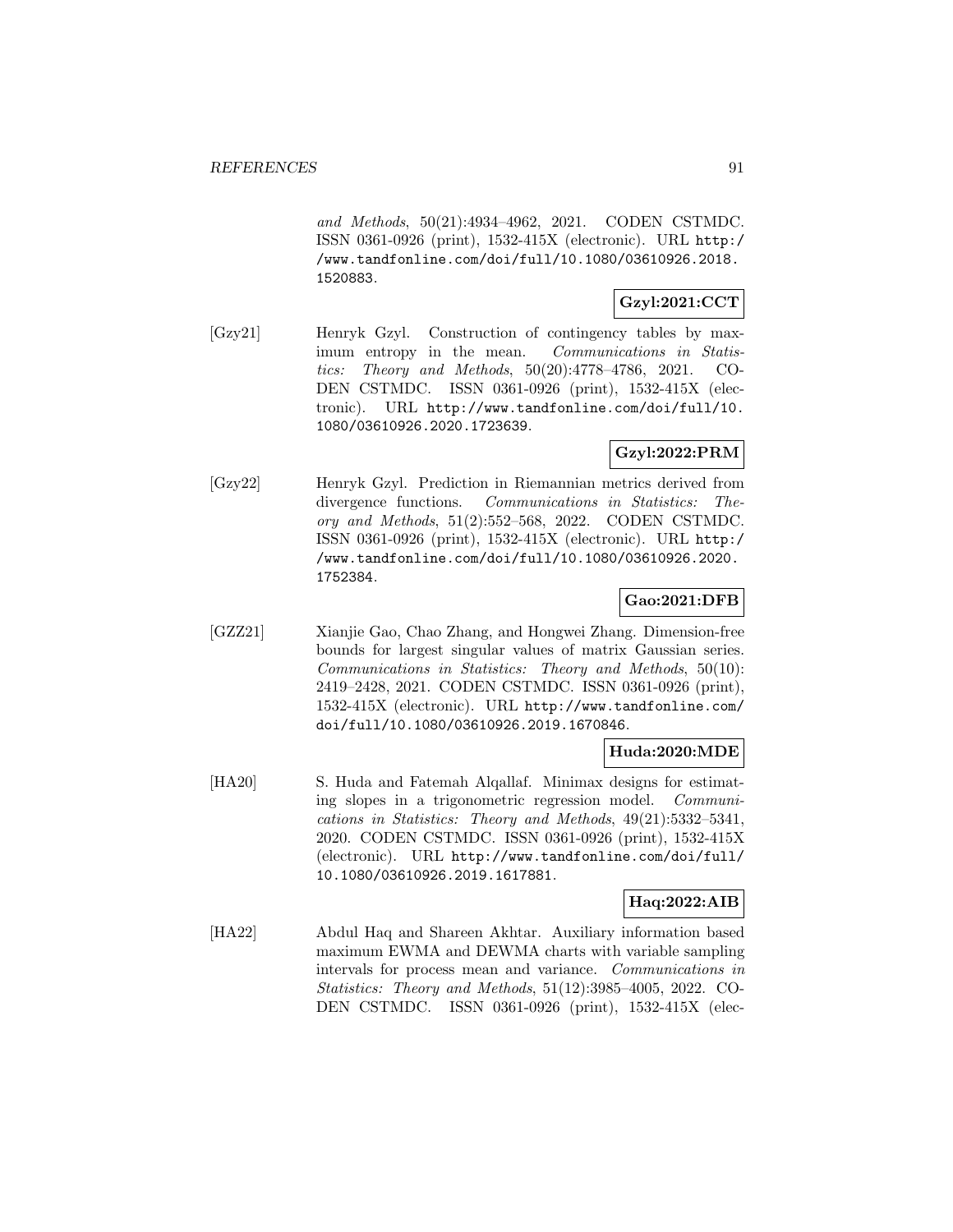tronic). URL http://www.tandfonline.com/doi/full/10. 1080/03610926.2020.1805766.

## **Hussain:2020:SNC**

[HAA<sup>+</sup>20] Sajid Hussain, Rashid Ahmed, Muhammad Aslam, Azhar Shah, and H. M. Kashif Rasheed. Some new construction of circular weakly balanced repeated measurements designs in periods of two different sizes. Communications in Statistics: Theory and Methods, 49(9):2253–2263, 2020. CO-DEN CSTMDC. ISSN 0361-0926 (print), 1532-415X (electronic). URL http://www.tandfonline.com/doi/full/10. 1080/03610926.2019.1570263.

## **Han:2020:BEP**

[Han20] Ming Han. E-Bayesian estimation and its E-posterior risk of the exponential distribution parameter based on complete and Type I censored samples. Communications in Statistics: Theory and Methods, 49(8):1858–1872, 2020. CO-DEN CSTMDC. ISSN 0361-0926 (print), 1532-415X (electronic). URL http://www.tandfonline.com/doi/full/10. 1080/03610926.2019.1565837.

## **Han:2021:SEL**

[Han21a] Ming Han. A study on the effect of the loss function on Bayesian estimation and posterior risk of binomial distribution. Communications in Statistics: Theory and Methods, 50(18):4386–4399, 2021. CODEN CSTMDC. ISSN 0361-0926 (print), 1532-415X (electronic). URL http://www.tandfonline.com/doi/full/ 10.1080/03610926.2020.1719160.

### **Hanagal:2021:CPS**

[Han21b] David D. Hanagal. Correlated positive stable frailty models. Communications in Statistics: Theory and Methods, 50(23): 5617–5633, 2021. CODEN CSTMDC. ISSN 0361-0926 (print), 1532-415X (electronic). URL http://www.tandfonline.com/ doi/full/10.1080/03610926.2020.1736305.

### **Haq:2020:NEC**

[Haq20] Abdul Haq. A nonparametric EWMA chart with auxiliary information for process mean. Communications in Statistics: Theory and Methods, 49(5):1232–1247, 2020. CO-DEN CSTMDC. ISSN 0361-0926 (print), 1532-415X (electronic). URL http://www.tandfonline.com/doi/full/10. 1080/03610926.2018.1554140.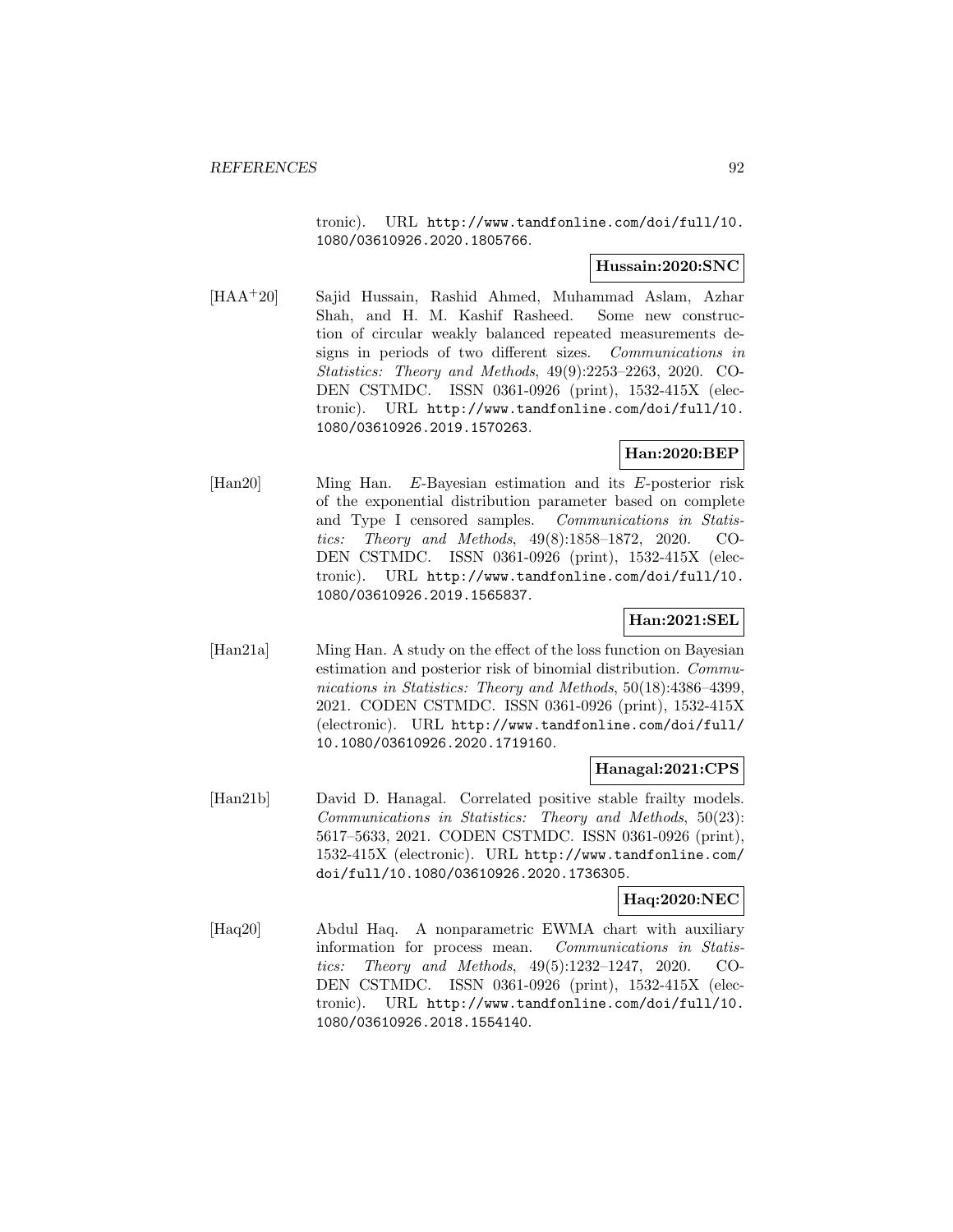### **Haddad:2020:LAN**

[HB20] Soraya Haddad and Karima Belaide. Local asymptotic normality for long-memory process with strong mixing noises. Communications in Statistics: Theory and Methods, 49(12):2817–2830, 2020. CODEN CSTMDC. ISSN 0361-0926 (print), 1532-415X (electronic). URL http://www.tandfonline.com/doi/full/ 10.1080/03610926.2019.1584306.

## **Hidayat:2021:RCE**

[HBOR21] Rahmat Hidayat, I. Nyoman Budiantara, Bambang W. Otok, and Vita Ratnasari. The regression curve estimation by using mixed smoothing spline and kernel (MsS-K) model. Communications in Statistics: Theory and Methods, 50(17):3942-3953, 2021. CODEN CSTMDC. ISSN 0361-0926 (print), 1532-415X (electronic). URL http://www.tandfonline.com/doi/full/ 10.1080/03610926.2019.1710201.

## **Hsu:2022:SEM**

[HC22] Szu-Yuan Hsu and Jeng-Tung Chiang. Suppression and enhancement in multiple linear regression: a viewpoint from the perspective of a semipartial correlation coefficient. Communications in Statistics: Theory and Methods, 51(7):2057–2072, 2022. CODEN CSTMDC. ISSN 0361-0926 (print), 1532-415X (electronic). URL http://www.tandfonline.com/doi/full/ 10.1080/03610926.2020.1759094.

## **He:2021:NPI**

[HCCM21] Ting He, Frank P. A. Coolen, and Tahani Coolen-Maturi. Nonparametric predictive inference for American option pricing based on the binomial tree model. Communications in Statistics: Theory and Methods, 50(20):4657–4684, 2021. CO-DEN CSTMDC. ISSN 0361-0926 (print), 1532-415X (electronic). URL http://www.tandfonline.com/doi/full/10. 1080/03610926.2020.1764040.

#### **Hussain:2020:SRR**

[HCH20] Zawar Hussain, Salman A. Cheema, and Ishtiaq Hussain. A stratified randomized response model for sensitive characteristics using non identical trials. Communications in Statistics: Theory and Methods, 49(1):99–115, 2020. CO-DEN CSTMDC. ISSN 0361-0926 (print), 1532-415X (electronic). URL http://www.tandfonline.com/doi/full/10. 1080/03610926.2018.1530791.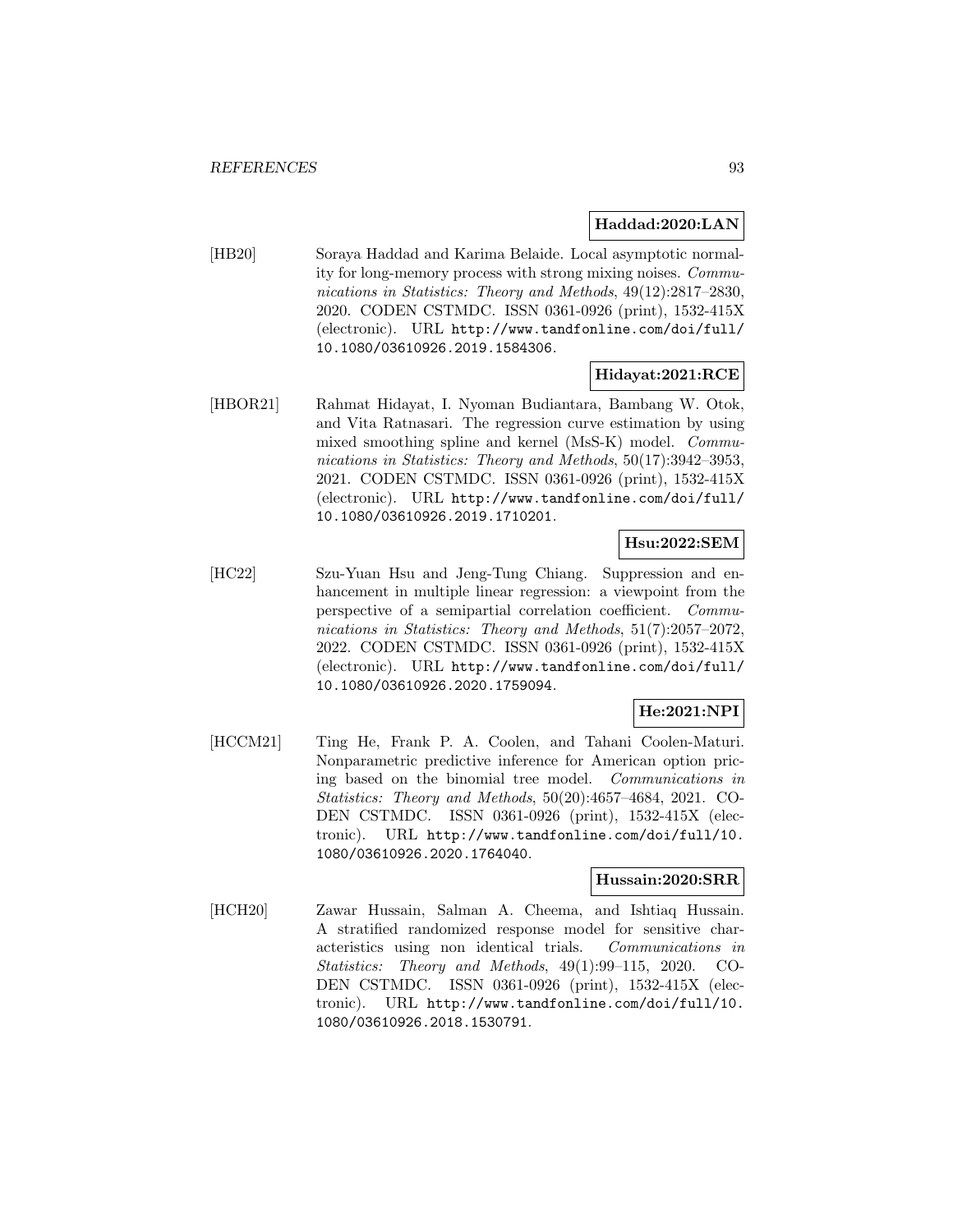#### **Huang:2021:GWM**

[HCL21] Chi-Jui Huang, Jen-Hsiang Chen, and Shin-Li Lu. Generally weighted moving average control charts using repetitive sampling. Communications in Statistics: Theory and Methods, 50 (2):297–310, 2021. CODEN CSTMDC. ISSN 0361-0926 (print), 1532-415X (electronic). URL http://www.tandfonline.com/ doi/full/10.1080/03610926.2019.1634212.

## **Han:2022:QET**

[HCL22] Qi Han, Zhihe Chen, and Ziqiang Lu. Quantum entropy in terms of local quantum Bernoulli noises and related properties. Communications in Statistics: Theory and Methods, 51(12):4210– 4220, 2022. CODEN CSTMDC. ISSN 0361-0926 (print), 1532- 415X (electronic). URL http://www.tandfonline.com/doi/ full/10.1080/03610926.2020.1812654.

## **Hsu:2022:AEG**

[HCLW22] Yu-Sheng Hsu, Pei-Chun Chen, Ming-Yung Lee, and Cheng-Hsun Wu. Applications of an extended geometric Brownian motion degradation model. Communications in Statistics: Theory and Methods, 51(7):2139–2153, 2022. CO-DEN CSTMDC. ISSN 0361-0926 (print), 1532-415X (electronic). URL http://www.tandfonline.com/doi/full/10. 1080/03610926.2020.1764039.

## **Hongyan:2020:FAN**

[HCX20] Dui Hongyan, Zhang Chi, and Xu Xin. Failure analysis of network nodes and edges in scale-free networks. Communications in Statistics: Theory and Methods, 49(15):3635–3649, 2020. CODEN CSTMDC. ISSN 0361-0926 (print), 1532-415X (electronic). URL http://www.tandfonline.com/doi/full/ 10.1080/03610926.2019.1703136.

## **Hu:2020:MAJ**

[HCZ20] Guozhi Hu, Weihu Cheng, and Jie Zeng. Model averaging by jackknife criterion for varying-coefficient partially linear models. Communications in Statistics: Theory and Methods, 49(11): 2671–2689, 2020. CODEN CSTMDC. ISSN 0361-0926 (print), 1532-415X (electronic). URL http://www.tandfonline.com/ doi/full/10.1080/03610926.2019.1580736.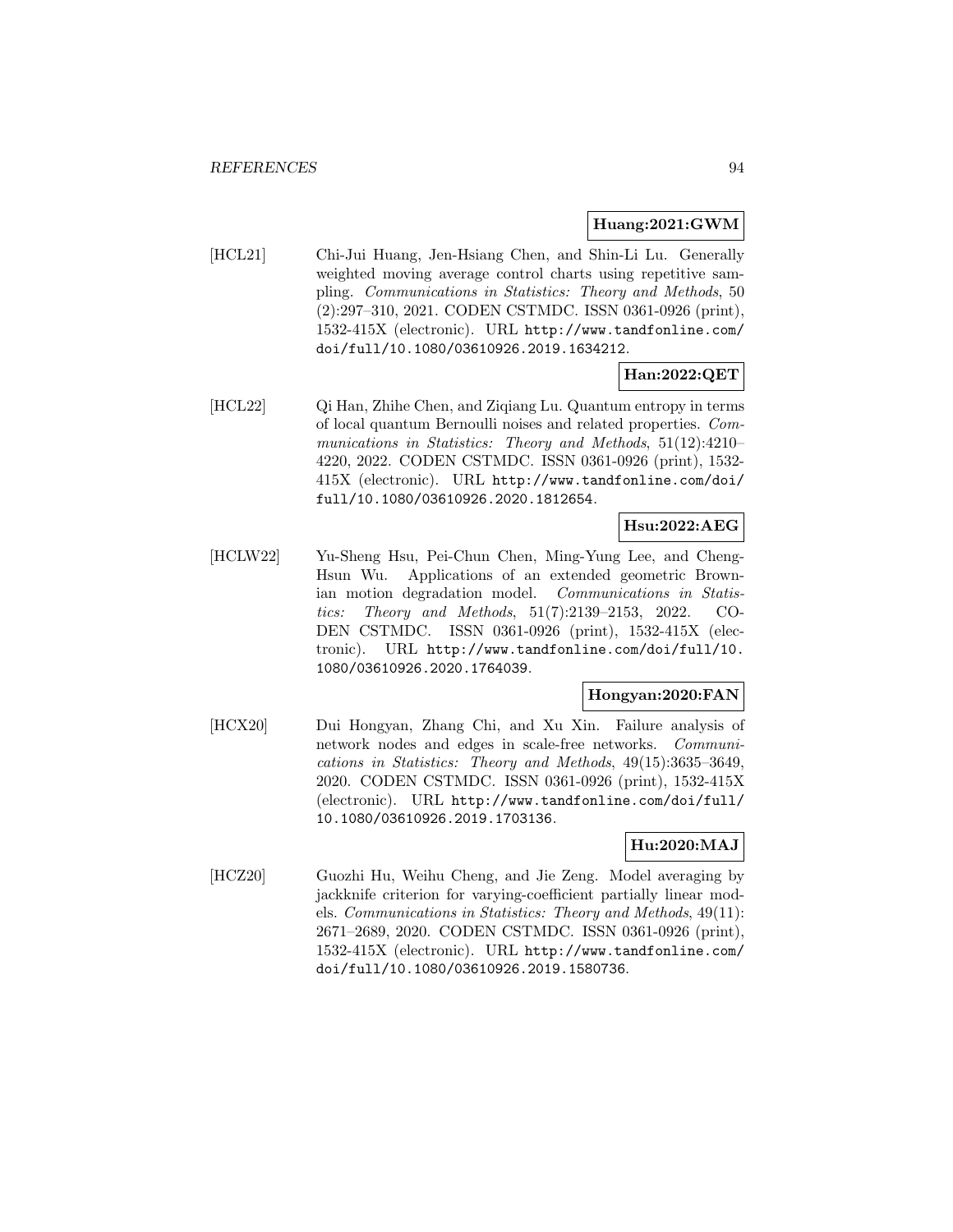## **He:2021:EMG**

[HDZL21] Jie He, Xiaogang Duan, Shumei Zhang, and Hui Li. Estimation of marginal generalized linear model with subgroup auxiliary information. Communications in Statistics: Theory and Methods, 50(4):837–855, 2021. CODEN CSTMDC. ISSN 0361-0926 (print), 1532-415X (electronic). URL http:/ /www.tandfonline.com/doi/full/10.1080/03610926.2019. 1642490.

## **Hui:2021:GEM**

[HFJ21] Jianan Hui, James M. Flegal, and Alicia Johnson. Geometric ergodicity of a more efficient conditional Metropolis– Hastings algorithm. Communications in Statistics: Theory and Methods, 50(19):4528–4547, 2021. CODEN CSTMDC. ISSN 0361-0926 (print), 1532-415X (electronic). URL http:/ /www.tandfonline.com/doi/full/10.1080/03610926.2020. 1719418.

### **Hussain:2021:SNG**

[HGAJ21] Sajid Hussain, Jigneshkumar Gondaliya, Rashid Ahmed, and Rida Jabeen. Some new generators to obtain efficient circular weakly balanced repeated measurements designs. Communications in Statistics: Theory and Methods, 50(15):3713–3730, 2021. CODEN CSTMDC. ISSN 0361-0926 (print), 1532-415X (electronic). URL http://www.tandfonline.com/doi/full/ 10.1080/03610926.2019.1710200.

## **Hossain:2021:RBM**

[HHW21] Shahadut Hossain, Zahirul Hoque, and Jacek Wesolowski. Response-based multiple imputation method for minimizing the impact of covariate detection limit in logistic regression. Communications in Statistics: Theory and Methods, 50(2):371–386, 2021. CODEN CSTMDC. ISSN 0361-0926 (print), 1532-415X (electronic). URL http://www.tandfonline.com/doi/full/ 10.1080/03610926.2019.1635699.

## **He:2022:DSM**

[HJ22] Xuyang He and Yuexiang Jiang. Data sharpening method in regression confidence band. Communications in Statistics: Theory and Methods, 51(5):1349–1366, 2022. CO-DEN CSTMDC. ISSN 0361-0926 (print), 1532-415X (electronic). URL http://www.tandfonline.com/doi/full/10. 1080/03610926.2020.1760887.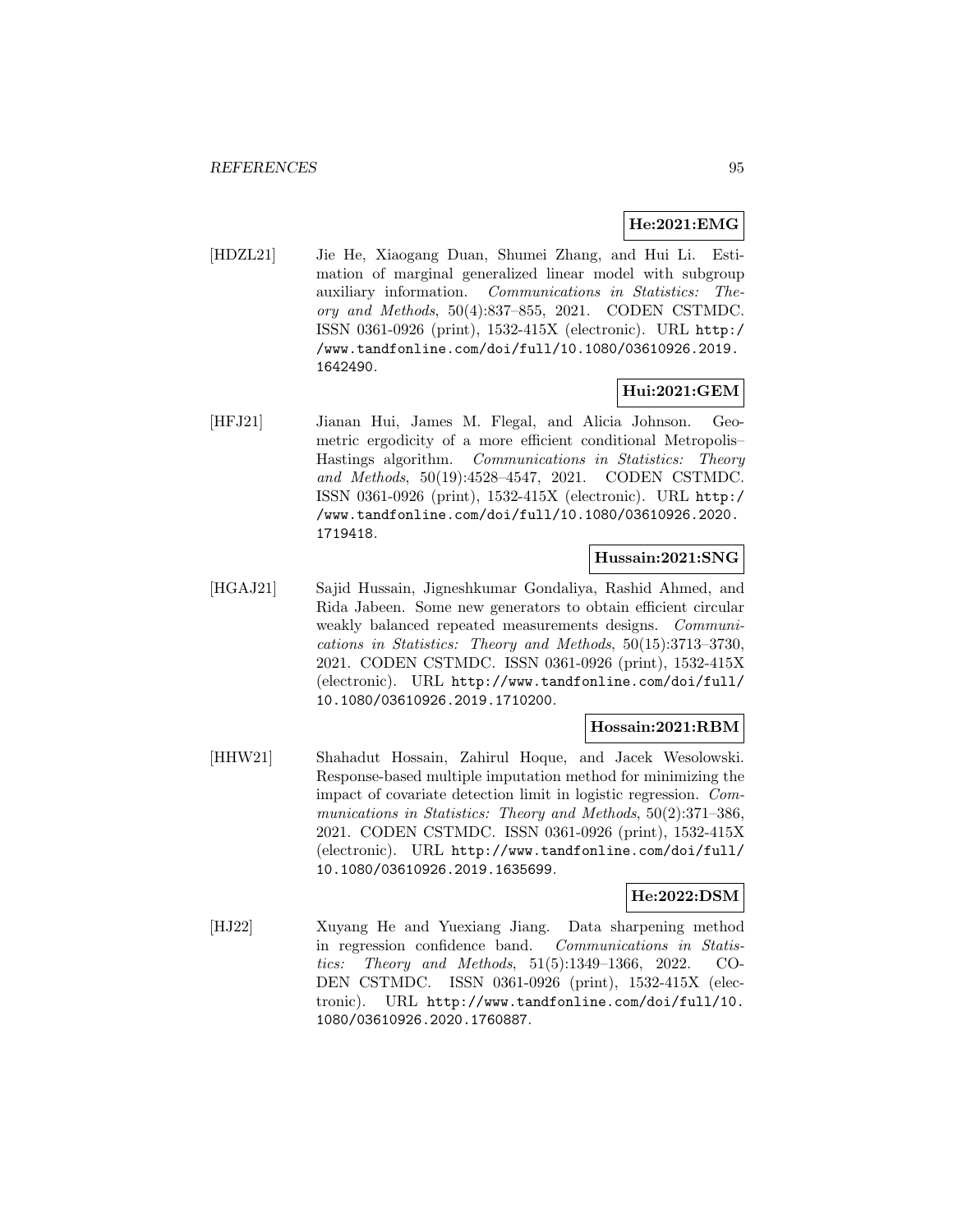#### **Hutson:2020:LES**

[HJM20] Alan D. Hutson, Terry L. Mashtare Jr., and Govind S. Mudholkar. Log-epsilon-skew normal: a generalization of the lognormal distribution. Communications in Statistics: Theory and Methods, 49(17):4197–4215, 2020. CODEN CSTMDC. ISSN 0361-0926 (print), 1532-415X (electronic). URL http:/ /www.tandfonline.com/doi/full/10.1080/03610926.2019. 1595655.

## **Hamura:2020:BPD**

[HK20] Yasuyuki Hamura and Tatsuya Kubokawa. Bayesian predictive distribution for a Poisson model with a parametric restriction. Communications in Statistics: Theory and Methods, 49(13): 3257–3266, 2020. CODEN CSTMDC. ISSN 0361-0926 (print), 1532-415X (electronic). URL http://www.tandfonline.com/ doi/full/10.1080/03610926.2019.1586943.

### **Huang:2021:BCM**

[HK21] A. Huang and A. S. I. Kim. Bayesian Conway–Maxwell–Poisson regression models for overdispersed and underdispersed counts. Communications in Statistics: Theory and Methods, 50(13): 3094–3105, 2021. CODEN CSTMDC. ISSN 0361-0926 (print), 1532-415X (electronic). URL http://www.tandfonline.com/ doi/full/10.1080/03610926.2019.1682162.

## **Huang:2021:GBA**

[HKL21] Longlong Huang, Karen Kopciuk, and Xuewen Lu. A group bridge approach for component selection in nonparametric accelerated failure time additive regression model. Communications in Statistics: Theory and Methods, 50(6):1477–1501, 2021. CODEN CSTMDC. ISSN 0361-0926 (print), 1532-415X (electronic). URL http://www.tandfonline.com/doi/full/ 10.1080/03610926.2019.1651861.

### **Hanusz:2020:DCA**

[HKNW20] Zofia Hanusz, Mirosław Krzyśko, Rafał Nadulski, and Lukasz Waszak. Discriminant coordinates analysis for multivariate functional data. Communications in Statistics: Theory and Methods, 49(18):4506–4519, 2020. CODEN CSTMDC. ISSN 0361-0926 (print), 1532-415X (electronic). URL http:/ /www.tandfonline.com/doi/full/10.1080/03610926.2019. 1602650.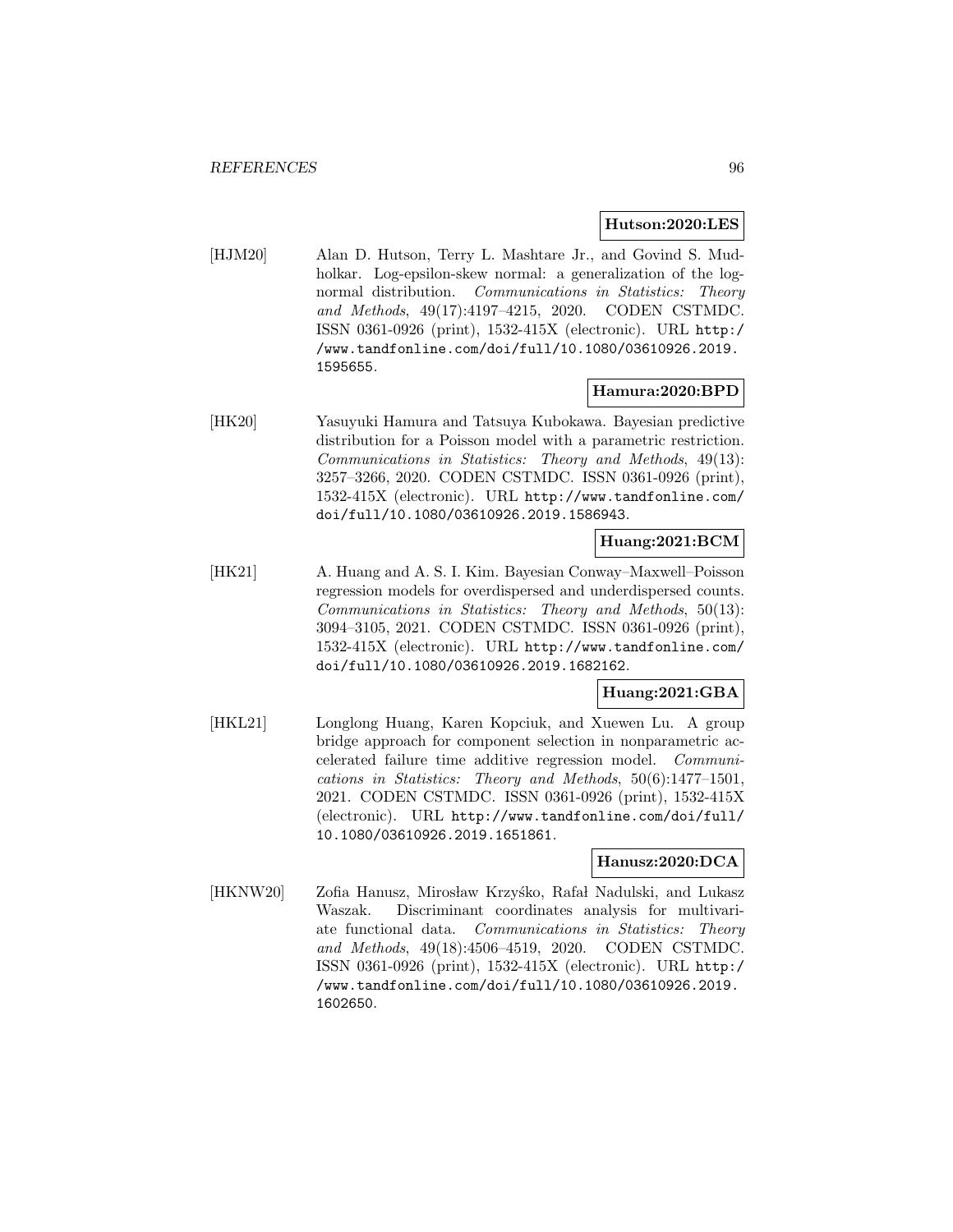#### **Hsieh:2022:TST**

[HL22] Jin-Jian Hsieh and Jyun-Peng Li. Two-sample test based on empirical likelihood ratio under semi-competing risks data. Communications in Statistics: Theory and Methods, 51(10):3301– 3311, 2022. CODEN CSTMDC. ISSN 0361-0926 (print), 1532- 415X (electronic). URL http://www.tandfonline.com/doi/ full/10.1080/03610926.2020.1793363.

## **Hu:2022:RSA**

[HLPL22] Linmin Hu, Sijia Liu, Rui Peng, and Zhaocai Liu. Reliability and sensitivity analysis of a repairable  $k$ -out-of-n:  $G$  system with two failure modes and retrial feature. Communications in Statistics: Theory and Methods, 51(9):3043–3064, 2022. CODEN CSTMDC. ISSN 0361-0926 (print), 1532-415X (electronic). URL http://www.tandfonline.com/doi/full/ 10.1080/03610926.2020.1788083.

## **He:2021:CMC**

[HM21] Zongda He and Zhonglian Ma. A computational method to compare spectral densities of independent periodically correlated time series. Communications in Statistics: Theory and Methods, 50(8):1745–1755, 2021. CODEN CSTMDC. ISSN 0361-0926 (print), 1532-415X (electronic). URL http:/ /www.tandfonline.com/doi/full/10.1080/03610926.2019. 1652758.

### **Hamza:2020:ANC**

[HMZ20] Daoudi Hamza, Boubaker Mechab, and Chikr Elmezouar Zouaoui. Asymptotic normality of a conditional hazard function estimate in the single index for quasi-associated data. Communications in Statistics: Theory and Methods, 49(3):513-530, 2020. CODEN CSTMDC. ISSN 0361-0926 (print), 1532-415X (electronic). URL http://www.tandfonline.com/doi/full/ 10.1080/03610926.2018.1549248.

### **Hosseini:2020:CRL**

[HN20] S. Mohammad Hosseini and Ahmad Nezakati. Convergence rates in the law of large numbers for END linear processes with random coefficients. Communications in Statistics: Theory and Methods, 49(1):88–98, 2020. CODEN CSTMDC. ISSN 0361-0926 (print), 1532-415X (electronic). URL http:/ /www.tandfonline.com/doi/full/10.1080/03610926.2018. 1530790.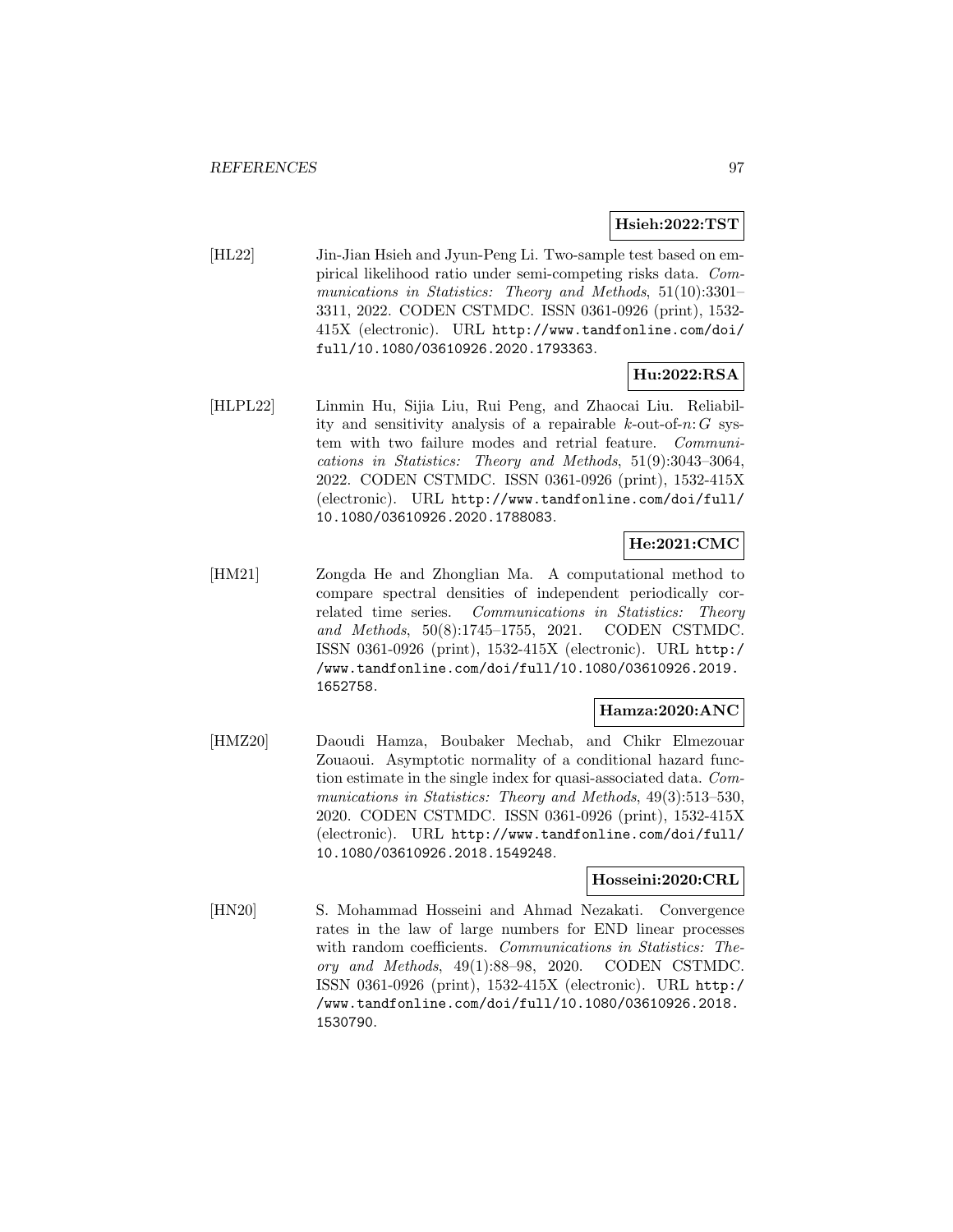#### **Hyodo:2021:STM**

[HN21] Masashi Hyodo and Takahiro Nishiyama. Simultaneous testing of the mean vector and covariance matrix among  $k$ populations for high-dimensional data. Communications in Statistics: Theory and Methods, 50(3):663–684, 2021. CO-DEN CSTMDC. ISSN 0361-0926 (print), 1532-415X (electronic). URL http://www.tandfonline.com/doi/full/10. 1080/03610926.2019.1639751.

### **Homei:2021:SLC**

[Hom21] Hazhir Homei. The stochastic linear combination of Dirichlet distributions. Communications in Statistics: Theory and Methods, 50(10):2354–2359, 2021. CODEN CSTMDC. ISSN 0361-0926 (print), 1532-415X (electronic). URL http:/ /www.tandfonline.com/doi/full/10.1080/03610926.2019. 1664588.

## **Hong:2020:CCT**

[Hon20] Liang Hong. Continuous counterexamples for three dependence notions. Communications in Statistics: Theory and Methods, 49(19):4853–4858, 2020. CODEN CSTMDC. ISSN 0361-0926 (print), 1532-415X (electronic). URL http:/ /www.tandfonline.com/doi/full/10.1080/03610926.2019. 1609517.

### **Hanagal:2020:CIG**

[HP20] David D. Hanagal and Arvind Pandey. Correlated inverse Gaussian frailty models for bivariate survival data. Communications in Statistics: Theory and Methods, 49(4):845–863, 2020. CODEN CSTMDC. ISSN 0361-0926 (print), 1532-415X (electronic). URL http://www.tandfonline.com/doi/full/ 10.1080/03610926.2018.1549256.

### **Hyodo:2020:APC**

[HS20] Masashi Hyodo and Nobumichi Shutoh. Asymptotic power comparison of  $T^2$ -type test and likelihood ratio test for a mean vector based on two-step monotone missing data. Communications in Statistics: Theory and Methods, 49(17):4270–4287, 2020. CODEN CSTMDC. ISSN 0361-0926 (print), 1532-415X (electronic). URL http://www.tandfonline.com/doi/full/ 10.1080/03610926.2019.1597122.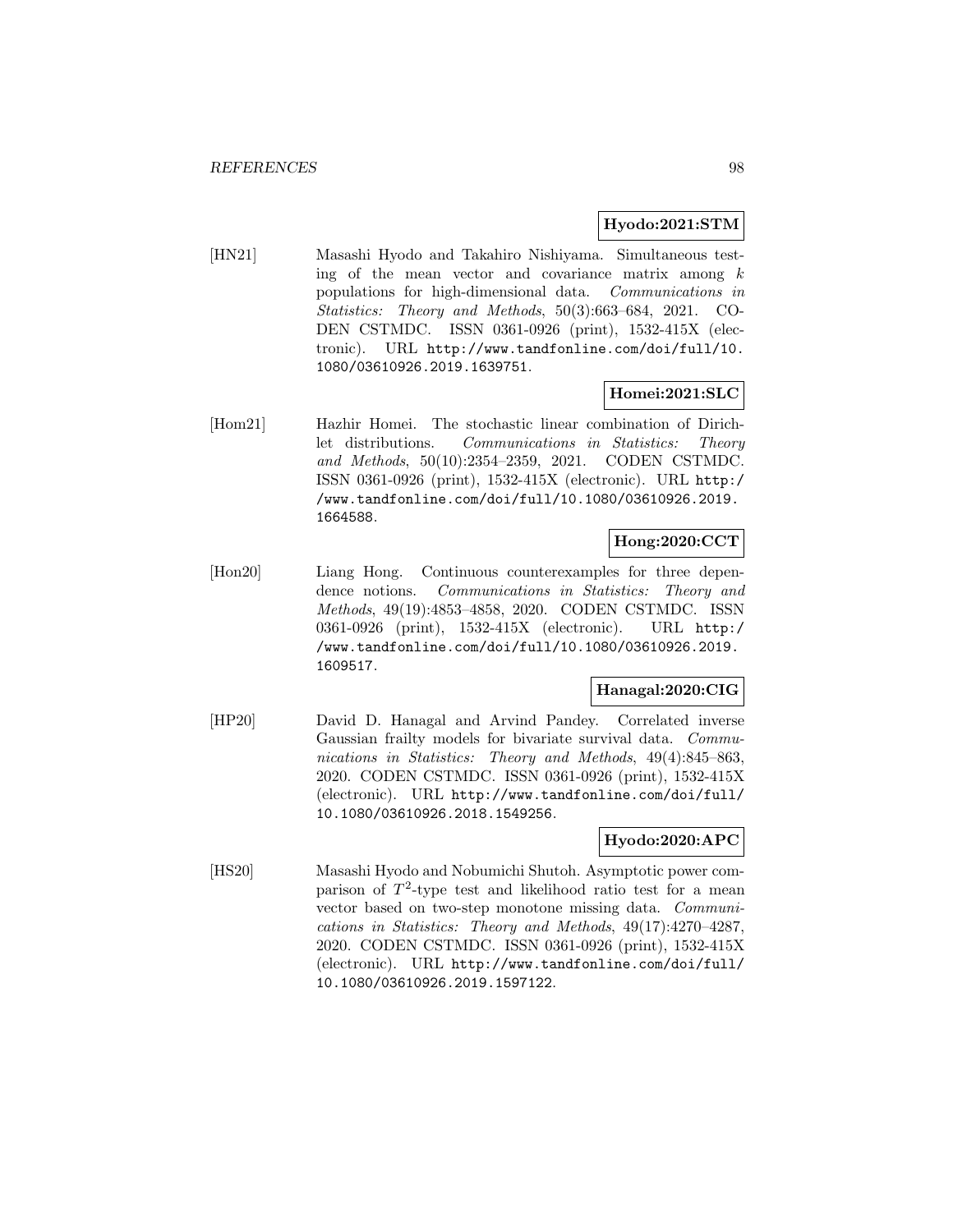## **Hu:2021:CRL**

[HS21] Ze-Chun Hu and Wei Sun. Convergence rates in the law of large numbers and new kinds of convergence of random variables. Communications in Statistics: Theory and Methods, 50(18): 4308–4323, 2021. CODEN CSTMDC. ISSN 0361-0926 (print), 1532-415X (electronic). URL http://www.tandfonline.com/ doi/full/10.1080/03610926.2020.1716248.

### **Holmes:2022:MLN**

[HS22] John B. Holmes and Matthew R. Schofield. Moments of the logit-normal distribution. Communications in Statistics: Theory and Methods, 51(3):610–623, 2022. CODEN CSTMDC. ISSN 0361-0926 (print), 1532-415X (electronic). URL http:/ /www.tandfonline.com/doi/full/10.1080/03610926.2020. 1752723.

## **Han:2021:EVS**

[HSG21] Cun Han, Xiaofei Sun, and Wenliang Gao. Estimation and variable selection for a class of quantile regression models with multiple index. Communications in Statistics: Theory and Methods, 50(1):180–202, 2021. CODEN CSTMDC. ISSN 0361-0926 (print), 1532-415X (electronic). URL http:/ /www.tandfonline.com/doi/full/10.1080/03610926.2019. 1633353.

#### **Hemavathi:2022:TDR**

[HSV<sup>+</sup>22] M. Hemavathi, Shashi Shekhar, Eldho Varghese, Seema Jaggi, Bikas Sinha, and Nripes Kumar Mandal. Theoretical developments in response surface designs: an informative review and further thoughts. Communications in Statistics: Theory and Methods, 51(7):2009–2033, 2022. CODEN CSTMDC. ISSN 0361-0926 (print), 1532-415X (electronic). URL http:/ /www.tandfonline.com/doi/full/10.1080/03610926.2021. 1944213.

## **Han:2021:EAS**

[HSWZ21] Miao Han, Xuefeng Song, Wei Wang, and Shengwu Zhou. Empirical analysis of SH50ETF and SH50ETF option prices under regime-switching jump-diffusion models. Communications in Statistics: Theory and Methods, 50(9):2170–2187, 2021. CO-DEN CSTMDC. ISSN 0361-0926 (print), 1532-415X (electronic). URL http://www.tandfonline.com/doi/full/10. 1080/03610926.2019.1662045.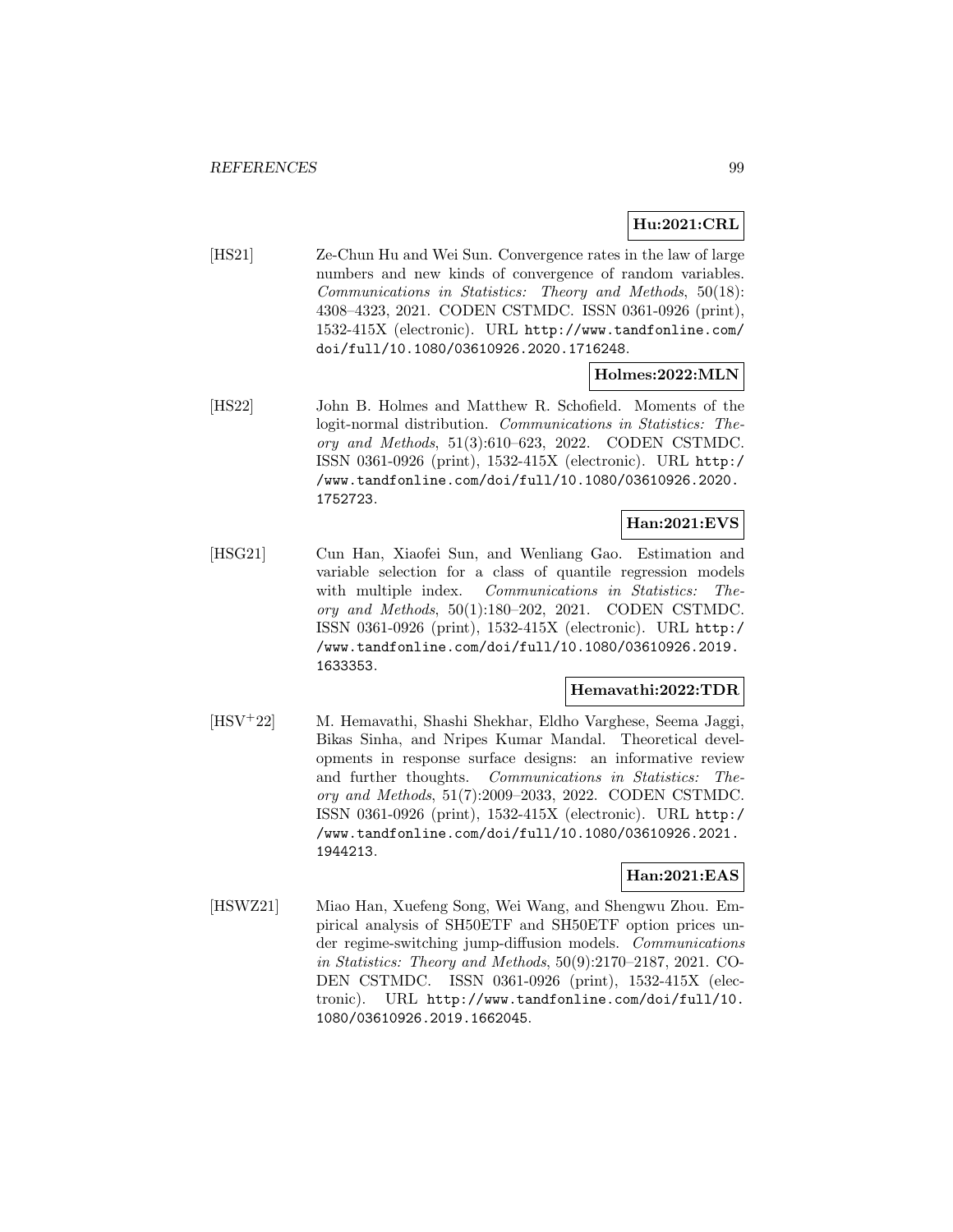#### **Hooshangifar:2022:ODL**

[HTP22] Mina Hooshangifar, Hooshang Talebi, and Davood Poursina. D-optimal design for logistic model based on more precise approximation. Communications in Statistics: Theory and Methods, 51(7):1975–1992, 2022. CODEN CSTMDC. ISSN 0361-0926 (print), 1532-415X (electronic). URL http:/ /www.tandfonline.com/doi/full/10.1080/03610926.2021. 1957482.

## **Hu:2020:WSL**

[Hu20a] Cheng Hu. Weak and strong laws of large numbers for sub-linear expectation. Communications in Statistics: Theory and Methods, 49(2):430–440, 2020. CODEN CSTMDC. ISSN 0361-0926 (print), 1532-415X (electronic). URL http:/ /www.tandfonline.com/doi/full/10.1080/03610926.2018. 1543771.

## **Hu:2020:PRM**

[Hu20b] Xiaomi Hu. A pseudo restricted MLE under multivariate order restrictions and its algorithm. Communications in Statistics: Theory and Methods, 49(1):169–177, 2020. CO-DEN CSTMDC. ISSN 0361-0926 (print), 1532-415X (electronic). URL http://www.tandfonline.com/doi/full/10. 1080/03610926.2018.1535072.

## **Huang:2020:ETN**

[Hua20] Yue Huang. Estimation and testing of nonparametric hidden Markov model with application in stock market. Communications in Statistics: Theory and Methods, 49(24):5917–5929, 2020. CODEN CSTMDC. ISSN 0361-0926 (print), 1532-415X (electronic). URL http://www.tandfonline.com/doi/full/ 10.1080/03610926.2019.1622731.

#### **Hepworth:2020:EPG**

[HW20a] Graham Hepworth and Stephen D. Walter. Estimation of proportions by group testing with retesting of positive groups. Communications in Statistics: Theory and Methods, 49(22):5587– 5597, 2020. CODEN CSTMDC. ISSN 0361-0926 (print), 1532- 415X (electronic). URL http://www.tandfonline.com/doi/ full/10.1080/03610926.2019.1620280.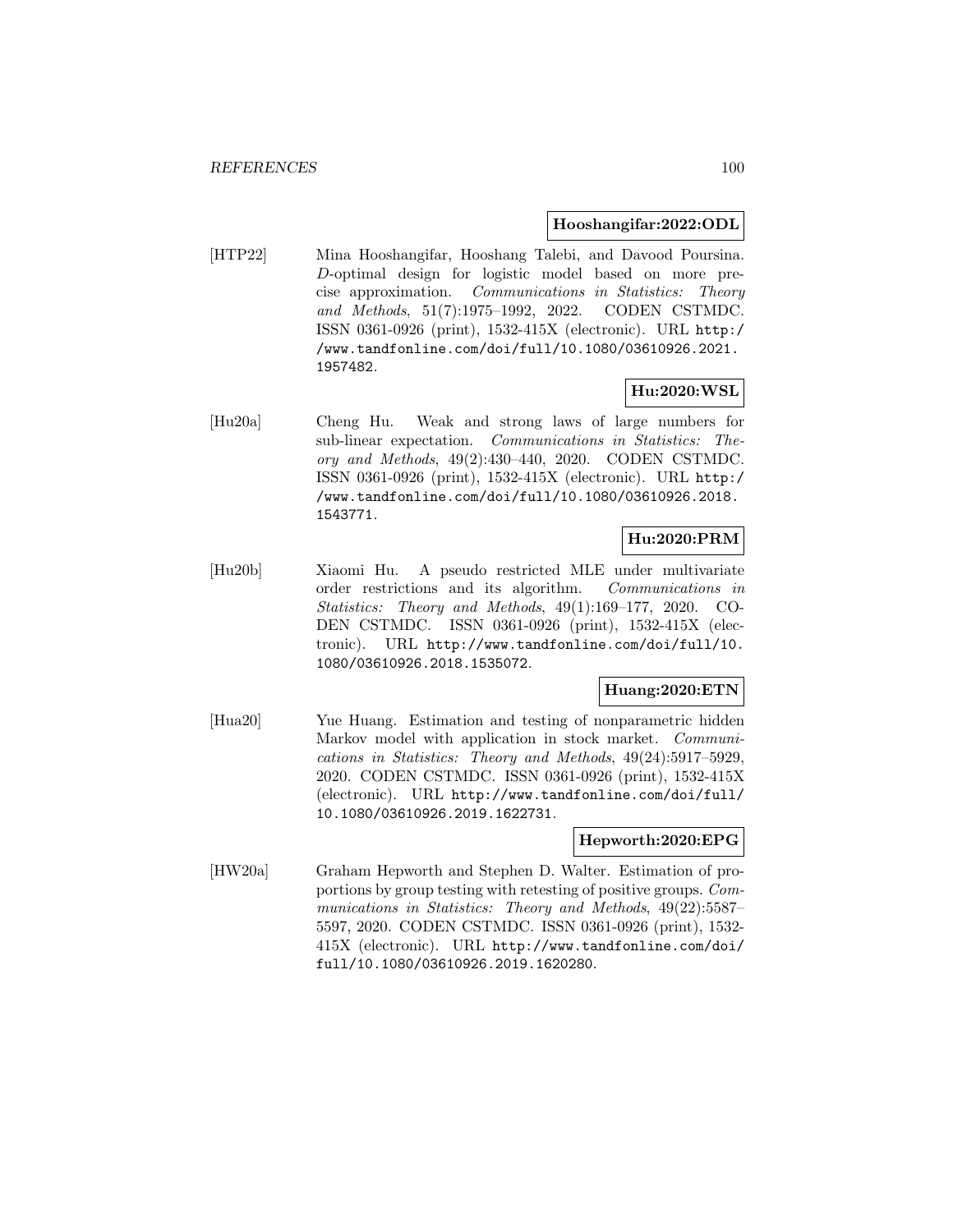## **Hu:2020:ATE**

[HW20b] Sigui Hu and Honglei Wang. Assurance test and its equivalent truncated sequential test. Communications in Statistics: Theory and Methods, 49(11):2623–2633, 2020. CO-DEN CSTMDC. ISSN 0361-0926 (print), 1532-415X (electronic). URL http://www.tandfonline.com/doi/full/10. 1080/03610926.2019.1576897.

## **Hu:2022:SMD**

[HW22] Xiaomi Hu and Yufei Wang. Stochastic monotonicity of a distribution family associated with matrix projections and its application. Communications in Statistics: Theory and Methods, 51(11):3694–3704, 2022. CODEN CSTMDC. ISSN 0361-0926 (print), 1532-415X (electronic). URL http:/ /www.tandfonline.com/doi/full/10.1080/03610926.2020. 1801734.

## **Huang:2020:QRB**

[HWWY20] Zongyuan Huang, Haiyang Wang, Zhen Wu, and Zhiyong Yu. Quadratic reflected BSDEs and related obstacle problems for PDEs. Communications in Statistics: Theory and Methods, 49 (3):567–589, 2020. CODEN CSTMDC. ISSN 0361-0926 (print), 1532-415X (electronic). URL http://www.tandfonline.com/ doi/full/10.1080/03610926.2018.1543778.

## **Hu:2022:ERI**

[HX22] Shuwen Hu and Jianwen Xu. An efficient and robust inference method based on empirical likelihood in longitudinal data analysis. Communications in Statistics: Theory and Methods, 51(4): 994–1010, 2022. CODEN CSTMDC. ISSN 0361-0926 (print), 1532-415X (electronic). URL http://www.tandfonline.com/ doi/full/10.1080/03610926.2020.1757110.

## **Hosseini:2021:CBB**

[HZ21] Reyhaneh Hosseini and Mahmoud Zarepour. A consistent Bayesian bootstrap for chi-squared goodness-of-fit test using a Dirichlet prior. Communications in Statistics: Theory and Methods, 50(8):1756–1773, 2021. CODEN CSTMDC. ISSN 0361-0926 (print), 1532-415X (electronic). URL http:/ /www.tandfonline.com/doi/full/10.1080/03610926.2019. 1653919.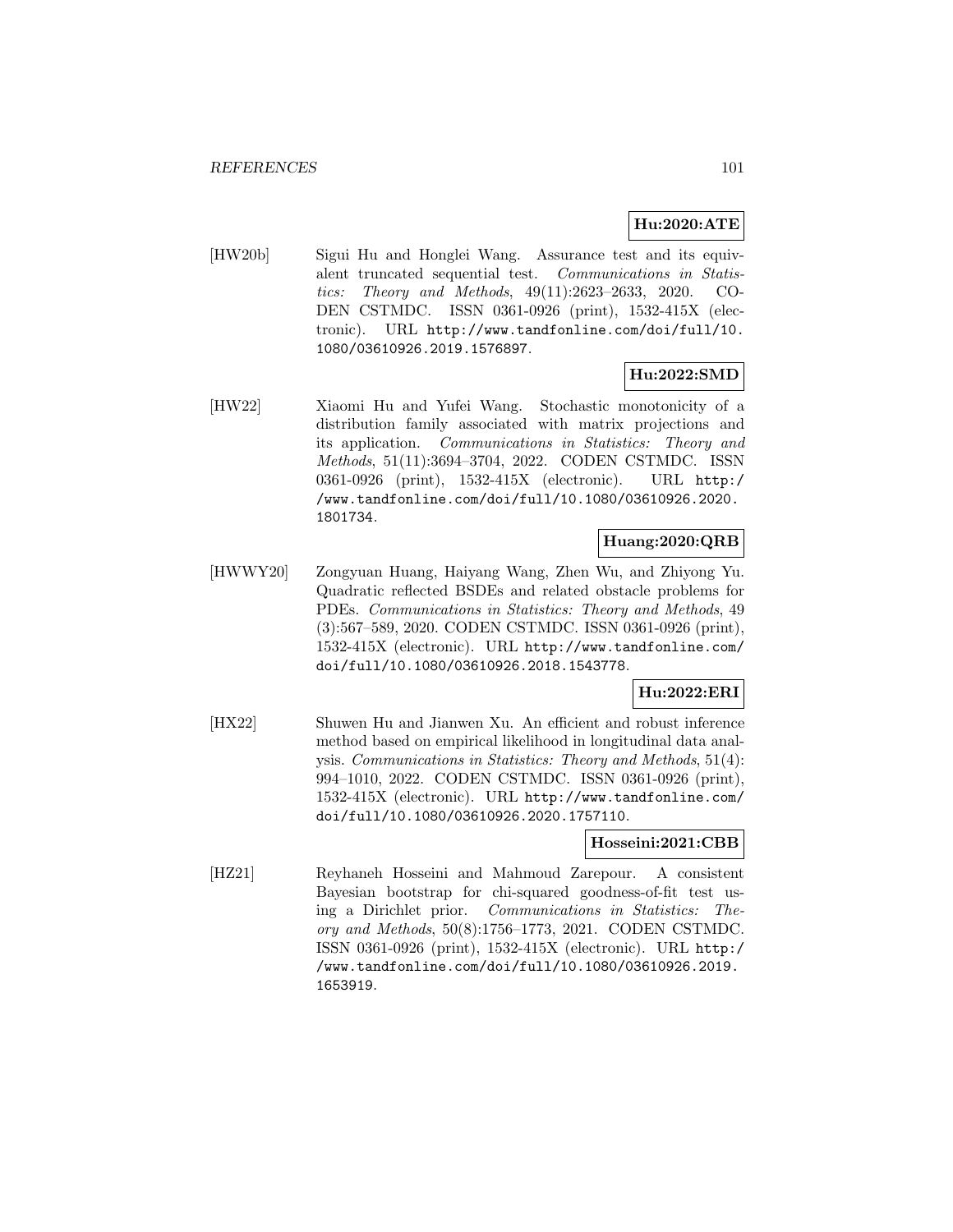### **Imed:2021:EPB**

[IAM21] Bouzida Imed, Masmoudi Afif, and Zitouni Mouna. Estimation parameters for the Binomial q-distribution. Communications in Statistics: Theory and Methods, 50(21):5101–5113, 2021. CODEN CSTMDC. ISSN 0361-0926 (print), 1532-415X (electronic). URL http://www.tandfonline.com/doi/full/ 10.1080/03610926.2020.1725825.

## **Ibrahim:2020:RMS**

[IHDR20] Firas Ibrahim, Ali Hajj Hassan, Jacques Demongeot, and Mustapha Rachdi. Regression model for surrogate data in high dimensional statistics. Communications in Statistics: Theory and Methods, 49(13):3206–3227, 2020. CO-DEN CSTMDC. ISSN 0361-0926 (print), 1532-415X (electronic). URL http://www.tandfonline.com/doi/full/10. 1080/03610926.2019.1586940.

## **Koike:2021:ABI**

[iK21a] Ken ichi Koike. Attainments of the Bayesian information bounds. Communications in Statistics: Theory and Methods, 50(11):2696–2709, 2021. CODEN CSTMDC. ISSN 0361-0926 (print), 1532-415X (electronic). URL http:/ /www.tandfonline.com/doi/full/10.1080/03610926.2019. 1676445.

## **Ito:2021:EBL**

[IK21b] Tsubasa Ito and Tatsuya Kubokawa. Empirical best linear unbiased predictors in multivariate nested-error regression models. Communications in Statistics: Theory and Methods, 50(10): 2224–2249, 2021. CODEN CSTMDC. ISSN 0361-0926 (print), 1532-415X (electronic). URL http://www.tandfonline.com/ doi/full/10.1080/03610926.2019.1662048.

## **Koike:2022:ACS**

[iK22] Ken ichi Koike. Asymptotic comparison of some Bayesian information bounds. Communications in Statistics: Theory and Methods, 51(3):599–609, 2022. CODEN CSTMDC. ISSN 0361-0926 (print), 1532-415X (electronic). URL http:/ /www.tandfonline.com/doi/full/10.1080/03610926.2020. 1752722.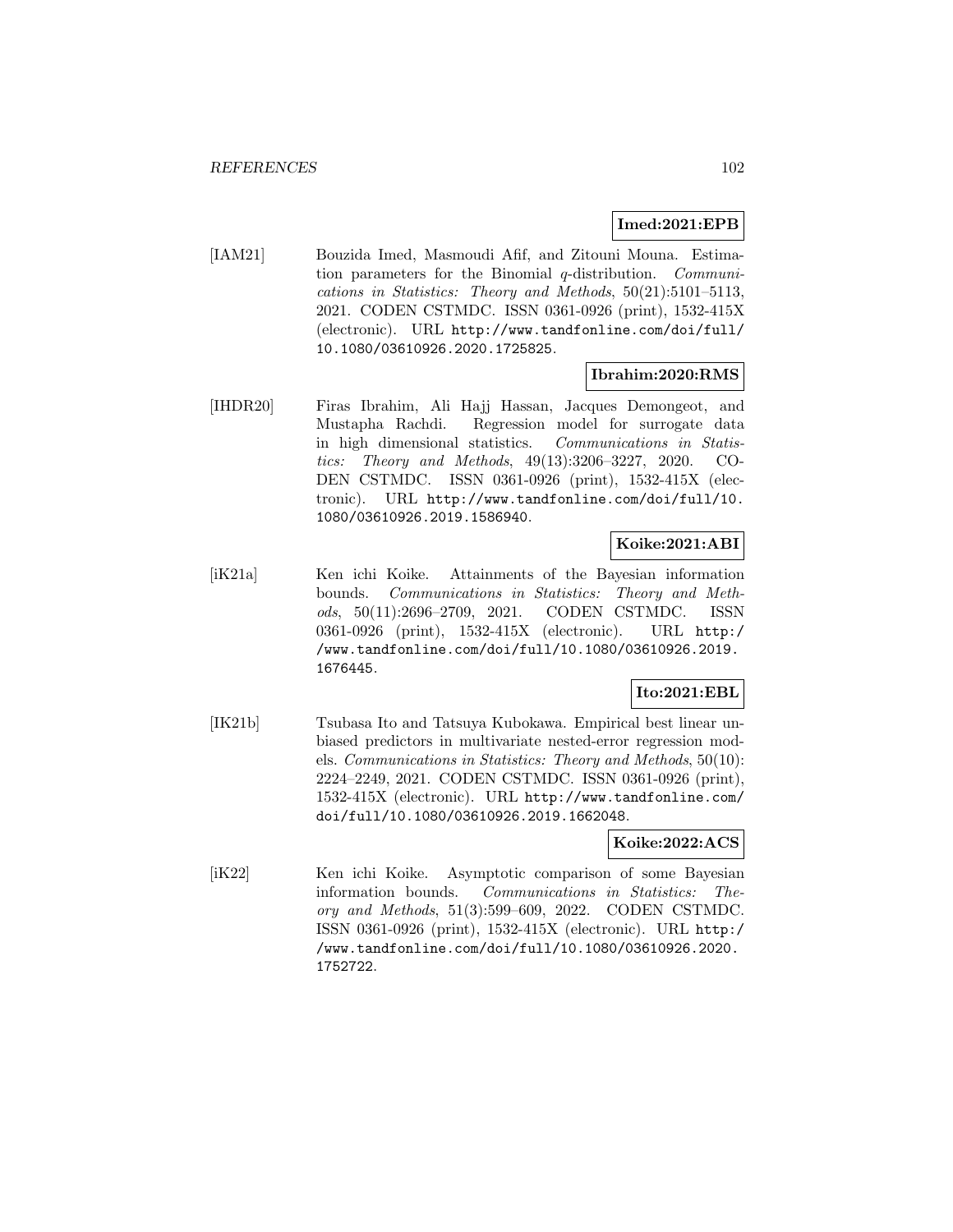#### **Ivanov:2021:LDC**

[IKM21] Alexander Ivanov, Yuriy Kozachenko, and Kateryna Moskvychova. Large deviations of the correlogram estimator of the random noise covariance function in the nonlinear regression model. Communications in Statistics: Theory and Methods, 50(18): 4236–4254, 2021. CODEN CSTMDC. ISSN 0361-0926 (print), 1532-415X (electronic). URL http://www.tandfonline.com/ doi/full/10.1080/03610926.2020.1713369.

### **Ianevych:2022:TCH**

[IKT22] Tetiana O. Ianevych, Yuriy V. Kozachenko, and Viktor B. Troshki. On test for checking hypothesis on expectation and covariance function of stochastic process. Communications in Statistics: Theory and Methods, 51(2):356–367, 2022. CO-DEN CSTMDC. ISSN 0361-0926 (print), 1532-415X (electronic). URL http://www.tandfonline.com/doi/full/10. 1080/03610926.2020.1749280.

## **Izadi:2021:TEA**

[IM21] Muhyiddin Izadi and Sirous Fathi Manesh. Testing exponentiality against a trend change in mean time to failure in age replacement. Communications in Statistics: Theory and Methods, 50(14):3358–3370, 2021. CODEN CSTMDC. ISSN 0361-0926 (print), 1532-415X (electronic). URL http:/ /www.tandfonline.com/doi/full/10.1080/03610926.2019. 1702693.

### **Imada:2020:MCP**

[Ima20] Tsunehisa Imada. Multiple comparison procedures for finding non-maximum normal means. Communications in Statistics: Theory and Methods, 49(16):4073–4090, 2020. CO-DEN CSTMDC. ISSN 0361-0926 (print), 1532-415X (electronic). URL http://www.tandfonline.com/doi/full/10. 1080/03610926.2019.1595652.

## **Ikeda:2021:LSE**

[INKS21] Yuki Ikeda, Ryumei Nakada, Tatsuya Kubokawa, and Muni S. Srivastava. Linear shrinkage estimation of the variance of a distribution with unknown mean. Communications in Statistics: Theory and Methods, 50(9):2039–2047, 2021. CO-DEN CSTMDC. ISSN 0361-0926 (print), 1532-415X (electronic). URL http://www.tandfonline.com/doi/full/10. 1080/03610926.2019.1657457.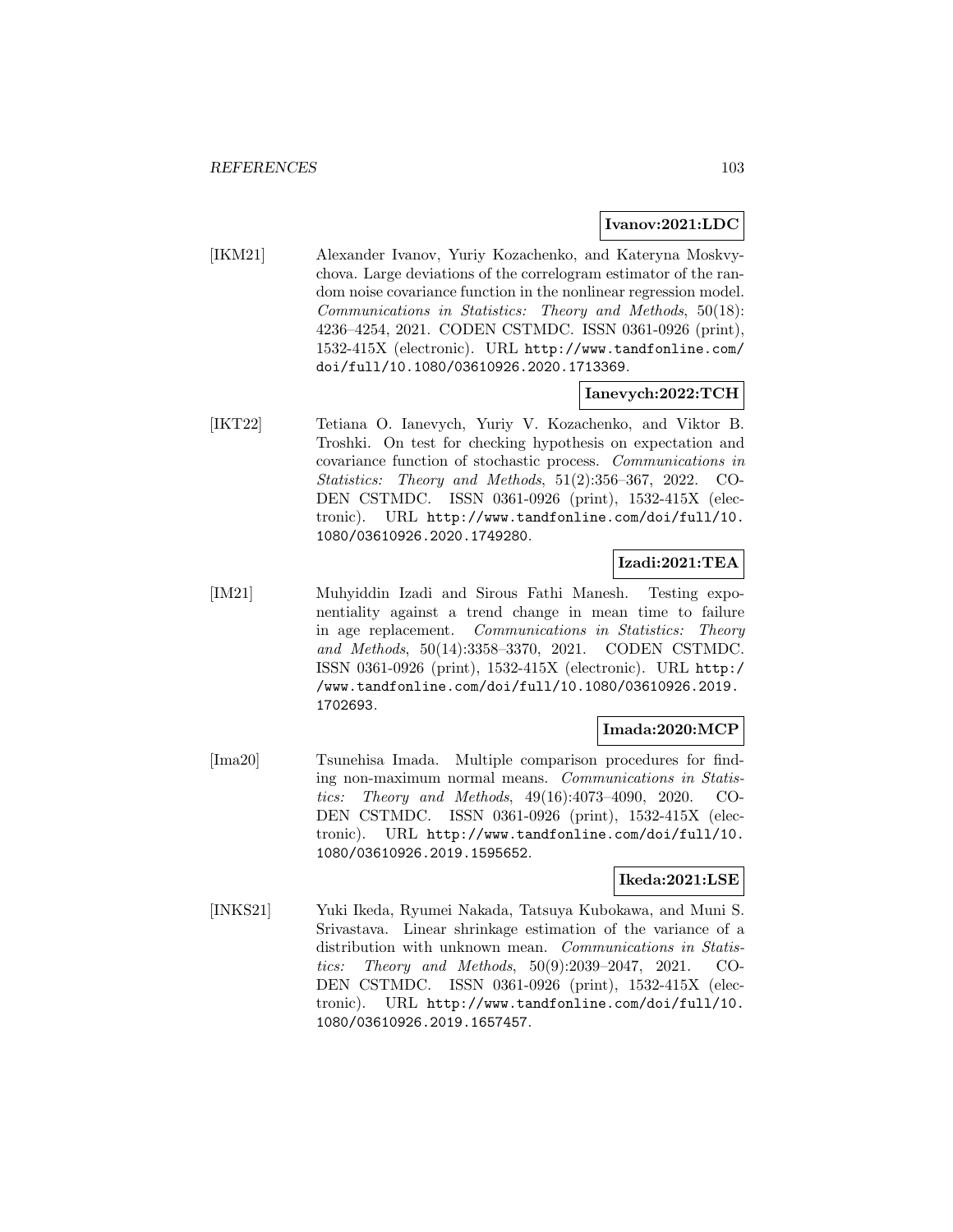## **Ishii:2020:CUS**

[Ish20] Aki Ishii. A classifier under the strongly spiked eigenvalue model in high-dimension, low-sample-size context. Communications in Statistics: Theory and Methods, 49(7):1561–1577, 2020. CODEN CSTMDC. ISSN 0361-0926 (print), 1532-415X (electronic). URL http://www.tandfonline.com/doi/full/ 10.1080/03610926.2018.1528365.

## **Ivanoff:2022:ICP**

[IW22] B. Gail Ivanoff and Neville C. Weber. Incorporating a changepoint estimator when bootstrapping the empirical distribution of a stationary process. Communications in Statistics: Theory and Methods, 51(9):2765–2782, 2022. CO-DEN CSTMDC. ISSN 0361-0926 (print), 1532-415X (electronic). URL http://www.tandfonline.com/doi/full/10. 1080/03610926.2020.1780260.

### **Jafaraghaie:2022:PFP**

[Jaf22] Razieh Jafaraghaie. Prediction of finite population parameters using parametric model under some loss functions. Communications in Statistics: Theory and Methods, 51(4):863–882, 2022. CODEN CSTMDC. ISSN 0361-0926 (print), 1532-415X (electronic). URL http://www.tandfonline.com/doi/full/ 10.1080/03610926.2020.1801736.

## **Jamali:2021:CMS**

[JAJ21] Dariush Jamali, Mehdi Amiri, and Ahad Jamalizadeh. Comparison of the multivariate skew-normal random vectors based on the integral stochastic ordering. Communications in Statistics: Theory and Methods, 50(22):5215–5227, 2021. CO-DEN CSTMDC. ISSN 0361-0926 (print), 1532-415X (electronic). URL http://www.tandfonline.com/doi/full/10. 1080/03610926.2020.1740934.

### **Janicki:2020:PBR**

[Jan20] Ryan Janicki. Properties of the beta regression model for small area estimation of proportions and application to estimation of poverty rates. Communications in Statistics: Theory and Methods, 49(9):2264–2284, 2020. CO-DEN CSTMDC. ISSN 0361-0926 (print), 1532-415X (electronic). URL http://www.tandfonline.com/doi/full/10. 1080/03610926.2019.1570266.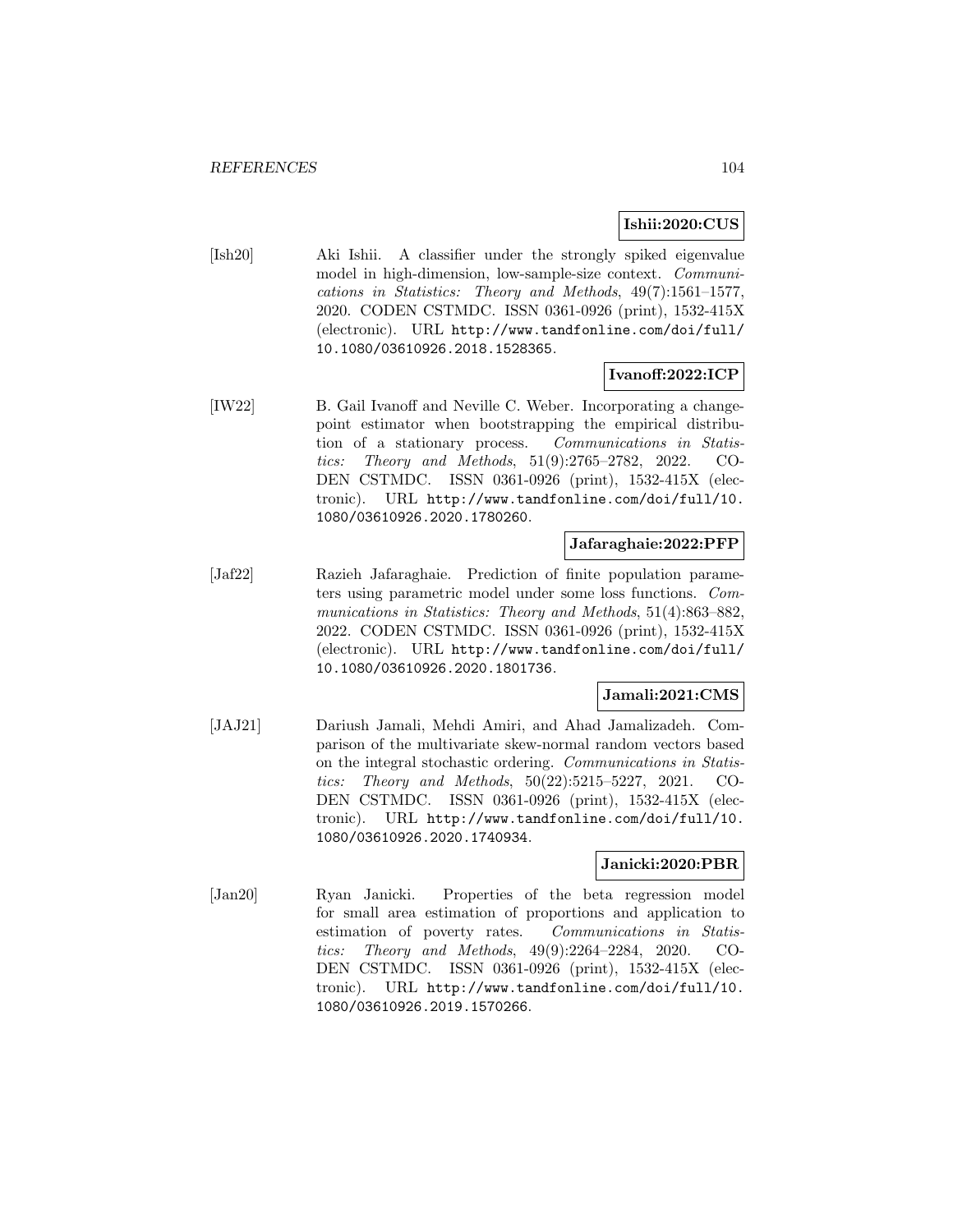#### **Jasinski:2020:ABR**

[Jas20] Krzysztof Jasiński. Asymptotic behavior of the ratio of weak kth records. Communications in Statistics: Theory and Methods, 49(1):16–26, 2020. CODEN CSTMDC. ISSN 0361-0926 (print), 1532-415X (electronic). URL http://www.tandfonline.com/ doi/full/10.1080/03610926.2018.1535074.

#### **Jasinski:2021:APS**

[Jas21] Krzysztof Jasiński. Asymptotic properties of the spacings of k-th records from discrete distributions. Communications in Statistics: Theory and Methods, 50(24):5679–5691, 2021. CO-DEN CSTMDC. ISSN 0361-0926 (print), 1532-415X (electronic). URL http://www.tandfonline.com/doi/full/10. 1080/03610926.2020.1738488.

## **Jiang:2020:CLA**

[JC20] Shu Jiang and Richard J. Cook. Composite likelihood for aggregate data from clustered multistate processes under intermittent observation. Communications in Statistics: Theory and Methods, 49(12):2913–2930, 2020. CO-DEN CSTMDC. ISSN 0361-0926 (print), 1532-415X (electronic). URL http://www.tandfonline.com/doi/full/10. 1080/03610926.2019.1584310.

## **Jerbi:2022:HMB**

[JC22] Yacin Jerbi and Samira Chaabene. Hybrid method based on neural networks and Monte Carlo simulation in view of a tradeoff between accuracy and computational time. Communications in Statistics: Theory and Methods, 51(4):909–918, 2022. CODEN CSTMDC. ISSN 0361-0926 (print), 1532-415X (electronic). URL http://www.tandfonline.com/doi/full/10. 1080/03610926.2020.1818782.

### **Jiang:2022:SCB**

[JCY22] Jiakun Jiang, Li Cai, and Lijian Yang. Simultaneous confidence band for the difference of regression functions of two samples. Communications in Statistics: Theory and Methods, 51(11): 3556–3572, 2022. CODEN CSTMDC. ISSN 0361-0926 (print), 1532-415X (electronic). URL http://www.tandfonline.com/ doi/full/10.1080/03610926.2020.1800039.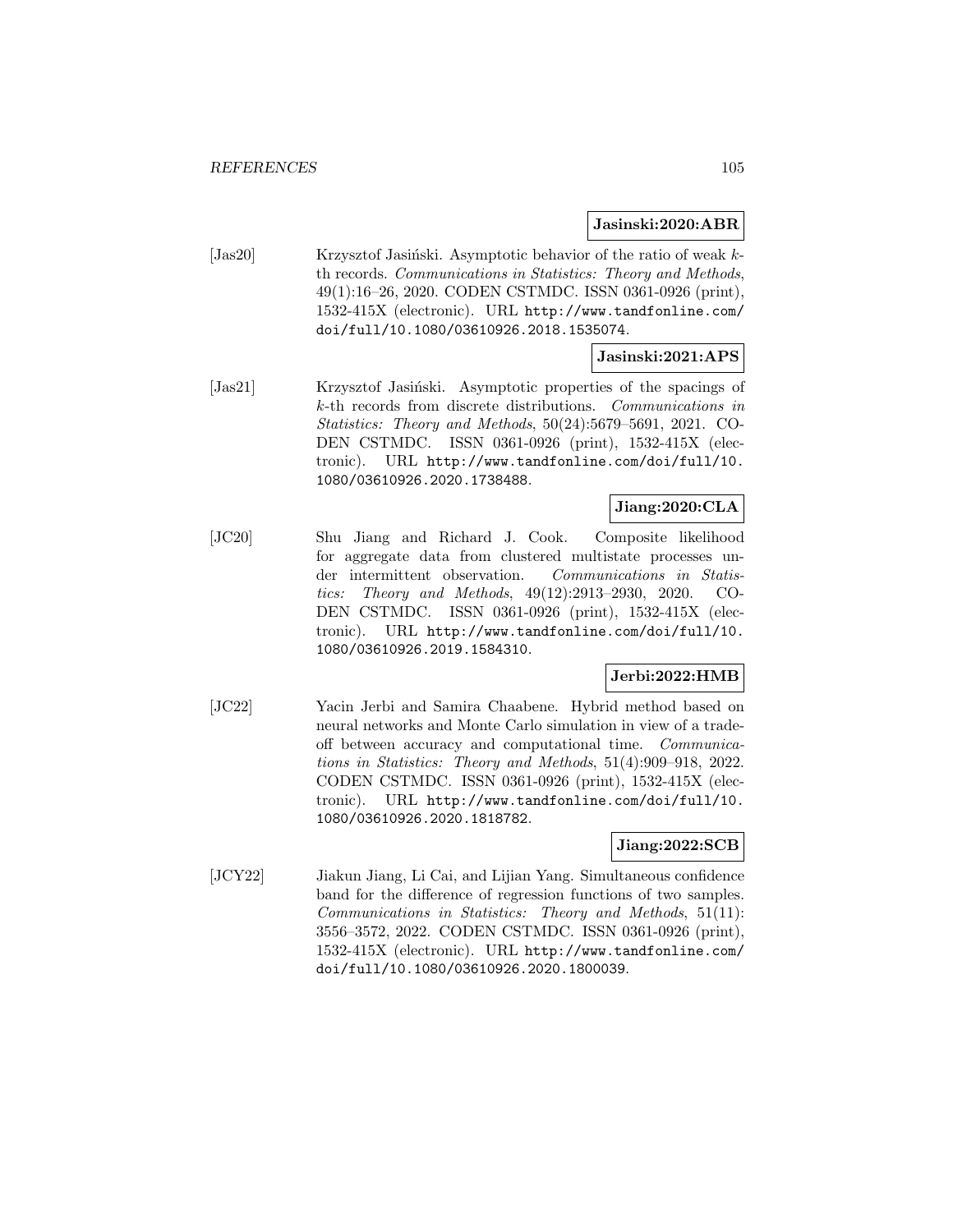## **Ji:2020:PPE**

[JJ20] Qinghua Ji and Zheng Ji. Penalized proportion estimation for non parametric mixture of regressions. Communications in Statistics: Theory and Methods, 49(7):1537–1560, 2020. CO-DEN CSTMDC. ISSN 0361-0926 (print), 1532-415X (electronic). URL http://www.tandfonline.com/doi/full/10. 1080/03610926.2018.1473614.

## **Jain:2020:TCC**

[JKD20] Kanchan Jain, Harmanpreet Singh Kapoor, and Isha Dewan. Test for comparing complete expectations of life of two groups. Communications in Statistics: Theory and Methods, 49(8): 1960–1974, 2020. CODEN CSTMDC. ISSN 0361-0926 (print), 1532-415X (electronic). URL http://www.tandfonline.com/ doi/full/10.1080/03610926.2019.1568478.

## **Juric:2020:AMW**

[JKP20] Visnja Jurić, Tomasz J. Kozubowski, and Mihael Perman. An asymmetric multivariate Weibull distribution. Communications in Statistics: Theory and Methods, 49(18):4394–4412, 2020. CO-DEN CSTMDC. ISSN 0361-0926 (print), 1532-415X (electronic). URL http://www.tandfonline.com/doi/full/10. 1080/03610926.2019.1599949.

## **Jin:2021:ADT**

[JLG21] Linghui Jin, Yanyan Liu, and Lisha Guo. Asymptotic distribution theory on pseudo semiparametric maximum likelihood estimator with covariates missing not at random. Communications in Statistics: Theory and Methods, 50(12):2918–2929, 2021. CODEN CSTMDC. ISSN 0361-0926 (print), 1532-415X (electronic). URL http://www.tandfonline.com/doi/full/ 10.1080/03610926.2019.1678639.

### **Jose:2022:ESS**

[JMM22] Joby K. Jose, Drisya M., and Manoharan M. Estimation of stress-strength reliability using discrete phase type distribution. Communications in Statistics: Theory and Methods, 51(2):368– 386, 2022. CODEN CSTMDC. ISSN 0361-0926 (print), 1532- 415X (electronic). URL http://www.tandfonline.com/doi/ full/10.1080/03610926.2020.1749663.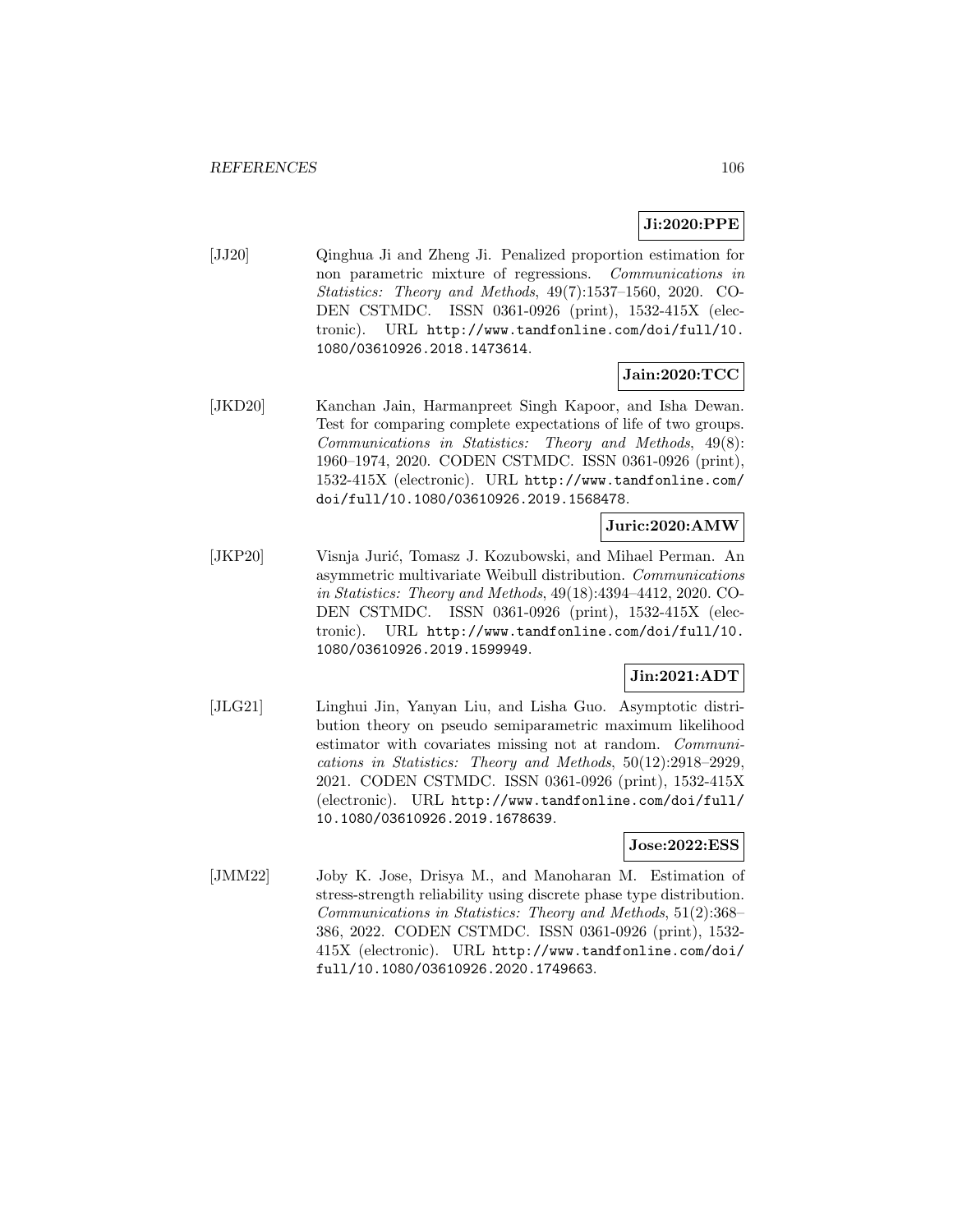### **Johnston:2020:GOP**

[JMQ20] Carla Johnston, James McDonald, and Kramer Quist. A generalized ordered Probit model. Communications in Statistics: Theory and Methods, 49(7):1712–1729, 2020. CO-DEN CSTMDC. ISSN 0361-0926 (print), 1532-415X (electronic). URL http://www.tandfonline.com/doi/full/10. 1080/03610926.2019.1565780.

## **Jing:2022:AEF**

[JPJB22] Haojie Jing, Jiangyan Peng, Zhiquan Jiang, and Qian Bao. Asymptotic estimates for finite-time ruin probability in a discrete-time risk model with dependence structures and CMC simulations. Communications in Statistics: Theory and Methods, 51(11):3761–3786, 2022. CODEN CSTMDC. ISSN 0361-0926 (print), 1532-415X (electronic). URL http:/ /www.tandfonline.com/doi/full/10.1080/03610926.2020. 1801740.

## **Joukar:2021:PEE**

[JRM21] Abolfazl Joukar, Masoumeh Ramezani, and S. M. T. K. Mir-Mostafaee. Parameter estimation for the exponential-Poisson distribution based on ranked set samples. Communications in Statistics: Theory and Methods, 50(3):560–581, 2021. CO-DEN CSTMDC. ISSN 0361-0926 (print), 1532-415X (electronic). URL http://www.tandfonline.com/doi/full/10. 1080/03610926.2019.1639745.

### **Jayakumar:2021:EIP**

[JS21] K. Jayakumar and K. K. Sankaran. Exponential intervened Poisson distribution. Communications in Statistics: Theory and Methods, 50(13):3063–3093, 2021. CODEN CSTMDC. ISSN 0361-0926 (print), 1532-415X (electronic). URL http:/ /www.tandfonline.com/doi/full/10.1080/03610926.2019. 1682161.

### **Jafari:2022:SLL**

[JSB22] Mehdi Jafari, Hamid Reza Nili Sani, and Abolghasem Bozorgnia. Strong laws of large numbers for WAPND Banachvalued random elements. Communications in Statistics: Theory and Methods, 51(9):3008–3017, 2022. CODEN CSTMDC. ISSN 0361-0926 (print), 1532-415X (electronic). URL http:/ /www.tandfonline.com/doi/full/10.1080/03610926.2020. 1786703.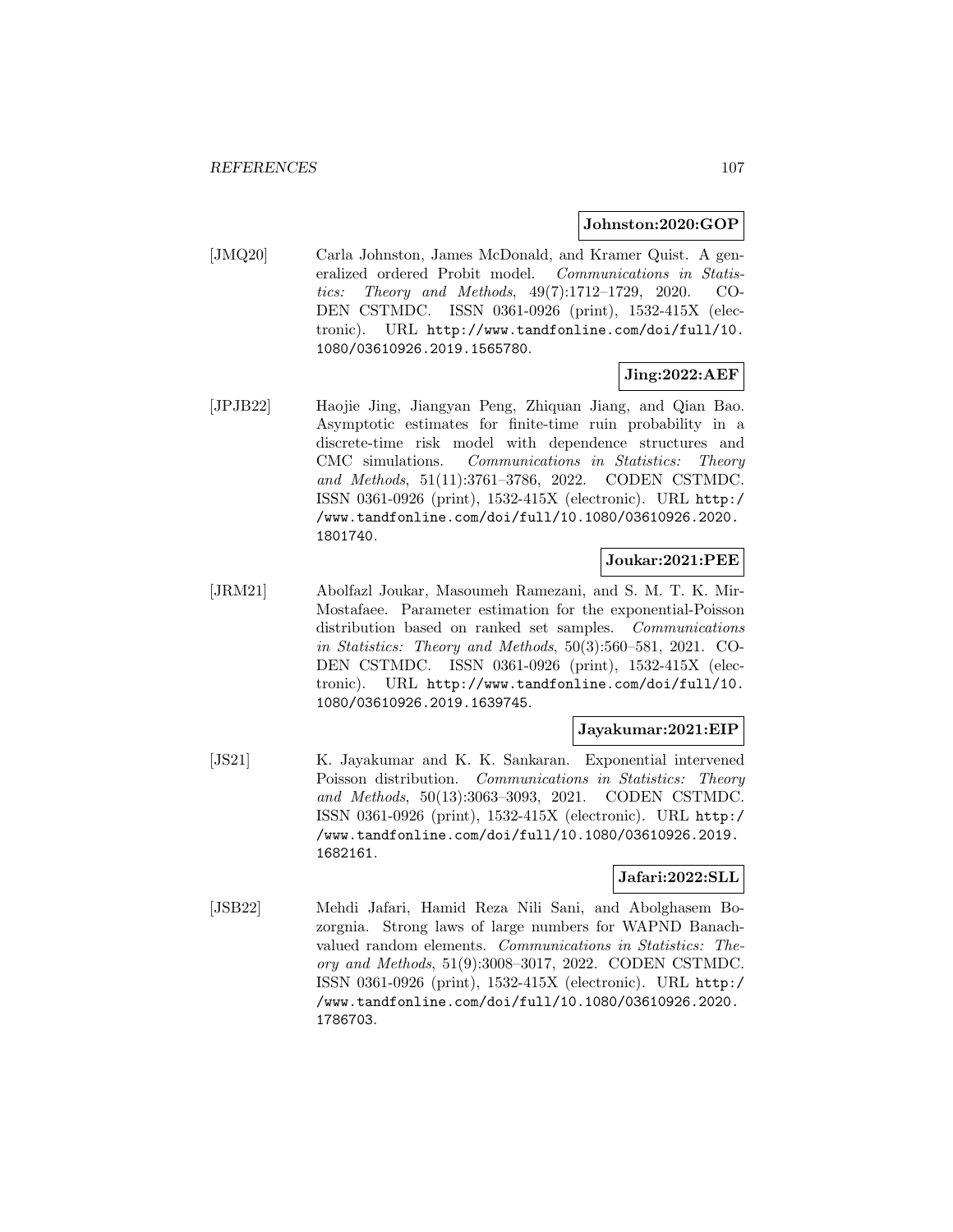## **Jung:2020:ORP**

[Jun20] Yoonsuh Jung. Optimal regression parameter-specific shrinkage by plug-in estimation. Communications in Statistics: Theory and Methods, 49(18):4490–4505, 2020. CODEN CSTMDC. ISSN 0361-0926 (print), 1532-415X (electronic). URL http:/ /www.tandfonline.com/doi/full/10.1080/03610926.2019. 1602649.

## **Jiang:2022:LAB**

[JWW22] Jie Jiang, Lichun Wang, and Liqun Wang. Linear approximate Bayes estimator for regression parameter with an inequality constraint. Communications in Statistics: Theory and Methods, 51(6):1531–1548, 2022. CODEN CSTMDC. ISSN 0361-0926 (print), 1532-415X (electronic). URL http:/ /www.tandfonline.com/doi/full/10.1080/03610926.2021. 1890125.

### **Jurkova:2022:UEC**

[JZKH22] Veronika Jurková, Ivan Zezula, Daniel Klein, and Ondrej Hutník. Unbiased estimator of correlation coefficient. Communications in Statistics: Theory and Methods, 51(1):95–115, 2022. CODEN CSTMDC. ISSN 0361-0926 (print), 1532-415X (electronic). URL http://www.tandfonline.com/doi/full/ 10.1080/03610926.2020.1743314.

### **Jiang:2020:TEG**

[JZWT20] Qing Jiang, Xun Zhang, Min Wu, and Xingwei Tong. Testing economic "genetic pleiotropy" for Box–Cox linear model. Communications in Statistics: Theory and Methods, 49(19):4804– 4818, 2020. CODEN CSTMDC. ISSN 0361-0926 (print), 1532- 415X (electronic). URL http://www.tandfonline.com/doi/ full/10.1080/03610926.2019.1609036.

### **Kunjunni:2020:C**

[KA20] Sajana O. Kunjunni and Sajesh T. Abraham.  $S_n$  covariance. Communications in Statistics: Theory and Methods, 49(24): 6133–6138, 2020. CODEN CSTMDC. ISSN 0361-0926 (print), 1532-415X (electronic). URL http://www.tandfonline.com/ doi/full/10.1080/03610926.2019.1628275.

#### **Karamikabir:2021:NEG**

[KAAH21] Hamid Karamikabir, Mahmoud Afshari, Morad Alizadeh, and G. G. Hamedani. A new extended generalized Gompertz dis-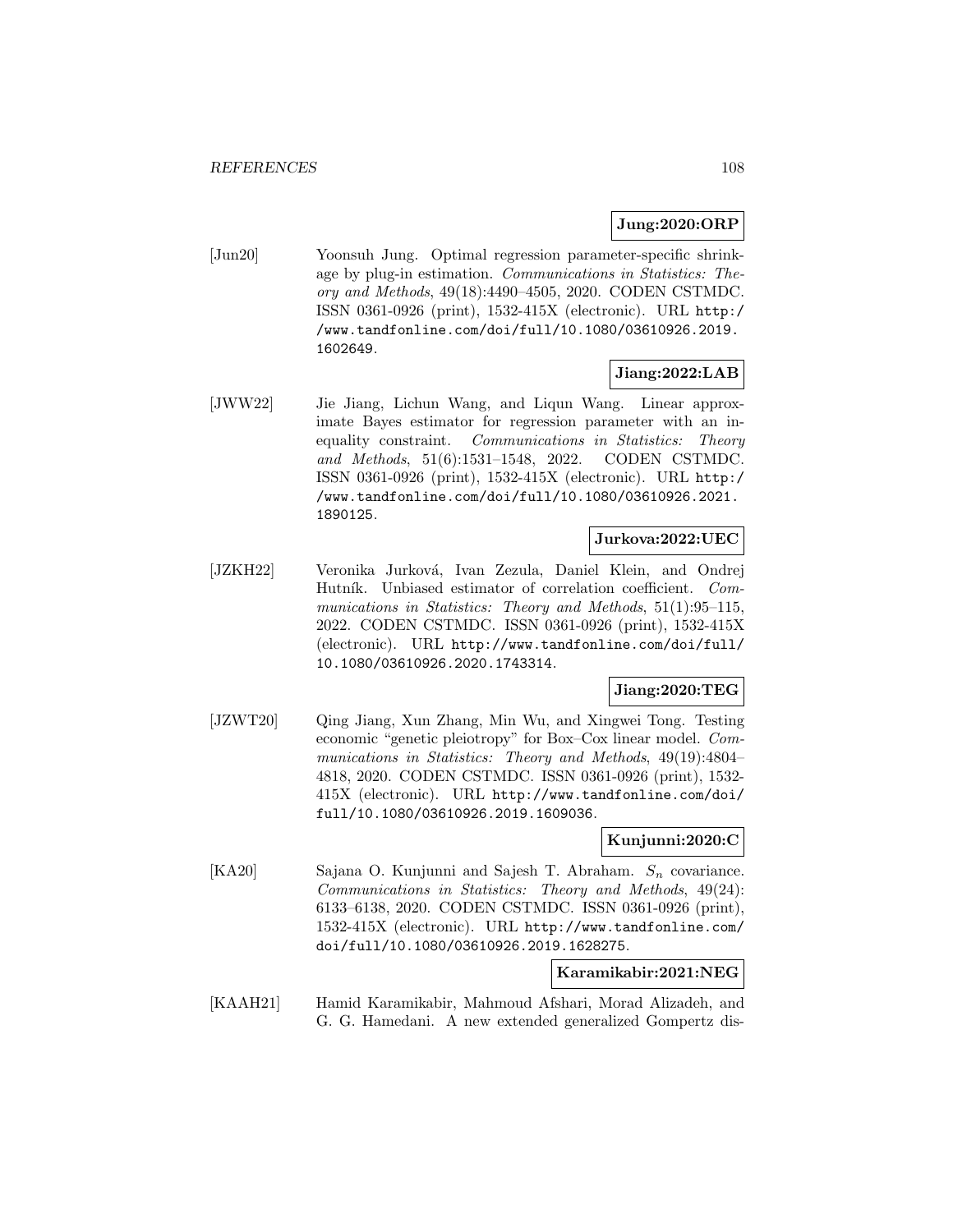tribution with statistical properties and simulations. Communications in Statistics: Theory and Methods, 50(2):251–279, 2021. CODEN CSTMDC. ISSN 0361-0926 (print), 1532-415X (electronic). URL http://www.tandfonline.com/doi/full/ 10.1080/03610926.2019.1634209.

### **Kifayat:2022:MPC**

[KAC22] Tanveer Kifayat, Muhammad Aslam, and Salman Arif Cheema. The Maxwell paired comparison model under Bayesian paradigm using informative priors. Communications in Statistics: Theory and Methods, 51(2):301–312, 2022. CODEN CSTMDC. ISSN 0361-0926 (print), 1532-415X (electronic). URL http:/ /www.tandfonline.com/doi/full/10.1080/03610926.2020. 1748198.

# **Kheyri:2022:ECR**

[KAJ<sup>+</sup>22] A. Kheyri, M. Amini, H. Jabbari, A. Bozorgnia, and A. Volodin. Exponential convergence rates for the kernel bivariate distribution function estimator under NSD assumption with application to hydrology data. Communications in Statistics: Theory and Methods, 51(12):4042–4054, 2022. CO-DEN CSTMDC. ISSN 0361-0926 (print), 1532-415X (electronic). URL http://www.tandfonline.com/doi/full/10. 1080/03610926.2020.1808900.

### **Kang:2020:TSF**

[Kan20] Joonsung Kang. Two-stage false discovery rate in microarray studies. Communications in Statistics: Theory and Methods, 49 (4):894–908, 2020. CODEN CSTMDC. ISSN 0361-0926 (print), 1532-415X (electronic). URL http://www.tandfonline.com/ doi/full/10.1080/03610926.2018.1554122.

### **Kalita:2020:RSQ**

[KC20] Chandi Ram Kalita and Gautam Choudhury. An  $M^X/(\frac{G_1}{G_2})/1$ repeated service queue with N-policy and setup time subject to server's breakdown and delayed repair. Communications in Statistics: Theory and Methods, 49(23):5709–5737, 2020. CO-DEN CSTMDC. ISSN 0361-0926 (print), 1532-415X (electronic). URL http://www.tandfonline.com/doi/full/10. 1080/03610926.2019.1620783.

### **Kayan:2021:SCC**

[KC21a] Emine Kayan and Rifat Colak.  $df$ -statistical convergence in connection with a modulus in metric spaces. Communications in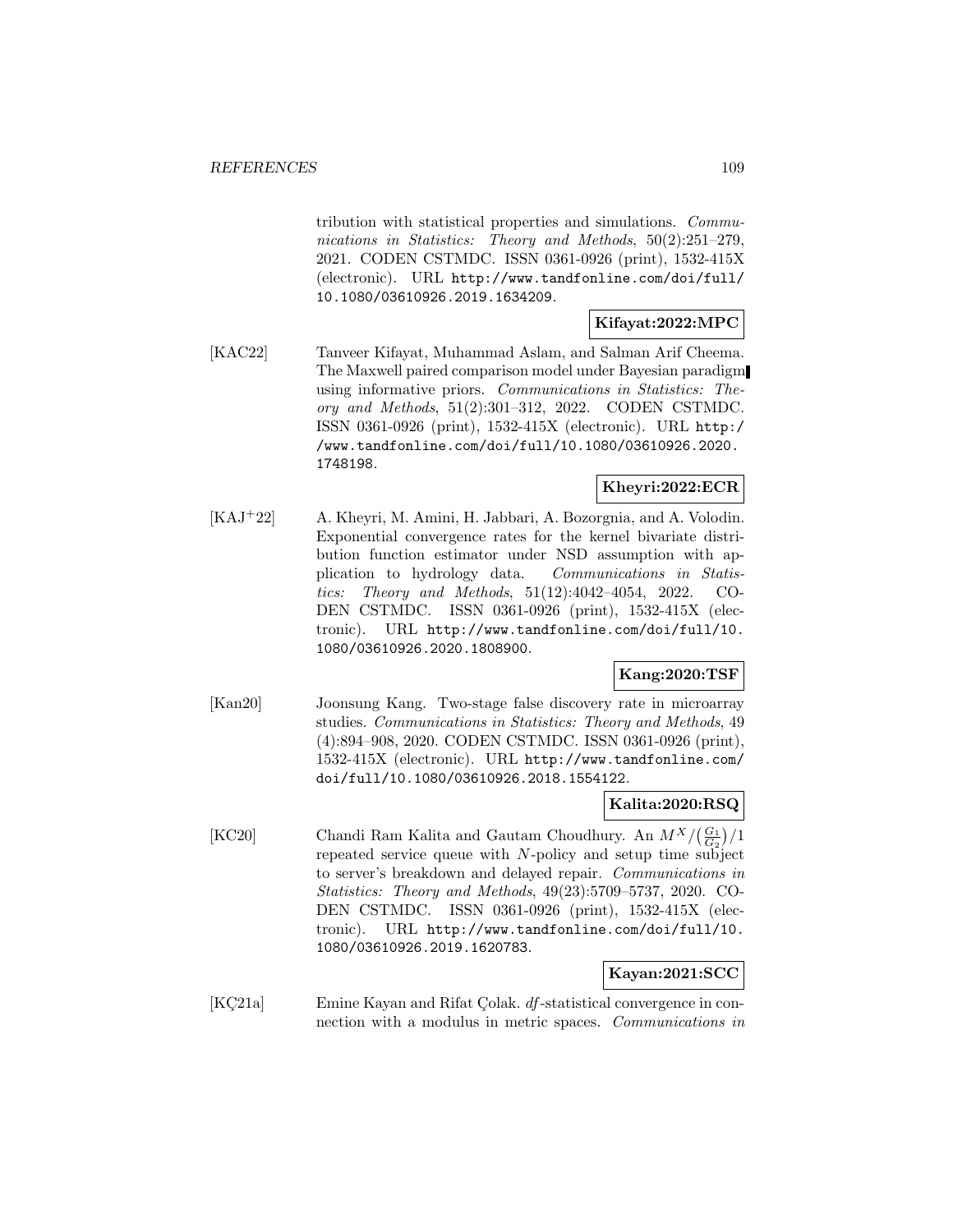Statistics: Theory and Methods, 50(10):2270–2280, 2021. CO-DEN CSTMDC. ISSN 0361-0926 (print), 1532-415X (electronic). URL http://www.tandfonline.com/doi/full/10. 1080/03610926.2019.1663212.

## **Kundu:2021:OPL**

[KC21b] Amarjit Kundu and Shovan Chowdhury. Ordering properties of the largest order statistics from Kumaraswamy-G models under random shocks. *Communications in Statis*tics: Theory and Methods, 50(6):1502–1514, 2021. CO-DEN CSTMDC. ISSN 0361-0926 (print), 1532-415X (electronic). URL http://www.tandfonline.com/doi/full/10. 1080/03610926.2019.1651862.

## **Kou:2021:MWE**

[KCG21] Junke Kou, Jia Chen, and Huijun Guo. MISE of wavelet estimators for regression derivatives with biased strong mixing data. Communications in Statistics: Theory and Methods, 50(14): 3436–3452, 2021. CODEN CSTMDC. ISSN 0361-0926 (print), 1532-415X (electronic). URL http://www.tandfonline.com/ doi/full/10.1080/03610926.2019.1704007.

## **Khalili:2020:EFM**

[KE20] Atefeh Khalili and Farzad Eskandari. Estimating finite mixture of continuous trees using penalized mutual information. Communications in Statistics: Theory and Methods, 49(20):4974– 4987, 2020. CODEN CSTMDC. ISSN 0361-0926 (print), 1532- 415X (electronic). URL http://www.tandfonline.com/doi/ full/10.1080/03610926.2019.1609519.

### **Kelkinnama:2022:SCC**

[Kel22] Maryam Kelkinnama. On stochastic comparisons of coherent systems with two different types of components. Communications in Statistics: Theory and Methods, 51(10):3253–3268, 2022. CODEN CSTMDC. ISSN 0361-0926 (print), 1532-415X (electronic). URL http://www.tandfonline.com/doi/full/ 10.1080/03610926.2020.1792496.

### **Kerns:2020:BPI**

[Ker20] Lucy Kerns. Benchmark profile and inferences for joint-exposure quantal data in quantitative risk assessment. Communications in Statistics: Theory and Methods, 49(11):2713–2727, 2020. CO-DEN CSTMDC. ISSN 0361-0926 (print), 1532-415X (elec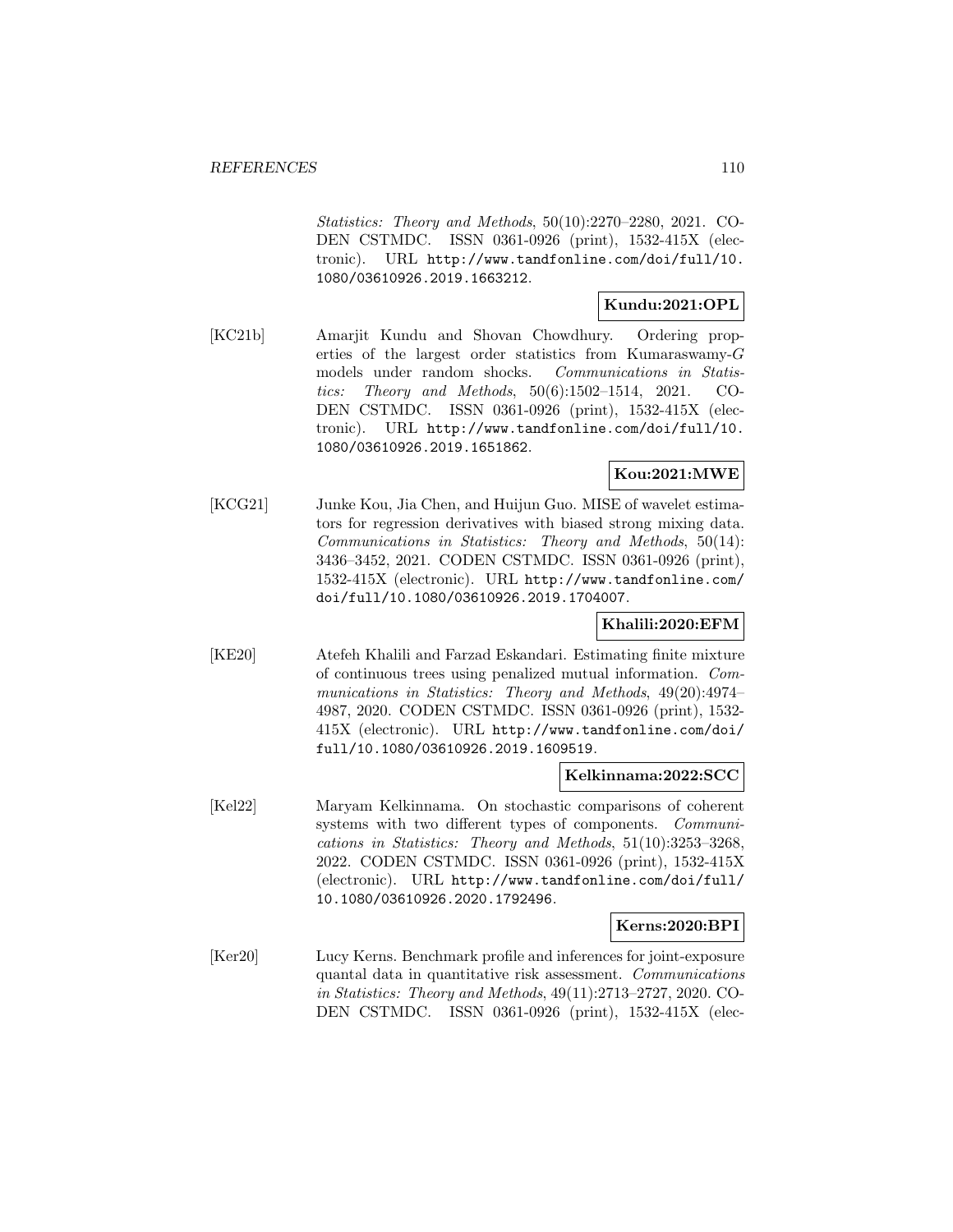tronic). URL http://www.tandfonline.com/doi/full/10. 1080/03610926.2019.1580740.

### **Kaur:2020:CIS**

[KG20] Parneet Kaur and Davinder Kumar Garg. Construction of incomplete Sudoku square and partially balanced incomplete block designs. Communications in Statistics: Theory and Methods, 49(6):1462–1474, 2020. CODEN CSTMDC. ISSN 0361-0926 (print), 1532-415X (electronic). URL http:/ /www.tandfonline.com/doi/full/10.1080/03610926.2018. 1563177.

# **Kumar:2021:APM**

[KG21] Nitin Kumar and U. C. Gupta. Analysis of a population model with batch Markovian arrivals influenced by Markov arrival geometric catastrophes. Communications in Statistics: Theory and Methods, 50(13):3137–3158, 2021. CO-DEN CSTMDC. ISSN 0361-0926 (print), 1532-415X (electronic). URL http://www.tandfonline.com/doi/full/10. 1080/03610926.2019.1682166.

### **Krishna:2022:JTI**

[KG22] Hare Krishna and Rajni Goel. Jointly type-II censored Lindley distributions. Communications in Statistics: Theory and Methods, 51(1):135–149, 2022. CODEN CSTMDC. ISSN 0361-0926 (print), 1532-415X (electronic). URL http:/ /www.tandfonline.com/doi/full/10.1080/03610926.2020. 1743316.

### **KazemiNia:2021:DBG**

[KGG21] AliAkbar KazemiNia, Bahram Sadeghpour Gildeh, and Zainab Abbasi Ganji. The design of Bayesian generalized likelihood ratio control chart for monitoring the normal process mean. Communications in Statistics: Theory and Methods, 50(6):1400–1415, 2021. CODEN CSTMDC. ISSN 0361-0926 (print), 1532-415X (electronic). URL http://www.tandfonline.com/doi/full/ 10.1080/03610926.2019.1651338.

### **Krishnankutty:2020:NPE**

[KGS20] Baby Alpettiyil Krishnankutty, Rajesh Ganapathy, and Paduthol Godan Sankaran. Non-parametric estimation of copula based mutual information. Communications in Statistics: Theory and Methods, 49(6):1513–1527, 2020. CODEN CSTMDC.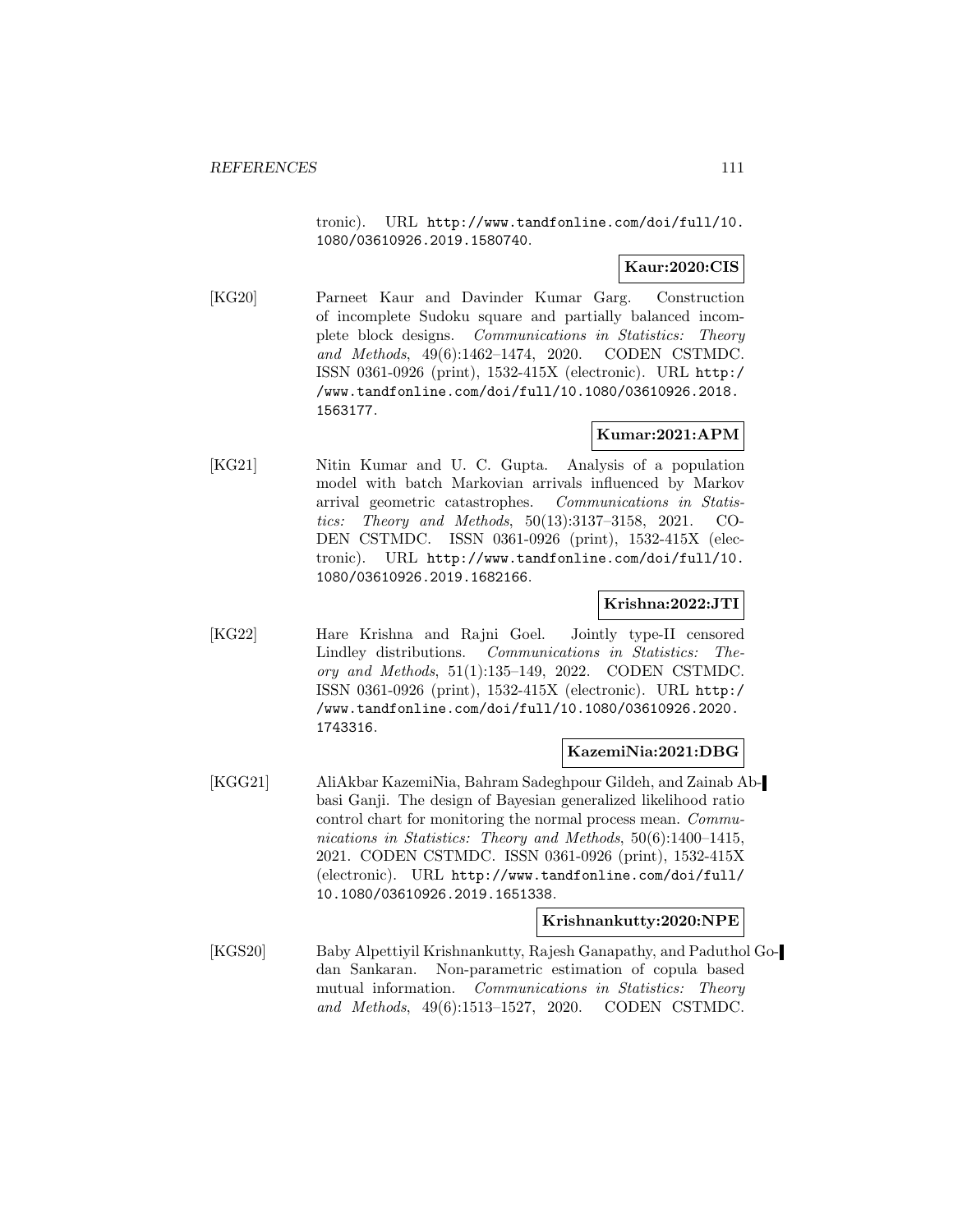ISSN 0361-0926 (print), 1532-415X (electronic). URL http:/ /www.tandfonline.com/doi/full/10.1080/03610926.2018. 1563180.

### **Karavarsamis:2020:TSA**

[KH20a] Natalie Karavarsamis and Richard M. Huggins. Two-stage approaches to the analysis of occupancy data i: the homogeneous case (analysis of occupancy data). Communications in Statistics: Theory and Methods, 49(19):4751–4761, 2020. CO-DEN CSTMDC. ISSN 0361-0926 (print), 1532-415X (electronic). URL http://www.tandfonline.com/doi/full/10. 1080/03610926.2019.1607385.

## **Kim:2020:SEA**

[KH20b] Tae Yoon Kim and Sun Young Hwang. Slow-explosive AR(1) processes converging to random walk. Communications in Statistics: Theory and Methods, 49(9):2094–2109, 2020. CO-DEN CSTMDC. ISSN 0361-0926 (print), 1532-415X (electronic). URL http://www.tandfonline.com/doi/full/10. 1080/03610926.2019.1568486.

### **Kumar:2020:SAG**

[KH20c] C. Satheesh Kumar and S. Harisankar. On some aspects of a general class of Yule distribution and its applications. Communications in Statistics: Theory and Methods, 49(12):2887–2897, 2020. CODEN CSTMDC. ISSN 0361-0926 (print), 1532-415X (electronic). URL http://www.tandfonline.com/doi/full/ 10.1080/03610926.2019.1584308.

### **Kurata:2020:CRM**

[KH20d] Sumito Kurata and Etsuo Hamada. On the consistency and the robustness in model selection criteria. Communications in Statistics: Theory and Methods, 49(21):5175–5195, 2020. CO-DEN CSTMDC. ISSN 0361-0926 (print), 1532-415X (electronic). URL http://www.tandfonline.com/doi/full/10. 1080/03610926.2019.1615093.

### **Killeen:2021:BTL**

[KH21] Timothy J. Killeen and Thomas P. Hettmansperger. A bivariate test for location based on simplicial depth. Communications in Statistics: Theory and Methods, 50(17):3954–3971, 2021. CODEN CSTMDC. ISSN 0361-0926 (print), 1532-415X (electronic). URL http://www.tandfonline.com/doi/full/ 10.1080/03610926.2019.1710205.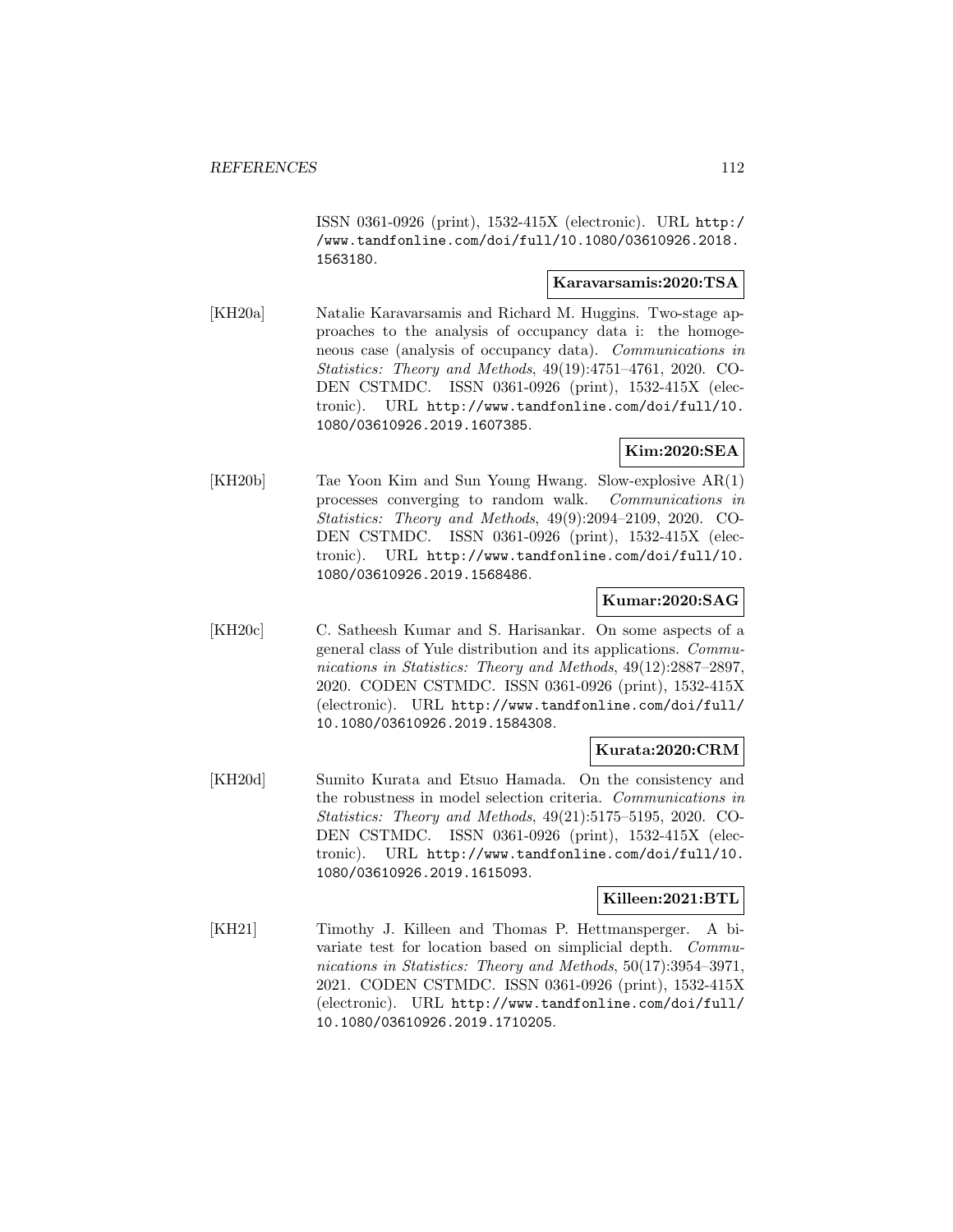### **Khattree:2020:CCB**

[Kha20] Ravindra Khattree. On construction of constant block-sum partially balanced incomplete block designs. Communications in Statistics: Theory and Methods, 49(11):2585–2606, 2020. CO-DEN CSTMDC. ISSN 0361-0926 (print), 1532-415X (electronic). URL http://www.tandfonline.com/doi/full/10. 1080/03610926.2019.1576895.

#### **Kroupova:2020:KER**

[KHK20] Monika Kroupová, Ivana Horová, and Jan Kolácek. Kernel estimation of regression function gradient. Communications in Statistics: Theory and Methods, 49(1):135–151, 2020. CO-DEN CSTMDC. ISSN 0361-0926 (print), 1532-415X (electronic). URL http://www.tandfonline.com/doi/full/10. 1080/03610926.2018.1532518.

#### **Kordestani:2020:MMS**

[KHSS20] Moslem Kordestani, Farid Hassanvand, Yaser Samimi, and Hamid Shahriari. Monitoring multivariate simple linear profiles using robust estimators. Communications in Statistics: Theory and Methods, 49(12):2964–2989, 2020. CO-DEN CSTMDC. ISSN 0361-0926 (print), 1532-415X (electronic). URL http://www.tandfonline.com/doi/full/10. 1080/03610926.2019.1584314.

# **Khalil:2021:NFA**

[KIA<sup>+</sup>21] Alamgir Khalil, Muhammad Ijaz, Kashif Ali, Wali Khan Mashwani, Muhammad Shafiq, Poom Kumam and Wiyada Kumam. A novel flexible additive Weibull distribution with real-life applications. Communications in Statistics: Theory and Methods, 50(7):1557–1572, 2021. CODEN CSTMDC. ISSN 0361-0926 (print), 1532-415X (electronic). URL http:/ /www.tandfonline.com/doi/full/10.1080/03610926.2020. 1732658.

#### **Kim:2020:MDE**

[Kim20] Jiwoong Kim. Minimum distance estimation in linear regression with strong mixing errors. Communications in Statistics: Theory and Methods, 49(6):1475–1494, 2020. CO-DEN CSTMDC. ISSN 0361-0926 (print), 1532-415X (electronic). URL http://www.tandfonline.com/doi/full/10. 1080/03610926.2018.1563178.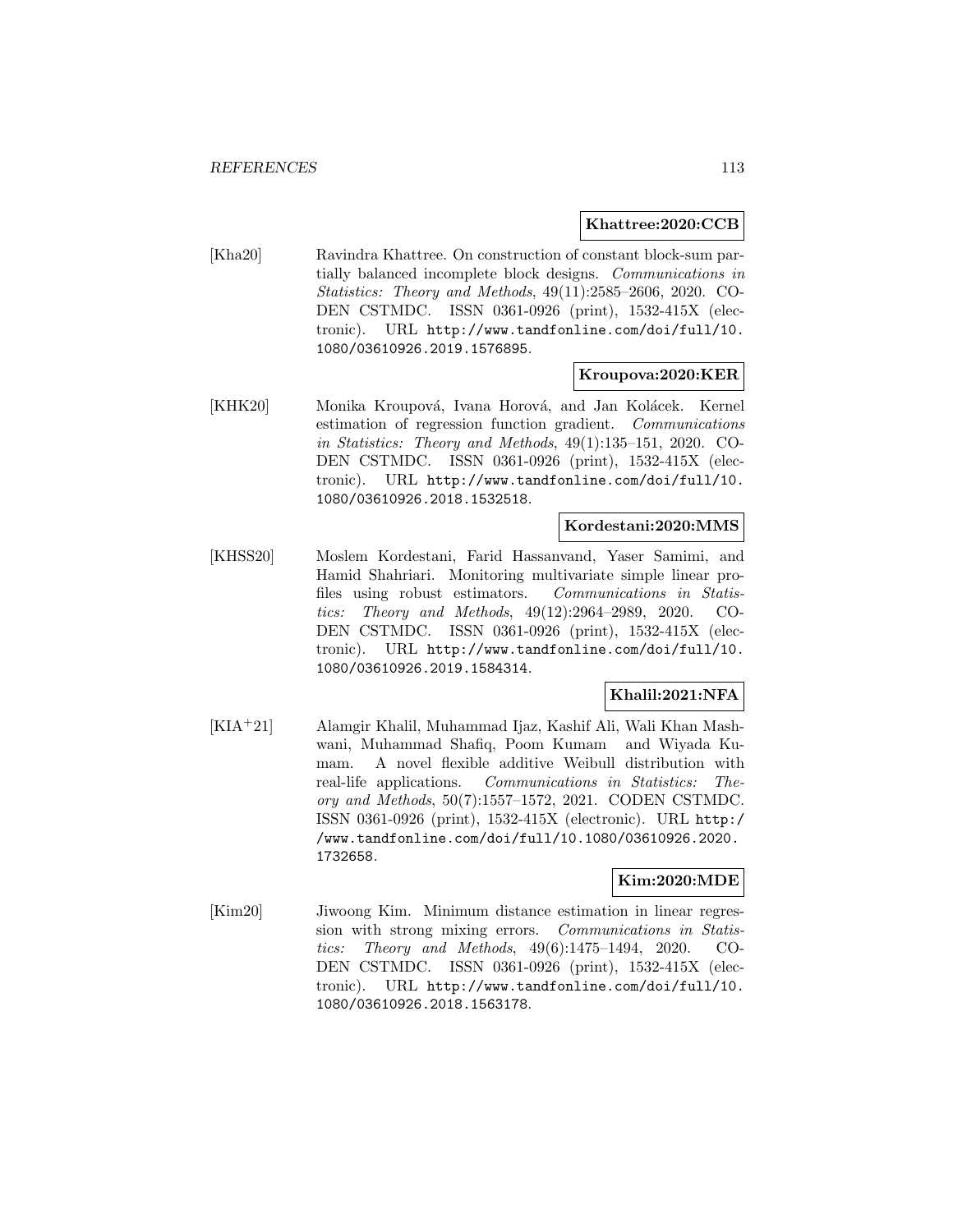# **Kim:2021:EPC**

[Kim21] Sungsu Kim. Estimation of population column proportions of 1's in survey type designs. Communications in Statistics: Theory and Methods, 50(23):5554–5560, 2021. CO-DEN CSTMDC. ISSN 0361-0926 (print), 1532-415X (electronic). URL http://www.tandfonline.com/doi/full/10. 1080/03610926.2020.1734827.

### **Kittaneh:2021:CAE**

[Kit21] O. A. Kittaneh. The conditional average entropies. Communications in Statistics: Theory and Methods, 50(24):6256–6263, 2021. CODEN CSTMDC. ISSN 0361-0926 (print), 1532-415X (electronic). URL http://www.tandfonline.com/doi/full/ 10.1080/03610926.2020.1742356.

### **Kundu:2020:SSR**

[KJKC20] Piyali Kundu, Nabakumar Jana, Somesh Kumar, and Kashinath Chatterjee. Stress-strength reliability estimation for exponentially distributed system with common minimum guarantee time. Communications in Statistics: Theory and Methods, 49(14):3375–3396, 2020. CODEN CSTMDC. ISSN 0361-0926 (print), 1532-415X (electronic). URL http:/ /www.tandfonline.com/doi/full/10.1080/03610926.2019. 1586948.

### **Kazemitabar:2020:MCD**

[KK20] Jalil Kazemitabar and Javad Kazemitabar. Measuring the conformity of distributions to Benford's Law. Communications in Statistics: Theory and Methods, 49(14):3530–3536, 2020. CO-DEN CSTMDC. ISSN 0361-0926 (print), 1532-415X (electronic). URL http://www.tandfonline.com/doi/full/10. 1080/03610926.2019.1590599.

# **Kim:2021:AAI**

[KK21] Jeankyung Kim and Hyune-Ju Kim. Applications of asymptotic inference in segmented line regression. Communications in Statistics: Theory and Methods, 50(23):5585–5606, 2021. CODEN CSTMDC. ISSN 0361-0926 (print), 1532-415X (electronic). URL http://www.tandfonline.com/doi/full/10. 1080/03610926.2020.1734835.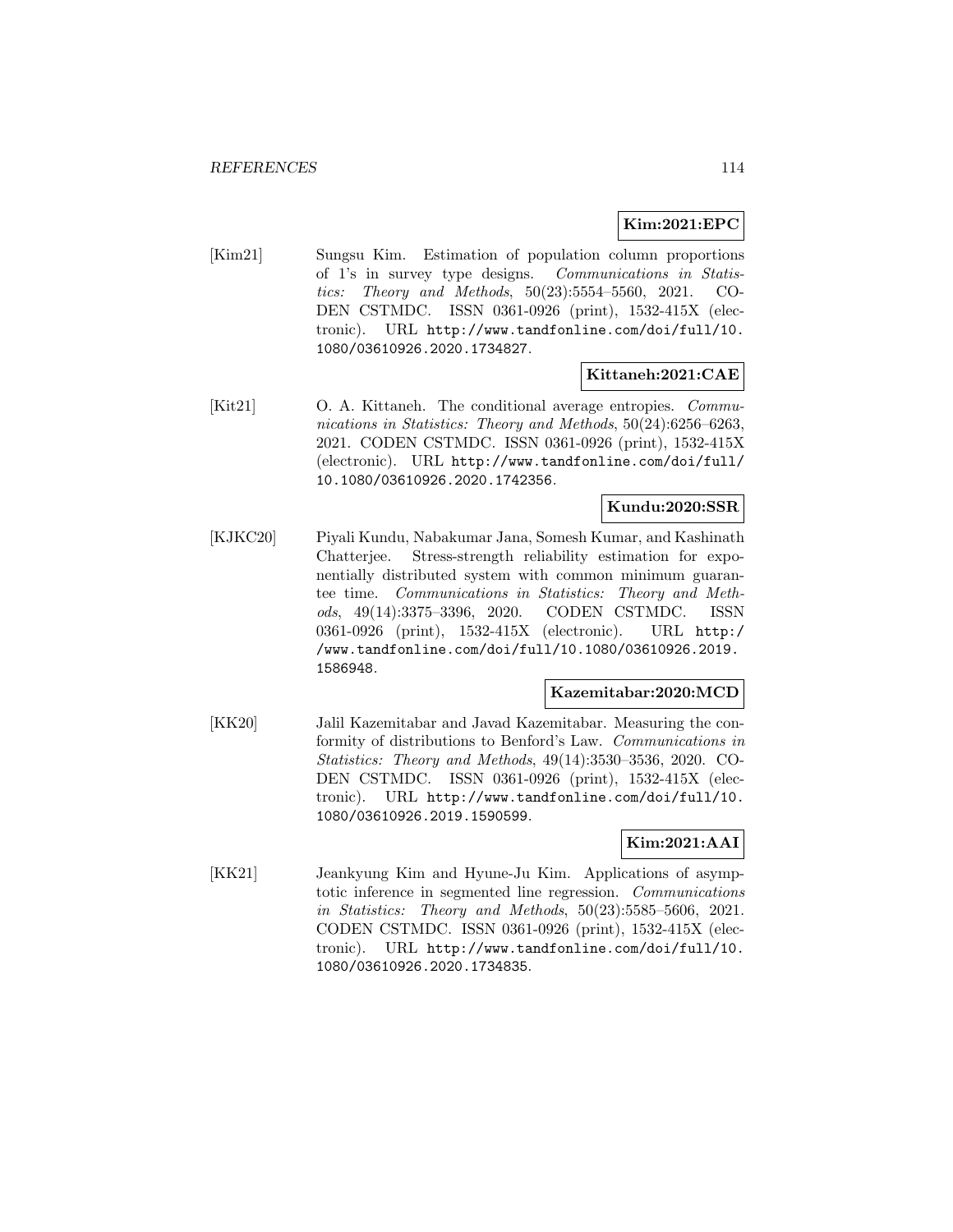### **Khalaj:2022:DCS**

[KK22] Fereshteh Khalaj and Mehran Khalaj. Developed cosine similarity measure on belief function theory: an application in medical diagnosis. Communications in Statistics: Theory and Methods, 51(9):2858–2869, 2022. CODEN CSTMDC. ISSN 0361-0926 (print), 1532-415X (electronic). URL http:/ /www.tandfonline.com/doi/full/10.1080/03610926.2020. 1782935.

### **Kubicka:2021:TPR**

[KKKM21] Ewa M. Kubicka, Grzegorz Kubicki, Małgorzata Kuchta, and Michał Morayne. Tail probabilities of a random walk on an interval. Communications in Statistics: Theory and Methods, 50(9): 2161–2169, 2021. CODEN CSTMDC. ISSN 0361-0926 (print), 1532-415X (electronic). URL http://www.tandfonline.com/ doi/full/10.1080/03610926.2019.1662044.

### **Krishnamoorthy:2020:PIH**

[KL20] Kalimuthu Krishnamoorthy and Shanshan Lv. Prediction intervals for hypergeometric distributions. Communications in Statistics: Theory and Methods, 49(6):1528–1536, 2020. CO-DEN CSTMDC. ISSN 0361-0926 (print), 1532-415X (electronic). URL http://www.tandfonline.com/doi/full/10. 1080/03610926.2018.1563181.

# **Kim:2022:HCN**

[KL22] Min-Ho Kim and Jea-Young Lee. How to construct a nomogram for hypertension using complex sampling data from Korean adults. Communications in Statistics: Theory and Methods, 51(8):2357–2367, 2022. CODEN CSTMDC. ISSN 0361-0926 (print), 1532-415X (electronic). URL http:/ /www.tandfonline.com/doi/full/10.1080/03610926.2020. 1774057.

### **Kang:2021:PPB**

[KLK21] Sang Gil Kang, Woo Dong Lee, and Yongku Kim. Posterior propriety of bivariate Lomax distribution under objective priors. Communications in Statistics: Theory and Methods, 50(9): 2201–2209, 2021. CODEN CSTMDC. ISSN 0361-0926 (print), 1532-415X (electronic). URL http://www.tandfonline.com/ doi/full/10.1080/03610926.2019.1662049.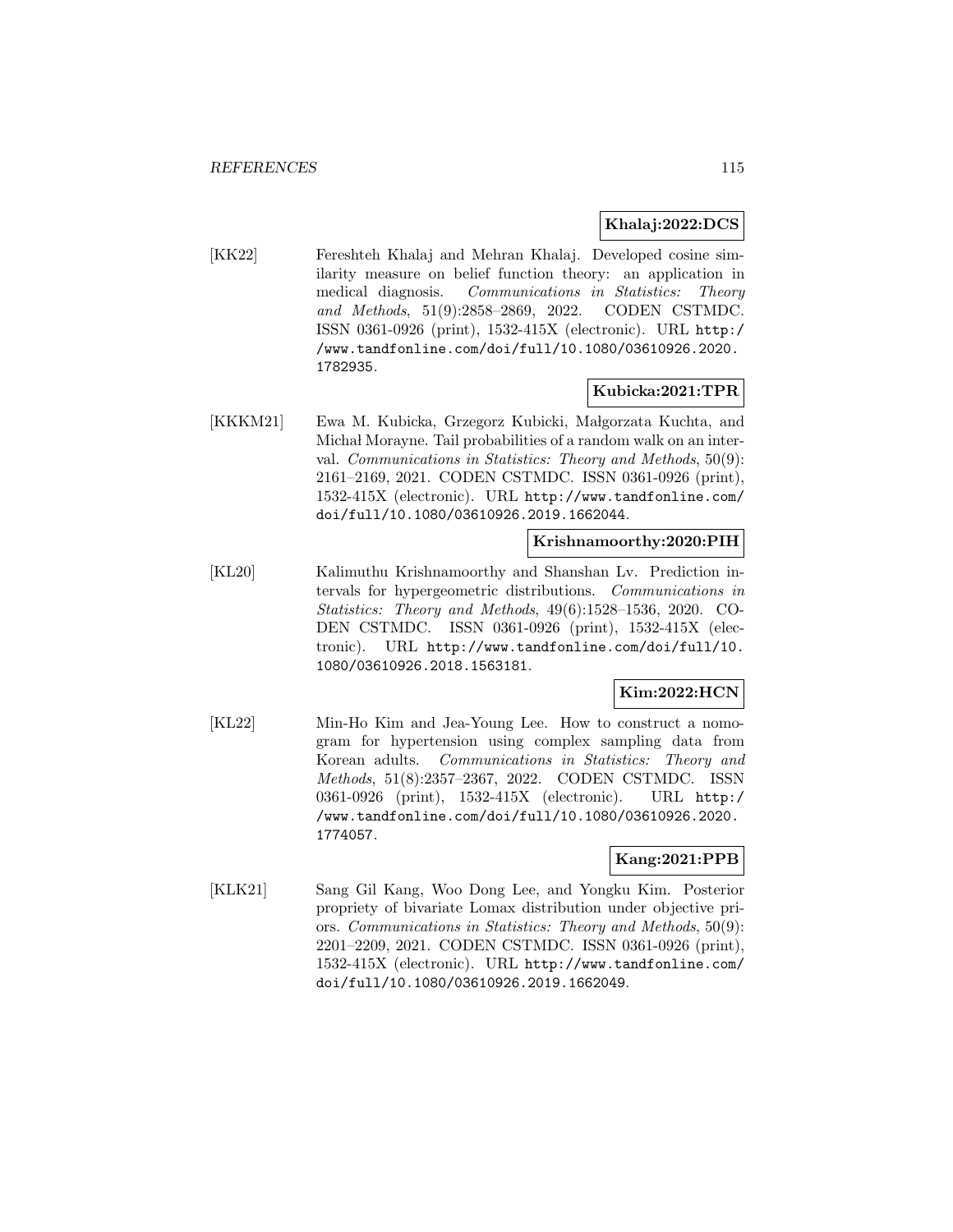#### **Kattumannil:2021:FNP**

[KM21] Sudheesh K. Kattumannil and Deemat C. Mathew. A family of non-parametric tests for decreasing mean time to failure with censored data. Communications in Statistics: Theory and Methods, 50(1):203–215, 2021. CODEN CSTMDC. ISSN 0361-0926 (print), 1532-415X (electronic). URL http:/ /www.tandfonline.com/doi/full/10.1080/03610926.2019. 1634207.

### **Ko:2020:NCM**

[Ko20] Mi-Hwa Ko. A note on complete moment convergence for coordinatewise negatively associated random vectors in Hilbert spaces. Communications in Statistics: Theory and Methods, 49(7): 1780–1791, 2020. CODEN CSTMDC. ISSN 0361-0926 (print), 1532-415X (electronic). URL http://www.tandfonline.com/ doi/full/10.1080/03610926.2019.1565833.

## **Koc:2021:RTE**

[Koç21] Haydar Koç. Ratio-type estimators for improving mean estimation using Poisson regression method. Communications in Statistics: Theory and Methods, 50(20):4685–4691, 2021. CO-DEN CSTMDC. ISSN 0361-0926 (print), 1532-415X (electronic). URL http://www.tandfonline.com/doi/full/10. 1080/03610926.2020.1777307.

### **Kohansal:2020:BCE**

[Koh20] Akram Kohansal. Bayesian and classical estimation of  $R =$  $P(X \leq Y)$  based on Burr type XII distribution under hybrid progressive censored samples. Communications in Statistics: Theory and Methods, 49(5):1043–1081, 2020. CO-DEN CSTMDC. ISSN 0361-0926 (print), 1532-415X (electronic). URL http://www.tandfonline.com/doi/full/10. 1080/03610926.2018.1554126.

### **Kong:2022:DSA**

[Kon22] Yong Kong. Distributions of successions of arbitrary multisets. Communications in Statistics: Theory and Methods, 51(6): 1693–1705, 2022. CODEN CSTMDC. ISSN 0361-0926 (print), 1532-415X (electronic). URL http://www.tandfonline.com/ doi/full/10.1080/03610926.2020.1767137.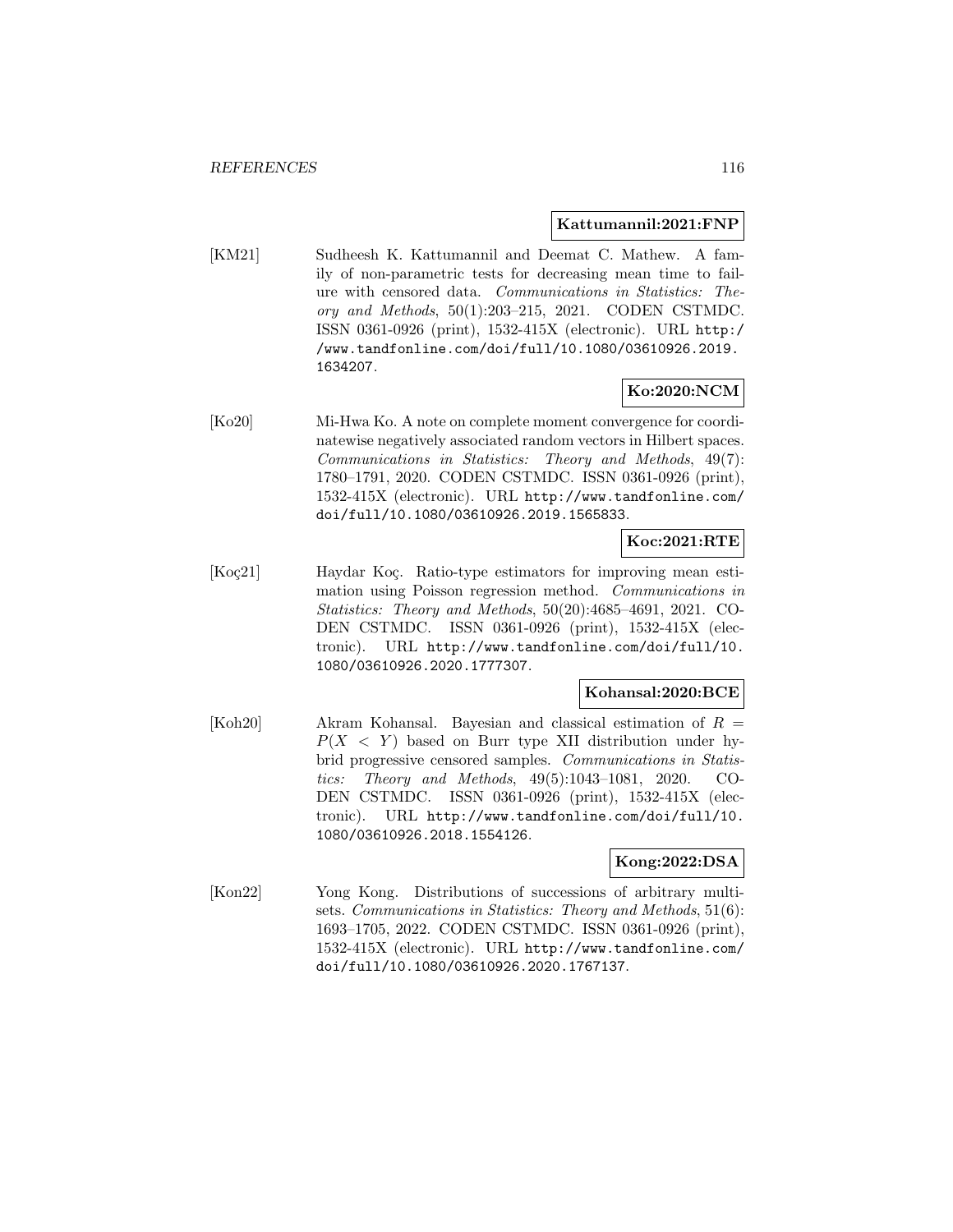## **Kebaili:2021:ARD**

[KOTAG21] Siham Kebaili, Megdouda Ourbih-Tari, Abdelouhab Aloui, and Sofia Guebli. Adaptive refined descriptive sampling algorithm for dependent variables using Iman and Conover method in Monte Carlo simulation. Communications in Statistics: Theory and Methods, 50(15):3632–3644, 2021. CO-DEN CSTMDC. ISSN 0361-0926 (print), 1532-415X (electronic). URL http://www.tandfonline.com/doi/full/10. 1080/03610926.2019.1709645.

# **Kim:2021:MAR**

[KP21] Sungsu Kim and Thelge Buddika Peiris. Meta analysis of regression: a review and new approach with application to linear-circular regression model. Communications in Statistics: Theory and Methods, 50(12):2723–2731, 2021. CO-DEN CSTMDC. ISSN 0361-0926 (print), 1532-415X (electronic). URL http://www.tandfonline.com/doi/full/10. 1080/03610926.2019.1679183.

# **Kim:2021:DAC**

[KR21] Sungsu Kim and Md Monjurul Islam Rifat. Diagnostic analysis of a circular–circular regression model using asymmetric or asymmetric bi-modal circular errors. Communications in Statistics: Theory and Methods, 50(12):2848–2858, 2021. CO-DEN CSTMDC. ISSN 0361-0926 (print), 1532-415X (electronic). URL http://www.tandfonline.com/doi/full/10. 1080/03610926.2019.1676448.

# **Khan:2020:OMC**

[KRS20] M. G. M. Khan, Mahmood A. Rashid, and Sushita Sharma. An optimal multivariate cluster sampling design. Communications in Statistics: Theory and Methods, 49(24):6121–6128, 2020. CODEN CSTMDC. ISSN 0361-0926 (print), 1532-415X (electronic). URL http://www.tandfonline.com/doi/full/ 10.1080/03610926.2019.1626430.

## **Kundu:2020:GIE**

[KS20] Chanchal Kundu and Shivangi Singh. On generalized interval entropy. Communications in Statistics: Theory and Methods, 49(8):1989–2007, 2020. CODEN CSTMDC. ISSN 0361-0926 (print), 1532-415X (electronic). URL http:/ /www.tandfonline.com/doi/full/10.1080/03610926.2019. 1568480.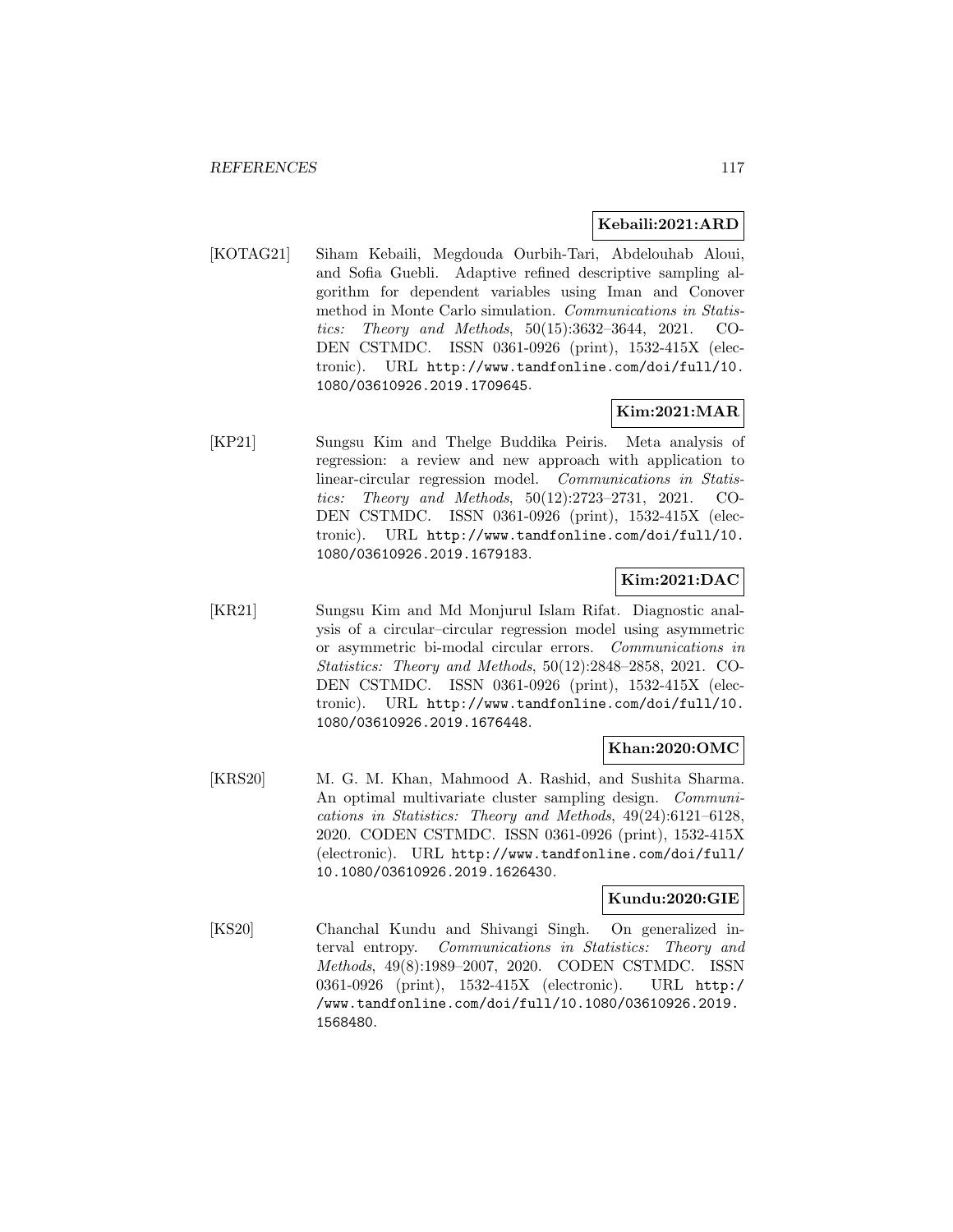#### **Kulkarni:2021:COR**

[KS21] Leena Kulkarni and Sanjeev Sabnis. Construction of optimal reliability test plans for binary type multi-state strongly coherent systems. Communications in Statistics: Theory and Methods, 50(12):2780–2800, 2021. CODEN CSTMDC. ISSN 0361-0926 (print), 1532-415X (electronic). URL http:/ /www.tandfonline.com/doi/full/10.1080/03610926.2019. 1676444.

#### **Krishnamoorthy:2022:RPS**

[KS22] Kalimuthu Krishnamoorthy and Arvind K. Shah. A report on the paper "Sungsu Kim. 2019. The probable error in the hypothesis test of normal means using a small sample. Communications in Statistics — Theory and Methods. DOI: 10.1080/03610926.2019.1703135". Communications in Statistics: Theory and Methods, 51(10):3459–3461, 2022. CO-DEN CSTMDC. ISSN 0361-0926 (print), 1532-415X (electronic). URL http://www.tandfonline.com/doi/full/10. 1080/03610926.2020.1767786.

### **Khalil:2021:NAO**

[KSM<sup>+</sup>21] Alamgir Khalil, Salahuddin, Wali Khan Mashwani, Muhammad Shafiq, Saima Hassan, and Wiyada Kumam. New advanced outliers detection tests. Communications in Statistics: Theory and Methods, 50(7):1640–1655, 2021. CO-DEN CSTMDC. ISSN 0361-0926 (print), 1532-415X (electronic). URL http://www.tandfonline.com/doi/full/10. 1080/03610926.2020.1741630.

### **Kumar:2021:IPF**

[KSS21] Abhishek Kumar, Ajeet Kumar Singh, and V. K. Singh. Investigating the performance of a family of exponential-type estimators in presence of measurement error. Communications in Statistics: Theory and Methods, 50(12):2958–2977, 2021. CODEN CSTMDC. ISSN 0361-0926 (print), 1532-415X (electronic). URL http://www.tandfonline.com/doi/full/10. 1080/03610926.2019.1682167.

#### **Kubokawa:2020:SEL**

[KSY20] Tatsuya Kubokawa, William E. Strawderman, and Ryota Yuasa. Shrinkage estimation of location parameters in a multivariate skew-normal distribution. Communications in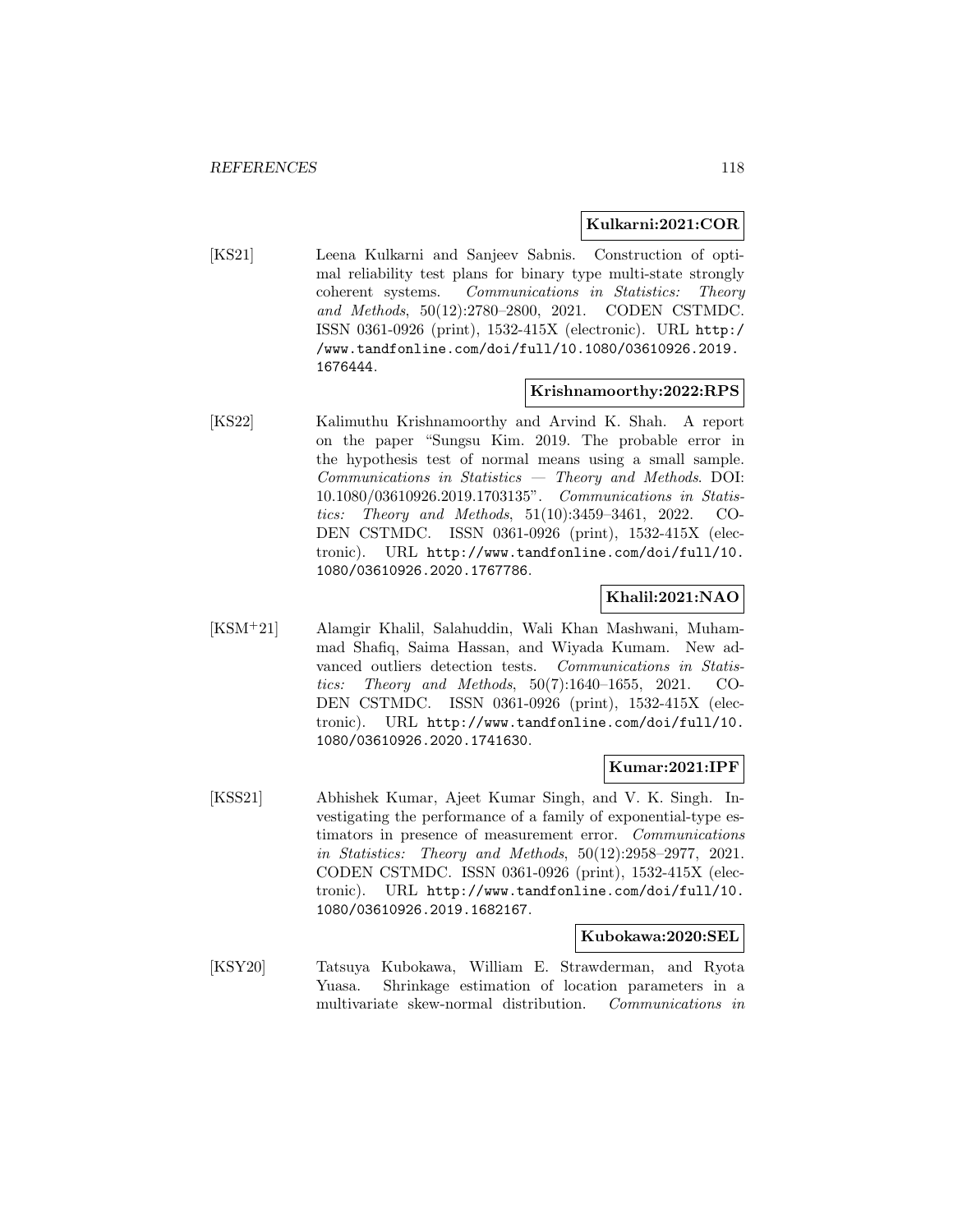Statistics: Theory and Methods, 49(8):2008–2024, 2020. CO-DEN CSTMDC. ISSN 0361-0926 (print), 1532-415X (electronic). URL http://www.tandfonline.com/doi/full/10. 1080/03610926.2019.1568481.

### **Kobayashi:2021:IUB**

[KT21] Kensho Kobayashi and Hidekazu Tanaka. Improvement of the Ushakov bound. Communications in Statistics: Theory and Methods, 50(24):5929–5940, 2021. CODEN CSTMDC. ISSN 0361-0926 (print), 1532-415X (electronic). URL http:/ /www.tandfonline.com/doi/full/10.1080/03610926.2020. 1737878.

### **Kayal:2020:ERM**

[KTDW20] Tanmay Kayal, Yogesh Mani Tripathi, Sanku Dey, and Shuo-Jye Wu. On estimating the reliability in a multicomponent stress-strength model based on Chen distribution. Communications in Statistics: Theory and Methods, 49(10):2429–2447, 2020. CODEN CSTMDC. ISSN 0361-0926 (print), 1532-415X (electronic). URL http://www.tandfonline.com/doi/full/ 10.1080/03610926.2019.1576886.

## **Khalaj:2020:NDC**

[KTMKS20] Mehran Khalaj, Reza Tavakkoli-Moghaddam, Fereshteh Khalaj, and Ali Siadat. New definition of the cross entropy based on the Dempster–Shafer theory and its application in a decision-making process. Communications in Statistics: Theory and Methods, 49(4):909–923, 2020. CODEN CSTMDC. ISSN 0361-0926 (print), 1532-415X (electronic). URL http:/ /www.tandfonline.com/doi/full/10.1080/03610926.2018. 1554123.

### **Kumar:2022:DGM**

[KU22] A. N. Kumar and N. S. Upadhye. On discrete Gibbs measure approximation to runs. Communications in Statistics: Theory and Methods, 51(5):1488–1513, 2022. CO-DEN CSTMDC. ISSN 0361-0926 (print), 1532-415X (electronic). URL http://www.tandfonline.com/doi/full/10. 1080/03610926.2020.1765256.

### **Kang:2021:RMB**

[KWC21] Yao Kang, Dehui Wang, and Jianhua Cheng. Risk models based on copulas for premiums and claim sizes. Communications in Statistics: Theory and Methods, 50(10):2250–2269,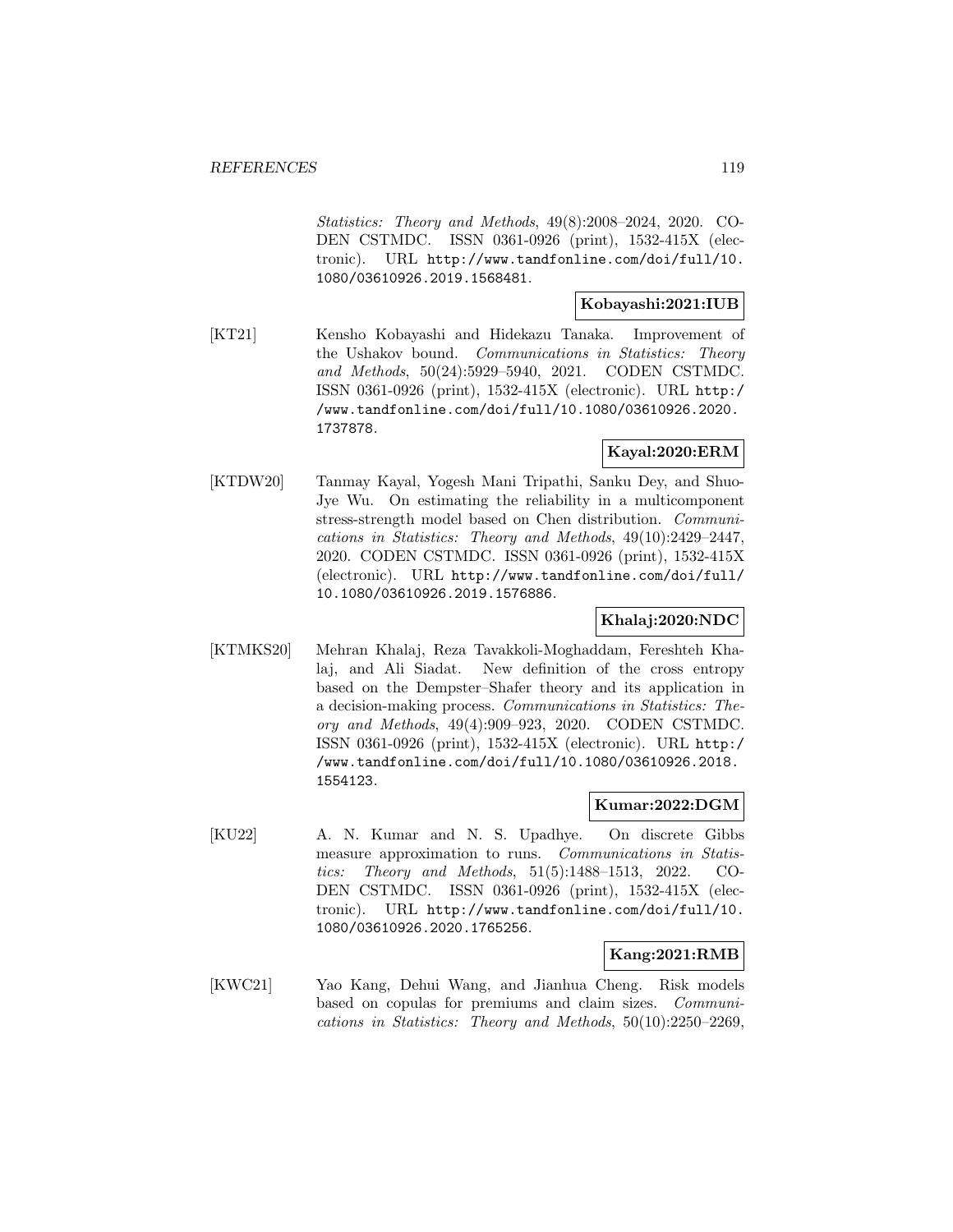2021. CODEN CSTMDC. ISSN 0361-0926 (print), 1532-415X (electronic). URL http://www.tandfonline.com/doi/full/ 10.1080/03610926.2019.1662443.

### **Kang:2020:EBA**

[KWY20] Yao Kang, Dehui Wang, and Kai Yang. Extended binomial AR(1) processes with generalized binomial thinning operator. Communications in Statistics: Theory and Methods, 49(14): 3498–3520, 2020. CODEN CSTMDC. ISSN 0361-0926 (print), 1532-415X (electronic). URL http://www.tandfonline.com/ doi/full/10.1080/03610926.2019.1589519.

### **Lakaour:2022:USS**

[LAAA<sup>+</sup>22] Lamia Lakaour, Djamil Aissani, Karima Adel-Aissanou, Kamel Barkaoui, and Sofiane Ziani. An unreliable single server retrial queue with collisions and transmission errors. Communications in Statistics: Theory and Methods, 51(4):1085–1109, 2022. CODEN CSTMDC. ISSN 0361-0926 (print), 1532-415X (electronic). URL http://www.tandfonline.com/doi/full/ 10.1080/03610926.2020.1758943.

#### **LaMotte:2020:FTI**

[LaM20] Lynn Roy LaMotte. A formula for Type III sums of squares. Communications in Statistics: Theory and Methods, 49(13): 3126–3136, 2020. CODEN CSTMDC. ISSN 0361-0926 (print), 1532-415X (electronic). URL http://www.tandfonline.com/ doi/full/10.1080/03610926.2019.1586933.

# **Li:2020:NMM**

[LC20] Zhongping Li and Lirong Cui. Numerical method for means of linear Hawkes processes. Communications in Statistics: Theory and Methods, 49(15):3681–3697, 2020. CODEN CSTMDC. ISSN 0361-0926 (print), 1532-415X (electronic). URL http:/ /www.tandfonline.com/doi/full/10.1080/03610926.2020. 1713374.

### **Laumen:2022:SLT**

[LC22a] Benjamin Laumen and Erhard Cramer. Stage life testing with random stage changing times. Communications in Statistics: Theory and Methods, 51(12):3934–3959, 2022. CO-DEN CSTMDC. ISSN 0361-0926 (print), 1532-415X (electronic). URL http://www.tandfonline.com/doi/full/10. 1080/03610926.2020.1805764.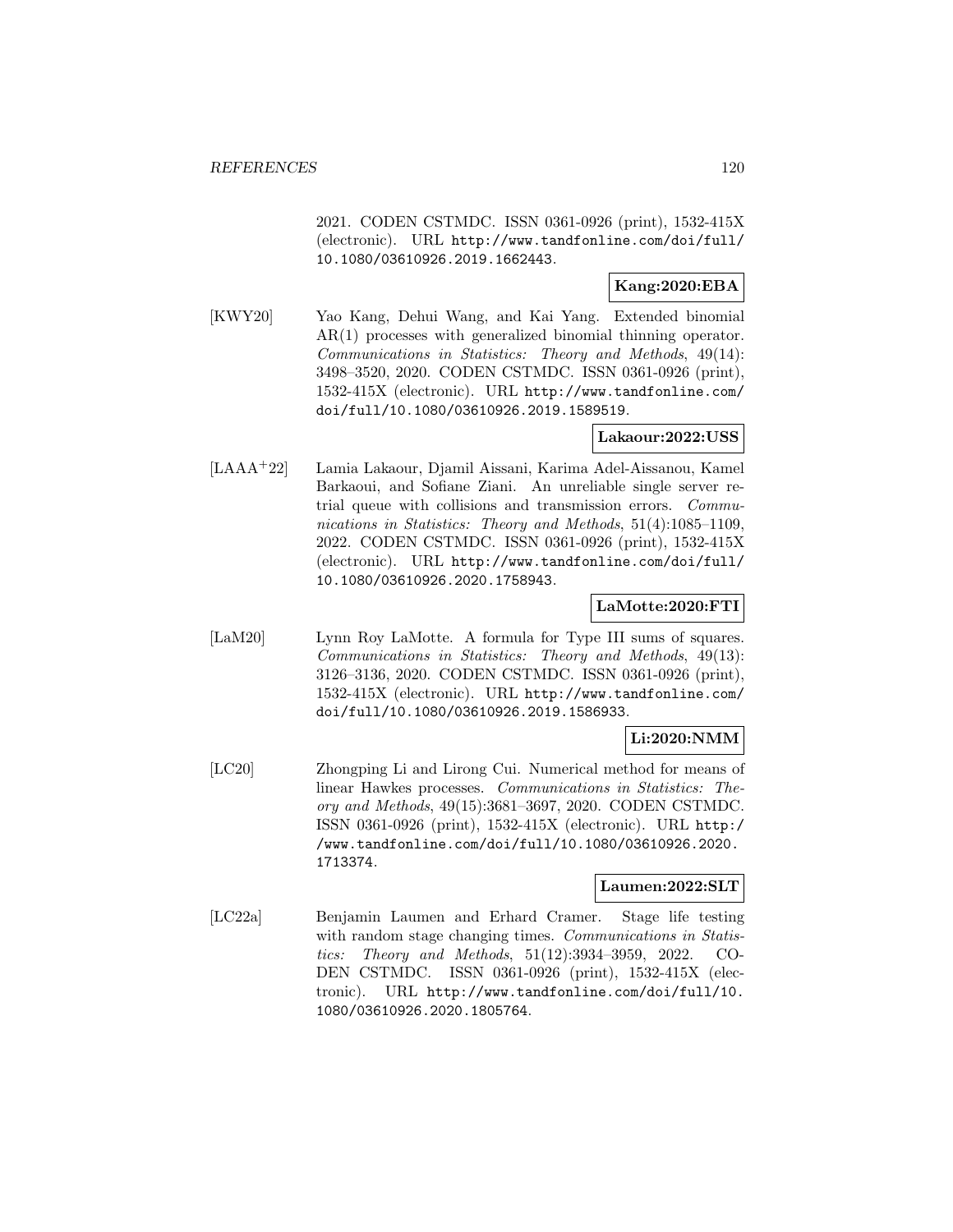### **Liu:2022:NRM**

[LC22b] Yi Liu and Xiaolin Chen. A new robust model-free feature screening method for ultra-high dimensional right censored data. Communications in Statistics: Theory and Methods, 51(6): 1857–1875, 2022. CODEN CSTMDC. ISSN 0361-0926 (print), 1532-415X (electronic). URL http://www.tandfonline.com/ doi/full/10.1080/03610926.2020.1769672.

## **Lu:2020:MDR**

[LCF20] Dawei Lu, Xiaoyan Chen, and Jinghai Feng. Moderate deviations for the random weighted sums of WUOD random variables with consistently varying tails. Communications in Statistics: Theory and Methods, 49(3):531–551, 2020. CO-DEN CSTMDC. ISSN 0361-0926 (print), 1532-415X (electronic). URL http://www.tandfonline.com/doi/full/10. 1080/03610926.2018.1543775.

# **Ling:2021:CMO**

[LCNB21] M. H. Ling, P. S. Chan, H. K. T. Ng, and N. Balakrishnan. Copula models for one-shot device testing data with correlated failure modes. Communications in Statistics: Theory and Methods, 50(16):3875–3888, 2021. CO-DEN CSTMDC. ISSN 0361-0926 (print), 1532-415X (electronic). URL http://www.tandfonline.com/doi/full/10. 1080/03610926.2020.1725827.

# **Lu:2021:CDC**

[LCW21] Shuiyun Lu, Xiaolin Chen, and Hong Wang. Conditional distance correlation sure independence screening for ultrahigh dimensional survival data. Communications in Statistics: Theory and Methods, 50(8):1936–1953, 2021. CO-DEN CSTMDC. ISSN 0361-0926 (print), 1532-415X (electronic). URL http://www.tandfonline.com/doi/full/10. 1080/03610926.2019.1657454.

### **Luo:2021:AEC**

[LCWZ21] Jing Luo, Qianqian Chen, Zhenghong Wang, and Laala Zeyneb. Approximate estimation in a class of directed networks. Communications in Statistics: Theory and Methods, 50(21):4963–4976, 2021. CODEN CSTMDC. ISSN 0361-0926 (print), 1532-415X (electronic). URL http://www.tandfonline.com/doi/full/ 10.1080/03610926.2019.1565841.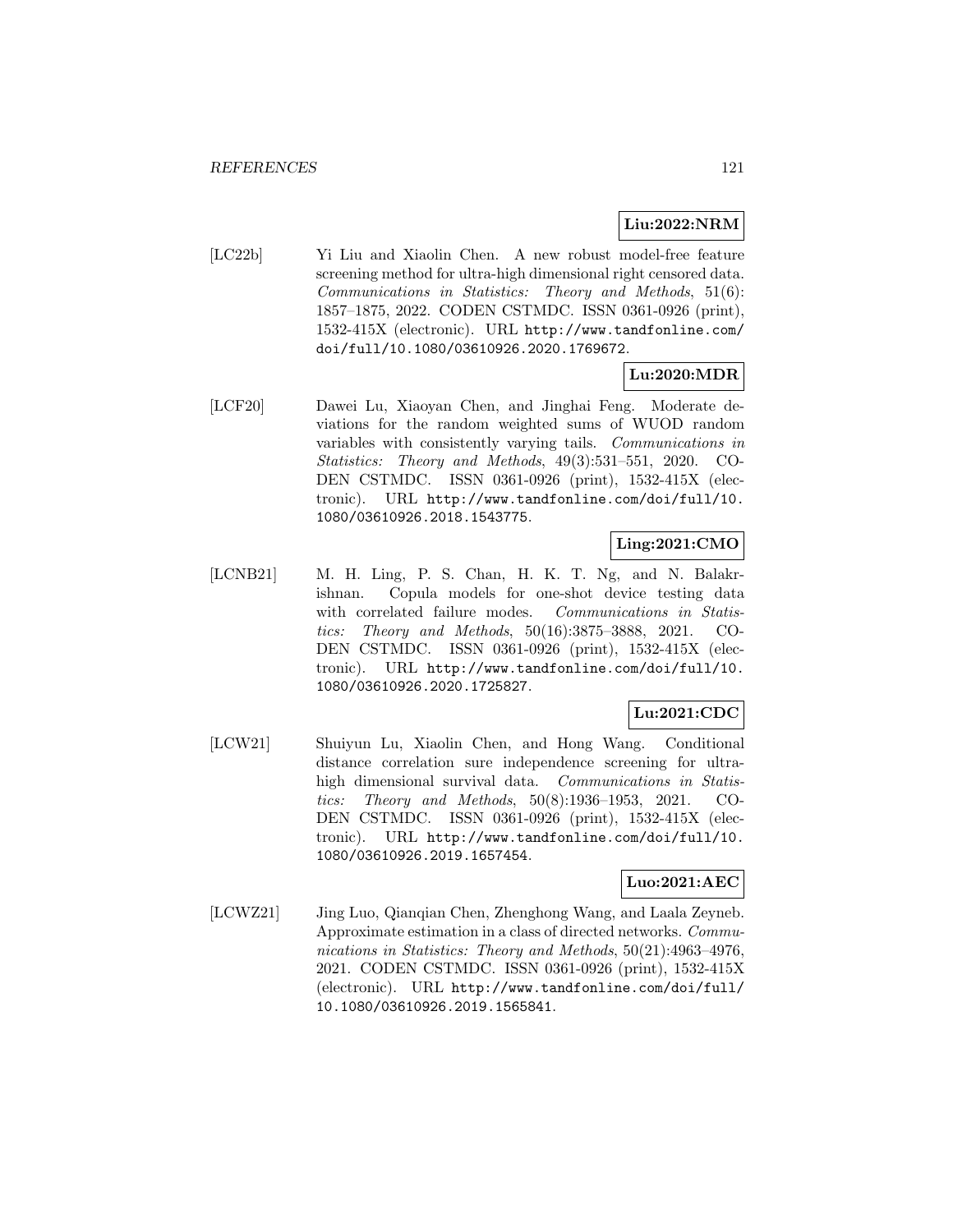# **Liu:2022:LDE**

[LD22] Qun Liu and Zhishan Dong. Large deviations for empirical measures of generalized random graphs. Communications in Statistics: Theory and Methods, 51(8):2676–2687, 2022. CO-DEN CSTMDC. ISSN 0361-0926 (print), 1532-415X (electronic). URL http://www.tandfonline.com/doi/full/10. 1080/03610926.2020.1779748.

# **Lu:2022:CCR**

[LDZ<sup>+</sup>22] Zhengliang Lu, Shengnan Ding, Fei Zhang, Rui Wang, and Xuejun Wang. The consistency and convergence rate for the nearest neighbor density estimator based on  $\phi$ -mixing random samples. Communications in Statistics: Theory and Methods, 51 (3):669–684, 2022. CODEN CSTMDC. ISSN 0361-0926 (print), 1532-415X (electronic). URL http://www.tandfonline.com/ doi/full/10.1080/03610926.2020.1752727.

### **LeGuevel:2021:GFT**

[Le 21] R. Le Guével. Goodness-of-fit test for multistable Lévy processes. Communications in Statistics: Theory and Methods, 50(8):1807–1837, 2021. CODEN CSTMDC. ISSN 0361-0926 (print), 1532-415X (electronic). URL http:/ /www.tandfonline.com/doi/full/10.1080/03610926.2019. 1653922.

# **Lee:2020:IPR**

[Lee20] Dong-Hee Lee. An inspection procedure for radio frequency repeaters using a multiple linear regression method. Communications in Statistics: Theory and Methods, 49(13):3137–3152, 2020. CODEN CSTMDC. ISSN 0361-0926 (print), 1532-415X (electronic). URL http://www.tandfonline.com/doi/full/ 10.1080/03610926.2019.1586934.

## **Lee:2021:GSM**

[Lee21] Hyunju Lee. A general shock model for modelling coupled lives and its application to life insurance. Communications in Statistics: Theory and Methods, 50(12):2859–2876, 2021. CO-DEN CSTMDC. ISSN 0361-0926 (print), 1532-415X (electronic). URL http://www.tandfonline.com/doi/full/10. 1080/03610926.2019.1676449.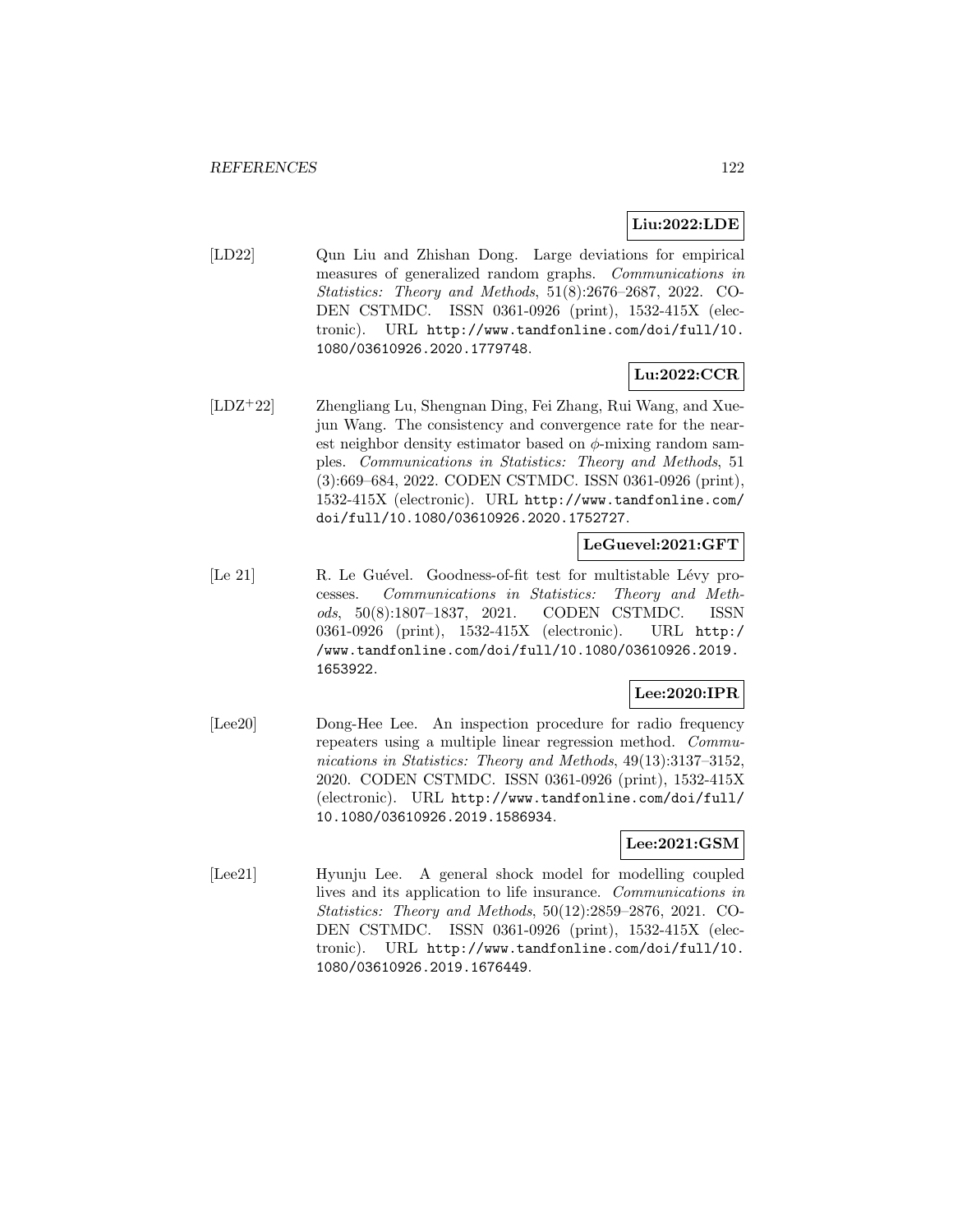# **Lee:2022:ABC**

[Lee22a] Jin Lee. Asymptotic behavior of cross spectral density estimator at the zero frequency in the presence of degeneracy. Communications in Statistics: Theory and Methods, 51(3):840–851, 2022. CODEN CSTMDC. ISSN 0361-0926 (print), 1532-415X (electronic). URL http://www.tandfonline.com/doi/full/ 10.1080/03610926.2020.1758142.

# **Lee:2022:GSC**

[Lee22b] Se Yoon Lee. Gibbs sampler and coordinate ascent variational inference: a set-theoretical review. Communications in Statistics: Theory and Methods, 51(6):1549–1568, 2022. CO-DEN CSTMDC. ISSN 0361-0926 (print), 1532-415X (electronic). URL http://www.tandfonline.com/doi/full/10. 1080/03610926.2021.1921214.

### **Lefebvre:2022:FPP**

[Lef22] Mario Lefebvre. First-passage problems for diffusion processes with state-dependent jumps. Communications in Statistics: Theory and Methods, 51(9):2908–2918, 2022. CO-DEN CSTMDC. ISSN 0361-0926 (print), 1532-415X (electronic). URL http://www.tandfonline.com/doi/full/10. 1080/03610926.2020.1784433.

### **Lemonte:2022:CMM**

[Lem22] Artur J. Lemonte. Covariance matrix of maximum likelihood estimators in censored exponential regression models. Communications in Statistics: Theory and Methods, 51(6):1765–1777, 2022. CODEN CSTMDC. ISSN 0361-0926 (print), 1532-415X (electronic). URL http://www.tandfonline.com/doi/full/ 10.1080/03610926.2020.1767142.

# **Leulmi:2021:LLE**

[Leu21] Sara Leulmi. Local linear estimation of the conditional quantile for censored data and functional regressors. Communications in Statistics: Theory and Methods, 50(14):3286–3300, 2021. CODEN CSTMDC. ISSN 0361-0926 (print), 1532-415X (electronic). URL http://www.tandfonline.com/doi/full/ 10.1080/03610926.2019.1692033.

# **Lin:2020:CCS**

[LF20] Yiwei Lin and Xinwei Feng. Complete convergence and strong law of large numbers for arrays of random variables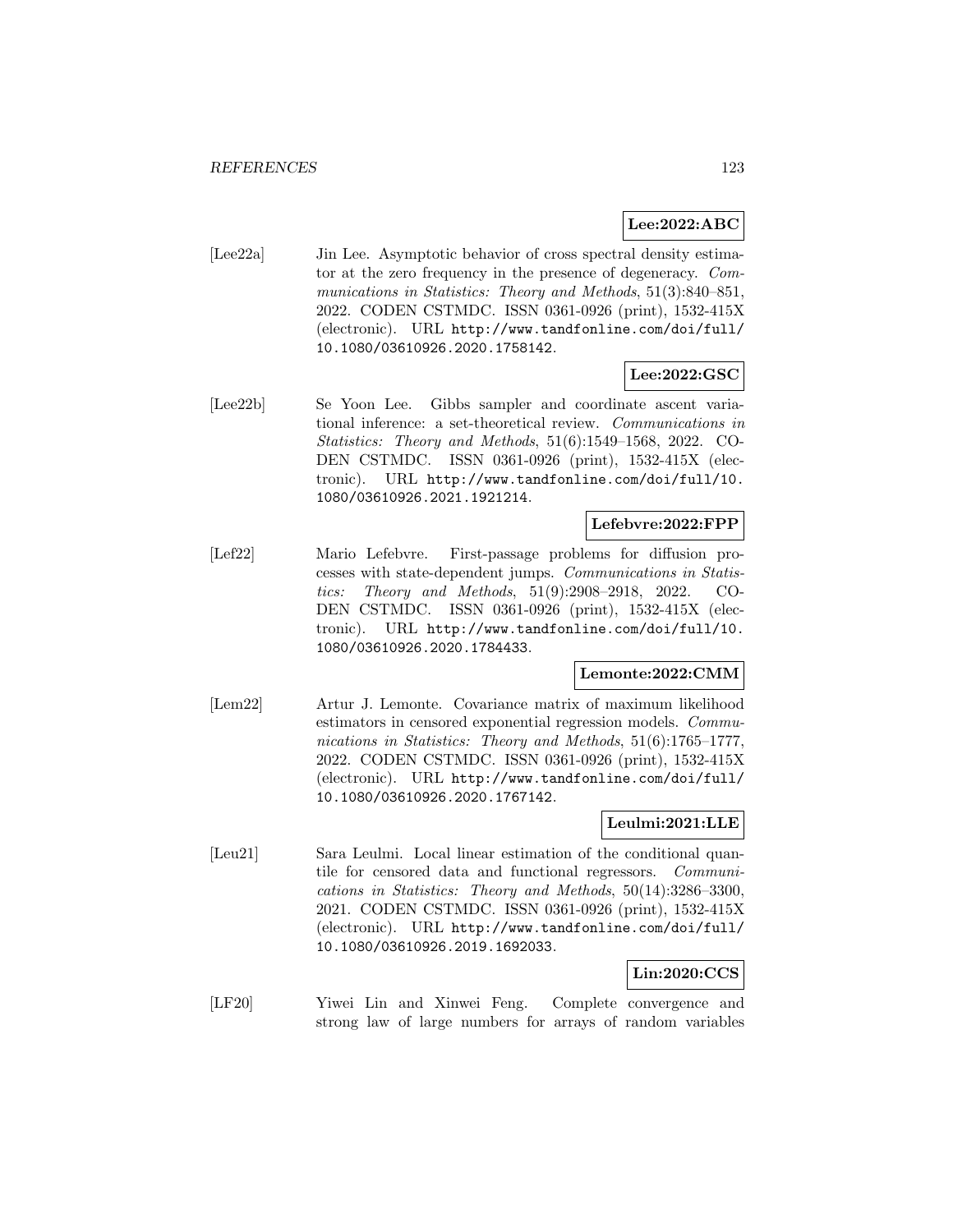under sublinear expectations. Communications in Statistics: Theory and Methods, 49(23):5866–5882, 2020. CO-DEN CSTMDC. ISSN 0361-0926 (print), 1532-415X (electronic). URL http://www.tandfonline.com/doi/full/10. 1080/03610926.2019.1625924.

# **Liu:2020:LDS**

[LGL20] Xijun Liu, Qingwu Gao, and Ming Liu. Large deviations for the stochastic present value of aggregate claims in the nonstandard compound renewal risk model with widely upper orthant dependent claims. Communications in Statistics: Theory and Methods, 49(13):3073–3093, 2020. CO-DEN CSTMDC. ISSN 0361-0926 (print), 1532-415X (electronic). URL http://www.tandfonline.com/doi/full/10. 1080/03610926.2019.1586931.

# **Liu:2021:ILF**

[LGLL21] Fuxiang Liu, Wenzhang Guo, Ran Liu, and Jun Liu. Improved load forecasting model based on two-stage optimization of gray model with fractional order accumulation and Markov chain. Communications in Statistics: Theory and Methods, 50(11): 2659–2673, 2021. CODEN CSTMDC. ISSN 0361-0926 (print), 1532-415X (electronic). URL http://www.tandfonline.com/ doi/full/10.1080/03610926.2019.1674873.

## **Liu:2022:MOO**

[LGX<sup>+</sup>22] Xiaoping Liu, Bin Guo, Lijian Xia, Xiao Tian, and Lijie Zhang. Multi-objective optimization design of accelerated degradation test based on Wiener process. Communications in Statistics: Theory and Methods, 51(5):1426–1443, 2022. CO-DEN CSTMDC. ISSN 0361-0926 (print), 1532-415X (electronic). URL http://www.tandfonline.com/doi/full/10. 1080/03610926.2020.1764043.

## **Liu:2022:ROD**

[LGZ22] Pengqi Liu, Lucy L. Gao, and Julie Zhou. R-optimal designs for multi-response regression models with multi-factors. Communications in Statistics: Theory and Methods, 51(2):340–355, 2022. CODEN CSTMDC. ISSN 0361-0926 (print), 1532-415X (electronic). URL http://www.tandfonline.com/doi/full/ 10.1080/03610926.2020.1748655.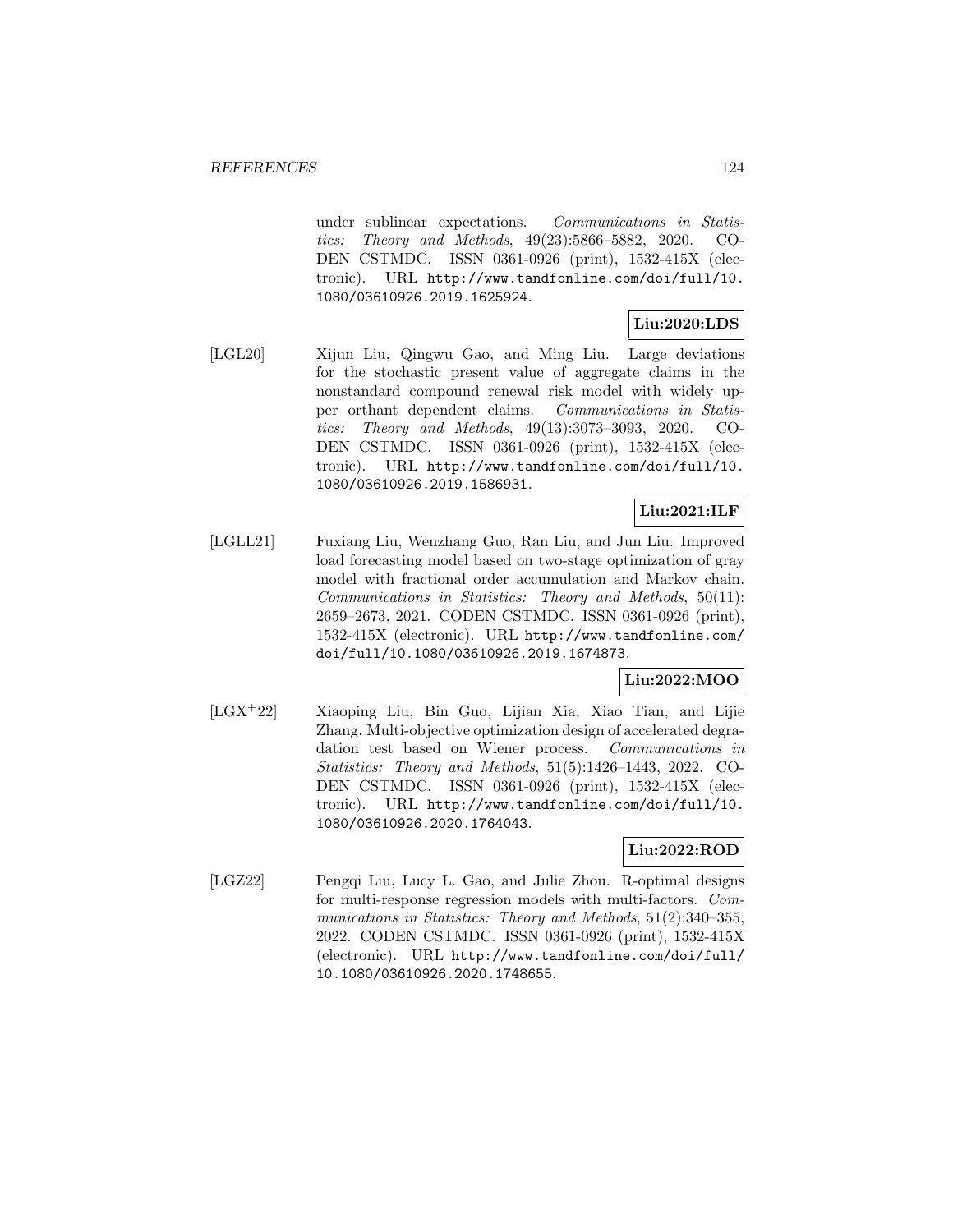# **Li:2021:BBL**

[LH21] Yi Li and Zongyi Hu. Bayesian bent line quantile regression model. Communications in Statistics: Theory and Methods, 50(17):3972–3987, 2021. CODEN CSTMDC. ISSN 0361-0926 (print), 1532-415X (electronic). URL http:/ /www.tandfonline.com/doi/full/10.1080/03610926.2019. 1710750.

# **Li:2022:CRS**

[LH22] Yingqiu Li and Xulan Huang. A.s. convergence rate for a supercritical branching processes with immigration in a random environment. Communications in Statistics: Theory and Methods, 51(3):826–839, 2022. CODEN CSTMDC. ISSN 0361-0926 (print), 1532-415X (electronic). URL http:/ /www.tandfonline.com/doi/full/10.1080/03610926.2020. 1756330.

# **Li:2021:NOS**

[LHJ21] Weiwei Li, Jan Hannig, and Corbin D. Jones. A note on optimal sampling strategy for structural variant detection using optical mapping. Communications in Statistics: Theory and Methods, 50(20):4763–4777, 2021. CO-DEN CSTMDC. ISSN 0361-0926 (print), 1532-415X (electronic). URL http://www.tandfonline.com/doi/full/10. 1080/03610926.2020.1723638.

# **Liu:2020:RAI**

[LHS20] Yeqian Liu, Tao Hu, and Jianguo Sun. Regression analysis of interval-censored failure time data with cured subgroup and mismeasured covariates. Communications in Statistics: Theory and Methods, 49(1):189–202, 2020. CODEN CSTMDC. ISSN 0361-0926 (print), 1532-415X (electronic). URL http:/ /www.tandfonline.com/doi/full/10.1080/03610926.2018. 1535075.

### **Lee:2020:SES**

[LHSK20] Gi-Sung Lee, Ki-Hak Hong, Chang-Kyoon Son, and Jong-Min Kim. A stratified estimation of a sensitive character by using geometric distribution. Communications in Statistics: Theory and Methods, 49(13):3184–3205, 2020. CO-DEN CSTMDC. ISSN 0361-0926 (print), 1532-415X (electronic). URL http://www.tandfonline.com/doi/full/10. 1080/03610926.2019.1586939.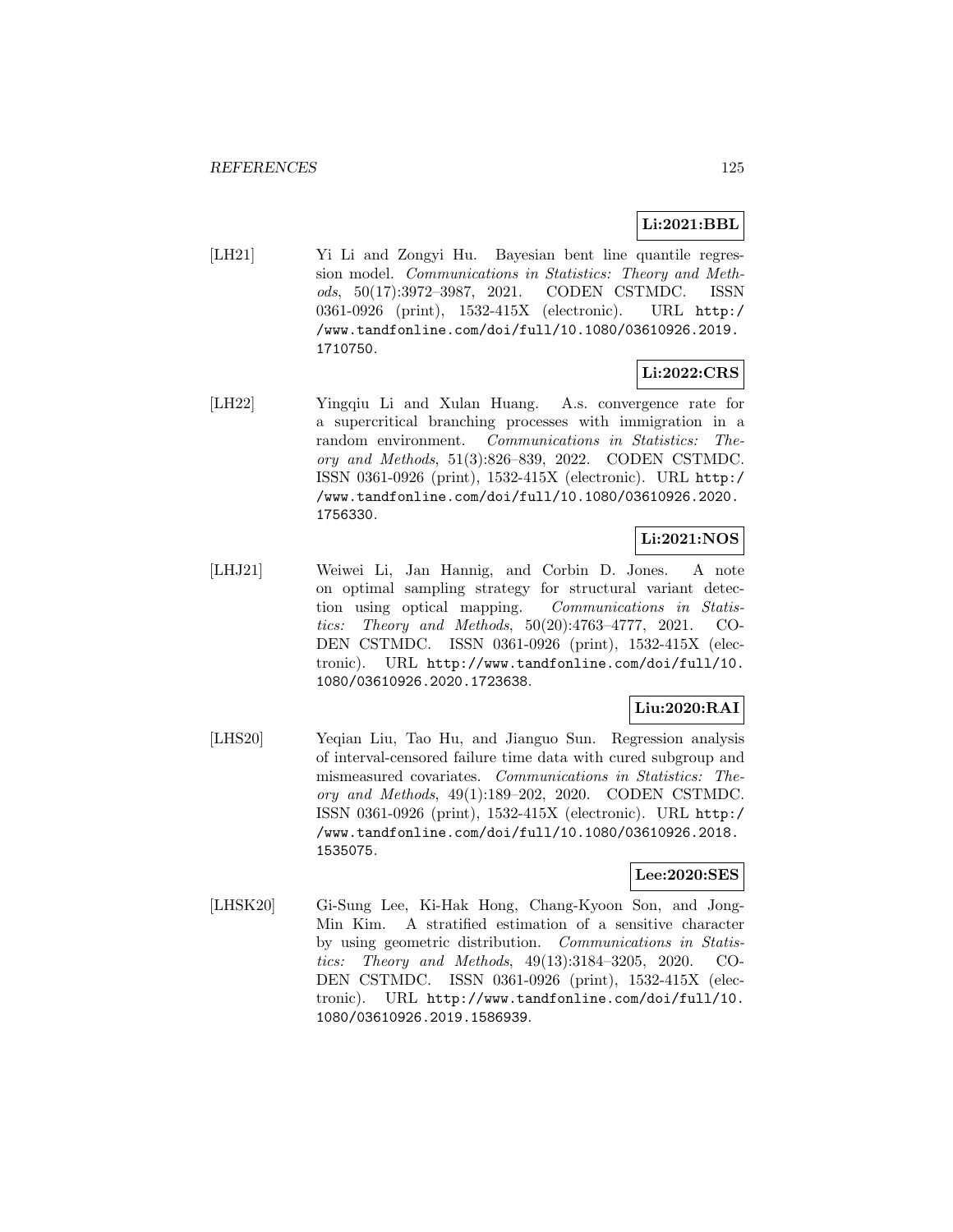# **Li:2020:NSM**

[Li20] Yong Li. A new stochastic mixed Liu estimator in linear regression model. Communications in Statistics: Theory and Methods, 49(3):726–737, 2020. CODEN CSTMDC. ISSN 0361-0926 (print), 1532-415X (electronic). URL http:/ /www.tandfonline.com/doi/full/10.1080/03610926.2018. 1549250.

# **Li:2021:JMT**

[Li21a] Fei Li. The Jacobians of matrix transformation about singular random matrices and its applications. Communications in Statistics: Theory and Methods, 50(20):4718–4732, 2021. CO-DEN CSTMDC. ISSN 0361-0926 (print), 1532-415X (electronic). URL http://www.tandfonline.com/doi/full/10. 1080/03610926.2020.1723634.

# **Li:2021:SEA**

[Li21b] Jun Li. Simple and efficient adaptive two-sample tests for high-dimensional data. Communications in Statistics: Theory and Methods, 50(19):4428–4447, 2021. CODEN CSTMDC. ISSN 0361-0926 (print), 1532-415X (electronic). URL http:/ /www.tandfonline.com/doi/full/10.1080/03610926.2020. 1716253.

## **Lin:2020:SOT**

[Lin20] Jianxi Lin. Second order tail behaviour of randomly weighted heavy-tailed sums and their maxima. Communications in Statistics: Theory and Methods, 49(11):2648–2670, 2020. CO-DEN CSTMDC. ISSN 0361-0926 (print), 1532-415X (electronic). URL http://www.tandfonline.com/doi/full/10. 1080/03610926.2019.1576900.

# **Lin:2021:SOA**

[Lin21] Jianxi Lin. Second order asymptotics for ruin probabilities of the delayed renewal risk model with heavy-tailed claims. Communications in Statistics: Theory and Methods, 50(5):1200–1209, 2021. CODEN CSTMDC. ISSN 0361-0926 (print), 1532-415X (electronic). URL http://www.tandfonline.com/doi/full/ 10.1080/03610926.2019.1648828.

## **Luo:2021:MSP**

[LJL<sup>+</sup>21] Ronghua Luo, Jiakun Jiang, Wei Lan, Chengliang Yan, and Yue Ding. A multi-step procedure to determine the num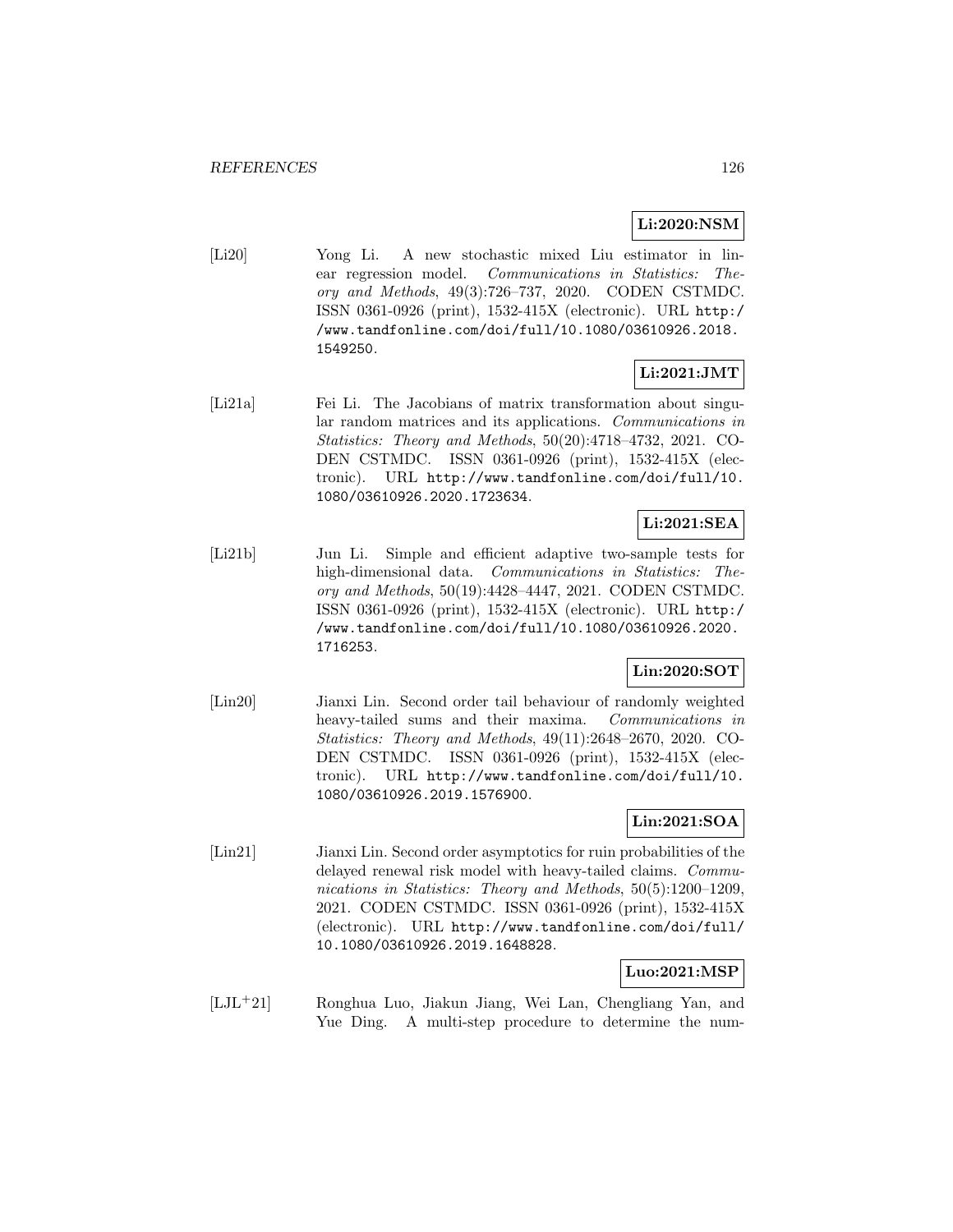ber of factors in large approximate factor models. Communications in Statistics: Theory and Methods, 50(17):3988–3999, 2021. CODEN CSTMDC. ISSN 0361-0926 (print), 1532-415X (electronic). URL http://www.tandfonline.com/doi/full/ 10.1080/03610926.2019.1710752.

# **Lun:2022:OLE**

[LK22a] Zhixin Lun and Ravindra Khattree. An overlooked lomaxexponential connection. Communications in Statistics: Theory and Methods,  $51(1):26-28$ ,  $2022$ . CODEN CSTMDC. ISSN 0361-0926 (print), 1532-415X (electronic). URL http:/ /www.tandfonline.com/doi/full/10.1080/03610926.2020. 1734836.

# **Lv:2022:FCI**

[LK22b] Shanshan Lv and K. Krishnamoorthy. Fiducial confidence intervals for proportions in finite populations: One- and twosample problems. Communications in Statistics: Theory and Methods, 51(12):4179–4195, 2022. CODEN CSTMDC. ISSN 0361-0926 (print), 1532-415X (electronic). URL http:/ /www.tandfonline.com/doi/full/10.1080/03610926.2020. 1811341.

### **Laksaci:2022:SRK**

[LKS22] Ali Laksaci, Salah Khardani, and Sihem Semmar. Semirecursive kernel conditional density estimators under random censorship and dependent data. Communications in Statistics: Theory and Methods, 51(7):2116–2138, 2022. CO-DEN CSTMDC. ISSN 0361-0926 (print), 1532-415X (electronic). URL http://www.tandfonline.com/doi/full/10. 1080/03610926.2020.1764038.

# **Li:2020:IDN**

[LL20] Na Li and Xuhua Liu. Inference of the derivative of nonparametric curve based on confidence distribution. Communications in Statistics: Theory and Methods, 49(11):2607–2622, 2020. CODEN CSTMDC. ISSN 0361-0926 (print), 1532-415X (electronic). URL http://www.tandfonline.com/doi/full/ 10.1080/03610926.2019.1576896.

## **Li:2022:ELP**

[LLQ22] Yinghua Li, Yuan Li, and Yongsong Qin. Empirical likelihood for panel data models with spatial errors. Communications in Statistics: Theory and Methods, 51(9):2838–2857,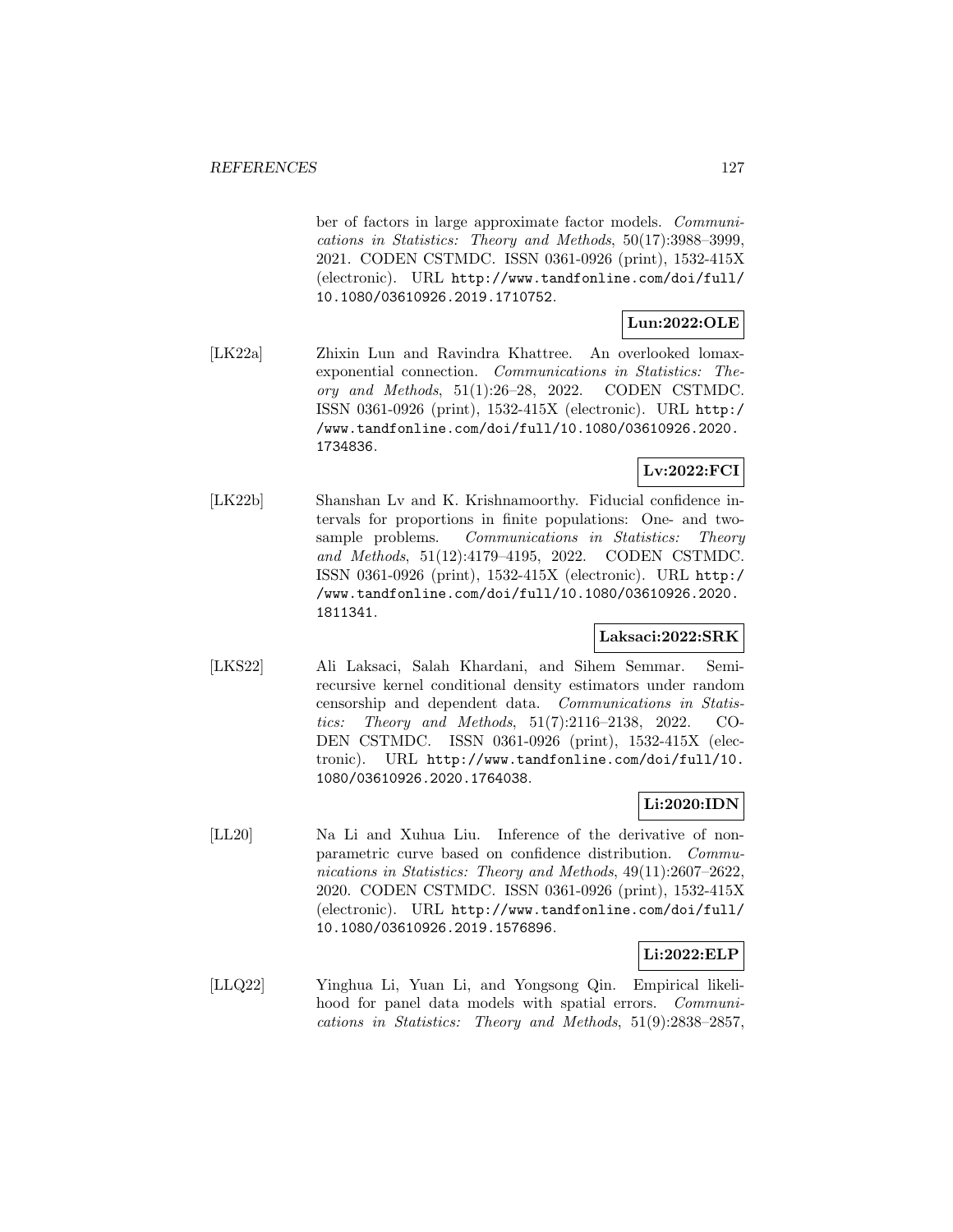2022. CODEN CSTMDC. ISSN 0361-0926 (print), 1532-415X (electronic). URL http://www.tandfonline.com/doi/full/ 10.1080/03610926.2020.1780449.

### **Lu:2020:SIT**

[LLS20] Dawei Lu, Qing Liu, and Xinmei Shen. Some improved tail bounds for the sum of variables with geometric distribution. Communications in Statistics: Theory and Methods, 49(22): 5427–5435, 2020. CODEN CSTMDC. ISSN 0361-0926 (print), 1532-415X (electronic). URL http://www.tandfonline.com/ doi/full/10.1080/03610926.2019.1618476.

# **Li:2022:COS**

[LLSZ22] Min Li, Min-Qian Liu, Fasheng Sun, and Dong Zhang. Construction of optimal supersaturated designs via generalized Hadamard matrices. Communications in Statistics: Theory and Methods, 51(8):2565–2579, 2022. CODEN CSTMDC. ISSN 0361-0926 (print), 1532-415X (electronic). URL http:/ /www.tandfonline.com/doi/full/10.1080/03610926.2020. 1777309.

### **Luo:2022:AUR**

[LLWA22] Jing Luo, Tour Liu, Jing Wu, and Sailan Waleed Ahmed Ali. Asymptotic in undirected random graph models with a noisy degree sequence. Communications in Statistics: Theory and Methods, 51(3):789–810, 2022. CODEN CSTMDC. ISSN 0361-0926 (print), 1532-415X (electronic). URL http:/ /www.tandfonline.com/doi/full/10.1080/03610926.2020. 1755870.

# **Li:2021:PCO**

[LLWL21] Cuixiang Li, Huili Liu, Mengna Wang, and Wenhan Li. The pricing of compound option under variance gamma process by FFT. Communications in Statistics: Theory and Methods, 50(24): 6122–6136, 2021. CODEN CSTMDC. ISSN 0361-0926 (print), 1532-415X (electronic). URL http://www.tandfonline.com/ doi/full/10.1080/03610926.2020.1740268.

### **Li:2021:ERF**

[LLX21] Chuan-Quan Li, You-Wu Lin, and Qing-Song Xu. An enhanced random forest with canonical partial least squares for classification. Communications in Statistics: Theory and Methods, 50(18):4324–4334, 2021. CODEN CSTMDC.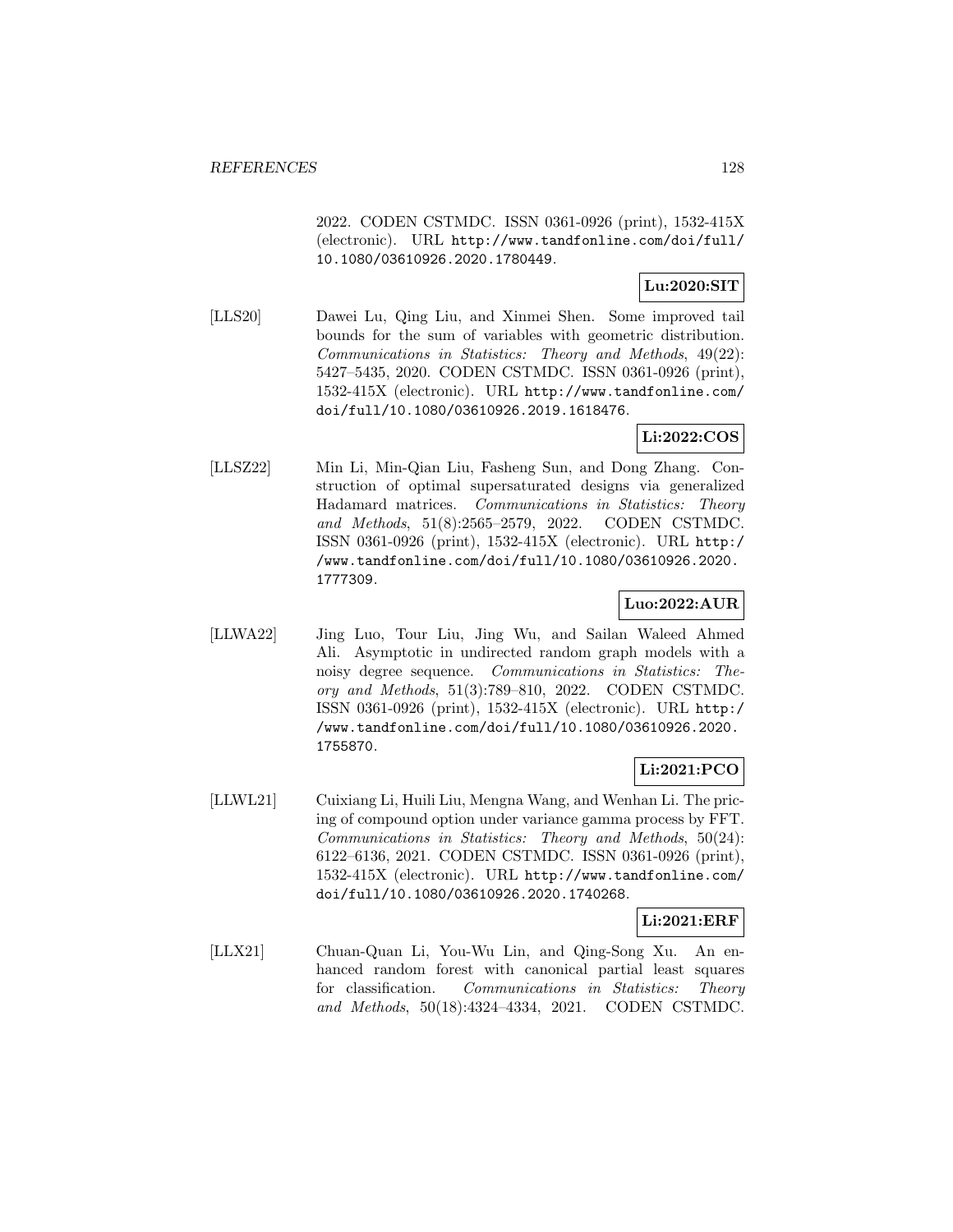ISSN 0361-0926 (print), 1532-415X (electronic). URL http:/ /www.tandfonline.com/doi/full/10.1080/03610926.2020. 1716249.

# **Li:2020:LOC**

[LLZ20] Zhi-Ming Li, Ming-Ming Li, and Sheng-Li Zhao. Lower-order confounding information of inverse Yates-order two-level designs. Communications in Statistics: Theory and Methods, 49 (4):924–941, 2020. CODEN CSTMDC. ISSN 0361-0926 (print), 1532-415X (electronic). URL http://www.tandfonline.com/ doi/full/10.1080/03610926.2018.1554124.

# **Luo:2020:NKE**

[LM20] Zhongde Luo and Haizhen Meng. Nonparametric kernel estimation of expected shortfall under negatively associated sequences. Communications in Statistics: Theory and Methods, 49(11): 2749–2769, 2020. CODEN CSTMDC. ISSN 0361-0926 (print), 1532-415X (electronic). URL http://www.tandfonline.com/ doi/full/10.1080/03610926.2019.1584303.

# **Lu:2022:CCI**

[LM22] Dawei Lu and Yao Meng. Complete and complete integral convergence for arrays of row wise widely negative dependent random variables under the sub-linear expectations. Communications in Statistics: Theory and Methods, 51(9):2994-3007, 2022. CODEN CSTMDC. ISSN 0361-0926 (print), 1532-415X (electronic). URL http://www.tandfonline.com/doi/full/ 10.1080/03610926.2020.1786585.

## **Li:2021:EVS**

[LMH21] Rui Li, Shuchuan Mu, and Ruili Hao. Estimation and variable selection for partially linear additive models with measurement errors. Communications in Statistics: Theory and Methods, 50(6):1416–1445, 2021. CODEN CSTMDC. ISSN 0361-0926 (print), 1532-415X (electronic). URL http:/ /www.tandfonline.com/doi/full/10.1080/03610926.2019. 1651858.

### **Louati:2020:NTS**

[LMM20] Mahdi Louati, Afif Masmoudi, and Farouk Mselmi. The normal tempered stable regression model. Communications in Statistics: Theory and Methods, 49(2):500–512, 2020. CO-DEN CSTMDC. ISSN 0361-0926 (print), 1532-415X (elec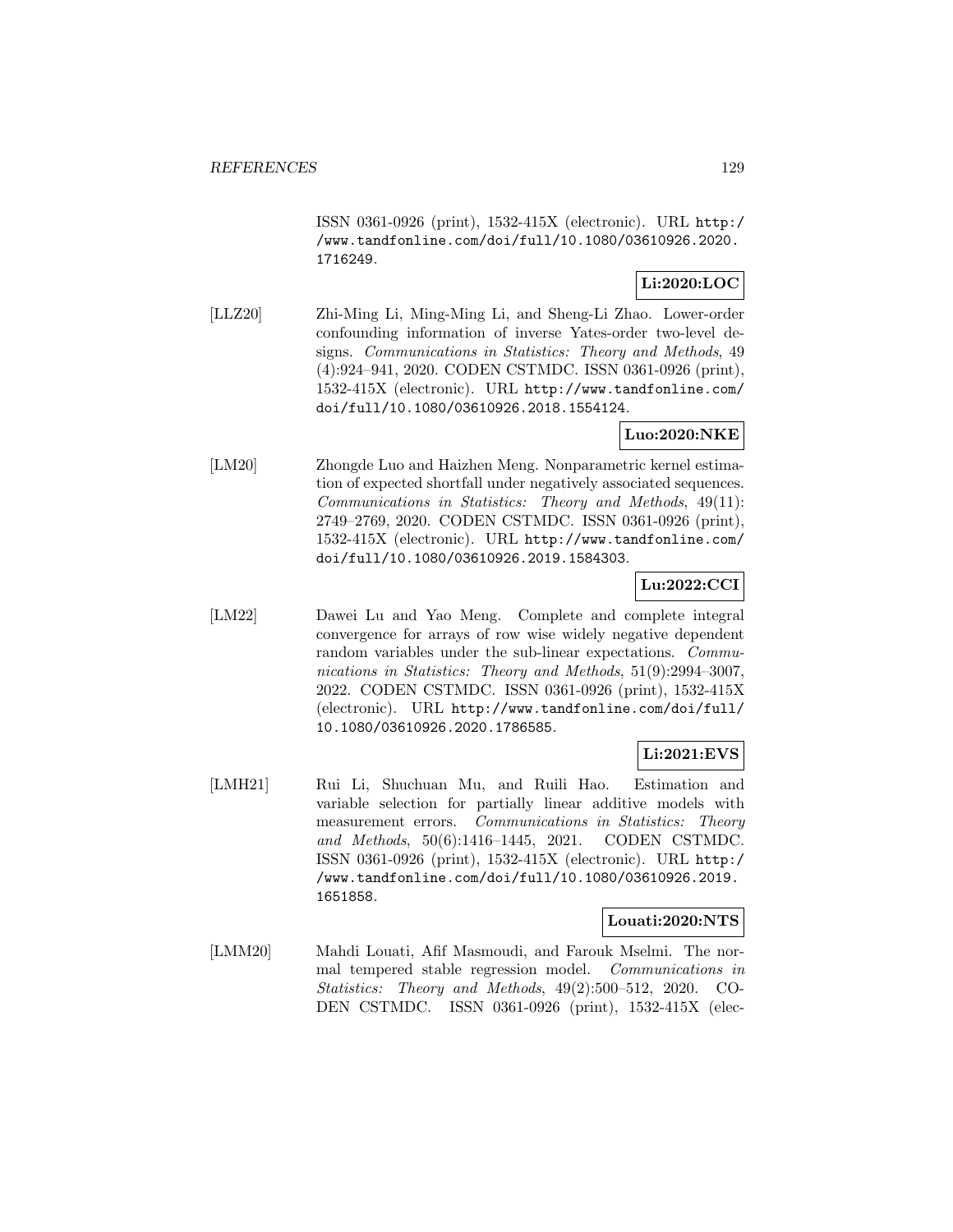tronic). URL http://www.tandfonline.com/doi/full/10. 1080/03610926.2018.1554121.

### **Loubes:2020:RCC**

[LMS20] Jean-Michel Loubes, Clément Marteau, and Maikol Solís. Rates of convergence in conditional covariance matrix with nonparametric entries estimation. Communications in Statistics: Theory and Methods, 49(18):4536–4558, 2020. CO-DEN CSTMDC. ISSN 0361-0926 (print), 1532-415X (electronic). URL http://www.tandfonline.com/doi/full/10. 1080/03610926.2019.1602652.

## **Lorvand:2020:LDP**

[LNP20] Hamed Lorvand, Alireza Nematollahi, and Mohammad Hossien Poursaeed. Life distribution properties of a new  $\delta$ -shock model. Communications in Statistics: Theory and Methods, 49(12): 3010–3025, 2020. CODEN CSTMDC. ISSN 0361-0926 (print), 1532-415X (electronic). URL http://www.tandfonline.com/ doi/full/10.1080/03610926.2019.1584316.

### **Loecher:2022:UVI**

[Loe22] Markus Loecher. Unbiased variable importance for random forests. Communications in Statistics: Theory and Methods, 51(5):1413–1425, 2022. CODEN CSTMDC. ISSN 0361-0926 (print), 1532-415X (electronic). URL http:/ /www.tandfonline.com/doi/full/10.1080/03610926.2020. 1764042.

# **Liu:2021:URA**

[LOL21] Jiaqi Liu, Zujun Ou, and Hongyi Li. Uniform row augmented designs with multi-level. Communications in Statistics: Theory and Methods, 50(15):3491–3504, 2021. CO-DEN CSTMDC. ISSN 0361-0926 (print), 1532-415X (electronic). URL http://www.tandfonline.com/doi/full/10. 1080/03610926.2019.1705979.

### **Loukissas:2020:UAB**

[Lou20] Fotios Loukissas. Uniform asymptotic behavior of tail probability of maxima in a time-dependent renewal risk model. Communications in Statistics: Theory and Methods, 49(24):6112–6120, 2020. CODEN CSTMDC. ISSN 0361-0926 (print), 1532-415X (electronic). URL http://www.tandfonline.com/doi/full/ 10.1080/03610926.2019.1626429.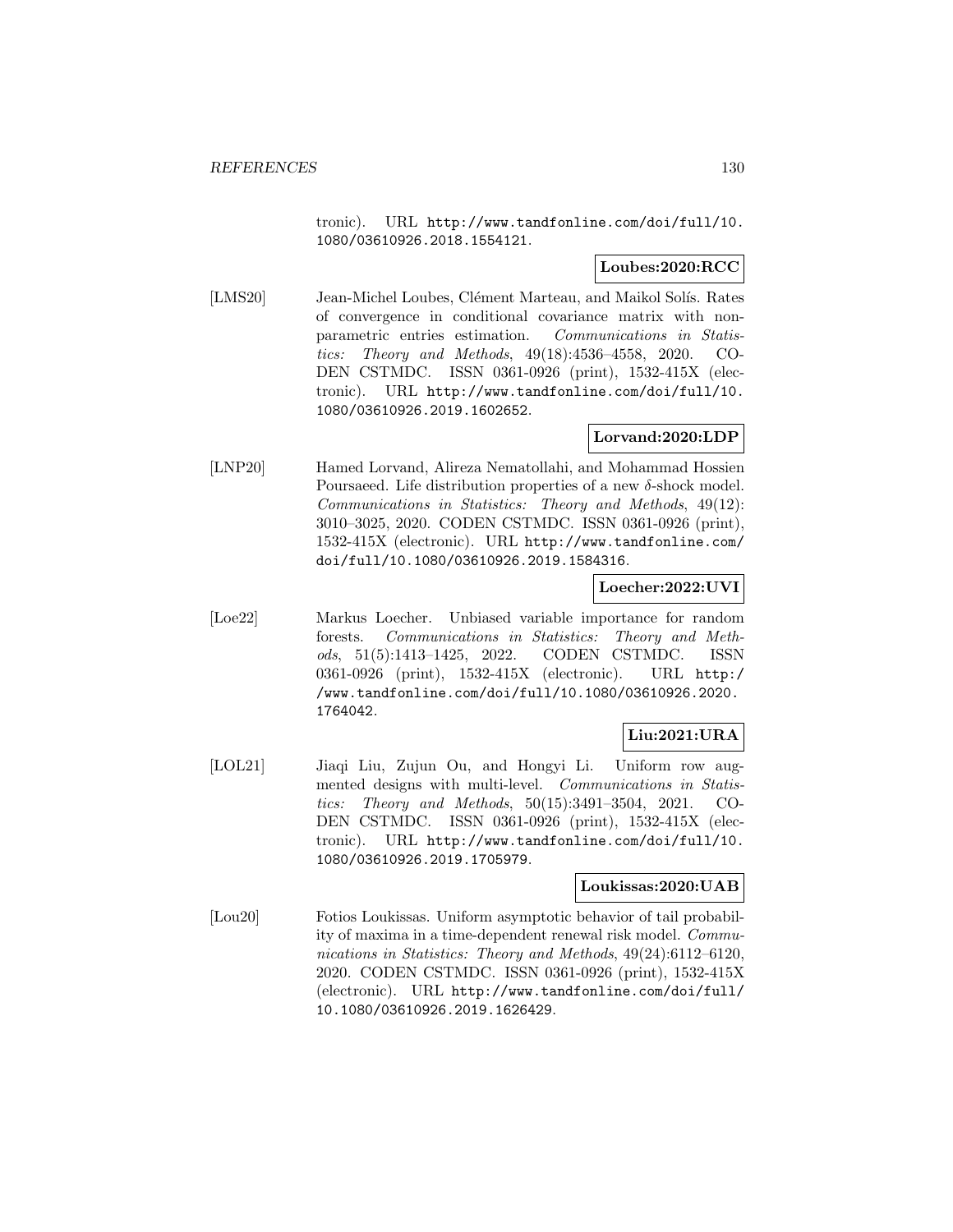#### **Leonenko:2020:CPC**

[LP20] Nikolai N. Leonenko and Ivan Papić. Correlation properties of continuous-time autoregressive processes delayed by the inverse of the stable subordinator. Communications in Statistics: Theory and Methods, 49(20):5091–5113, 2020. CO-DEN CSTMDC. ISSN 0361-0926 (print), 1532-415X (electronic). URL http://www.tandfonline.com/doi/full/10. 1080/03610926.2019.1612918.

# **Li:2021:ELM**

[LQ21] Yinghua Li and Yongsong Qin. Empirical likelihood for moving average models. Communications in Statistics: Theory and Methods, 50(15):3661–3676, 2021. CODEN CSTMDC. ISSN 0361-0926 (print), 1532-415X (electronic). URL http:/ /www.tandfonline.com/doi/full/10.1080/03610926.2019. 1710196.

# **Luo:2021:NAD**

[LQWW21] Jing Luo, Hong Qin, Weifeng Wang, and Jun Wang. A note on asymptotic distributions in a network model with degree heterogeneity and homophily. Communications in Statistics: Theory and Methods, 50(21):5022–5033, 2021. CO-DEN CSTMDC. ISSN 0361-0926 (print), 1532-415X (electronic). URL http://www.tandfonline.com/doi/full/10. 1080/03610926.2019.1645852.

# **Li:2020:SPI**

[LS20a] Yuying Li and Kristina P. Sendova. A surplus process involving a compound Poisson counting process and applications. Communications in Statistics: Theory and Methods, 49(13):3238–3256, 2020. CODEN CSTMDC. ISSN 0361-0926 (print), 1532-415X (electronic). URL http://www.tandfonline.com/doi/full/ 10.1080/03610926.2019.1586942.

### **Longo:2020:SOI**

[LS20b] Michele Longo and Gabriele Stabile. Sub-optimal investment for insurers. Communications in Statistics: Theory and Methods, 49(17):4298–4312, 2020. CODEN CSTMDC. ISSN 0361-0926 (print), 1532-415X (electronic). URL http:/ /www.tandfonline.com/doi/full/10.1080/03610926.2019. 1599020.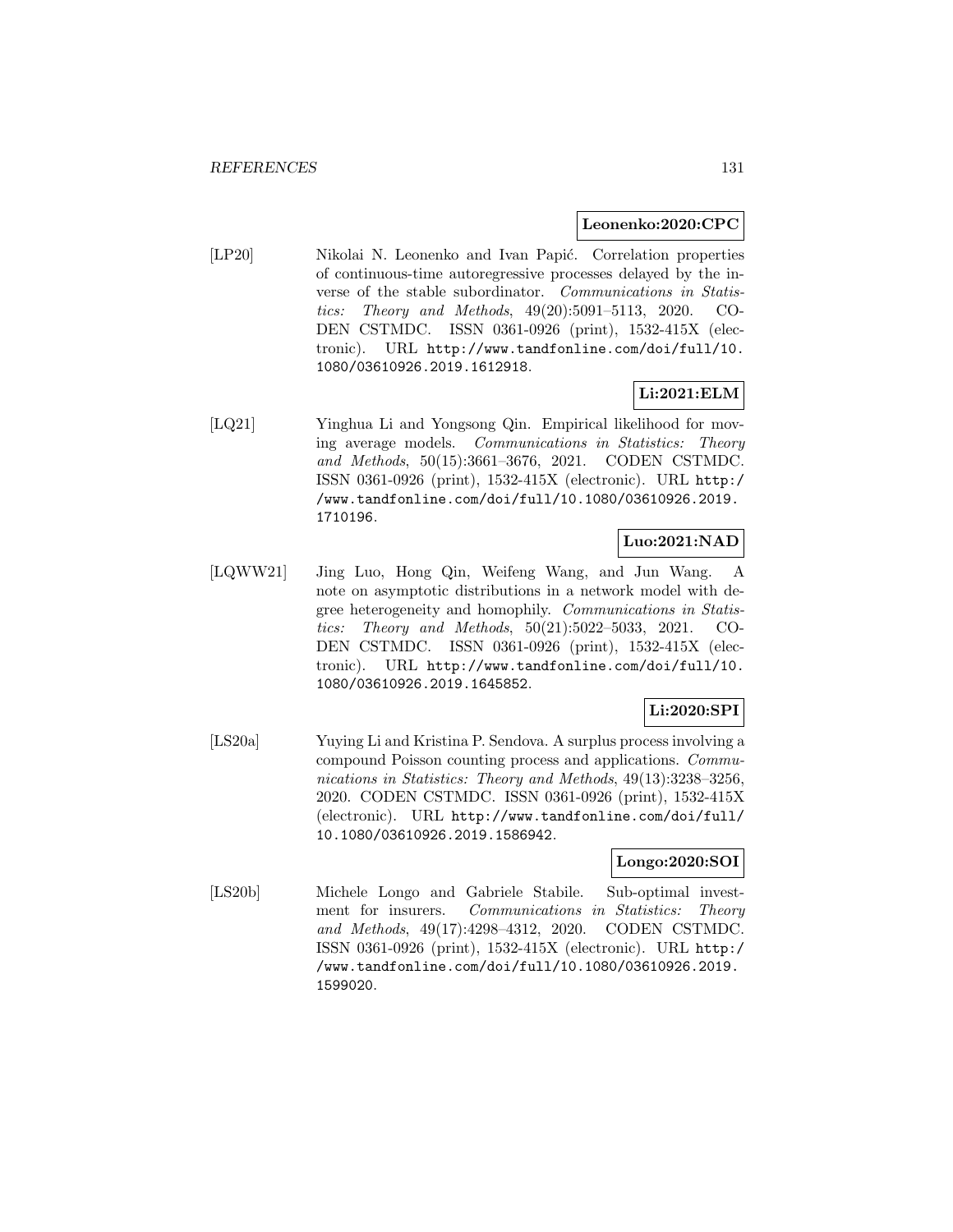# **Lee:2022:ESA**

[LS22] Gi-Sung Lee and Chang-Kyoon Son. An estimation of a sensitive attribute using adjusted kuk's randomization device with stratified unequal probability sampling. *Communications* in Statistics: Theory and Methods, 51(1):1–25, 2022. CO-DEN CSTMDC. ISSN 0361-0926 (print), 1532-415X (electronic). URL http://www.tandfonline.com/doi/full/10. 1080/03610926.2020.1821890.

# **Li:2022:FRG**

[LSP22] Mingming Li, Huafei Sun, and Linyu Peng. Fisher–Rao geometry and Jeffreys prior for Pareto distribution. Communications in Statistics: Theory and Methods, 51(6):1895–1910, 2022. CODEN CSTMDC. ISSN 0361-0926 (print), 1532-415X (electronic). URL http://www.tandfonline.com/doi/full/ 10.1080/03610926.2020.1771593.

# **Liu:2022:RBE**

[LSY22] Wanrong Liu, Jun Sun, and Jing Yang. Rank-based estimation in varying coefficient partially functional linear regression models. Communications in Statistics: Theory and Methods, 51(1): 212–225, 2022. CODEN CSTMDC. ISSN 0361-0926 (print), 1532-415X (electronic). URL http://www.tandfonline.com/ doi/full/10.1080/03610926.2020.1747079.

# **Li:2021:TEC**

[LTW21] Qian Li, Xiangyong Tan, and Liming Wang. Testing for error correlation in partially functional linear regression models. Communications in Statistics: Theory and Methods, 50(3):747–761, 2021. CODEN CSTMDC. ISSN 0361-0926 (print), 1532-415X (electronic). URL http://www.tandfonline.com/doi/full/ 10.1080/03610926.2019.1642492.

# **Li:2020:CIC**

[LW20] Jie Li and Qunying Wu. Complete integral convergence for arrays of row-wise extended independent random variables under sub-linear expectations. Communications in Statistics: Theory and Methods, 49(22):5613–5626, 2020. CO-DEN CSTMDC. ISSN 0361-0926 (print), 1532-415X (electronic). URL http://www.tandfonline.com/doi/full/10. 1080/03610926.2019.1620954.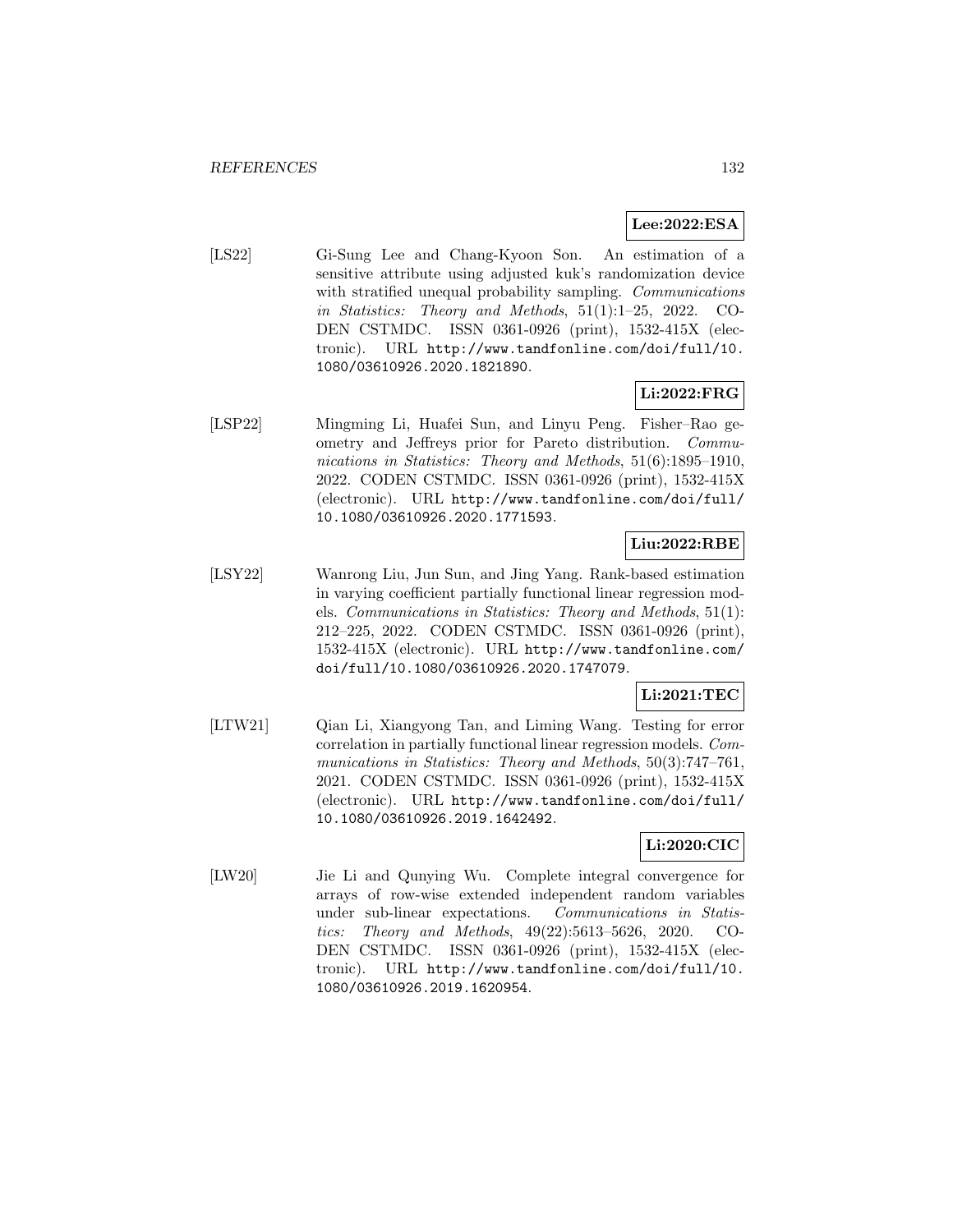# **Lu:2021:CCC**

[LW21a] Dawei Lu and Jialu Wang. Complete convergence and complete moment convergence for maximal randomly weighted sums of widely orthant-dependent random variables with applications. Communications in Statistics: Theory and Methods, 50(4):763– 791, 2021. CODEN CSTMDC. ISSN 0361-0926 (print), 1532- 415X (electronic). URL http://www.tandfonline.com/doi/ full/10.1080/03610926.2019.1640879.

### **Luo:2021:VSS**

[LW21b] Guowang Luo and Mixia Wu. Variable selection for semiparametric varying-coefficient spatial autoregressive models with a diverging number of parameters. Communications in Statistics: Theory and Methods, 50(9):2062–2079, 2021. CO-DEN CSTMDC. ISSN 0361-0926 (print), 1532-415X (electronic). URL http://www.tandfonline.com/doi/full/10. 1080/03610926.2019.1659367.

# **Liu:2022:HWM**

[LW22a] Lianyi Liu and Lifeng Wu. Holt-winters model with grey generating operator and its application. Communications in Statistics: Theory and Methods, 51(11):3542–3555, 2022. CO-DEN CSTMDC. ISSN 0361-0926 (print), 1532-415X (electronic). URL http://www.tandfonline.com/doi/full/10. 1080/03610926.2020.1797804.

### **Lu:2022:CMC**

[LW22b] Dawei Lu and Lina Wang. Complete moment convergence for the widely orthant dependent linear processes with random coefficients. Communications in Statistics: Theory and Methods, 51 (3):811–825, 2022. CODEN CSTMDC. ISSN 0361-0926 (print), 1532-415X (electronic). URL http://www.tandfonline.com/ doi/full/10.1080/03610926.2020.1756328.

### **Liu:2021:MLE**

[LWD<sup>+</sup>21] Xiufang Liu, Dehui Wang, Dianliang Deng, Jianhua Cheng, and Feilong Lu. Maximum likelihood estimation of the  $DDRCINAR(p)$  model. *Communications in Statistics: The*ory and Methods, 50(24):6231–6255, 2021. CODEN CSTMDC. ISSN 0361-0926 (print), 1532-415X (electronic). URL http:/ /www.tandfonline.com/doi/full/10.1080/03610926.2020. 1741627.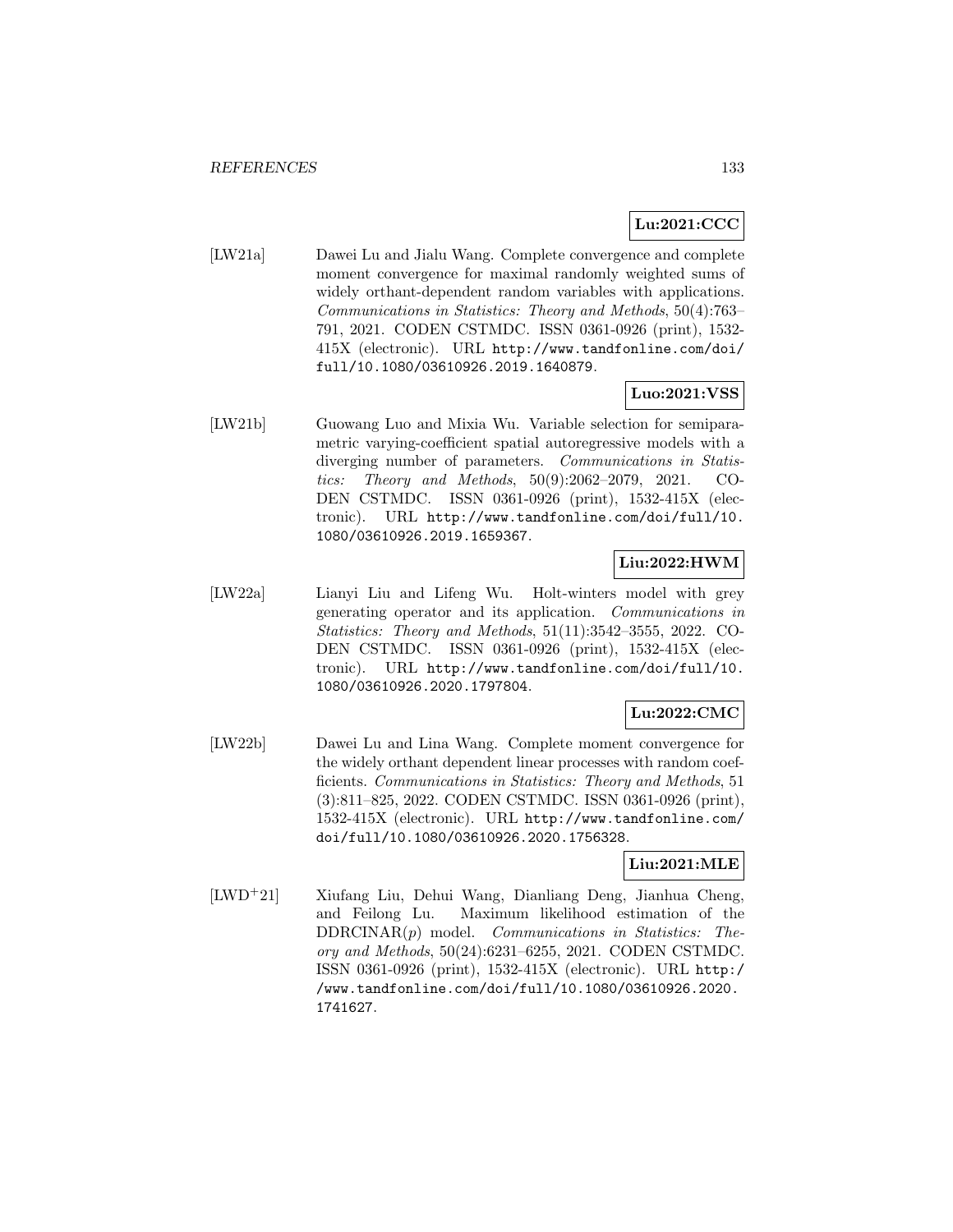# **Lin:2020:FAW**

[LWK20] Hung-Mo Lin, John M. Williamson, and Hae-Young Kim. Firth adjustment for Weibull current-status survival analysis. Communications in Statistics: Theory and Methods, 49(18):4587– 4602, 2020. CODEN CSTMDC. ISSN 0361-0926 (print), 1532- 415X (electronic). URL http://www.tandfonline.com/doi/ full/10.1080/03610926.2019.1606241.

# **Liu:2020:MWS**

[LWKQ20] Baoliang Liu, Yanqing Wen, Shugui Kang, and Qingan Qiu. A multiple warm standby repairable system under N-policy with multiple vacations following Markovian arrival process. Communications in Statistics: Theory and Methods, 49(15):3609–3634, 2020. CODEN CSTMDC. ISSN 0361-0926 (print), 1532-415X (electronic). URL http://www.tandfonline.com/doi/full/ 10.1080/03610926.2019.1710758.

# **Li:2021:ATC**

[LX21] Yan Ling Li and Gen Qi Xu. Analysis of two components parallel repairable system with vacation. Communications in Statistics: Theory and Methods, 50(10):2429–2450, 2021. CO-DEN CSTMDC. ISSN 0361-0926 (print), 1532-415X (electronic). URL http://www.tandfonline.com/doi/full/10. 1080/03610926.2019.1670847.

## **Liu:2022:SFS**

[LX22a] Jinshan Liu and Qiang Xia. Some finite sample results for a system of seemingly unrelated regression equations. Communications in Statistics: Theory and Methods, 51(11):3629–3644, 2022. CODEN CSTMDC. ISSN 0361-0926 (print), 1532-415X (electronic). URL http://www.tandfonline.com/doi/full/ 10.1080/03610926.2020.1800738.

## **Liu:2022:NMF**

[LX22b] Zili Liu and Zikang Xiong. Non-marginal feature screening for additive hazard model with ultrahigh-dimensional covariates. Communications in Statistics: Theory and Methods, 51(6): 1876–1894, 2022. CODEN CSTMDC. ISSN 0361-0926 (print), 1532-415X (electronic). URL http://www.tandfonline.com/ doi/full/10.1080/03610926.2020.1770288.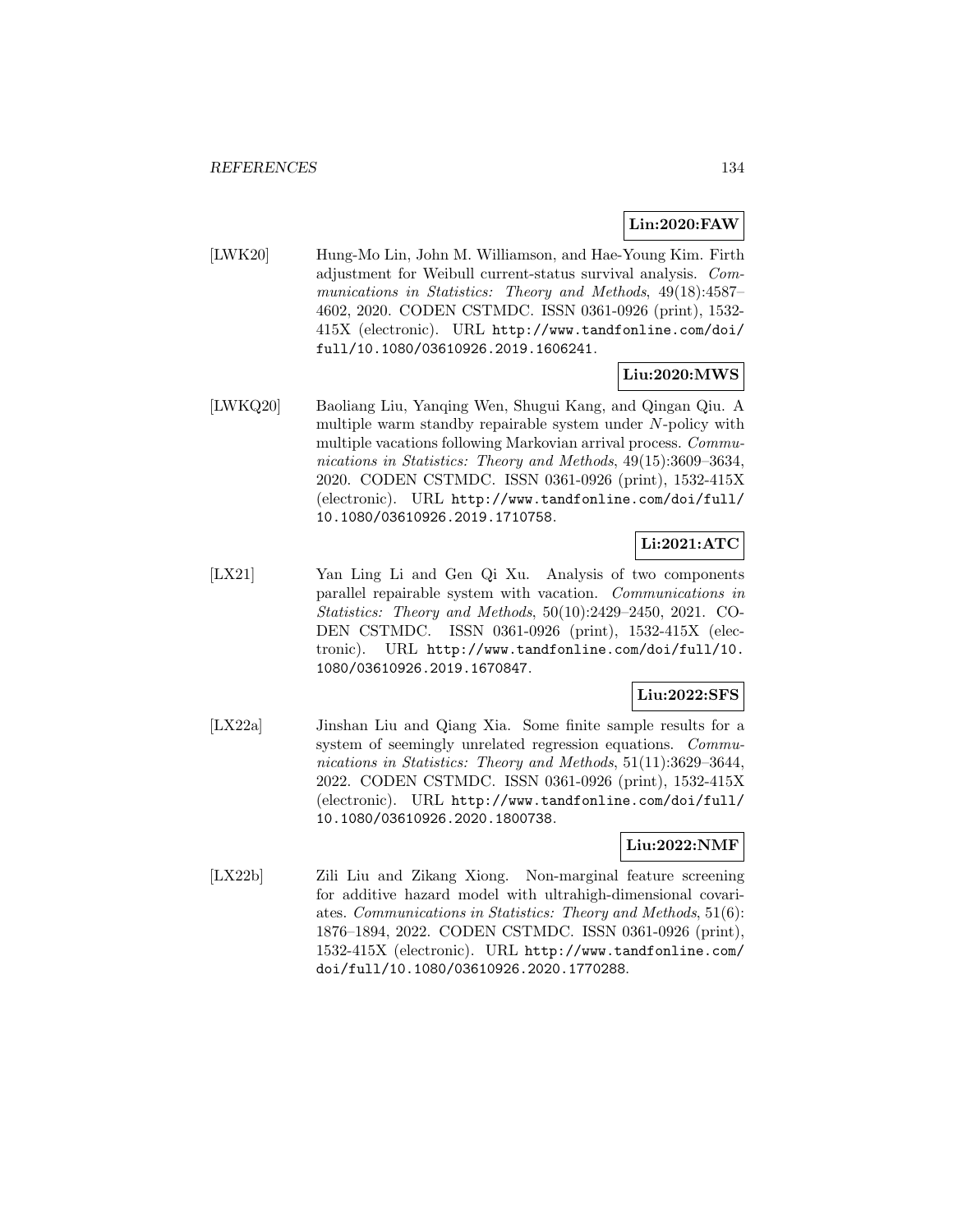## **Liao:2020:JDE**

[LXW20] Xin Liao, Qian Xiong, and Zhichao Weng. Joint distributional expansions of maxima and minima from skew-normal samples. Communications in Statistics: Theory and Methods, 49(24): 5930–5947, 2020. CODEN CSTMDC. ISSN 0361-0926 (print), 1532-415X (electronic). URL http://www.tandfonline.com/ doi/full/10.1080/03610926.2019.1623256.

# **Liu:2021:EAF**

[LXWY21] Jinping Liu, Xiuli Xu, Shuo Wang, and Dequan Yue. Equilibrium analysis of the fluid model with two types of parallel customers and breakdowns. Communications in Statistics: Theory and Methods, 50(24):5792–5805, 2021. CO-DEN CSTMDC. ISSN 0361-0926 (print), 1532-415X (electronic). URL http://www.tandfonline.com/doi/full/10. 1080/03610926.2020.1737124.

# **Li:2020:FSS**

[LXZ20] Yuying Li, Xiaozhu Xu, and Haifeng Zhang. The further study of semimodules over commutative semirings. Communications in Statistics: Theory and Methods, 49(20):4929–4950, 2020. CODEN CSTMDC. ISSN 0361-0926 (print), 1532-415X (electronic). URL http://www.tandfonline.com/doi/full/ 10.1080/03610926.2019.1609516.

# **Li:2021:SFP**

[LY21] Yunxia Li and Caiyun Ying. Semi-functional partial linear spatial autoregressive model. Communications in Statistics: Theory and Methods, 50(24):5941–5954, 2021. CO-DEN CSTMDC. ISSN 0361-0926 (print), 1532-415X (electronic). URL http://www.tandfonline.com/doi/full/10. 1080/03610926.2020.1738485.

## **Liu:2022:AGG**

[LY22] Gang Liu and Hong Yin. Admissibility in general Gauss– Markov model with respect to an ellipsoidal constraint under weighted balanced loss. Communications in Statistics: Theory and Methods, 51(4):1054–1066, 2022. CODEN CSTMDC. ISSN 0361-0926 (print), 1532-415X (electronic). URL http:/ /www.tandfonline.com/doi/full/10.1080/03610926.2020. 1758140.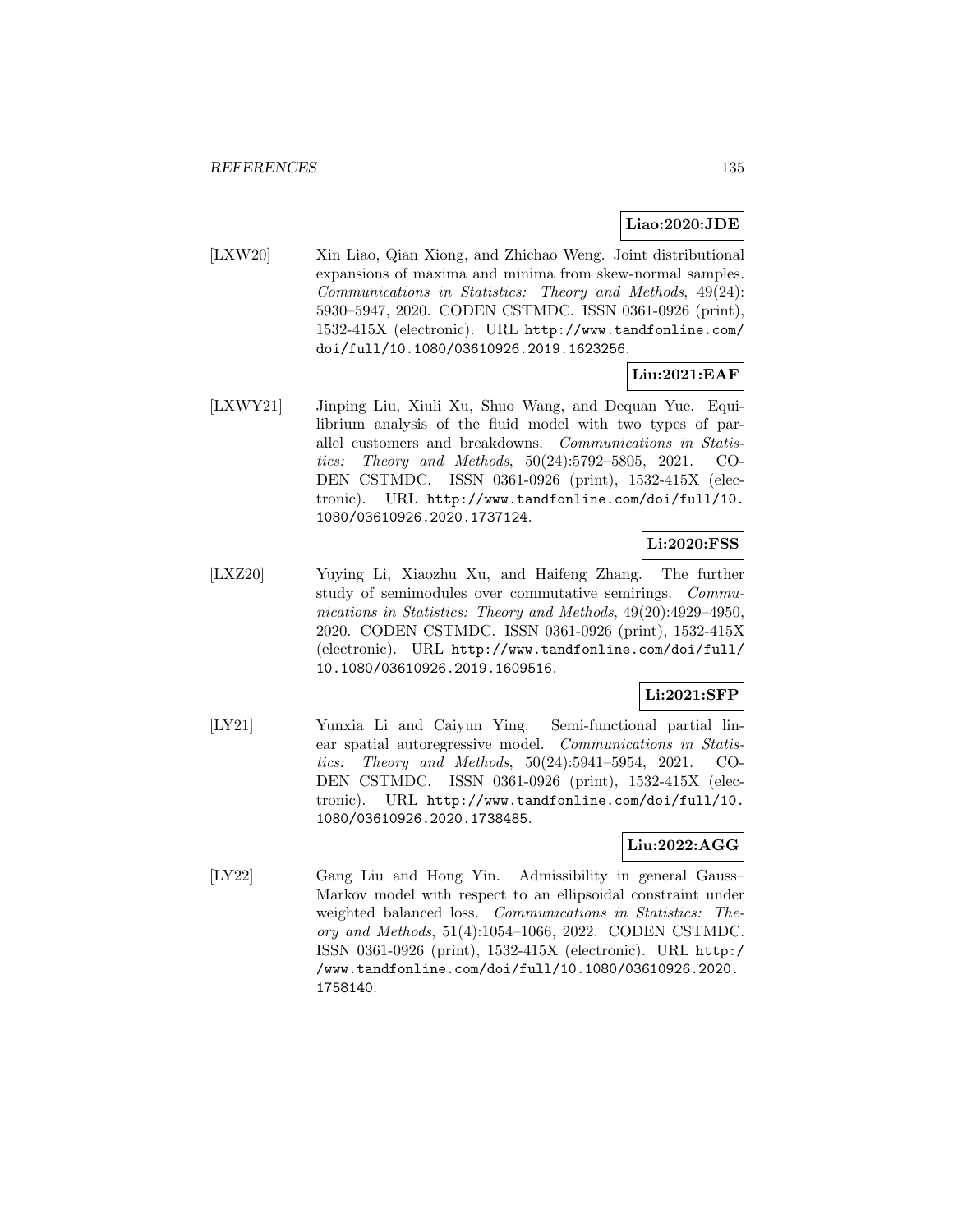## **Li:2020:DTR**

[LYC20] Jiahui Li, Kam Chuen Yuen, and Mi Chen. A discrete-time risk model with Poisson ARCH claim-number process. Communications in Statistics: Theory and Methods, 49(16):3965–3984, 2020. CODEN CSTMDC. ISSN 0361-0926 (print), 1532-415X (electronic). URL http://www.tandfonline.com/doi/full/ 10.1080/03610926.2019.1594296.

# **Liu:2021:NMV**

[LYLY21] Yue Liu, Aijun Yang, Jinguan Lin, and Jingjing Yao. A new method of valuing American options based on Brownian models. Communications in Statistics: Theory and Methods, 50(20): 4809–4821, 2021. CODEN CSTMDC. ISSN 0361-0926 (print), 1532-415X (electronic). URL http://www.tandfonline.com/ doi/full/10.1080/03610926.2020.1725053.

### **Li:2020:KME**

[LZ20a] Yongming Li and Yong Zhou. The Kaplan–Meier estimator and hazard estimator for censored END survival time observations. Communications in Statistics: Theory and Methods, 49(11): 2690–2702, 2020. CODEN CSTMDC. ISSN 0361-0926 (print), 1532-415X (electronic). URL http://www.tandfonline.com/ doi/full/10.1080/03610926.2019.1580737.

## **Liu:2020:LIL**

[LZ20b] Tianze Liu and Yong Zhang. Law of the iterated logarithm for error density estimators in nonlinear autoregressive models. Communications in Statistics: Theory and Methods, 49(5): 1082–1098, 2020. CODEN CSTMDC. ISSN 0361-0926 (print), 1532-415X (electronic). URL http://www.tandfonline.com/ doi/full/10.1080/03610926.2018.1554129.

# **Li:2021:NAA**

[LZ21] Huajiang Li and Hong Zhou. A new approach to address multiplicity in hypothesis testing with constraints. Communications in Statistics: Theory and Methods, 50(1):35–60, 2021. CODEN CSTMDC. ISSN 0361-0926 (print), 1532-415X (electronic). URL http://www.tandfonline.com/doi/full/10. 1080/03610926.2019.1628989.

# **Lian:2020:PSK**

[LZG20a] Ruiting Lian, Changle Zhou, and Ben Goertzel. The probabilistic support Kendall correlation and its transitivity proper-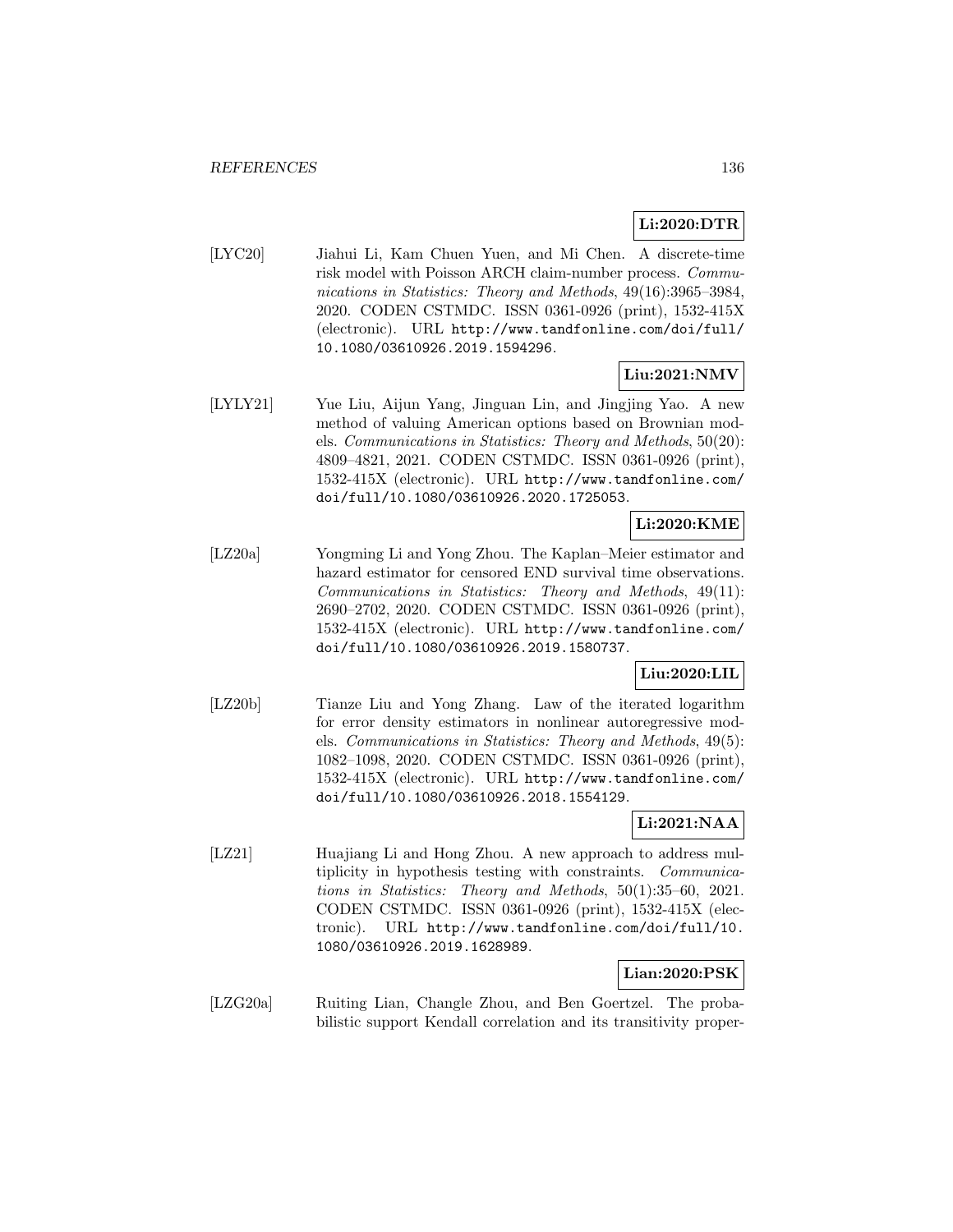ties. Communications in Statistics: Theory and Methods, 49(2): 485–499, 2020. CODEN CSTMDC. ISSN 0361-0926 (print), 1532-415X (electronic). URL http://www.tandfonline.com/ doi/full/10.1080/03610926.2018.1543776.

# **Liang:2020:ANC**

[LZG20b] Han-Ying Liang, Hong-Bing Zhou, and Qiu-Li Guo. Asymptotic normality of conditional density estimation under truncated, censored and dependent data. Communications in Statistics: Theory and Methods, 49(22):5371–5391, 2020. CO-DEN CSTMDC. ISSN 0361-0926 (print), 1532-415X (electronic). URL http://www.tandfonline.com/doi/full/10. 1080/03610926.2019.1619769.

# **Li:2020:SCP**

[LZH20] Bo Li, Huiming Zhang, and Jiao He. Some characterizations and properties of COM–Poisson random variables. Communications in Statistics: Theory and Methods, 49(6):1311–1329, 2020. CODEN CSTMDC. ISSN 0361-0926 (print), 1532-415X (electronic). URL http://www.tandfonline.com/doi/full/ 10.1080/03610926.2018.1563164.

# **Liu:2020:OIP**

[LZL20] Bing Liu, Ming Zhou, and Peng Li. Optimal investment and premium control for insurers with ambiguity. Communications in Statistics: Theory and Methods, 49(9):2110–2130, 2020. CO-DEN CSTMDC. ISSN 0361-0926 (print), 1532-415X (electronic). URL http://www.tandfonline.com/doi/full/10. 1080/03610926.2019.1568487.

## **Liu:2020:AEC**

[LZLL20] Yang Liu, Lin Zhu, Guanfu Liu, and Huapeng Li. Abundance estimation with a categorical covariate subject to missing in continuous-time capture-recapture studies. Communications in Statistics: Theory and Methods, 49(20):4919–4928, 2020. CODEN CSTMDC. ISSN 0361-0926 (print), 1532-415X (electronic). URL http://www.tandfonline.com/doi/full/ 10.1080/03610926.2019.1609039.

#### **Mohammed:2022:IFT**

[MAAZ22] M. B. Mohammed, M. B. Adam, N. Ali, and H. S. Zulkafli. Improved frequency table's measures of skewness and kurtosis with application to weather data. Communications in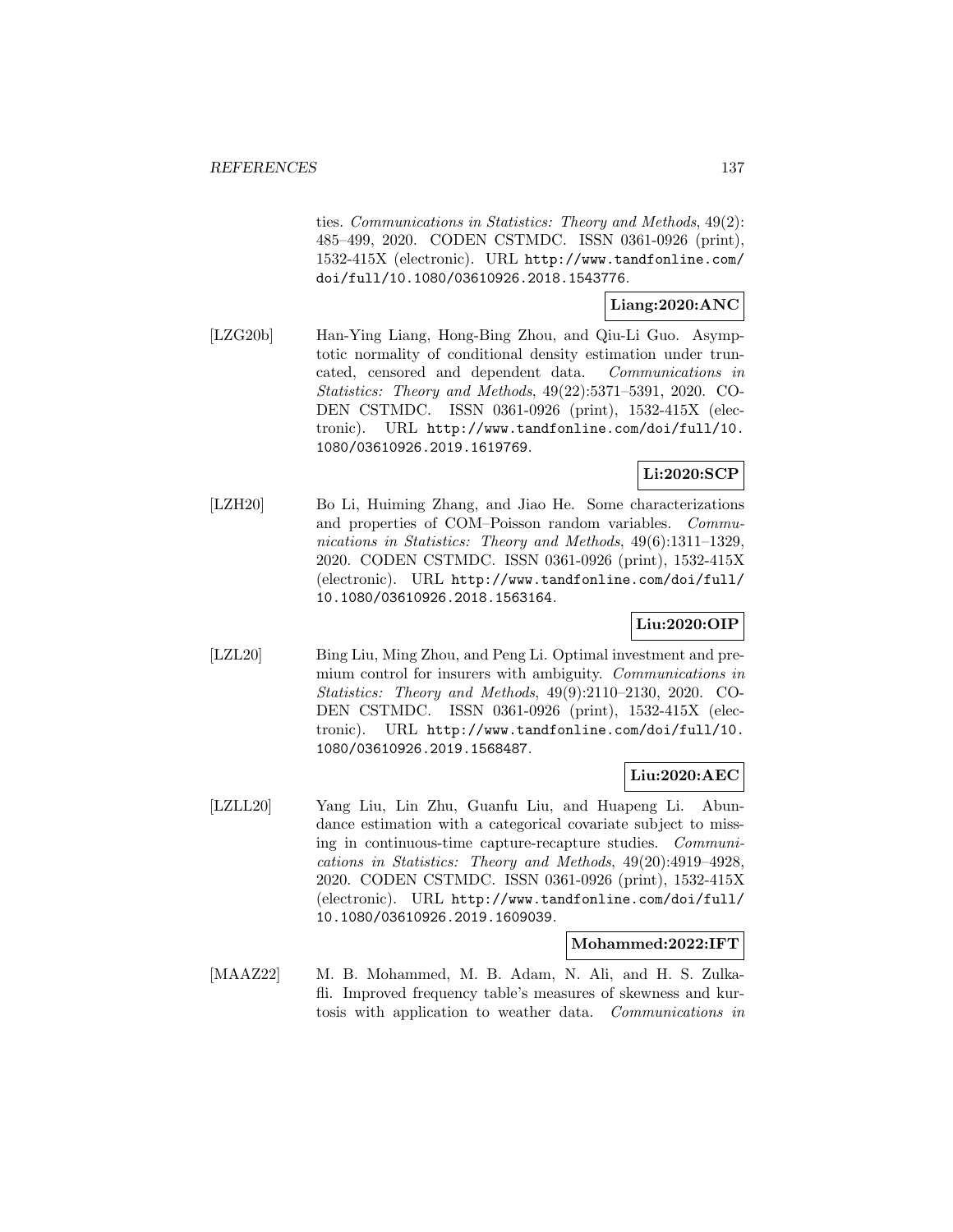Statistics: Theory and Methods, 51(3):581–598, 2022. CO-DEN CSTMDC. ISSN 0361-0926 (print), 1532-415X (electronic). URL http://www.tandfonline.com/doi/full/10. 1080/03610926.2020.1752386.

### **MartinAndres:2022:OTA**

[MÁH22] Antonio Martín Andrés, Maria Álvarez Hernández, and Inmaculada Herranz Tejedor. One-tailed asymptotic inferences for the relative risk: a comparison of 63 inference methods. Communications in Statistics: Theory and Methods, 51(5):1330–1348, 2022. CODEN CSTMDC. ISSN 0361-0926 (print), 1532-415X (electronic). URL http://www.tandfonline.com/doi/full/ 10.1080/03610926.2020.1760299.

## **Matula:2020:ESL**

[MAK20] Przemysław Matuła, André Adler, and Paweł Kurasiński. On exact strong laws of large numbers for ratios of random variables and their applications. Communications in Statistics: Theory and Methods, 49(13):3153–3167, 2020. CO-DEN CSTMDC. ISSN 0361-0926 (print), 1532-415X (electronic). URL http://www.tandfonline.com/doi/full/10. 1080/03610926.2019.1586935.

### **Mao:2020:HDT**

[Mao20] Guangyu Mao. On high-dimensional tests for mutual independence based on pearson's correlation coefficient. Communications in Statistics: Theory and Methods, 49(14):3572–3584, 2020. CODEN CSTMDC. ISSN 0361-0926 (print), 1532-415X (electronic). URL http://www.tandfonline.com/doi/full/ 10.1080/03610926.2019.1593459.

### **Matsui:2021:AML**

[Mat21] Muneya Matsui. Asymptotics of maximum likelihood estimation for stable law with continuous parameterization. Communications in Statistics: Theory and Methods, 50(15):3695–3712, 2021. CODEN CSTMDC. ISSN 0361-0926 (print), 1532-415X (electronic). URL http://www.tandfonline.com/doi/full/ 10.1080/03610926.2019.1710199.

### **Meng:2020:DRM**

[MB20] Qingbin Meng and Junna Bi. On the dividends of the risk model with Markovian barrier. Communications in Statistics: Theory and Methods, 49(5):1272–1280, 2020. CO-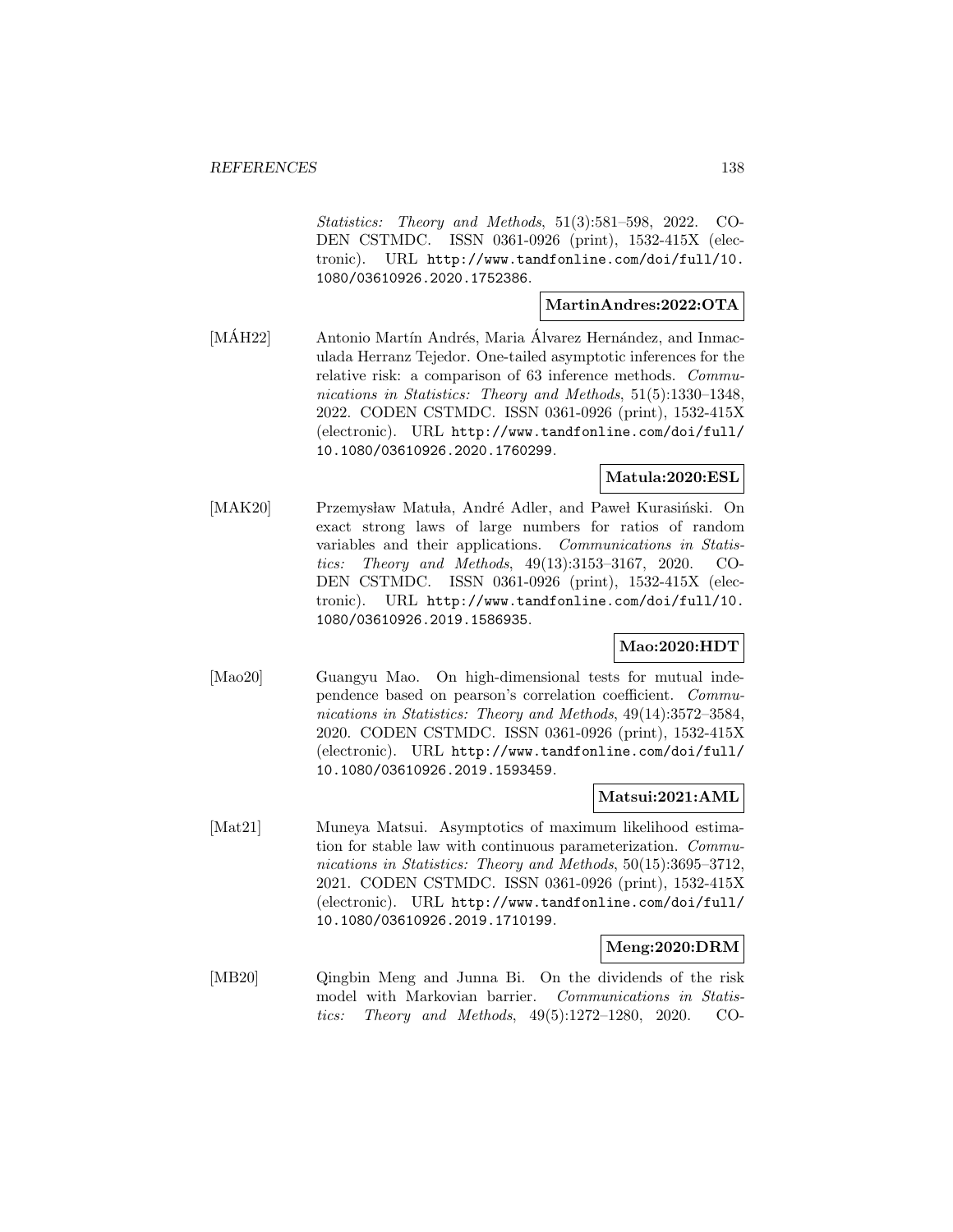DEN CSTMDC. ISSN 0361-0926 (print), 1532-415X (electronic). URL http://www.tandfonline.com/doi/full/10. 1080/03610926.2018.1563175.

### **Maqsood:2021:ESL**

[MB21a] Arfa Maqsood and S. M. Aqil Burney. Extended stochastic Laspeyres price index model with autocorrelated errors. Communications in Statistics: Theory and Methods, 50(14):3352-3357, 2021. CODEN CSTMDC. ISSN 0361-0926 (print), 1532- 415X (electronic). URL http://www.tandfonline.com/doi/ full/10.1080/03610926.2019.1702692.

## **Merahi:2021:ETF**

[MB21b] Fateh Merahi and Abdelouahab Bibi. Evolutionary transfer functions solution for continuous-time bilinear stochastic processes with time-varying coefficients. Communications in Statistics: Theory and Methods, 50(22):5189–5214, 2021. CO-DEN CSTMDC. ISSN 0361-0926 (print), 1532-415X (electronic). URL http://www.tandfonline.com/doi/full/10. 1080/03610926.2020.1726390.

### **Mohammed:2020:VFF**

[MBA20] Siti Aisyah Mohammed, Mohd Aftar Abu Bakar, and Noratiqah Mohd Ariff. Volatility forecasting of financial time series using wavelet based exponential generalized autoregressive conditional heteroscedasticity model. Communications in Statistics: Theory and Methods, 49(1):178–188, 2020. CO-DEN CSTMDC. ISSN 0361-0926 (print), 1532-415X (electronic). URL http://www.tandfonline.com/doi/full/10. 1080/03610926.2018.1535073.

# **Ma:2021:LBD**

[MBLY21] Ming Ma, Li Na Bian, Hua Liu, and Jian Hua Ye. Lifetime behavior of discrete Markov chain censored  $\delta$  shock model. Communications in Statistics: Theory and Methods, 50(5):1019– 1035, 2021. CODEN CSTMDC. ISSN 0361-0926 (print), 1532- 415X (electronic). URL http://www.tandfonline.com/doi/ full/10.1080/03610926.2019.1650184.

#### **Mukherjee:2020:WDL**

[MC20] Diganta Mukherjee and Prabir Chaudhury. Why does "last week" reporting give higher estimates than "last month"? Communications in Statistics: Theory and Methods, 49(8):1873–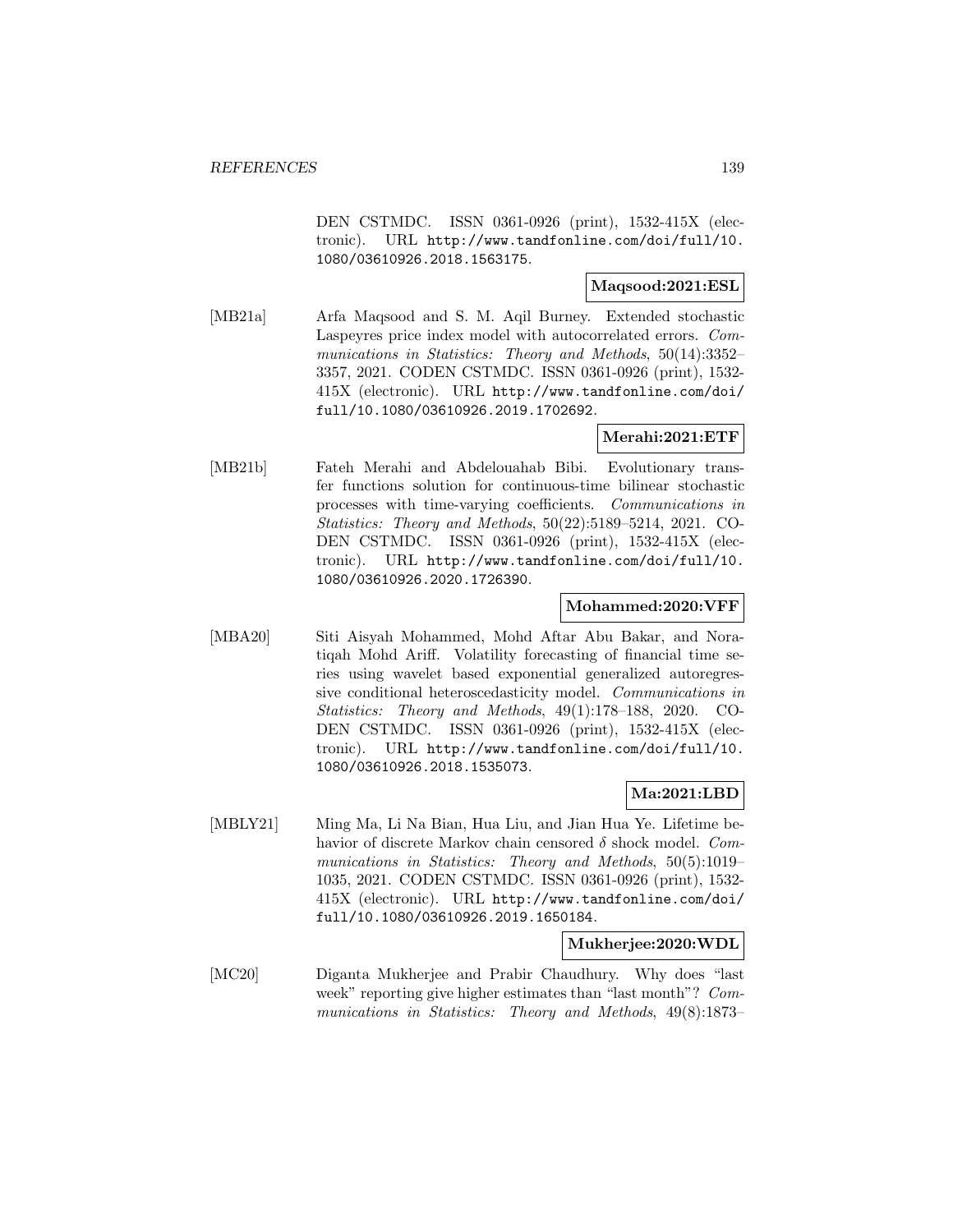1893, 2020. CODEN CSTMDC. ISSN 0361-0926 (print), 1532- 415X (electronic). URL http://www.tandfonline.com/doi/ full/10.1080/03610926.2019.1565838.

### **Mukhopadhyay:2021:DGM**

[MDB<sup>+</sup>21] Soumalya Mukhopadhyay, Amlan Jyoti Das, Ayanendranath Basu, Aditya Chatterjee, and Sabyasachi Bhattacharya. Does the generalized mean have the potential to control outliers? Communications in Statistics: Theory and Methods, 50(8): 1709–1727, 2021. CODEN CSTMDC. ISSN 0361-0926 (print), 1532-415X (electronic). URL http://www.tandfonline.com/ doi/full/10.1080/03610926.2019.1652320.

### **Mizutani:2020:PRP**

[MDZN20] Satoshi Mizutani, Wenjie Dong, Xufeng Zhao, and Toshio Nakagawa. Preventive replacement policies with products update announcements. Communications in Statistics: Theory and Methods, 49(15):3821–3833, 2020. CODEN CSTMDC. ISSN 0361-0926 (print), 1532-415X (electronic). URL http:/ /www.tandfonline.com/doi/full/10.1080/03610926.2019. 1710762.

## **Marzougue:2021:RBJ**

[ME21] Mohamed Marzougue and Mohamed El Otmani. Reflected BSDEs with jumps and two rcll barriers under stochastic Lipschitz coefficient. Communications in Statistics: Theory and Methods, 50(24):6049–6066, 2021. CODEN CSTMDC. ISSN 0361-0926 (print), 1532-415X (electronic). URL http:/ /www.tandfonline.com/doi/full/10.1080/03610926.2020. 1738491.

#### **Misra:2022:ISP**

[MGC22] Amit Kumar Misra, Vaishali Gupta, and Ruby Chanchal. Inactivity stochastic precedence order. Communications in Statistics: Theory and Methods, 51(8):2590–2609, 2022. CO-DEN CSTMDC. ISSN 0361-0926 (print), 1532-415X (electronic). URL http://www.tandfonline.com/doi/full/10. 1080/03610926.2020.1777430.

#### **Mabitsela:2022:NRB**

[MGK22] Lesedi Mabitsela, Calisto Guambe, and Rodwell Kufakunesu. A note on representation of BSDE-based dynamic risk measures and dynamic capital allocations. Communications in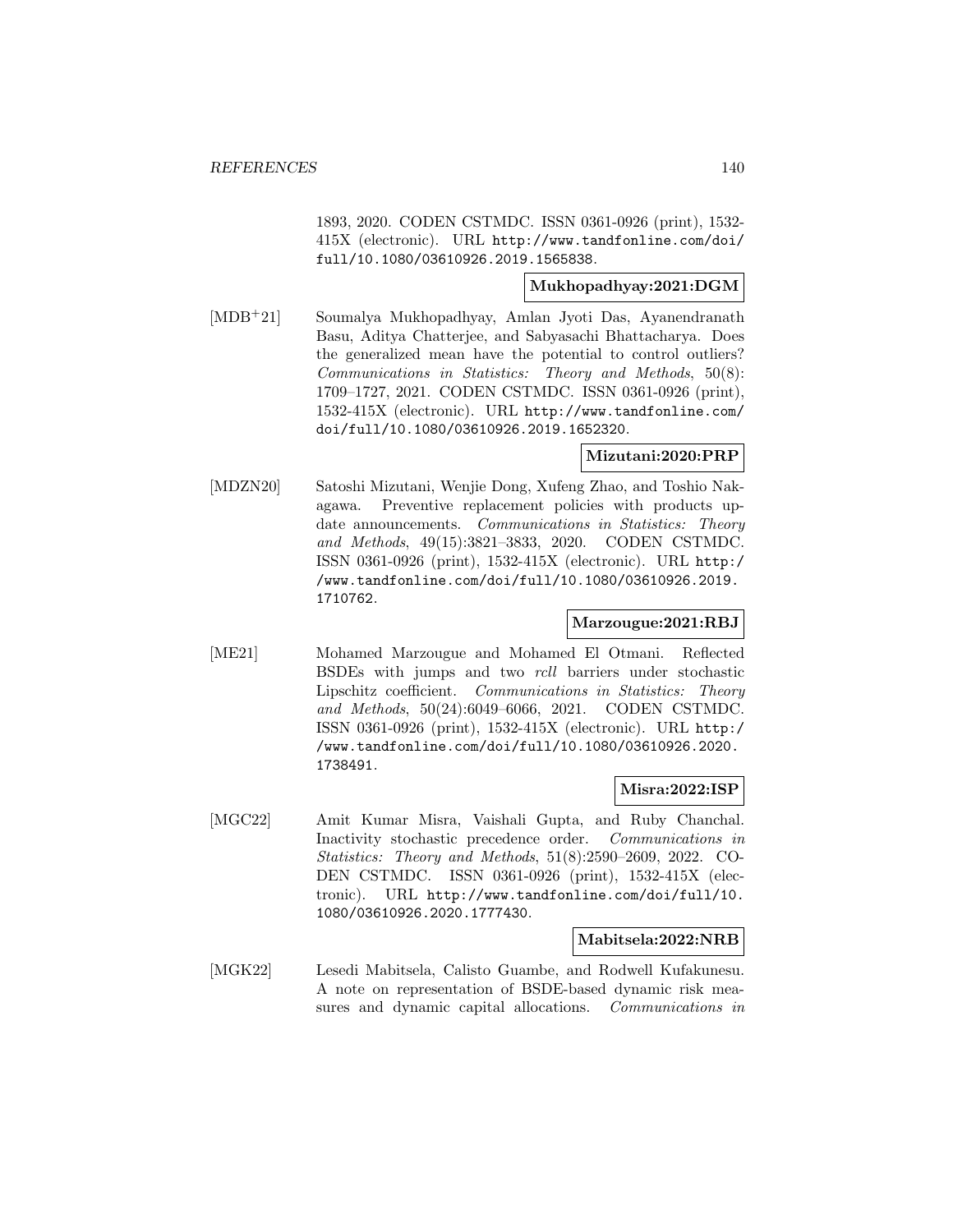Statistics: Theory and Methods, 51(6):1791–1810, 2022. CO-DEN CSTMDC. ISSN 0361-0926 (print), 1532-415X (electronic). URL http://www.tandfonline.com/doi/full/10. 1080/03610926.2020.1768405.

### **Musleh:2022:KBE**

[MHS22] Rola Musleh, Amal Helu, and Hani Samawi. Kernel-based estimation of  $P(X \leq Y)$  when X and Y are dependent random variables based on progressive type II censoring. Communications in Statistics: Theory and Methods, 51(8):2368–2384, 2022. CODEN CSTMDC. ISSN 0361-0926 (print), 1532-415X (electronic). URL http://www.tandfonline.com/doi/full/ 10.1080/03610926.2020.1774058.

### **Mondal:2020:JTI**

[MK20] Shuvashree Mondal and Debasis Kundu. On the joint Type-II progressive censoring scheme. Communications in Statistics: Theory and Methods, 49(4):958–976, 2020. CODEN CSTMDC. ISSN 0361-0926 (print), 1532-415X (electronic). URL http:/ /www.tandfonline.com/doi/full/10.1080/03610926.2018. 1554128.

### **Mashwani:2021:HDE**

[MKG<sup>+</sup>21] Wali Khan Mashwani, Abdullah Khan, Atila Göktas, Yuksel Akay Unvan, Ozgur Yaniay, and Abdelouahed Hamdi. Hybrid differential evolutionary strawberry algorithm for realparameter optimization problems. Communications in Statistics: Theory and Methods, 50(7):1685–1698, 2021. CO-DEN CSTMDC. ISSN 0361-0926 (print), 1532-415X (electronic). URL http://www.tandfonline.com/doi/full/10. 1080/03610926.2020.1783559.

### **Medeiros:2021:LBI**

[ML21] Francisco M. C. Medeiros and Artur J. Lemonte. Likelihoodbased inference in censored exponential regression models. Communications in Statistics: Theory and Methods, 50(13):3214– 3233, 2021. CODEN CSTMDC. ISSN 0361-0926 (print), 1532- 415X (electronic). URL http://www.tandfonline.com/doi/ full/10.1080/03610926.2019.1700281.

### **Mi:2021:OIP**

[MLZ21] Hui Mi, Lei Li, and Quanxin Zhu. Optimal investment problem with complete memory on an infinite time horizon. Communications in Statistics: Theory and Methods, 50(3):711–724,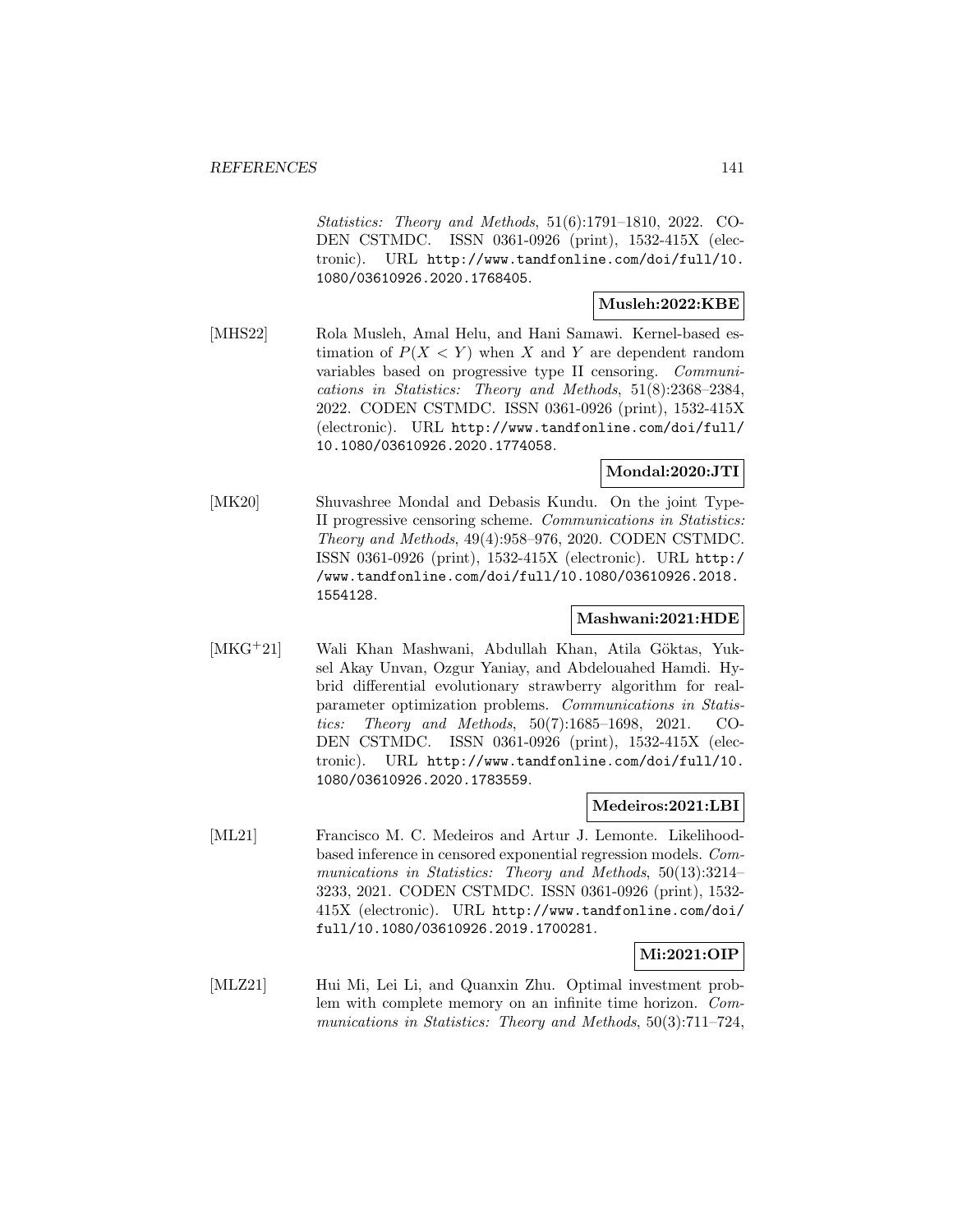2021. CODEN CSTMDC. ISSN 0361-0926 (print), 1532-415X (electronic). URL http://www.tandfonline.com/doi/full/ 10.1080/03610926.2019.1640877.

### **Majumder:2020:CET**

[MM20] Priyanka Majumder and Murari Mitra. On a class exhibiting trend change in average failure rate. Communications in Statistics: Theory and Methods, 49(8):1975–1988, 2020. CO-DEN CSTMDC. ISSN 0361-0926 (print), 1532-415X (electronic). URL http://www.tandfonline.com/doi/full/10. 1080/03610926.2019.1568479.

# **Malik:2020:CLV**

[MMLBP20] Waqas Ahmed Malik, Carles Marco-Llorca, Kenneth Berendzen, and Hans-Peter Piepho. Choice of link and variance function for generalized linear mixed models: a case study with binomial response in proteomics. Communications in Statistics: Theory and Methods, 49(17):4313–4332, 2020. CO-DEN CSTMDC. ISSN 0361-0926 (print), 1532-415X (electronic). URL http://www.tandfonline.com/doi/full/10. 1080/03610926.2019.1599021.

# **Malela-Majika:2020:DFP**

[MMRMG20] J. C. Malela-Majika, E. M. Rapoo, A. Mukherjee, and M. A. Graham. Distribution-free precedence schemes with a generalized runs-rule for monitoring unknown location. Communications in Statistics: Theory and Methods, 49(20):4996–5027, 2020. CODEN CSTMDC. ISSN 0361-0926 (print), 1532-415X (electronic). URL http://www.tandfonline.com/doi/full/ 10.1080/03610926.2019.1612914.

### **Malela-Majika:2022:OSP**

[MMSC22] Jean-Claude Malela-Majika, Sandile C. Shongwe, and Philippe Castagliola. One-sided precedence monitoring schemes for unknown shift sizes using generalized 2-of- $(h + 1)$  and w-ofw improved runs-rules. Communications in Statistics: Theory and Methods, 51(9):2803–2837, 2022. CODEN CSTMDC. ISSN 0361-0926 (print), 1532-415X (electronic). URL http:/ /www.tandfonline.com/doi/full/10.1080/03610926.2020. 1780448.

# **Miao:2020:LTI**

[MMZ20] Yu Miao, Jianyong Mu, and Shuili Zhang. Limit theorems for identically distributed martingale difference. Communi-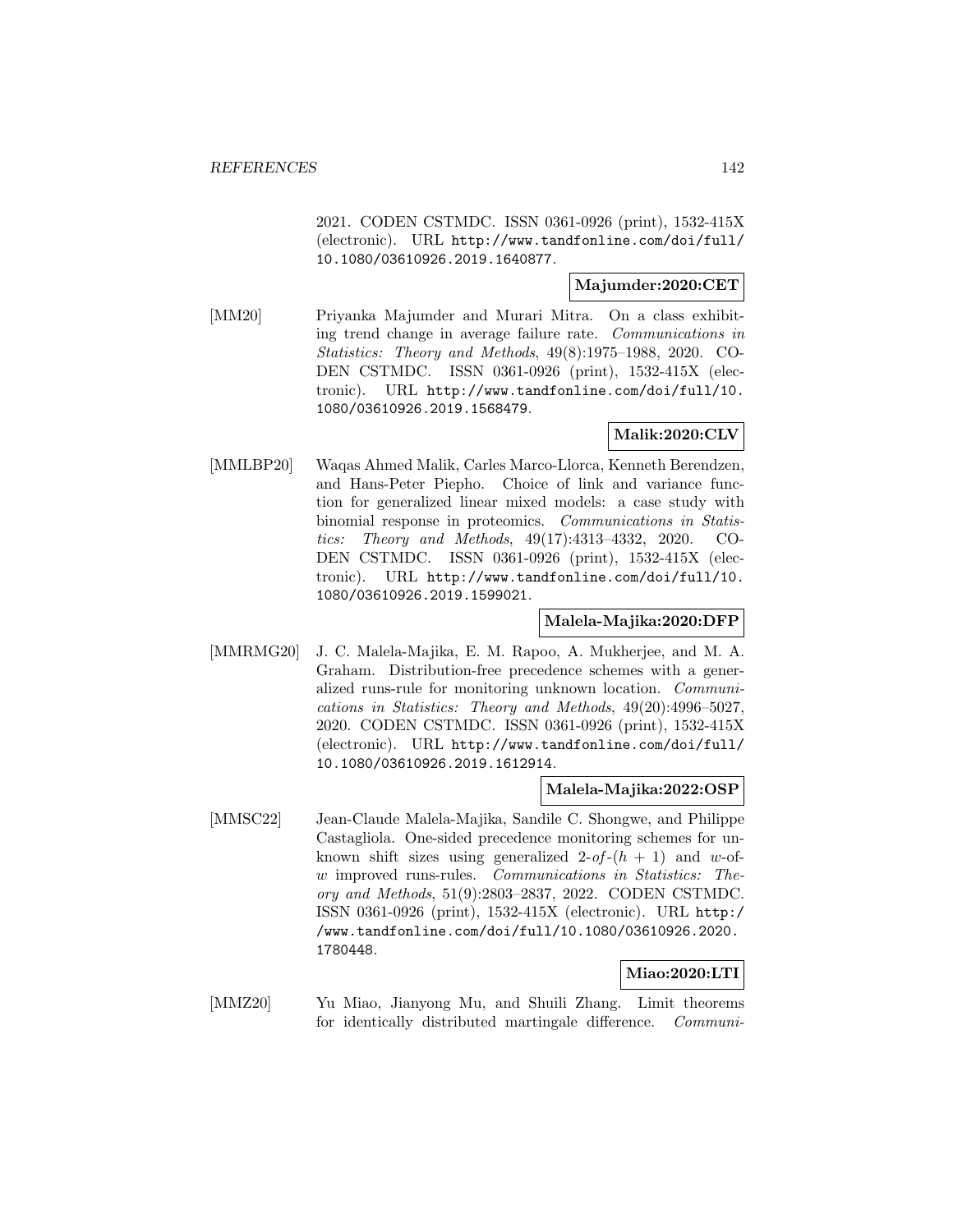cations in Statistics: Theory and Methods, 49(6):1435–1445, 2020. CODEN CSTMDC. ISSN 0361-0926 (print), 1532-415X (electronic). URL http://www.tandfonline.com/doi/full/ 10.1080/03610926.2018.1563174.

#### **Manandhar:2021:HBM**

[MN21a] Binod Manandhar and Balgobin Nandram. Hierarchical Bayesian models for continuous and positively skewed data from small areas. Communications in Statistics: Theory and Methods, 50(4):944–962, 2021. CODEN CSTMDC. ISSN 0361-0926 (print), 1532-415X (electronic). URL http:/ /www.tandfonline.com/doi/full/10.1080/03610926.2019. 1645853.

#### **Marchand:2021:BME**

[MN21b] Eric Marchand and Theodoros Nicoleris. On Bayes minimax estimators for a normal mean with an uncertain constraint<sup>+</sup>.  $Com$ munications in Statistics: Theory and Methods, 50(8):1873– 1883, 2021. CODEN CSTMDC. ISSN 0361-0926 (print), 1532- 415X (electronic). URL http://www.tandfonline.com/doi/ full/10.1080/03610926.2019.1656251.

## **Moheghi:2022:PPI**

[MNA22] H. R. Moheghi, R. Noorossana, and O. Ahmadi. Phase I and phase II analysis of linear profile monitoring using robust estimators. Communications in Statistics: Theory and Methods, 51(5): 1252–1269, 2022. CODEN CSTMDC. ISSN 0361-0926 (print), 1532-415X (electronic). URL http://www.tandfonline.com/ doi/full/10.1080/03610926.2020.1758724.

### **Mahdavi-Nasab:2020:WCA**

[MNAM20] Narges Mahdavi-Nasab, Mostafa Abouei Ardakan, and Mohammad Mohammadi. Water cycle algorithm for solving the reliability-redundancy allocation problem with a choice of redundancy strategies. Communications in Statistics: Theory and Methods, 49(11):2728–2748, 2020. CODEN CSTMDC. ISSN 0361-0926 (print), 1532-415X (electronic). URL http:/ /www.tandfonline.com/doi/full/10.1080/03610926.2019. 1580741.

### **Mun:2020:DRM**

[MO20] Jungwon Mun and Minkyung Oh. Diagnostics for repeated measurements in nonlinear mixed effects models. Communications in Statistics: Theory and Methods, 49(20):5045–5059,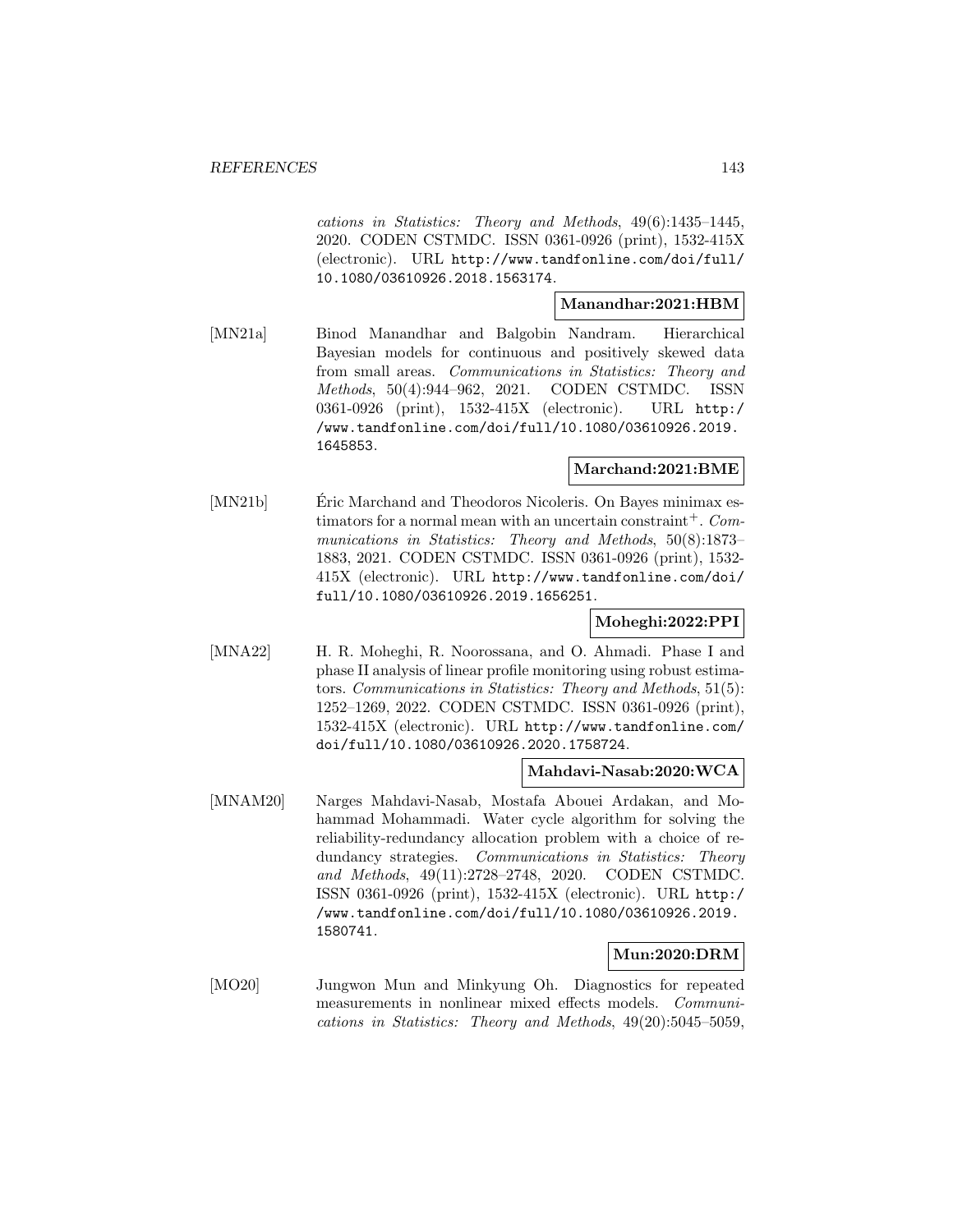2020. CODEN CSTMDC. ISSN 0361-0926 (print), 1532-415X (electronic). URL http://www.tandfonline.com/doi/full/ 10.1080/03610926.2019.1612916.

### **Mohamed:2022:CRT**

[Moh22a] Mohamed Said Mohamed. On cumulative residual Tsallis entropy and its dynamic version of concomitants of generalized order statistics. Communications in Statistics: Theory and Methods, 51(8):2534–2551, 2022. CODEN CSTMDC. ISSN 0361-0926 (print), 1532-415X (electronic). URL http:/ /www.tandfonline.com/doi/full/10.1080/03610926.2020. 1777306.

### **Mohammadi:2022:THM**

[Moh22b] Shapour Mohammadi. A test of harmful multicollinearity: a generalized ridge regression approach. Communications in Statistics: Theory and Methods, 51(3):724–743, 2022. CO-DEN CSTMDC. ISSN 0361-0926 (print), 1532-415X (electronic). URL http://www.tandfonline.com/doi/full/10. 1080/03610926.2020.1754855.

### **Markiewicz:2021:LPS**

[MP21a] Augustyn Markiewicz and Simo Puntanen. Linear prediction sufficiency in the misspecified linear model. Communications in Statistics: Theory and Methods, 50(21):4977–4996, 2021. CODEN CSTMDC. ISSN 0361-0926 (print), 1532-415X (electronic). URL http://www.tandfonline.com/doi/full/10. 1080/03610926.2019.1584311.

### **Masirevic:2021:NFC**

[MP21b] Dragana Jankov Masirević and Tibor K. Pogány. On new formulae for cumulative distribution function for McKay Bessel distribution. Communications in Statistics: Theory and Methods, 50 (1):143–160, 2021. CODEN CSTMDC. ISSN 0361-0926 (print), 1532-415X (electronic). URL http://www.tandfonline.com/ doi/full/10.1080/03610926.2019.1632898.

### **Marcondes:2020:SHM**

[MPM20] D. Marcondes, C. Peixoto, and A. C. Maia. A survey of a hurdle model for heavy-tailed data based on the generalized lambda distribution. Communications in Statistics: Theory and Methods, 49(4):781–808, 2020. CODEN CSTMDC.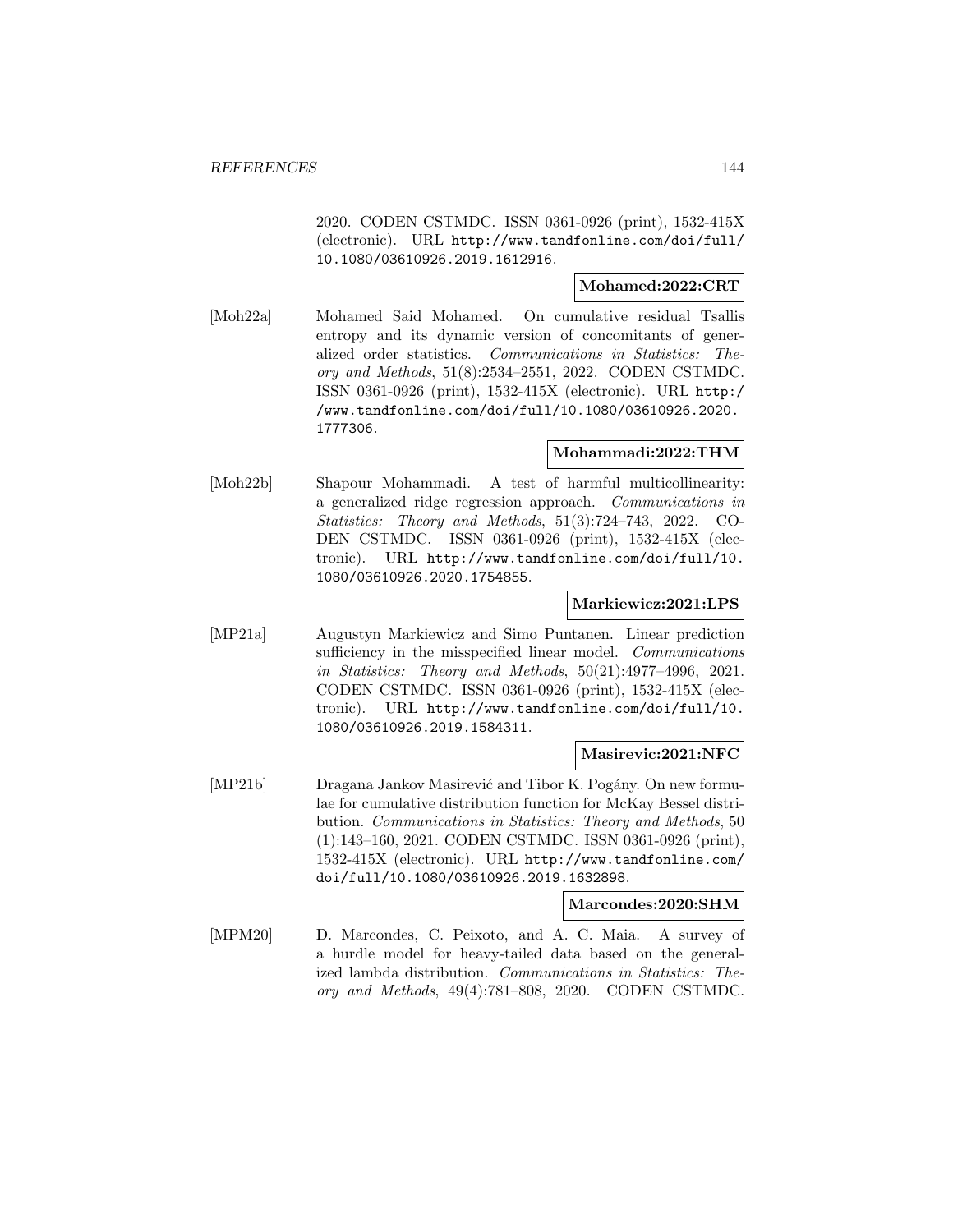ISSN 0361-0926 (print), 1532-415X (electronic). URL http:/ /www.tandfonline.com/doi/full/10.1080/03610926.2018. 1549251.

# **Mohammadi:2021:SMG**

[MR21] Ali Mohammadi and Mohammad Reza Salehi Rad. Solution of an  $M/G/1$  queueing model with k sequential heterogeneous service steps and vacations using the Tauberian property. Communications in Statistics: Theory and Methods, 50(14):3235–3248, 2021. CODEN CSTMDC. ISSN 0361-0926 (print), 1532-415X (electronic). URL http://www.tandfonline.com/doi/full/ 10.1080/03610926.2019.1691232.

#### **Muhammad:2020:EAL**

[MRD20] Faqir Muhammad, Muhammad Riaz, and Hassan Dawood. An effective approach to linear calibration estimation with its applications. Communications in Statistics: Theory and Methods, 49(21):5154–5174, 2020. CODEN CSTMDC. ISSN 0361-0926 (print), 1532-415X (electronic). URL http:/ /www.tandfonline.com/doi/full/10.1080/03610926.2019. 1615092.

# **Muhammad:2022:BLB**

[MRDD22] Faqir Muhammad, Muhammad Riaz, Hassan Dawood, and Hussain Dawood. On best linear and Bayesian linear predictor in calibration. Communications in Statistics: Theory and Methods, 51(11):3669–3693, 2022. CODEN CSTMDC. ISSN 0361-0926 (print), 1532-415X (electronic). URL http:/ /www.tandfonline.com/doi/full/10.1080/03610926.2020. 1801733.

### **Maladan:2021:NFQ**

[MS21] Dileep Kumar Maladan and Paduthol Godan Sankaran. A new family of quantile functions and its applications. *Communi*cations in Statistics: Theory and Methods, 50(18):4216–4235, 2021. CODEN CSTMDC. ISSN 0361-0926 (print), 1532-415X (electronic). URL http://www.tandfonline.com/doi/full/ 10.1080/03610926.2020.1713368.

#### **Ma:2020:SEC**

[MSM20] Huanhuan Ma, Yan Sun, and Yu Miao. Some extensions of the classical law of large numbers. Communications in Statistics: Theory and Methods, 49(13):3228–3237, 2020. CO-DEN CSTMDC. ISSN 0361-0926 (print), 1532-415X (elec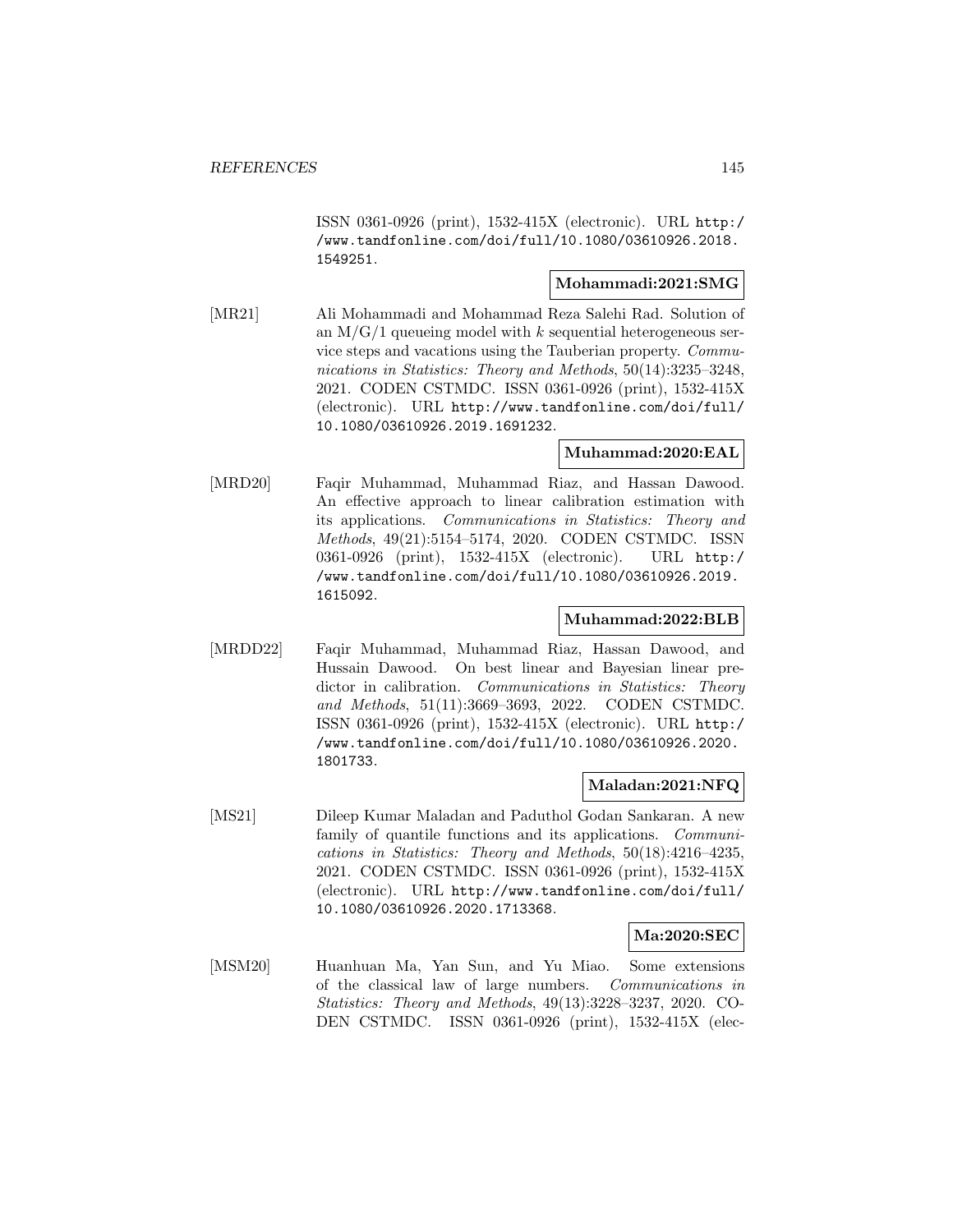tronic). URL http://www.tandfonline.com/doi/full/10. 1080/03610926.2019.1586941.

## **Murat:2022:HTA**

[Mur22] Naci Murat. A hybrid transformation approach for common scaling on various type Likert scales in Bayesian structural equation modeling. Communications in Statistics: Theory and Methods, 51(5):1217–1231, 2022. CODEN CSTMDC. ISSN 0361-0926 (print), 1532-415X (electronic). URL http:/ /www.tandfonline.com/doi/full/10.1080/03610926.2020. 1853774.

# **Melo:2020:IEM**

[MVLMA20] Tatiane F. N. Melo, Tiago M. Vargas, Artur J. Lemonte, and Germán Moreno-Arenas. On improved estimation in multivariate Dirichlet regressions. Communications in Statistics: Theory and Methods, 49(23):5765–5777, 2020. CO-DEN CSTMDC. ISSN 0361-0926 (print), 1532-415X (electronic). URL http://www.tandfonline.com/doi/full/10. 1080/03610926.2019.1620955.

# **MacOduol:2020:AGS**

[MvSK20] Brenda V. Mac'Oduol, Paul J. van Staden, and Robert A. R. King. Asymmetric generalizations of symmetric univariate probability distributions obtained through quantile splicing. Communications in Statistics: Theory and Methods, 49(18):4413– 4429, 2020. CODEN CSTMDC. ISSN 0361-0926 (print), 1532- 415X (electronic). URL http://www.tandfonline.com/doi/ full/10.1080/03610926.2019.1601219.

# **Meng:2022:CCC**

[MWW22] Bing Meng, Dingcheng Wang, and Qunying Wu. Complete convergence and complete moment convergence for weighted sums of extended negatively dependent random variables. Communications in Statistics: Theory and Methods, 51(12):3847–3863, 2022. CODEN CSTMDC. ISSN 0361-0926 (print), 1532-415X (electronic). URL http://www.tandfonline.com/doi/full/ 10.1080/03610926.2020.1804587.

### **Ma:2020:OIS**

[MZR20] Jie Ma, Hui Zhao, and Ximin Rong. Optimal investment strategy for a DC pension plan with mispricing under the Heston model. Communications in Statistics: Theory and Methods, 49(13):3168–3183, 2020. CODEN CSTMDC. ISSN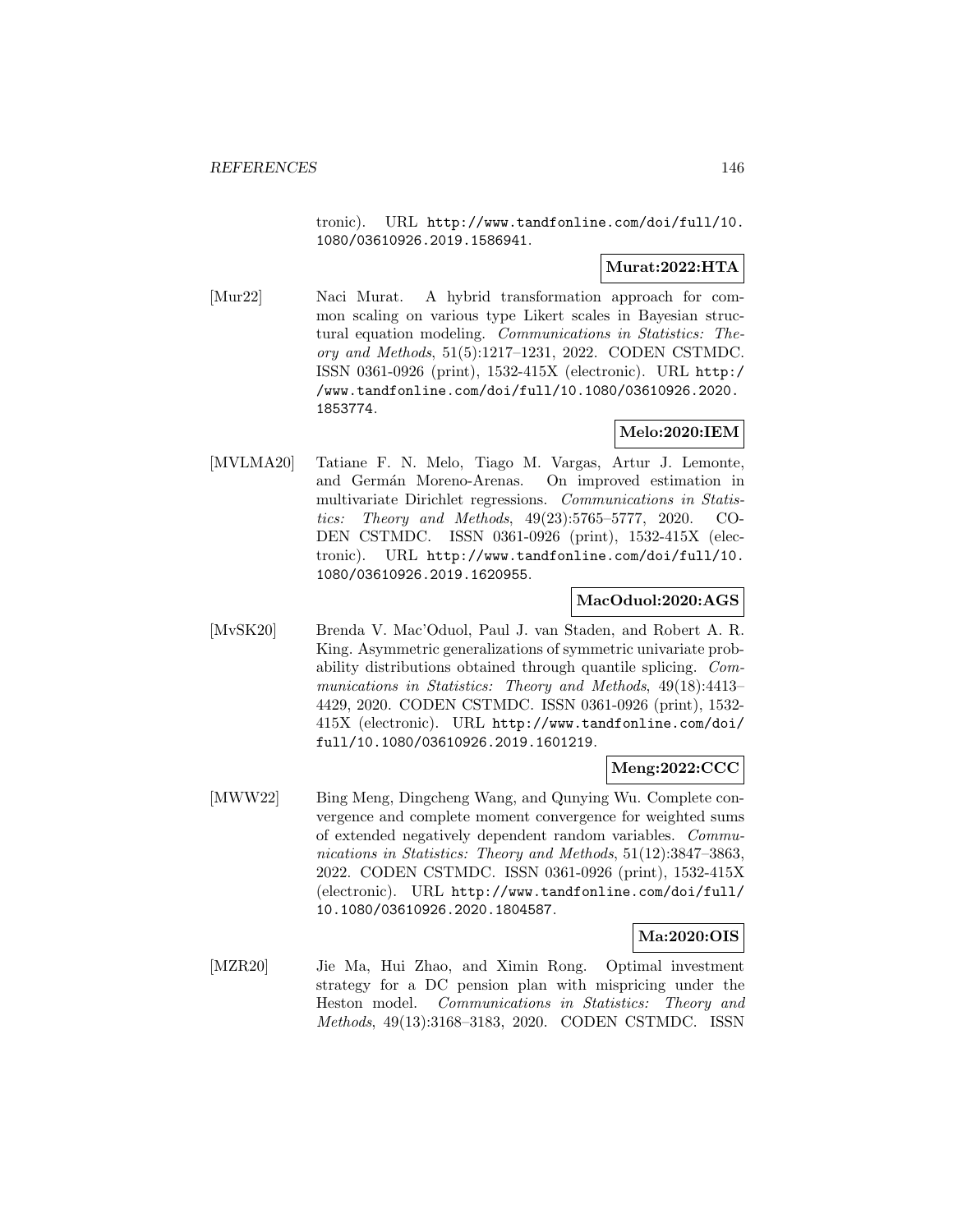0361-0926 (print), 1532-415X (electronic). URL http:/ /www.tandfonline.com/doi/full/10.1080/03610926.2019. 1586938.

## **Naveed:2022:NSP**

[NAAQ22] Khalid Naveed, Muhammad Amin, Saima Afzal, and Muhammad Qasim. New shrinkage parameters for the inverse Gaussian Liu regression. Communications in Statistics: Theory and Methods, 51(10):3216–3236, 2022. CODEN CSTMDC. ISSN 0361-0926 (print), 1532-415X (electronic). URL http:/ /www.tandfonline.com/doi/full/10.1080/03610926.2020. 1791339.

### **Nagakura:2020:FRV**

[Nag20] Daisuke Nagakura. Further results on the vecd operator and its applications. Communications in Statistics: Theory and Methods, 49(10):2321–2338, 2020. CODEN CSTMDC. ISSN 0361-0926 (print), 1532-415X (electronic). URL http:/ /www.tandfonline.com/doi/full/10.1080/03610926.2019. 1570265.

### **Najarzadeh:2021:TIH**

[Naj21] D. Najarzadeh. Testing independence in high-dimensional multivariate normal data. Communications in Statistics: Theory and Methods, 50(14):3421–3435, 2021. CODEN CSTMDC. ISSN 0361-0926 (print), 1532-415X (electronic). URL http:/ /www.tandfonline.com/doi/full/10.1080/03610926.2019. 1702699.

### **Najarzadeh:2022:OPT**

[Naj22] D. Najarzadeh. An optimal projection test for zero multiple correlation coefficient in high-dimensional normal data. Communications in Statistics: Theory and Methods, 51(4):1011–1028, 2022. CODEN CSTMDC. ISSN 0361-0926 (print), 1532-415X (electronic). URL http://www.tandfonline.com/doi/full/ 10.1080/03610926.2020.1757111.

### **Nakashima:2021:EAF**

[Nak21] Eiji Nakashima. Estimation of accelerated failure time due to exposure risk using piecewise-exponential model in cohort follow-up study. Communications in Statistics: Theory and Methods, 50(3):725–737, 2021. CODEN CSTMDC. ISSN 0361-0926 (print), 1532-415X (electronic). URL http:/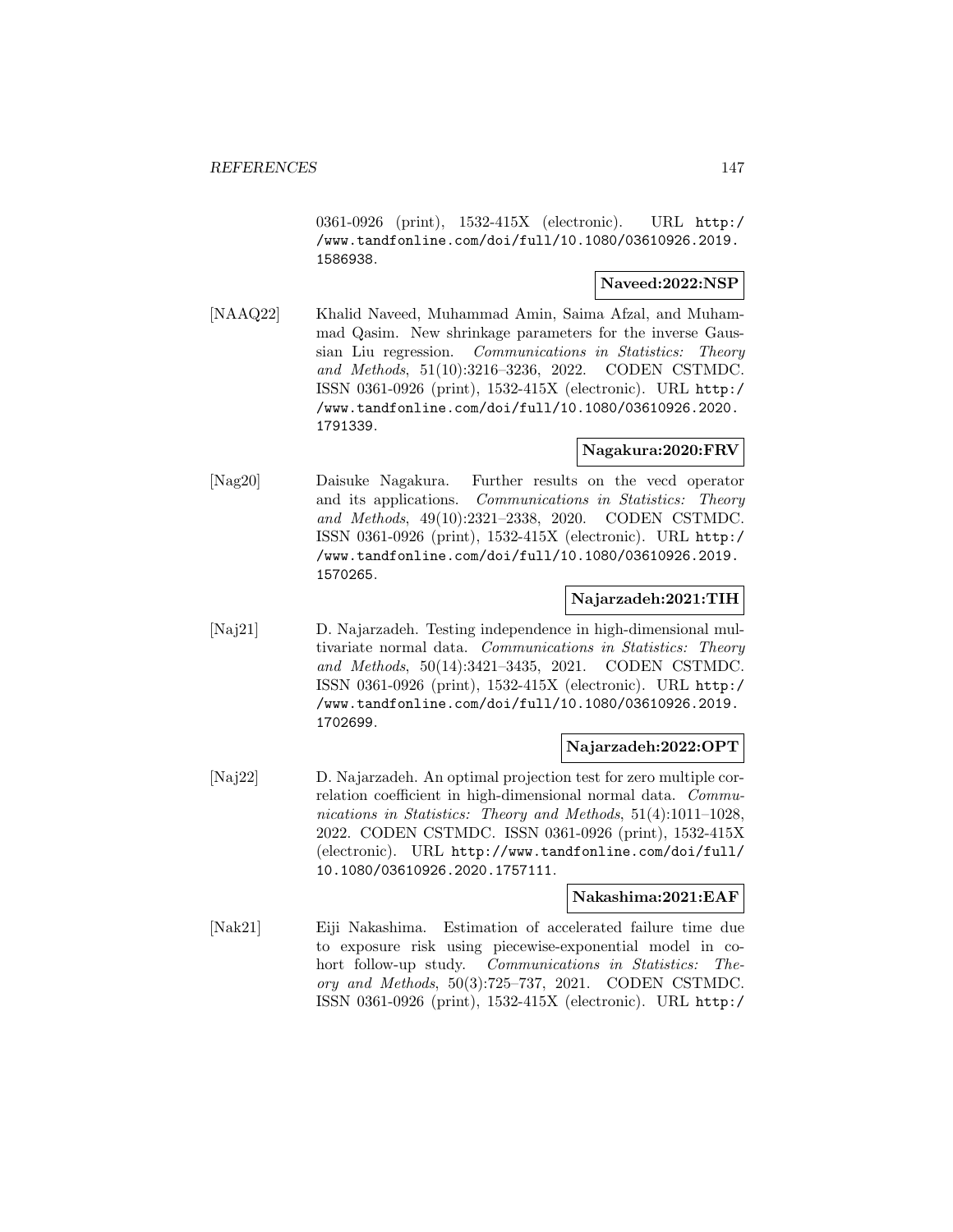/www.tandfonline.com/doi/full/10.1080/03610926.2019. 1640878.

# **Naqvi:2022:SSR**

[NCM22] Sameen Naqvi, Ping Shing Chan, and Deepa Bhatt Mishra. System signatures: a review and bibliometric analysis. Communications in Statistics: Theory and Methods, 51(7):1993–2008. 2022. CODEN CSTMDC. ISSN 0361-0926 (print), 1532-415X (electronic). URL http://www.tandfonline.com/doi/full/ 10.1080/03610926.2021.1937653.

# **Nguyen:2021:ARC**

[ND21] Van Trinh Nguyen and Jean-François Dupuy. Asymptotic results in censored zero-inflated Poisson regression. Communications in Statistics: Theory and Methods, 50(12):2759–2779, 2021. CODEN CSTMDC. ISSN 0361-0926 (print), 1532-415X (electronic). URL http://www.tandfonline.com/doi/full/ 10.1080/03610926.2019.1676442.

# **Nanda:2022:EDD**

[NGC22] Asok K. Nanda, Sanjib Gayen, and Shovan Chowdhury. Errors due to departure from independence in exponential series system. Communications in Statistics: Theory and Methods, 51(12):4162–4178, 2022. CODEN CSTMDC. ISSN 0361-0926 (print), 1532-415X (electronic). URL http:/ /www.tandfonline.com/doi/full/10.1080/03610926.2020. 1811340.

# **Nakagawa:2020:RBI**

[NH20] Tomoyuki Nakagawa and Shintaro Hashimoto. Robust Bayesian inference via  $\gamma$ -divergence. Communications in Statistics: Theory and Methods, 49(2):343–360, 2020. CODEN CSTMDC. ISSN 0361-0926 (print), 1532-415X (electronic). URL http:/ /www.tandfonline.com/doi/full/10.1080/03610926.2018. 1543765.

### **Nievergelt:2020:UOP**

[Nie20] Yves Nievergelt. Uniqueness of one-parameter exponential curves fitted by non-linear least-squares to non-negative data in monotone non-increasing blocks. Communications in Statistics: Theory and Methods, 49(24):6129–6132, 2020. CO-DEN CSTMDC. ISSN 0361-0926 (print), 1532-415X (electronic). URL http://www.tandfonline.com/doi/full/10. 1080/03610926.2019.1628274.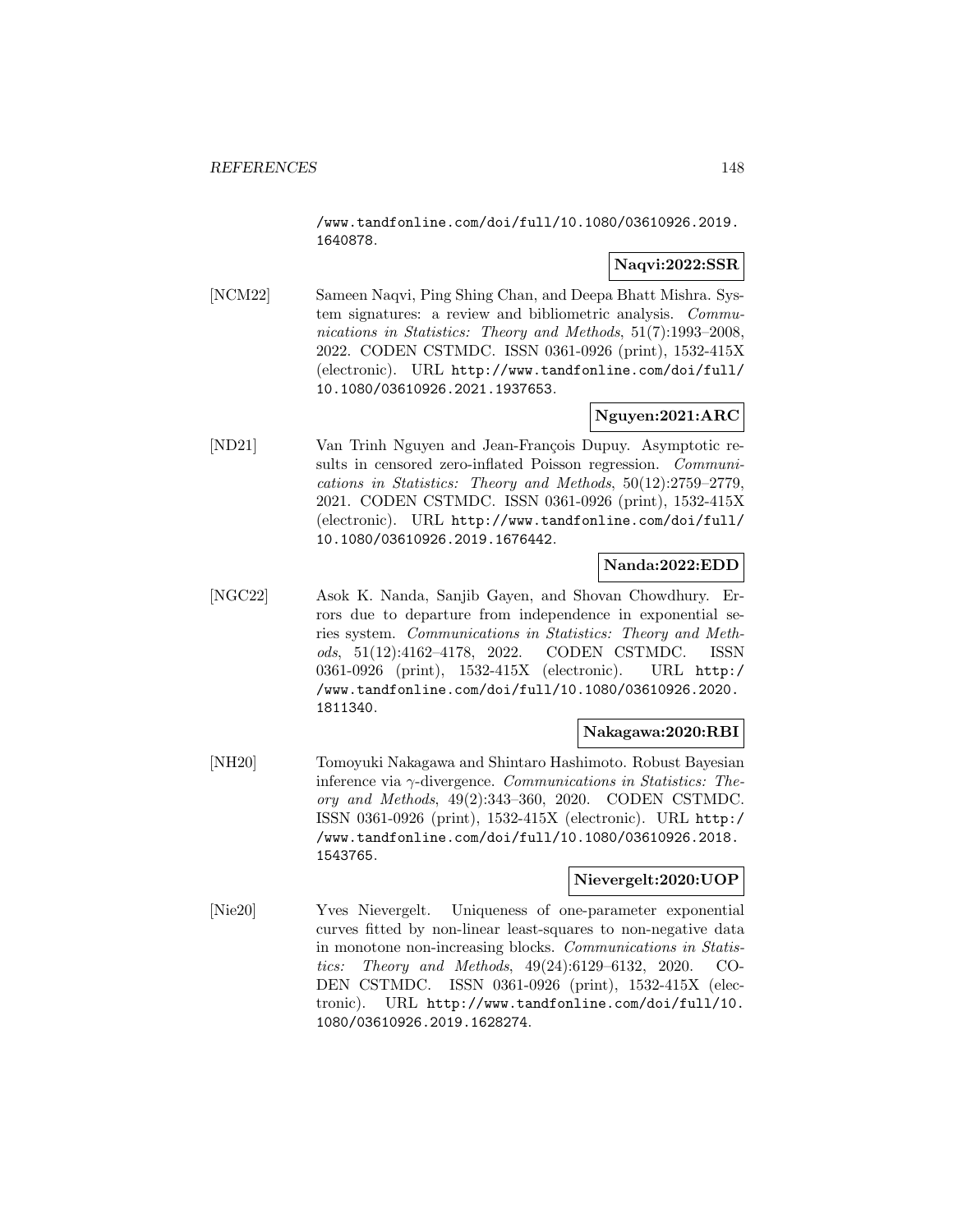# **Ng:2022:DL**

[NLL22] Chi Tim Ng, Woojoo Lee, and Youngjo Lee. In defense of LASSO. Communications in Statistics: Theory and Methods, 51(9):3018–3042, 2022. CODEN CSTMDC. ISSN 0361-0926 (print), 1532-415X (electronic). URL http:/ /www.tandfonline.com/doi/full/10.1080/03610926.2020. 1788080.

# **Naseri:2022:INL**

[NMT22] Parisa Naseri, Hamid Alavi Majd, and Seyyed Mohammad Tabatabaei. Integrated nested Laplace approximation method for hierarchical Bayesian inference of spatial model with application to functional magnetic resonance imaging data. Communications in Statistics: Theory and Methods, 51(8):2414–2437, 2022. CODEN CSTMDC. ISSN 0361-0926 (print), 1532-415X (electronic). URL http://www.tandfonline.com/doi/full/ 10.1080/03610926.2020.1776327.

# **Nesaee:2021:DVS**

[NN21] Marziyeh Nesaee and Mohammad Saber Fallah Nezhad. Designing variables sampling plans based on the yield index  $S_{pk}$ . Communications in Statistics: Theory and Methods, 50(3):507–520, 2021. CODEN CSTMDC. ISSN 0361-0926 (print), 1532-415X (electronic). URL http://www.tandfonline.com/doi/full/ 10.1080/03610926.2019.1639742.

### **Naseri:2020:SPC**

[NNS20] Hassan Naseri, S. Esmaeil Najafi, and Abbas Saghaei. Statistical process control (SPC) for short production run with Cauchy distribution, a case study with corrected numbers approach. Communications in Statistics: Theory and Methods, 49(4):879–893, 2020. CODEN CSTMDC. ISSN 0361-0926 (print), 1532-415X (electronic). URL http://www.tandfonline.com/doi/full/ 10.1080/03610926.2018.1549260.

### **Noughabi:2022:CRE**

[Nou22] Hadi Alizadeh Noughabi. Cumulative residual entropy applied to testing uniformity. Communications in Statistics: Theory and Methods, 51(12):4151–4161, 2022. CODEN CSTMDC. ISSN 0361-0926 (print), 1532-415X (electronic). URL http:/ /www.tandfonline.com/doi/full/10.1080/03610926.2020. 1811339.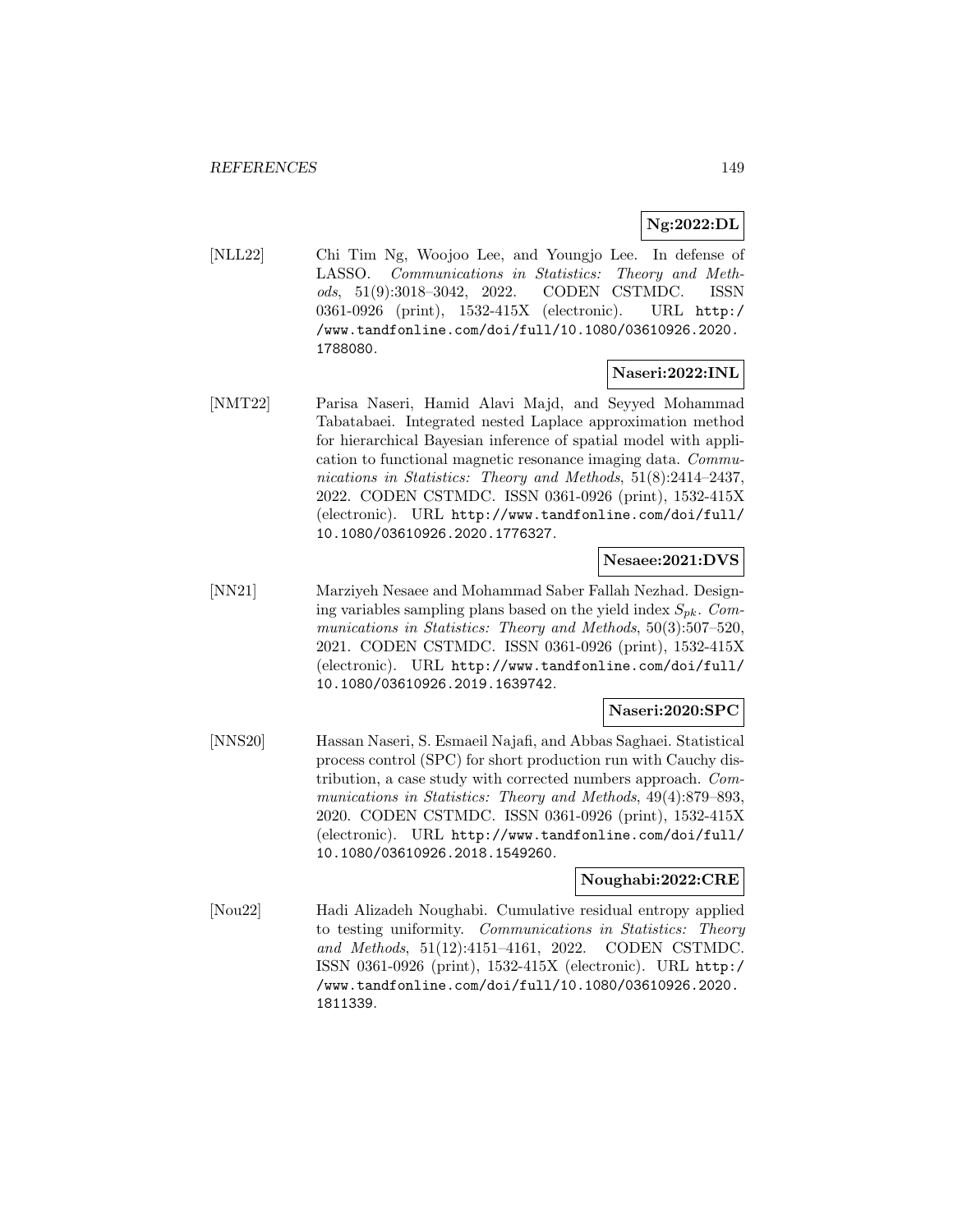### **Najafi:2021:SMC**

[NS21a] Hoorieh Najafi and Abbas Saghaei. Statistical monitoring for change detection of interactions between nodes in networks: With a case study in financial interactions network. *Commu*nications in Statistics: Theory and Methods, 50(20):4900–4911, 2021. CODEN CSTMDC. ISSN 0361-0926 (print), 1532-415X (electronic). URL http://www.tandfonline.com/doi/full/ 10.1080/03610926.2020.1725830.

### **Narjis:2021:BAO**

[NS21b] Ghulam Narjis and Javid Shabbir. Bayesian analysis of optional unrelated question randomized response models. Communications in Statistics: Theory and Methods, 50(18):4203–4215, 2021. CODEN CSTMDC. ISSN 0361-0926 (print), 1532-415X (electronic). URL http://www.tandfonline.com/doi/full/ 10.1080/03610926.2020.1713367.

## **Narjis:2021:EPR**

[NS21c] Ghulam Narjis and Javid Shabbir. An efficient partial randomized response model for estimating a rare sensitive attribute using Poisson distribution. Communications in Statistics: Theory and Methods, 50(1):1–17, 2021. CO-DEN CSTMDC. ISSN 0361-0926 (print), 1532-415X (electronic). URL http://www.tandfonline.com/doi/full/10. 1080/03610926.2019.1628992.

#### **Nevzorov:2021:SRM**

[NS21d] V. B. Nevzorov and A. Stepanov. Some results on maximum of expected sums of sequential minima. Communications in Statistics: Theory and Methods, 50(6):1362–1369, 2021. CO-DEN CSTMDC. ISSN 0361-0926 (print), 1532-415X (electronic). URL http://www.tandfonline.com/doi/full/10. 1080/03610926.2019.1649431.

### **Narjis:2022:TSU**

[NS22a] Ghulam Narjis and Javid Shabbir. A two-stage unrelated question randomized response model for estimating the rare sensitive parameter under Poisson distribution. Communications in Statistics: Theory and Methods, 51(6):1836–1856, 2022. CO-DEN CSTMDC. ISSN 0361-0926 (print), 1532-415X (electronic). URL http://www.tandfonline.com/doi/full/10. 1080/03610926.2020.1769671.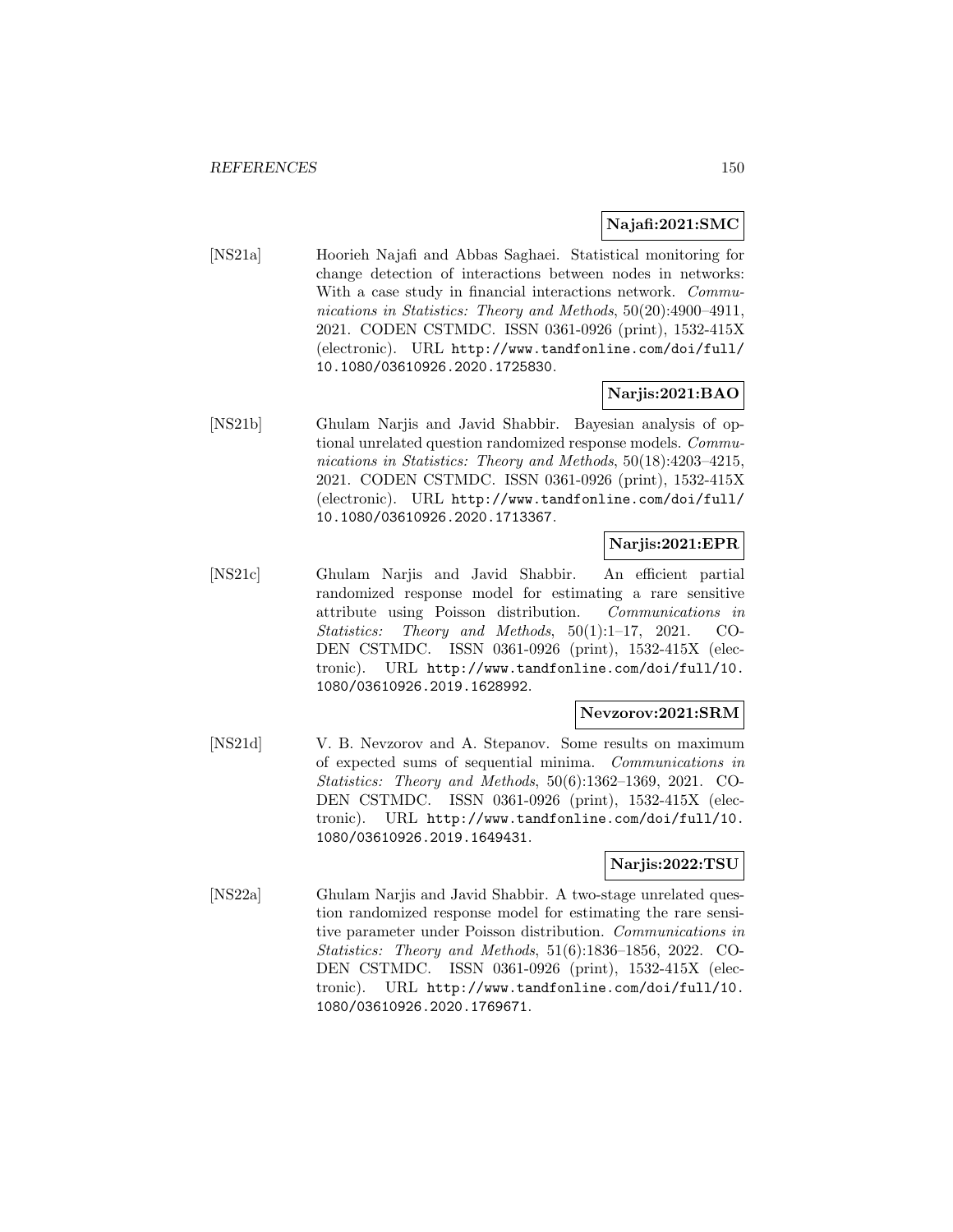#### **Natarajan:2022:ANR**

[NS22b] Balasubramaniam Natarajan and Weixing Song. Adaptive nonparametric regression on finite support. Communications in Statistics: Theory and Methods, 51(2):427–447, 2022. CO-DEN CSTMDC. ISSN 0361-0926 (print), 1532-415X (electronic). URL http://www.tandfonline.com/doi/full/10. 1080/03610926.2020.1749855.

### **Nair:2021:SAR**

[NSG21] N. Unnikrishnan Nair, S. M. Sunoj, and Rajesh G. Some aspects of reversed hazard rate and past entropy. Communications in Statistics: Theory and Methods, 50(9):2106–2116, 2021. CODEN CSTMDC. ISSN 0361-0926 (print), 1532-415X (electronic). URL http://www.tandfonline.com/doi/full/ 10.1080/03610926.2019.1659970.

## **Naderi:2021:COD**

[NSM21] M. Hossein Naderi, Asghar Seif, and M. Bameni Moghadam. Constrained optimal design of  $\bar{X}$  control chart for correlated data under Weibull Shock Model with multiple assignable causes. Communications in Statistics: Theory and Methods, 50(10):2322–2353, 2021. CODEN CSTMDC. ISSN 0361-0926 (print), 1532-415X (electronic). URL http:/ /www.tandfonline.com/doi/full/10.1080/03610926.2019. 1664587.

# **Nair:2020:CSB**

[NSN20] N. Unnikrishnan Nair, S. M. Sunoj, and Vipin N. On characterizations of some bivariate continuous distributions by properties of higher-degree bivariate stop-loss transforms. Communications in Statistics: Theory and Methods, 49(2):403–420, 2020. CODEN CSTMDC. ISSN 0361-0926 (print), 1532-415X (electronic). URL http://www.tandfonline.com/doi/full/ 10.1080/03610926.2018.1543768.

#### **Nadeb:2020:PPS**

[NT20a] Hossein Nadeb and Hamzeh Torabi. Preservation properties of stochastic orders by transformation to the transmuted-G model. Communications in Statistics: Theory and Methods, 49(17): 4333–4346, 2020. CODEN CSTMDC. ISSN 0361-0926 (print), 1532-415X (electronic). URL http://www.tandfonline.com/ doi/full/10.1080/03610926.2019.1601220.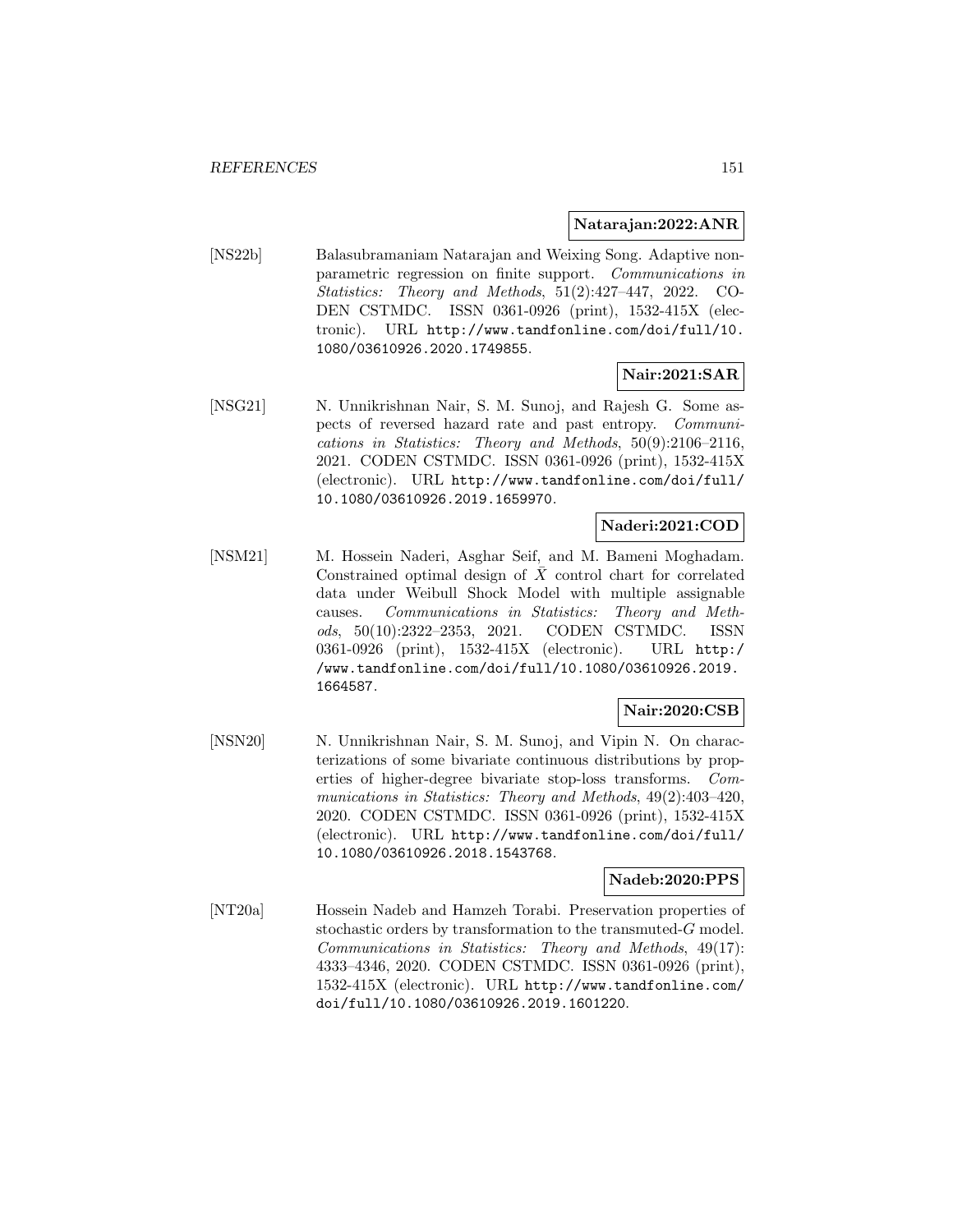#### **Nagamani:2020:IEQ**

[NT20b] Nadiminti Nagamani and Manas Ranjan Tripathy. Improved estimation of quantiles of two normal populations with common mean and ordered variances. Communications in Statistics: Theory and Methods, 49(19):4669–4692, 2020. CO-DEN CSTMDC. ISSN 0361-0926 (print), 1532-415X (electronic). URL http://www.tandfonline.com/doi/full/10. 1080/03610926.2019.1604964.

## **Nadeb:2022:NRS**

[NT22] Hossein Nadeb and Hamzeh Torabi. New results on stochastic comparisons of finite mixtures for some families of distributions. Communications in Statistics: Theory and Methods, 51(10): 3104–3119, 2022. CODEN CSTMDC. ISSN 0361-0926 (print), 1532-415X (electronic). URL http://www.tandfonline.com/ doi/full/10.1080/03610926.2020.1788082.

## **Noor:2022:HEW**

[NuAMA22] Surria Noor, Muhammad Noor ul Amin, Muhammad Mohsin, and Azaz Ahmed. Hybrid exponentially weighted moving average control chart using Bayesian approach. Communications in Statistics: Theory and Methods, 51(12):3960–3984, 2022. CODEN CSTMDC. ISSN 0361-0926 (print), 1532-415X (electronic). URL http://www.tandfonline.com/doi/full/10. 1080/03610926.2020.1805765.

#### **Naqvi:2020:ORI**

[NZZ20] Sameen Naqvi, Yiying Zhang, and Peng Zhao. Ordering results for individual risk model with dependent location– scale claim severities. Communications in Statistics: Theory and Methods, 49(4):942–957, 2020. CODEN CSTMDC. ISSN 0361-0926 (print), 1532-415X (electronic). URL http:/ /www.tandfonline.com/doi/full/10.1080/03610926.2018. 1554127.

# **Okur:2021:SHH**

[OA21] Nurgul Okur and Rovshan Aliyev. Some Hermite–Hadamard type integral inequalities for multidimensional general preinvex stochastic processes. Communications in Statistics: Theory and Methods, 50(14):3338–3351, 2021. CODEN CSTMDC. ISSN 0361-0926 (print), 1532-415X (electronic). URL http:/ /www.tandfonline.com/doi/full/10.1080/03610926.2019. 1696976.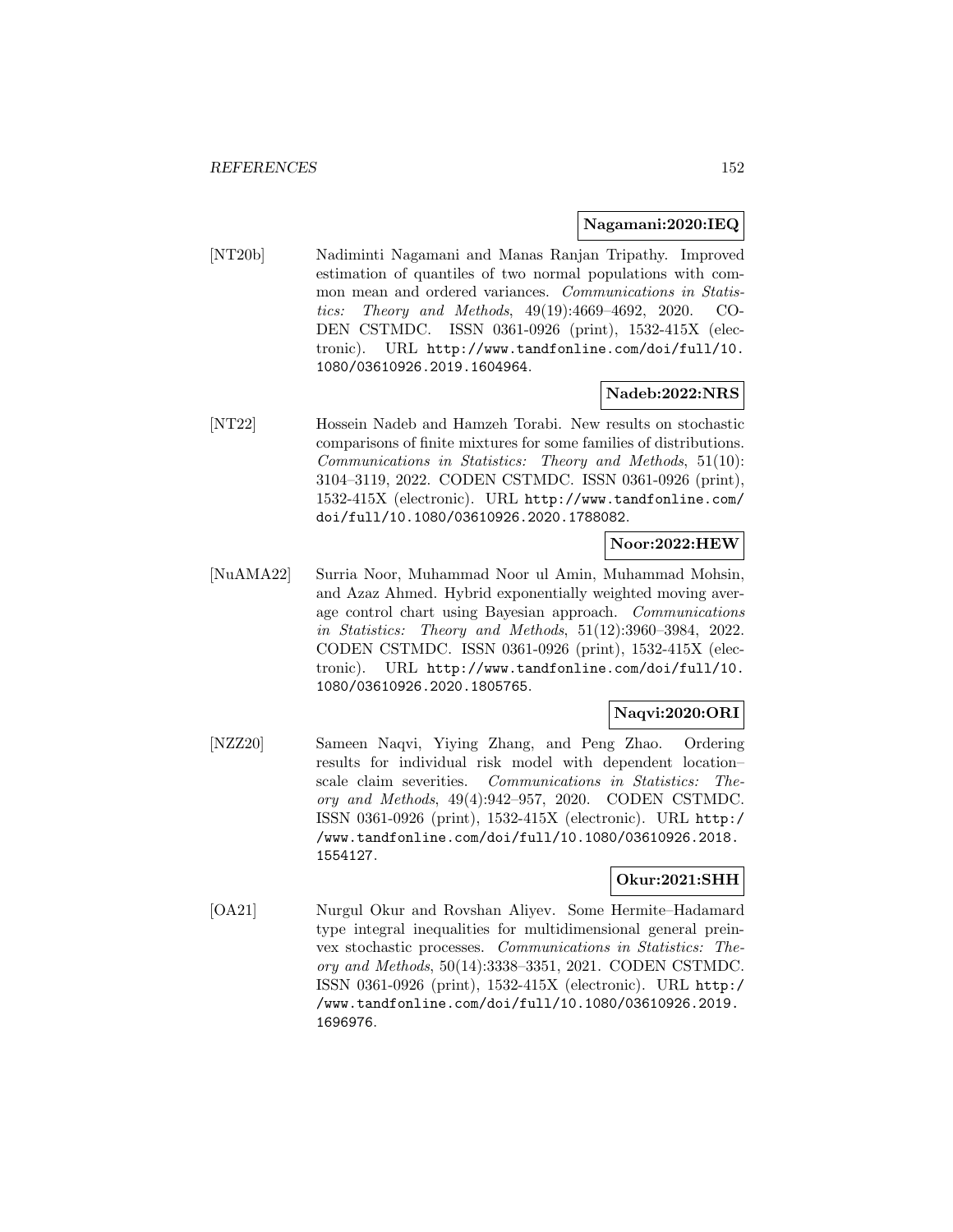### **Oner:2021:REC**

[OB21] Yüksel Öner and Hasan Bulut. A robust EM clustering approach: ROBEM. Communications in Statistics: Theory and Methods, 50(19):4587–4605, 2021. CODEN CSTMDC. ISSN 0361-0926 (print), 1532-415X (electronic). URL http:/ /www.tandfonline.com/doi/full/10.1080/03610926.2020. 1722840.

### **Ohaegbulem:2022:MOC**

[OC22] Emmanuel Uchenna Ohaegbulem and Polycarp Emeka Chigbu. A measure of orthogonality for the central composite designs. Communications in Statistics: Theory and Methods, 51(9): 2710–2724, 2022. CODEN CSTMDC. ISSN 0361-0926 (print), 1532-415X (electronic). URL http://www.tandfonline.com/ doi/full/10.1080/03610926.2021.1982984.

# **Ohishi:2021:COG**

[OFO<sup>+</sup>21] M. Ohishi, K. Fukui, K. Okamura, Y. Itoh, and H. Yanagihara. Coordinate optimization for generalized fused Lasso. Communications in Statistics: Theory and Methods, 50(24):5955–5973, 2021. CODEN CSTMDC. ISSN 0361-0926 (print), 1532-415X (electronic). URL http://www.tandfonline.com/doi/full/ 10.1080/03610926.2021.1931888.

#### **Ogasawara:2020:AEF**

[Oga20a] Haruhiko Ogasawara. Alternative expectation formulas for realvalued random vectors. Communications in Statistics: Theory and Methods, 49(2):454–470, 2020. CODEN CSTMDC. ISSN 0361-0926 (print), 1532-415X (electronic). URL http:/ /www.tandfonline.com/doi/full/10.1080/03610926.2018. 1543773.

# **Ogasawara:2020:ACM**

[Oga20b] Haruhiko Ogasawara. Asymptotic cumulants of the minimum phi-divergence estimator for categorical data under possible model misspecification. Communications in Statistics: Theory and Methods, 49(10):2448–2465, 2020. CO-DEN CSTMDC. ISSN 0361-0926 (print), 1532-415X (electronic). URL http://www.tandfonline.com/doi/full/10. 1080/03610926.2019.1576888.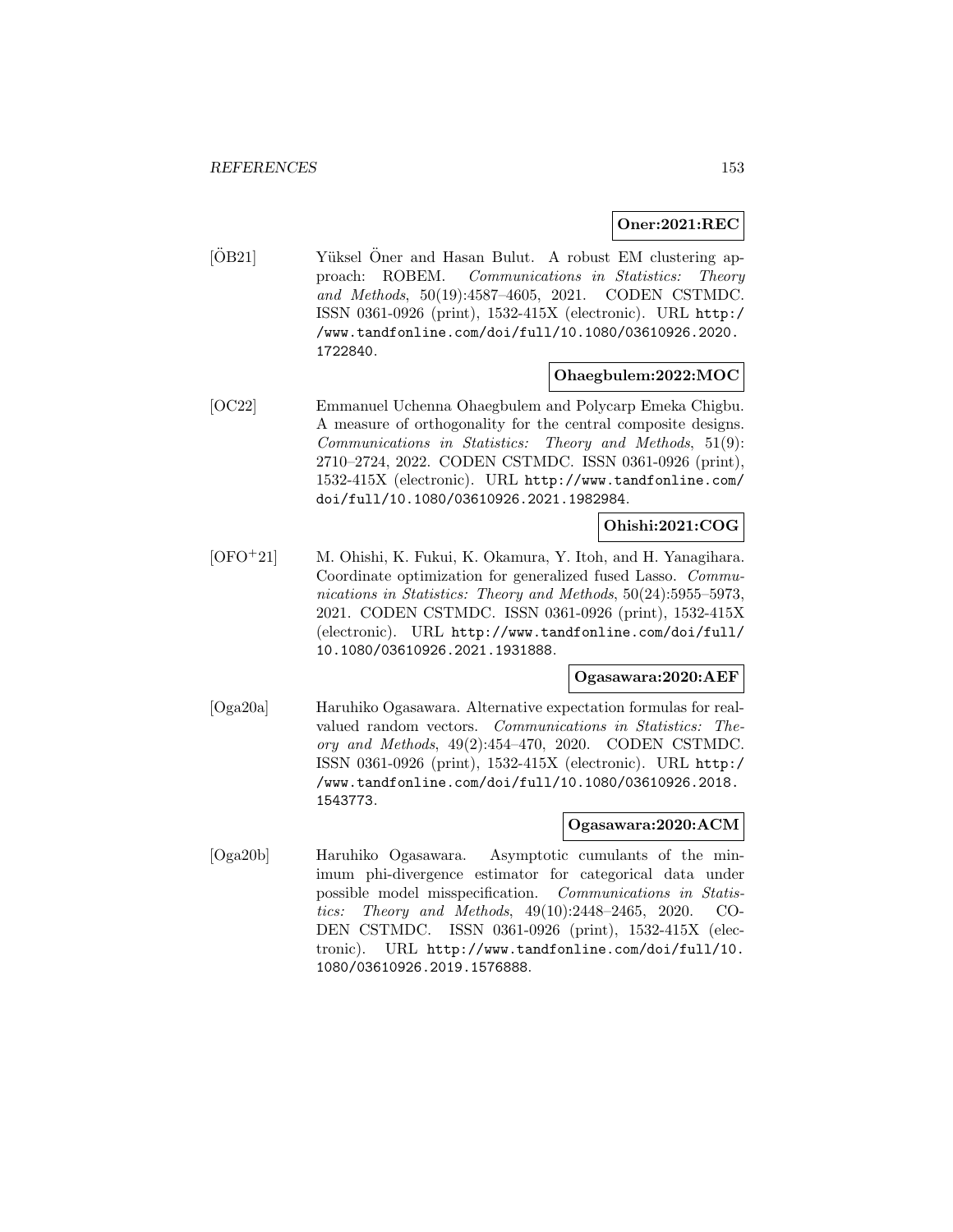### **Ogasawara:2020:AEC**

[Oga20c] Haruhiko Ogasawara. An asymptotic equivalence of the cross-data and predictive estimators. Communications in Statistics: Theory and Methods, 49(3):755–768, 2020. CO-DEN CSTMDC. ISSN 0361-0926 (print), 1532-415X (electronic). URL http://www.tandfonline.com/doi/full/10. 1080/03610926.2018.1549258.

## **Ogasawara:2020:EMC**

[Oga20d] Haruhiko Ogasawara. The echelon Markov and Chebyshev inequalities. Communications in Statistics: Theory and Methods, 49(7):1578–1591, 2020. CODEN CSTMDC. ISSN 0361-0926 (print), 1532-415X (electronic). URL http:/ /www.tandfonline.com/doi/full/10.1080/03610926.2018. 1530359.

### **Ogasawara:2020:MMM**

[Oga20e] Haruhiko Ogasawara. The multivariate Markov and multiple Chebyshev inequalities. Communications in Statistics: Theory and Methods, 49(2):441–453, 2020. CODEN CSTMDC. ISSN 0361-0926 (print), 1532-415X (electronic). URL http:/ /www.tandfonline.com/doi/full/10.1080/03610926.2018. 1543772.

#### **Ogasawara:2021:IMC**

[Oga21] Haruhiko Ogasawara. Improvements of the Markov and Chebyshev inequalities using the partial expectation. Communications in Statistics: Theory and Methods, 50(1):116–131, 2021. CODEN CSTMDC. ISSN 0361-0926 (print), 1532-415X (electronic). URL http://www.tandfonline.com/doi/full/10. 1080/03610926.2019.1630438.

# **Oh:2021:SGR**

[OHS21] Jungtaek Oh, Hee-Jin Hwang, and Key-Il Shin. A study on the generalized ratio-type estimator based on the multiple regression estimator. Communications in Statistics: Theory and Methods, 50(24):6151–6166, 2021. CODEN CSTMDC. ISSN 0361-0926 (print), 1532-415X (electronic). URL http:/ /www.tandfonline.com/doi/full/10.1080/03610926.2020. 1740270.

### **Ohyama:2020:SIA**

[Ohy20] Tetsuji Ohyama. Statistical inference of agreement coefficient between two raters with binary outcomes. Communications in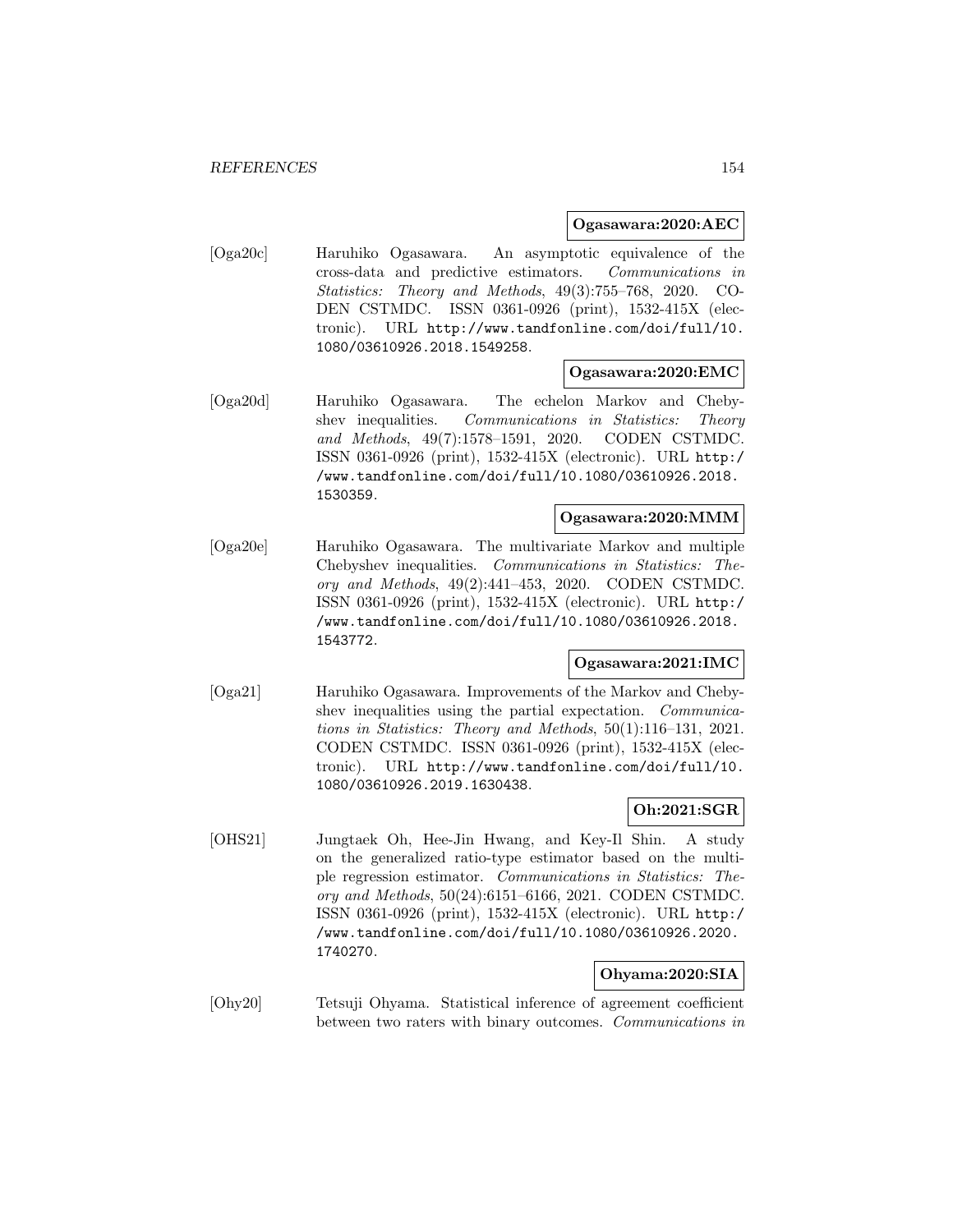Statistics: Theory and Methods, 49(10):2529–2539, 2020. CO-DEN CSTMDC. ISSN 0361-0926 (print), 1532-415X (electronic). URL http://www.tandfonline.com/doi/full/10. 1080/03610926.2019.1576894.

#### **Ohyama:2021:SIG**

[Ohy21] Tetsuji Ohyama. Statistical inference of Gwet's AC<sup>1</sup> coefficient for multiple raters and binary outcomes. Communications in Statistics: Theory and Methods, 50(15):3564–3572, 2021. CODEN CSTMDC. ISSN 0361-0926 (print), 1532-415X (electronic). URL http://www.tandfonline.com/doi/full/ 10.1080/03610926.2019.1708397.

### **Oliazadeh:2021:NSC**

[OIF21] Farzaneh Oliazadeh, Anis Iranmanesh, and Vahid Fakoor. A note on the strong consistency of nonparametric estimation of Shannon entropy in length-biased sampling. Communications in Statistics: Theory and Methods, 50(24):5779–5791, 2021. CODEN CSTMDC. ISSN 0361-0926 (print), 1532-415X (electronic). URL http://www.tandfonline.com/doi/full/ 10.1080/03610926.2020.1737123.

# **Ozawa:2020:ETC**

[OK20] Kazuhiro Ozawa and Shinji Kuriki. On A-efficient treatmentcontrol designs constructed by cyclic and generalized cyclic designs. Communications in Statistics: Theory and Methods, 49(24):6096–6111, 2020. CODEN CSTMDC. ISSN 0361-0926 (print), 1532-415X (electronic). URL http:/ /www.tandfonline.com/doi/full/10.1080/03610926.2019. 1626428.

### **Oda:2021:HDB**

[OMYF21] Ryoya Oda, Yoshie Mima, Hirokazu Yanagihara, and Yasunori Fujikoshi. A high-dimensional bias-corrected AIC for selecting response variables in multivariate calibration. Communications in Statistics: Theory and Methods, 50(14):3453–3476, 2021. CODEN CSTMDC. ISSN 0361-0926 (print), 1532-415X (electronic). URL http://www.tandfonline.com/doi/full/ 10.1080/03610926.2019.1705978.

### **Onwuamaeze:2021:OPV**

[Onw21] Charity Uchenna Onwuamaeze. Optimal prediction variance properties of some central composite designs in the hypercube. Communications in Statistics: Theory and Methods, 50(8):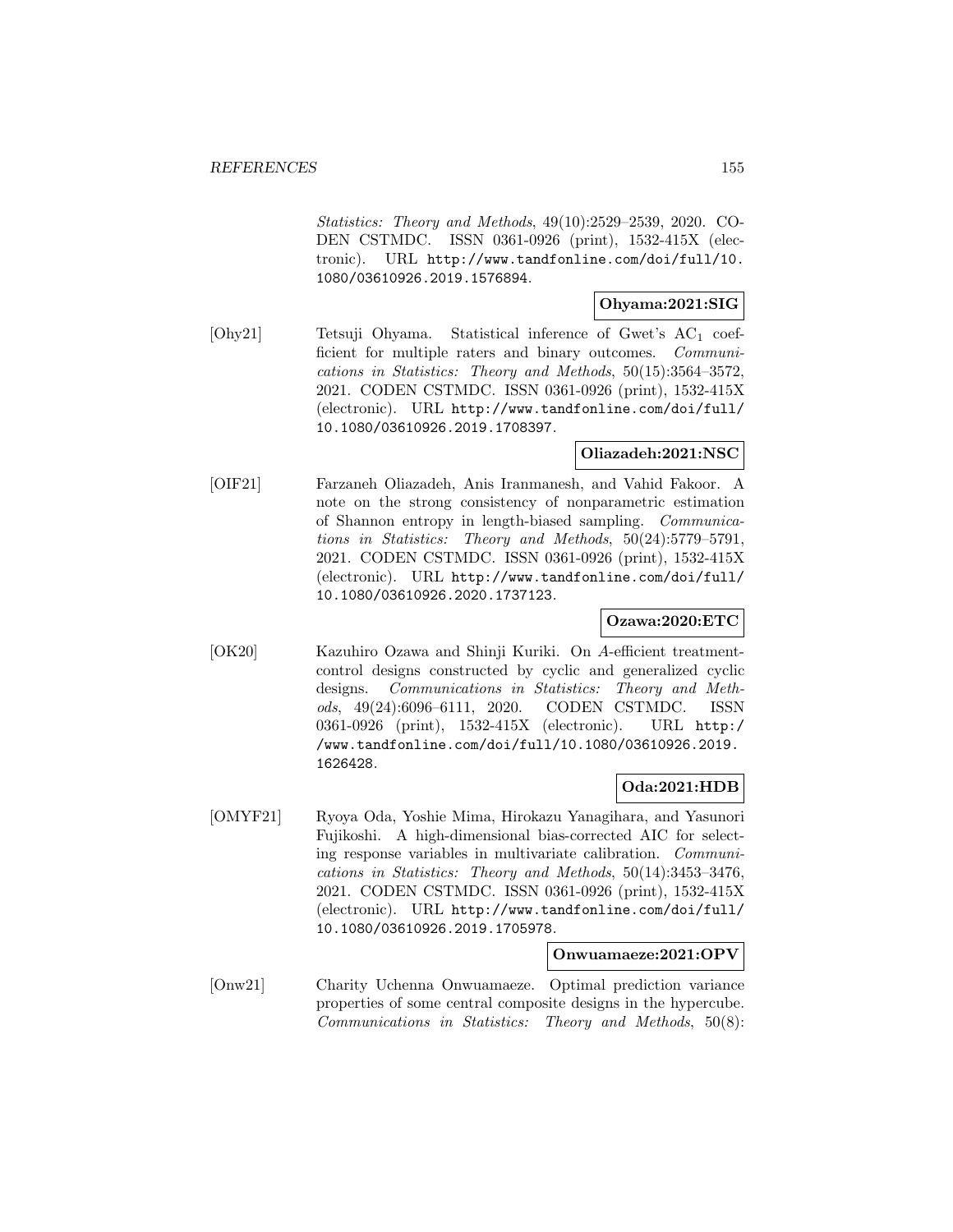1911–1924, 2021. CODEN CSTMDC. ISSN 0361-0926 (print), 1532-415X (electronic). URL http://www.tandfonline.com/ doi/full/10.1080/03610926.2019.1656746.

**Ommane:2020:ARE**

[OO20] Younes Ommane and Idir Ouassou. Adaptive ridge estimator in a linear regression model with spherically symmetric error under constraint. Communications in Statistics: Theory and Methods, 49(1):1–15, 2020. CODEN CSTMDC. ISSN 0361-0926 (print), 1532-415X (electronic). URL http://www.tandfonline.com/ doi/full/10.1080/03610926.2018.1532006.

# **Oryshchenko:2020:EMI**

[Ory20] Vitaliy Oryshchenko. Exact mean integrated squared error and bandwidth selection for kernel distribution function estimators. Communications in Statistics: Theory and Methods, 49(7): 1603–1628, 2020. CODEN CSTMDC. ISSN 0361-0926 (print), 1532-415X (electronic). URL http://www.tandfonline.com/ doi/full/10.1080/03610926.2018.1563182.

**Ong:2021:NCN**

[OTL21] Seng-Huat Ong, Kian-Kok Toh, and Yeh-Ching Low. The non-central negative binomial distribution: Further properties and applications. Communications in Statistics: Theory and Methods, 50(2):329–344, 2021. CODEN CSTMDC. ISSN 0361-0926 (print), 1532-415X (electronic). URL http:/ /www.tandfonline.com/doi/full/10.1080/03610926.2019. 1634817.

### **Orjuela:2021:BEM**

[OV21] Lizet Viviana Romero Orjuela and Sergio Alejandro Calderón Villanueva. Bayesian estimation of a multivariate TAR model when the noise process follows a Student-t distribution. Communications in Statistics: Theory and Methods, 50(11):2508-2530, 2021. CODEN CSTMDC. ISSN 0361-0926 (print), 1532-415X (electronic). URL http://www.tandfonline.com/doi/full/ 10.1080/03610926.2019.1669807.

### **Ozkale:2021:IOI**

[Ozk21] M. Revan Ozkale. Identification of outlying and influential data with principal components regression estimation in binary logistic regression. Communications in Statistics: Theory and Methods, 50(3):609–630, 2021. CODEN CSTMDC.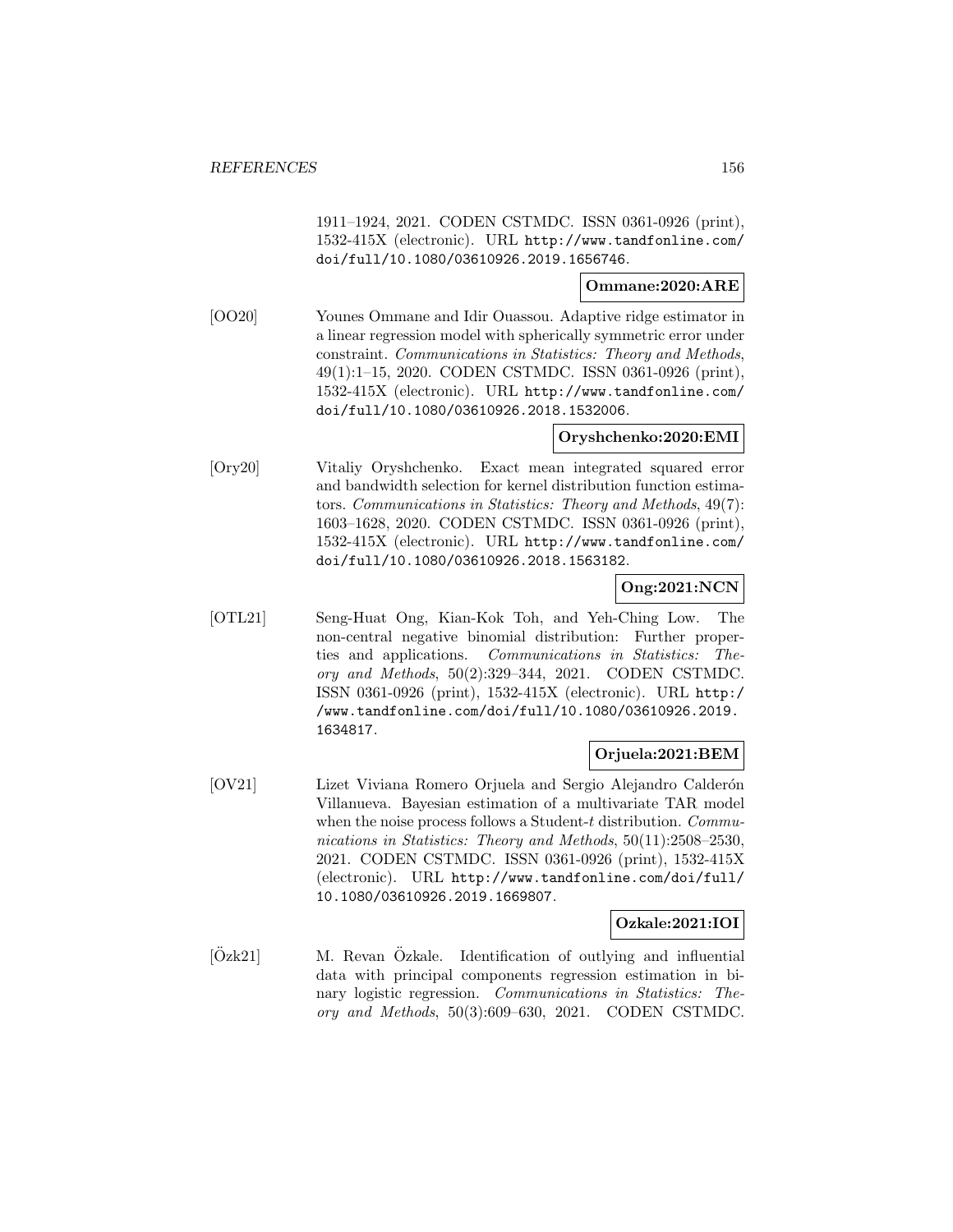ISSN 0361-0926 (print), 1532-415X (electronic). URL http:/ /www.tandfonline.com/doi/full/10.1080/03610926.2019. 1639749.

### **Pascual:2021:MBI**

[PA21] Francis G. Pascual and Sherzod B. Akhundjanov. Monitoring a bivariate  $INAR(1)$  process with application to hepatitis a. Communications in Statistics: Theory and Methods, 50(5): 1036–1058, 2021. CODEN CSTMDC. ISSN 0361-0926 (print), 1532-415X (electronic). URL http://www.tandfonline.com/ doi/full/10.1080/03610926.2019.1645856.

# **Pekalp:2020:PEM**

[PAAA20] Mustafa Hilmi Pekalp, Omer Altindag, Ozgür Acar, and Halil Aydogdu. Plug-in estimators for the mean value and variance functions in delayed renewal processes. Communications in Statistics: Theory and Methods, 49(19):4693–4711, 2020. CO-DEN CSTMDC. ISSN 0361-0926 (print), 1532-415X (electronic). URL http://www.tandfonline.com/doi/full/10. 1080/03610926.2019.1604965.

# **Pu:2020:EAF**

[PAC20] Xiao Pu and Ery Arias-Castro. An EM algorithm for fitting a mixture model with symmetric log-concave densities. Communications in Statistics: Theory and Methods, 49(1):78–87, 2020. CODEN CSTMDC. ISSN 0361-0926 (print), 1532-415X (electronic). URL http://www.tandfonline.com/doi/full/ 10.1080/03610926.2018.1530789.

# **Park:2021:WGC**

[Par21] Sangun Park. Weighted general cumulative entropy and a goodness of fit for normality. Communications in Statistics: Theory and Methods, 50(20):4733–4742, 2021. CO-DEN CSTMDC. ISSN 0361-0926 (print), 1532-415X (electronic). URL http://www.tandfonline.com/doi/full/10. 1080/03610926.2020.1723635.

# **Peng:2022:MVA**

[PC22] Xingchun Peng and Fenge Chen. Mean-variance asset-liability management with inside information. Communications in Statistics: Theory and Methods, 51(7):2281–2302, 2022. CO-DEN CSTMDC. ISSN 0361-0926 (print), 1532-415X (electronic). URL http://www.tandfonline.com/doi/full/10. 1080/03610926.2020.1772982.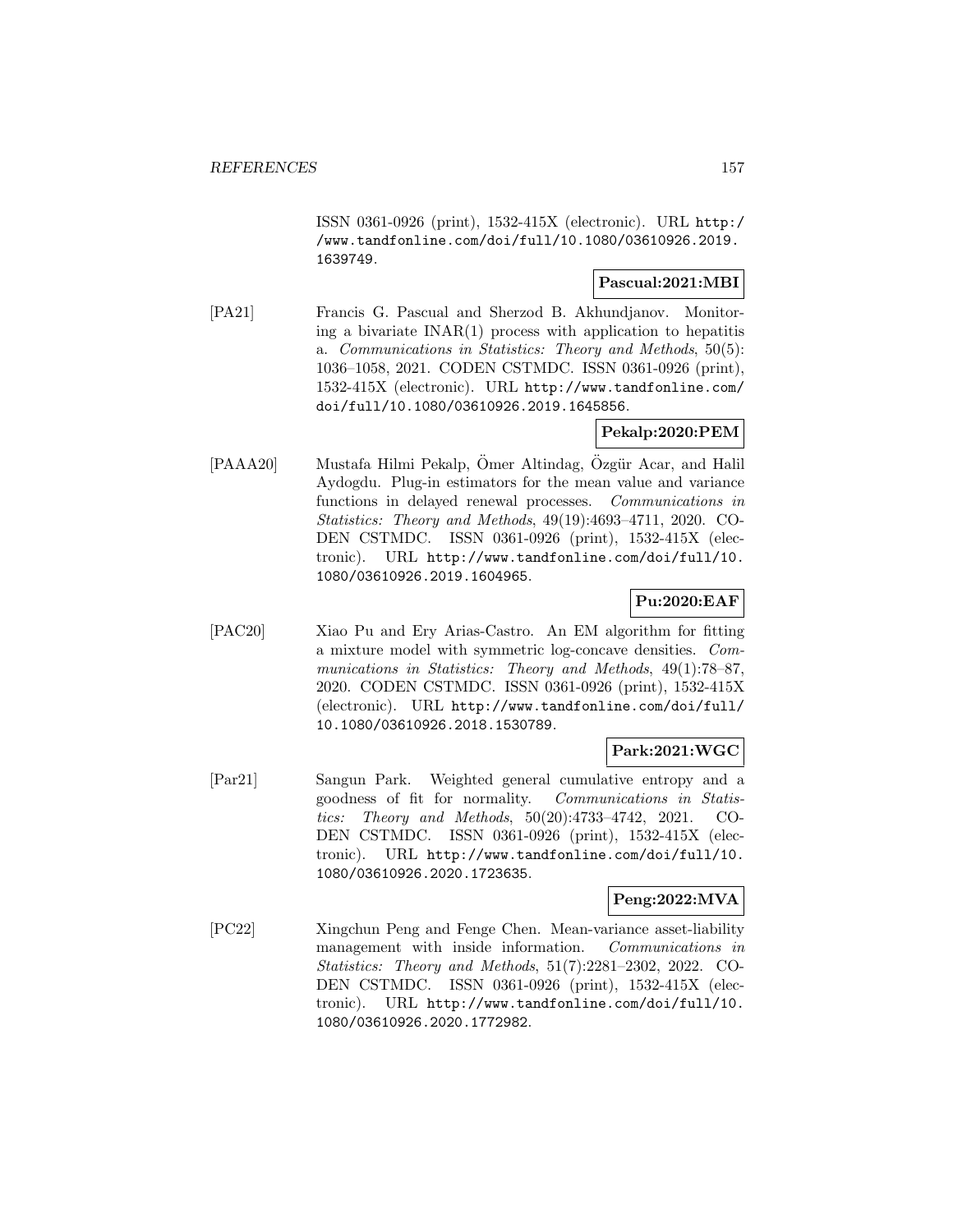#### **Pereira:2020:CRE**

[PCdP<sup>+</sup>20] André G. C. Pereira, Viviane S. M. Campos, André L. S. de Pinho, Carla A. Vivacqua, and Roberto T. G. de Oliveira. On the convergence rate of the elitist genetic algorithm based on mutation probability. Communications in Statistics: Theory and Methods, 49(4):769–780, 2020. CODEN CSTMDC. ISSN 0361-0926 (print), 1532-415X (electronic). URL http:/ /www.tandfonline.com/doi/full/10.1080/03610926.2018. 1528361.

# **Pang:2021:NIS**

[PCZ21] Tianxiao Pang, Terence Tai-Leung Chong, and Danna Zhang. Non identification of structural change in non stationary AR(1) models. Communications in Statistics: Theory and Methods, 50(18):4145–4166, 2021. CODEN CSTMDC. ISSN 0361-0926 (print), 1532-415X (electronic). URL http:/ /www.tandfonline.com/doi/full/10.1080/03610926.2019. 1711125.

## **Prevedello:2022:DCS**

[PD22] Giulio Prevedello and Ken R. Duffy. Discrete convolution statistic for hypothesis testing. Communications in Statistics: Theory and Methods, 51(12):4097–4118, 2022. CO-DEN CSTMDC. ISSN 0361-0926 (print), 1532-415X (electronic). URL http://www.tandfonline.com/doi/full/10. 1080/03610926.2020.1811336.

# **Peng:2022:EUM**

[Pen22] Xingchun Peng. Expected utility maximization for an insurer with investment and risk control under inside information. Communications in Statistics: Theory and Methods, 51(4):1029– 1053, 2022. CODEN CSTMDC. ISSN 0361-0926 (print), 1532- 415X (electronic). URL http://www.tandfonline.com/doi/ full/10.1080/03610926.2020.1757716.

### **Papatsouma:2020:ASD**

[PF20] Ioanna Papatsouma and Nikolaos Farmakis. Approximating symmetric distributions via sampling and coefficient of variation. Communications in Statistics: Theory and Methods, 49 (1):61–77, 2020. CODEN CSTMDC. ISSN 0361-0926 (print), 1532-415X (electronic). URL http://www.tandfonline.com/ doi/full/10.1080/03610926.2018.1529244.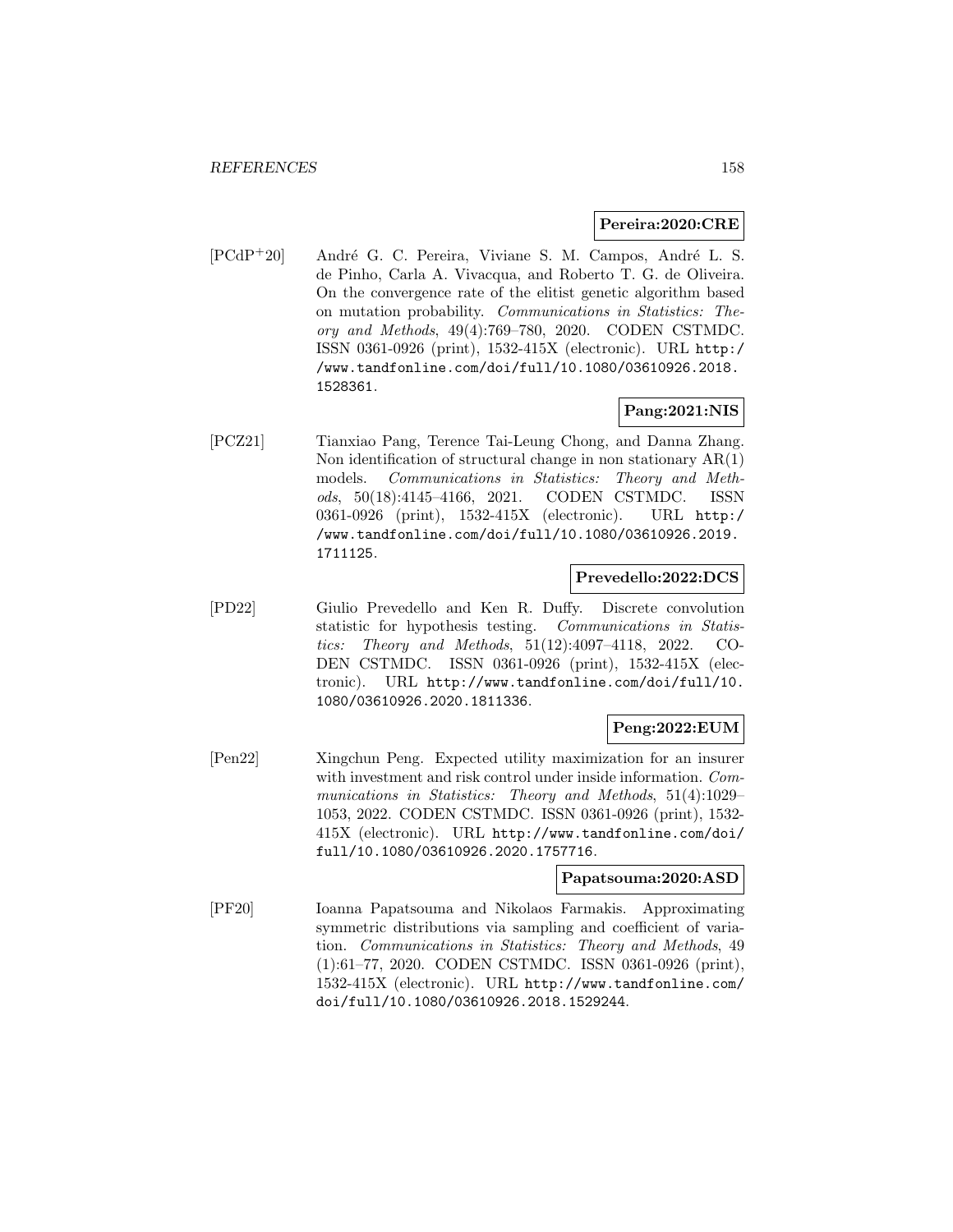#### **Pielaszkiewicz:2021:MTW**

[PH21] Jolanta Pielaszkiewicz and Thomas Holgersson. Mixtures of traces of Wishart and inverse Wishart matrices. Communications in Statistics: Theory and Methods, 50(21):5084–5100, 2021. CODEN CSTMDC. ISSN 0361-0926 (print), 1532-415X (electronic). URL http://www.tandfonline.com/doi/full/ 10.1080/03610926.2019.1691733.

### **Park:2020:RDB**

[PK20a] Chun Gun Park and Inyoung Kim. Robust difference-based outlier detection. Communications in Statistics: Theory and Methods, 49(22):5553–5577, 2020. CODEN CSTMDC. ISSN 0361-0926 (print), 1532-415X (electronic). URL http:/ /www.tandfonline.com/doi/full/10.1080/03610926.2019. 1620278.

### **Patra:2020:FRR**

[PK20b] Arijit Patra and Chanchal Kundu. Further results on residual life and inactivity time at random time. Communications in Statistics: Theory and Methods, 49(5):1261–1271, 2020. CO-DEN CSTMDC. ISSN 0361-0926 (print), 1532-415X (electronic). URL http://www.tandfonline.com/doi/full/10. 1080/03610926.2018.1563170.

### **Park:2022:DBM**

[PK22a] Junhui Park and Seung-Ho Kang. The determination of biosimilarity margin and the assessment of biosimilarity for an  $(m+1)$ arm parallel design. Communications in Statistics: Theory and Methods, 51(2):387–403, 2022. CODEN CSTMDC. ISSN 0361-0926 (print), 1532-415X (electronic). URL http:/ /www.tandfonline.com/doi/full/10.1080/03610926.2020. 1749664.

# **Park:2022:HME**

[PK22b] Myung Hyun Park and Joseph H. T. Kim. Hierarchical mixtureof-experts models for count variables with excessive zeros. Communications in Statistics: Theory and Methods, 51(12):4072– 4096, 2022. CODEN CSTMDC. ISSN 0361-0926 (print), 1532- 415X (electronic). URL http://www.tandfonline.com/doi/ full/10.1080/03610926.2020.1811335.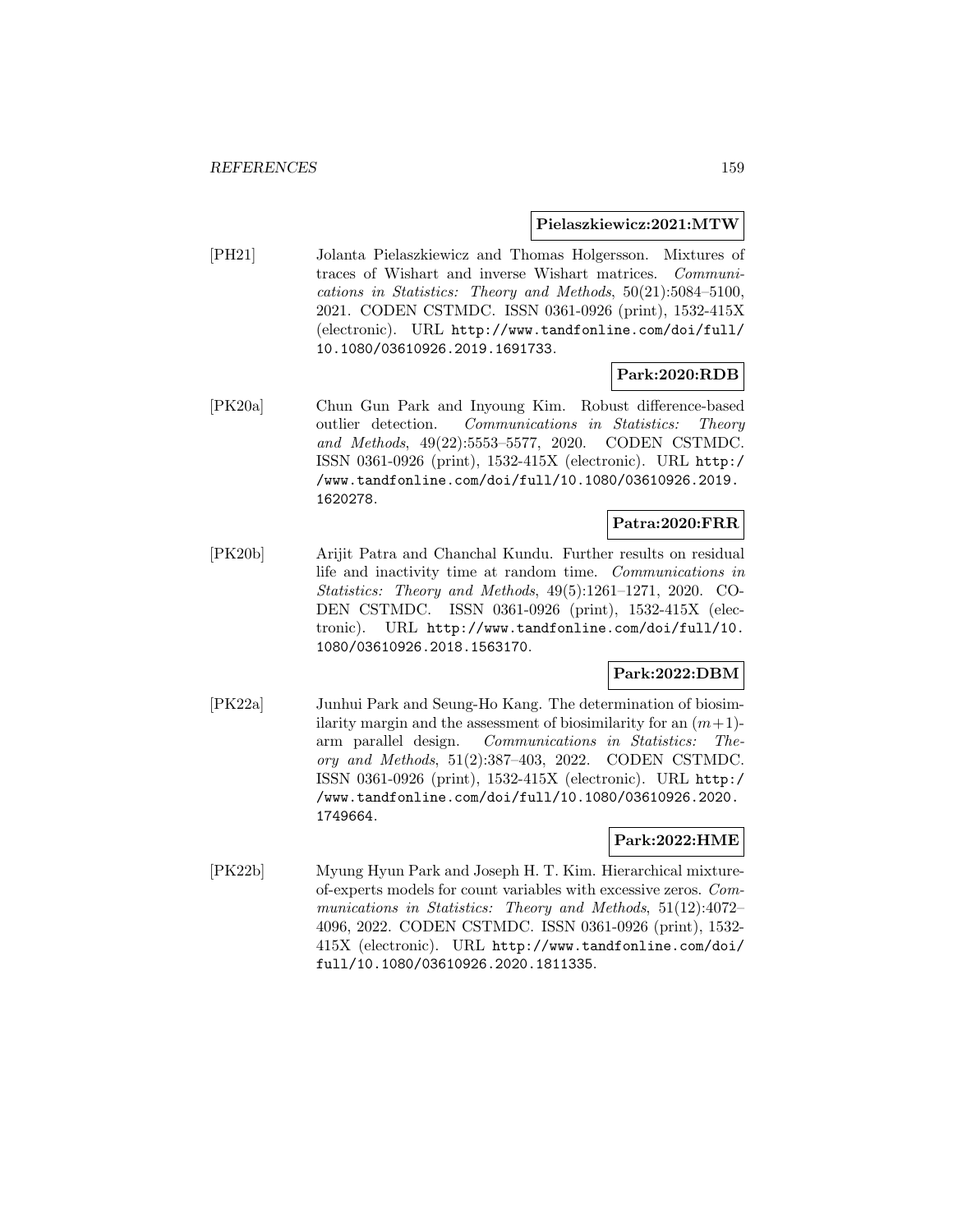## **Patra:2020:IEF**

[PKK20] Lakshmi Kanta Patra, Somesh Kumar, and B. M. Golam Kibria. Improved estimation of a function of scale parameter of a doubly censored exponential distribution. Communications in Statistics: Theory and Methods, 49(9):2049–2064, 2020. CO-DEN CSTMDC. ISSN 0361-0926 (print), 1532-415X (electronic). URL http://www.tandfonline.com/doi/full/10. 1080/03610926.2019.1568482.

## **Pilz:2022:NSS**

[PKK22] Maximilian Pilz, Samuel Kilian, and Meinhard Kieser. A note on the shape of sample size functions of optimal adaptive two-stage designs. Communications in Statistics: Theory and Methods, 51(6):1911–1918, 2022. CODEN CSTMDC. ISSN 0361-0926 (print), 1532-415X (electronic). URL http:/ /www.tandfonline.com/doi/full/10.1080/03610926.2020. 1776875.

## **Priyanka:2021:CEQ**

[PKT21] Kumari Priyanka, Ajay Kumar, and Pidugu Trisandhya. Calibration estimators for quantitative sensitive mean estimation under successive sampling. Communications in Statistics: Theory and Methods, 50(6):1341–1361, 2021. CO-DEN CSTMDC. ISSN 0361-0926 (print), 1532-415X (electronic). URL http://www.tandfonline.com/doi/full/10. 1080/03610926.2019.1649430.

# **Pal:2021:ODP**

[PM21] Manisha Pal and Nripes Kumar Mandal. Optimum designs for parameter estimation in mixture experiments with group synergism. Communications in Statistics: Theory and Methods, 50(9):2001–2014, 2021. CODEN CSTMDC. ISSN 0361-0926 (print), 1532-415X (electronic). URL http:/ /www.tandfonline.com/doi/full/10.1080/03610926.2019. 1657455.

# **Popinski:2020:LSO**

[Pop20] Waldemar Popiński. Least squares orthogonal polynomial regression estimation for irregular design. Communications in Statistics: Theory and Methods, 49(3):631–647, 2020. CO-DEN CSTMDC. ISSN 0361-0926 (print), 1532-415X (electronic). URL http://www.tandfonline.com/doi/full/10. 1080/03610926.2018.1549244.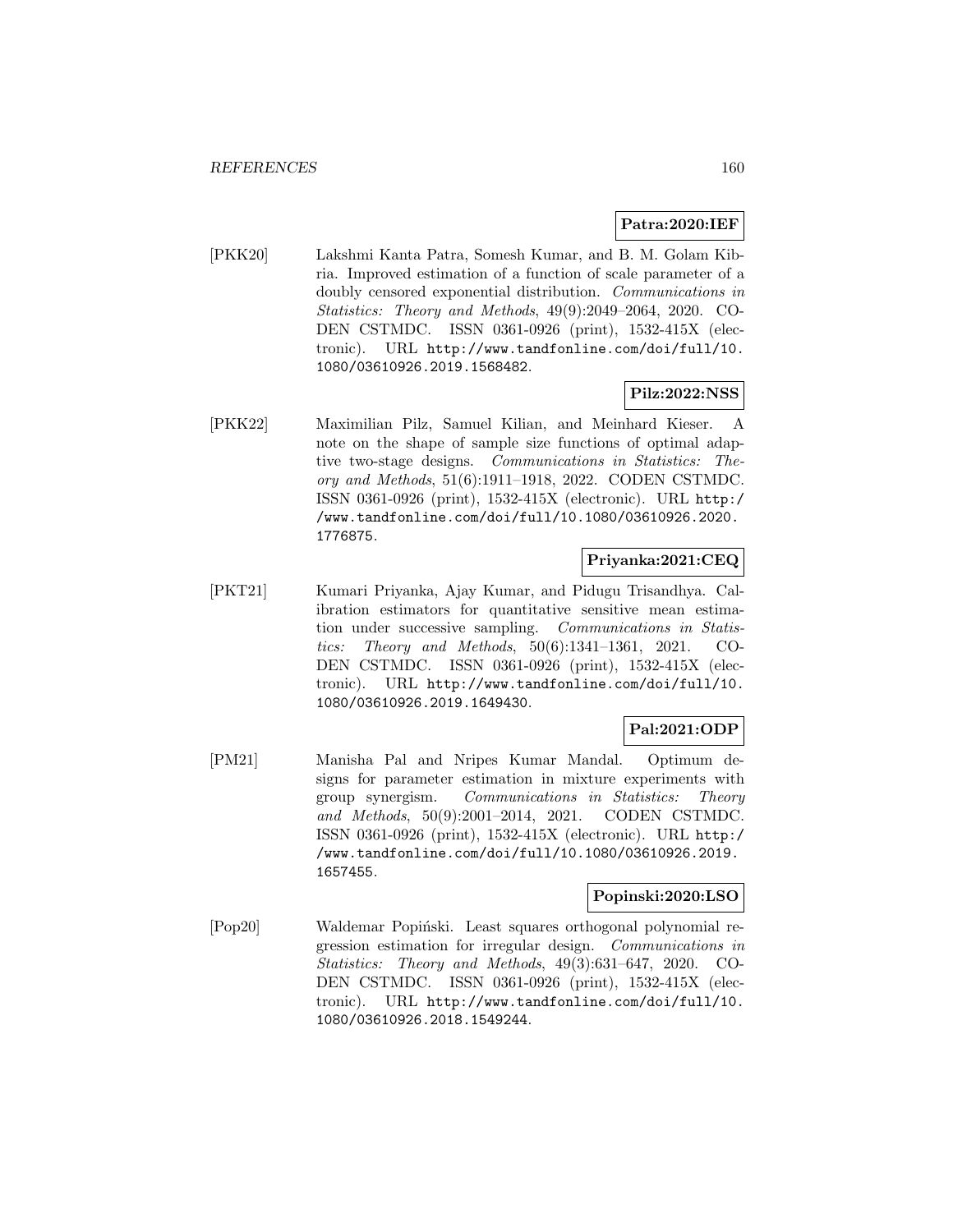#### **Poursaeed:2020:SMM**

[Pou20] Mohammad Hossein Poursaeed. On δ-shock model in a multi-state system. Communications in Statistics: Theory and Methods, 49(7):1761–1767, 2020. CODEN CSTMDC. ISSN 0361-0926 (print), 1532-415X (electronic). URL http:/ /www.tandfonline.com/doi/full/10.1080/03610926.2019. 1565784.

#### **Poursaeed:2021:RSE**

[Pou21] Mohammad Hossein Poursaeed. A run shock-erosion model. Communications in Statistics: Theory and Methods, 50(5): 1228–1239, 2021. CODEN CSTMDC. ISSN 0361-0926 (print), 1532-415X (electronic). URL http://www.tandfonline.com/ doi/full/10.1080/03610926.2019.1649425.

### **Panga:2022:ASL**

[PP22] Zacarias Panga and Luísa Pereira. On the almost sure limit theorem for the joint version of maxima and minima of non-stationary random fields. Communications in Statistics: Theory and Methods, 51(10):3408–3418, 2022. CO-DEN CSTMDC. ISSN 0361-0926 (print), 1532-415X (electronic). URL http://www.tandfonline.com/doi/full/10. 1080/03610926.2020.1823001.

### **Parui:2021:EBD**

[PPM21] Shyamsundar Parui, Rajender Parsad, and B. N. Mandal. Efficient block designs for incomplete factorial experiments for two factors with unequal block sizes. Communications in Statistics: Theory and Methods, 50(11):2531–2545, 2021. CO-DEN CSTMDC. ISSN 0361-0926 (print), 1532-415X (electronic). URL http://www.tandfonline.com/doi/full/10. 1080/03610926.2019.1670848.

# **Paige:2021:SSI**

[PR21] Robert L. Paige and Noroharivelo V. Randrianampy. Small sample inference for exponential survival times with heavy right-censoring. Communications in Statistics: Theory and Methods, 50(3):521–539, 2021. CODEN CSTMDC. ISSN 0361-0926 (print), 1532-415X (electronic). URL http:/ /www.tandfonline.com/doi/full/10.1080/03610926.2019. 1639743.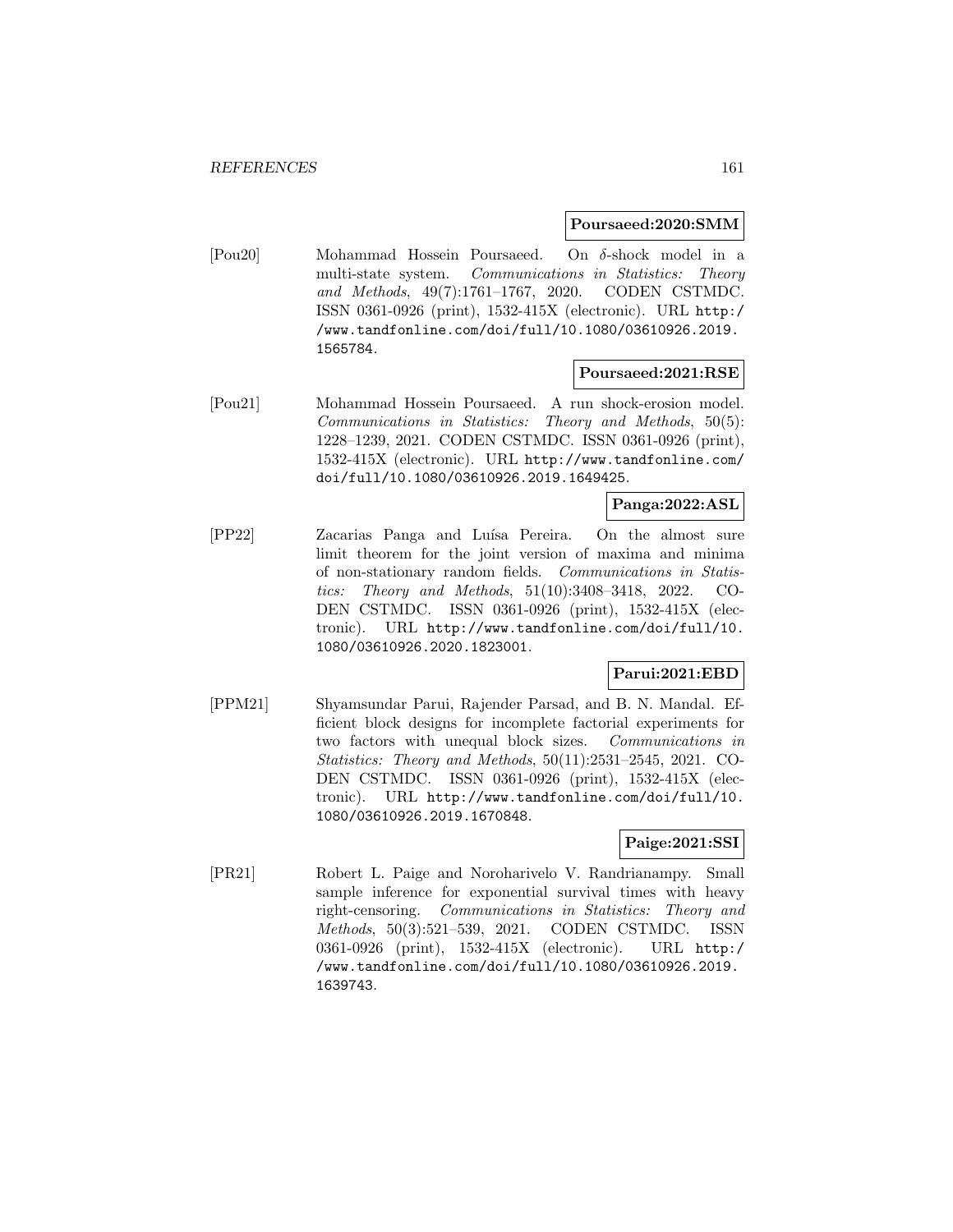### **Prakash:2021:BAD**

[Pra21] G. Prakash. A Bayesian approach to degradation modeling and reliability assessment of rolling element bearing. Communications in Statistics: Theory and Methods, 50(23):5453–5474, 2021. CODEN CSTMDC. ISSN 0361-0926 (print), 1532-415X (electronic). URL http://www.tandfonline.com/doi/full/ 10.1080/03610926.2020.1734826.

## **Priam:2020:VGM**

[Pri20] Rodolphe Priam. Visualization of generalized mean estimators using auxiliary information in survey sampling. Communications in Statistics: Theory and Methods, 49(18):4468–4489, 2020. CODEN CSTMDC. ISSN 0361-0926 (print), 1532-415X (electronic). URL http://www.tandfonline.com/doi/full/ 10.1080/03610926.2019.1601224.

### **Piradl:2021:RMD**

[PS21] Sajjad Piradl and Ali Shadrokh. Robust minimum distance estimation of a linear regression model with correlated errors in the presence of outliers. Communications in Statistics: Theory and Methods, 50(23):5488–5498, 2021. CO-DEN CSTMDC. ISSN 0361-0926 (print), 1532-415X (electronic). URL http://www.tandfonline.com/doi/full/10. 1080/03610926.2020.1734831.

# **Pawlas:2022:MOR**

[PS22] Piotr Pawlas and Dominik Szynal. On a model of ordering random variables — the  $(i, k)$ -th record values. *Communica*tions in Statistics: Theory and Methods, 51(4):895–908, 2022. CODEN CSTMDC. ISSN 0361-0926 (print), 1532-415X (electronic). URL http://www.tandfonline.com/doi/full/10. 1080/03610926.2020.1842891.

# **Pezzott:2020:NIM**

[PSLLN20] George Lucas Moraes Pezzott, Luis Ernesto Bueno Salasar, José Galvão Leite, and Francisco Louzada-Neto. A note on identifiability and maximum likelihood estimation for a heterogeneous capture-recapture model. Communications in Statistics: Theory and Methods, 49(21):5273–5293, 2020. CO-DEN CSTMDC. ISSN 0361-0926 (print), 1532-415X (electronic). URL http://www.tandfonline.com/doi/full/10. 1080/03610926.2019.1615628.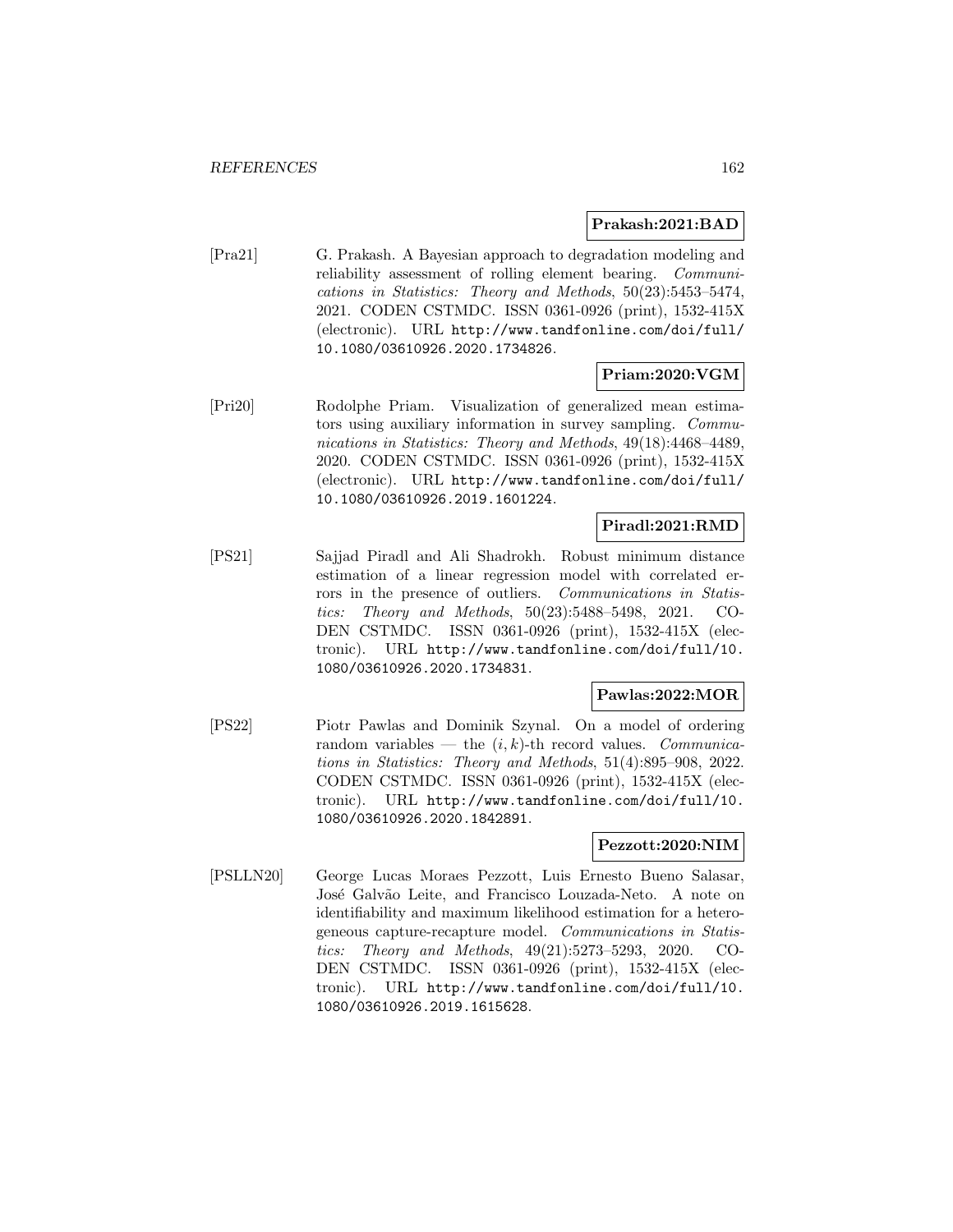# **Pajari:2021:PEQ**

[PTM21] Matti Pajari, Maria Tikanmäki, and Lasse Makkonen. Probabilistic evaluation of quantile estimators. Communications in Statistics: Theory and Methods, 50(14):3319–3337, 2021. CO-DEN CSTMDC. ISSN 0361-0926 (print), 1532-415X (electronic). URL http://www.tandfonline.com/doi/full/10. 1080/03610926.2019.1696975.

# **Peng:2020:SGW**

[PWM20] Xiaozhi Peng, Hecheng Wu, and Ling Ma. A study on geographically weighted spatial autoregression models with spatial autoregressive disturbances. Communications in Statistics: Theory and Methods, 49(21):5235–5251, 2020. CO-DEN CSTMDC. ISSN 0361-0926 (print), 1532-415X (electronic). URL http://www.tandfonline.com/doi/full/10. 1080/03610926.2019.1615507.

# **Pan:2020:AMN**

[PY20] Lu Pan and Ting Yan. Asymptotics in the β-model for networks with a differentially private degree sequence. *Commu*nications in Statistics: Theory and Methods, 49(18):4378–4393, 2020. CODEN CSTMDC. ISSN 0361-0926 (print), 1532-415X (electronic). URL http://www.tandfonline.com/doi/full/ 10.1080/03610926.2019.1599023.

# **Pang:2020:HDS**

[PZZ20] Shanqi Pang, Xiao Zhang, and Qingjuan Zhang. The Hamming distances of saturated asymmetrical orthogonal arrays with strength 2. Communications in Statistics: Theory and Methods, 49(16):3895–3910, 2020. CODEN CSTMDC. ISSN 0361-0926 (print), 1532-415X (electronic). URL http:/ /www.tandfonline.com/doi/full/10.1080/03610926.2019. 1591452.

## **Qasim:2020:PSN**

[QAO20] Muhammad Qasim, Muhammad Amin, and Talha Omer. Performance of some new Liu parameters for the linear regression model. Communications in Statistics: Theory and Methods, 49(17):4178–4196, 2020. CODEN CSTMDC. ISSN 0361-0926 (print), 1532-415X (electronic). URL http:/ /www.tandfonline.com/doi/full/10.1080/03610926.2019. 1595654.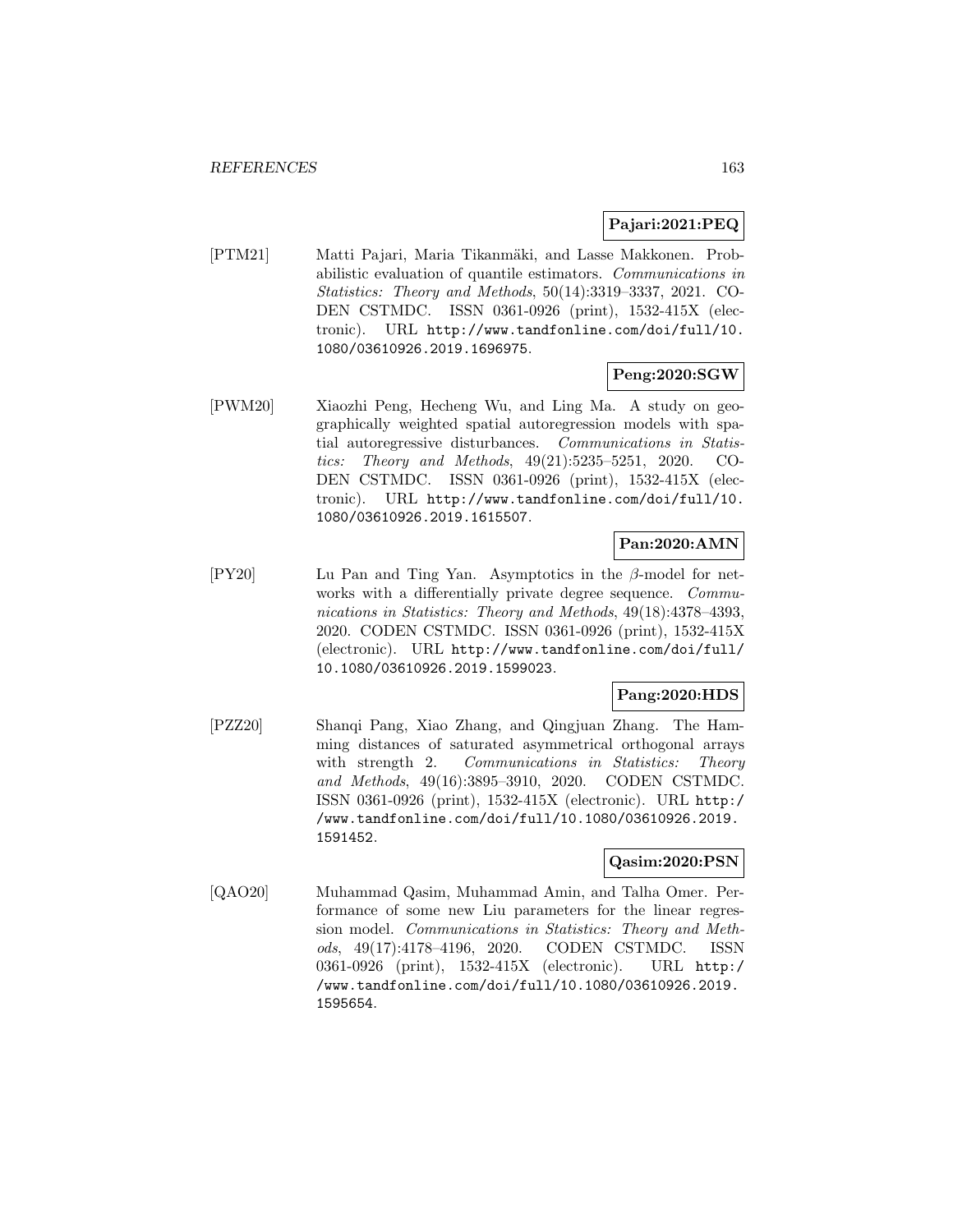### **Qarmalah:2022:LMM**

[Qar22] Najla M. Qarmalah. Localized mixture models for prediction with application. Communications in Statistics: Theory and Methods, 51(9):2725–2747, 2022. CODEN CSTMDC. ISSN 0361-0926 (print), 1532-415X (electronic). URL http:/ /www.tandfonline.com/doi/full/10.1080/03610926.2020. 1779296.

# **Ding:2021:SSD**

[qDSzW21] Fang qing Ding, Jing Song, and Zhong zhi Wang. Some strong deviation theorems for arrays of arbitrarily dependent stochastic sequence. Communications in Statistics: Theory and Methods, 50(20):4692–4702, 2021. CODEN CSTMDC. ISSN 0361-0926 (print), 1532-415X (electronic). URL http:/ /www.tandfonline.com/doi/full/10.1080/03610926.2020. 1722843.

# **Qiu:2021:EIM**

[QE21] Guoxin Qiu and Abbas Eftekharian. Extropy information of maximum and minimum ranked set sampling with unequal samples. Communications in Statistics: Theory and Methods, 50(13):2979–2995, 2021. CODEN CSTMDC. ISSN 0361-0926 (print), 1532-415X (electronic). URL http:/ /www.tandfonline.com/doi/full/10.1080/03610926.2019. 1678640.

### **Qureshi:2021:GEE**

[QH21] Muhammad Nouman Qureshi and Muhammad Hanif. Generalized estimator for the estimation of clustered population mean in adaptive cluster sampling. Communications in Statistics: Theory and Methods, 50(14):3262–3275, 2021. CO-DEN CSTMDC. ISSN 0361-0926 (print), 1532-415X (electronic). URL http://www.tandfonline.com/doi/full/10. 1080/03610926.2019.1691235.

# **Qin:2021:ELG**

[Qin21] Yongsong Qin. Empirical likelihood and GMM for spatial models. Communications in Statistics: Theory and Methods, 50(18): 4367–4385, 2021. CODEN CSTMDC. ISSN 0361-0926 (print), 1532-415X (electronic). URL http://www.tandfonline.com/ doi/full/10.1080/03610926.2020.1716252.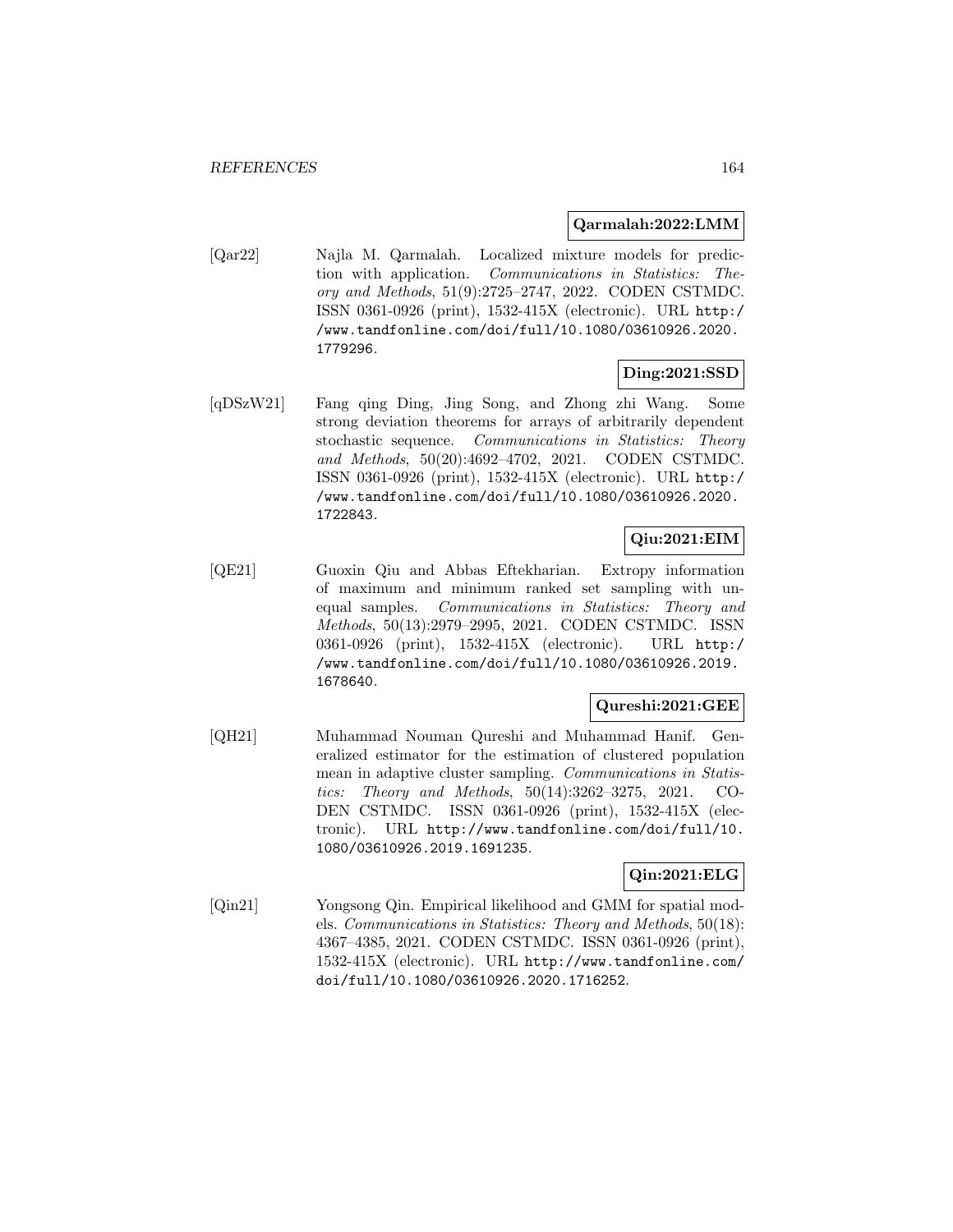# **Quan:2020:SPI**

[QLZZ20] Hui Quan, Xiaodong Luo, Tianyue Zhou, and Peng-Liang Zhao. Seamless phase II/III/IIIb clinical trial designs with different endpoints for different phases. Communications in Statistics: Theory and Methods, 49(22):5436–5454, 2020. CO-DEN CSTMDC. ISSN 0361-0926 (print), 1532-415X (electronic). URL http://www.tandfonline.com/doi/full/10. 1080/03610926.2019.1618871.

# **Qureshi:2022:ERR**

[QQS<sup>+</sup>22] Saba Qureshi, Fiza Qureshi, Arjumand Bano Soomro, Fida Hussain Chandio, Sobia Shafaq Shah, and Ijaz Ur Rehman. Exchange rate risk and sectoral returns: a wavelet-based MRA-EDCC GARCH analysis. Communications in Statistics: Theory and Methods, 51(7):2154–2182, 2022. CO-DEN CSTMDC. ISSN 0361-0926 (print), 1532-415X (electronic). URL http://www.tandfonline.com/doi/full/10. 1080/03610926.2020.1772304.

# **Qiao:2022:ODO**

[QSCH22] YuLong Qiao, JinSheng Sun, Philippe Castagliola, and XueLong Hu. Optimal design of one-sided exponential EWMA charts based on median run length and expected median run length. Communications in Statistics: Theory and Methods, 51(9): 2887–2907, 2022. CODEN CSTMDC. ISSN 0361-0926 (print), 1532-415X (electronic). URL http://www.tandfonline.com/ doi/full/10.1080/03610926.2020.1782937.

# **Qu:2022:CMC**

[Qu22] Xiaoming Qu. Complete moment convergence of movingaverage processes under END assumptions. Communications in Statistics: Theory and Methods, 51(10):3446–3458, 2022. CODEN CSTMDC. ISSN 0361-0926 (print), 1532-415X (electronic). URL http://www.tandfonline.com/doi/full/10. 1080/03610926.2020.1767138.

# **Rayner:2021:CUT**

[RB21] J. C. W. Rayner and D. J. Best. Conditional and unconditional tests for the extended Stuart–Maxwell design. Communications in Statistics: Theory and Methods, 50(24):6137–6150, 2021. CODEN CSTMDC. ISSN 0361-0926 (print), 1532-415X (electronic). URL http://www.tandfonline.com/doi/full/ 10.1080/03610926.2020.1740269.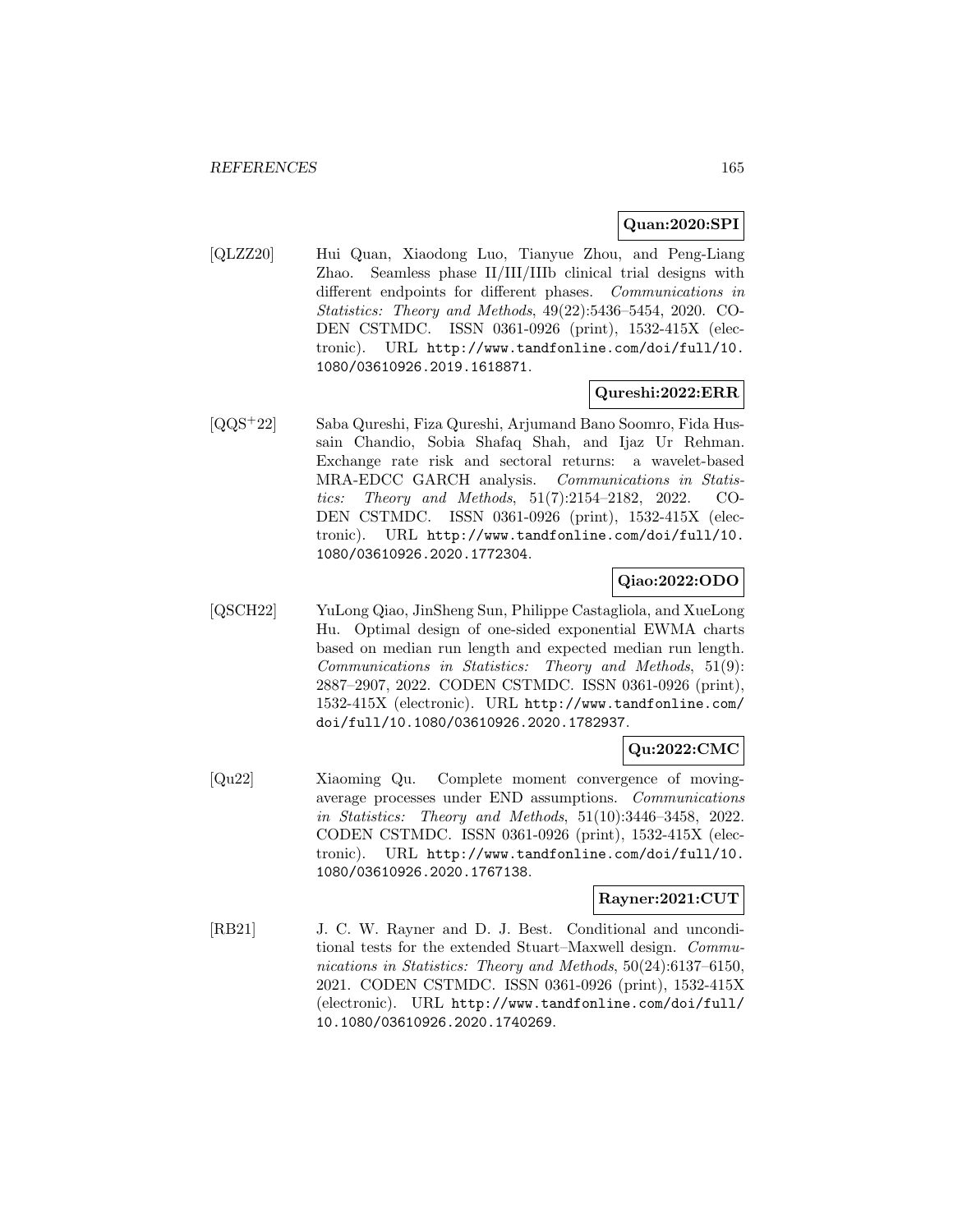### **Reyes:2020:GMS**

[RBCG20] Jimmy Reyes, Inmaculada Barranco-Chamorro, and Héctor W. Gómez. Generalized modified slash distribution with applications. Communications in Statistics: Theory and Methods, 49(8):2025–2048, 2020. CODEN CSTMDC. ISSN 0361-0926 (print), 1532-415X (electronic). URL http:/ /www.tandfonline.com/doi/full/10.1080/03610926.2019. 1568484.

### **Rodrigues:2020:FPF**

[RBS20] Josemar Rodrigues, Jorge L. Baz´an, and Adriano K. Suzuki. A flexible procedure for formulating probability distributions on the unit interval with applications. Communications in Statistics: Theory and Methods, 49(3):738–754, 2020. CO-DEN CSTMDC. ISSN 0361-0926 (print), 1532-415X (electronic). URL http://www.tandfonline.com/doi/full/10. 1080/03610926.2018.1549254.

#### **Rodrigues:2020:FAD**

[RBSNB20] Josemar Rodrigues, Marcelo Bourguignon, Manoel Santos-Neto, and N. Balakrishnan. Fractional approaches for the distribution of innovation sequence of INAR(1) processes. Communications in Statistics: Theory and Methods, 49(9):2205–2216, 2020. CODEN CSTMDC. ISSN 0361-0926 (print), 1532-415X (electronic). URL http://www.tandfonline.com/doi/full/ 10.1080/03610926.2019.1568492.

### **Righetto:2020:CMA**

[RFVR20] Ana Julia Righetto, Christel Faes, Yannick Vandendijck, and Paulo Justiniano Ribeiro Jr. On the choice of the mesh for the analysis of geostatistical data using R-INLA. Communications in Statistics: Theory and Methods, 49(1):203–220, 2020. CODEN CSTMDC. ISSN 0361-0926 (print), 1532-415X (electronic). URL http://www.tandfonline.com/doi/full/ 10.1080/03610926.2018.1536209.

## **Ren:2021:GFT**

[RG21a] Junru Ren and Wenhao Gui. Goodness-of-fit test for Rayleigh distribution based on progressively type-II censored sample. Communications in Statistics: Theory and Methods, 50(16): 3851–3874, 2021. CODEN CSTMDC. ISSN 0361-0926 (print), 1532-415X (electronic). URL http://www.tandfonline.com/ doi/full/10.1080/03610926.2020.1869988.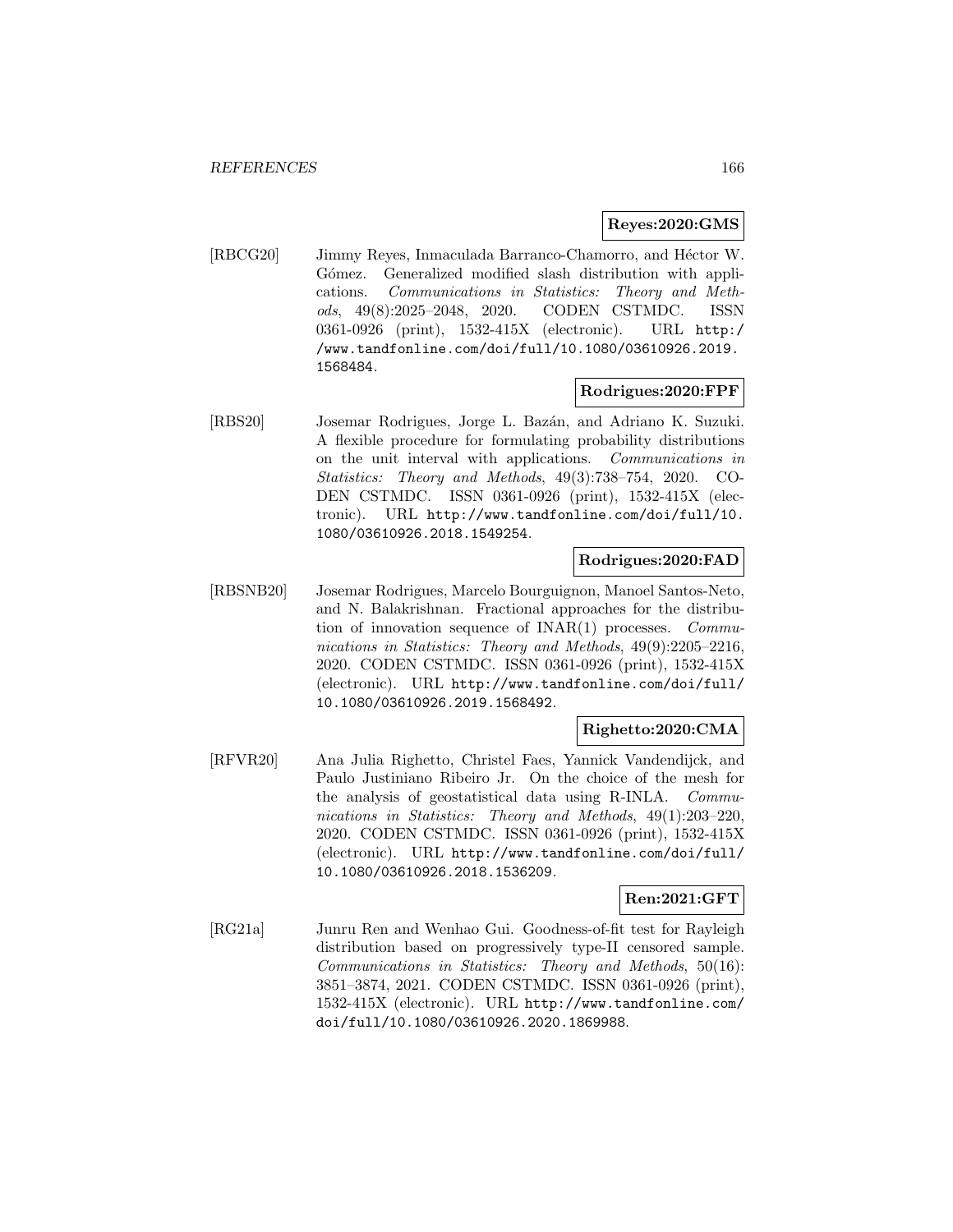# **Roy:2021:RFS**

[RG21b] Achintya Roy and Nitin Gupta. Reliability function of k-out-ofn system equipped with two cold standby components. Communications in Statistics: Theory and Methods, 50(24):5759–5778, 2021. CODEN CSTMDC. ISSN 0361-0926 (print), 1532-415X (electronic). URL http://www.tandfonline.com/doi/full/ 10.1080/03610926.2020.1737122.

## **Rivas:2022:EIM**

[RG22] Luisa Rivas and Manuel Galea. On estimation and influence measures for the negative binomial regression model based on Q-function. Communications in Statistics: Theory and Methods, 51(7):1954–1974, 2022. CODEN CSTMDC. ISSN 0361-0926 (print), 1532-415X (electronic). URL http:/ /www.tandfonline.com/doi/full/10.1080/03610926.2021. 1942493.

# **Ren:2020:MPT**

[RIA20] Aizhen Ren, Takashi Ishida, and Yutaka Akiyama. Mathematical proof of the third order accuracy of the speedy double bootstrap method. Communications in Statistics: Theory and Methods, 49(16):3950–3964, 2020. CODEN CSTMDC. ISSN 0361-0926 (print), 1532-415X (electronic). URL http:/ /www.tandfonline.com/doi/full/10.1080/03610926.2019. 1594295.

# **Roy:2020:TMI**

[RK20] Anuradha Roy and Daniel Klein. Testing of mean interval for interval-valued data. Communications in Statistics: Theory and Methods, 49(20):5028–5044, 2020. CO-DEN CSTMDC. ISSN 0361-0926 (print), 1532-415X (electronic). URL http://www.tandfonline.com/doi/full/10. 1080/03610926.2019.1612915.

# **Ramtirthkar:2021:JEO**

[RK21] Mukund Ramtirthkar and Mohan Kale. Joint estimation of the offspring mean and offspring variance of a second order branching process. Communications in Statistics: Theory and Methods, 50(6):1314–1324, 2021. CODEN CSTMDC. ISSN 0361-0926 (print), 1532-415X (electronic). URL http:/ /www.tandfonline.com/doi/full/10.1080/03610926.2019. 1649427.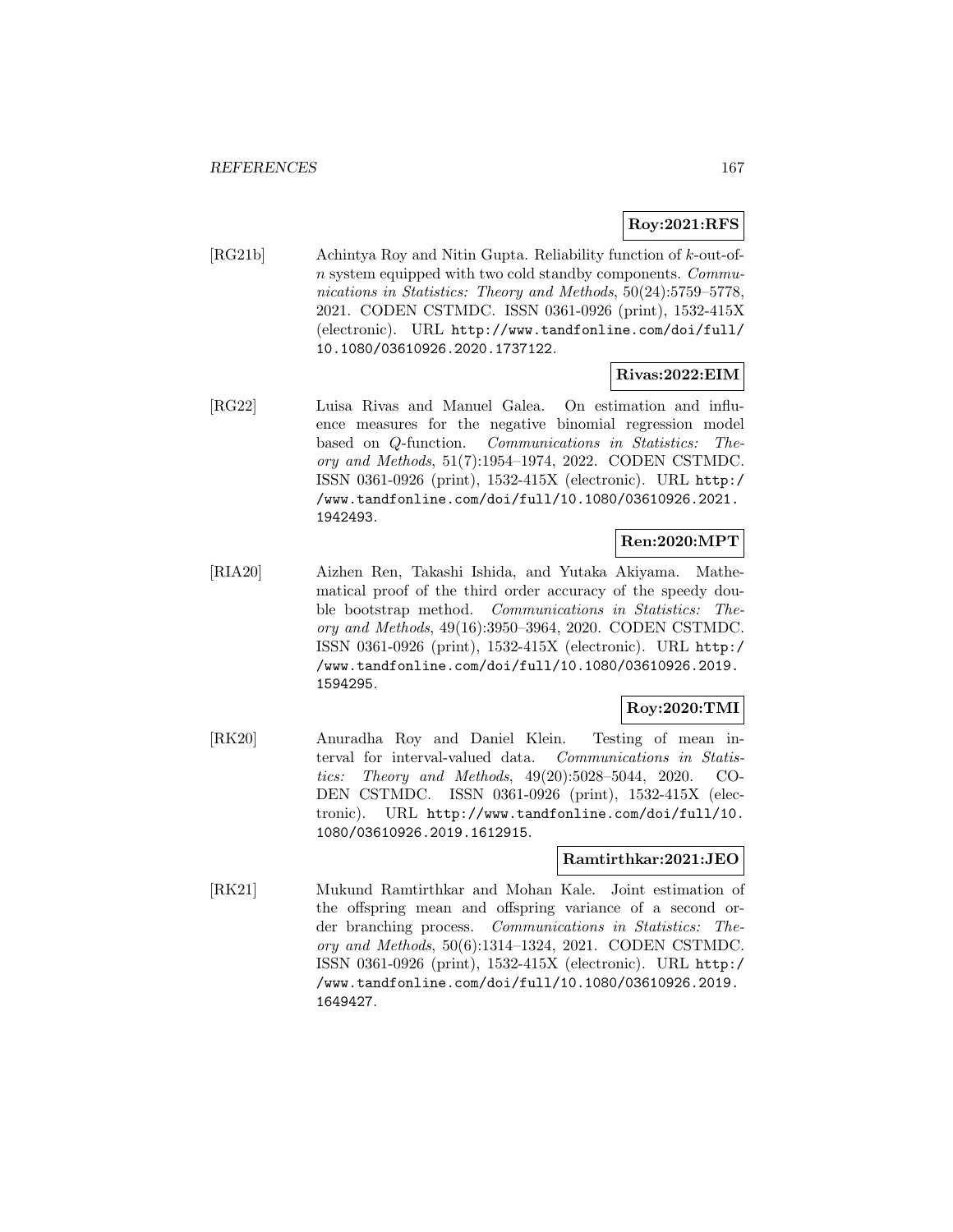#### **Raqab:2021:CZT**

[RKAA21] Mohammad Z. Raqab, Debasis Kundu, and Fahimah A. Al-Awadhi. Compound zero-truncated Poisson normal distribution and its applications. Communications in Statistics: Theory and Methods, 50(13):3030–3050, 2021. CO-DEN CSTMDC. ISSN 0361-0926 (print), 1532-415X (electronic). URL http://www.tandfonline.com/doi/full/10. 1080/03610926.2019.1679182.

### **Rabbi:2021:MSL**

[RKK<sup>+</sup>21] Fazli Rabbi, Salahuddin Khan, Alamgir Khalil, Wali Khan Mashwani, Muhammad Shafiq, Pinar Göktas, and Yuksel. Akay Unvan. Model selection in linear regression using paired bootstrap. Communications in Statistics: Theory and Methods, 50(7):1629–1639, 2021. CODEN CSTMDC. ISSN 0361-0926 (print), 1532-415X (electronic). URL http:/ /www.tandfonline.com/doi/full/10.1080/03610926.2020. 1725829.

#### **Rakhmawati:2022:PCG**

[RKS22] Dwi Yuli Rakhmawati, Kwang-Jae Kim, and Sumiati. Performance comparison of generalized confidence interval and modified sampling distribution approaches for assessing one-sided capability indices with gauge measurement errors. Communications in Statistics: Theory and Methods, 51(3):685–700, 2022. CODEN CSTMDC. ISSN 0361-0926 (print), 1532-415X (electronic). URL http://www.tandfonline.com/doi/full/ 10.1080/03610926.2020.1752729.

### **Reschenhofer:2021:DLR**

[RM21] Erhard Reschenhofer and Manveer Kaur Mangat. Detecting long-range dependence with truncated ratios of periodogram ordinates. Communications in Statistics: Theory and Methods, 50(15):3645–3660, 2021. CODEN CSTMDC. ISSN 0361-0926 (print), 1532-415X (electronic). URL http:/ /www.tandfonline.com/doi/full/10.1080/03610926.2019. 1709646.

#### **Ratibenyakool:2020:RCB**

[RN20] Yuttana Ratibenyakool and Kritsana Neammanee. Rate of convergence of binomial formula for option pricing. Communications in Statistics: Theory and Methods, 49(14):3537–3556, 2020. CODEN CSTMDC. ISSN 0361-0926 (print), 1532-415X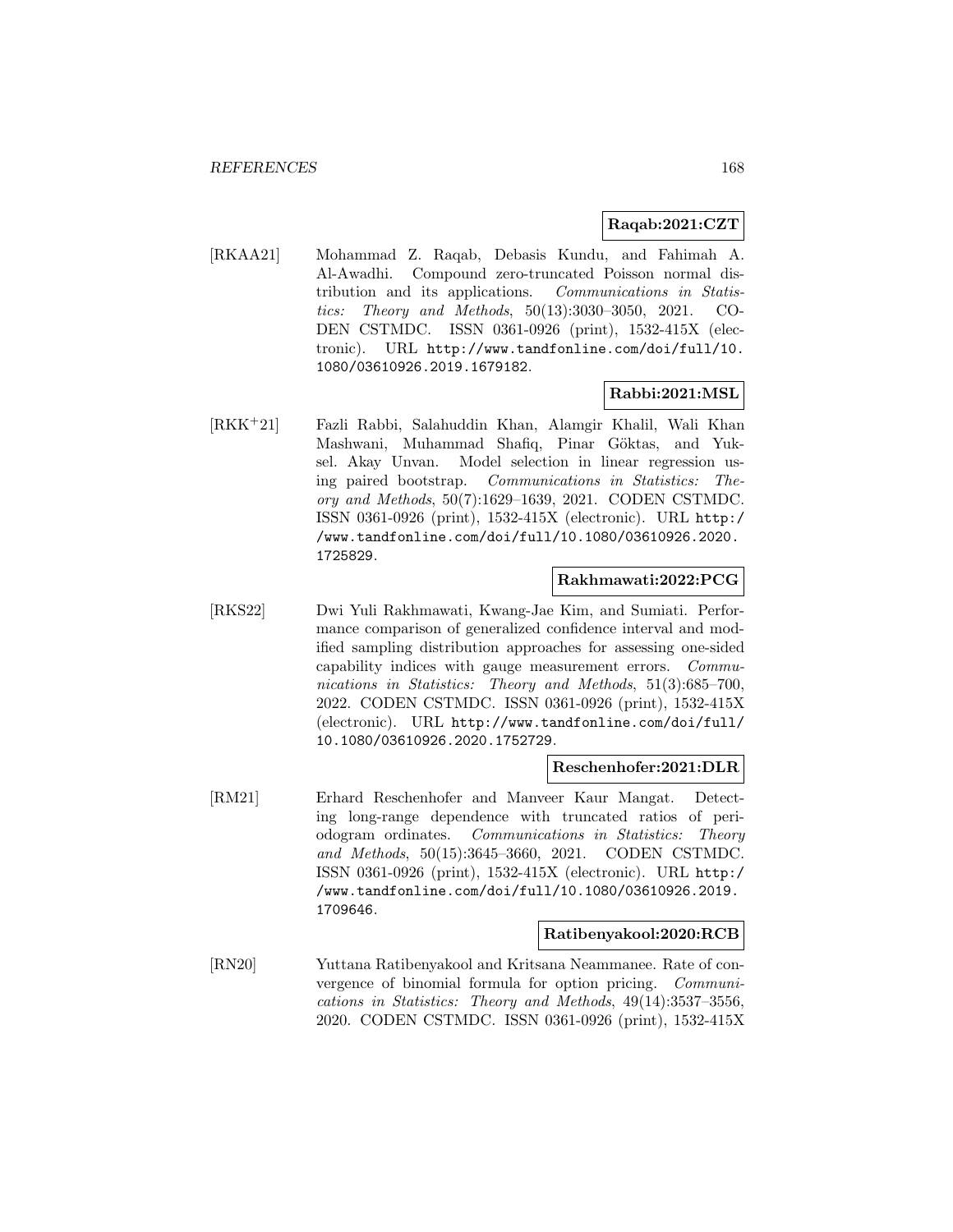(electronic). URL http://www.tandfonline.com/doi/full/ 10.1080/03610926.2019.1590600.

### **Rosenblad:2022:MVB**

[Ros22] Andreas Karlsson Rosenblad. The mean, variance, and bias of the OLS based estimator of the extremum of a quadratic regression model for small samples. Communications in Statistics: Theory and Methods, 51(9):2870–2886, 2022. CO-DEN CSTMDC. ISSN 0361-0926 (print), 1532-415X (electronic). URL http://www.tandfonline.com/doi/full/10. 1080/03610926.2020.1782936.

## **Ramos:2021:TSO**

[ROSL21] Héctor M. Ramos, Jorge Ollero, and Alfonso Suárez-Llorens. Two sensitivity orders applied to the comparison of ROC curves. Communications in Statistics: Theory and Methods, 50(8): 1884–1896, 2021. CODEN CSTMDC. ISSN 0361-0926 (print), 1532-415X (electronic). URL http://www.tandfonline.com/ doi/full/10.1080/03610926.2019.1656744.

### **Rahmani:2020:HTB**

[RR20] Hamid Rahmani and Mostafa Razmkhah. Homogeneity test based on ranked set samples. Communications in Statistics: Theory and Methods, 49(19):4771–4786, 2020. CO-DEN CSTMDC. ISSN 0361-0926 (print), 1532-415X (electronic). URL http://www.tandfonline.com/doi/full/10. 1080/03610926.2019.1609034.

### **Rasekhi:2020:NMP**

[RSA20] A. Rasekhi and S. M. Sadooghi-Alvandi. A note on the most powerful invariant test of Rayleigh against exponential distribution. Communications in Statistics: Theory and Methods, 49(19):4762–4770, 2020. CODEN CSTMDC. ISSN 0361-0926 (print), 1532-415X (electronic). URL http:/ /www.tandfonline.com/doi/full/10.1080/03610926.2019. 1608245.

### **Rezaee:2021:GCJ**

[RSG21] Fateme Rezaee, Ehsan Bahrami Samani, and Mojtaba Ganjali. Gaussian copula joint models to analysis mixed correlated longitudinal count and continuous responses. Communications in Statistics: Theory and Methods, 50(23):5499-5516, 2021. CODEN CSTMDC. ISSN 0361-0926 (print), 1532-415X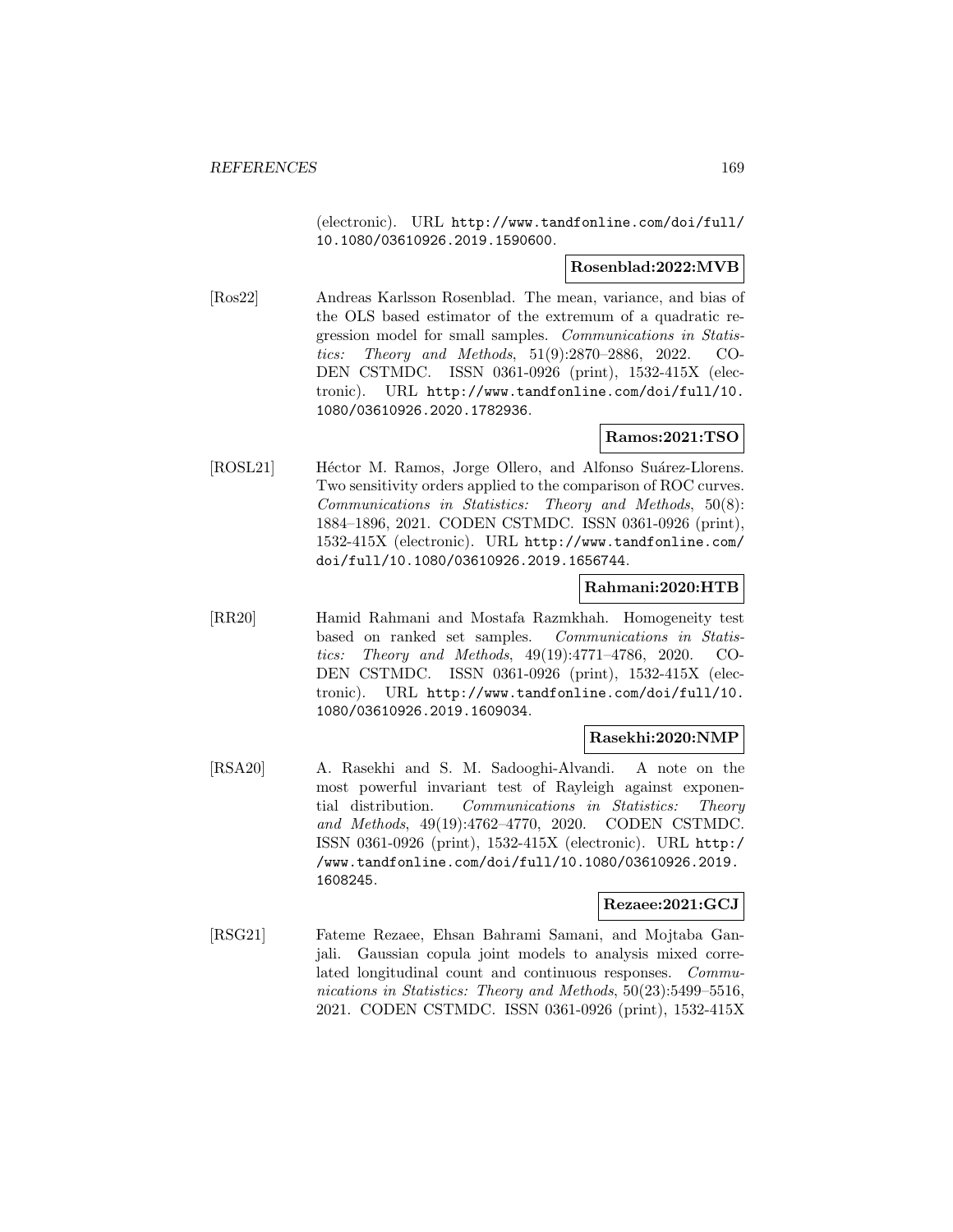(electronic). URL http://www.tandfonline.com/doi/full/ 10.1080/03610926.2020.1734825.

#### **Rasekhi:2021:BCI**

[RSY21] Mahdi Rasekhi, Mohammad Mehdi Saber, and Haitham M. Yousof. Bayesian and classical inference of reliability in multicomponent stress-strength under the generalized logistic model. Communications in Statistics: Theory and Methods, 50(21): 5114–5125, 2021. CODEN CSTMDC. ISSN 0361-0926 (print), 1532-415X (electronic). URL http://www.tandfonline.com/ doi/full/10.1080/03610926.2020.1726958.

# **Roy:2020:CMP**

[RTB20] Sudip Roy, Ram C. Tripathi, and Narayanaswamy Balakrishnan. A Conway Maxwell Poisson type generalization of the negative hypergeometric distribution. Communications in Statistics: Theory and Methods, 49(10):2410–2428, 2020. CO-DEN CSTMDC. ISSN 0361-0926 (print), 1532-415X (electronic). URL http://www.tandfonline.com/doi/full/10. 1080/03610926.2019.1576885.

#### **Rezaei:2020:ESS**

[RYJ20] Amir Rezaei, Fatemeh Yousefzadeh, and Sarah Jomhoori. Estimation of stress-strength reliability for the multivariate SGPII distribution. Communications in Statistics: Theory and Methods, 49(16):3860–3881, 2020. CODEN CSTMDC. ISSN 0361-0926 (print), 1532-415X (electronic). URL http:/ /www.tandfonline.com/doi/full/10.1080/03610926.2019. 1593457.

### **Singh:2021:BMT**

[SA21] Saroja Kumar Singh and Sarat Kumar Acharya. Bernstein–von Mises theorem and Bayes estimation from single server queues. Communications in Statistics: Theory and Methods, 50(2):286– 296, 2021. CODEN CSTMDC. ISSN 0361-0926 (print), 1532- 415X (electronic). URL http://www.tandfonline.com/doi/ full/10.1080/03610926.2019.1634211.

#### **Sanaullah:2021:NRR**

[SAH21] Aamir Sanaullah, Azaz Ahmed, and Muhammad Hanif. A new robust ratio estimator with reference to non-normal distribution. Communications in Statistics: Theory and Methods, 50(5): 1099–1116, 2021. CODEN CSTMDC. ISSN 0361-0926 (print),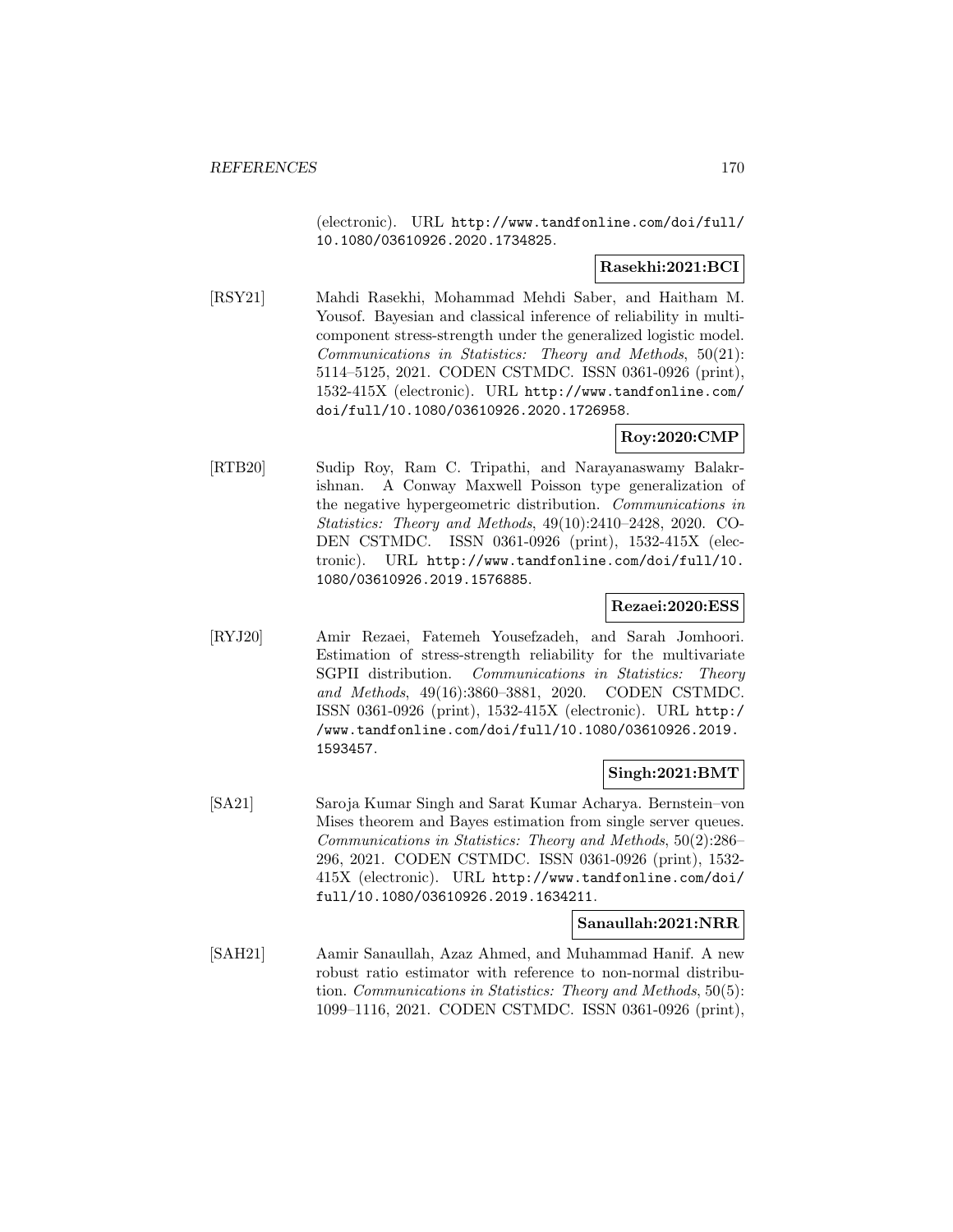1532-415X (electronic). URL http://www.tandfonline.com/ doi/full/10.1080/03610926.2019.1646766.

#### **Sudheesh:2021:MTF**

[SAK21] K. K. Sudheesh, G. Asha, and K. M. Jagathnath Krishna. On the mean time to failure of an age-replacement model in discrete time. Communications in Statistics: Theory and Methods, 50(11):2569–2585, 2021. CODEN CSTMDC. ISSN 0361-0926 (print), 1532-415X (electronic). URL http:/ /www.tandfonline.com/doi/full/10.1080/03610926.2019. 1672742.

### **Salamanca:2021:STM**

[Sal21] Juan Jesús Salamanca. Symmetry tests for manifold-valued random variables. Communications in Statistics: Theory and Methods, 50(1):61–72, 2021. CODEN CSTMDC. ISSN 0361-0926 (print), 1532-415X (electronic). URL http:/ /www.tandfonline.com/doi/full/10.1080/03610926.2019. 1628990.

## **Shahzad:2021:EFM**

[SANHS21] Usman Shahzad, Nadia H. Al-Noor, Muhammad Hanif, and Irsa Sajjad. An exponential family of median based estimators for mean estimation with simple random sampling scheme. Communications in Statistics: Theory and Methods, 50(20):4890–4899, 2021. CODEN CSTMDC. ISSN 0361-0926 (print), 1532-415X (electronic). URL http://www.tandfonline.com/doi/full/ 10.1080/03610926.2020.1725828.

### **Sharma:2020:OAD**

[SAP20] Mahendra Kumar Sharma, Yabebal Ayalew, and Anshula Pandey. Orthogonal arrays and designs for partial triallel crosses. Communications in Statistics: Theory and Methods, 49 (1):125–134, 2020. CODEN CSTMDC. ISSN 0361-0926 (print), 1532-415X (electronic). URL http://www.tandfonline.com/ doi/full/10.1080/03610926.2018.1532005.

### **Savas:2021:GIS**

[Sav21] Ekrem Savas. On generalized invariant statistical convergence of weight g. Communications in Statistics: Theory and Methods, 50(8):1699–1708, 2021. CODEN CSTMDC. ISSN 0361-0926 (print), 1532-415X (electronic). URL http:/ /www.tandfonline.com/doi/full/10.1080/03610926.2019. 1651863.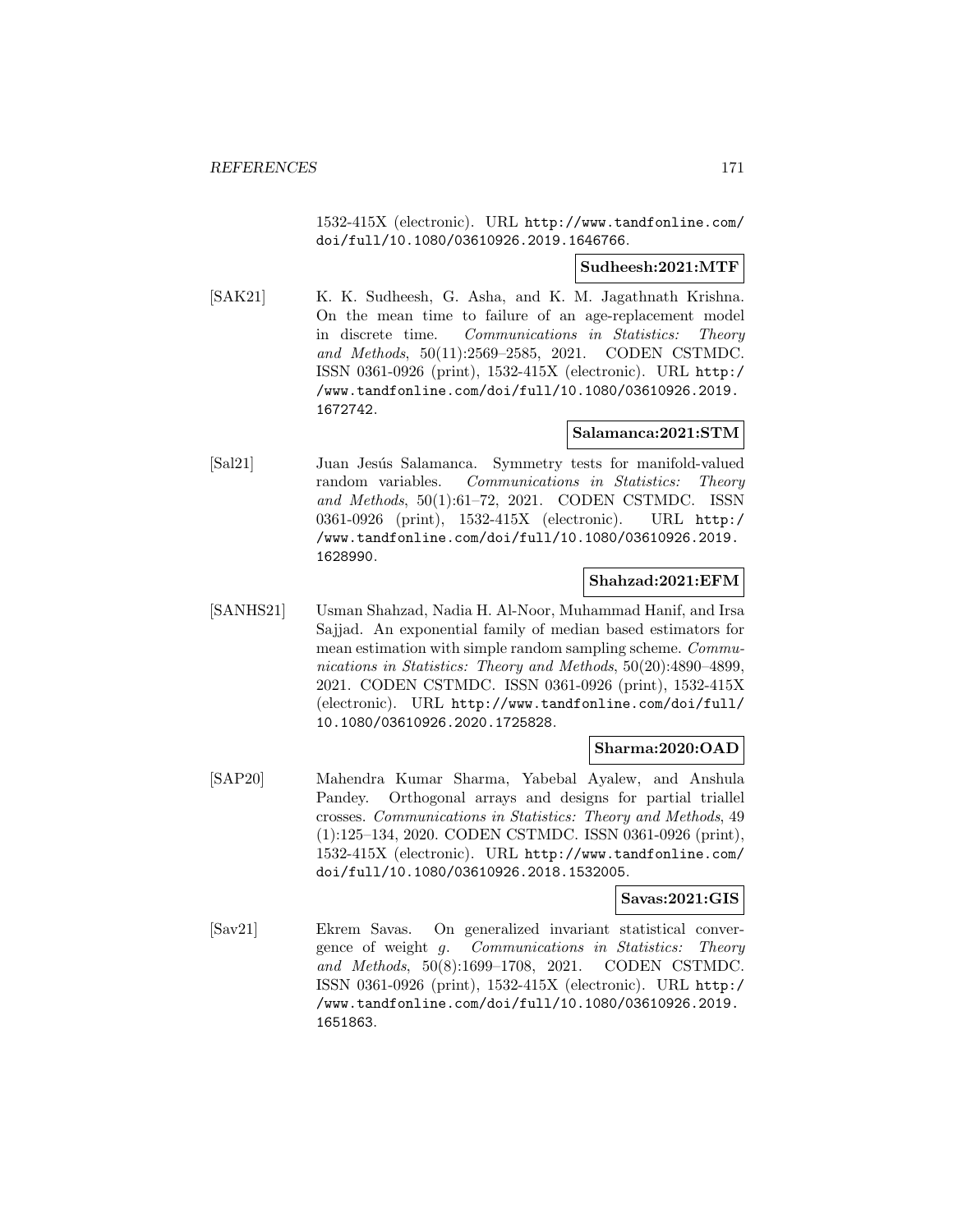#### **Sikolya:2020:ODP**

[SB20] Kinga Sikolya and Sándor Baran. On the optimal designs for the prediction of complex Ornstein–Uhlenbeck processes. Communications in Statistics: Theory and Methods, 49(20):4859–4870, 2020. CODEN CSTMDC. ISSN 0361-0926 (print), 1532-415X (electronic). URL http://www.tandfonline.com/doi/full/ 10.1080/03610926.2019.1645855.

#### **Samanta:2022:EAC**

[SB22] S. K. Samanta and B. Bank. Extended analysis and computationally efficient results for the  $GI/M^{a,b}$  /1 queueing system. Communications in Statistics: Theory and Methods, 51(11): 3739–3760, 2022. CODEN CSTMDC. ISSN 0361-0926 (print), 1532-415X (electronic). URL http://www.tandfonline.com/ doi/full/10.1080/03610926.2020.1801739.

## **Singh:2021:CEP**

[SBB21] G. N. Singh, D. Bhattacharyya, and A. Bandyopadhyay. Calibration estimation of population variance under stratified successive sampling in presence of random non response. Communications in Statistics: Theory and Methods, 50(19):4487–4509, 2021. CODEN CSTMDC. ISSN 0361-0926 (print), 1532-415X (electronic). URL http://www.tandfonline.com/doi/full/ 10.1080/03610926.2020.1719158.

# **Synowka-Bejenka:2021:NAL**

[SBZ21] Ewa Synówka-Bejenka and Stefan Zontek. A note on admissibility of linear estimators in random models with a special structure. Communications in Statistics: Theory and Methods, 50(22):5422–5428, 2021. CODEN CSTMDC. ISSN 0361-0926 (print), 1532-415X (electronic). URL http:/ /www.tandfonline.com/doi/full/10.1080/03610926.2020. 1734823.

### **Sills:2020:EDA**

[SC20] Andrew V. Sills and Charles W. Champ. The exponential distribution analog of the Grubbs–Weaver method. *Commu*nications in Statistics: Theory and Methods, 49(8):1894–1903, 2020. CODEN CSTMDC. ISSN 0361-0926 (print), 1532-415X (electronic). URL http://www.tandfonline.com/doi/full/ 10.1080/03610926.2019.1565839.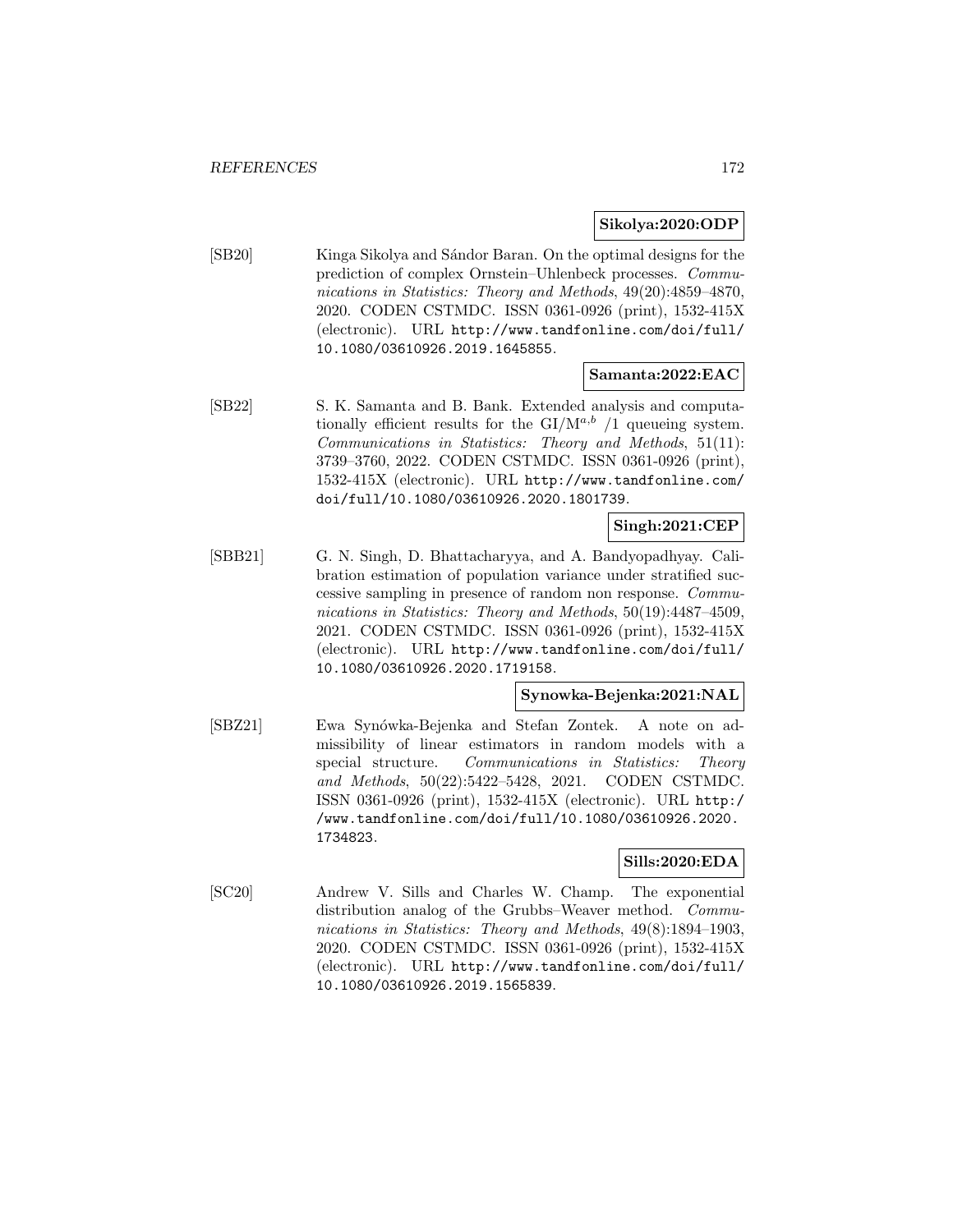#### **Sharifipanah:2021:FFS**

[SCPAV21] Najme Sharifipanah, Rahim Chinipardaz, Gholam Ali Parham, and Reinaldo Boris Arellano-Valle. Flexible families of symmetric and asymmetric distributions based on the two-piece skew normal distribution. Communications in Statistics: Theory and Methods, 50(10):2281–2305, 2021. CODEN CSTMDC. ISSN 0361-0926 (print), 1532-415X (electronic). URL http:/ /www.tandfonline.com/doi/full/10.1080/03610926.2019. 1664585.

# **Shanubhogue:2020:MCT**

[SD20] Ashok Shanubhogue and Rajendra G. Desai. A method of constructing test for the parameter of family of lifetime distributions under Type-II censored sample. Communications in Statistics: Theory and Methods, 49(13):3267–3285, 2020. CO-DEN CSTMDC. ISSN 0361-0926 (print), 1532-415X (electronic). URL http://www.tandfonline.com/doi/full/10. 1080/03610926.2019.1586944.

# **Shih:2021:PCR**

[SE21] Jia-Han Shih and Takeshi Emura. Penalized Cox regression with a five-parameter spline model. Communications in Statistics: Theory and Methods, 50(16):3749–3768, 2021. CO-DEN CSTMDC. ISSN 0361-0926 (print), 1532-415X (electronic). URL http://www.tandfonline.com/doi/full/10. 1080/03610926.2020.1772305.

### **Sanchez-Espigares:2021:MNT**

[SEGMA21] José A. Sánchez-Espigares, Pere Grima, and Lluís Marco-Almagro. Mosaic normality test. Communications in Statistics: Theory and Methods, 50(23):5561–5573, 2021. CO-DEN CSTMDC. ISSN 0361-0926 (print), 1532-415X (electronic). URL http://www.tandfonline.com/doi/full/10. 1080/03610926.2020.1734828.

#### **Semeraro:2020:NMG**

[Sem20] Patrizia Semeraro. A note on the multivariate generalized asymmetric Laplace motion. Communications in Statistics: Theory and Methods, 49(10):2339–2355, 2020. CO-DEN CSTMDC. ISSN 0361-0926 (print), 1532-415X (electronic). URL http://www.tandfonline.com/doi/full/10. 1080/03610926.2019.1571609.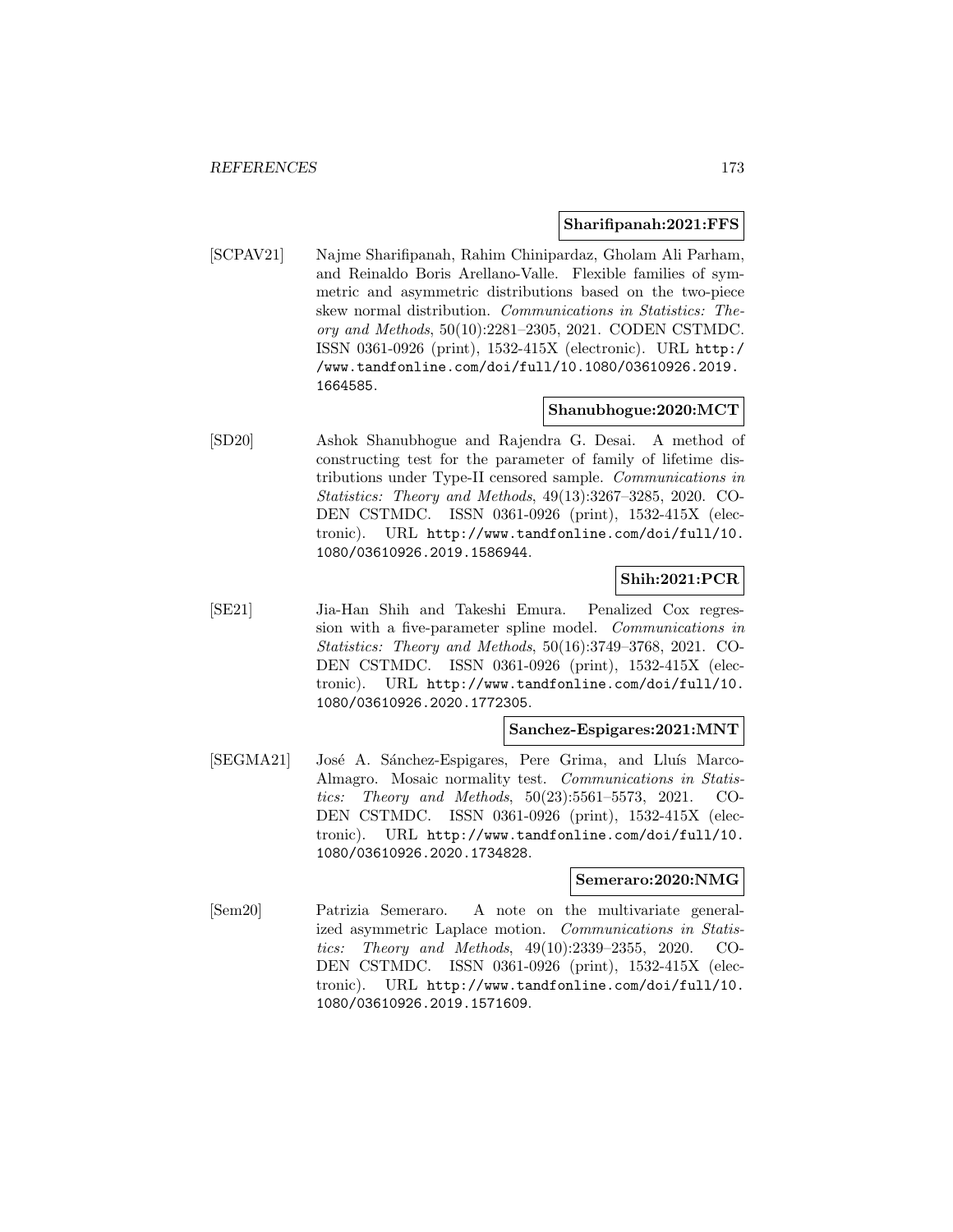### **Sun:2022:ODCb**

[SG22a] Xuebo Sun and Yingnan Guan. Optimal designs for collapsed homogeneous linear model. Communications in Statistics: Theory and Methods, 51(8):2303–2329, 2022. CO-DEN CSTMDC. ISSN 0361-0926 (print), 1532-415X (electronic). URL http://www.tandfonline.com/doi/full/10. 1080/03610926.2021.1963777.

## **Sun:2022:ODCa**

[SG22b] Xuebo Sun and Yingnan Guan. Optimal designs of collapsed Scheffé model. Communications in Statistics: Theory and Methods, 51(5):1155–1178, 2022. CODEN CSTMDC. ISSN 0361-0926 (print), 1532-415X (electronic). URL http:/ /www.tandfonline.com/doi/full/10.1080/03610926.2020. 1870697.

#### **Shabbir:2022:IGC**

[SGM22] Javid Shabbir, Sat Gupta, and Saadia Masood. An improved general class of estimators for finite population mean in simple random sampling. Communications in Statistics: Theory and Methods, 51(11):3508–3520, 2022. CO-DEN CSTMDC. ISSN 0361-0926 (print), 1532-415X (electronic). URL http://www.tandfonline.com/doi/full/10. 1080/03610926.2020.1797802.

### **Shabbir:2022:ICD**

[SGN22] Javid Shabbir, Sat Gupta, and Ghulam Narjis. On improved class of difference type estimators for population median in survey sampling. Communications in Statistics: Theory and Methods, 51(10):3334–3354, 2022. CO-DEN CSTMDC. ISSN 0361-0926 (print), 1532-415X (electronic). URL http://www.tandfonline.com/doi/full/10. 1080/03610926.2020.1795195.

### **Shariati:2021:RRC**

[Sha21] Nima Shariati. Robust residual control chart for contaminated time series: a solution to the effects of outlier-driven parameter misestimation on the control chart performance. Communications in Statistics: Theory and Methods, 50(24):5738–5758, 2021. CODEN CSTMDC. ISSN 0361-0926 (print), 1532-415X (electronic). URL http://www.tandfonline.com/doi/full/ 10.1080/03610926.2020.1736303.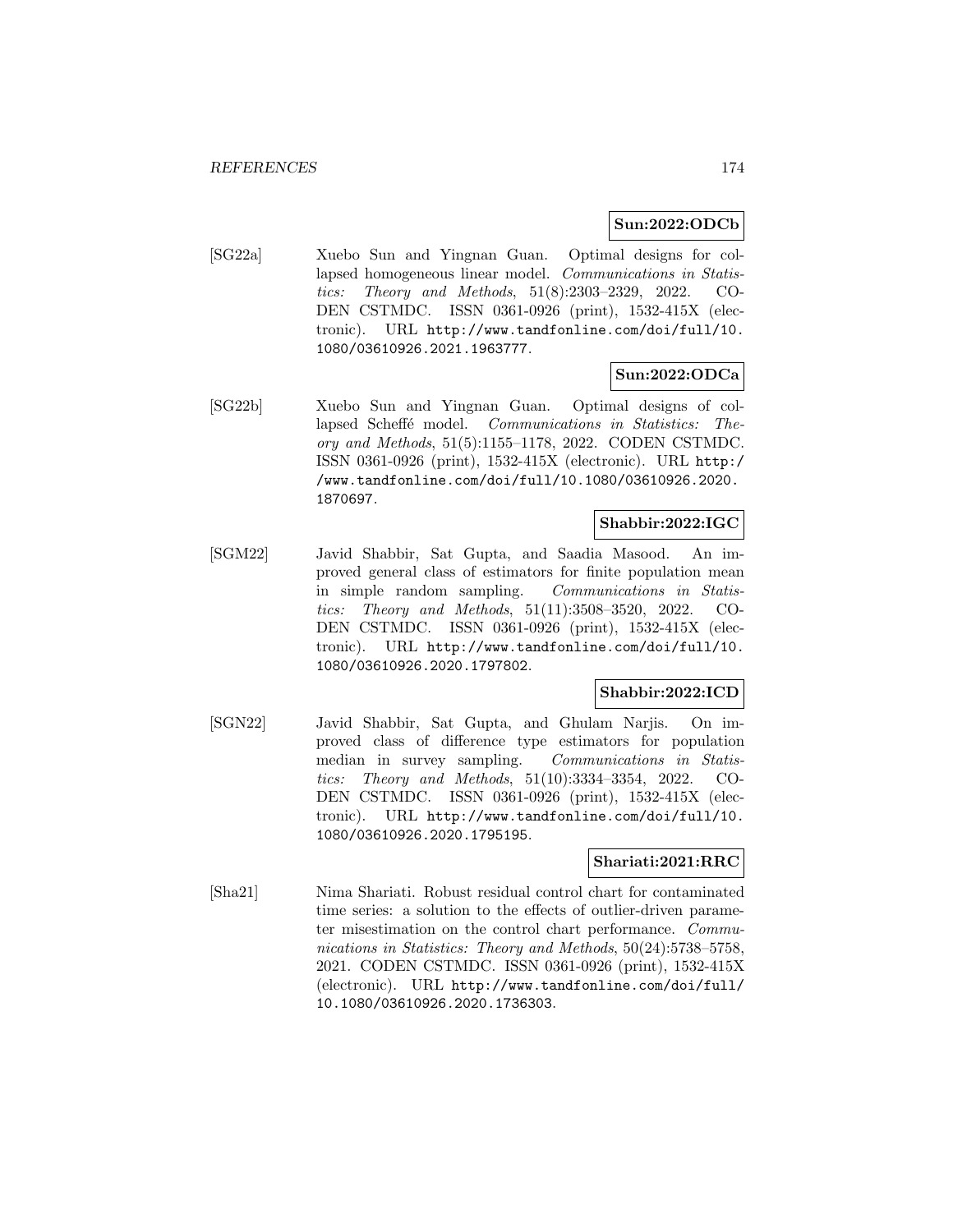### **Shang:2022:GMM**

[Sha22] Wenpeng Shang. Generalized method of moment for casecohort under additive hazards model. Communications in Statistics: Theory and Methods, 51(10):3355–3381, 2022. CO-DEN CSTMDC. ISSN 0361-0926 (print), 1532-415X (electronic). URL http://www.tandfonline.com/doi/full/10. 1080/03610926.2020.1795196.

## **Shah:2020:CAD**

[SHC20] Said Farooq Shah, Zawar Hussain, and Salman Arif Cheema. Combining answers to direct and indirect questions: An implementation of Kuk's randomized response model. Communications in Statistics: Theory and Methods, 49(16):3933–3949, 2020. CODEN CSTMDC. ISSN 0361-0926 (print), 1532-415X (electronic). URL http://www.tandfonline.com/doi/full/ 10.1080/03610926.2019.1593458.

### **Shenkman:2022:MID**

[She22] Natalia Shenkman. Min-infinite divisibility of the bivariate Marshall–Olkin copulas. Communications in Statistics: Theory and Methods, 51(1):226–231, 2022. CODEN CSTMDC. ISSN 0361-0926 (print), 1532-415X (electronic). URL http:/ /www.tandfonline.com/doi/full/10.1080/03610926.2020. 1747080.

# **Shutoh:2021:ENT**

[Shu21] Nobumichi Shutoh. Effect of nonnormality on tests for a mean vector with missing data under an elliptically contoured pattern-mixture model. Communications in Statistics: Theory and Methods, 50(19):4448–4469, 2021. CO-DEN CSTMDC. ISSN 0361-0926 (print), 1532-415X (electronic). URL http://www.tandfonline.com/doi/full/10. 1080/03610926.2020.1716254.

### **Sills:2021:IPP**

[Sil21] Andrew V. Sills. Integer partitions probability distributions. Communications in Statistics: Theory and Methods, 50(15): 3556–3563, 2021. CODEN CSTMDC. ISSN 0361-0926 (print), 1532-415X (electronic). URL http://www.tandfonline.com/ doi/full/10.1080/03610926.2019.1708396.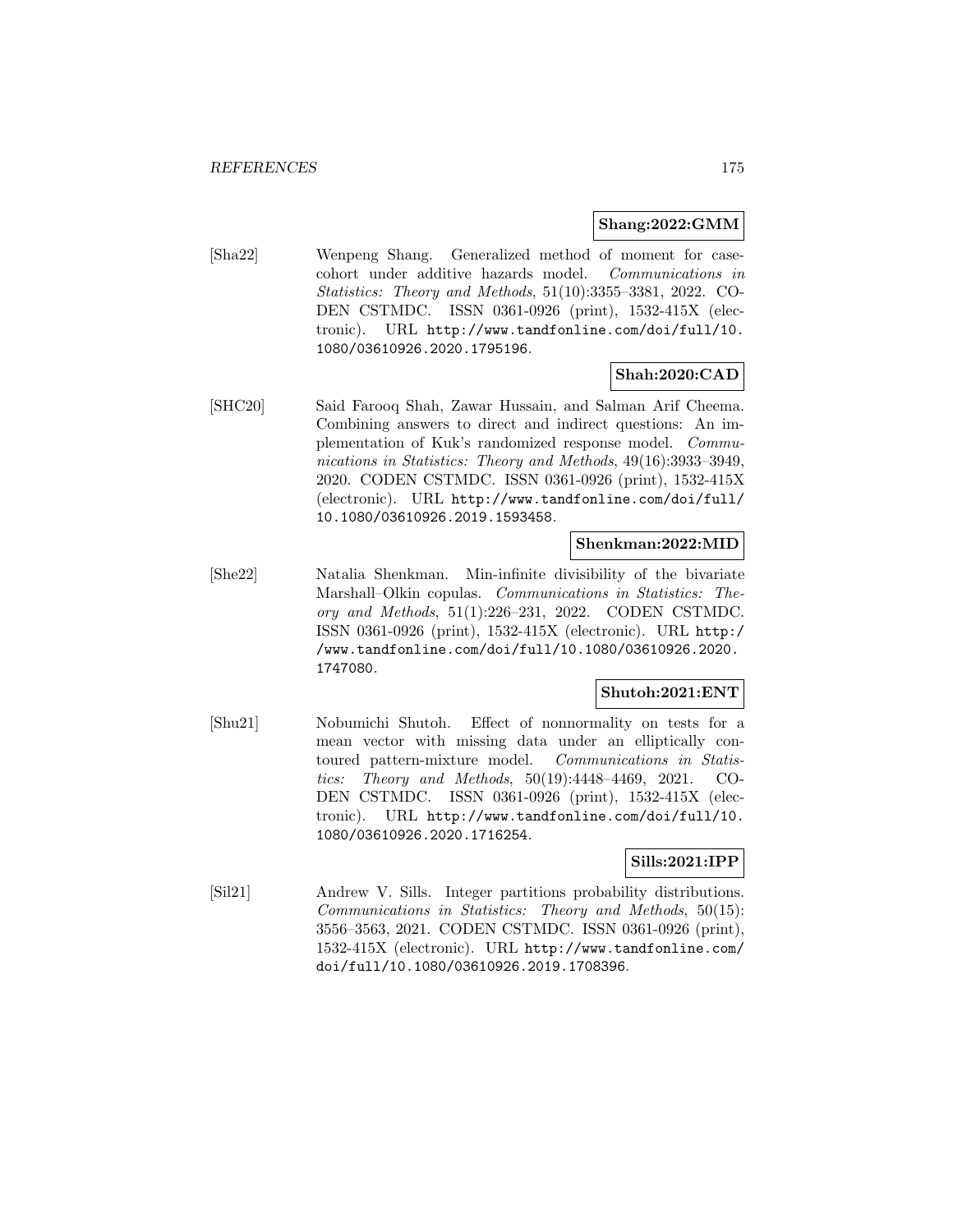# **Shi:2021:RFC**

[SJF21] Xuejun Shi, Ronglin Ji, and Qun Feng. Representation of filtration-consistent nonlinear expectation by g-expectation in general framework. Communications in Statistics: Theory and Methods, 50(24):5721–5737, 2021. CODEN CSTMDC. ISSN 0361-0926 (print), 1532-415X (electronic). URL http:/ /www.tandfonline.com/doi/full/10.1080/03610926.2020. 1734829.

## **Sun:2021:PAC**

[SJT21] Yuqin Sun, Hong Jiang, and Yongge Tian. A prediction analysis in a constrained multivariate general linear model with future observations. Communications in Statistics: Theory and Methods, 50(2):345–357, 2021. CODEN CSTMDC. ISSN 0361-0926 (print), 1532-415X (electronic). URL http:/ /www.tandfonline.com/doi/full/10.1080/03610926.2019. 1634819.

#### **Shoaee:2020:SAN**

[SK20a] Shirin Shoaee and Esmaile Khorram. Survival analysis for a new compounded bivariate failure time distribution in shock and competing risk models via an EM algorithm. Communications in Statistics: Theory and Methods, 49(21):5123–5153, 2020. CODEN CSTMDC. ISSN 0361-0926 (print), 1532-415X (electronic). URL http://www.tandfonline.com/doi/full/ 10.1080/03610926.2019.1614193.

# **Ko:2020:AAS**

[sK20b] Feng shou Ko. An alternate approach for sample size determination in a multi-regional trial. Communications in Statistics: Theory and Methods, 49(4):997–1007, 2020. CO-DEN CSTMDC. ISSN 0361-0926 (print), 1532-415X (electronic). URL http://www.tandfonline.com/doi/full/10. 1080/03610926.2018.1554133.

### **Ko:2020:AUA**

[sK20c] Feng shou Ko. An approach to use of an adaptive procedure to clinical trials for molecularly heterogeneous subject selection at interim. Communications in Statistics: Theory and Methods, 49 (2):421–429, 2020. CODEN CSTMDC. ISSN 0361-0926 (print), 1532-415X (electronic). URL http://www.tandfonline.com/ doi/full/10.1080/03610926.2018.1543770.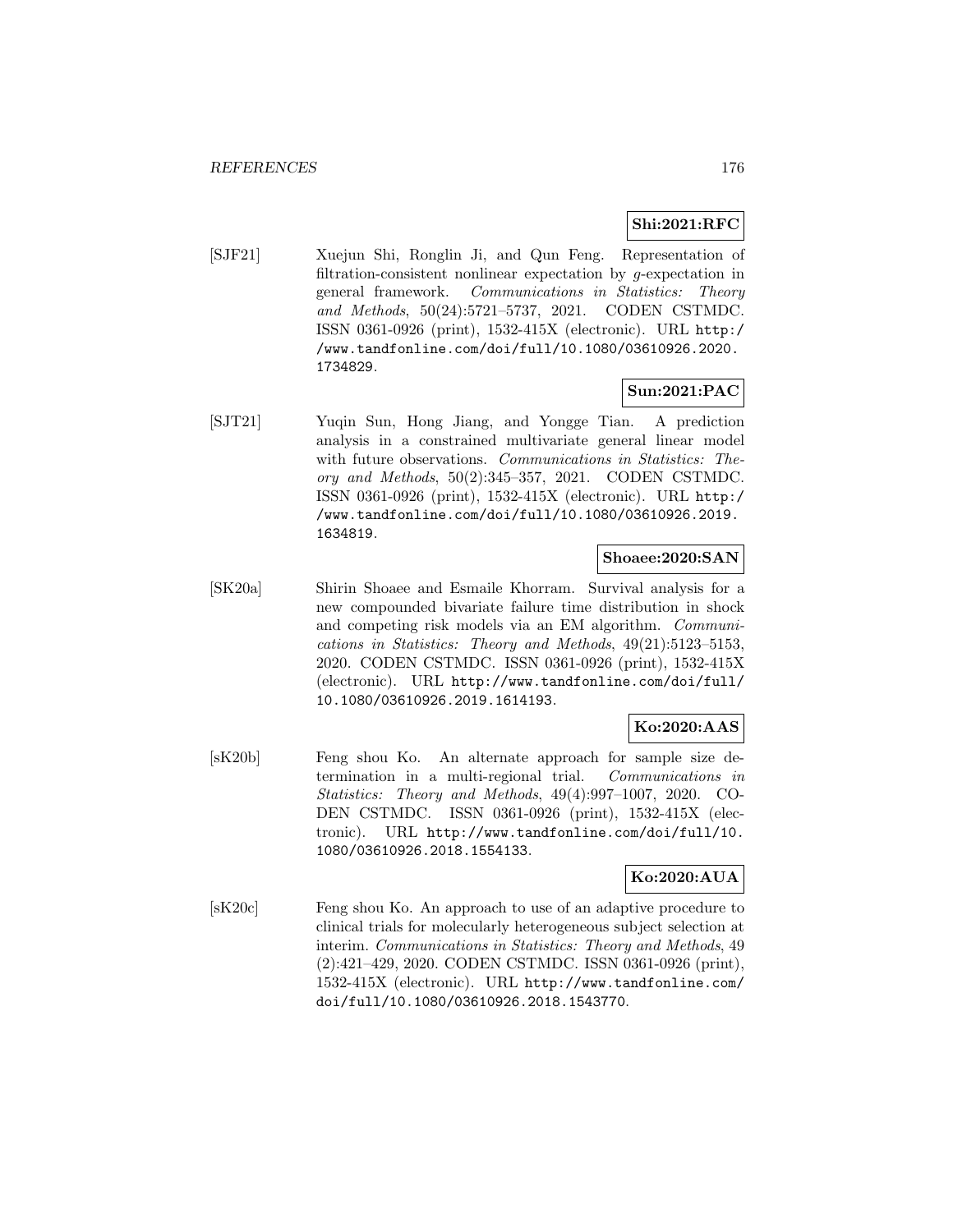# **Ko:2020:HMM**

[sK20d] Feng shou Ko. How the mechanism of missing data on longitudinal biomarkers influences the survival analysis. Communications in Statistics: Theory and Methods, 49(23):5794–5809, 2020. CODEN CSTMDC. ISSN 0361-0926 (print), 1532-415X (electronic). URL http://www.tandfonline.com/doi/full/ 10.1080/03610926.2019.1622724.

## **Singh:2020:BMN**

[SK20e] Deepak Singh and Somesh Kumar. A bivariate mixture of negative binomial distributions and its applications. Communications in Statistics: Theory and Methods, 49(17):4162–4177, 2020. CODEN CSTMDC. ISSN 0361-0926 (print), 1532-415X (electronic). URL http://www.tandfonline.com/doi/full/ 10.1080/03610926.2019.1595651.

## **Singh:2020:SIM**

[SK20f] Garib Nath Singh and Mohd Khalid. Some imputation methods to compensate with non-response for estimation of population mean in two-occasion successive sampling. Communications in Statistics: Theory and Methods, 49(14):3329–3351, 2020. CODEN CSTMDC. ISSN 0361-0926 (print), 1532-415X (electronic). URL http://www.tandfonline.com/doi/full/ 10.1080/03610926.2019.1586945.

# **Sun:2020:LIN**

[SL20] Huihui Sun and Qiang Liu. Local influence of nonlinear mixed effects model based on M-estimation. Communications in Statistics: Theory and Methods, 49(21):5342–5355, 2020. CO-DEN CSTMDC. ISSN 0361-0926 (print), 1532-415X (electronic). URL http://www.tandfonline.com/doi/full/10. 1080/03610926.2019.1618474.

# **Shi:2022:SGS**

[SLF<sup>+</sup>22] Zhiyan Shi, Cong Liu, Yan Fan, Dan Bao, and Yang Chen. Some generalized strong limit theorems for Markov chains in bi-infinite random environments. Communications in Statistics: Theory and Methods, 51(1):150–161, 2022. CODEN CSTMDC. ISSN 0361-0926 (print), 1532-415X (electronic). URL http:/ /www.tandfonline.com/doi/full/10.1080/03610926.2020. 1744655.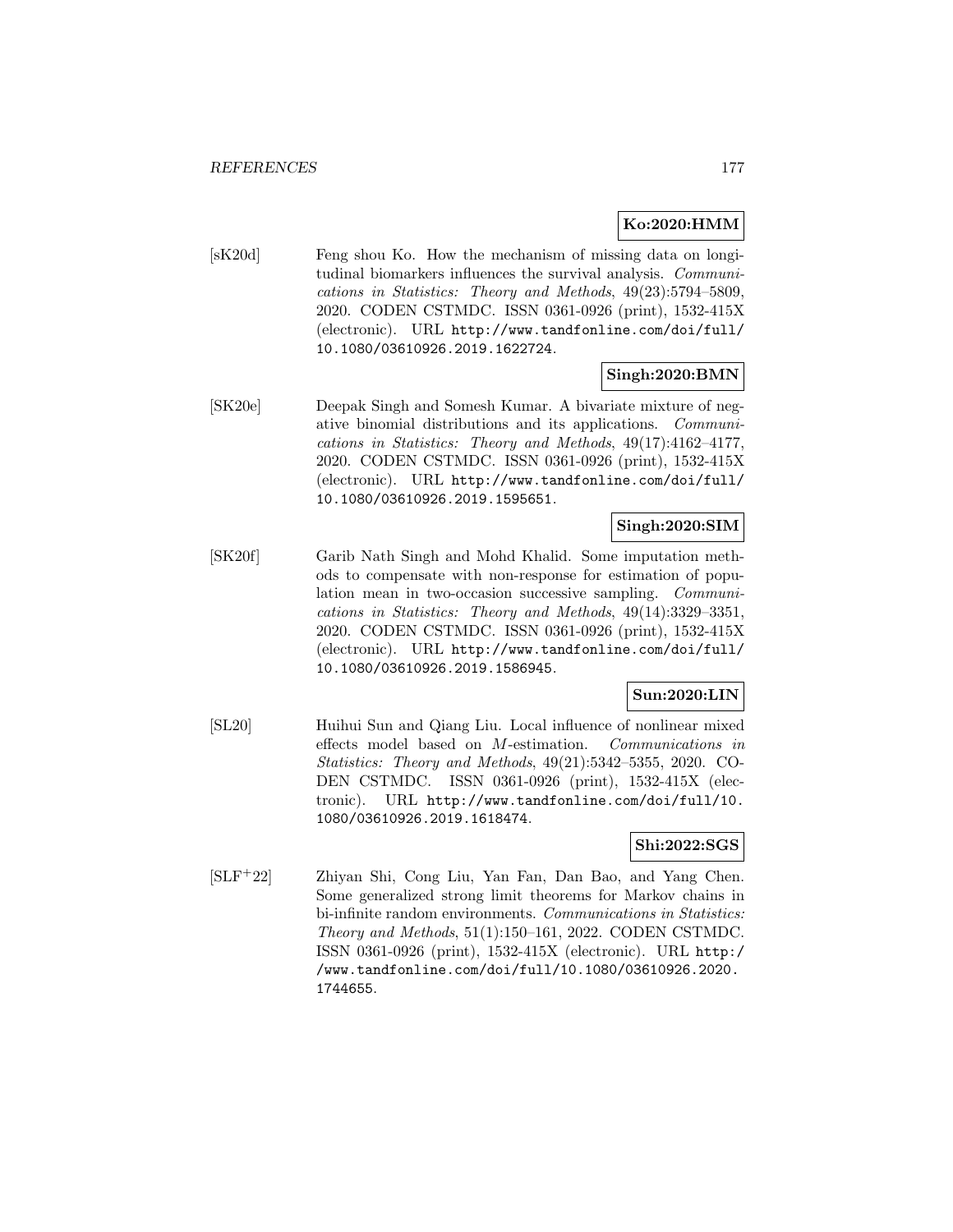#### **Sheng:2021:MPF**

[SLS21] De-Lei Sheng, Danping Li, and Peilong Shen. Minimum probability function of crossing the upper regulatory threshold for asset-liability management. Communications in Statistics: Theory and Methods, 50(23):5530–5553, 2021. CO-DEN CSTMDC. ISSN 0361-0926 (print), 1532-415X (electronic). URL http://www.tandfonline.com/doi/full/10. 1080/03610926.2020.1734824.

### **Saulo:2020:MBB**

[SLV<sup>+</sup>20] Helton Saulo, Jeremias Leão, Roberto Vila, Victor Leiva, and Vera Tomazella. On mean-based bivariate Birnbaum-Saunders distributions: Properties, inference and application. *Commu*nications in Statistics: Theory and Methods, 49(24):6032–6056, 2020. CODEN CSTMDC. ISSN 0361-0926 (print), 1532-415X (electronic). URL http://www.tandfonline.com/doi/full/ 10.1080/03610926.2019.1626425.

# **Shi:2022:NSQ**

[SLX22] Jianhua Shi, Yutao Liu, and Jinfeng Xu. Nonparametric smoothed quantile difference estimation for length-biased and right-censored data. Communications in Statistics: Theory and Methods, 51(10):3237–3252, 2022. CODEN CSTMDC. ISSN 0361-0926 (print), 1532-415X (electronic). URL http:/ /www.tandfonline.com/doi/full/10.1080/03610926.2020. 1791340.

### **Silva:2020:FBM**

[SM20] Ivair R. Silva and Reinaldo Marques. Frequentist–Bayesian Monte Carlo testing. Communications in Statistics: Theory and Methods, 49(10):2356–2364, 2020. CODEN CSTMDC. ISSN 0361-0926 (print), 1532-415X (electronic). URL http:/ /www.tandfonline.com/doi/full/10.1080/03610926.2019. 1571610.

### **Sadok:2022:NPS**

[SM22] Ibrahim Sadok and Afif Masmoudi. New parametrization of stochastic volatility models. Communications in Statistics: Theory and Methods, 51(7):1936–1953, 2022. CO-DEN CSTMDC. ISSN 0361-0926 (print), 1532-415X (electronic). URL http://www.tandfonline.com/doi/full/10. 1080/03610926.2021.1934031.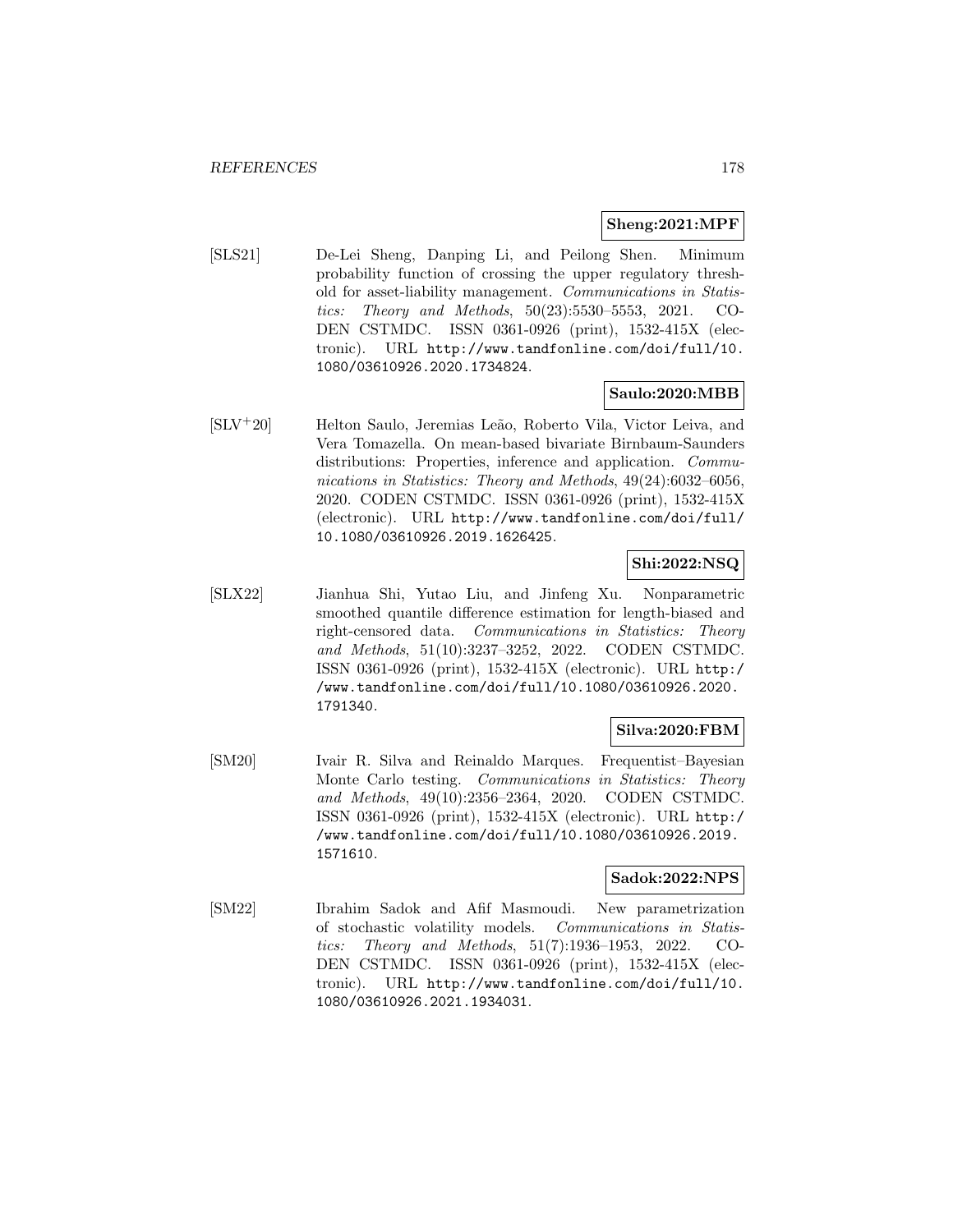### **Smaga:2021:GLH**

[Sma21] Lukasz Smaga. General linear hypothesis testing in functional response model. Communications in Statistics: Theory and Methods, 50(21):5068–5083, 2021. CODEN CSTMDC. ISSN 0361-0926 (print), 1532-415X (electronic). URL http:/ /www.tandfonline.com/doi/full/10.1080/03610926.2019. 1691233.

## **Shongwe:2021:NSR**

[SMMC21] Sandile Charles Shongwe, Jean-Claude Malela-Majika, and Philippe Castagliola. The new synthetic and runs-rules schemes to monitor the process mean of autocorrelated observations with measurement errors. Communications in Statistics: Theory and Methods, 50(24):5806–5835, 2021. CO-DEN CSTMDC. ISSN 0361-0926 (print), 1532-415X (electronic). URL http://www.tandfonline.com/doi/full/10. 1080/03610926.2020.1737125.

# **Shongwe:2020:SSS**

[SMMCM20] Sandile Charles Shongwe, Jean-Claude Malela-Majika, Philippe Castagliola, and Thapelo Molahloe. Side-sensitive synthetic and runs-rules charts for monitoring AR(1) processes with skipping sampling strategies. Communications in Statistics: Theory and Methods, 49(17):4248–4269, 2020. CO-DEN CSTMDC. ISSN 0361-0926 (print), 1532-415X (electronic). URL http://www.tandfonline.com/doi/full/10. 1080/03610926.2019.1596284.

# **Sapam:2021:LSD**

[SMS21] Sobita Sapam, Nripes Mandal, and Bikas Sinha. Latin square designs with neighbor effects — Part II. Communications in Statistics: Theory and Methods, 50(14):3371–3379, 2021. CO-DEN CSTMDC. ISSN 0361-0926 (print), 1532-415X (electronic). URL http://www.tandfonline.com/doi/full/10. 1080/03610926.2019.1702694.

# **Si:2020:DQR**

[SNS20] Yuancheng Si, Saralees Nadarajah, and Xiaodong Song. On the distribution of quotient of random variables conditioned to the positive quadrant. Communications in Statistics: Theory and Methods, 49(10):2514–2528, 2020. CODEN CSTMDC. ISSN 0361-0926 (print), 1532-415X (electronic). URL http:/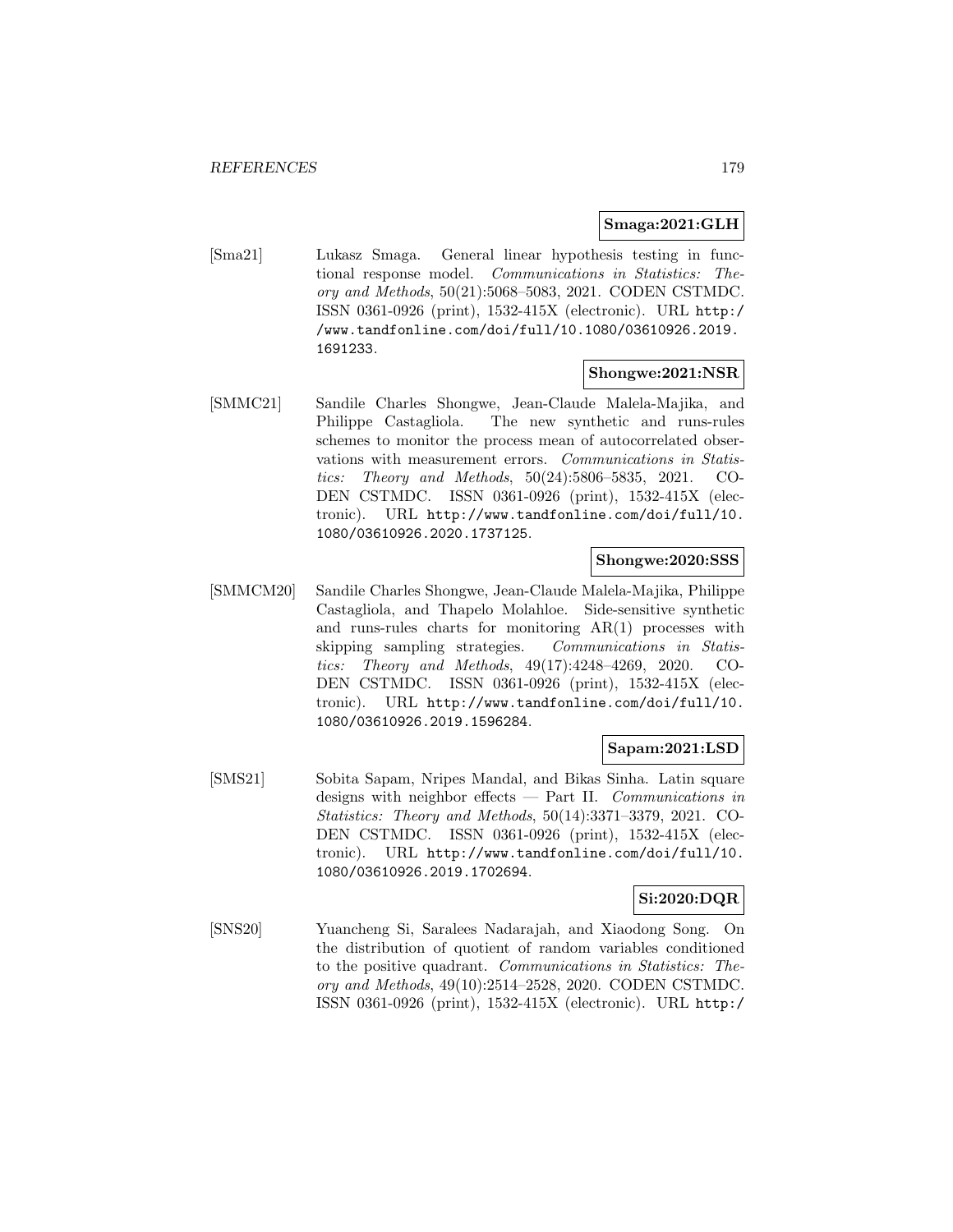/www.tandfonline.com/doi/full/10.1080/03610926.2019. 1576893.

### **Silva:2022:CCI**

[SO22] Ivair R. Silva and Dionatan W. R. Oliveira. Confidencecredible intervals. Communications in Statistics: Theory and Methods, 51(9):2783–2802, 2022. CODEN CSTMDC. ISSN 0361-0926 (print), 1532-415X (electronic). URL http:/ /www.tandfonline.com/doi/full/10.1080/03610926.2020. 1780447.

## **Singh:2021:SIA**

[SPS21] Garib Nath Singh, Awadhesh K. Pandey, and Anup Kumar Sharma. Some improved and alternative imputation methods for finite population mean in presence of missing information. Communications in Statistics: Theory and Methods, 50(19): 4401–4427, 2021. CODEN CSTMDC. ISSN 0361-0926 (print), 1532-415X (electronic). URL http://www.tandfonline.com/ doi/full/10.1080/03610926.2020.1713375.

## **Singh:2020:IAE**

[SPSS20] Garib N. Singh, Awadhesh K. Pandey, Chandraketu Singh, and Surbhi Suman. An improved alternative estimation procedure for current population mean in presence of positively and negatively correlated auxiliary variables in two-occasion rotation patterns. Communications in Statistics: Theory and Methods, 49(13):3094–3125, 2020. CODEN CSTMDC. ISSN 0361-0926 (print), 1532-415X (electronic). URL http:/ /www.tandfonline.com/doi/full/10.1080/03610926.2019. 1586932.

### **Sathar:2021:DSE**

[SR21] E. I. Abdul Sathar and Dhanya Nair R. On dynamic survival extropy. Communications in Statistics: Theory and Methods, 50(6):1295–1313, 2021. CODEN CSTMDC. ISSN 0361-0926 (print), 1532-415X (electronic). URL http:/ /www.tandfonline.com/doi/full/10.1080/03610926.2019. 1649426.

### **Sarabia:2020:BDT**

[SRA20] José María Sarabia, A. Vincent Raja, and G. Asha. Bivariate distributions with transmuted conditionals: Models and applications. Communications in Statistics: Theory and Methods, 49 (1):221–242, 2020. CODEN CSTMDC. ISSN 0361-0926 (print),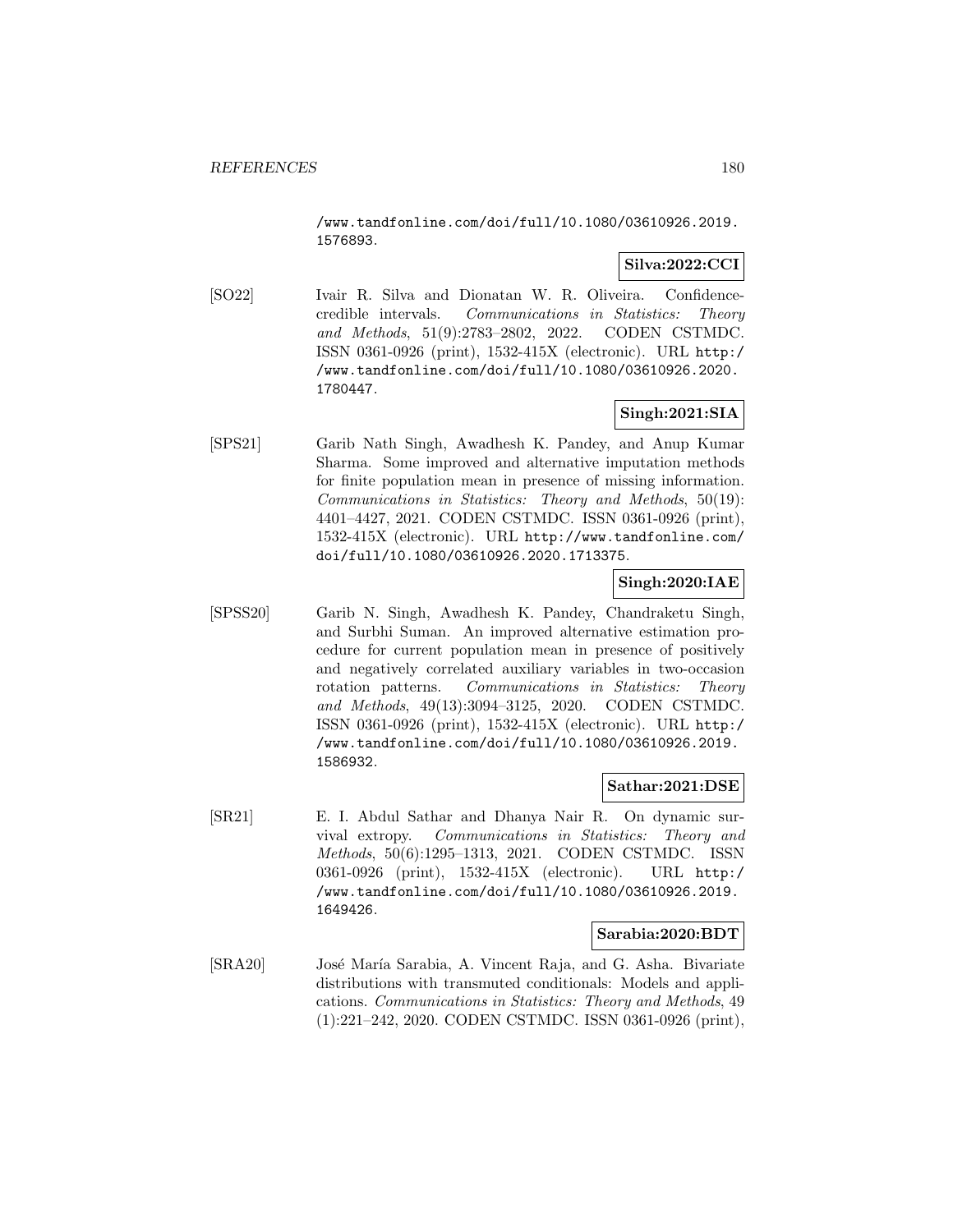1532-415X (electronic). URL http://www.tandfonline.com/ doi/full/10.1080/03610926.2018.1536785.

## **Solci:2020:ESR**

[SRSB20] Carlo Corrêa Solci, Valdério Anselmo Reisen, Alessandro José Queiroz Sarnaglia, and Pascal Bondon. Empirical study of robust estimation methods for PAR models with application to the air quality area. Communications in Statistics: Theory and Methods, 49(1):152–168, 2020. CO-DEN CSTMDC. ISSN 0361-0926 (print), 1532-415X (electronic). URL http://www.tandfonline.com/doi/full/10. 1080/03610926.2018.1533970.

### **Shaghaghi:2020:PLR**

[SS20a] M. Shaghaghi and A. Saghaei. PCA likelihood ratio test approach for attributed social networks monitoring. Communications in Statistics: Theory and Methods, 49(12):2869–2886, 2020. CODEN CSTMDC. ISSN 0361-0926 (print), 1532-415X (electronic). URL http://www.tandfonline.com/doi/full/ 10.1080/03610926.2018.1491599.

#### **Shen:2020:ELR**

[sS20b] Pao sheng Shen. Empirical likelihood ratio confidence intervals in terms of cumulative hazard function for left-truncated and right-censored data. Communications in Statistics: Theory and Methods, 49(18):4571–4586, 2020. CODEN CSTMDC. ISSN 0361-0926 (print), 1532-415X (electronic). URL http:/ /www.tandfonline.com/doi/full/10.1080/03610926.2019. 1604960.

### **Srivastav:2021:EBD**

[SS21a] Sudesh K. Srivastav and Apurv Srivastav. Efficiency balanced designs for bootstrap simulations. Communications in Statistics: Theory and Methods, 50(19):4510–4527, 2021. CO-DEN CSTMDC. ISSN 0361-0926 (print), 1532-415X (electronic). URL http://www.tandfonline.com/doi/full/10. 1080/03610926.2020.1719417.

#### **Sunethra:2021:NMJ**

[SS21b] A. A. Sunethra and M. R. Sooriyarachchi. A novel method for joint modeling of survival data and count data for both simple randomized and cluster randomized data. *Communi*cations in Statistics: Theory and Methods, 50(18):4180–4202, 2021. CODEN CSTMDC. ISSN 0361-0926 (print), 1532-415X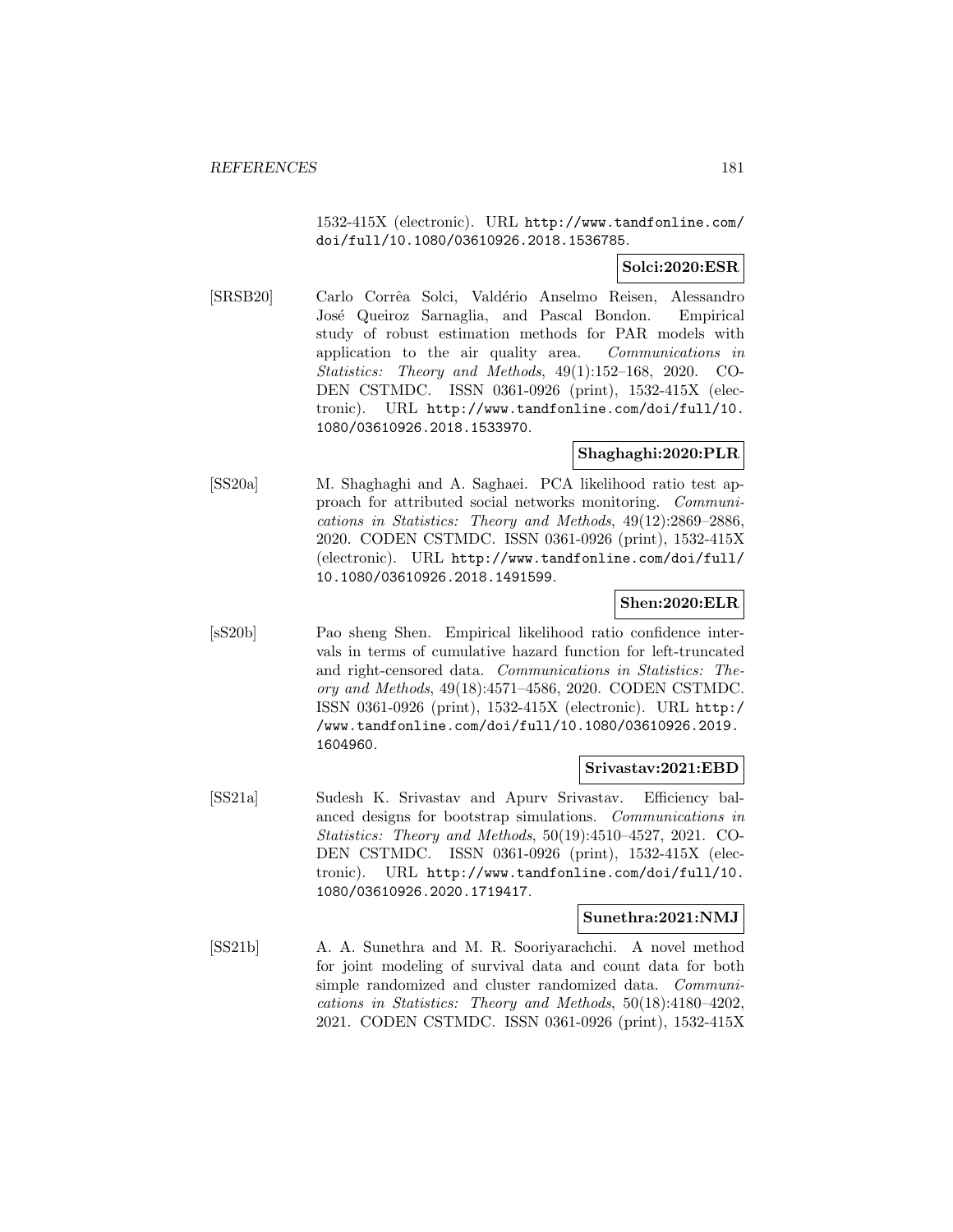(electronic). URL http://www.tandfonline.com/doi/full/ 10.1080/03610926.2020.1713366.

#### **Samanthi:2022:BKD**

[SS22a] Ranadeera Gamage Madhuka Samanthi and Jungsywan Sepanski. On bivariate Kumaraswamy-distorted copulas. Communications in Statistics: Theory and Methods, 51(8):2477-2495, 2022. CODEN CSTMDC. ISSN 0361-0926 (print), 1532-415X (electronic). URL http://www.tandfonline.com/doi/full/ 10.1080/03610926.2020.1777303.

# **Saurabh:2022:NCL**

[SS22b] Shyam Saurabh and Mithilesh Kumar Singh. A note on the construction of Latin square type designs. Communications in Statistics: Theory and Methods, 51(10):3434–3437, 2022. CO-DEN CSTMDC. ISSN 0361-0926 (print), 1532-415X (electronic). URL http://www.tandfonline.com/doi/full/10. 1080/03610926.2020.1734837.

# **Schilling:2022:NAP**

[SS22c] Mark F. Schilling and Alyssa Stanley. A new approach to precise interval estimation for the parameters of the hypergeometric distribution. Communications in Statistics: Theory and Methods, 51(1):29–50, 2022. CODEN CSTMDC. ISSN 0361-0926 (print), 1532-415X (electronic). URL http://www.tandfonline.com/ doi/full/10.1080/03610926.2020.1737879.

## **Sharifnia:2022:SAS**

[SS22d] S. Golshid Sharifnia and Abbas Saghaei. A statistical approach for social network change detection: an ERGM based framework. Communications in Statistics: Theory and Methods, 51(7):2259–2280, 2022. CODEN CSTMDC. ISSN 0361-0926 (print), 1532-415X (electronic). URL http:/ /www.tandfonline.com/doi/full/10.1080/03610926.2020. 1772981.

## **Sharifian:2021:JML**

[SSG21] Nastaran Sharifian, Ehsan Bahrami Samani, and Mojtaba Ganjali. Joint modeling for longitudinal set-inflated continuous and count responses. Communications in Statistics: Theory and Methods, 50(5):1134–1160, 2021. CO-DEN CSTMDC. ISSN 0361-0926 (print), 1532-415X (electronic). URL http://www.tandfonline.com/doi/full/10. 1080/03610926.2019.1646768.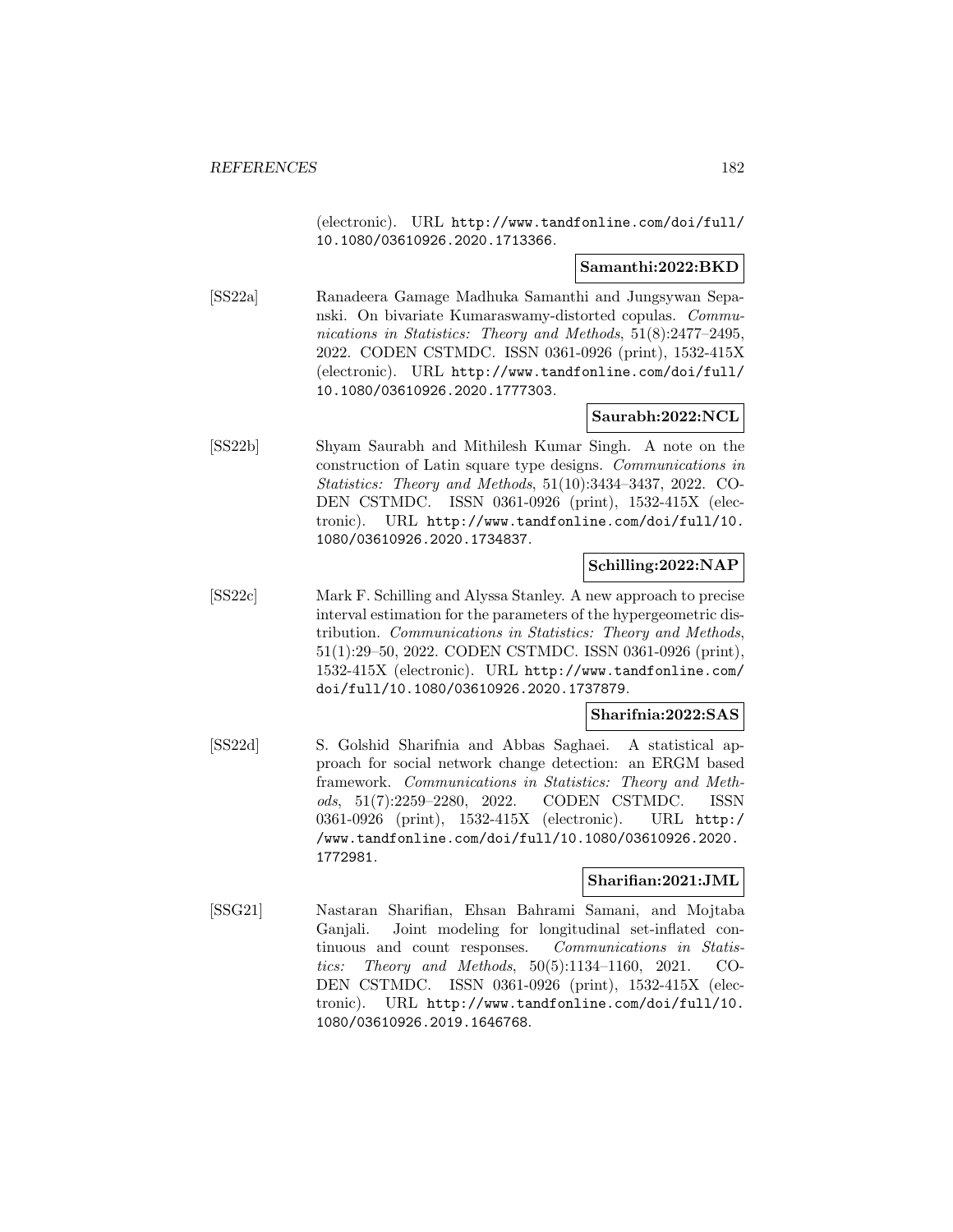### **Shen:2020:NAR**

[sSL20] Pao sheng Shen and Yu-Hsing Lai. Nonparametric analysis of recurrent gap time data. Communications in Statistics: Theory and Methods, 49(13):3298–3312, 2020. CO-DEN CSTMDC. ISSN 0361-0926 (print), 1532-415X (electronic). URL http://www.tandfonline.com/doi/full/10. 1080/03610926.2019.1588322.

## **Sun:2021:NPC**

[SSM21] Jing Sun, Deepak Sakate, and Sunil Mathur. A nonparametric procedure for changepoint detection in linear regression. Communications in Statistics: Theory and Methods, 50(8):1925– 1935, 2021. CODEN CSTMDC. ISSN 0361-0926 (print), 1532- 415X (electronic). URL http://www.tandfonline.com/doi/ full/10.1080/03610926.2019.1657453.

## **Singh:2020:SCE**

[SSNP20] Dhirendra Singh, Bhupendra Veer Singh Sisodia, Nidhi, and Sandeep Pundir. Some calibration estimators for finite population mean in two-stage stratified random sampling. Communications in Statistics: Theory and Methods, 49(17):4234–4247, 2020. CODEN CSTMDC. ISSN 0361-0926 (print), 1532-415X (electronic). URL http://www.tandfonline.com/doi/full/ 10.1080/03610926.2019.1596283.

### **Sanaullah:2020:USR**

[SSS20] Aamir Sanaullah, Iram Saleem, and Javid Shabbir. Use of scrambled response for estimating mean of the sensitivity variable. Communications in Statistics: Theory and Methods, 49(11):2634–2647, 2020. CODEN CSTMDC. ISSN 0361-0926 (print), 1532-415X (electronic). URL http:/ /www.tandfonline.com/doi/full/10.1080/03610926.2019. 1576898.

#### **Salinas:2022:HOC**

[SSS22] Veronica I. Salinas, Stephen A. Sedory, and Sarjinder Singh. Higher order calibrated estimator in two-stage sampling. Communications in Statistics: Theory and Methods, 51(10):3164– 3180, 2022. CODEN CSTMDC. ISSN 0361-0926 (print), 1532- 415X (electronic). URL http://www.tandfonline.com/doi/ full/10.1080/03610926.2020.1790005.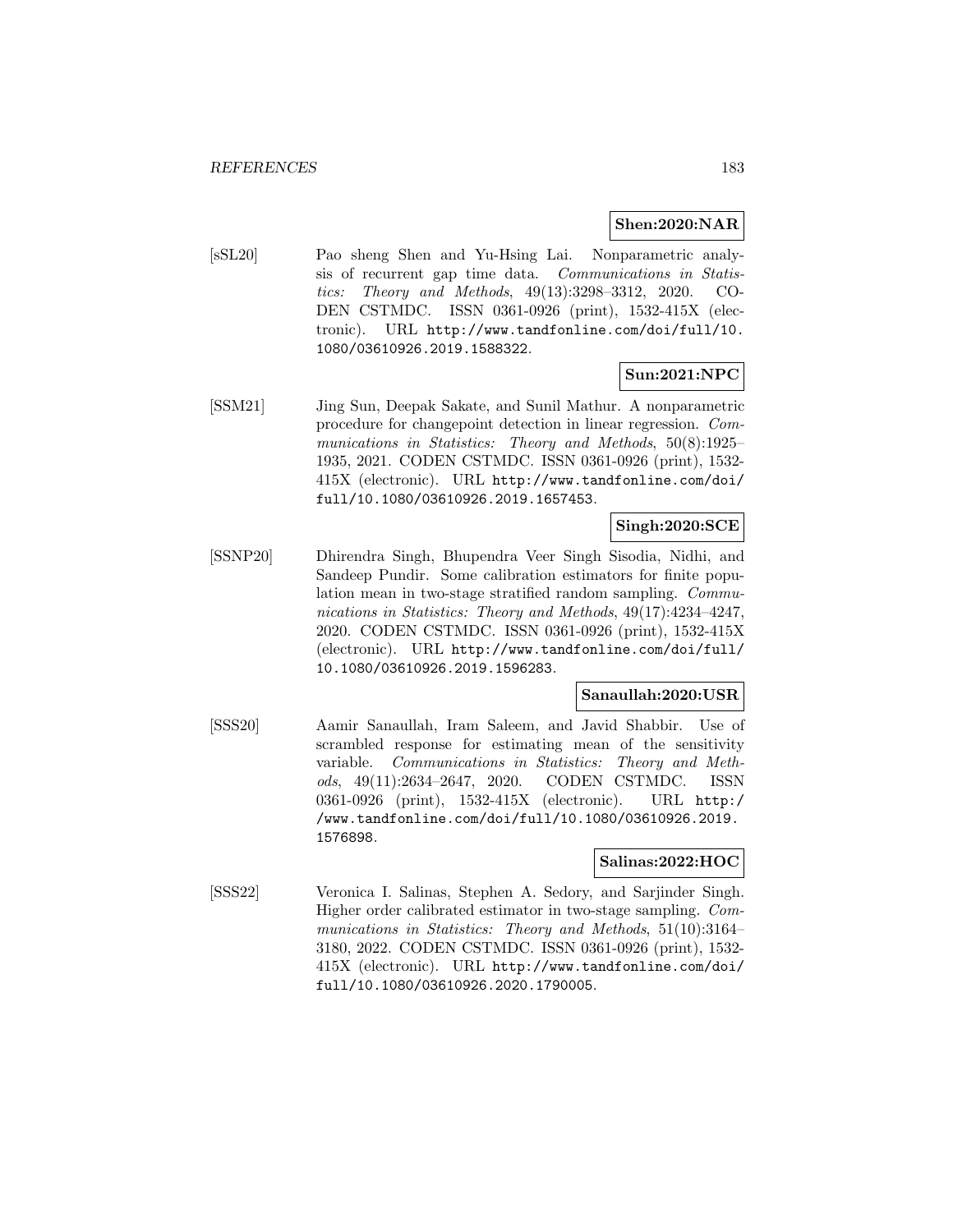### **Su:2020:EGS**

[SSW20] Wen Su, Benxuan Shi, and Yunyun Wang. Estimating the Gerber–Shiu function under a risk model with stochastic income by Laguerre series expansion. Communications in Statistics: Theory and Methods, 49(23):5686–5708, 2020. CO-DEN CSTMDC. ISSN 0361-0926 (print), 1532-415X (electronic). URL http://www.tandfonline.com/doi/full/10. 1080/03610926.2019.1620782.

### **Song:2022:VRA**

[SSZC22] Yuping Song, Zheng Sun, Qicheng Zhao, and Youyou Chen. Variance reduction approach for the volatility over a finitetime horizon. Communications in Statistics: Theory and Methods, 51(11):3521–3541, 2022. CODEN CSTMDC. ISSN 0361-0926 (print), 1532-415X (electronic). URL http:/ /www.tandfonline.com/doi/full/10.1080/03610926.2020. 1797803.

### **Sharma:2021:OPT**

[ST21] Mahendra Kumar Sharma and Mekonnen Tadesse. Optimal partial triallel cross designs through diallel cross designs. Communications in Statistics: Theory and Methods, 50(15):3547-3555, 2021. CODEN CSTMDC. ISSN 0361-0926 (print), 1532-415X (electronic). URL http://www.tandfonline.com/doi/full/ 10.1080/03610926.2019.1705982.

#### **Sulewski:2021:TPP**

[Sul21] Piotr Sulewski. Two-piece power normal distribution. Communications in Statistics: Theory and Methods, 50(11):2619–2639, 2021. CODEN CSTMDC. ISSN 0361-0926 (print), 1532-415X (electronic). URL http://www.tandfonline.com/doi/full/ 10.1080/03610926.2019.1674871.

#### **Sulewski:2022:NDP**

[Sul22] Piotr Sulewski. Normal distribution with plasticizing component. Communications in Statistics: Theory and Methods, 51(11):3806–3835, 2022. CODEN CSTMDC. ISSN 0361-0926 (print), 1532-415X (electronic). URL http:/ /www.tandfonline.com/doi/full/10.1080/03610926.2020. 1837881.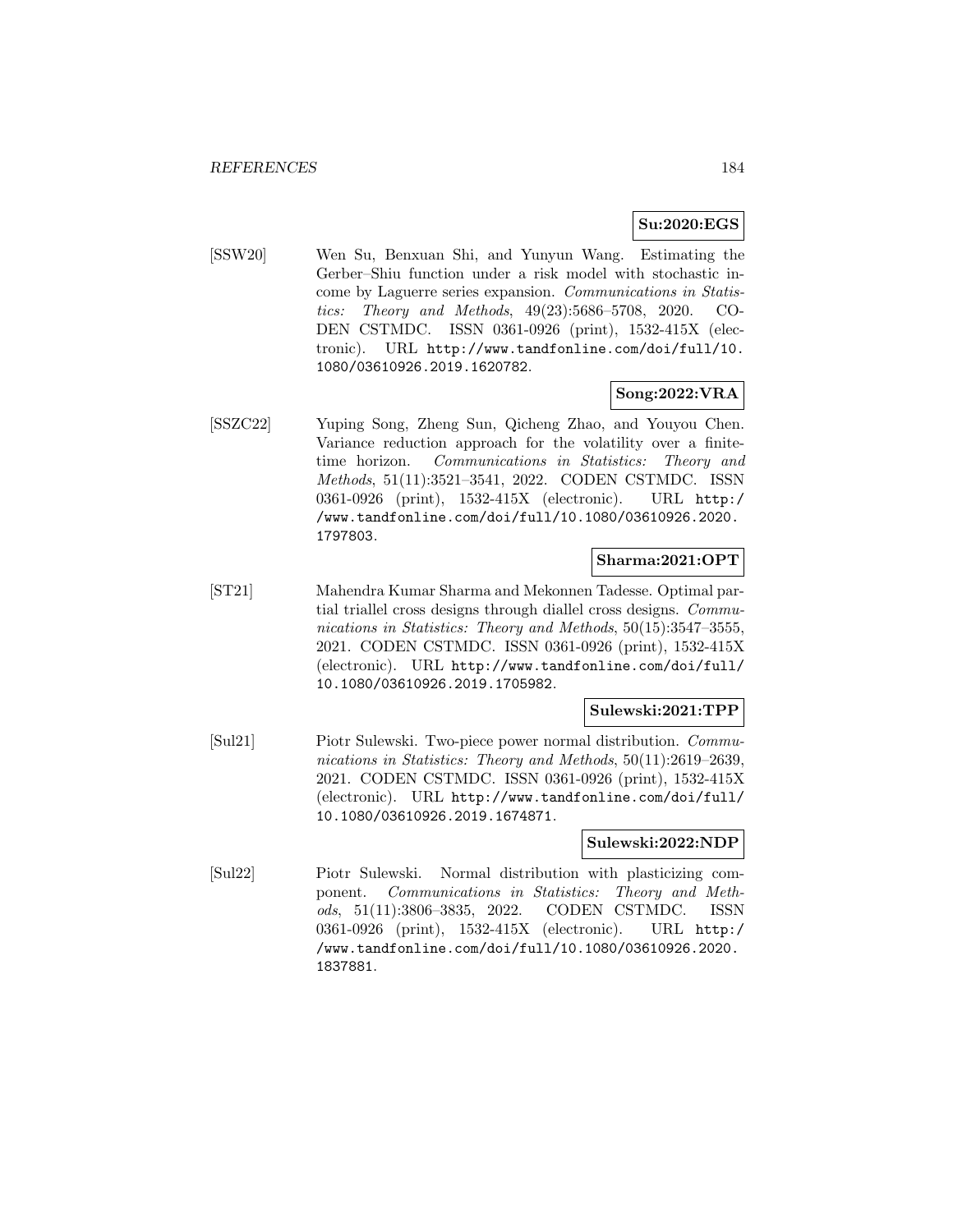#### **Singh:2021:IPE**

[SV21] Abhishek Singh and Gajendra K. Vishwakarma. Improved predictive estimation for mean using the Searls technique under ranked set sampling. Communications in Statistics: Theory and Methods, 50(9):2015–2038, 2021. CODEN CSTMDC. ISSN 0361-0926 (print), 1532-415X (electronic). URL http:/ /www.tandfonline.com/doi/full/10.1080/03610926.2019. 1657456.

### **Sathar:2021:EPI**

[SVR21] E. I. Abdul Sathar, K. V. Viswakala, and G. Rajesh. Estimation of past inaccuracy measure for the right censored dependent data. Communications in Statistics: Theory and Methods, 50(6):1446–1455, 2021. CODEN CSTMDC. ISSN 0361-0926 (print), 1532-415X (electronic). URL http:/ /www.tandfonline.com/doi/full/10.1080/03610926.2019. 1651859.

### **Song:2021:FRA**

[SW21] Pingfan Song and Shaochen Wang. A further remark on the alternative expectation formula. Communications in Statistics: Theory and Methods, 50(11):2586–2591, 2021. CO-DEN CSTMDC. ISSN 0361-0926 (print), 1532-415X (electronic). URL http://www.tandfonline.com/doi/full/10. 1080/03610926.2019.1672743.

## **Sun:2020:NSA**

[SWYF20] Bin Sun, Yuehua Wu, Wenzhi Yang, and Yuejiao Fu. A note on the semiparametric approach to dimension reduction. Communications in Statistics: Theory and Methods, 49(9):2295–2304, 2020. CODEN CSTMDC. ISSN 0361-0926 (print), 1532-415X (electronic). URL http://www.tandfonline.com/doi/full/ 10.1080/03610926.2019.1576887.

### **Silahtaroglu:2021:DAH**

[SY21] Gökhan Silahtaroglu and Nevin Yilmaztürk. Data analysis in health and big data: a machine learning medical diagnosis model based on patients' complaints. Communications in Statistics: Theory and Methods, 50(7):1547–1556, 2021. CO-DEN CSTMDC. ISSN 0361-0926 (print), 1532-415X (electronic). URL http://www.tandfonline.com/doi/full/10. 1080/03610926.2019.1622728.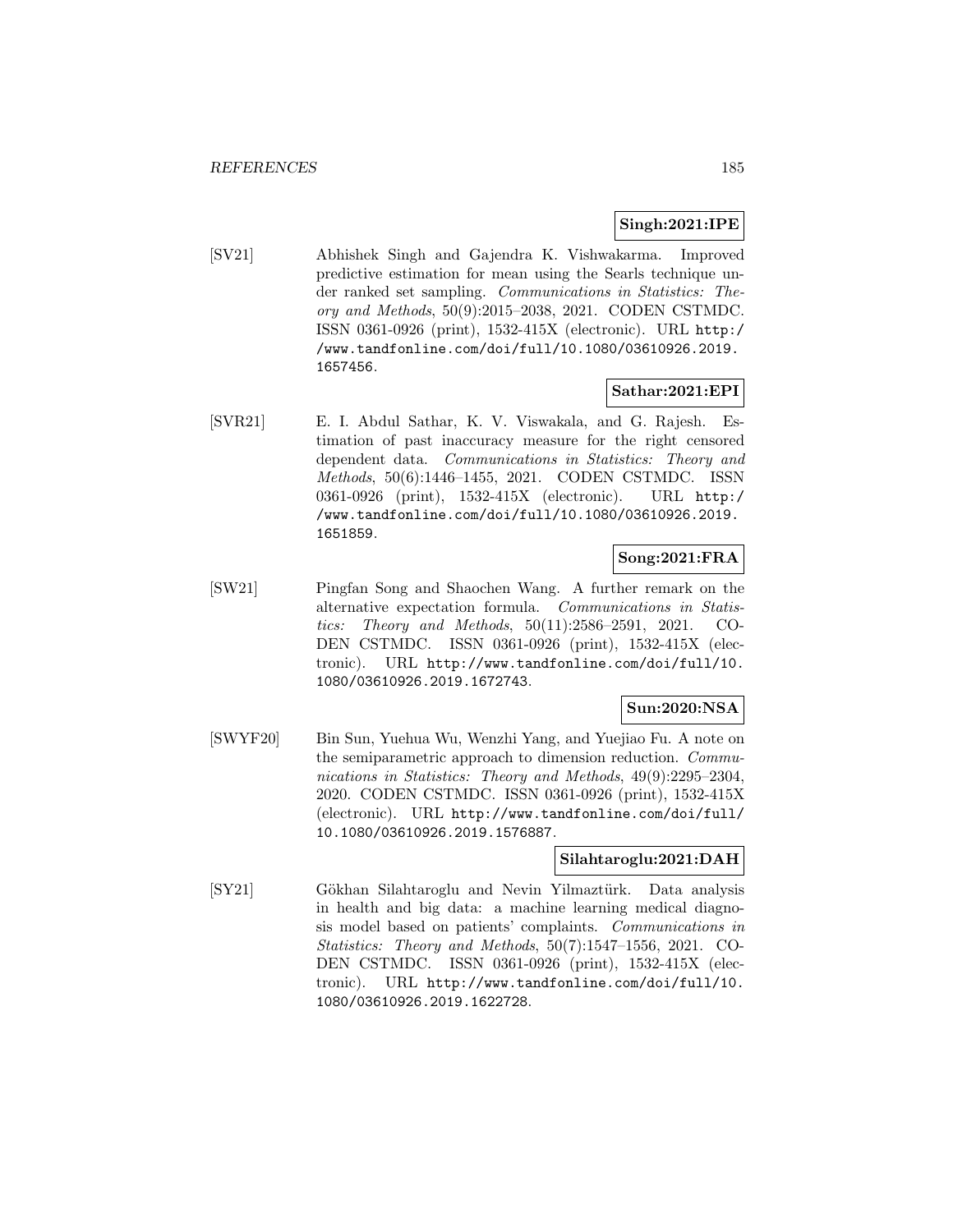## **Singh:2021:GFE**

[SYG21] Housila P. Singh, Anita Yadav, and Swarangi M. Gorey. A generalized family of estimators for estimating finite population mean in circular systematic sampling (CSS). Communications in Statistics: Theory and Methods, 50(3):631–662, 2021. CODEN CSTMDC. ISSN 0361-0926 (print), 1532-415X (electronic). URL http://www.tandfonline.com/doi/full/ 10.1080/03610926.2019.1639750.

### **Samawi:2020:RSS**

[SYRV20] Hani M. Samawi, Lili Yu, Haresh Rochani, and Robert Vogel. Reducing sample size needed for Cox-proportional hazards model analysis using more efficient sampling method. Communications in Statistics: Theory and Methods, 49(6):1281–1298, 2020. CODEN CSTMDC. ISSN 0361-0926 (print), 1532-415X (electronic). URL http://www.tandfonline.com/doi/full/ 10.1080/03610926.2018.1554141.

# **Shi:2021:EPB**

[SYT21] Zhiyan Shi, Weiguo Yang, and Ying Tang. Equivalent properties for the bifurcating Markov chains indexed by a binary tree. Communications in Statistics: Theory and Methods, 50(24): 6264–6272, 2021. CODEN CSTMDC. ISSN 0361-0926 (print), 1532-415X (electronic). URL http://www.tandfonline.com/ doi/full/10.1080/03610926.2020.1742923.

### **Song:2020:SCP**

[SZ20a] Mingzhu Song and Quanxin Zhu. The strong convergence properties of weighted sums for a class of dependent random variables. Communications in Statistics: Theory and Methods, 49(14):3455–3465, 2020. CODEN CSTMDC. ISSN 0361-0926 (print), 1532-415X (electronic). URL http:/ /www.tandfonline.com/doi/full/10.1080/03610926.2019. 1589516.

#### **Song:2020:NER**

[SZ20b] Shanshan Song and Yong Zhou. Nonparametric estimation of the ROC curve for length-biased and right-censored data. Communications in Statistics: Theory and Methods, 49(19):4648– 4668, 2020. CODEN CSTMDC. ISSN 0361-0926 (print), 1532- 415X (electronic). URL http://www.tandfonline.com/doi/ full/10.1080/03610926.2019.1604963.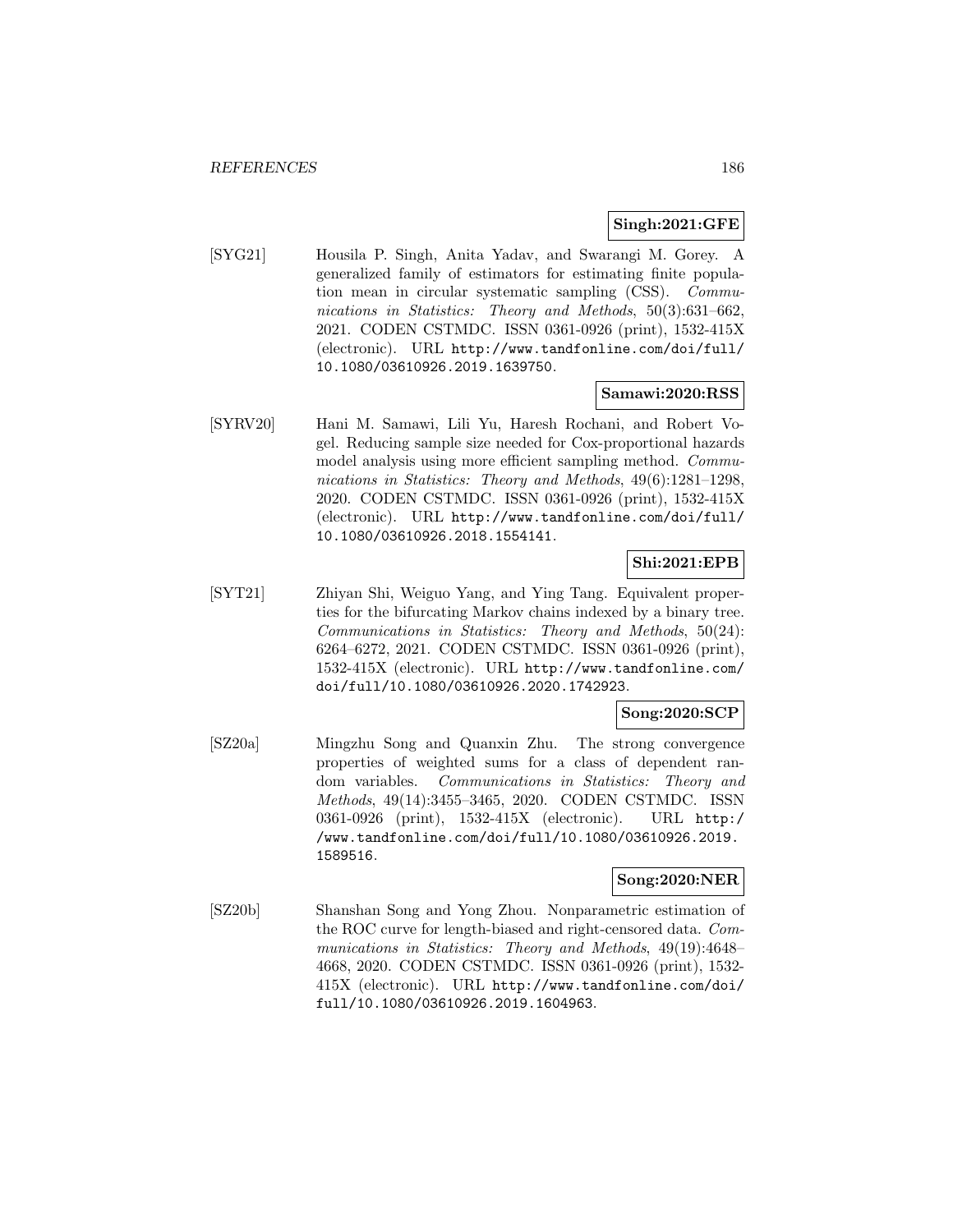### **Song:2021:BAC**

[SZGK21] Guofeng Song, Lixun Zhu, Ai Gao, and Lingzhu Kong. Blockwise  $AIC_c$  and its consistency properties in model selection. Communications in Statistics: Theory and Methods, 50(13): 3198–3213, 2021. CODEN CSTMDC. ISSN 0361-0926 (print), 1532-415X (electronic). URL http://www.tandfonline.com/ doi/full/10.1080/03610926.2019.1691734.

## **Sun:2021:BAB**

[SZL21] Zhongyang Sun, Xin Zhang, and Ya-Nan Li. A BSDE approach for bond pricing under interest rate models with self-exciting jumps. Communications in Statistics: Theory and Methods, 50(14):3249–3261, 2021. CODEN CSTMDC. ISSN 0361-0926 (print), 1532-415X (electronic). URL http:/ /www.tandfonline.com/doi/full/10.1080/03610926.2019. 1691234.

## **Sun:2021:BTS**

[SZW21] Nan Sun, Junjiang Zhong, and Miin-Jye Wen. Bayesian twostage design for drug screening trials with switching hypothesis tests based on continuous endpoints. Communications in Statistics: Theory and Methods, 50(2):415–431, 2021. CO-DEN CSTMDC. ISSN 0361-0926 (print), 1532-415X (electronic). URL http://www.tandfonline.com/doi/full/10. 1080/03610926.2019.1635702.

#### **Tahmasebi:2020:WEG**

[Tah20] Saeid Tahmasebi. Weighted extensions of generalized cumulative residual entropy and their applications. Communications in Statistics: Theory and Methods, 49(21):5196–5219, 2020. CODEN CSTMDC. ISSN 0361-0926 (print), 1532-415X (electronic). URL http://www.tandfonline.com/doi/full/ 10.1080/03610926.2019.1615094.

### **Tian:2022:MRP**

[TB22] Linlin Tian and Lihua Bai. Minimizing ruin probability under the sparre Anderson model. Communications in Statistics: Theory and Methods, 51(6):1622–1636, 2022. CO-DEN CSTMDC. ISSN 0361-0926 (print), 1532-415X (electronic). URL http://www.tandfonline.com/doi/full/10. 1080/03610926.2021.1931887.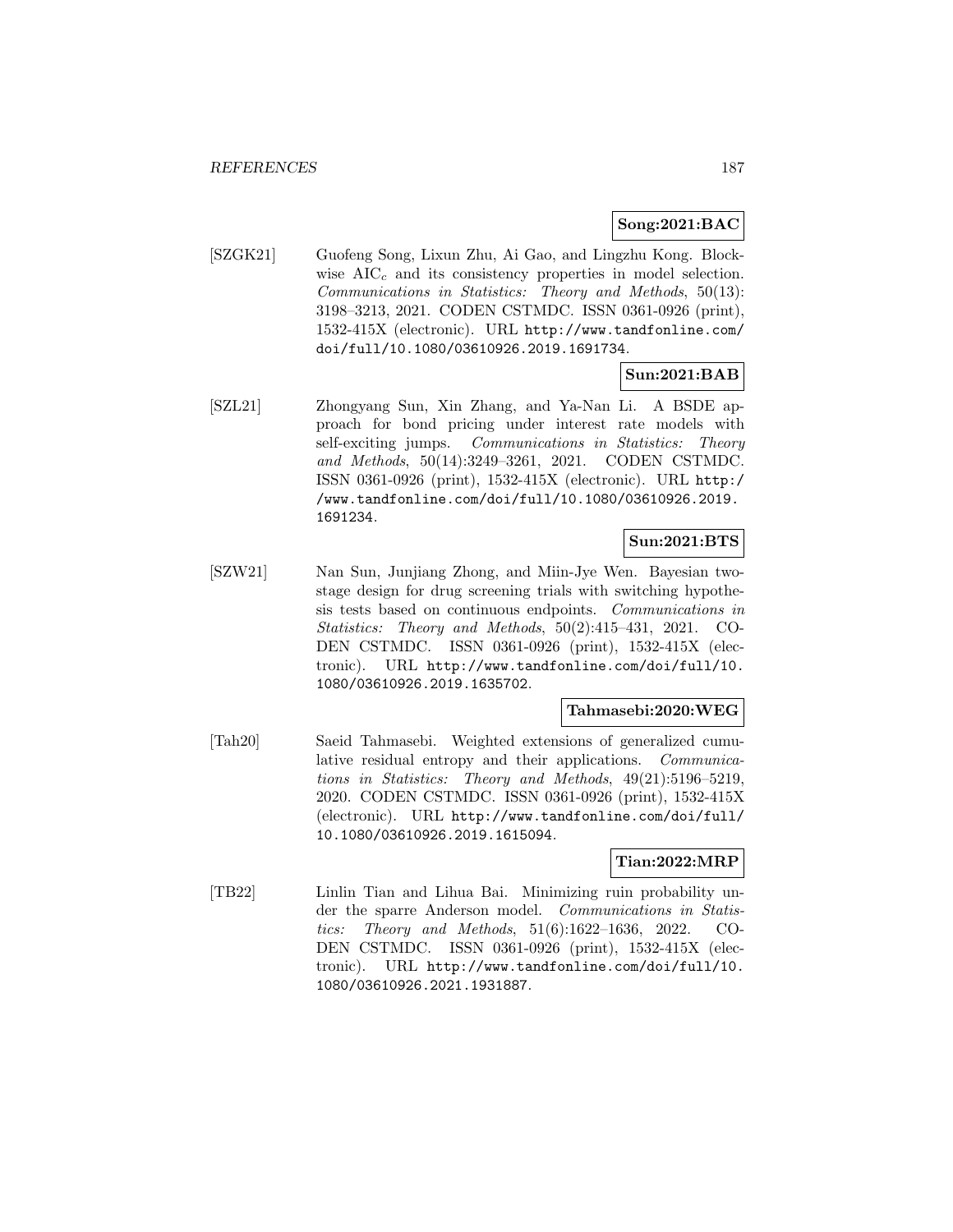#### **Torres:2020:EED**

[TDLL20] Ra´ul Torres, Elena Di Bernardino, Henry Laniado, and Rosa E. Lillo. On the estimation of extreme directional multivariate quantiles. Communications in Statistics: Theory and Methods, 49(22):5504–5534, 2020. CODEN CSTMDC. ISSN 0361-0926 (print), 1532-415X (electronic). URL http:/ /www.tandfonline.com/doi/full/10.1080/03610926.2019. 1619770.

### **Teamah:2022:BRD**

[TEHEG22] Abd El-Moneim A. Teamah, Mohamed Abd Allah El-Hadidy, and Maraw M. El-Ghoul. On bounded range distribution of a Wiener process. Communications in Statistics: Theory and Methods, 51(4):919–942, 2022. CODEN CSTMDC. ISSN 0361-0926 (print), 1532-415X (electronic). URL http:/ /www.tandfonline.com/doi/full/10.1080/03610926.2016. 1267766.

#### **Theodossiou:2022:TST**

[The22] Panayiotis Theodossiou. Truncated skewed type III generalized logistic distribution: risk measurement applications. *Commu*nications in Statistics: Theory and Methods, 51(5):1379–1402, 2022. CODEN CSTMDC. ISSN 0361-0926 (print), 1532-415X (electronic). URL http://www.tandfonline.com/doi/full/ 10.1080/03610926.2020.1764036.

#### **Tajuddin:2022:FPN**

[TIIB22] Razik Ridzuan Mohd Tajuddin, Noriszura Ismail, Kamarulzaman Ibrahim, and Shaiful Anuar Abu Bakar. A four-parameter negative binomial-Lindley distribution for modeling over and underdispersed count data with excess zeros. Communications in Statistics: Theory and Methods, 51(2):414–426, 2022. CO-DEN CSTMDC. ISSN 0361-0926 (print), 1532-415X (electronic). URL http://www.tandfonline.com/doi/full/10. 1080/03610926.2020.1749854.

### **Tsukuma:2020:ECM**

[TK20] Hisayuki Tsukuma and Tatsuya Kubokawa. Estimation of a covariance matrix in multivariate skew-normal distribution. Communications in Statistics: Theory and Methods, 49(5):1174– 1200, 2020. CODEN CSTMDC. ISSN 0361-0926 (print), 1532- 415X (electronic). URL http://www.tandfonline.com/doi/ full/10.1080/03610926.2018.1554137.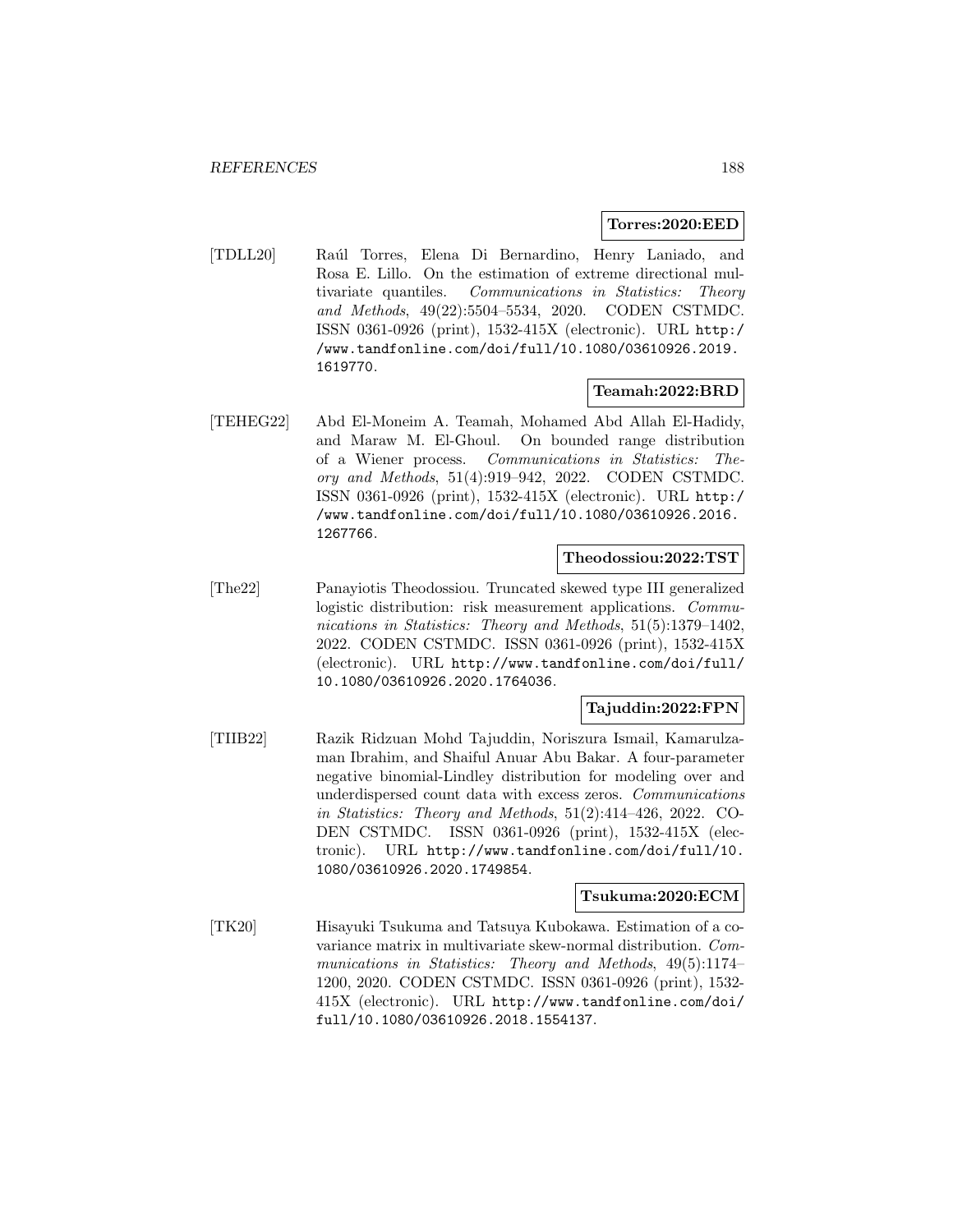#### **Trang:2021:DRM**

[TLRB21] Bui Thi Thien Trang, Jean-Michel Loubes, Laurent Risser, and Patricia Balaresque. Distribution regression model with a Reproducing Kernel Hilbert Space approach. Communications in Statistics: Theory and Methods, 50(9):1955–1977, 2021. CO-DEN CSTMDC. ISSN 0361-0926 (print), 1532-415X (electronic). URL http://www.tandfonline.com/doi/full/10. 1080/03610926.2019.1658782.

#### **Thavaneswaran:2020:GVR**

[TPF20] Aerambamoorthy Thavaneswaran, Alex Paseka, and Julieta Frank. Generalized value at risk forecasting. Communications in Statistics: Theory and Methods, 49(20):4988–4995, 2020. CODEN CSTMDC. ISSN 0361-0926 (print), 1532-415X (electronic). URL http://www.tandfonline.com/doi/full/ 10.1080/03610926.2019.1610443.

## **Tripathi:2020:QEP**

[TPS20] Yogesh Mani Tripathi, Constantinos Petropoulos, and Tanmay Sen. Quantile estimation for a progressively censored exponential distribution. Communications in Statistics: Theory and Methods, 49(16):3919–3932, 2020. CODEN CSTMDC. ISSN 0361-0926 (print), 1532-415X (electronic). URL http:/ /www.tandfonline.com/doi/full/10.1080/03610926.2019. 1593456.

### **Trong:2020:NER**

[TPV20] Dang Duc Trong, Cao Xuan Phuong, and Tran Quoc Viet. Nonparametric estimation of random effects densities in a linear mixed-effects model with Fourier-oscillating noise density. Communications in Statistics: Theory and Methods, 49(24):5988– 6015, 2020. CODEN CSTMDC. ISSN 0361-0926 (print), 1532- 415X (electronic). URL http://www.tandfonline.com/doi/ full/10.1080/03610926.2019.1625923.

#### **Triantafyllou:2021:WTR**

[Tri21] Ioannis S. Triantafyllou. Wilcoxon-type rank-sum control charts based on progressively censored reference data. Communications in Statistics: Theory and Methods, 50(2):311–328, 2021. CODEN CSTMDC. ISSN 0361-0926 (print), 1532-415X (electronic). URL http://www.tandfonline.com/doi/full/10. 1080/03610926.2019.1634816.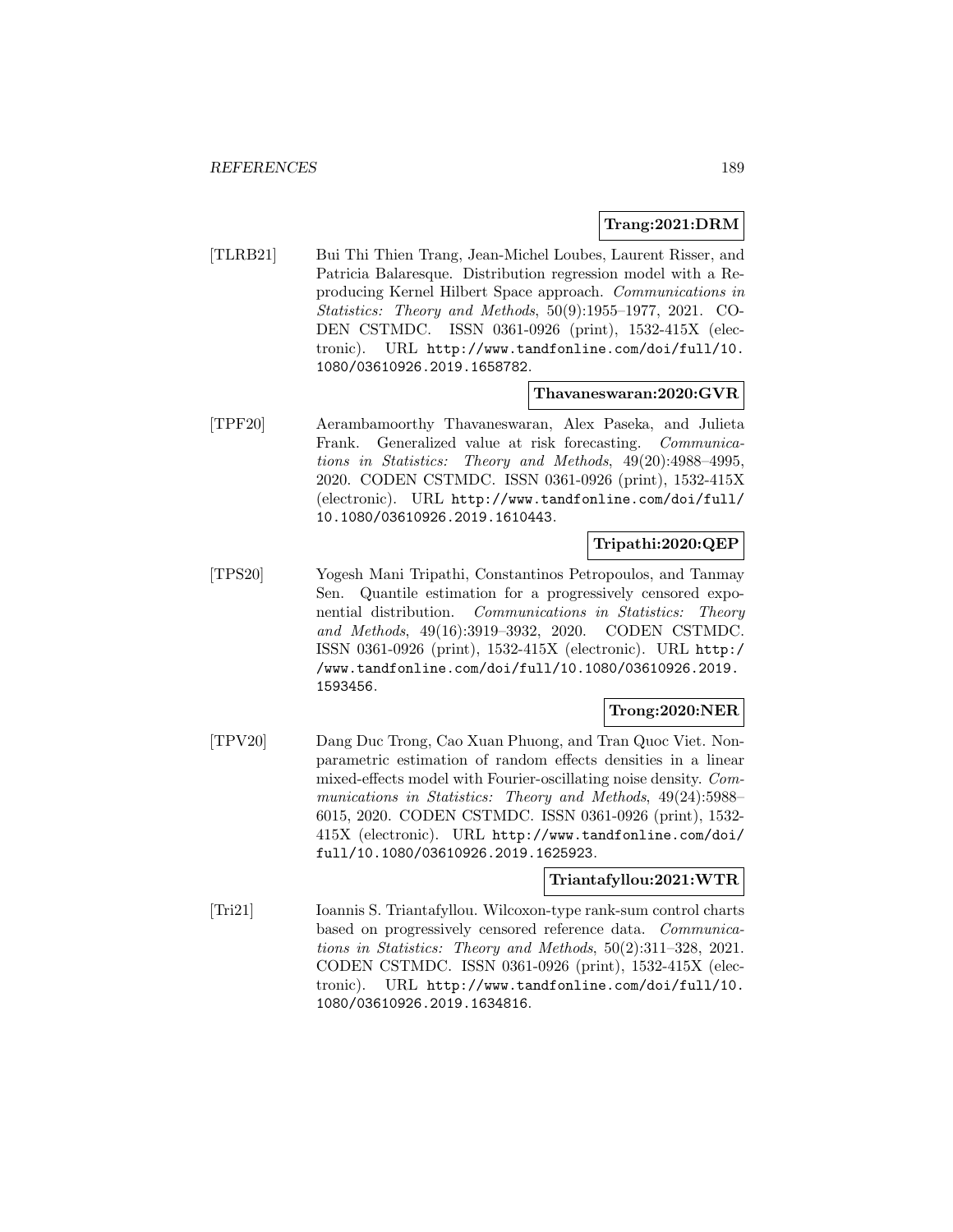## **Tsai:2022:SRC**

[Tsa22] Shin-Fu Tsai. Some results on the construction of sliced orthogonal arrays of parallel-flats type. Communications in Statistics: Theory and Methods, 51(3):569–580, 2022. CO-DEN CSTMDC. ISSN 0361-0926 (print), 1532-415X (electronic). URL http://www.tandfonline.com/doi/full/10. 1080/03610926.2020.1822406.

## **Ta:2020:ASC**

[TTL20] Son Cong Ta, Cuong Manh Tran, and Dung Van Le. On the almost sure convergence for sums of negatively superadditive dependent random vectors in Hilbert spaces and its application. Communications in Statistics: Theory and Methods, 49(11): 2770–2786, 2020. CODEN CSTMDC. ISSN 0361-0926 (print), 1532-415X (electronic). URL http://www.tandfonline.com/ doi/full/10.1080/03610926.2019.1584304.

## **Tian:2020:SRF**

[TW20] Yongge Tian and Jie Wang. Some remarks on fundamental formulas and facts in the statistical analysis of a constrained general linear model. Communications in Statistics: Theory and Methods, 49(5):1201–1216, 2020. CO-DEN CSTMDC. ISSN 0361-0926 (print), 1532-415X (electronic). URL http://www.tandfonline.com/doi/full/10. 1080/03610926.2018.1554138.

## **Tan:2021:DOP**

[TY21] Jiyang Tan and Senlin Yuan. A dividend optimization problem with constraint of survival probability in a Markovian environment model. Communications in Statistics: Theory and Methods, 50(15):3522–3546, 2021. CODEN CSTMDC. ISSN 0361-0926 (print), 1532-415X (electronic). URL http:/ /www.tandfonline.com/doi/full/10.1080/03610926.2019. 1705981.

### **Tang:2021:LTL**

[TZ21] Zhiqiang Tang and Yong Zhang. Limit theorems for linear processes generated by  $\rho$ -mixing sequence. *Communications in* Statistics: Theory and Methods, 50(17):4081–4095, 2021. CO-DEN CSTMDC. ISSN 0361-0926 (print), 1532-415X (electronic). URL http://www.tandfonline.com/doi/full/10. 1080/03610926.2019.1710761.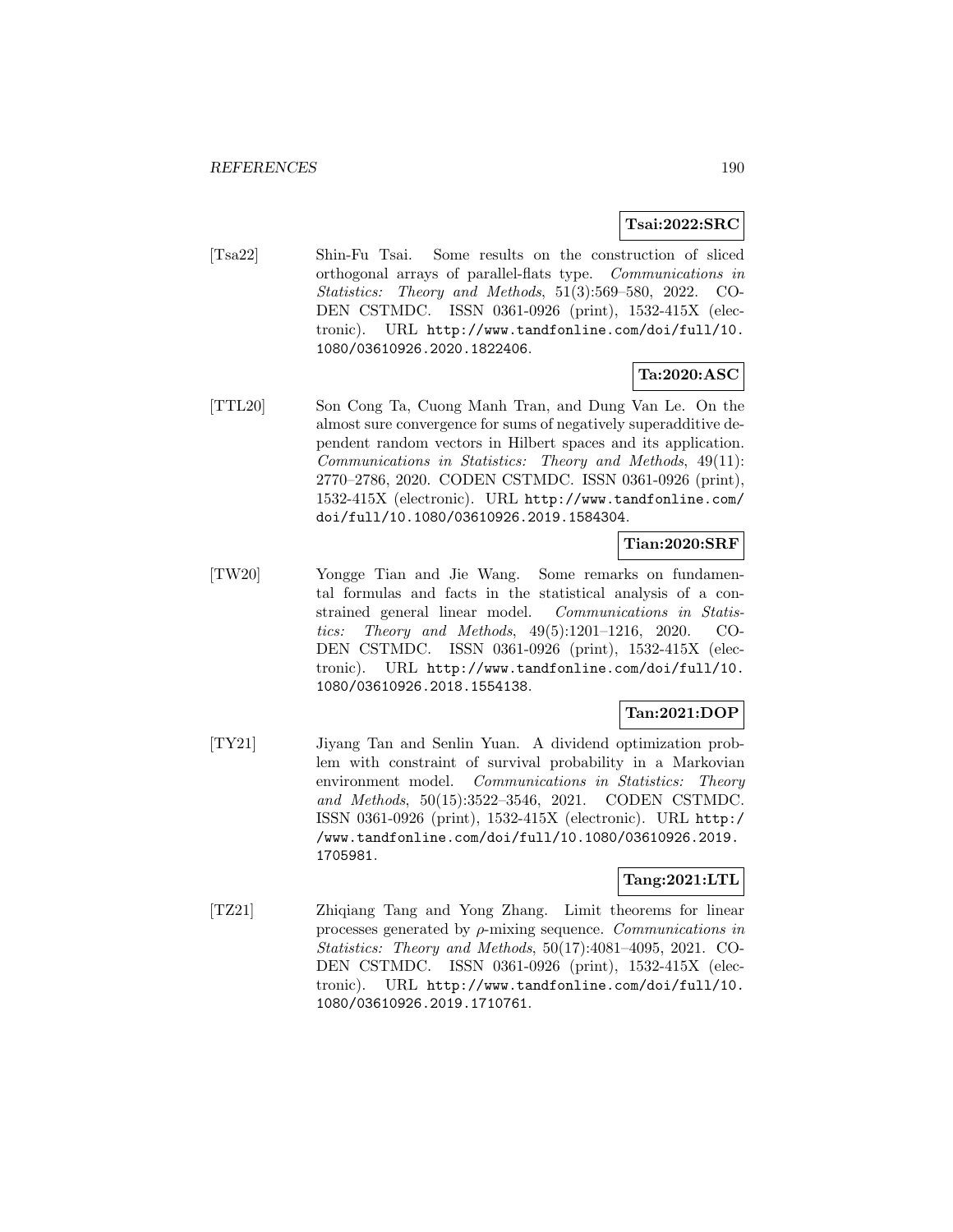### **Tang:2022:AEL**

[TZYY22] Xinrong Tang, Peixin Zhao, Yiping Yang, and Weiming Yang. Adjusted empirical likelihood inferences for varying coefficient partially non linear models with endogenous covariates. Communications in Statistics: Theory and Methods, 51(4):953–973, 2022. CODEN CSTMDC. ISSN 0361-0926 (print), 1532-415X (electronic). URL http://www.tandfonline.com/doi/full/ 10.1080/03610926.2020.1747078.

### **Noor-ul-Amin:2021:MTE**

[uA21] Muhammad Noor ul Amin. Memory type estimators of population mean using exponentially weighted moving averages for time scaled surveys. Communications in Statistics: Theory and Methods, 50(12):2747–2758, 2021. CO-DEN CSTMDC. ISSN 0361-0926 (print), 1532-415X (electronic). URL http://www.tandfonline.com/doi/full/10. 1080/03610926.2019.1670850.

### **Noor-ul-Amin:2022:AIB**

[uAK22] Muhammad Noor ul Amin and Waqas Kazmi. Auxiliary information based joint monitoring control chart using generalized likelihood ratio test statistic. Communications in Statistics: Theory and Methods, 51(8):2438–2460, 2022. CO-DEN CSTMDC. ISSN 0361-0926 (print), 1532-415X (electronic). URL http://www.tandfonline.com/doi/full/10. 1080/03610926.2020.1776328.

### **Noor-ul-Amin:2021:ECC**

[uATH21] Muhammad Noor ul Amin, Muhammad Tayyab, and Muhammad Hanif. Efficient control charts for monitoring the process mean using different paired double ranked set sampling designs. Communications in Statistics: Theory and Methods, 50(10): 2211–2223, 2021. CODEN CSTMDC. ISSN 0361-0926 (print), 1532-415X (electronic). URL http://www.tandfonline.com/ doi/full/10.1080/03610926.2019.1662047.

#### **Utkin:2021:NBB**

[UC21] Lev V. Utkin and Frank P. A. Coolen. A new boostingbased software reliability growth model. Communications in Statistics: Theory and Methods, 50(24):6167–6194, 2021. CO-DEN CSTMDC. ISSN 0361-0926 (print), 1532-415X (electronic). URL http://www.tandfonline.com/doi/full/10. 1080/03610926.2020.1740736.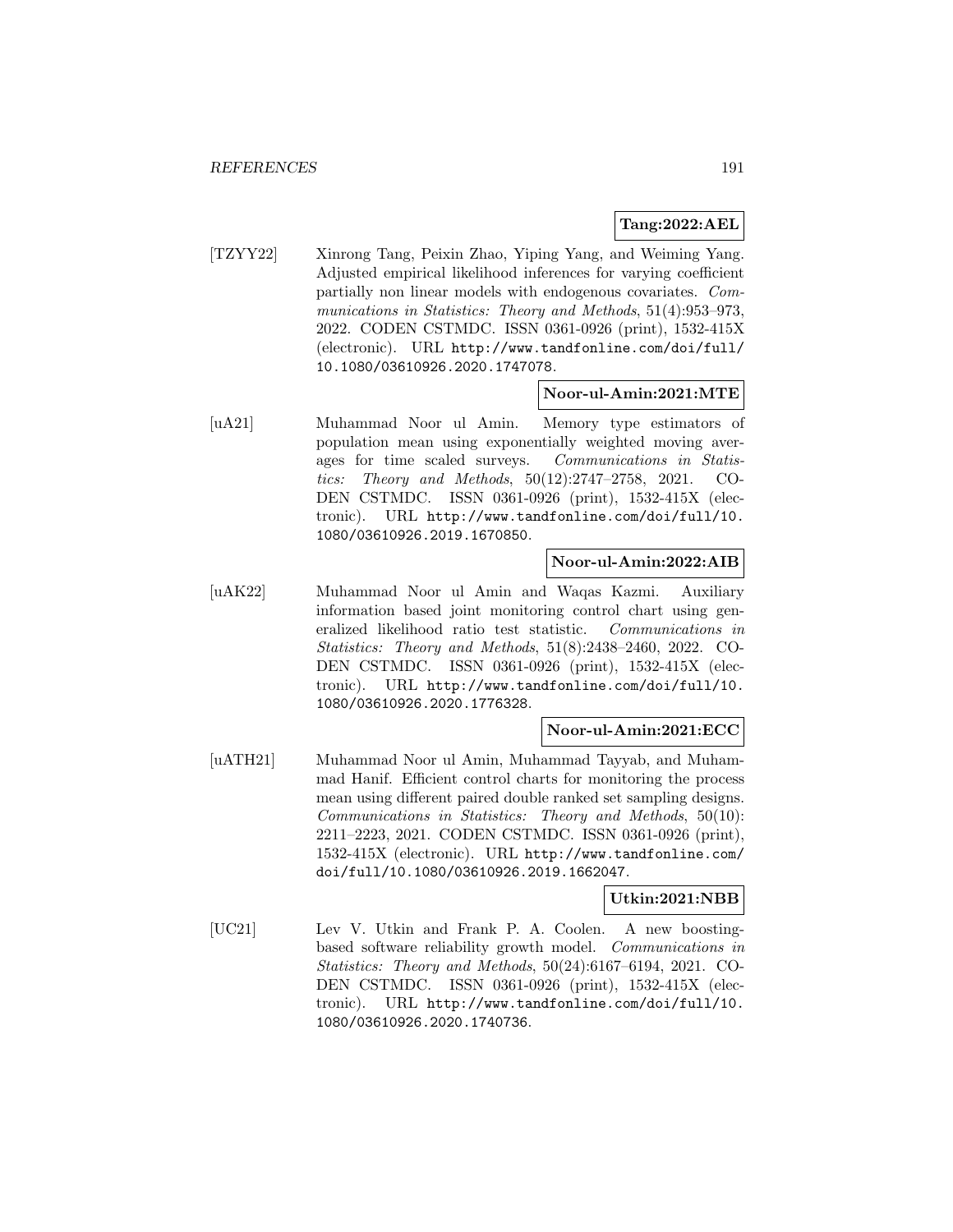### **Udom:2021:MHM**

[UE21] Akaninyene Udo Udom and Ukobong Gregory Ebedoro. On multinomial hidden Markov model for hierarchical manpower systems. Communications in Statistics: Theory and Methods, 50(6):1370–1386, 2021. CODEN CSTMDC. ISSN 0361-0926 (print), 1532-415X (electronic). URL http:/ /www.tandfonline.com/doi/full/10.1080/03610926.2019. 1650185.

## **Unsal:2021:NPD**

 $[\text{UFR21}]$  Mehmet Güray Unsal, Daniel Friesner, and Robert Rosenman. New posterior distributions for the incidence of inefficiency in DEA scores. Communications in Statistics: Theory and Methods, 50(8):1774–1780, 2021. CODEN CSTMDC. ISSN 0361-0926 (print), 1532-415X (electronic). URL http:/ /www.tandfonline.com/doi/full/10.1080/03610926.2019. 1653920.

## **Unal:2021:IFE**

 $|\text{UK21}|$  Ceren Unal and Cem Kadilar. Improved family of estimators using exponential function for the population mean in the presence of non-response. Communications in Statistics: Theory and Methods, 50(1):237–248, 2021. CODEN CSTMDC. ISSN 0361-0926 (print), 1532-415X (electronic). URL http:/ /www.tandfonline.com/doi/full/10.1080/03610926.2019. 1634818.

## **Unvan:2021:CDS**

 $|\text{Ünv21a}|$  Yüksel Akay Ünvan. A credit default swap application by using quantile regression technique. Communications in Statistics: Theory and Methods, 50(7):1573–1586, 2021. CO-DEN CSTMDC. ISSN 0361-0926 (print), 1532-415X (electronic). URL http://www.tandfonline.com/doi/full/10. 1080/03610926.2019.1711126.

### **Unvan:2021:EEC**

[Unv21b] Yüksel Akay Unvan. The effects of "economic crisis" and "financial crisis" searches conducted in Google on dollar/TL parity and a causality analysis. Communications in Statistics: Theory and Methods, 50(7):1587–1598, 2021. CO-DEN CSTMDC. ISSN 0361-0926 (print), 1532-415X (electronic). URL http://www.tandfonline.com/doi/full/10. 1080/03610926.2019.1678645.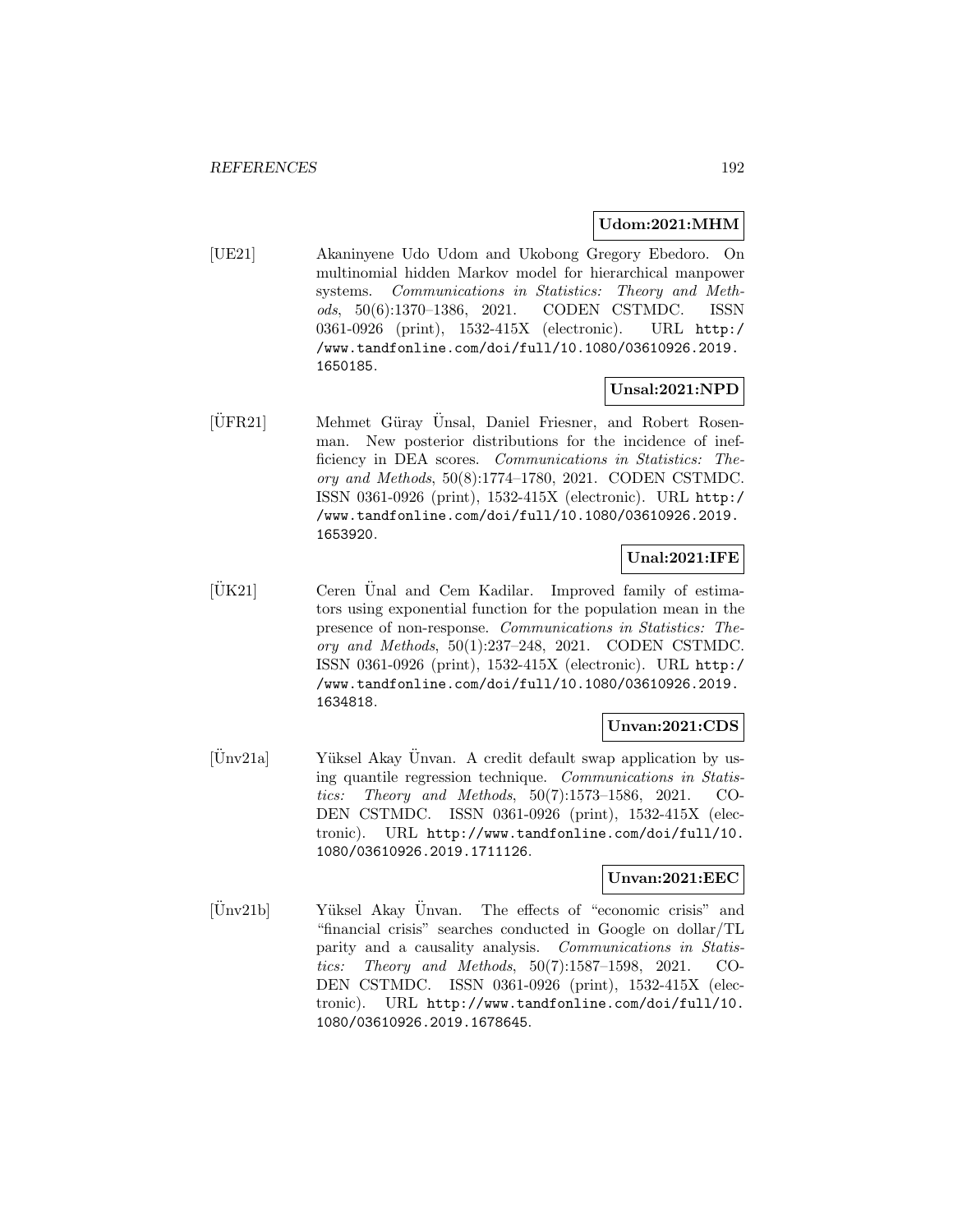### **Unvan:2021:IBU**

 $[\text{Ünv21c}]$  Yüksel Akay Ünvan. Impacts of Bitcoin on USA, Japan, China and Turkey stock market indexes: Causality analysis with value at risk method (VAR). Communications in Statistics: Theory and Methods, 50(7):1599–1614, 2021. CO-DEN CSTMDC. ISSN 0361-0926 (print), 1532-415X (electronic). URL http://www.tandfonline.com/doi/full/10. 1080/03610926.2019.1678644.

## **Unvan:2021:MBA**

[Unv21d] Yüksel Akay Unvan. Market basket analysis with association rules. Communications in Statistics: Theory and Methods, 50(7):1615–1628, 2021. CODEN CSTMDC. ISSN 0361-0926 (print), 1532-415X (electronic). URL http:/ /www.tandfonline.com/doi/full/10.1080/03610926.2020. 1716255.

## **Vamvakari:2020:MDD**

[Vam20] Malvina Vamvakari. On multivariate discrete q-distributions — a multivariate q-Cauchy's formula. Communications in Statistics: Theory and Methods, 49(24):6080–6095, 2020. CO-DEN CSTMDC. ISSN 0361-0926 (print), 1532-415X (electronic). URL http://www.tandfonline.com/doi/full/10. 1080/03610926.2019.1626427.

### **Vasconcelos:2022:PAP**

[VCOB22] Julio C. S. Vasconcelos, Gauss M. Cordeiro, Edwin M. M. Ortega, and Marco A. M. Biaggioni. The parametric and additive partial linear regressions based on the generalized odd log-logistic log-normal distribution. Communications in Statistics: Theory and Methods, 51(11):3480–3507, 2022. CO-DEN CSTMDC. ISSN 0361-0926 (print), 1532-415X (electronic). URL http://www.tandfonline.com/doi/full/10. 1080/03610926.2020.1795681.

#### **vandenHeuvel:2022:BZI**

[vdHvDZ22] Edwin R. van den Heuvel, Stephan A. W. van Driel, and Zhuozhao Zhan. A bivariate zero-inflated Poisson control chart: Comments and corrections on earlier results. Communications in Statistics: Theory and Methods, 51(10):3438–3445, 2022. CO-DEN CSTMDC. ISSN 0361-0926 (print), 1532-415X (electronic). URL http://www.tandfonline.com/doi/full/10. 1080/03610926.2020.1736304.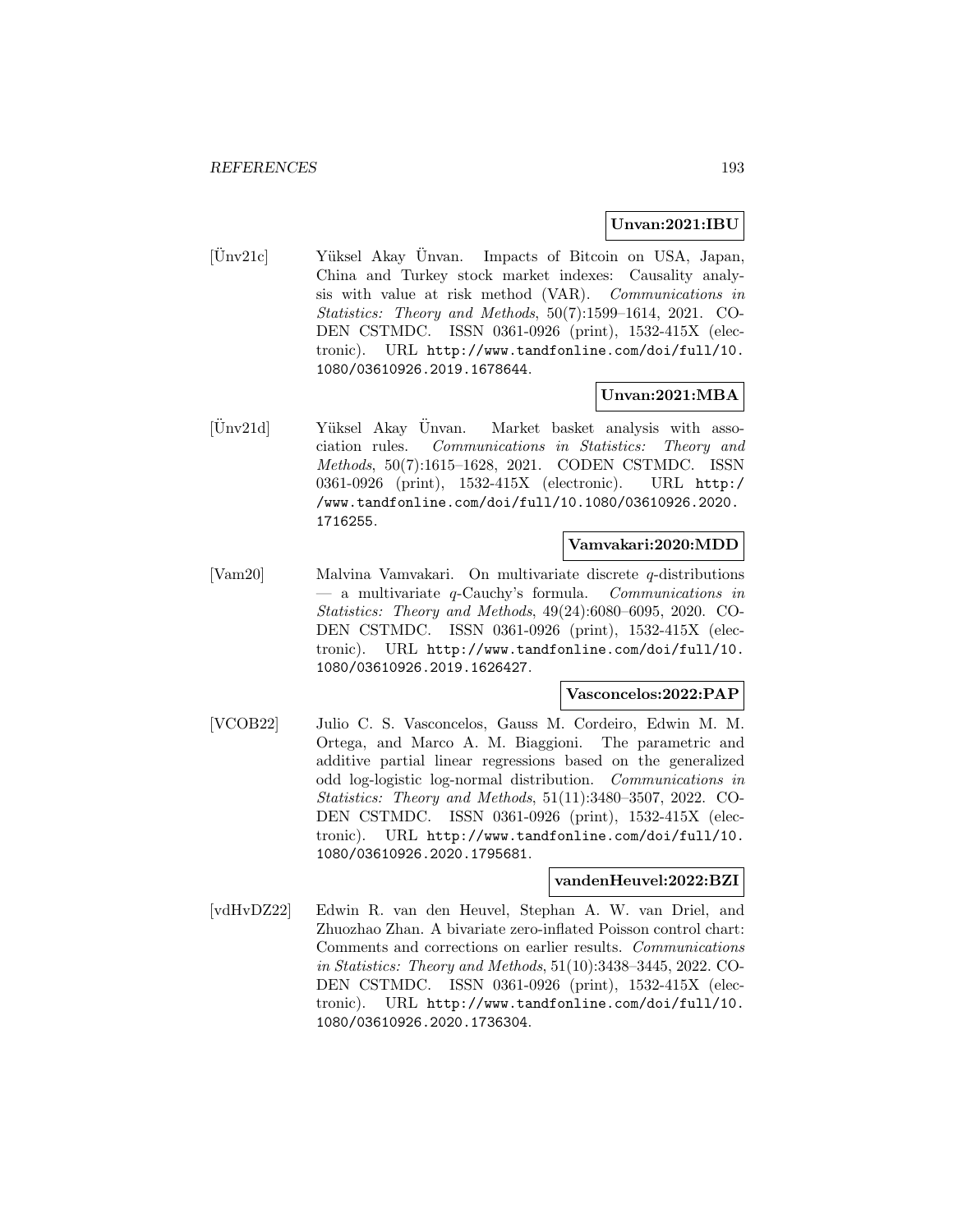#### **vanderMerwe:2021:BFA**

[vdMGSM21] Abraham J. van der Merwe, Piet C. N. Groenewald, Morn´e R. Sjölander, and Johan H. Meyer. A Bayesian-frequentists approach for detecting outliers in a one-way variance components model. Communications in Statistics: Theory and Methods, 50(23):5652–5677, 2021. CODEN CSTMDC. ISSN 0361-0926 (print), 1532-415X (electronic). URL http:/ /www.tandfonline.com/doi/full/10.1080/03610926.2020. 1737127.

## **Vasquez:2021:PSC**

[VE21] Alejandro R. Vásquez and Gabriel Escarela. Parametric and semiparametric copula-based models for the regression analysis of competing risks. Communications in Statistics: Theory and Methods, 50(12):2831–2847, 2021. CO-DEN CSTMDC. ISSN 0361-0926 (print), 1532-415X (electronic). URL http://www.tandfonline.com/doi/full/10. 1080/03610926.2019.1676447.

## **Verdier:2020:ELB**

[Ver20] Ghislain Verdier. An empirical likelihood-based CUSUM for on-line model change detection. Communications in Statistics: Theory and Methods, 49(8):1818–1839, 2020. CO-DEN CSTMDC. ISSN 0361-0926 (print), 1532-415X (electronic). URL http://www.tandfonline.com/doi/full/10. 1080/03610926.2019.1565834.

### **Vidmar:2022:LEU**

[Vid22] Matija Vidmar. On laws exhibiting universal ordering under stochastic restart. Communications in Statistics: Theory and Methods, 51(5):1290–1305, 2022. CODEN CSTMDC. ISSN 0361-0926 (print), 1532-415X (electronic). URL http:/ /www.tandfonline.com/doi/full/10.1080/03610926.2020. 1759640.

### **Vogel:2022:GM**

[Vog22] Richard M. Vogel. The geometric mean? Communications in Statistics: Theory and Methods, 51(1):82–94, 2022. CO-DEN CSTMDC. ISSN 0361-0926 (print), 1532-415X (electronic). URL http://www.tandfonline.com/doi/full/10. 1080/03610926.2020.1743313.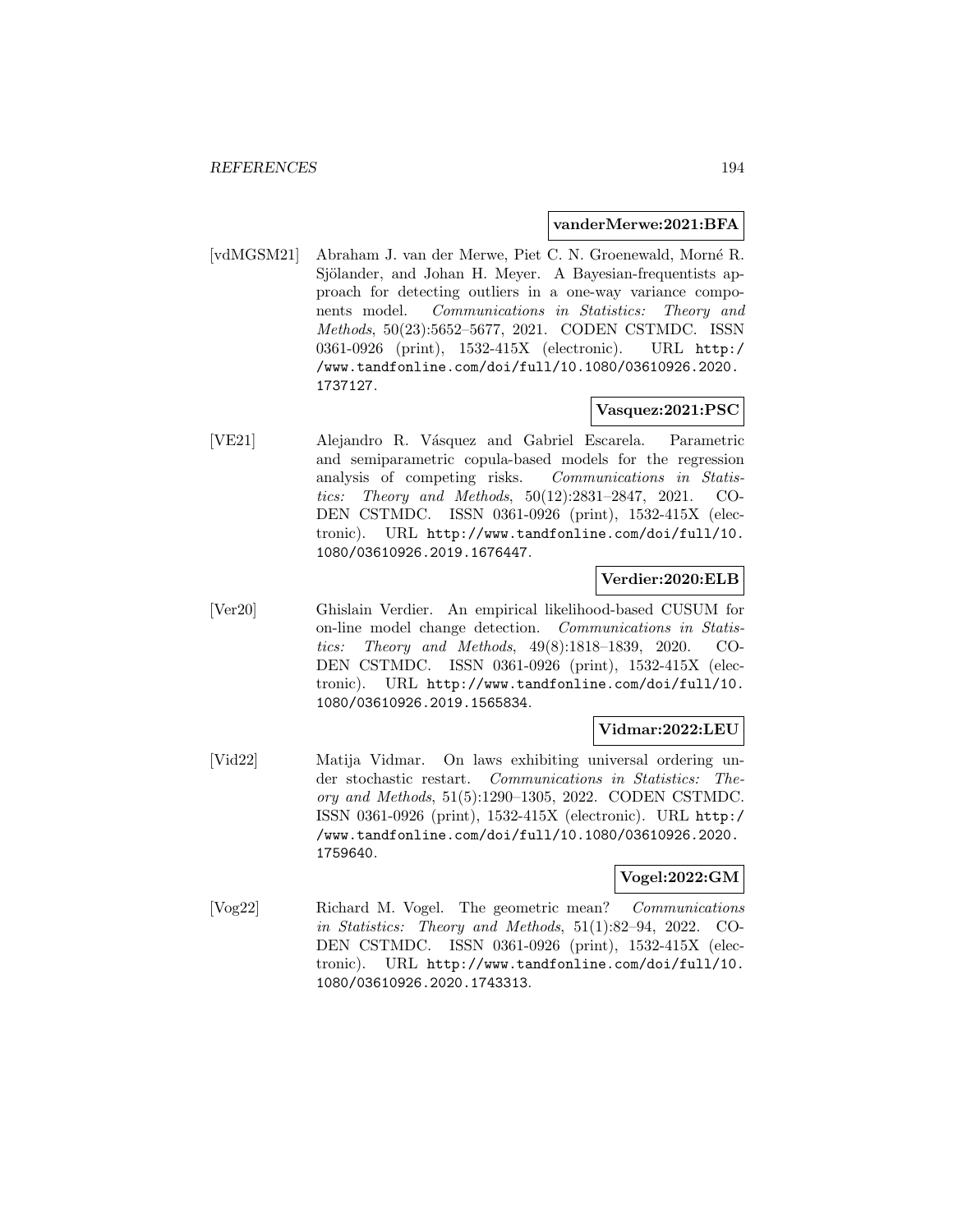#### **vonRosen:2020:SAE**

[vRvR20] Tatjana von Rosen and Dietrich von Rosen. Small area estimation using reduced rank regression models. Communications in Statistics: Theory and Methods, 49(13):3286–3297, 2020. CODEN CSTMDC. ISSN 0361-0926 (print), 1532-415X (electronic). URL http://www.tandfonline.com/doi/full/ 10.1080/03610926.2019.1586946.

#### **Ventosa-Santaularia:2022:SMR**

[VSVVLRV22] Daniel Ventosa-Santaul`aria, J. Eduardo Vera-Vald´es, Katarzyna Lasak, and Ricardo Ramírez-Vargas. Spurious multivariate regressions under fractionally integrated processes. Communications in Statistics: Theory and Methods, 51(7):2034–2056, 2022. CODEN CSTMDC. ISSN 0361-0926 (print), 1532-415X (electronic). URL http://www.tandfonline.com/doi/full/ 10.1080/03610926.2020.1758945.

## **Walker:2022:PNL**

[Wal22] Stephen G. Walker. On a property of a non-local moment prior. Communications in Statistics: Theory and Methods, 51(11): 3799–3805, 2022. CODEN CSTMDC. ISSN 0361-0926 (print), 1532-415X (electronic). URL http://www.tandfonline.com/ doi/full/10.1080/03610926.2020.1804590.

## **Wan:2021:IPP**

[Wan21a] Fei Wan. An interpretation of the properties of the propensity score in the regression framework. Communications in Statistics: Theory and Methods, 50(9):2096–2105, 2021. CO-DEN CSTMDC. ISSN 0361-0926 (print), 1532-415X (electronic). URL http://www.tandfonline.com/doi/full/10. 1080/03610926.2019.1659369.

# **Wang:2021:NUR**

[Wan21b] Qiuping Wang. A note on undirected random graph models parameterized by the strengths of vertices. Communications in Statistics: Theory and Methods, 50(22):5380–5398, 2021. CODEN CSTMDC. ISSN 0361-0926 (print), 1532-415X (electronic). URL http://www.tandfonline.com/doi/full/ 10.1080/03610926.2020.1728332.

## **Wang:2022:MPE**

[Wan22] Chendi Wang. Modified Poisson estimators for grouped and right-censored counts. Communications in Statistics: The-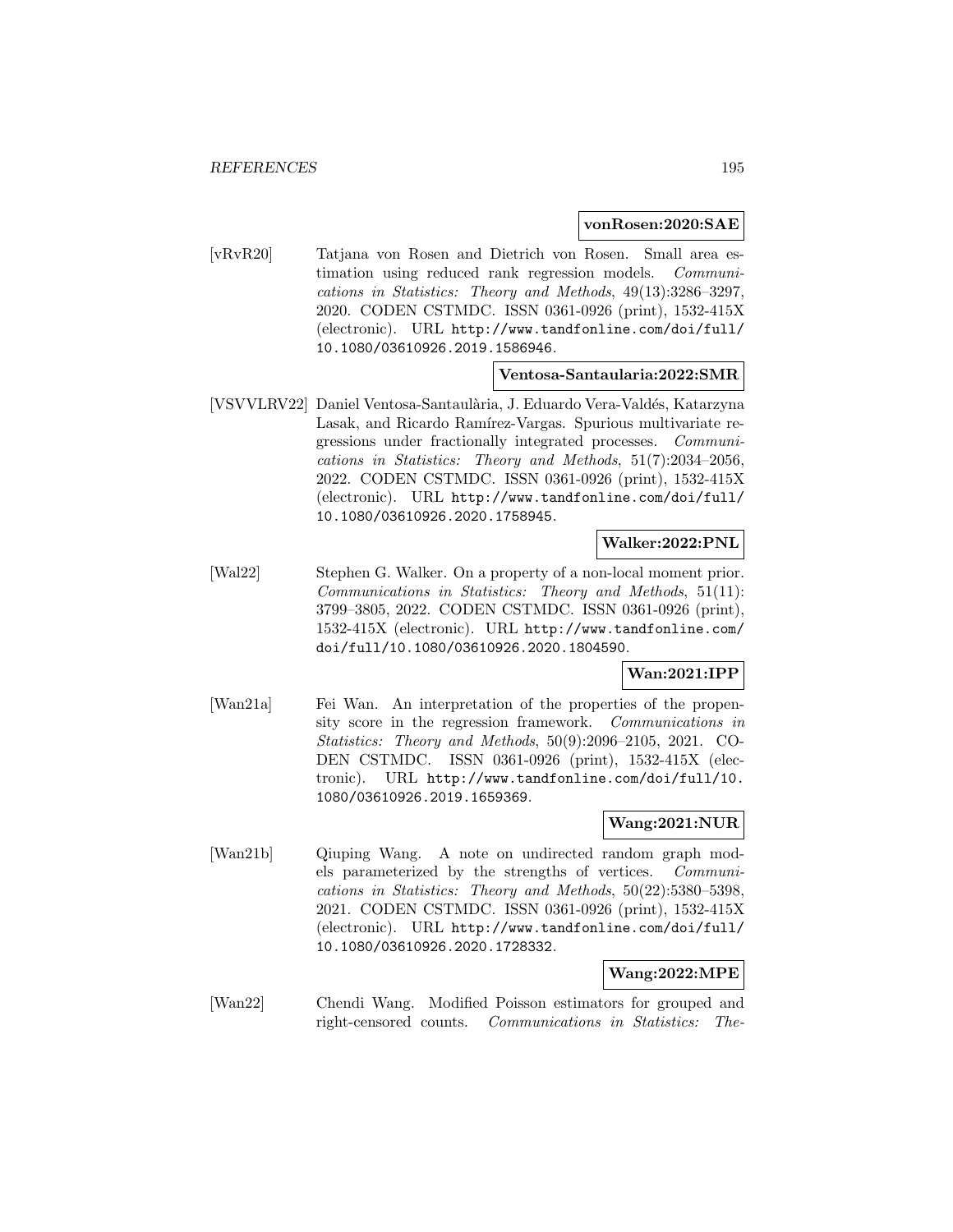ory and Methods, 51(6):1588–1604, 2022. CODEN CSTMDC. ISSN 0361-0926 (print), 1532-415X (electronic). URL http:/ /www.tandfonline.com/doi/full/10.1080/03610926.2021. 1926512.

### **Wang:2020:THD**

[WC20a] Siyang Wang and Hengjian Cui. Test for high dimensional regression coefficients of partially linear models. Communications in Statistics: Theory and Methods, 49(17):4091–4116, 2020. CODEN CSTMDC. ISSN 0361-0926 (print), 1532-415X (electronic). URL http://www.tandfonline.com/doi/full/ 10.1080/03610926.2019.1594293.

## **Wang:2020:ERT**

[WC20b] Yuebao Wang and Dongya Cheng. Elementary renewal theorems for widely dependent random variables with applications to precise large deviations. Communications in Statistics: Theory and Methods, 49(14):3352–3374, 2020. CO-DEN CSTMDC. ISSN 0361-0926 (print), 1532-415X (electronic). URL http://www.tandfonline.com/doi/full/10. 1080/03610926.2019.1586947.

# **Wu:2020:EBP**

[WC20c] Cheng-Hsun Wu and Kai-Jiun Chang. Error bounds for the perturbation solution of the transition density under a multi-factor CIR term structure model with weak mean-reversion effect. Communications in Statistics: Theory and Methods, 49(21): 5294–5311, 2020. CODEN CSTMDC. ISSN 0361-0926 (print), 1532-415X (electronic). URL http://www.tandfonline.com/ doi/full/10.1080/03610926.2019.1617879.

### **Wang:2022:SBT**

[WCT22] Jin Wang, Javier Cabrera, and Kwok Leung Tsui. A simulationbased tree method for building linear models with interactions. Communications in Statistics: Theory and Methods, 51(2):404– 413, 2022. CODEN CSTMDC. ISSN 0361-0926 (print), 1532- 415X (electronic). URL http://www.tandfonline.com/doi/ full/10.1080/03610926.2020.1749665.

### **Wang:2020:RTW**

[WD20] Tao Wang and Nicholas DeVogel. A revisit to two-way factorial ANOVA with mixed effects and interactions. Communications in Statistics: Theory and Methods, 49(19):4618–4635, 2020. CODEN CSTMDC. ISSN 0361-0926 (print), 1532-415X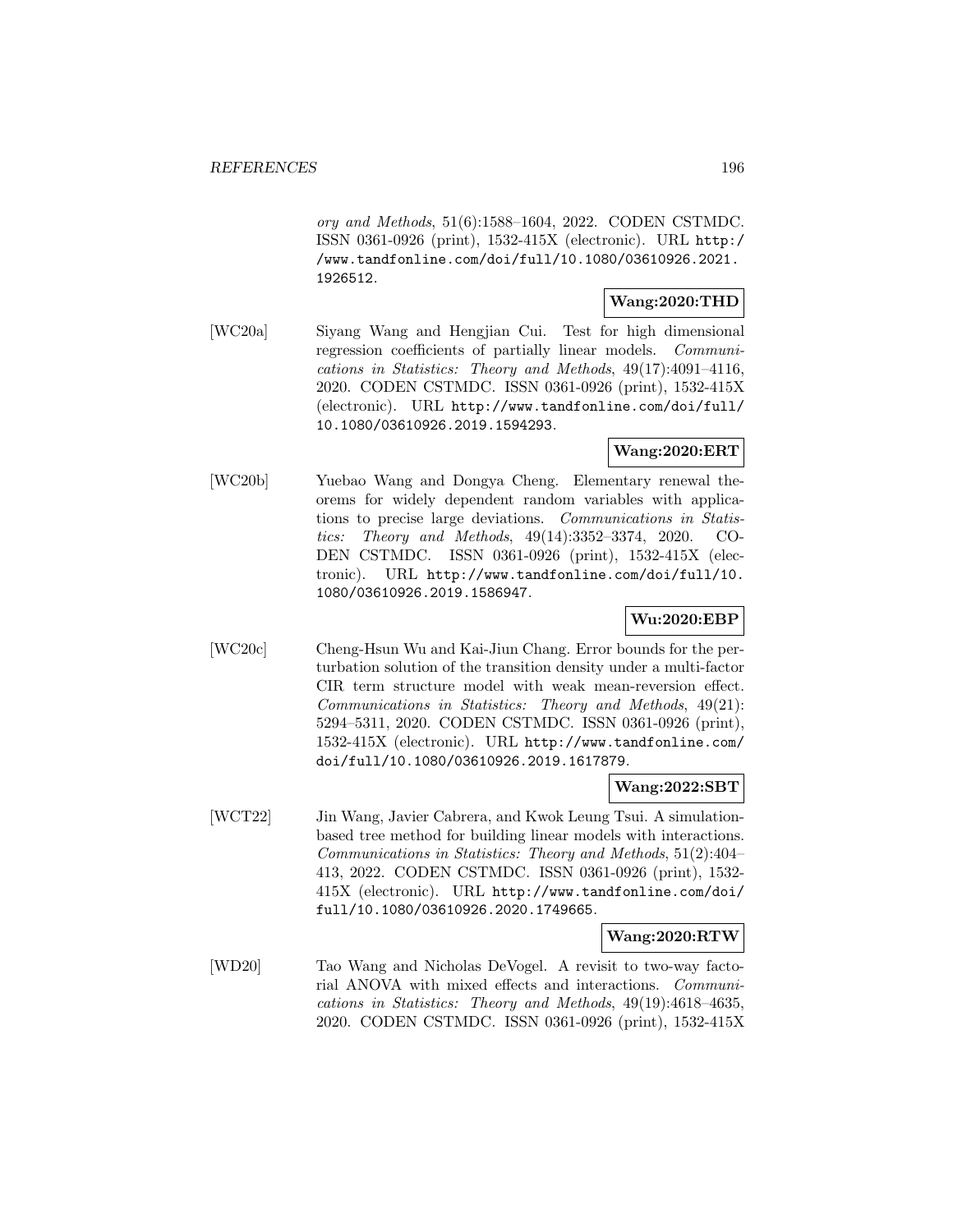(electronic). URL http://www.tandfonline.com/doi/full/ 10.1080/03610926.2019.1604961.

# **Wu:2020:OAA**

[WDLW20] Sang Wu, Yinghui Dong, Wenxin Lv, and Guojing Wang. Optimal asset allocation for participating contracts with mortality risk under minimum guarantee. Communications in Statistics: Theory and Methods, 49(14):3481–3497, 2020. CO-DEN CSTMDC. ISSN 0361-0926 (print), 1532-415X (electronic). URL http://www.tandfonline.com/doi/full/10. 1080/03610926.2019.1589518.

# **Wei:2021:PES**

[Wei21] Chao Wei. Parameter estimation for stochastic Lotka–Volterra model driven by small Lévy noises from discrete observations. Communications in Statistics: Theory and Methods, 50(24): 6014–6023, 2021. CODEN CSTMDC. ISSN 0361-0926 (print), 1532-415X (electronic). URL http://www.tandfonline.com/ doi/full/10.1080/03610926.2020.1738489.

### **Wilson:2020:KDE**

[WG20] Christopher M. Wilson and Patrick Gerard. Kernel density estimation for hierarchical data. Communications in Statistics: Theory and Methods, 49(6):1495–1512, 2020. CO-DEN CSTMDC. ISSN 0361-0926 (print), 1532-415X (electronic). URL http://www.tandfonline.com/doi/full/10. 1080/03610926.2018.1563179.

## **Wei:2021:ABE**

[WGX21] Shengxue Wei, Xiaoli Gan, and Guodong Xing. Asymptotic behavior of expected shortfall for portfolio loss under bivariate dependent structure. Communications in Statistics: Theory and Methods, 50(1):132–142, 2021. CODEN CSTMDC. ISSN 0361-0926 (print), 1532-415X (electronic). URL http:/ /www.tandfonline.com/doi/full/10.1080/03610926.2019. 1630439.

### **Wichitaksorn:2020:AMV**

[Wic20] Nuttanan Wichitaksorn. Analyzing multiple vector autoregressions through matrix-variate normal distribution with two covariance matrices. Communications in Statistics: Theory and Methods, 49(8):1801–1817, 2020. CODEN CSTMDC.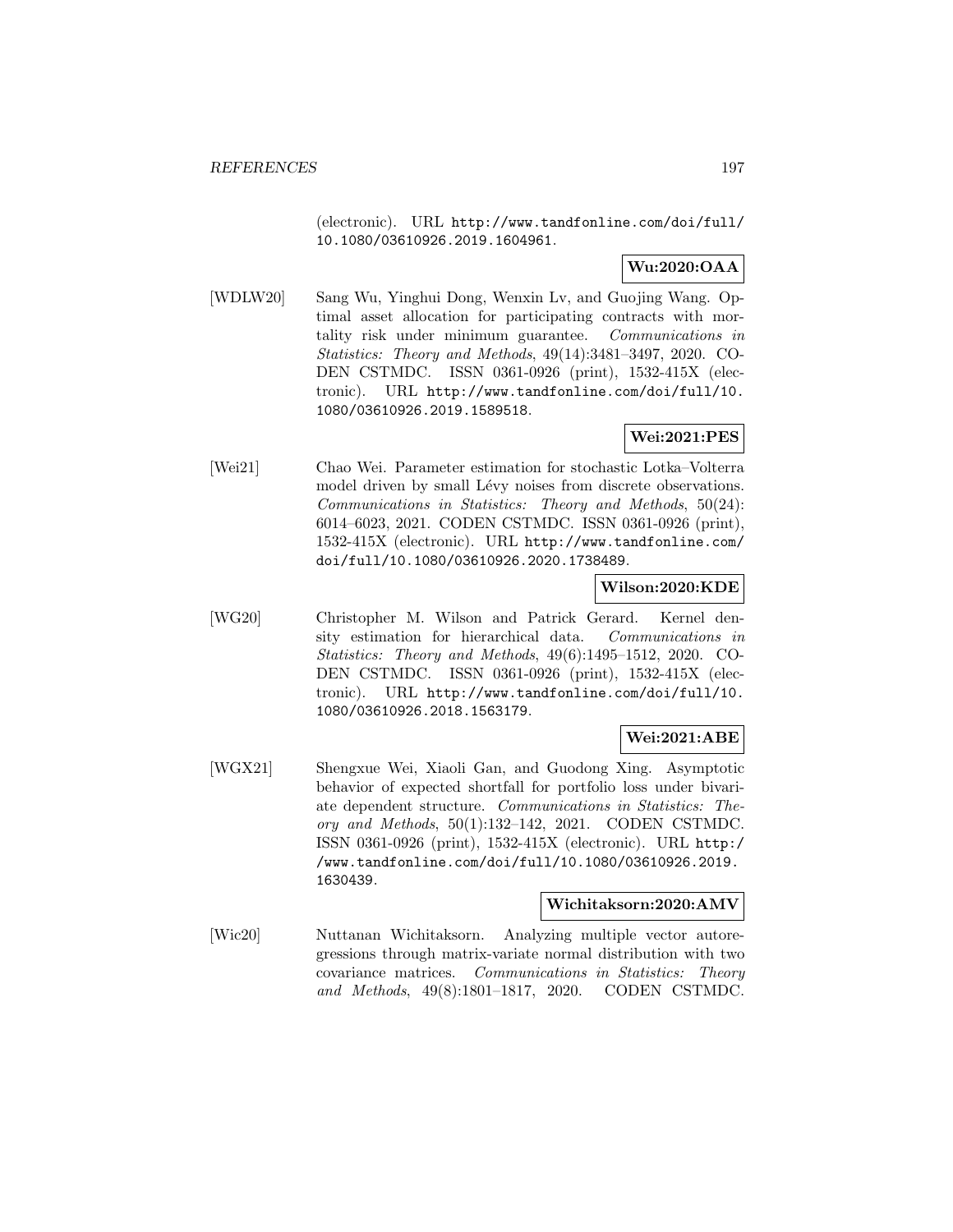ISSN 0361-0926 (print), 1532-415X (electronic). URL http:/ /www.tandfonline.com/doi/full/10.1080/03610926.2019. 1565832.

## **Wada:2020:OTP**

[WIN20] Naoya Wada, Kodo Ito, and Toshio Nakagawa. Optimal training plans on physical performance considering supercompensation. Communications in Statistics: Theory and Methods, 49(15): 3761–3771, 2020. CODEN CSTMDC. ISSN 0361-0926 (print), 1532-415X (electronic). URL http://www.tandfonline.com/ doi/full/10.1080/03610926.2020.1722845.

# **Wang:2022:GCB**

[WJS22] Kangning Wang, Haotian Jin, and Xiaofei Sun. Gaussian copula based composite quantile regression in semivarying models with longitudinal data. Communications in Statistics: Theory and Methods, 51(4):1110–1132, 2022. CO-DEN CSTMDC. ISSN 0361-0926 (print), 1532-415X (electronic). URL http://www.tandfonline.com/doi/full/10. 1080/03610926.2020.1758944.

# **Wang:2021:WCQ**

[WJXF21] Jiang-Feng Wang, Wei-Jun Jiang, Fang-Yin Xu, and Wu-Xin Fu. Weighted composite quantile regression with censoring indicators missing at random. Communications in Statistics: Theory and Methods, 50(12):2900–2917, 2021. CO-DEN CSTMDC. ISSN 0361-0926 (print), 1532-415X (electronic). URL http://www.tandfonline.com/doi/full/10. 1080/03610926.2019.1678638.

## **Waseem:2021:GET**

[WKS21] Zara Waseem, Hina Khan, and Javid Shabbir. Generalized exponential type estimator for the mean of sensitive variable in the presence of non-sensitive auxiliary variable. Communications in Statistics: Theory and Methods, 50(14):3477–3488, 2021. CODEN CSTMDC. ISSN 0361-0926 (print), 1532-415X (electronic). URL http://www.tandfonline.com/doi/full/ 10.1080/03610926.2019.1708399.

### **Wang:2022:ELV**

[WL22] Bao-Hua Wang and Han-Ying Liang. Empirical likelihood in varying-coefficient quantile regression with missing observations.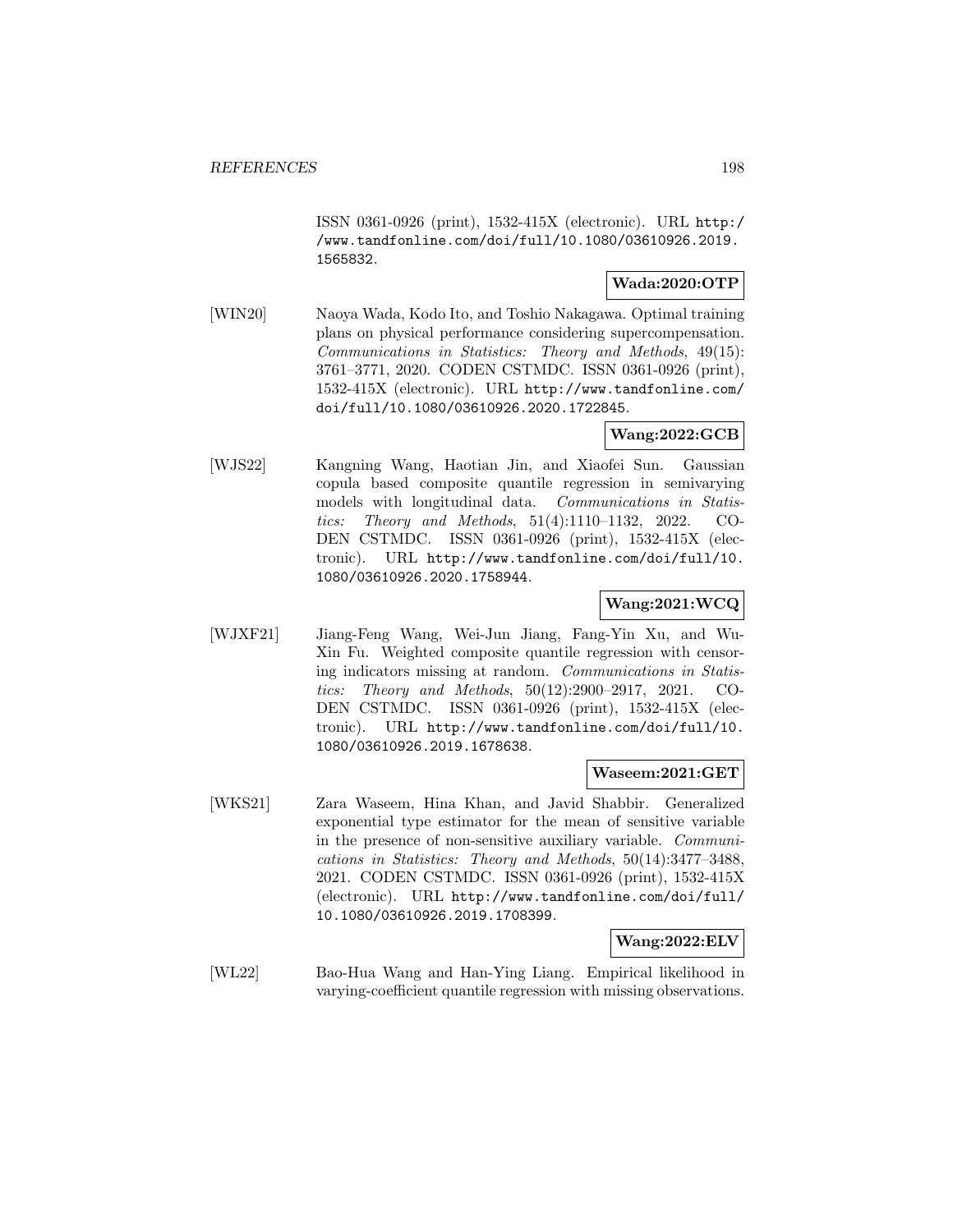Communications in Statistics: Theory and Methods, 51(1):267– 283, 2022. CODEN CSTMDC. ISSN 0361-0926 (print), 1532- 415X (electronic). URL http://www.tandfonline.com/doi/ full/10.1080/03610926.2020.1747629.

### **Wei:2020:GMG**

[WLL<sup>+</sup>20] Zhengyuan Wei, Suping Li, Qiao Li, Yucan Yu, and Xiaoyang Zheng. Gamma mixture of generalized error distribution. Communications in Statistics: Theory and Methods, 49(19):4819– 4833, 2020. CODEN CSTMDC. ISSN 0361-0926 (print), 1532- 415X (electronic). URL http://www.tandfonline.com/doi/ full/10.1080/03610926.2019.1609037.

## **Wu:2021:EVS**

[WLT21] Liucang Wu, Shuangshuang Li, and Ye Tao. Estimation and variable selection for mixture of joint mean and variance models. Communications in Statistics: Theory and Methods, 50(24): 6081–6098, 2021. CODEN CSTMDC. ISSN 0361-0926 (print), 1532-415X (electronic). URL http://www.tandfonline.com/ doi/full/10.1080/03610926.2020.1738493.

## **Wang:2020:TLB**

[WLZ20] Yanfei Wang, Zhiming Li, and Runchu Zhang. Threelevel blocked regular designs with general minimum lower order confounding. Communications in Statistics: Theory and Methods, 49(10):2498–2513, 2020. CODEN CSTMDC. ISSN 0361-0926 (print), 1532-415X (electronic). URL http:/ /www.tandfonline.com/doi/full/10.1080/03610926.2019. 1576891.

## **Wang:2021:AFT**

[WM21] Kaiyong Wang and Yanzhu Mao. Asymptotics of the finitetime ruin probability of dependent risk model perturbed by diffusion with a constant interest rate. Communications in Statistics: Theory and Methods, 50(4):932–943, 2021. CO-DEN CSTMDC. ISSN 0361-0926 (print), 1532-415X (electronic). URL http://www.tandfonline.com/doi/full/10. 1080/03610926.2019.1643888.

### **Wang:2022:TBS**

[WM22] Li Wang and Ting Ma. Tail bounds for sum of gamma variables and related inferences. Communications in Statistics: Theory and Methods, 51(4):853–862, 2022. CODEN CSTMDC.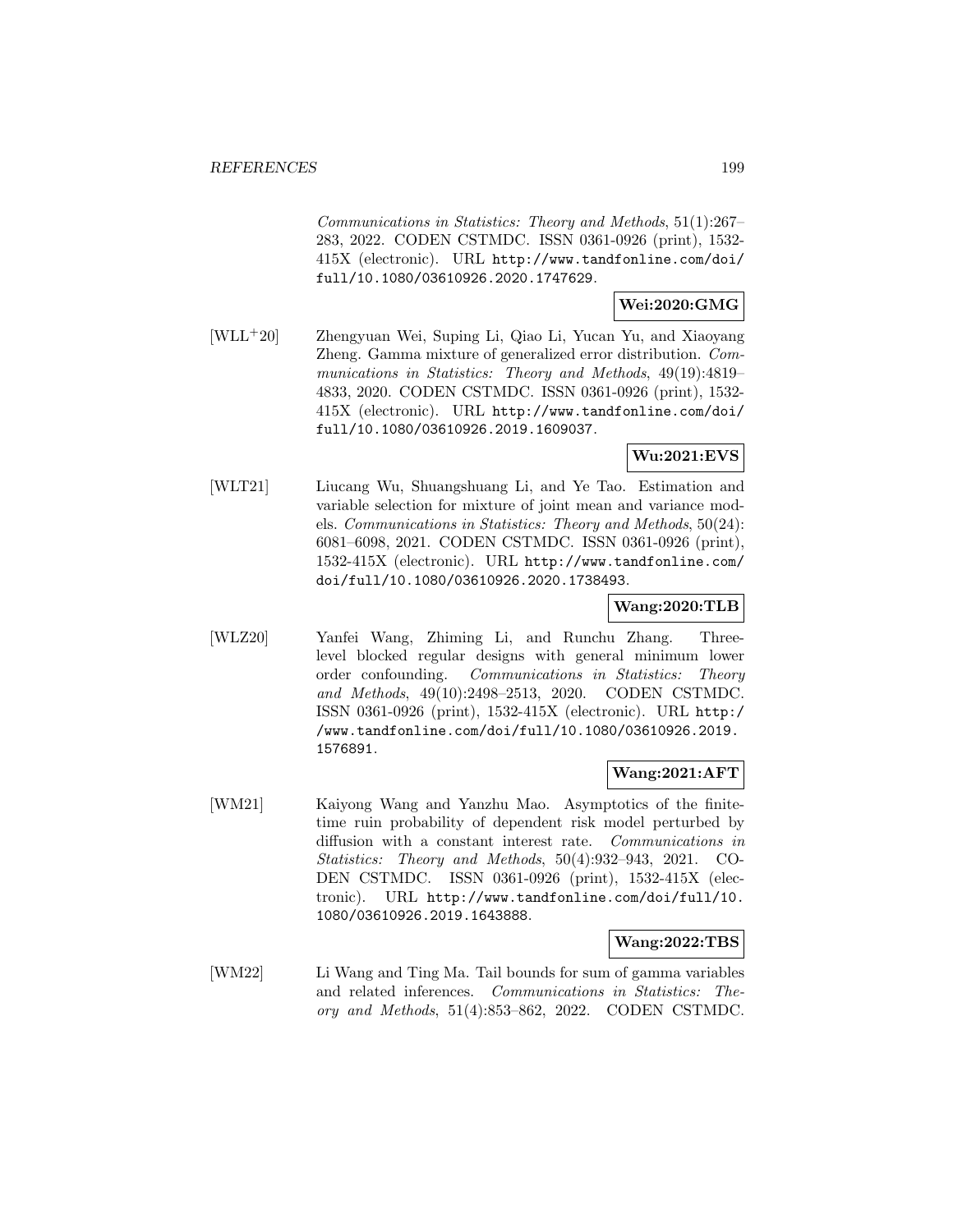ISSN 0361-0926 (print), 1532-415X (electronic). URL http:/ /www.tandfonline.com/doi/full/10.1080/03610926.2020. 1756329.

## **Wang:2021:MAL**

[WQZL21] Ning Wang, Linyi Qian, Nan Zhang, and Zehui Liu. Modelling the aggregate loss for insurance claims with dependence. Communications in Statistics: Theory and Methods, 50(9):2080– 2095, 2021. CODEN CSTMDC. ISSN 0361-0926 (print), 1532- 415X (electronic). URL http://www.tandfonline.com/doi/ full/10.1080/03610926.2019.1659368.

## **Wang:2021:OIP**

[WRZL21] Yajie Wang, Ximin Rong, Hui Zhao, and Danping Li. Optimal investment problem between two insurers with value-added service. Communications in Statistics: Theory and Methods, 50(8): 1781–1806, 2021. CODEN CSTMDC. ISSN 0361-0926 (print), 1532-415X (electronic). URL http://www.tandfonline.com/ doi/full/10.1080/03610926.2019.1653921.

## **Wang:2021:ROI**

[WRZW21] Peiqi Wang, Ximin Rong, Hui Zhao, and Yajie Wang. Robust optimal insurance and investment strategies for the government and the insurance company under mispricing phenomenon. Communications in Statistics: Theory and Methods, 50(4):993– 1017, 2021. CODEN CSTMDC. ISSN 0361-0926 (print), 1532- 415X (electronic). URL http://www.tandfonline.com/doi/ full/10.1080/03610926.2019.1646765.

## **Wu:2020:NIM**

[WS20] Hongping Wu and Ang Shan. Nonparametric inference on mean residual life function with length-biased right-censored data. Communications in Statistics: Theory and Methods, 49(9): 2065–2079, 2020. CODEN CSTMDC. ISSN 0361-0926 (print), 1532-415X (electronic). URL http://www.tandfonline.com/ doi/full/10.1080/03610926.2019.1568483.

### **Wang:2022:AST**

[WS22] Suping Wang and Zhanjie Song. Average sampling theorem for the homogeneous random fields in a reproducing kernel subspace of mixed Lebesgue space. Communications in Statistics: Theory and Methods, 51(8):2580–2589, 2022. CO-DEN CSTMDC. ISSN 0361-0926 (print), 1532-415X (elec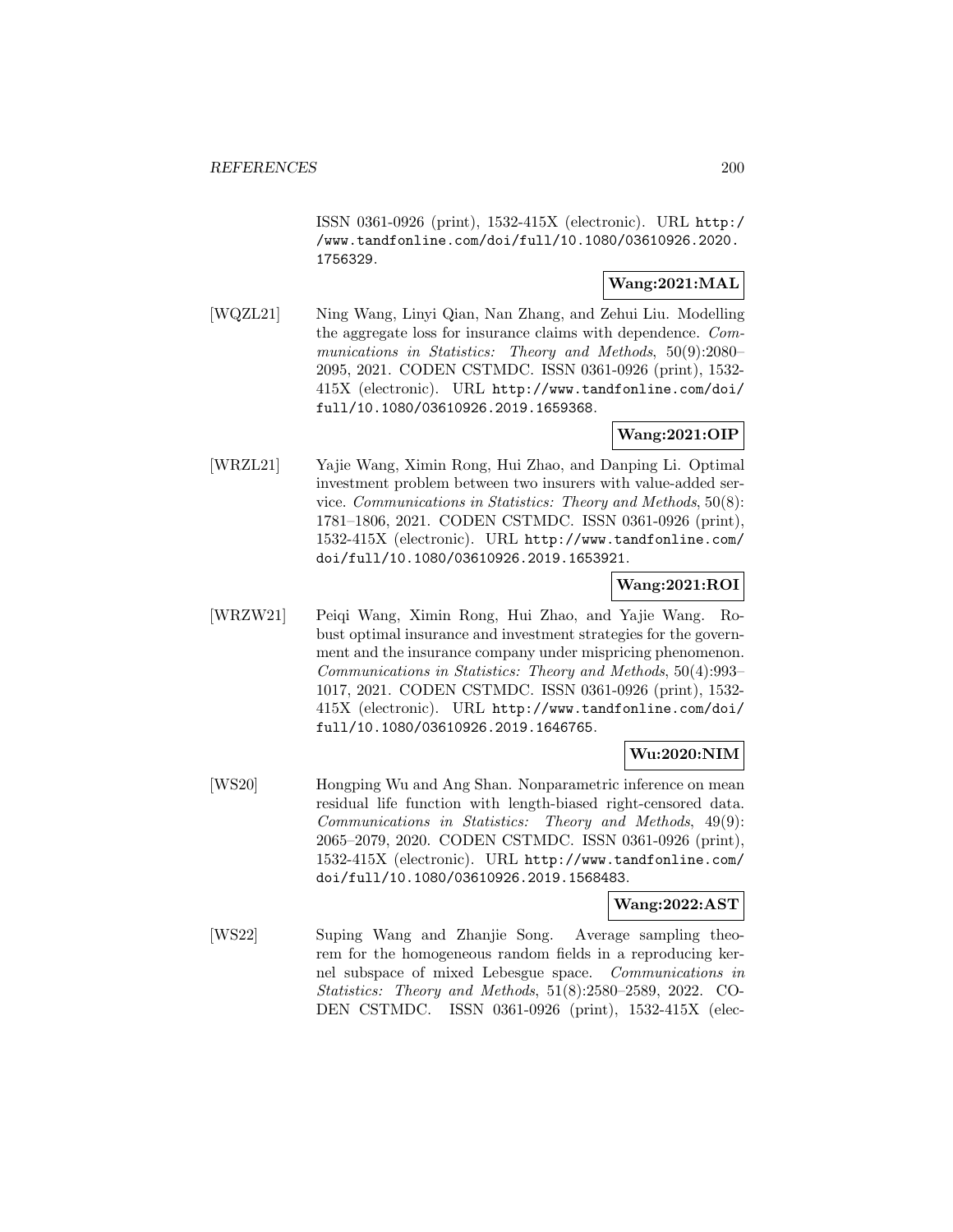tronic). URL http://www.tandfonline.com/doi/full/10. 1080/03610926.2020.1777310.

## **Wang:2021:LSE**

[WSG21] Qingbo Wang, Guangjun Shen, and Zhenlong Gao. Least squares estimator for Ornstein–Uhlenbeck processes driven by small fractional Lévy noises. Communications in Statistics: Theory and Methods, 50(8):1838–1855, 2021. CO-DEN CSTMDC. ISSN 0361-0926 (print), 1532-415X (electronic). URL http://www.tandfonline.com/doi/full/10. 1080/03610926.2019.1653923.

## **Wang:2020:ATI**

[WSSY20] Jun Wang, Xianmei Song, Guangjun Shen, and Xiuwei Yin. Approximation to two independent Gaussian processes from a unique lévy process and applications. Communications in Statistics: Theory and Methods, 49(21):5220–5234, 2020. CO-DEN CSTMDC. ISSN 0361-0926 (print), 1532-415X (electronic). URL http://www.tandfonline.com/doi/full/10. 1080/03610926.2019.1615095.

### **Wang:2022:OWE**

[WSZ22] Jinru Wang, Wenhui Shi, and Xiaochen Zeng. Optimal wavelet estimators of the heteroscedastic pointspread effects and Gauss white noises model. Communications in Statistics: Theory and Methods, 51(5):1133–1154, 2022. CO-DEN CSTMDC. ISSN 0361-0926 (print), 1532-415X (electronic). URL http://www.tandfonline.com/doi/full/10. 1080/03610926.2020.1862874.

# **Wang:2020:SAA**

[WT20] Yudong Wang and Yincai Tang. Statistical analysis of accelerated temperature cycling test based on Coffin–Manson model. Communications in Statistics: Theory and Methods, 49(15): 3663–3680, 2020. CODEN CSTMDC. ISSN 0361-0926 (print), 1532-415X (electronic). URL http://www.tandfonline.com/ doi/full/10.1080/03610926.2019.1702697.

# **Wu:2020:GCQ**

[WTT20] Yanke Wu, Maozai Tian, and Man-Lai Tang. General composite quantile regression: Theory and methods. Communications in Statistics: Theory and Methods, 49(9):2217–2236, 2020. CODEN CSTMDC. ISSN 0361-0926 (print), 1532-415X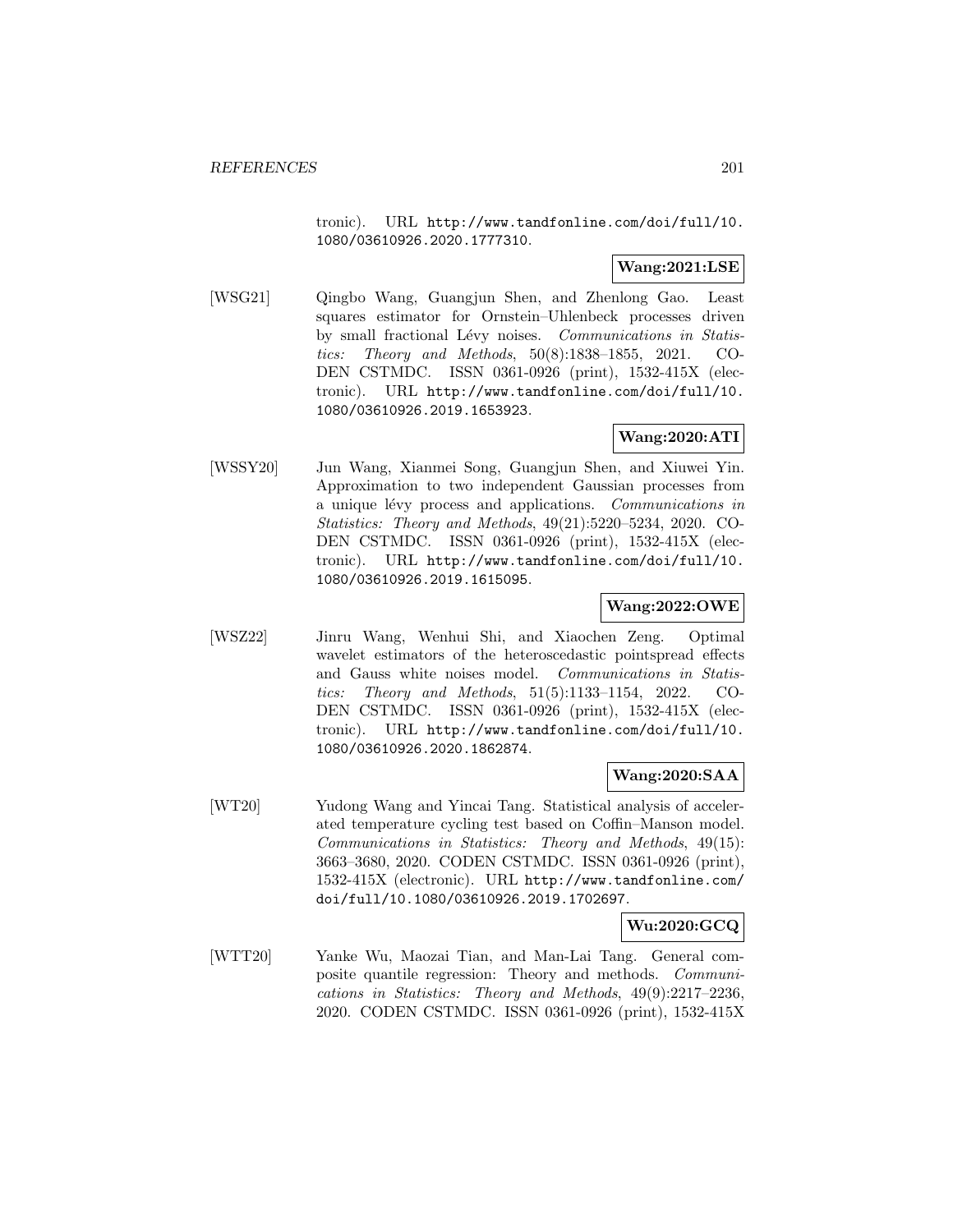(electronic). URL http://www.tandfonline.com/doi/full/ 10.1080/03610926.2019.1568493.

# **Wu:2020:ONE**

[Wu20] Yougui Wu. Optimal nonparametric estimator of the area under ROC curve based on clustered data. Communications in Statistics: Theory and Methods, 49(6):1446–1461, 2020. CO-DEN CSTMDC. ISSN 0361-0926 (print), 1532-415X (electronic). URL http://www.tandfonline.com/doi/full/10. 1080/03610926.2018.1563176.

# **Wu:2021:RAM**

[Wu21] Yougui Wu. A robust adjustment to McNemar test when the data are clustered. Communications in Statistics: Theory and Methods, 50(6):1515–1529, 2021. CODEN CSTMDC. ISSN 0361-0926 (print), 1532-415X (electronic). URL http:/ /www.tandfonline.com/doi/full/10.1080/03610926.2019. 1651864.

# **Wu:2022:EGR**

[Wu22a] Jibo Wu. Efficiency of the generalized restricted difference-based almost unbiased ridge estimator in partially linear model. Communications in Statistics: Theory and Methods, 51(5):1403– 1412, 2022. CODEN CSTMDC. ISSN 0361-0926 (print), 1532- 415X (electronic). URL http://www.tandfonline.com/doi/ full/10.1080/03610926.2020.1764041.

## **Wu:2022:CDL**

[Wu22b] Yougui Wu. Comparison of diagnostic likelihood ratios of two binary tests with case-control clustered data. Communications in Statistics: Theory and Methods, 51(11):3836–3846, 2022. CODEN CSTMDC. ISSN 0361-0926 (print), 1532-415X (electronic). URL http://www.tandfonline.com/doi/full/ 10.1080/03610926.2021.1980805.

## **Wu:2022:RBG**

[Wu22c] Yougui Wu. A revisit to Bennett's goodness-of-fit statistic for comparing two predictive values. Communications in Statistics: Theory and Methods, 51(10):3419–3433, 2022. CO-DEN CSTMDC. ISSN 0361-0926 (print), 1532-415X (electronic). URL http://www.tandfonline.com/doi/full/10. 1080/03610926.2021.1982987.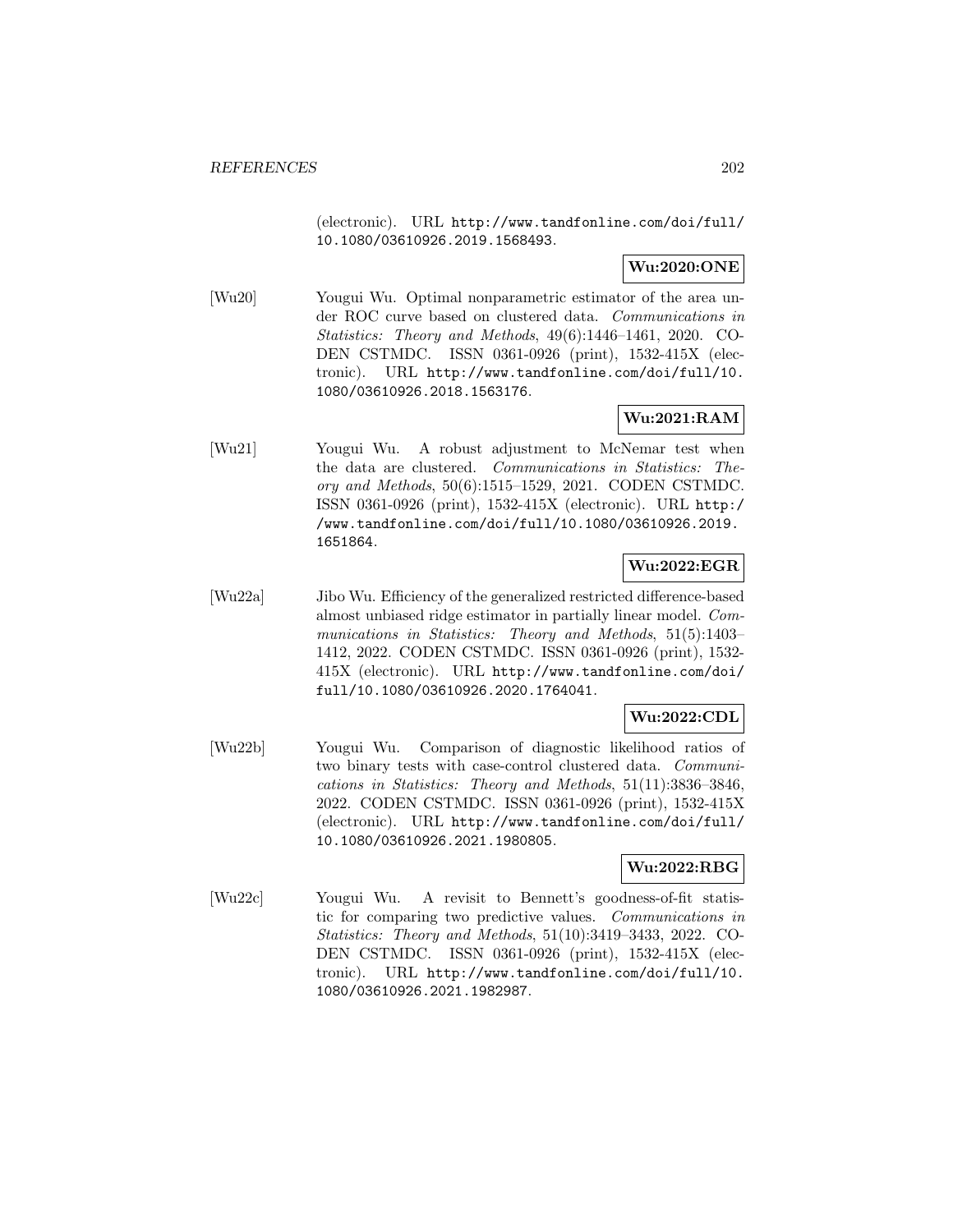### **Wang:2020:SCP**

[WW20] Kunpeng Wang and Xuejun Wang. Strong convergence properties for partial sums of asymptotically negatively associated random vectors in Hilbert spaces. Communications in Statistics: Theory and Methods, 49(22):5578–5586, 2020. CO-DEN CSTMDC. ISSN 0361-0926 (print), 1532-415X (electronic). URL http://www.tandfonline.com/doi/full/10. 1080/03610926.2019.1620279.

### **Wang:2022:APM**

[WWL22] Qian Wang, Qiuping Wang, and Jing Luo. Asymptotics in a probit model for directed networks. Communications in Statistics: Theory and Methods, 51(11):3463–3479, 2022. CO-DEN CSTMDC. ISSN 0361-0926 (print), 1532-415X (electronic). URL http://www.tandfonline.com/doi/full/10. 1080/03610926.2020.1795197.

## **Wang:2020:AIL**

[WWWH20] Xinghui Wang, Huilong Wang, Hongrui Wang, and Shuhe Hu. Asymptotic inference of least absolute deviation estimation for AR(1) processes. Communications in Statistics: Theory and Methods, 49(4):809–826, 2020. CODEN CSTMDC. ISSN 0361-0926 (print), 1532-415X (electronic). URL http:/ /www.tandfonline.com/doi/full/10.1080/03610926.2018. 1549252.

### **Wang:2020:RBM**

[WWZ20] Yunlong Wang, Zhaojun Wang, and Xuemin Zi. Rank-based multiple change-point detection. Communications in Statistics: Theory and Methods, 49(14):3438–3454, 2020. CO-DEN CSTMDC. ISSN 0361-0926 (print), 1532-415X (electronic). URL http://www.tandfonline.com/doi/full/10. 1080/03610926.2019.1589515.

### **Wang:2022:ESI**

[WWZ22] Tonghui Wang, Liming Wang, and Xian Zhou. Estimation in single-index varying-coefficient panel data model. Communications in Statistics: Theory and Methods, 51(12):3864–3885, 2022. CODEN CSTMDC. ISSN 0361-0926 (print), 1532-415X (electronic). URL http://www.tandfonline.com/doi/full/ 10.1080/03610926.2020.1804589.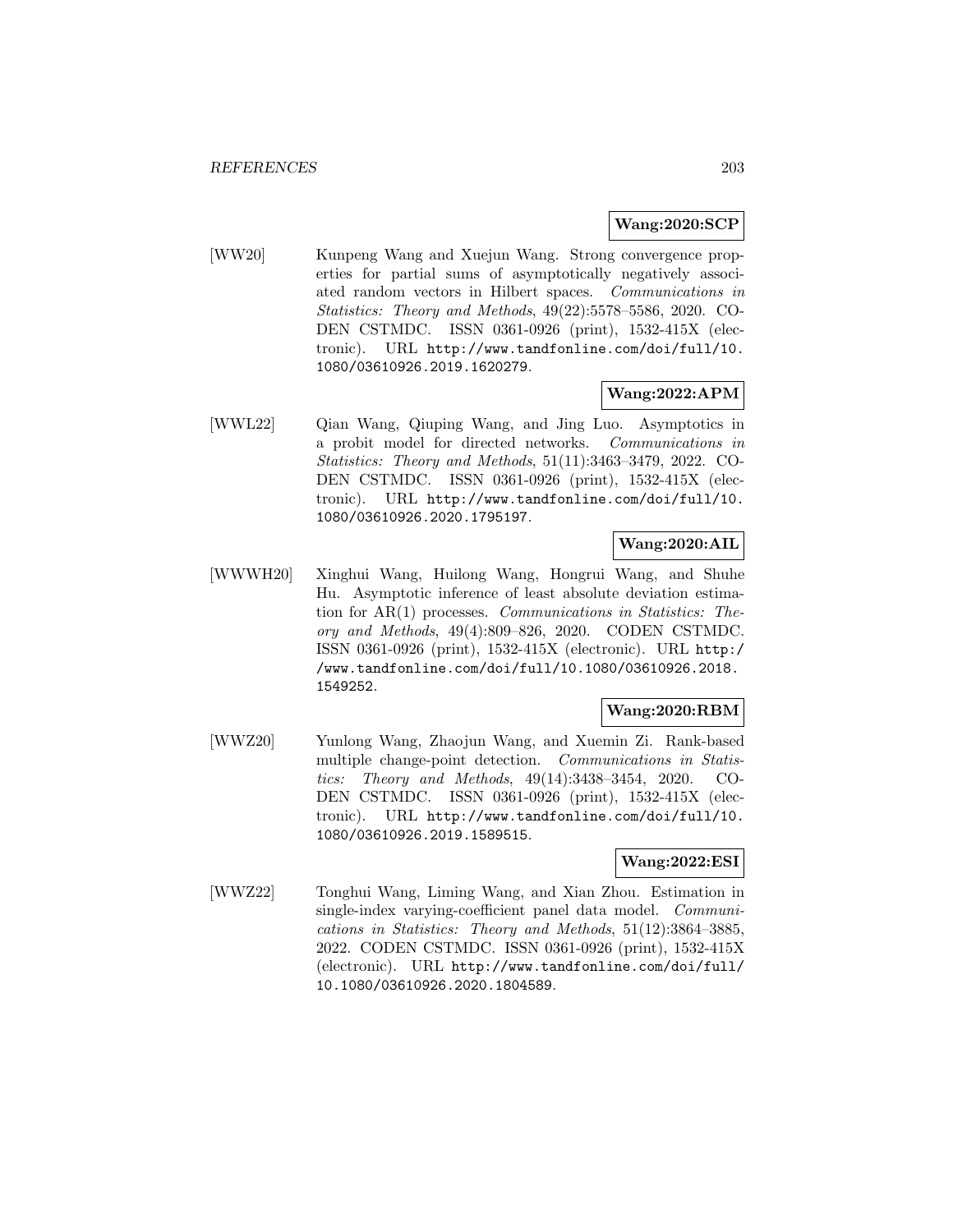# **Wu:2020:KSR**

[WX20] Zhen Wu and Zhenda Xu. A kind of stochastic recursive zerosum differential game problem with double obstacles constraint. Communications in Statistics: Theory and Methods, 49(21): 5356–5370, 2020. CODEN CSTMDC. ISSN 0361-0926 (print), 1532-415X (electronic). URL http://www.tandfonline.com/ doi/full/10.1080/03610926.2019.1618477.

## **Wang:2021:RAT**

[WXY21] Jinting Wang, Nan Xie, and Nan Yang. Reliability analysis of a two-dissimilar-unit warm standby repairable system with priority in use. Communications in Statistics: Theory and Methods, 50(4):792–814, 2021. CODEN CSTMDC. ISSN 0361-0926 (print), 1532-415X (electronic). URL http:/ /www.tandfonline.com/doi/full/10.1080/03610926.2019. 1642488.

## **Wang:2020:JRP**

[WY20] Leyang Wang and Fengbin Yu. Jackknife resampling parameter estimation method for weighted total least squares. Communications in Statistics: Theory and Methods, 49(23):5810–5828, 2020. CODEN CSTMDC. ISSN 0361-0926 (print), 1532-415X (electronic). URL http://www.tandfonline.com/doi/full/ 10.1080/03610926.2019.1622725.

## **Wang:2021:SLT**

[WYJD21] Zhong-Zhi Wang, Shan-Shan Yang, Hai-Feng Jiang, and Fang-Qing Ding. On strong limit theorems for general information sources with an application to AEP. Communications in Statistics: Theory and Methods, 50(6):1387–1399, 2021. CO-DEN CSTMDC. ISSN 0361-0926 (print), 1532-415X (electronic). URL http://www.tandfonline.com/doi/full/10. 1080/03610926.2019.1650186.

## **Wang:2021:CAO**

[WYP21] Jing Wang, Rong-Xian Yue, and Shan-Qi Pang. Construction of asymmetric orthogonal arrays of high strength by juxtaposition. Communications in Statistics: Theory and Methods, 50(12): 2947–2957, 2021. CODEN CSTMDC. ISSN 0361-0926 (print), 1532-415X (electronic). URL http://www.tandfonline.com/ doi/full/10.1080/03610926.2019.1679184.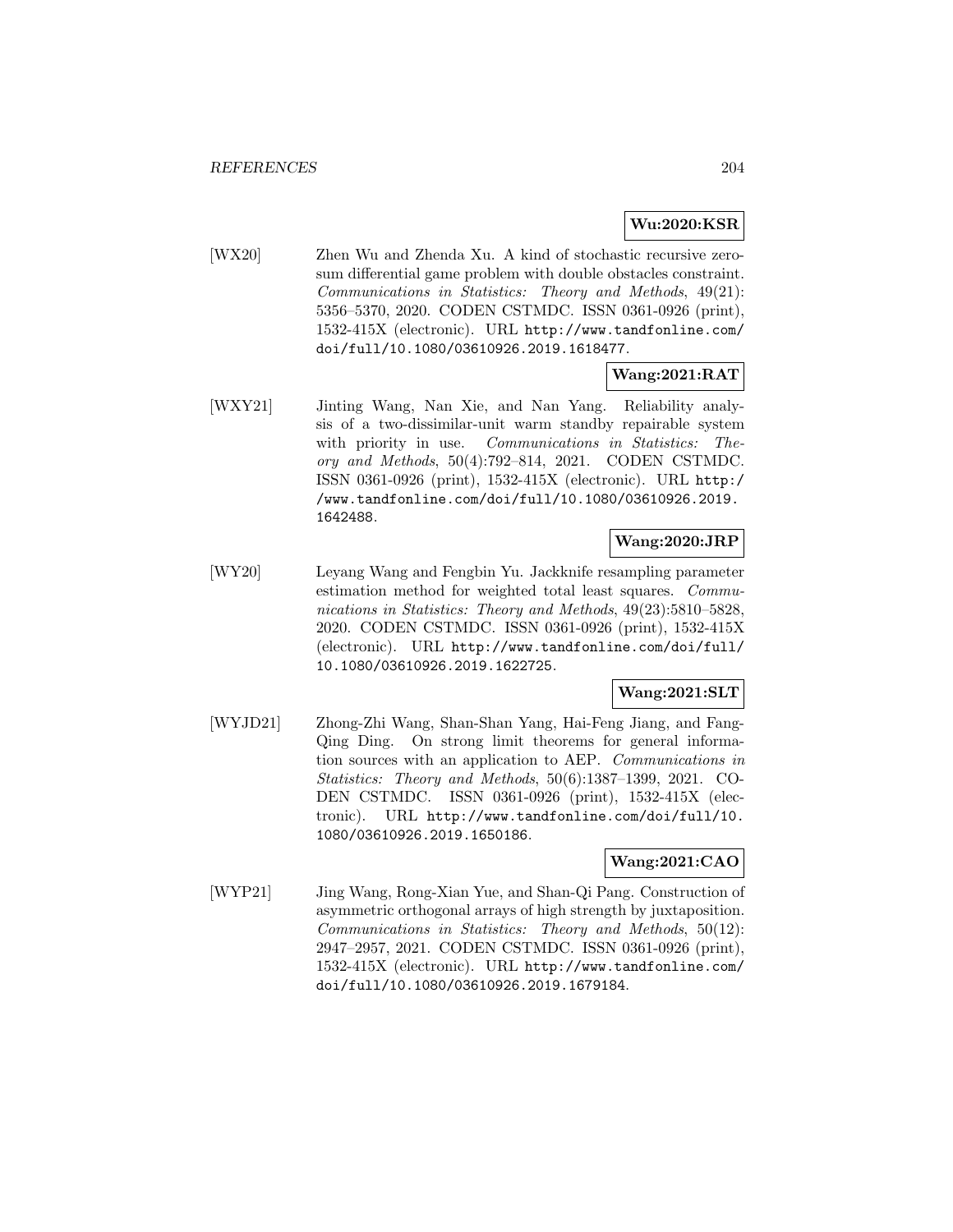## **Wolf:2021:SDD**

[WZ21] Jared Wolf and Hong Zhou. A simple data-driven fallback procedure for multiple comparisons. Communications in Statistics: Theory and Methods, 50(13):3179–3197, 2021. CO-DEN CSTMDC. ISSN 0361-0926 (print), 1532-415X (electronic). URL http://www.tandfonline.com/doi/full/10. 1080/03610926.2019.1691231.

## **Wang:2020:SSC**

[WZA20] Jijia Wang, Song Zhang, and Chul Ahn. Sample size calculation for count outcomes in cluster randomization trials with varying cluster sizes. Communications in Statistics: Theory and Methods, 49(1):116–124, 2020. CODEN CSTMDC. ISSN 0361-0926 (print), 1532-415X (electronic). URL http:/ /www.tandfonline.com/doi/full/10.1080/03610926.2018. 1532004.

## **Wang:2021:SSE**

[WZA21] Jijia Wang, Song Zhang, and Chul Ahn. Sample size estimation for comparing rates of change in K-group repeated binary measurements studies. Communications in Statistics: Theory and Methods, 50(23):5607–5616, 2021. CO-DEN CSTMDC. ISSN 0361-0926 (print), 1532-415X (electronic). URL http://www.tandfonline.com/doi/full/10. 1080/03610926.2020.1736302.

### **Wang:2021:SIV**

[WZD21] Xiuli Wang, Peixin Zhao, and Haiyan Du. Statistical inferences for varying coefficient partially non linear model with missing covariates. Communications in Statistics: Theory and Methods, 50(11):2599–2618, 2021. CODEN CSTMDC. ISSN 0361-0926 (print), 1532-415X (electronic). URL http:/ /www.tandfonline.com/doi/full/10.1080/03610926.2019. 1674870.

### **Wang:2022:WDN**

[WZL<sup>+</sup>22] Qiuping Wang, Xiao Zhang, Jing Luo, Yang Ouyang, and Qian Wang. Weighted directed networks with a differentially private bi-degree sequence. Communications in Statistics: Theory and Methods, 51(2):285–300, 2022. CODEN CSTMDC. ISSN 0361-0926 (print), 1532-415X (electronic). URL http:/ /www.tandfonline.com/doi/full/10.1080/03610926.2020. 1747630.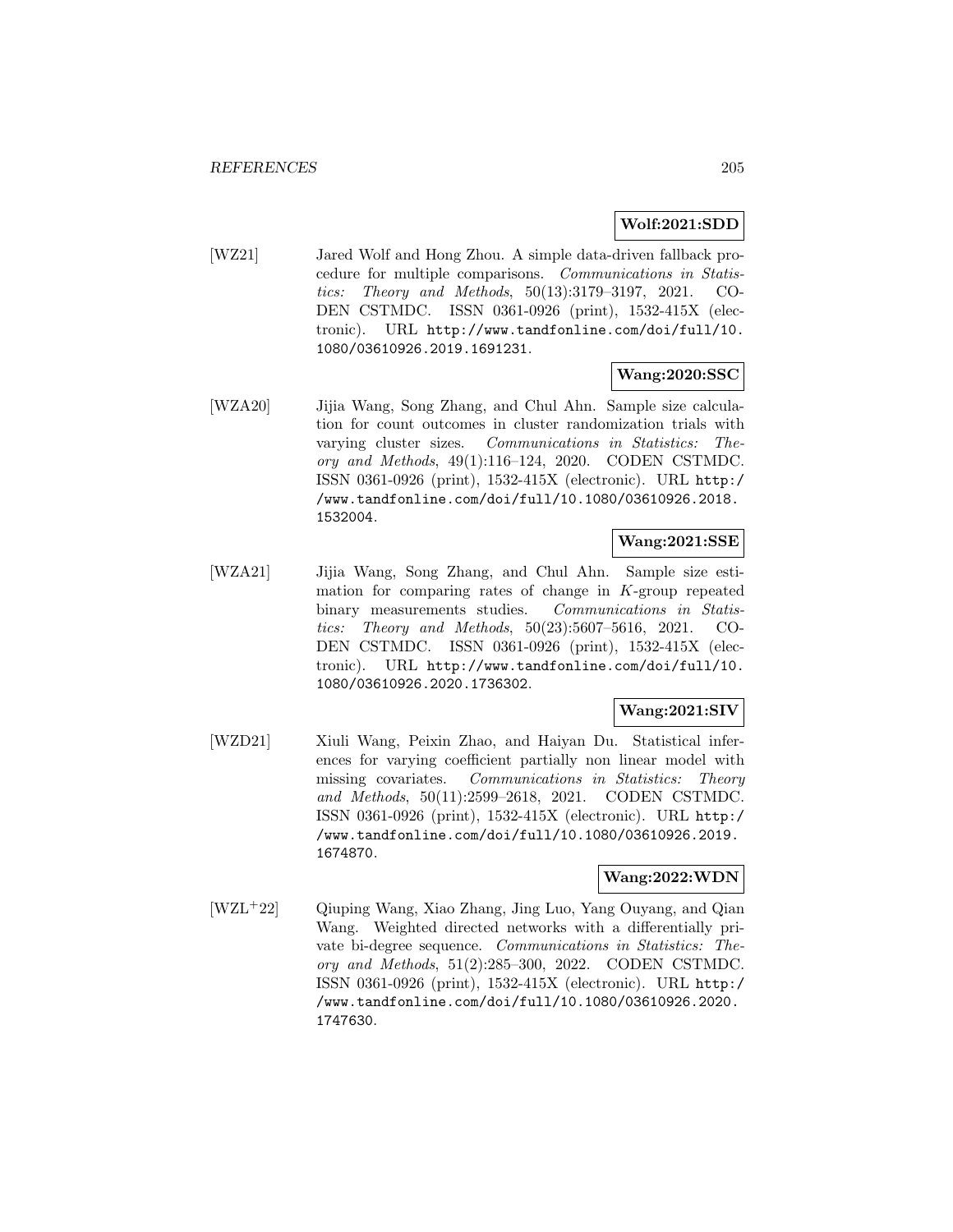## **Wang:2020:RAS**

[WZTW20] Liang Wang, Xuanjia Zuo, Yogesh Mani Tripathi, and Junyuan Wang. Reliability analysis for stress-strength model from a general family of truncated distributions under censored data. Communications in Statistics: Theory and Methods, 49(15):3589– 3608, 2020. CODEN CSTMDC. ISSN 0361-0926 (print), 1532- 415X (electronic). URL http://www.tandfonline.com/doi/ full/10.1080/03610926.2019.1710759.

## **Xia:2020:ANB**

[Xia20] Weixuan Xia. The average of a negative-binomial lévy process and a class of Lerch distributions. Communications in Statistics: Theory and Methods, 49(4):1008–1024, 2020. CO-DEN CSTMDC. ISSN 0361-0926 (print), 1532-415X (electronic). URL http://www.tandfonline.com/doi/full/10. 1080/03610926.2018.1554135.

## **Xavier:2021:SSS**

[XJ21] Thomas Xavier and Joby K. Jose. A study of stressstrength reliability using a generalization of power transformed half-logistic distribution. Communications in Statistics: Theory and Methods, 50(18):4335–4351, 2021. CO-DEN CSTMDC. ISSN 0361-0926 (print), 1532-415X (electronic). URL http://www.tandfonline.com/doi/full/10. 1080/03610926.2020.1716250.

## **Xiao:2022:OBE**

[XL22] Yanting Xiao and Fuxiao Li. Orthogonality-based empirical likelihood inference for varying-coefficient partially nonlinear model with longitudinal data. Communications in Statistics: Theory and Methods, 51(4):1067–1084, 2022. CO-DEN CSTMDC. ISSN 0361-0926 (print), 1532-415X (electronic). URL http://www.tandfonline.com/doi/full/10. 1080/03610926.2020.1758141.

### **Xiaowen:2020:QRP**

[XLY<sup>+</sup>20] Dai Xiaowen, Jin Libin, Tian Yuzhu, Tian Maozai, and Tang Manlai. Quantile regression for panel data models with fixed effects under random censoring. Communications in Statistics: Theory and Methods, 49(18):4430–4445, 2020. CO-DEN CSTMDC. ISSN 0361-0926 (print), 1532-415X (electronic). URL http://www.tandfonline.com/doi/full/10. 1080/03610926.2019.1601221.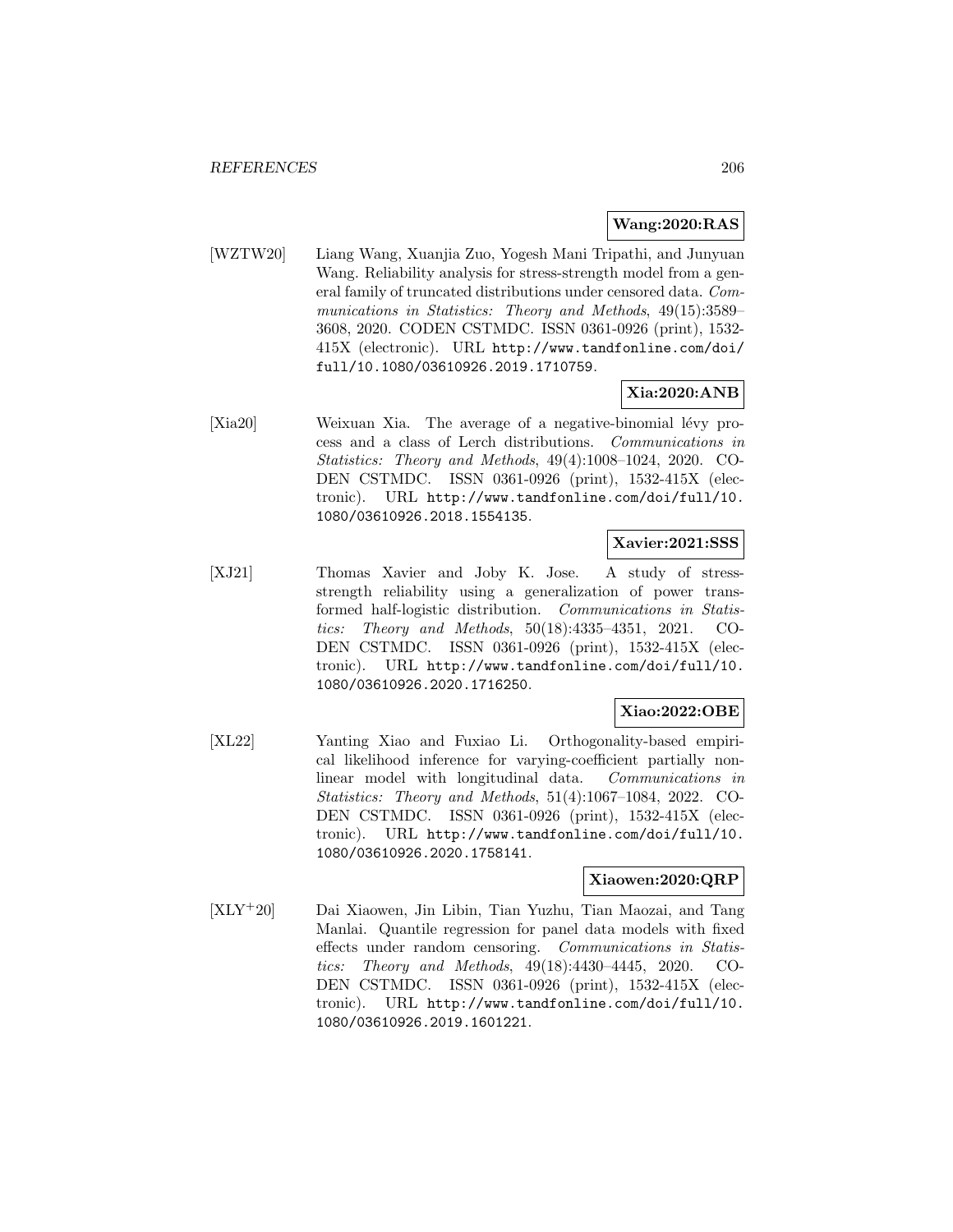# **Xu:2021:LBR**

[XM21] Shoufang Xu and Changlin Mei. Limit behaviors for ratios of order statistics from exponential distributions. Communications in Statistics: Theory and Methods, 50(24):5918–5928, 2021. CODEN CSTMDC. ISSN 0361-0926 (print), 1532-415X (electronic). URL http://www.tandfonline.com/doi/full/ 10.1080/03610926.2020.1737877.

## **Xiong:2021:NPE**

[XO21] Xianzhu Xiong and Meijuan Ou. Non parametric estimation of the conditional density function with right-censored and dependent data. Communications in Statistics: Theory and Methods, 50(13):3159–3178, 2021. CODEN CSTMDC. ISSN 0361-0926 (print), 1532-415X (electronic). URL http:/ /www.tandfonline.com/doi/full/10.1080/03610926.2019. 1691230.

# **Xi:2021:CBM**

[XP21] Daiqing Xi and Tianxiao Pang. Common breaks in means for panel data under short-range dependence. Communications in Statistics: Theory and Methods, 50(2):486–505, 2021. CODEN CSTMDC. ISSN 0361-0926 (print), 1532-415X (electronic). URL http://www.tandfonline.com/doi/full/10. 1080/03610926.2019.1637000.

## **Xiong:2021:PAM**

[XS21] Jingwei Xiong and Junfeng Shang. A penalized approach to mixed model selection via cross-validation. Communications in Statistics: Theory and Methods, 50(11):2481–2507, 2021. CO-DEN CSTMDC. ISSN 0361-0926 (print), 1532-415X (electronic). URL http://www.tandfonline.com/doi/full/10. 1080/03610926.2019.1669806.

## **Xiao:2020:BIZ**

[XTXW20] Xiang Xiao, Yincai Tang, Ancha Xu, and Guoqiang Wang. Bayesian inference for zero-and-one-inflated geometric distribution regression model using Pólya–Gamma latent variables. Communications in Statistics: Theory and Methods, 49(15): 3730–3743, 2020. CODEN CSTMDC. ISSN 0361-0926 (print), 1532-415X (electronic). URL http://www.tandfonline.com/ doi/full/10.1080/03610926.2019.1709647.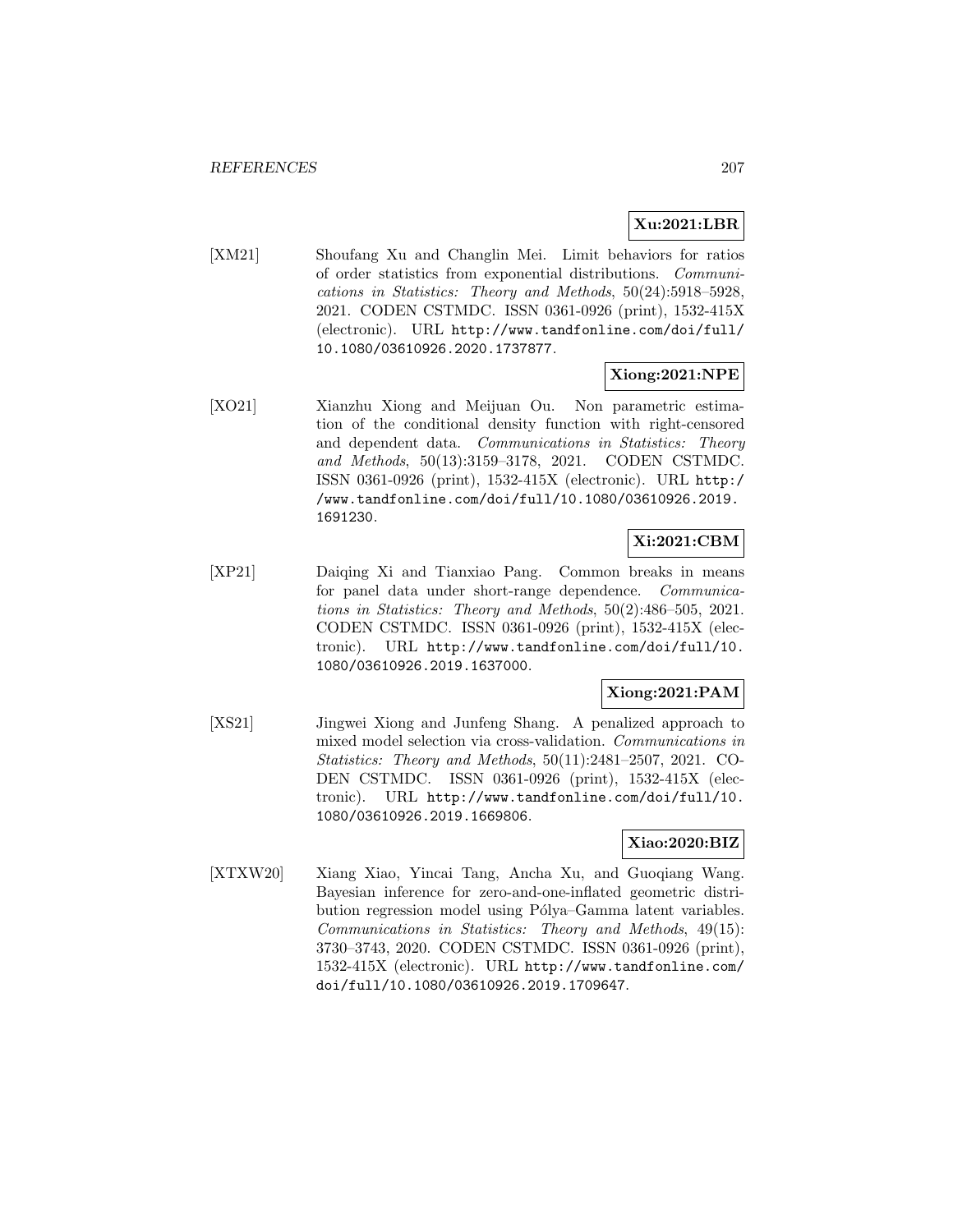# **Xie:2021:VSS**

[XWCT21] Li Xie, Xiaorui Wang, Weihu Cheng, and Tian Tang. Variable selection for spatial autoregressive models. Communications in Statistics: Theory and Methods, 50(6):1325–1340, 2021. CODEN CSTMDC. ISSN 0361-0926 (print), 1532-415X (electronic). URL http://www.tandfonline.com/doi/full/ 10.1080/03610926.2019.1649428.

## **Xu:2021:ASL**

[XWH21] Feng Xu, Binhui Wang, and Yawen Hou. Almost sure local central limit theorem for the product of some partial sums with optimized weight. Communications in Statistics: Theory and Methods, 50(13):3051–3062, 2021. CO-DEN CSTMDC. ISSN 0361-0926 (print), 1532-415X (electronic). URL http://www.tandfonline.com/doi/full/10. 1080/03610926.2019.1680694.

## **Xing:2021:EPF**

[XWY21] Yu Xing, Dingcheng Wang, and Xiaoping Yang. Equilibrium pricing of foreign exchange options under a discontinuous model with stochastic jump intensity. Communications in Statistics: Theory and Methods, 50(5):1059–1081, 2021. CO-DEN CSTMDC. ISSN 0361-0926 (print), 1532-415X (electronic). URL http://www.tandfonline.com/doi/full/10. 1080/03610926.2019.1646763.

### **Xiao:2020:NJM**

[XY20] Yugu Xiao and Jing Yao. A note on joint mix random vectors. Communications in Statistics: Theory and Methods, 49(12): 3063–3072, 2020. CODEN CSTMDC. ISSN 0361-0926 (print), 1532-415X (electronic). URL http://www.tandfonline.com/ doi/full/10.1080/03610926.2019.1586937.

# **Xu:2021:CMC**

[XY21] Xiu Xu and Jigao Yan. Complete moment convergence for randomly weighted sums of END sequences and its applications. Communications in Statistics: Theory and Methods, 50(12): 2877–2899, 2021. CODEN CSTMDC. ISSN 0361-0926 (print), 1532-415X (electronic). URL http://www.tandfonline.com/ doi/full/10.1080/03610926.2019.1678637.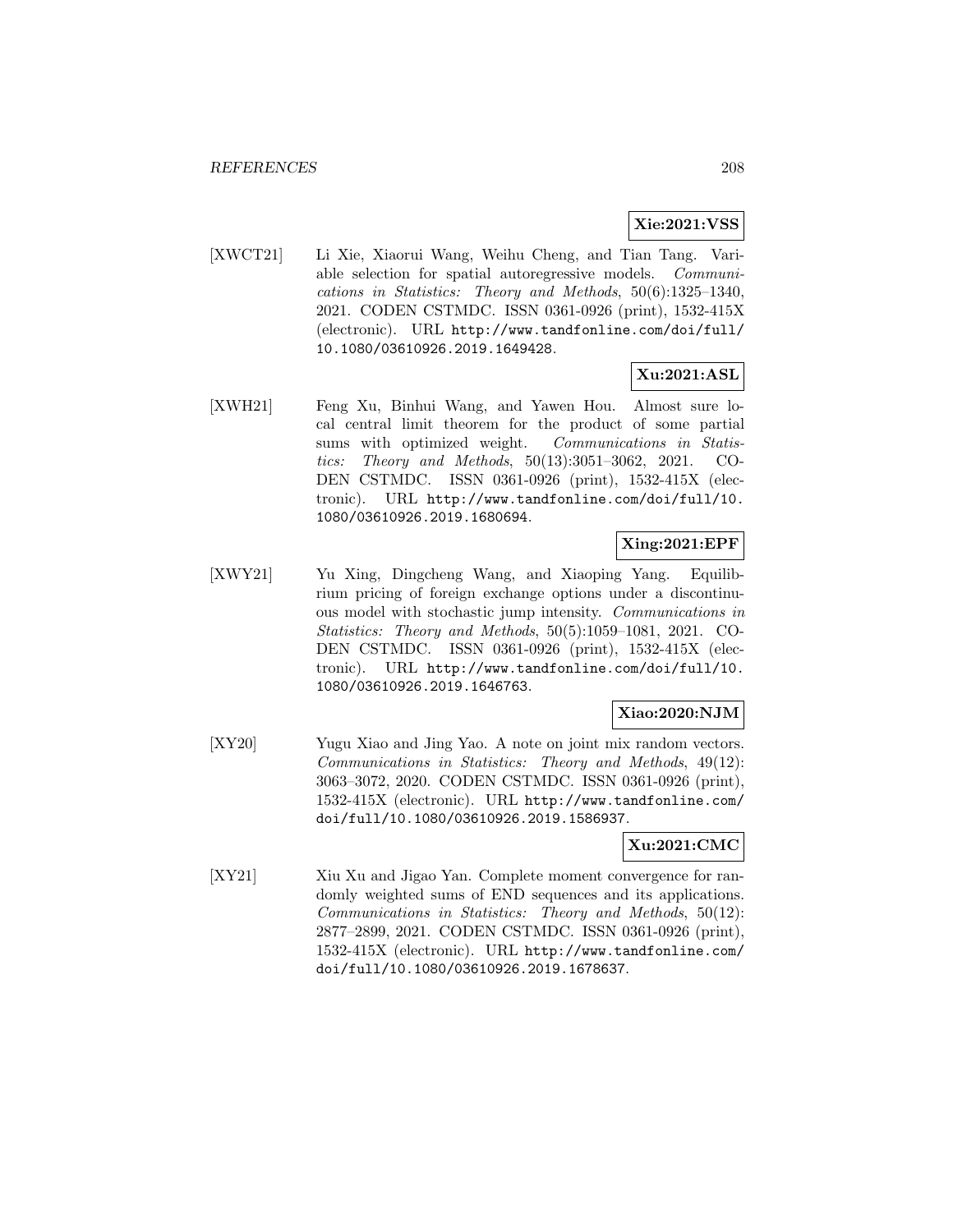## **Xing:2020:PES**

[XZL20] Xiaoyu Xing, Danfeng Zhao, and Bing Li. Parameter estimation for the skew Ornstein–Uhlenbeck processes based on discrete observations. Communications in Statistics: Theory and Methods, 49(9):2176–2188, 2020. CODEN CSTMDC. ISSN 0361-0926 (print), 1532-415X (electronic). URL http:/ /www.tandfonline.com/doi/full/10.1080/03610926.2019. 1568490.

## **Xiao:2020:TCS**

[XZR<sup>+</sup>20] Helu Xiao, Zhongbao Zhou, Tiantian Ren, Yanfei Bai, and Wenbin Liu. Time-consistent strategies for multi-period meanvariance portfolio optimization with the serially correlated returns. Communications in Statistics: Theory and Methods, 49(12):2831–2868, 2020. CODEN CSTMDC. ISSN 0361-0926 (print), 1532-415X (electronic). URL http:/ /www.tandfonline.com/doi/full/10.1080/03610926.2019. 1636999.

# **Xia:2022:VSP**

[XZZ22] Yafeng Xia, Lirong Zhang, and Aiping Zhang. Variable selection for partially varying coefficient model based on modal regression under high dimensional data. Communications in Statistics: Theory and Methods, 51(1):232–248, 2022. CO-DEN CSTMDC. ISSN 0361-0926 (print), 1532-415X (electronic). URL http://www.tandfonline.com/doi/full/10. 1080/03610926.2020.1747081.

### **Yavarizadeh:2022:WRE**

[YA22] Bahareh Yavarizadeh and S. Ejaz Ahmed. The weighted ridge estimation for linear mixed models with measurement error under stochastic linear mixed restrictions. Communications in Statistics: Theory and Methods, 51(6):1605–1621, 2022. CO-DEN CSTMDC. ISSN 0361-0926 (print), 1532-415X (electronic). URL http://www.tandfonline.com/doi/full/10. 1080/03610926.2021.1927097.

### **Yamada:2020:NWH**

[Yam20] Hiroshi Yamada. A note on Whittaker–Henderson graduation: Bisymmetry of the smoother matrix. Communications in Statistics: Theory and Methods, 49(7):1629–1634, 2020. CO-DEN CSTMDC. ISSN 0361-0926 (print), 1532-415X (elec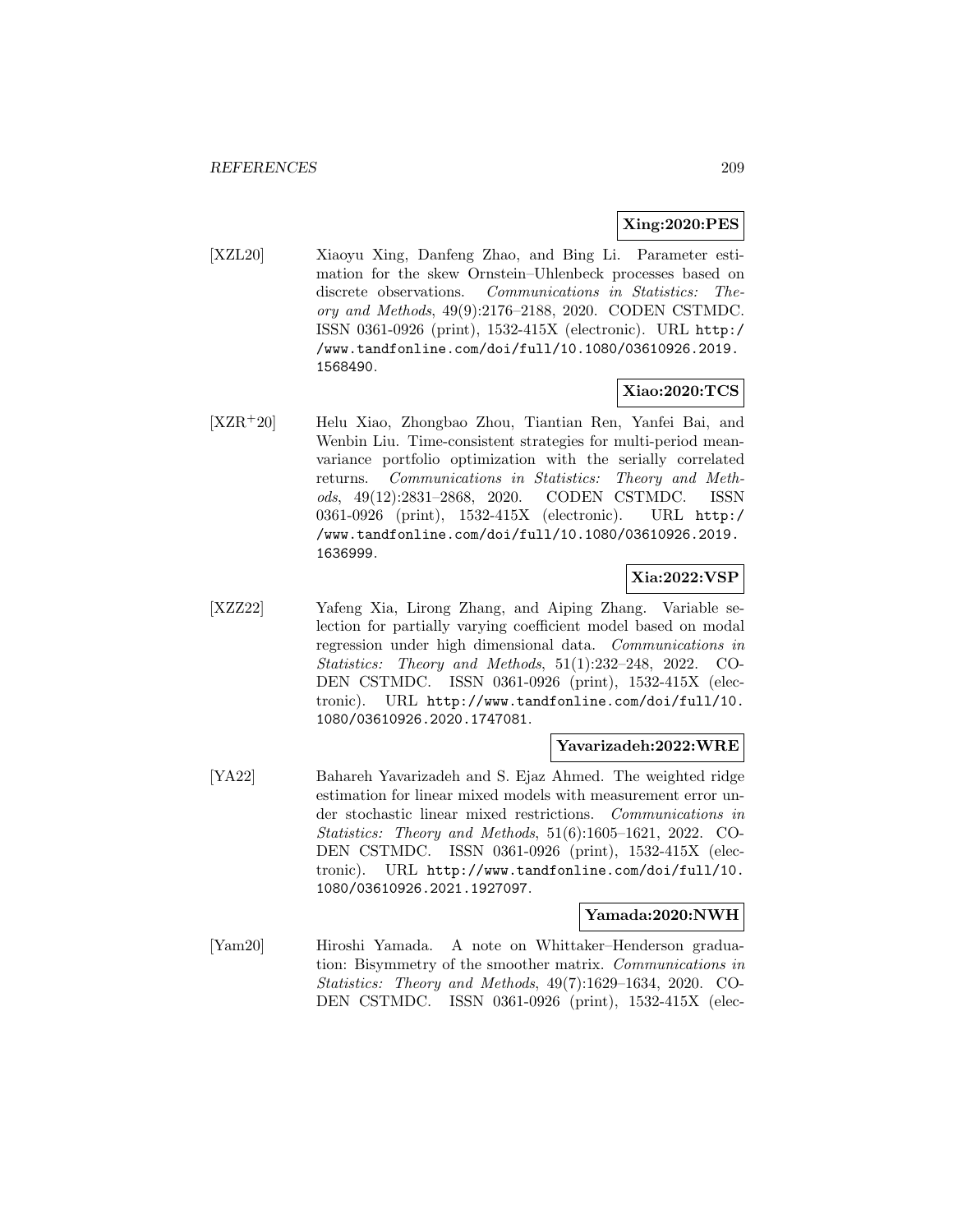tronic). URL http://www.tandfonline.com/doi/full/10. 1080/03610926.2018.1563183.

## **YangYeungChiuKeung:2020:OIL**

[Yan20] Zhaoqiang Yang (Yeung Chiu Keung). Optimal investment and life insurance strategies in a mixed jump-diffusion framework. Communications in Statistics: Theory and Methods, 49(16): 4002–4029, 2020. CODEN CSTMDC. ISSN 0361-0926 (print), 1532-415X (electronic). URL http://www.tandfonline.com/ doi/full/10.1080/03610926.2019.1594298.

# **Yang:2022:CAO**

[Yan22a] Dong-Yuh Yang. Computational analysis and optimization of randomized control of N-policy for an  $M/G/1/K$  queue with starting failures. Communications in Statistics: Theory and Methods, 51(8):2461–2476, 2022. CODEN CSTMDC. ISSN 0361-0926 (print), 1532-415X (electronic). URL http:/ /www.tandfonline.com/doi/full/10.1080/03610926.2020. 1776874.

### **Yang:2022:MHT**

[Yan22b] Lin Yang. Multiple hypothesis testing for Poisson processes with variable change-point intensity. Communications in Statistics: Theory and Methods, 51(3):744–766, 2022. CO-DEN CSTMDC. ISSN 0361-0926 (print), 1532-415X (electronic). URL http://www.tandfonline.com/doi/full/10. 1080/03610926.2020.1754856.

# **Yan:2020:OPB**

[YCS20] HuaHui Yan, Qihong Chen, and HuiSheng Shu. Option pricing based on a regime switching dividend process. Communications in Statistics: Theory and Methods, 49(24):5964–5974, 2020. CODEN CSTMDC. ISSN 0361-0926 (print), 1532-415X (electronic). URL http://www.tandfonline.com/doi/full/ 10.1080/03610926.2019.1625920.

### **Yang:2021:TCR**

[YCW21] Peng Yang, Zhiping Chen, and Liyuan Wang. Time-consistent reinsurance and investment strategy combining quota-share and excess of loss for mean-variance insurers with jumpdiffusion price process. Communications in Statistics: Theory and Methods, 50(11):2546–2568, 2021. CODEN CSTMDC.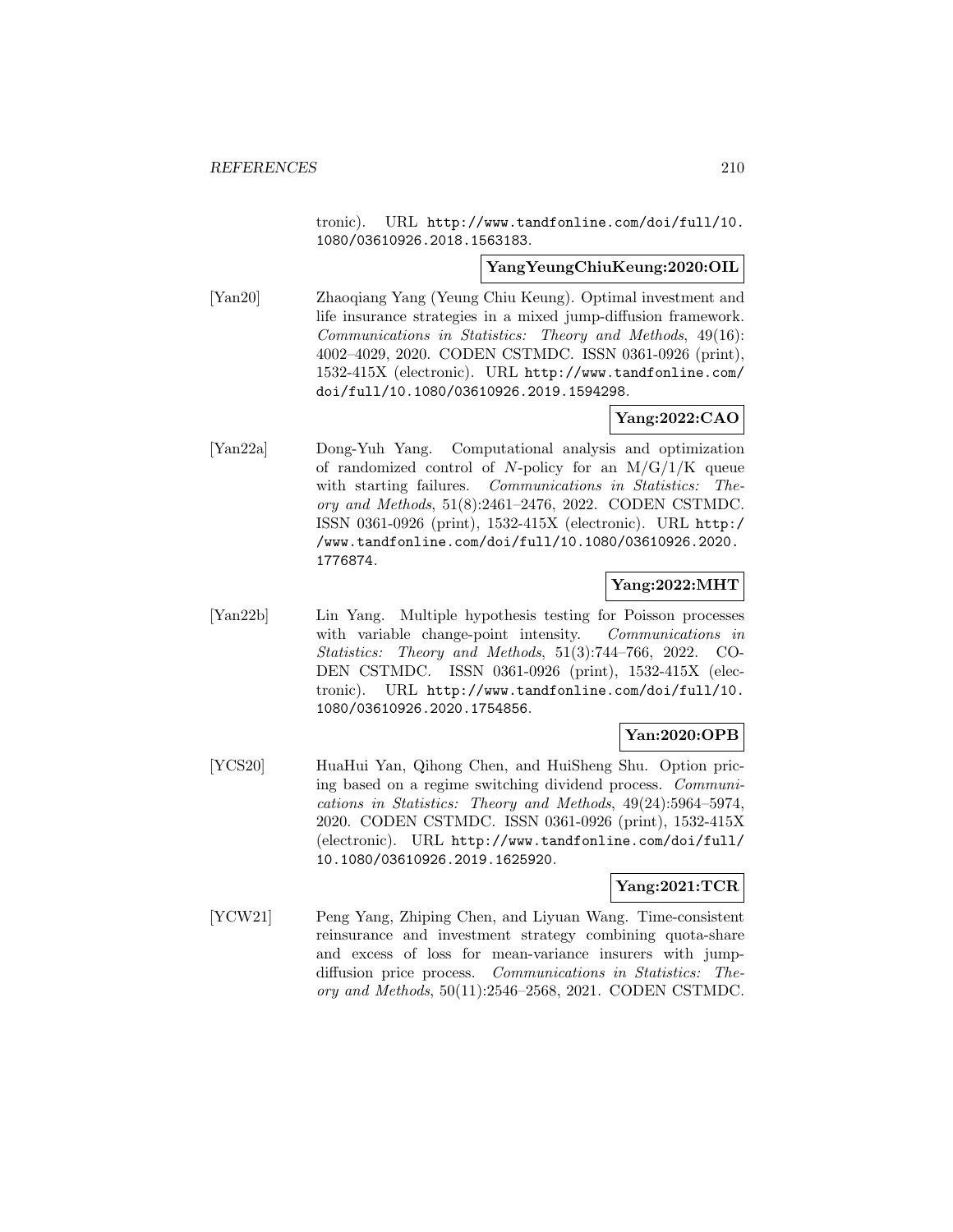ISSN 0361-0926 (print), 1532-415X (electronic). URL http:/ /www.tandfonline.com/doi/full/10.1080/03610926.2019. 1670849.

# **Yu:2022:WSC**

[YCY22] Yang Yu, John T. Chen, and Arthur B. Yeh. Weighted step-down confidence procedures with applications to gene expression data. Communications in Statistics: Theory and Methods, 51(8):2343–2356, 2022. CODEN CSTMDC. ISSN 0361-0926 (print), 1532-415X (electronic). URL http:/ /www.tandfonline.com/doi/full/10.1080/03610926.2020. 1772983.

# **Yu:2022:ICL**

[YD22] Qiqing Yu and Junyi Dong. Identifiability conditions for the linear regression model under right censoring. Communications in Statistics: Theory and Methods, 51(1):116–134, 2022. CODEN CSTMDC. ISSN 0361-0926 (print), 1532-415X (electronic). URL http://www.tandfonline.com/doi/full/10. 1080/03610926.2020.1743315.

## **Yaseen:2020:SVE**

[YG20] Abdallah S. A. Yaseen and Ahmed M. Gad. A stochastic variant of the EM algorithm to fit mixed (discrete and continuous) longitudinal data with nonignorable missingness. Communications in Statistics: Theory and Methods, 49(18):4446-4467, 2020. CODEN CSTMDC. ISSN 0361-0926 (print), 1532-415X (electronic). URL http://www.tandfonline.com/doi/full/ 10.1080/03610926.2019.1601223.

## **Yazdi:2020:AEP**

[YHA20] Ahmad Ahmadi Yazdi, Ali Zeinal Hamadani, and Amirhossein Amiri. Addressing the effect of parameter estimation on phase II monitoring of multivariate multiple linear profiles via a new cluster-based approach. Communications in Statistics: Theory and Methods, 49(17):4117–4132, 2020. CO-DEN CSTMDC. ISSN 0361-0926 (print), 1532-415X (electronic). URL http://www.tandfonline.com/doi/full/10. 1080/03610926.2019.1594303.

### **Yu:2020:PCT**

[YK20] GangHyok Yu and SongGuk Kim. Parameter change test for periodic integer-valued autoregressive process. Communications in Statistics: Theory and Methods, 49(12):2898–2912,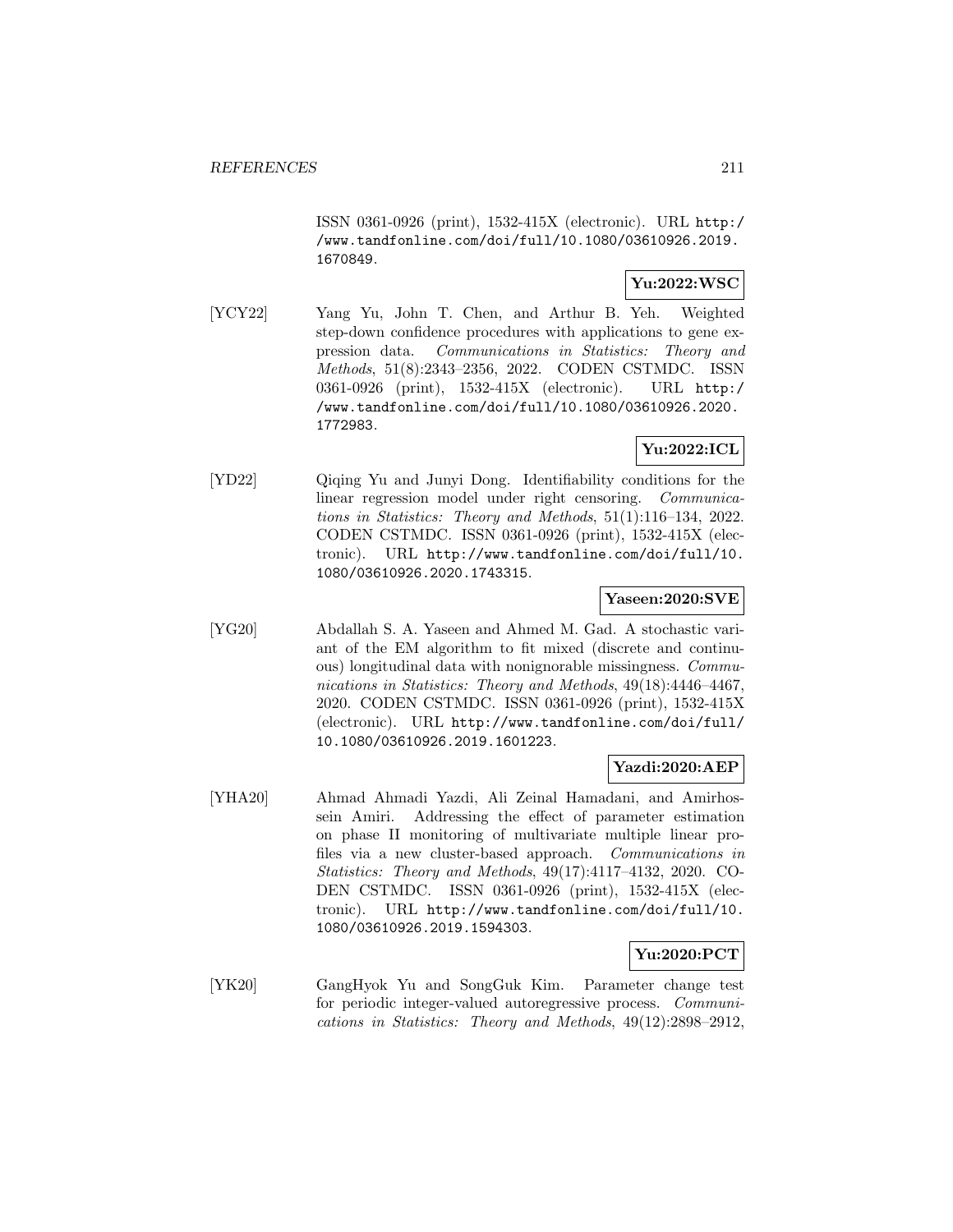2020. CODEN CSTMDC. ISSN 0361-0926 (print), 1532-415X (electronic). URL http://www.tandfonline.com/doi/full/ 10.1080/03610926.2019.1584309.

# **Yu:2020:TET**

[YKH20] Jianqi Yu, Kalimuthu Krishnamoorthy, and Yafei He. Testing equality of two normal covariance matrices with monotone missing data. Communications in Statistics: Theory and Methods, 49(16):3911–3918, 2020. CODEN CSTMDC. ISSN 0361-0926 (print), 1532-415X (electronic). URL http:/ /www.tandfonline.com/doi/full/10.1080/03610926.2019. 1591453.

# **Yuan:2022:SSP**

[YLC<sup>+</sup>22] Yefang Yuan, Xiaohui Liu, Yuting Chen, Yuxin Dong, and Yuzi Liu. On similarity of the sample projection depth contours and its application. Communications in Statistics: Theory and Methods, 51(7):1919–1935, 2022. CO-DEN CSTMDC. ISSN 0361-0926 (print), 1532-415X (electronic). URL http://www.tandfonline.com/doi/full/10. 1080/03610926.2020.1802651.

## **Yang:2021:MRP**

[YLL21] Guangren Yang, Hongmei Lin, and Heng Lian. Minimax rate in prediction for functional principal component regression. Communications in Statistics: Theory and Methods, 50(5):1240– 1249, 2021. CODEN CSTMDC. ISSN 0361-0926 (print), 1532- 415X (electronic). URL http://www.tandfonline.com/doi/ full/10.1080/03610926.2019.1649429.

## **Yang:2021:LSE**

[YN21a] Xiangfeng Yang and Yaodong Ni. Least-squares estimation for uncertain moving average model. Communications in Statistics: Theory and Methods, 50(17):4134–4143, 2021. CO-DEN CSTMDC. ISSN 0361-0926 (print), 1532-415X (electronic). URL http://www.tandfonline.com/doi/full/10. 1080/03610926.2020.1713373.

## **Yuan:2021:TDS**

[YN21b] Mingao Yuan and Yehong Nan. Test dense subgraphs in sparse uniform hypergraph. Communications in Statistics: Theory and Methods, 50(20):4743–4762, 2021. CODEN CSTMDC.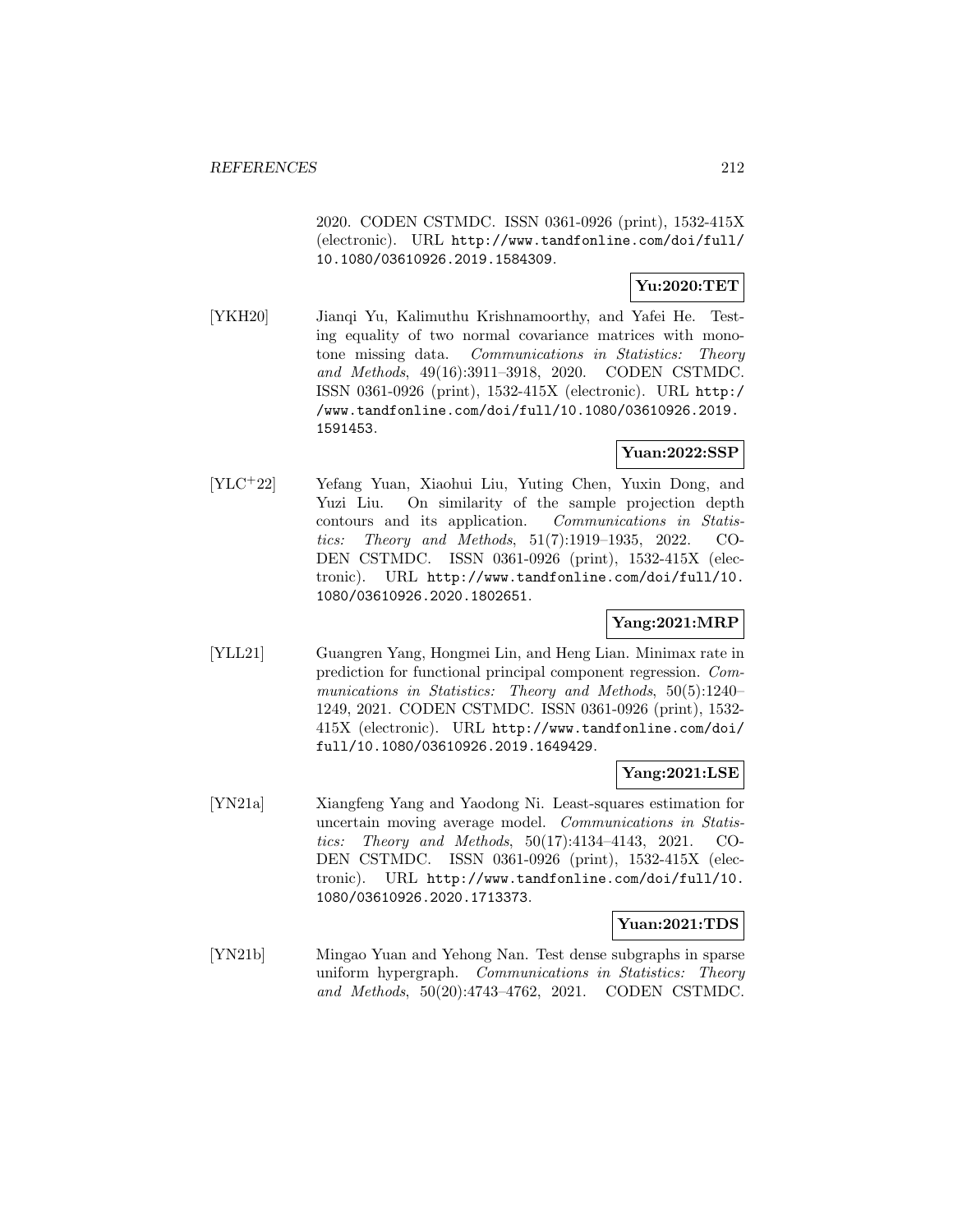ISSN 0361-0926 (print), 1532-415X (electronic). URL http:/ /www.tandfonline.com/doi/full/10.1080/03610926.2020. 1723637.

## **Yonghint:2022:PAL**

[YNC22] Nat Yonghint, Kritsana Neammanee, and Nattakarn Chaidee. Poisson approximation for locally dependent CDO. Communications in Statistics: Theory and Methods, 51(7):2073–2081, 2022. CODEN CSTMDC. ISSN 0361-0926 (print), 1532-415X (electronic). URL http://www.tandfonline.com/doi/full/ 10.1080/03610926.2020.1759638.

# **Yo:2022:AEM**

[Yo22] Sheena Yo. Asymptoic efficiency of M.L.E. using prior survey in multinomial distributions. Communications in Statistics: Theory and Methods, 51(3):701–723, 2022. CO-DEN CSTMDC. ISSN 0361-0926 (print), 1532-415X (electronic). URL http://www.tandfonline.com/doi/full/10. 1080/03610926.2020.1753077.

### **Yoshida:2021:EVI**

[Yos21] Takuma Yoshida. Extreme value inference for quantile regression with varying coefficients. Communications in Statistics: Theory and Methods, 50(3):685–710, 2021. CODEN CSTMDC. ISSN 0361-0926 (print), 1532-415X (electronic). URL http:/ /www.tandfonline.com/doi/full/10.1080/03610926.2019. 1639752.

## **Yang:2020:OCI**

[YP20] Mo Yang and Borek Puza. Optimal confidence intervals for the geometric parameter. Communications in Statistics: Theory and Methods, 49(3):590–606, 2020. CODEN CSTMDC. ISSN 0361-0926 (print), 1532-415X (electronic). URL http:/ /www.tandfonline.com/doi/full/10.1080/03610926.2018. 1549242.

### **Yan:2021:NFE**

[YPXZ21] Xingyu Yan, Xiaolong Pu, Xiaolei Xun, and Yingchun Zhou. A new functional estimation procedure for varying coefficient models. Communications in Statistics: Theory and Methods, 50(5): 1117–1133, 2021. CODEN CSTMDC. ISSN 0361-0926 (print), 1532-415X (electronic). URL http://www.tandfonline.com/ doi/full/10.1080/03610926.2019.1646767.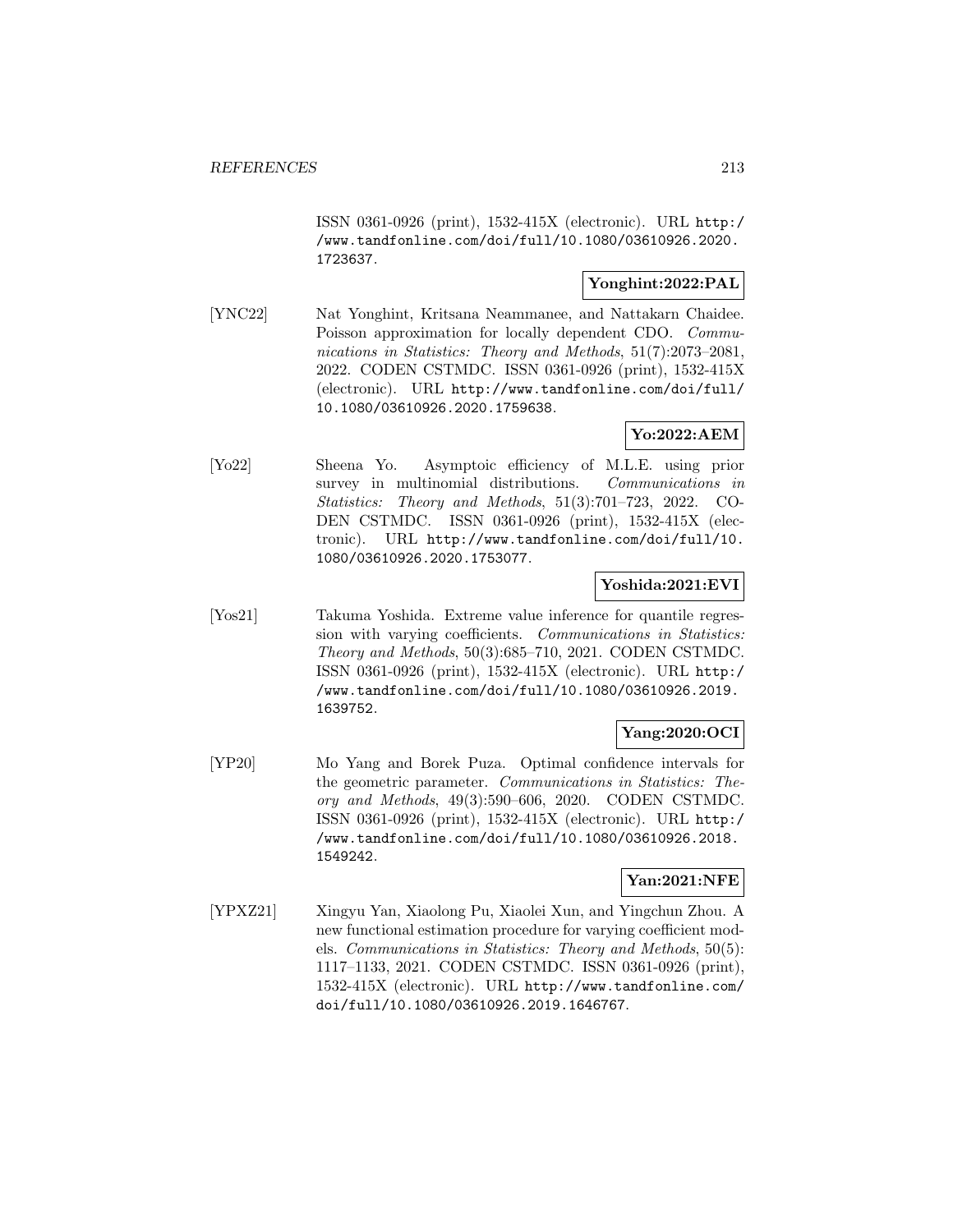#### **Yavarizadeh:2020:EPL**

[YRB20] Bahareh Yavarizadeh, Abdolrahman Rasekh, and Babak Babadi. Estimation of parameters in linear mixed measurement error models with stochastic linear restrictions. Communications in Statistics: Theory and Methods, 49(23):5853-5865, 2020. CODEN CSTMDC. ISSN 0361-0926 (print), 1532-415X (electronic). URL http://www.tandfonline.com/doi/full/ 10.1080/03610926.2019.1622730.

### **Yaqub:2020:EPD**

[YS20] Mazhar Yaqub and Javid Shabbir. Estimation of population distribution function involving measurement error in the presence of non response. Communications in Statistics: Theory and Methods, 49(10):2540–2559, 2020. CO-DEN CSTMDC. ISSN 0361-0926 (print), 1532-415X (electronic). URL http://www.tandfonline.com/doi/full/10. 1080/03610926.2019.1580738.

## **Yamada:2022:HDA**

[YSF22] Takayuki Yamada, Tetsuro Sakurai, and Yasunori Fujikoshi. High-dimensional asymptotic results for EPMCs of W- and Z-rules. Communications in Statistics: Theory and Methods, 51(8):2385–2413, 2022. CODEN CSTMDC. ISSN 0361-0926 (print), 1532-415X (electronic). URL http:/ /www.tandfonline.com/doi/full/10.1080/03610926.2020. 1774060.

### **Yennum:2022:ISC**

[YSS22] Niharika Yennum, Stephen A. Sedory, and Sarjinder Singh. Improved strategy to collect sensitive data by using negative binomial and negative hypergeometric distribution as randomization devices. Communications in Statistics: Theory and Methods, 51(8):2640–2658, 2022. CODEN CSTMDC. ISSN 0361-0926 (print), 1532-415X (electronic). URL http:/ /www.tandfonline.com/doi/full/10.1080/03610926.2020. 1777565.

#### **Yasmeen:2020:VEA**

[YT20] Uzma Yasmeen and Mary Thompson. Variance estimation in adaptive cluster sampling. Communications in Statistics: Theory and Methods, 49(10):2485–2497, 2020. CO-DEN CSTMDC. ISSN 0361-0926 (print), 1532-415X (elec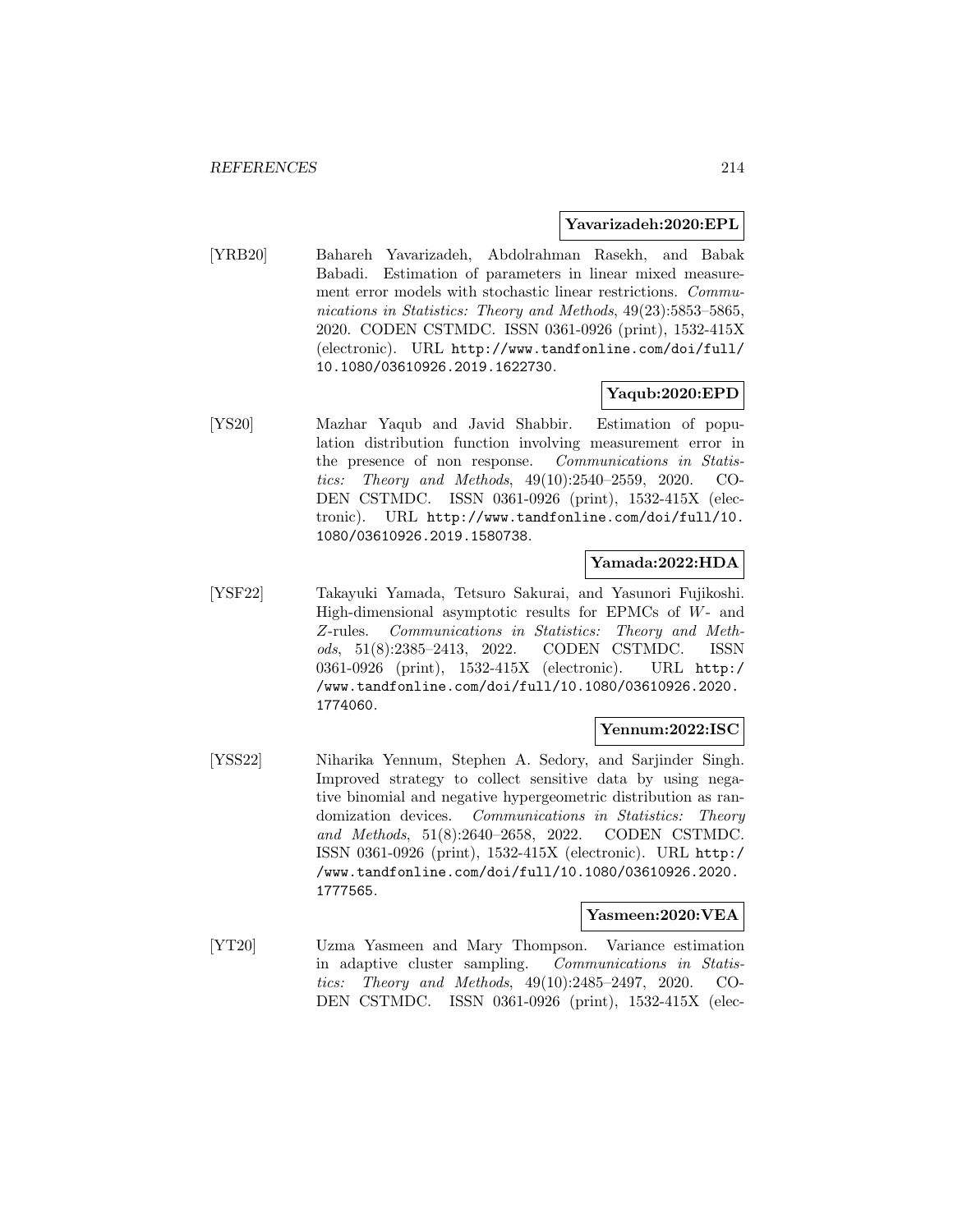tronic). URL http://www.tandfonline.com/doi/full/10. 1080/03610926.2019.1576890.

# **Yu:2020:SIV**

[Yu20] Qian Yu. Statistical inference for Vasicek-type model driven by self-similar Gaussian processes. Communications in Statistics: Theory and Methods, 49(2):471–484, 2020. CODEN CSTMDC. ISSN 0361-0926 (print), 1532-415X (electronic). URL http:/ /www.tandfonline.com/doi/full/10.1080/03610926.2018. 1543774.

# **Yu:2022:BAF**

[Yu22] I-Tang Yu. A Bayesian approach to factor screening in life tests. Communications in Statistics: Theory and Methods, 51(6): 1778–1790, 2022. CODEN CSTMDC. ISSN 0361-0926 (print), 1532-415X (electronic). URL http://www.tandfonline.com/ doi/full/10.1080/03610926.2020.1768270.

### **Yuan:2021:SMM**

[Yua21] Kang Fang Yuan. Semiparametric mean model with non linear time effect of the covariate for clustered recurrent events with terminal events. Communications in Statistics: Theory and Methods, 50(11):2640–2658, 2021. CO-DEN CSTMDC. ISSN 0361-0926 (print), 1532-415X (electronic). URL http://www.tandfonline.com/doi/full/10. 1080/03610926.2019.1674872.

# **Yu:2020:NMS**

[YW20] Conglian Yu and Xiyang Wang. A new model selection procedure for finite mixture regression models. Communications in Statistics: Theory and Methods, 49(18):4347–4366, 2020. CODEN CSTMDC. ISSN 0361-0926 (print), 1532-415X (electronic). URL http://www.tandfonline.com/doi/full/10. 1080/03610926.2019.1601222.

## **Yan:2022:CLV**

[YW22] Rongfang Yan and Junrui Wang. Component level versus system level at active redundancies for coherent systems with dependent heterogeneous components. Communications in Statistics: Theory and Methods, 51(6):1724–1744, 2022. CO-DEN CSTMDC. ISSN 0361-0926 (print), 1532-415X (electronic). URL http://www.tandfonline.com/doi/full/10. 1080/03610926.2020.1767140.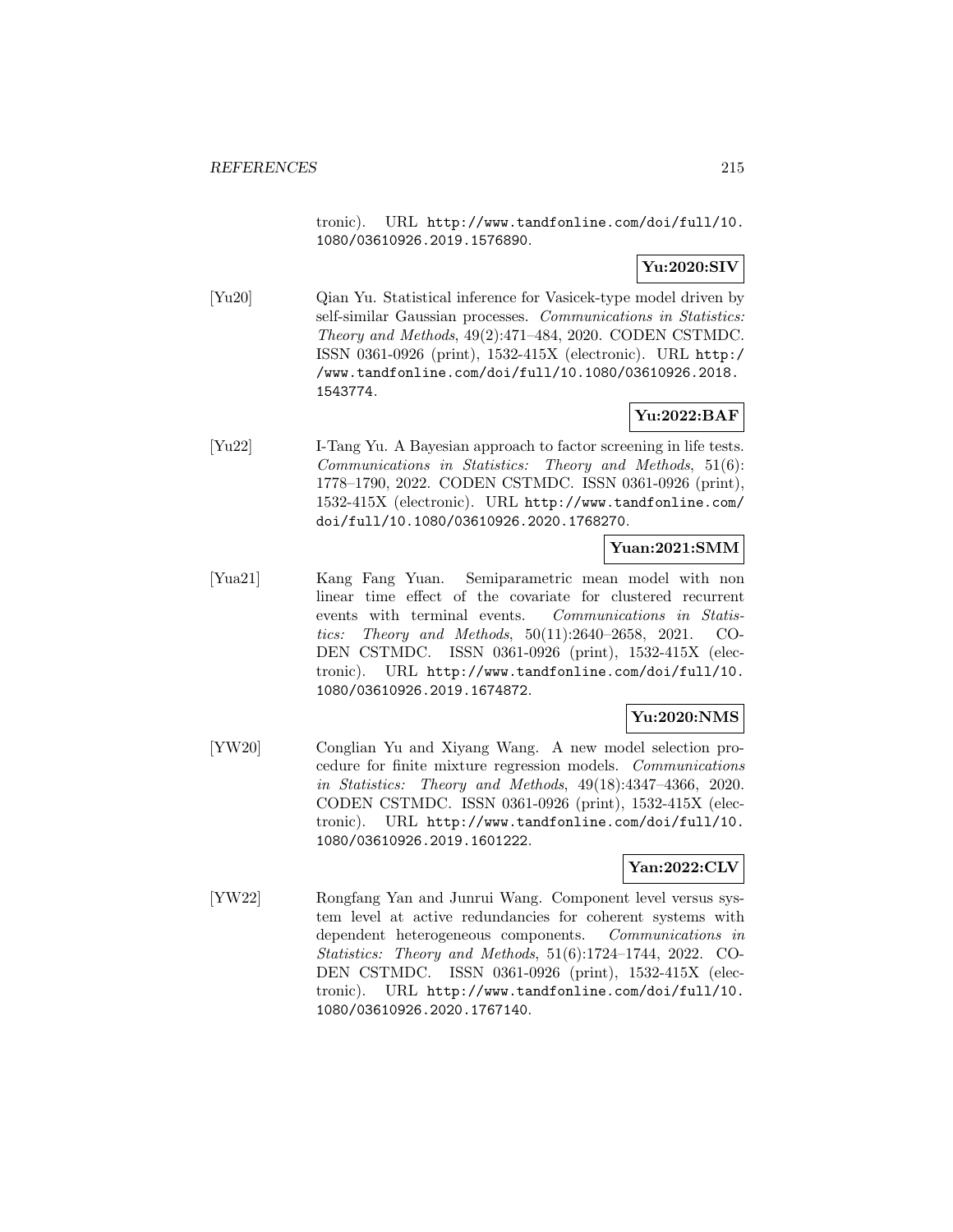#### **Yuan:2020:VSS**

[YWL20] Xiaohui Yuan, Yue Wang, and Tianqing Liu. Variable selection for semiparametric random-effects conditional density models with longitudinal data. Communications in Statistics: Theory and Methods, 49(4):977–996, 2020. CO-DEN CSTMDC. ISSN 0361-0926 (print), 1532-415X (electronic). URL http://www.tandfonline.com/doi/full/10. 1080/03610926.2018.1554130.

## **Yu:2021:ENE**

[YXZ21] Wei Yu, Wangli Xu, and Lixing Zhu. Estimating the number of equal components for two high-dimensional mean vectors. Communications in Statistics: Theory and Methods, 50(19):4617– 4638, 2021. CODEN CSTMDC. ISSN 0361-0926 (print), 1532- 415X (electronic). URL http://www.tandfonline.com/doi/ full/10.1080/03610926.2020.1722842.

# **Yang:2021:RCA**

[YY21] Yuehan Yang and Hu Yang. Rates of convergence of the adaptive elastic net and the post-selection procedure in ultrahigh dimensional sparse models. *Communications in Statistics:* Theory and Methods, 50(1):73–94, 2021. CODEN CSTMDC. ISSN 0361-0926 (print), 1532-415X (electronic). URL http:/ /www.tandfonline.com/doi/full/10.1080/03610926.2019. 1628991.

# **Yu:2020:LTR**

[YZ20] Xianye Yu and Mingbo Zhang. Limit theorems related to the integral functionals of one dimensional fractional Brownian motion. Communications in Statistics: Theory and Methods, 49(24):5908–5916, 2020. CODEN CSTMDC. ISSN 0361-0926 (print), 1532-415X (electronic). URL http:/ /www.tandfonline.com/doi/full/10.1080/03610926.2019. 1622727.

## **Ye:2021:JRV**

[YZ21] Xu-Guo Ye and Yan-Yong Zhao. Jump-robust volatility estimation using dynamic dual-domain integration method. Communications in Statistics: Theory and Methods, 50(5):1250–1273, 2021. CODEN CSTMDC. ISSN 0361-0926 (print), 1532-415X (electronic). URL http://www.tandfonline.com/doi/full/ 10.1080/03610926.2019.1650183.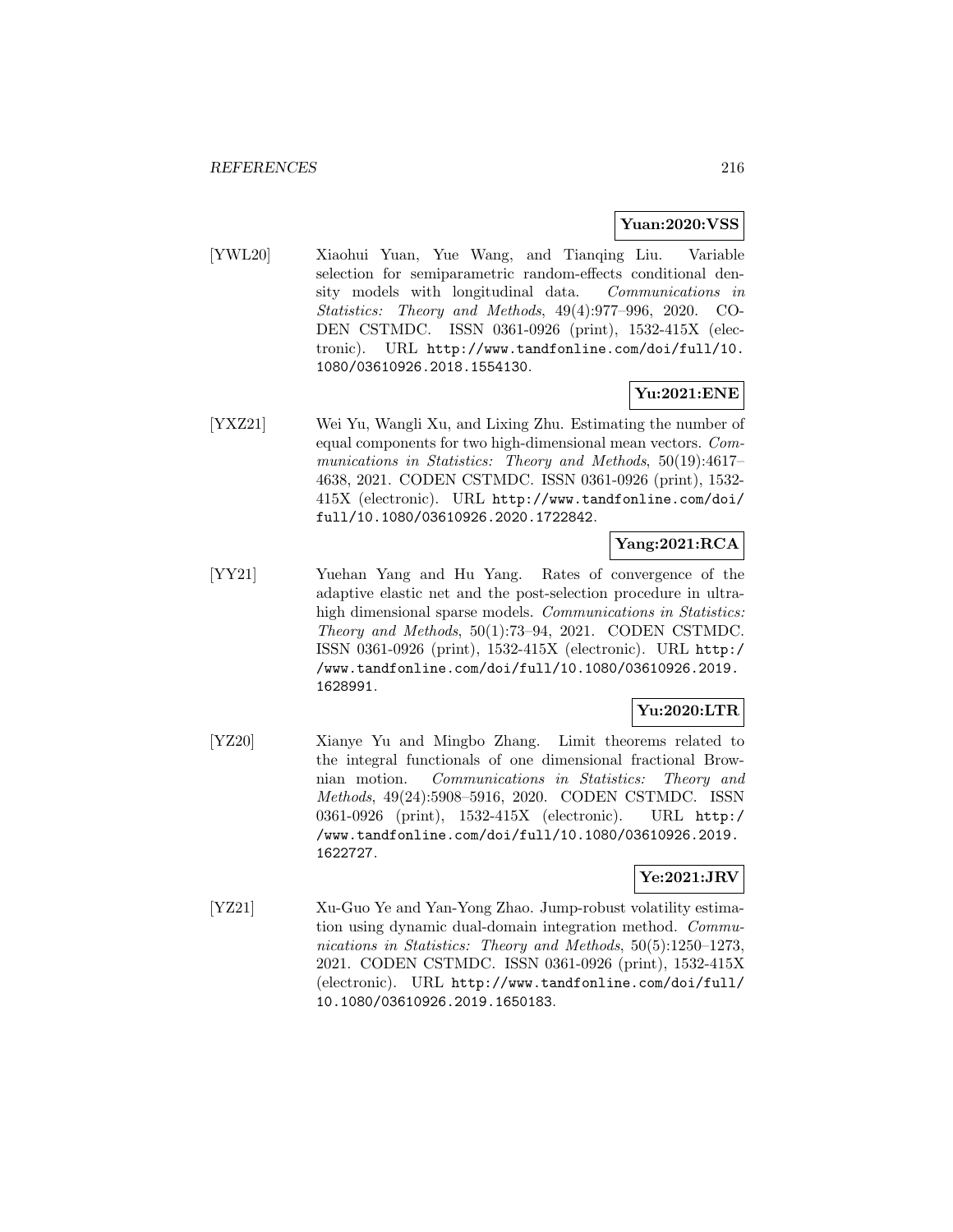#### **Yuan:2021:SAN**

[YZT21] Ao Yuan, Yizhao Zhou, and Ming T. Tan. Subgroup analysis with a nonparametric unimodal symmetric error distribution. Communications in Statistics: Theory and Methods, 50(17): 4000–4021, 2021. CODEN CSTMDC. ISSN 0361-0926 (print), 1532-415X (electronic). URL http://www.tandfonline.com/ doi/full/10.1080/03610926.2019.1710754.

### **Yan:2021:SRC**

[YZZ21] Xingyu Yan, Yiying Zhang, and Peng Zhao. Standby redundancies at component level versus system level in series system. Communications in Statistics: Theory and Methods, 50 (2):473–485, 2021. CODEN CSTMDC. ISSN 0361-0926 (print), 1532-415X (electronic). URL http://www.tandfonline.com/ doi/full/10.1080/03610926.2019.1635705.

### **Zhang:2021:EMC**

[ZAL21] Suhua Zhang, Chunxiang A., and Yongzeng Lai. Efficient multiple control variate method with applications to exotic option pricing. Communications in Statistics: Theory and Methods, 50(6):1275–1294, 2021. CODEN CSTMDC. ISSN 0361-0926 (print), 1532-415X (electronic). URL http:/ /www.tandfonline.com/doi/full/10.1080/03610926.2019. 1648829.

#### **Zalzadeh:2022:DCC**

[Zal22] Saeed Zalzadeh. On the dependency of the components in complex systems. Communications in Statistics: Theory and Methods, 51(3):624–635, 2022. CODEN CSTMDC. ISSN 0361-0926 (print), 1532-415X (electronic). URL http:/ /www.tandfonline.com/doi/full/10.1080/03610926.2020. 1752724.

#### **Zaman:2020:MRE**

[ZB20] Tolga Zaman and Hasan Bulut. Modified regression estimators using robust regression methods and covariance matrices in stratified random sampling. Communications in Statistics: Theory and Methods, 49(14):3407–3420, 2020. CO-DEN CSTMDC. ISSN 0361-0926 (print), 1532-415X (electronic). URL http://www.tandfonline.com/doi/full/10. 1080/03610926.2019.1588324.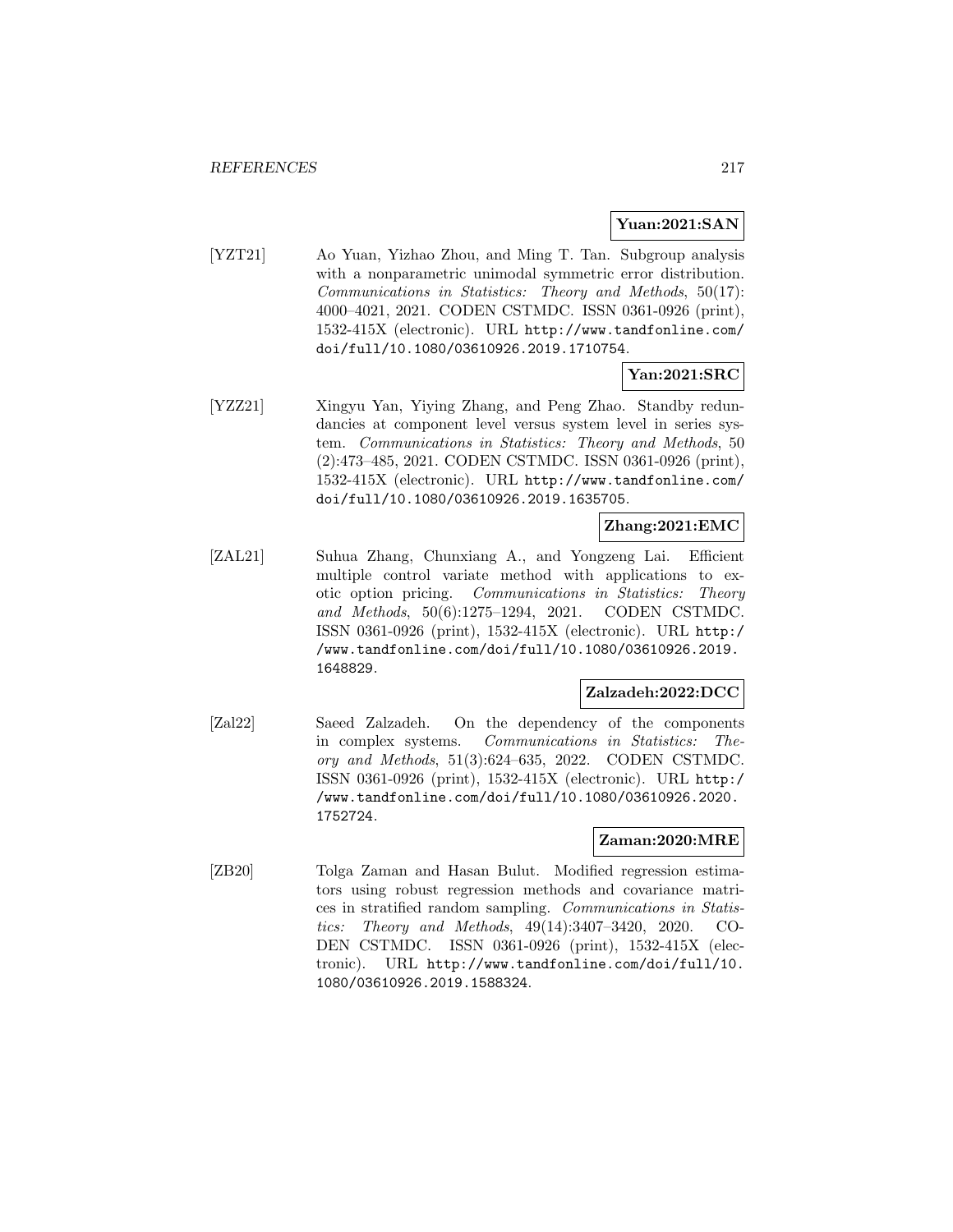### **Zhang:2021:RCE**

[ZC21] Qiang Zhang and Ping Chen. Regression credibility estimator with two-level common effects. Communications in Statistics: Theory and Methods, 50(4):910–931, 2021. CO-DEN CSTMDC. ISSN 0361-0926 (print), 1532-415X (electronic). URL http://www.tandfonline.com/doi/full/10. 1080/03610926.2019.1643887.

# **Zi:2022:RTE**

[ZC22] Xuemin Zi and Hui Chen. Robust tests of the equality of two high-dimensional covariance matrices. Communications in Statistics: Theory and Methods, 51(10):3120–3141, 2022. CO-DEN CSTMDC. ISSN 0361-0926 (print), 1532-415X (electronic). URL http://www.tandfonline.com/doi/full/10. 1080/03610926.2020.1788085.

### **Zhang:2022:NES**

[ZCCT22] Yangchun Zhang, Jiaqi Chen, Bosen Cui, and Boping Tian. Nonparametric estimate of spectral density functions of sample covariance matrices generated by VARMA models. Communications in Statistics: Theory and Methods, 51(4):943–952, 2022. CODEN CSTMDC. ISSN 0361-0926 (print), 1532-415X (electronic). URL http://www.tandfonline.com/doi/full/ 10.1080/03610926.2020.1745842.

### **Zhang:2020:FOR**

[ZCT<sup>+</sup>20] Shuxia Zhang, Xinrong Cong, Boping Tian, Yanpeng Li, and Mingjun Yao. The first-order random coefficient integer valued autoregressive process with the occasional level shift random noise based on dual empirical likelihood. Communications in Statistics: Theory and Methods, 49(12):2990–3009, 2020. CODEN CSTMDC. ISSN 0361-0926 (print), 1532-415X (electronic). URL http://www.tandfonline.com/doi/full/ 10.1080/03610926.2019.1584315.

#### **Zhang:2020:EPS**

[ZCZ20a] Zhiyi Zhang, Chen Chen, and Jialin Zhang. Estimation of population size in entropic perspective. Communications in Statistics: Theory and Methods, 49(2):307–324, 2020. CO-DEN CSTMDC. ISSN 0361-0926 (print), 1532-415X (electronic). URL http://www.tandfonline.com/doi/full/10. 1080/03610926.2018.1536786.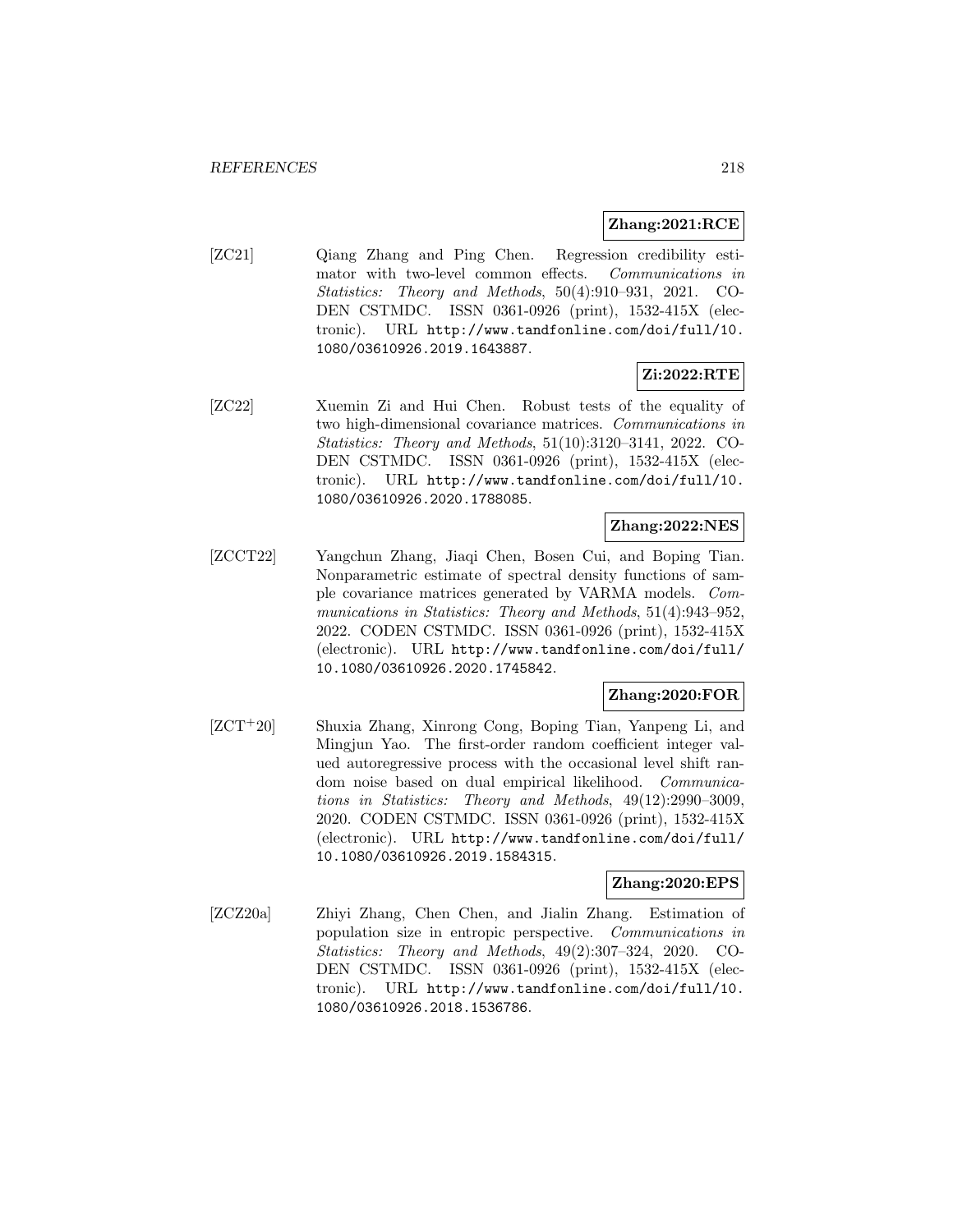#### **Zhao:2020:ETR**

[ZCZ20b] Xu Zhao, Weihu Cheng, and Pengyue Zhang. Extreme tail risk estimation with the generalized Pareto distribution under the peaks-over-threshold framework. Communications in Statistics: Theory and Methods, 49(4):827–844, 2020. CO-DEN CSTMDC. ISSN 0361-0926 (print), 1532-415X (electronic). URL http://www.tandfonline.com/doi/full/10. 1080/03610926.2018.1549253.

#### **Zhou:2020:TET**

[ZCZJ20] Yuejin Zhou, Ting Chen, Qianjin Zhao, and Tao Jiang. Testing the equality of two double-parameter exponential distributions via overlap coefficient. Communications in Statistics: Theory and Methods, 49(5):1248–1260, 2020. CO-DEN CSTMDC. ISSN 0361-0926 (print), 1532-415X (electronic). URL http://www.tandfonline.com/doi/full/10. 1080/03610926.2018.1563169.

# **Zhu:2022:OID**

[ZDW22] Shunqing Zhu, Yinghui Dong, and Sang Wu. Optimal investment of DC pension plan with two VaR constraints. Communications in Statistics: Theory and Methods, 51(6):1745–1764, 2022. CODEN CSTMDC. ISSN 0361-0926 (print), 1532-415X (electronic). URL http://www.tandfonline.com/doi/full/ 10.1080/03610926.2020.1767141.

#### **Zeng:2020:CMC**

[Zen20a] Guoping Zeng. On the confusion matrix in credit scoring and its analytical properties. Communications in Statistics: Theory and Methods, 49(9):2080–2093, 2020. CO-DEN CSTMDC. ISSN 0361-0926 (print), 1532-415X (electronic). URL http://www.tandfonline.com/doi/full/10. 1080/03610926.2019.1568485.

## **Zeng:2020:SLR**

[Zen20b] Xingyuan Zeng. Spectrum of large random inner-product kernel matrices generated from  $l_p$  ellipsoids. Communications in Statistics: Theory and Methods, 49(19):4636–4647, 2020. CO-DEN CSTMDC. ISSN 0361-0926 (print), 1532-415X (electronic). URL http://www.tandfonline.com/doi/full/10. 1080/03610926.2019.1604962.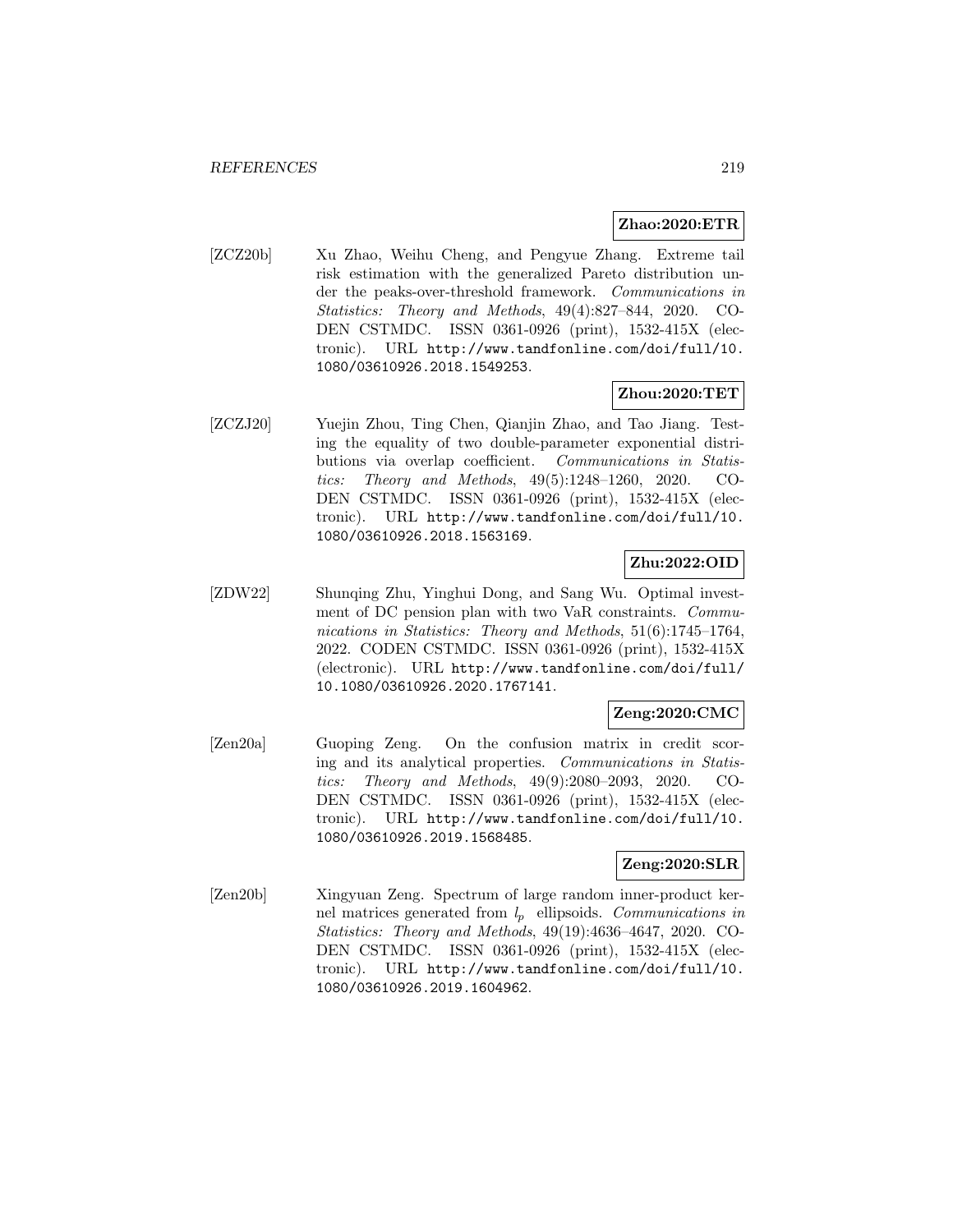#### **Zeybek:2020:IRD**

[Zey20] Melis Zeybek. Interval robust design under contaminated and non normal data. Communications in Statistics: Theory and Methods, 49(22):5406–5418, 2020. CODEN CSTMDC. ISSN 0361-0926 (print), 1532-415X (electronic). URL http:/ /www.tandfonline.com/doi/full/10.1080/03610926.2019. 1710198.

# **Zhang:2021:SIL**

[ZG21] Yue Zhang and Wenhao Gui. Statistical inference for the lifetime performance index of products with Pareto distribution on basis of general progressive type II censored sample. Communications in Statistics: Theory and Methods, 50(16):3790–3808, 2021. CODEN CSTMDC. ISSN 0361-0926 (print), 1532-415X (electronic). URL http://www.tandfonline.com/doi/full/ 10.1080/03610926.2020.1801735.

### **Zhao:2022:VSL**

[ZGC22] Mingtao Zhao, Yuzhao Gao, and Yuehua Cui. Variable selection for longitudinal varying coefficient errors-in-variables models. Communications in Statistics: Theory and Methods, 51(11): 3713–3738, 2022. CODEN CSTMDC. ISSN 0361-0926 (print), 1532-415X (electronic). URL http://www.tandfonline.com/ doi/full/10.1080/03610926.2020.1801738.

### **Zhao:2020:ACA**

[ZGQN20] Xufeng Zhao, Chen Gao, Cunhua Qian, and Toshio Nakagawa. Approximate calculations of age-based random replacement times. Communications in Statistics: Theory and Methods, 49(15):3808–3820, 2020. CODEN CSTMDC. ISSN 0361-0926 (print), 1532-415X (electronic). URL http:/ /www.tandfonline.com/doi/full/10.1080/03610926.2019. 1710203.

#### **Zhang:2020:FRL**

[Zha20a] Yong Zhang. Further research on limit theorems for selfnormalized sums. Communications in Statistics: Theory and Methods, 49(2):385–402, 2020. CODEN CSTMDC. ISSN 0361-0926 (print), 1532-415X (electronic). URL http:/ /www.tandfonline.com/doi/full/10.1080/03610926.2018. 1543767.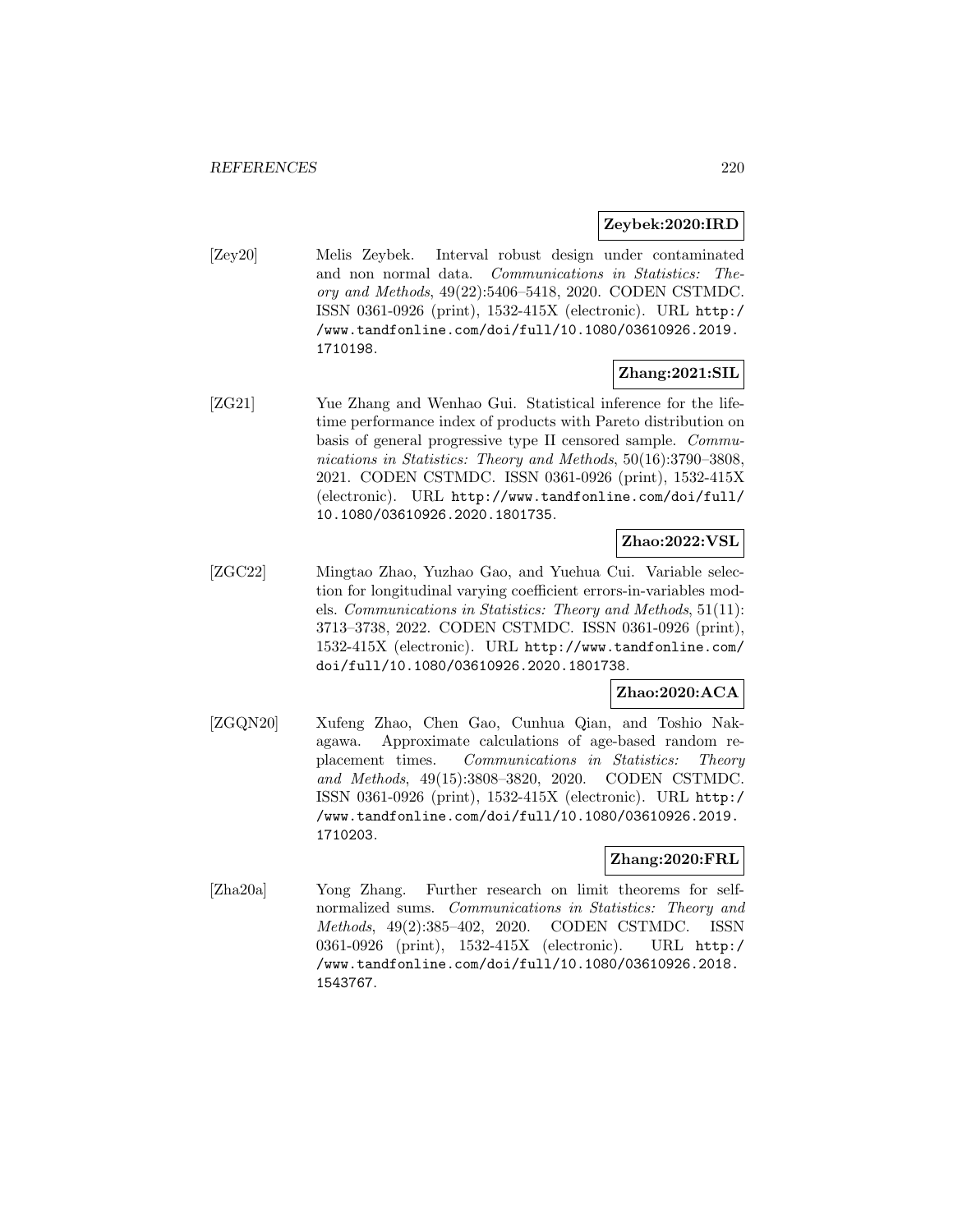#### **Zohrevand:2020:ACK**

[ZHA20b] Younes Zohrevand, Reza Hashemi, and Majid Asadi. An adjusted cumulative Kullback–Leibler information with application to test of exponentiality. Communications in Statistics: Theory and Methods, 49(1):44–60, 2020. CODEN CSTMDC. ISSN 0361-0926 (print), 1532-415X (electronic). URL http:/ /www.tandfonline.com/doi/full/10.1080/03610926.2018. 1529243.

#### **Zhang:2021:ERM**

[Zha21a] Lili Zhang. The Erlang $(n)$  risk model with two-sided jumps and a constant dividend barrier. Communications in Statistics: Theory and Methods, 50(24):5899–5917, 2021. CO-DEN CSTMDC. ISSN 0361-0926 (print), 1532-415X (electronic). URL http://www.tandfonline.com/doi/full/10. 1080/03610926.2020.1737712.

### **Zhao:2021:GFC**

[Zha21b] Haibing Zhao. Generalized FWER control procedures for testing multiple hypotheses. Communications in Statistics: Theory and Methods, 50(22):5399–5410, 2021. CODEN CSTMDC. ISSN 0361-0926 (print), 1532-415X (electronic). URL http:/ /www.tandfonline.com/doi/full/10.1080/03610926.2020. 1728555.

#### **Zhao:2022:BCI**

[Zha22] Haibing Zhao. Bayesian confidence intervals with more power to estimate the minimum effect and determine the sign. Communications in Statistics: Theory and Methods, 51(3):636–648, 2022. CODEN CSTMDC. ISSN 0361-0926 (print), 1532-415X (electronic). URL http://www.tandfonline.com/doi/full/ 10.1080/03610926.2020.1752725.

#### **Zhang:2021:CCE**

[ZHQ21] Shuili Zhang, Tiantian Hou, and Cong Qu. Complete consistency for the estimator of nonparametric regression model based on martingale difference errors. Communications in Statistics: Theory and Methods, 50(2):358–370, 2021. CO-DEN CSTMDC. ISSN 0361-0926 (print), 1532-415X (electronic). URL http://www.tandfonline.com/doi/full/10. 1080/03610926.2019.1635160.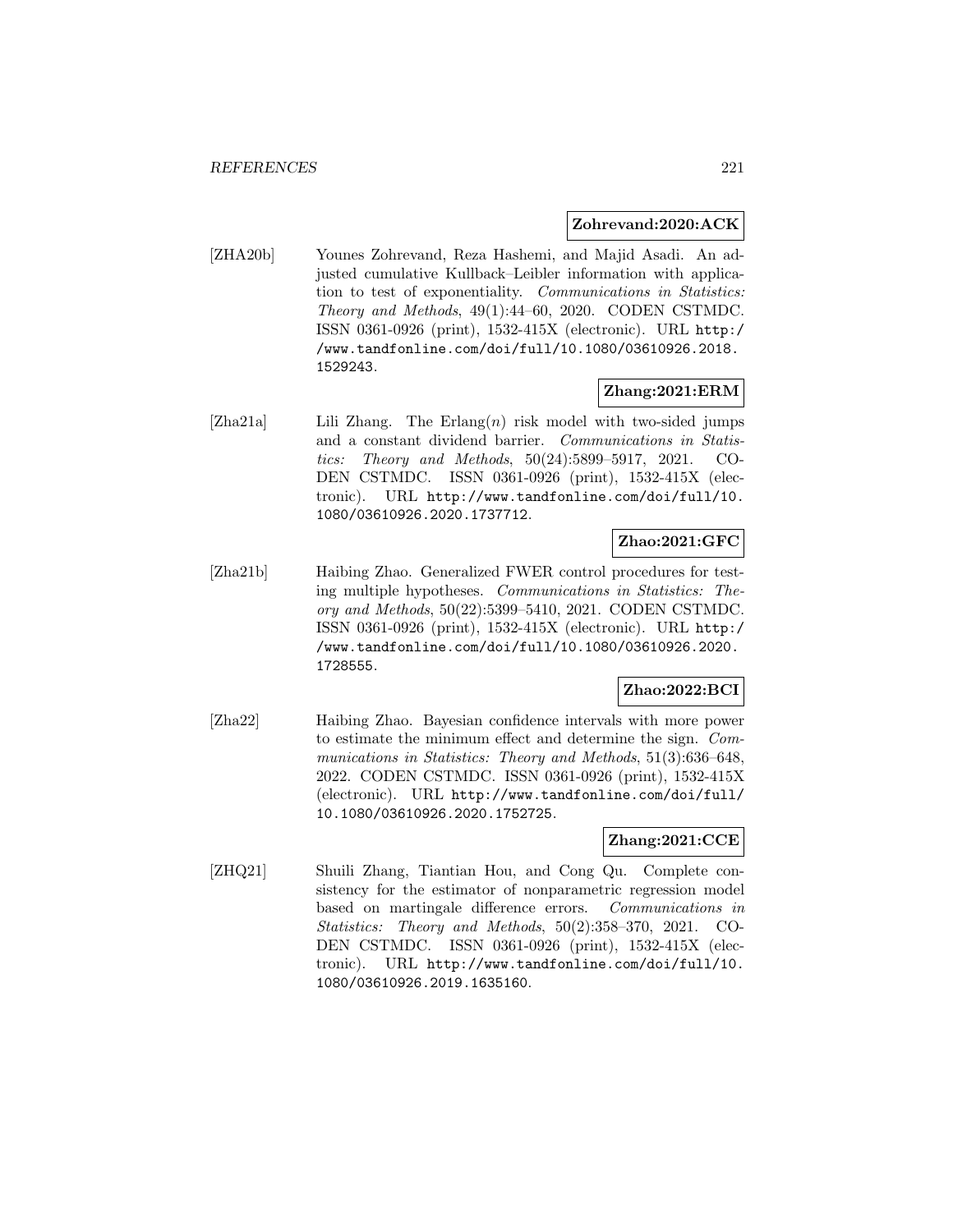# **Zhu:2022:CAG**

[Zhu22] Yunlong Zhu. Covariate-adjusted Gaussian graphical model estimation with false discovery rate control. Communications in Statistics: Theory and Methods, 51(4):974–993, 2022. CO-DEN CSTMDC. ISSN 0361-0926 (print), 1532-415X (electronic). URL http://www.tandfonline.com/doi/full/10. 1080/03610926.2020.1752385.

### **Zaman:2021:NCE**

[ZK21] Tolga Zaman and Cem Kadilar. New class of exponential estimators for finite population mean in two-phase sampling. Communications in Statistics: Theory and Methods, 50(4):874–889, 2021. CODEN CSTMDC. ISSN 0361-0926 (print), 1532-415X (electronic). URL http://www.tandfonline.com/doi/full/ 10.1080/03610926.2019.1643480.

### **Zhang:2020:SLL**

[ZL20] Ning Zhang and Yuting Lan. A strong law of large numbers for independent random variables under non-additive probabilities. Communications in Statistics: Theory and Methods, 49(21): 5252–5272, 2020. CODEN CSTMDC. ISSN 0361-0926 (print), 1532-415X (electronic). URL http://www.tandfonline.com/ doi/full/10.1080/03610926.2019.1615508.

#### **Zhang:2021:MMA**

[ZL21] Yangchun Zhang and Pengfei Liu. Median-of-means approach for repeated measures data. Communications in Statistics: Theory and Methods, 50(17):3903–3912, 2021. CO-DEN CSTMDC. ISSN 0361-0926 (print), 1532-415X (electronic). URL http://www.tandfonline.com/doi/full/10. 1080/03610926.2019.1710204.

# **Zhao:2022:QQP**

[ZL22] Qiang Zhao and Jiajuan Liang. A Q–Q plot for detecting non-multinormality based on a normal characterization and the S–W statistic. Communications in Statistics: Theory and Methods, 51(5):1367–1378, 2022. CODEN CSTMDC. ISSN 0361-0926 (print), 1532-415X (electronic). URL http:/ /www.tandfonline.com/doi/full/10.1080/03610926.2020. 1761983.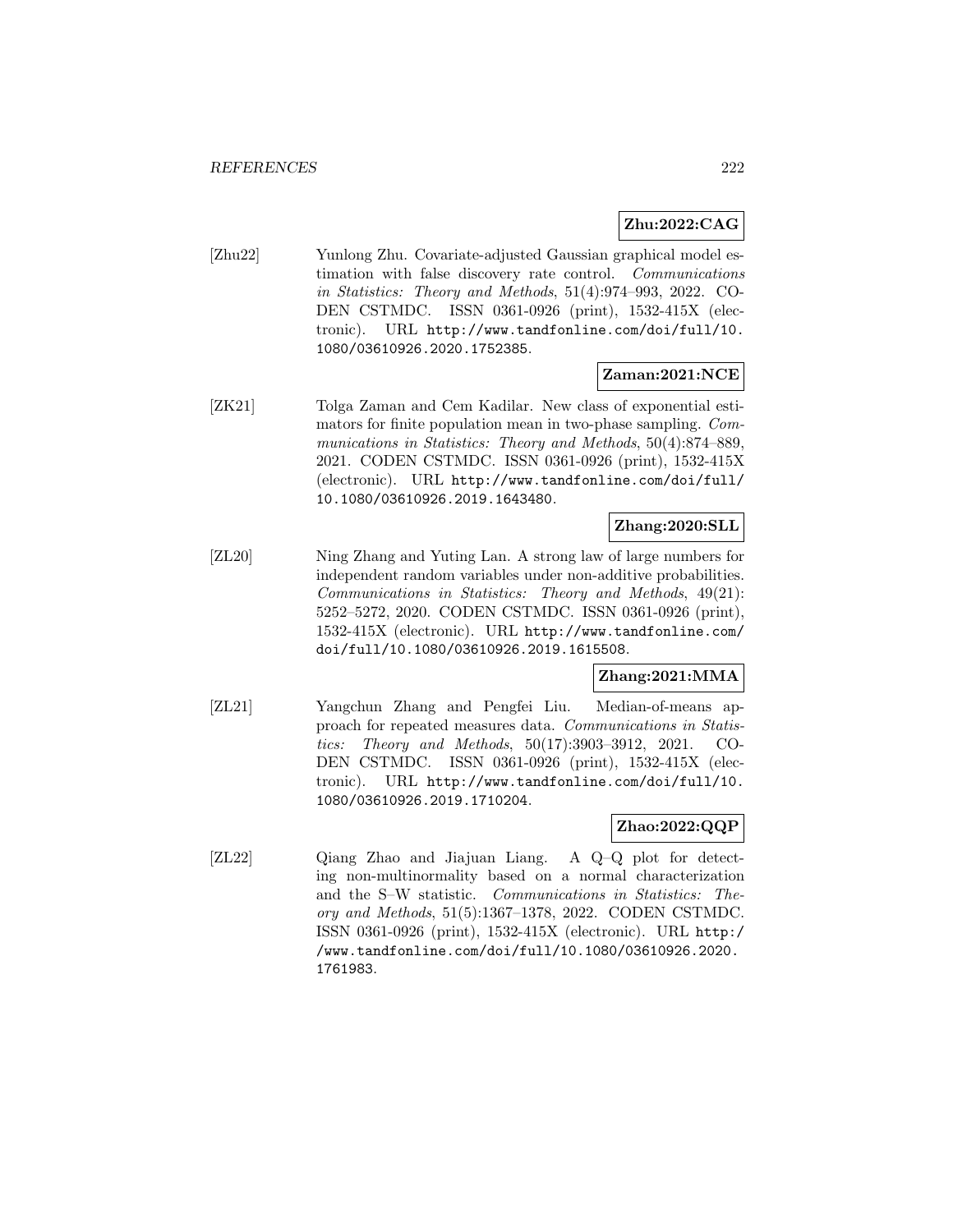### **Zhang:2020:IAR**

[ZLB20] Chao Zhang, Tao Liu, and Guanghan Bai. An improved algorithm for reliability bounds of multistate networks. Communications in Statistics: Theory and Methods, 49(15):3772–3791, 2020. CODEN CSTMDC. ISSN 0361-0926 (print), 1532-415X (electronic). URL http://www.tandfonline.com/doi/full/ 10.1080/03610926.2020.1752728.

#### **Zhou:2020:ESC**

[ZLCW20] Meng Zhou, Liwei Liu, Xudong Chai, and Zhen Wang. Equilibrium strategies in a constant retrial queue with setup time and the N-policy. Communications in Statistics: Theory and Methods, 49(7):1695–1711, 2020. CODEN CSTMDC. ISSN 0361-0926 (print), 1532-415X (electronic). URL http:/ /www.tandfonline.com/doi/full/10.1080/03610926.2019. 1565779.

### **Zhang:2020:WCE**

[ZLH20] Yu Zhang, Xinsheng Liu, and Hongchang Hu. Weak consistency of M-estimator in linear regression model with asymptotically almost negatively associated errors. Communications in Statistics: Theory and Methods, 49(11):2800–2816, 2020. CO-DEN CSTMDC. ISSN 0361-0926 (print), 1532-415X (electronic). URL http://www.tandfonline.com/doi/full/10. 1080/03610926.2019.1584307.

#### **Zhang:2021:ODA**

[ZLLS21] Min Zhang, Yong Li, Jun Lu, and Lei Shi. Outlier detection and accommodation in meta-regression models. Communications in Statistics: Theory and Methods, 50(8):1728–1744, 2021. CODEN CSTMDC. ISSN 0361-0926 (print), 1532-415X (electronic). URL http://www.tandfonline.com/doi/full/ 10.1080/03610926.2019.1652321.

#### **Zhang:2021:EDG**

[ZLW21] Lingyue Zhang, Dawei Lu, and Xiaoguang Wang. The essential dependence for a group of random vectors. Communications in Statistics: Theory and Methods, 50(24):5836–5872, 2021. CODEN CSTMDC. ISSN 0361-0926 (print), 1532-415X (electronic). URL http://www.tandfonline.com/doi/full/ 10.1080/03610926.2020.1737128.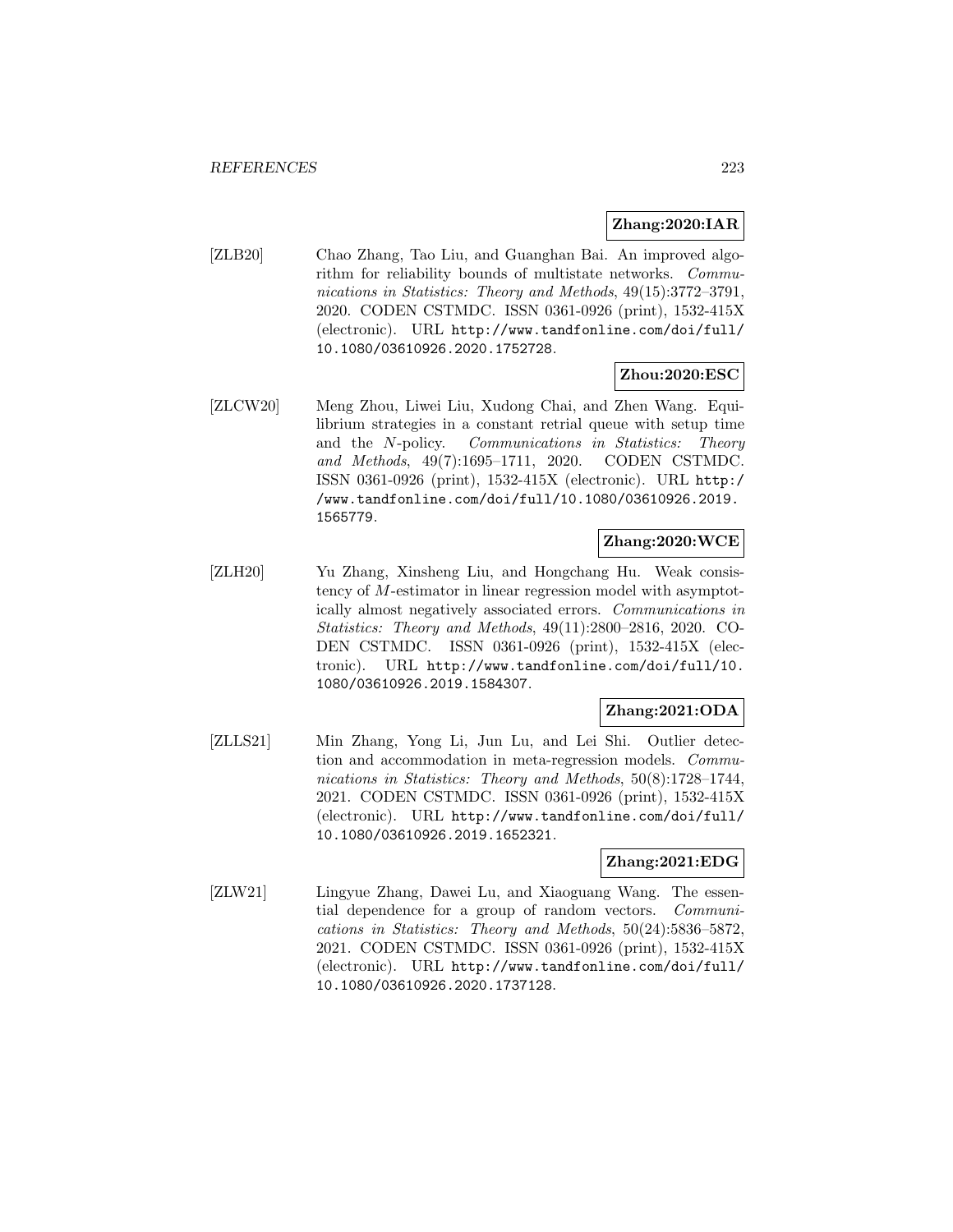#### **Zhao:2020:VCC**

[ZLZ20a] Qian Zhao, Peng Li, and Jie Zhang. Valuation of contingent claims with stochastic interest rate and mortality driven by Lévy processes. Communications in Statistics: Theory and Methods, 49(14):3421–3437, 2020. CODEN CSTMDC. ISSN 0361-0926 (print), 1532-415X (electronic). URL http:/ /www.tandfonline.com/doi/full/10.1080/03610926.2019. 1589514.

#### **Zhou:2020:SCC**

[ZLZ20b] Wenhui Zhou, Na Liu, and Zhibin Zheng. A synthetic control chart for monitoring the small shifts in a process mean based on an attribute inspection. Communications in Statistics: Theory and Methods, 49(9):2189–2204, 2020. CO-DEN CSTMDC. ISSN 0361-0926 (print), 1532-415X (electronic). URL http://www.tandfonline.com/doi/full/10. 1080/03610926.2019.1568491.

### **Zhou:2021:EQR**

[ZMLH21] Yuejin Zhou, Chi Ma, Dequan Li, and Fengyang He. Estimation in quantile regression models with jump discontinuities. Communications in Statistics: Theory and Methods, 50(22):5248– 5261, 2021. CODEN CSTMDC. ISSN 0361-0926 (print), 1532- 415X (electronic). URL http://www.tandfonline.com/doi/ full/10.1080/03610926.2020.1728556.

#### **Zheng:2020:PEN**

[ZOD20] Junjun Zheng, Hiroyuki Okamura, and Tadashi Dohi. A phase expansion for non-Markovian availability models with timebased aperiodic rejuvenation and checkpointing. Communications in Statistics: Theory and Methods, 49(15):3712–3729, 2020. CODEN CSTMDC. ISSN 0361-0926 (print), 1532-415X (electronic). URL http://www.tandfonline.com/doi/full/ 10.1080/03610926.2019.1708400.

#### **Zhang:2022:EIM**

[ZP22] Yi Zhang and Weiquan Pan. Estimation and inference for mixture of partially linear additive models. Communications in Statistics: Theory and Methods, 51(8):2519–2533, 2022. CO-DEN CSTMDC. ISSN 0361-0926 (print), 1532-415X (electronic). URL http://www.tandfonline.com/doi/full/10. 1080/03610926.2020.1777305.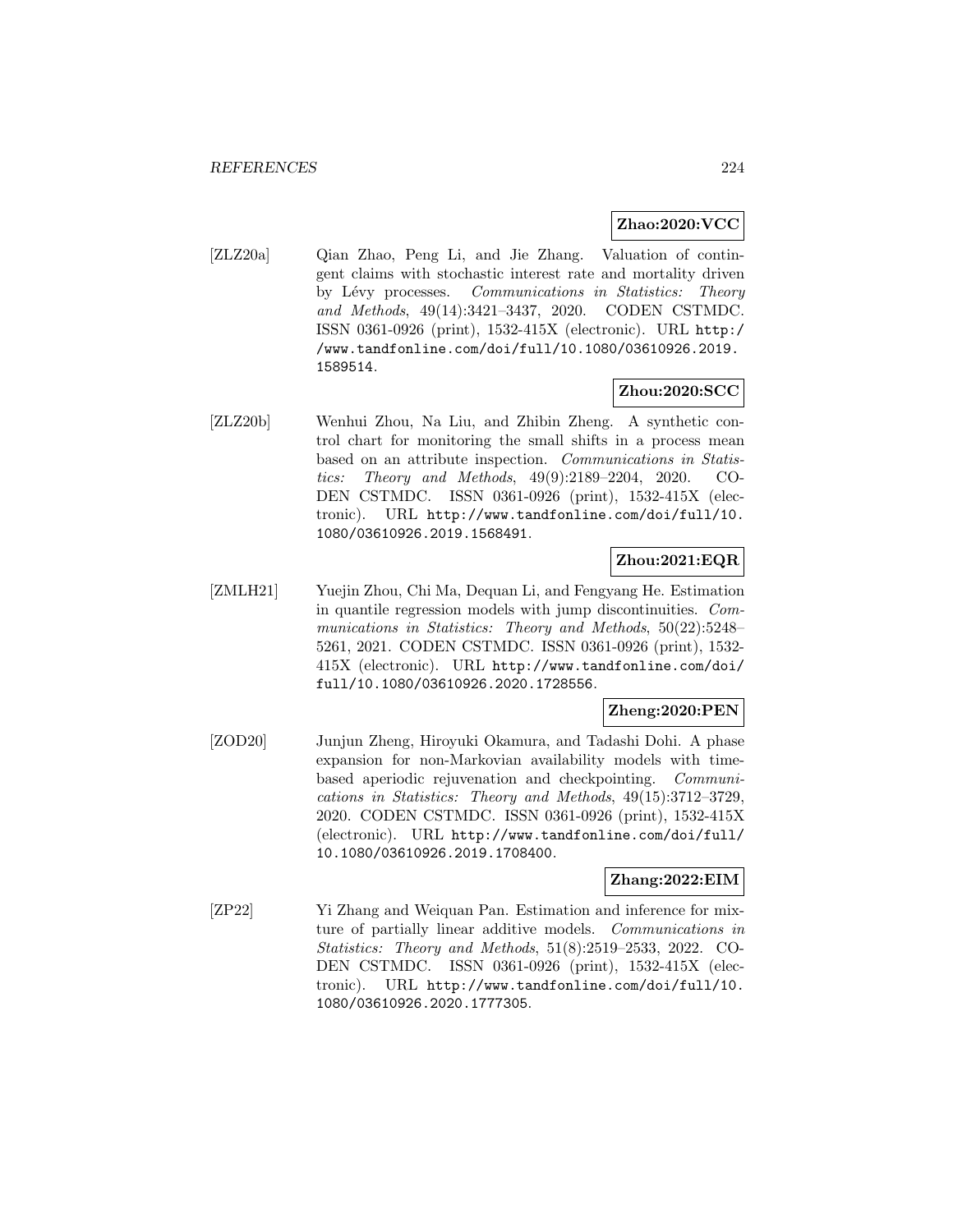### **Zhao:2020:CLI**

[ZS20a] Qian Zhao and Tak Kuen Siu. Consumption-leisure-investment strategies with time-inconsistent preference in a life-cycle model. Communications in Statistics: Theory and Methods, 49(24): 6057–6079, 2020. CODEN CSTMDC. ISSN 0361-0926 (print), 1532-415X (electronic). URL http://www.tandfonline.com/ doi/full/10.1080/03610926.2019.1626426.

### **Zhao:2020:P**

[ZS20b] Xufeng Zhao and Jingyuan Shen. Preface. Communications in Statistics: Theory and Methods, 49(15):3585–3588, 2020. CODEN CSTMDC. ISSN 0361-0926 (print), 1532-415X (electronic). URL http://www.tandfonline.com/doi/full/10. 1080/03610926.2020.1776049.

### **Zeng:2022:MSR**

[ZSCH22] Xianfu Zeng, Haiyan Song, Yanhong Chen, and Yijun Hu. Multivariate shortfall risk statistics with scenario analysis. Communications in Statistics: Theory and Methods, 51(3):649–668, 2022. CODEN CSTMDC. ISSN 0361-0926 (print), 1532-415X (electronic). URL http://www.tandfonline.com/doi/full/ 10.1080/03610926.2020.1752726.

### **Zhou:2022:EFL**

[ZSCL22] Jie Zhou, Guohao Shen, Xuan Chen, and Yuanyuan Lin. Efficient fused learning for distributed imbalanced data. Communications in Statistics: Theory and Methods, 51(5):1306-1317, 2022. CODEN CSTMDC. ISSN 0361-0926 (print), 1532-415X (electronic). URL http://www.tandfonline.com/doi/full/ 10.1080/03610926.2020.1759641.

#### **Zhong:2021:SCM**

[ZSY21] Pingping Zhong, Yuesheng Song, and Weiguo Yang. Strong convergence of  $\tilde{\rho}$ -mixing random sequences. *Communications* in Statistics: Theory and Methods, 50(11):2592–2598, 2021. CODEN CSTMDC. ISSN 0361-0926 (print), 1532-415X (electronic). URL http://www.tandfonline.com/doi/full/10. 1080/03610926.2019.1673415.

#### **Zhong:2021:CSD**

[ZSYM21] Pingping Zhong, Zhiyan Shi, Weiguo Yang, and Fan Min. A class of strong deviation theorems for the random fields associated with bifurcating Markov chains indexed by a binary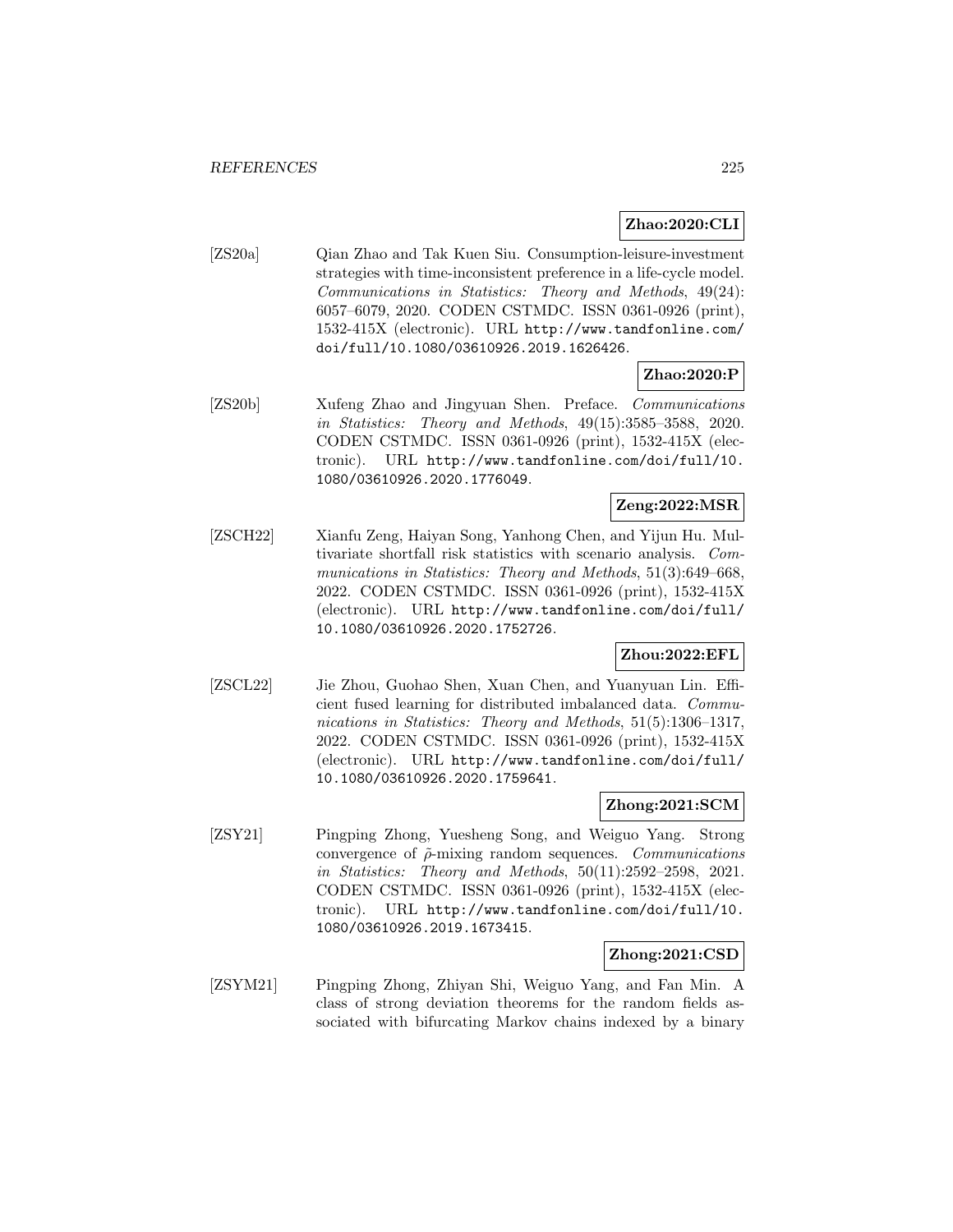tree. Communications in Statistics: Theory and Methods, 50(5): 1210–1227, 2021. CODEN CSTMDC. ISSN 0361-0926 (print), 1532-415X (electronic). URL http://www.tandfonline.com/ doi/full/10.1080/03610926.2019.1648830.

### **Zhu:2021:SBD**

[ZT21] Runyu Zhu and Dejian Tian.  $L^p(1 \lt p \lt 2)$  solutions of backward doubly stochastic differential equations with locally monotone coefficients. Communications in Statistics: Theory and Methods, 50(8):1856–1872, 2021. CO-DEN CSTMDC. ISSN 0361-0926 (print), 1532-415X (electronic). URL http://www.tandfonline.com/doi/full/10. 1080/03610926.2019.1654611.

### **Zhang:2020:TSC**

[ZW20] Erhua Zhang and Jilin Wu. Testing for structural changes in linear regressions with time-varying variance. Communications in Statistics: Theory and Methods, 49(20):4889–4918, 2020. CODEN CSTMDC. ISSN 0361-0926 (print), 1532-415X (electronic). URL http://www.tandfonline.com/doi/full/ 10.1080/03610926.2019.1609038.

#### **Zhan:2022:SLL**

[ZW22] Zhouting Zhan and Qunying Wu. Strong laws of large numbers for weighted sums of extended negatively dependent random variables under sub-linear expectations. Communications in Statistics: Theory and Methods, 51(5):1197–1216, 2022. CO-DEN CSTMDC. ISSN 0361-0926 (print), 1532-415X (electronic). URL http://www.tandfonline.com/doi/full/10. 1080/03610926.2021.1873380.

# **Zhong:2022:STN**

[ZWCP22] Junjiang Zhong, Miin-Jye Wen, Siu Hung Cheung, and Wai-Yin Poon. Simultaneous tests of non inferiority and superiority in three-arm clinical studies with heterogeneous variance. Communications in Statistics: Theory and Methods, 51(1):249–266, 2022. CODEN CSTMDC. ISSN 0361-0926 (print), 1532-415X (electronic). URL http://www.tandfonline.com/doi/full/ 10.1080/03610926.2020.1747082.

#### **Wu:2020:IGI**

[zWZ20] Wen ze Wu and Tao Zhang. An improved gray interval forecast method and its application. Communications in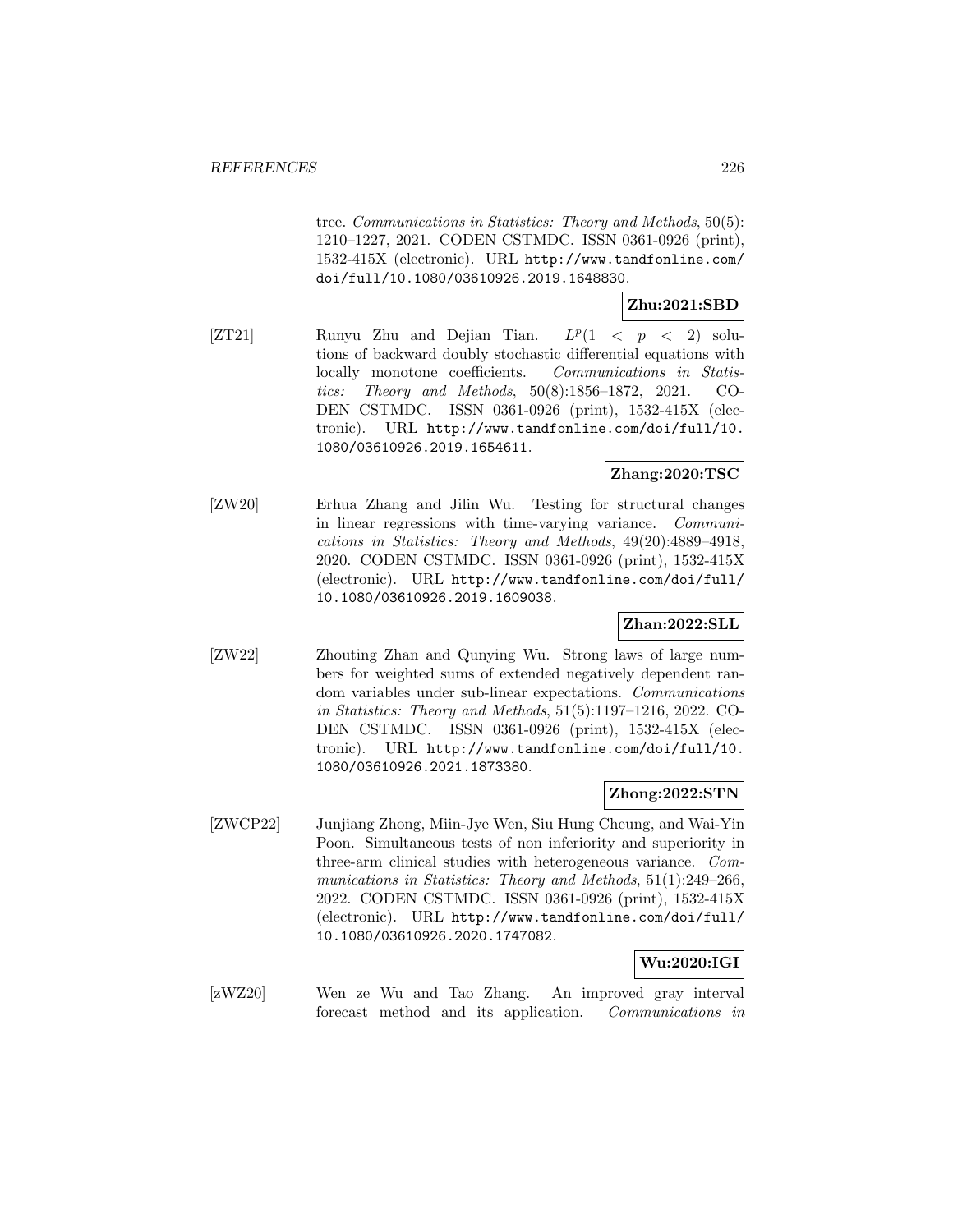Statistics: Theory and Methods, 49(5):1120–1131, 2020. CO-DEN CSTMDC. ISSN 0361-0926 (print), 1532-415X (electronic). URL http://www.tandfonline.com/doi/full/10. 1080/03610926.2018.1554132.

### **Zhou:2021:VBA**

[ZXLT21] Shirong Zhou, Ancha Xu, Yongqiang Lian, and Yincai Tang. Variational Bayesian analysis for Wiener degradation model with random effects. *Communications in Statistics: Theory* and Methods, 50(16):3769–3789, 2021. CODEN CSTMDC. ISSN 0361-0926 (print), 1532-415X (electronic). URL http:/ /www.tandfonline.com/doi/full/10.1080/03610926.2020. 1846747.

### **Zhang:2020:BRP**

[ZXSZ20] Ying-Ying Zhang, Yu-Han Xie, Wen-He Song, and Ming-Qin Zhou. The Bayes rule of the parameter in  $(0, 1)$  under Zhang's loss function with an application to the beta-binomial model. Communications in Statistics: Theory and Methods, 49(8): 1904–1920, 2020. CODEN CSTMDC. ISSN 0361-0926 (print), 1532-415X (electronic). URL http://www.tandfonline.com/ doi/full/10.1080/03610926.2019.1565840.

### **Zhao:2020:SPO**

[ZY20] Qian Qian Zhao and Won Young Yun. A sampling plan for one-shot systems considering destructive inspection. Communications in Statistics: Theory and Methods, 49(15):3744–3760, 2020. CODEN CSTMDC. ISSN 0361-0926 (print), 1532-415X (electronic). URL http://www.tandfonline.com/doi/full/ 10.1080/03610926.2020.1719159.

#### **Zhang:2020:SBL**

[ZYJ20] Zhengcheng Zhang, Yonghong Yang, and Xiujie Ji. On stochastic behaviors of load-sharing parallel systems. Communications in Statistics: Theory and Methods, 49(22):5392–5405, 2020. CODEN CSTMDC. ISSN 0361-0926 (print), 1532-415X (electronic). URL http://www.tandfonline.com/doi/full/ 10.1080/03610926.2019.1642491.

### **Zhou:2020:OPC**

[ZYNX20] Lei Zhou, Hisashi Yamamoto, Taishin Nakamura, and Xiao Xiao. Optimization problems for consecutive-2-out-of-n:G system. Communications in Statistics: Theory and Methods, 49(15):3792–3807, 2020. CODEN CSTMDC. ISSN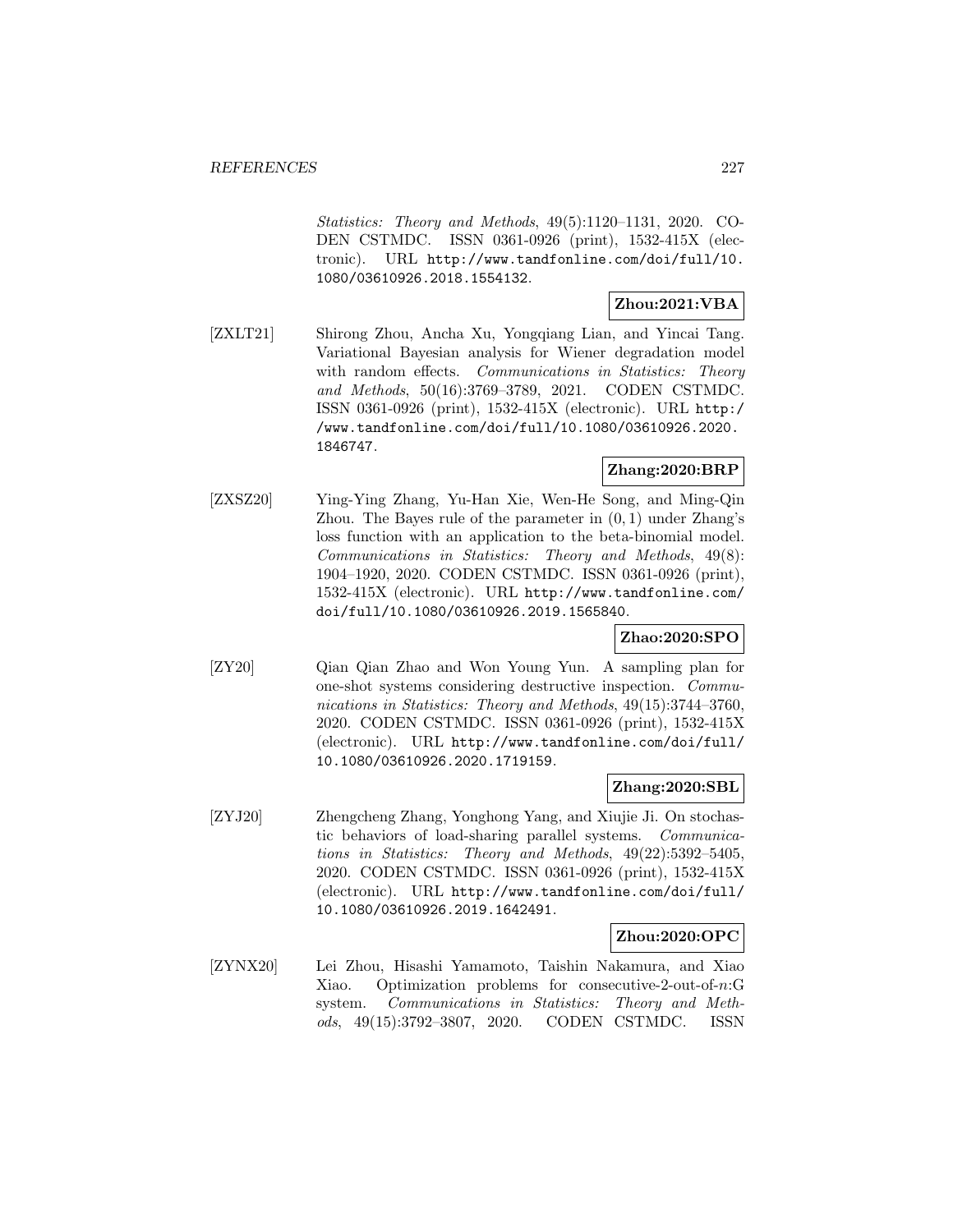0361-0926 (print), 1532-415X (electronic). URL http:/ /www.tandfonline.com/doi/full/10.1080/03610926.2020. 1772980.

## **Zhang:2021:PEC**

[ZYS21] Xuekang Zhang, Haoran Yi, and Huisheng Shu. Parameter estimation for certain nonstationary processes driven by  $\alpha$ -stable motions. Communications in Statistics: Theory and Methods, 50 (1):95–104, 2021. CODEN CSTMDC. ISSN 0361-0926 (print), 1532-415X (electronic). URL http://www.tandfonline.com/ doi/full/10.1080/03610926.2019.1630436.

## **Zhong:2020:SLL**

[ZYY20a] Pingping Zhong, Weiguo Yang, and Jie Yang. Strong law of large numbers of the delayed sums for Markov Chains indexed by a Cayley tree. Communications in Statistics: Theory and Methods, 49(9):2285–2294, 2020. CODEN CSTMDC. ISSN 0361-0926 (print), 1532-415X (electronic). URL http:/ /www.tandfonline.com/doi/full/10.1080/03610926.2019. 1571611.

### **Zhou:2020:SPG**

[ZYY20b] Qi Zhou, Xue Yang, and Ziyang Yang. Some properties of general minimum lower-order confounding designs. Communications in Statistics: Theory and Methods, 49(8):1921–1932, 2020. CODEN CSTMDC. ISSN 0361-0926 (print), 1532-415X (electronic). URL http://www.tandfonline.com/doi/full/ 10.1080/03610926.2019.1565842.

#### **Zhao:2020:ELB**

[ZYZ20] Peixin Zhao, Yiping Yang, and Xiaoshuang Zhou. Empirical likelihood based estimation for a class of functional coefficient ARCH-M models. Communications in Statistics: Theory and Methods, 49(5):1217–1231, 2020. CO-DEN CSTMDC. ISSN 0361-0926 (print), 1532-415X (electronic). URL http://www.tandfonline.com/doi/full/10. 1080/03610926.2018.1554139.

#### **Zhang:2021:NMS**

[ZZ21] Jianling Zhang and Zhongzhan Zhang. Nonparametric multisamples test for simple stochastic ordering against unrestricted alternative. Communications in Statistics: Theory and Methods, 50(21):5160–5169, 2021. CODEN CSTMDC.